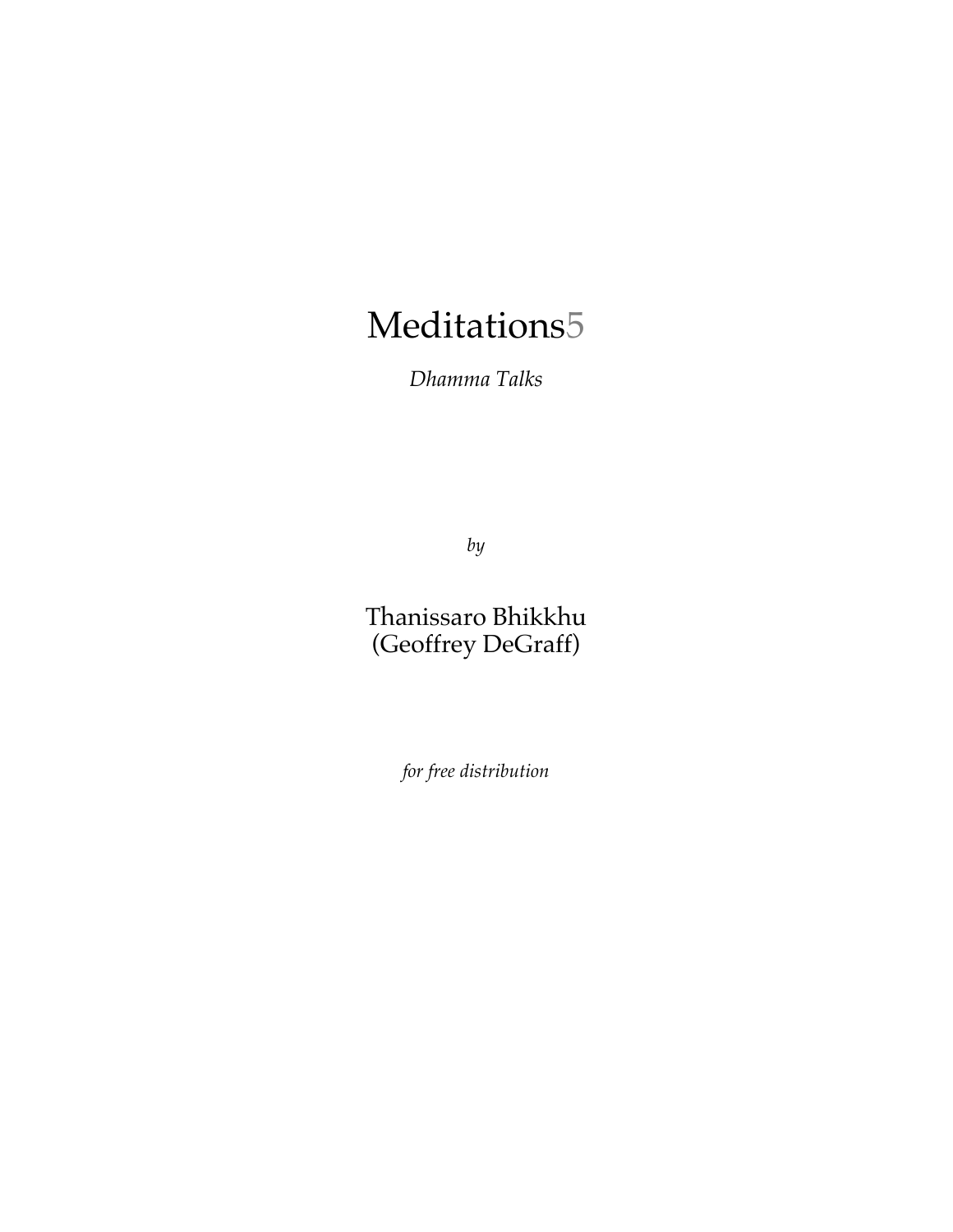Copyright © Thanissaro Bhikkhu 2011

This book may be copied or reprinted *for free distribution* without permission from the publisher. Otherwise all rights reserved.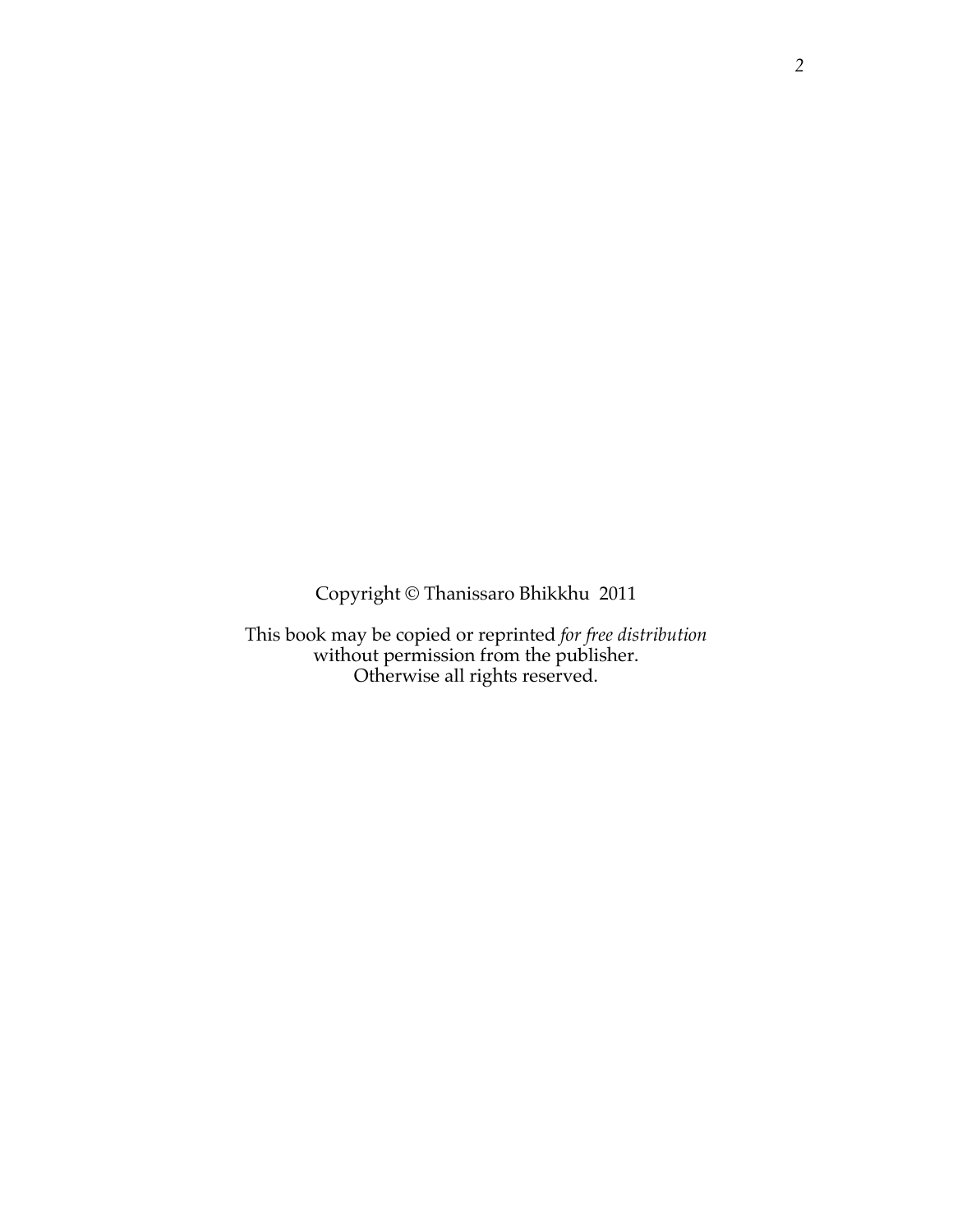### *Contents*

### Introduction

Wisdom for Dummies Adult Dhamma Precept Meditation Meditation Prep Establishing Priorities How to Feed Mindfulness Permission to Play Levels of the Breath The Four Ihanas Knowing the Body from Within Right Concentration Jhana: Responsible Happiness The Uses of Concentration Working at Home The Practice of Right View Abusing Pleasure *&* Pain The Fourth Frame of Reference Taking the Buddha at his Word Questioning *&* Conviction What's Not on the Map Always Willing to Learn Joy in Effort Generating Desire When Things Aren't Going Well Endurance Made Easier Thinking Your Way to Stillness Acceptance Perfections as Priorities An Anthropologist from Mars A Well -Thatched Roof Dealing with Limitations Attachment *vs.* Affection The Reality of Emotions Moving Between Thought Worlds Shame *&* Acceptance Lust Fear *&* Anger The Uses of Fear Medicine – Timely *&* Timeless Preparing to Die Well Equanimity Isn't Nibbana You Can't Eat the Buddha

Glossary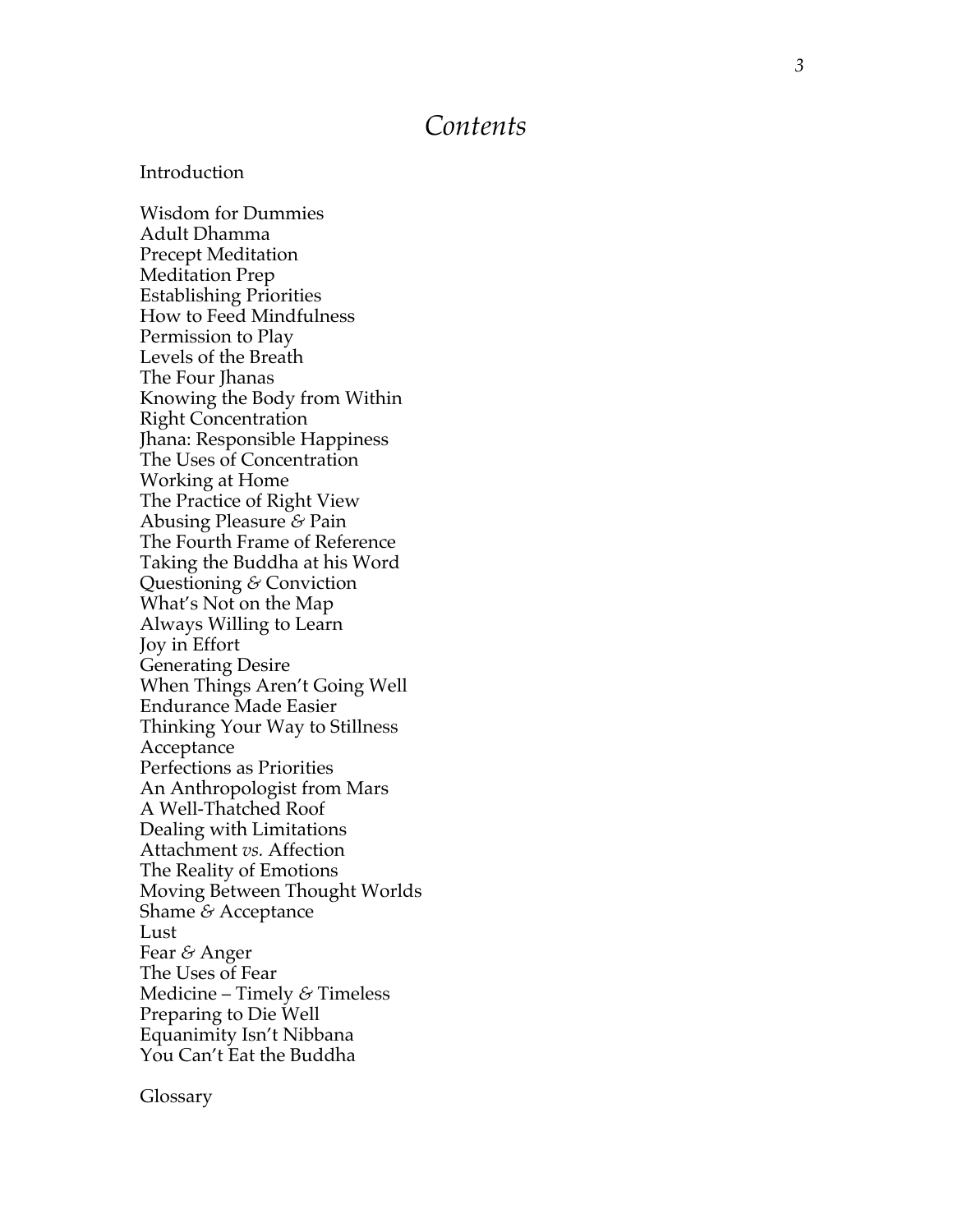# *Introduction*

The daily schedule at Metta Forest Monastery includes a group interview in the late afternoon and a chanting session followed by a group meditation period later in the evening. The Dhamma talks included in this volume were given during the evening meditation sessions, and in many cases covered issues raised at the interviews—either in the questions asked or lurking behind the questions. Often these issues touched on a variety of topics on a variety of different levels in the practice. This explains the range of topics covered in individual talks.

I have edited the talks with an eye to making them readable while at the same time trying to preserve some of the flavor of the spoken word. In a few instances I have added passages or rearranged the talks to make the treatment of specific topics more coherent and complete, but for the most part I have kept the editing to a minimum. Don't expect polished essays.

The people listening to these talks were familiar with the meditation instructions included in "Method 2" in Keeping the Breath in Mind by Ajaan Lee Dhammadharo; and my own essay, "A Guided Meditation." If you are not familiar with these instructions, you might want to read through them before reading the talks in this book. Also, further Dhamma talks are available at www.accesstoinsight.org and www.dhammatalks.org.

\* \* \*

As with the previous volumes in this series, I would like to thank Bok Lim Kim for making the recording of these talks possible. She, more than anyone else, is responsible for overcoming my initial reluctance to have the talks recorded. I would also like to thank the following people for transcribing the talks and/or helping to edit the transcriptions: Debra Breger, Paul Breger, Kathy Forsythe, Addie Onsanit, Nathaniel Osgood, Xiao Quan Osgood, Barbara Pereira, and Michael Zoll; Vens. Atthaññu Bhikkhu, Balaggo Bhikkhu, Gunaddho Bhikkhu, Metteyyo Bhikkhu, and Vijjakaro Bhikkhu. May they all be happy.

*Thanissaro Bhikkhu*

METTA FOREST MONASTERY MAY, 2011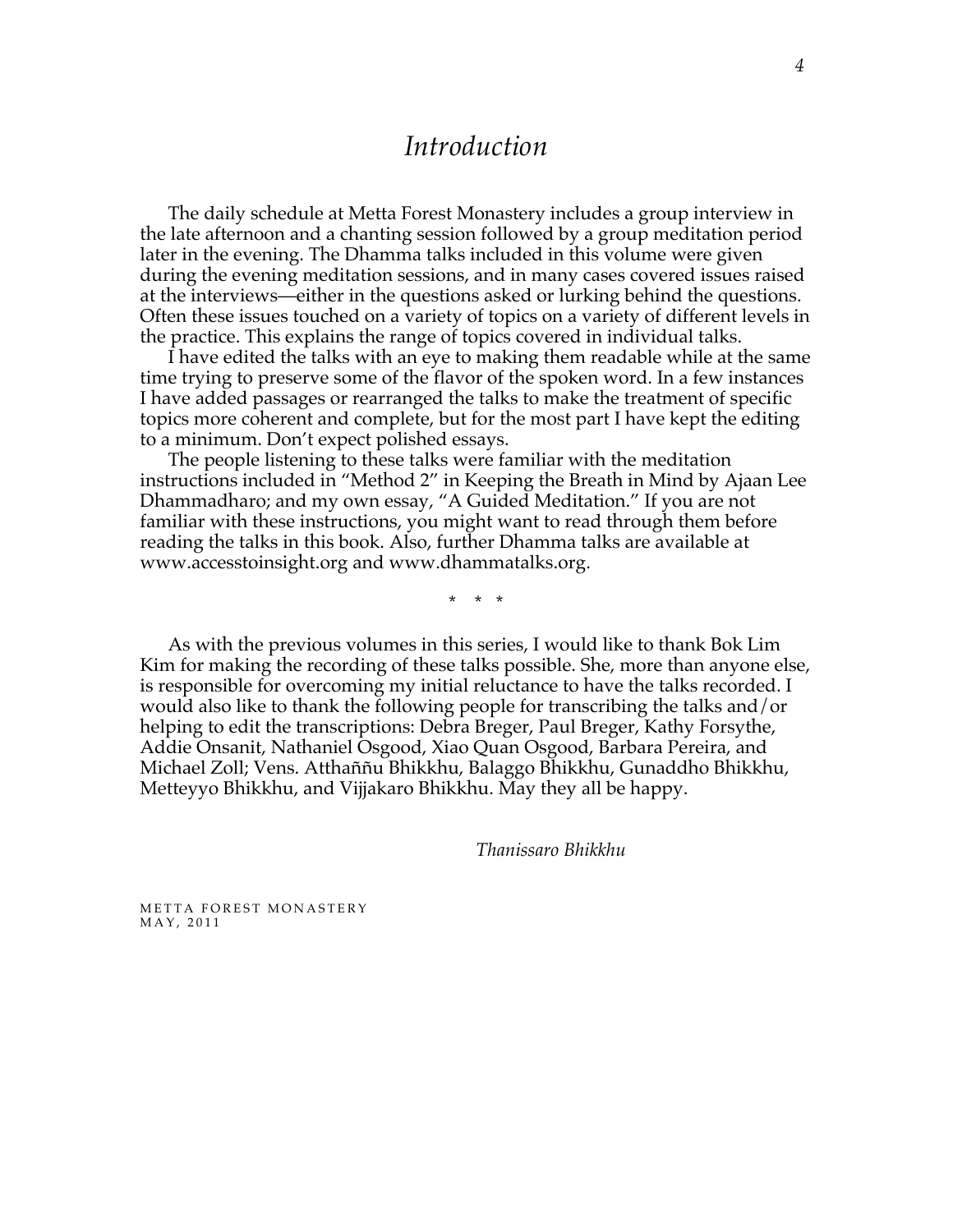# *Wisdom for Dummies*

#### *April 9, 2009*

If you read a lot of books about the Dhamma, it can get pretty confusing after a while, for there are so many different takes on exactly what the Dhamma is. On top of that, there are people who will tell you it's all very complex, very subtle; only a very erudite scholar or subtle logician could figure it all out. With so many teachings, it's hard to figure out which ones to hold on to. Of course, some people will tell you that you can't hold onto anything at all. That makes it even more confusing and obscure.

So it's good to remember that the Buddha himself taught the Dhamma in very simple terms. And all the teachings derived from a few very basic, very commonsensical principles. You might call it wisdom for dummies: the kind of wisdom that comes from looking at what's actually going on in your life, asking some very basic questions, and applying a few very basic principles to solve your big problems.

When you use wisdom for dummies, it doesn't mean you're dumb. It means you recognize that you've been foolish and you want to wise up. As the Buddha once said, when you recognize your foolishness, you are to that extent wise. This may sound obvious, but when you think about it, you see that it teaches you some important things about wisdom. In fact, the realization that you've been foolish contains within itself many of the basic principles of the Dhamma. To begin with, this kind of realization usually comes to you when you see you've made a mistake you could have avoided. In recognizing that much, you recognize that your actions do make a difference: Some actions are more skillful than others. In recognizing that the mistake came from your foolishness, you recognize the principle that your ideas and intentions played a role in your actions, and that you could have operated under other ideas and intentions. You could have been wiser—the mistake wasn't preordained—and you've got something to learn. That right there is the beginning of wisdom.

It's when you're willing to learn that the Buddha can teach you more about what it means to be wise. Start with one of his basic ways of distinguishing a wise person from a fool: If you're a wise person, you tend to your own duties and avoid the things you're not responsible for. If you're a fool, you tend to ignore the things you're responsible for, and to focus on things you're not responsible for. This is probably the number one principle, because it cuts out a lot of other issues, such as taking a stand on where the universe came from, or if the universe came from anything, whether it's finite or infinite; what your inner nature is. A lot of what we think of as metaphysical issues get put aside this way, because you're not really responsible for those issues. And what are you responsible for? Your actions, what you're choosing to do. No one else can make your choices for you, so you have to focus on doing them well.

This is why the Buddha says that wisdom starts growing when you ask someone who's knowledgeable, "What's skillful? What's unskillful? What, when I do it, will lead to my long-term welfare and happiness? What, when I do it, will lead to my long-term harm and suffering?" Why are these questions wise?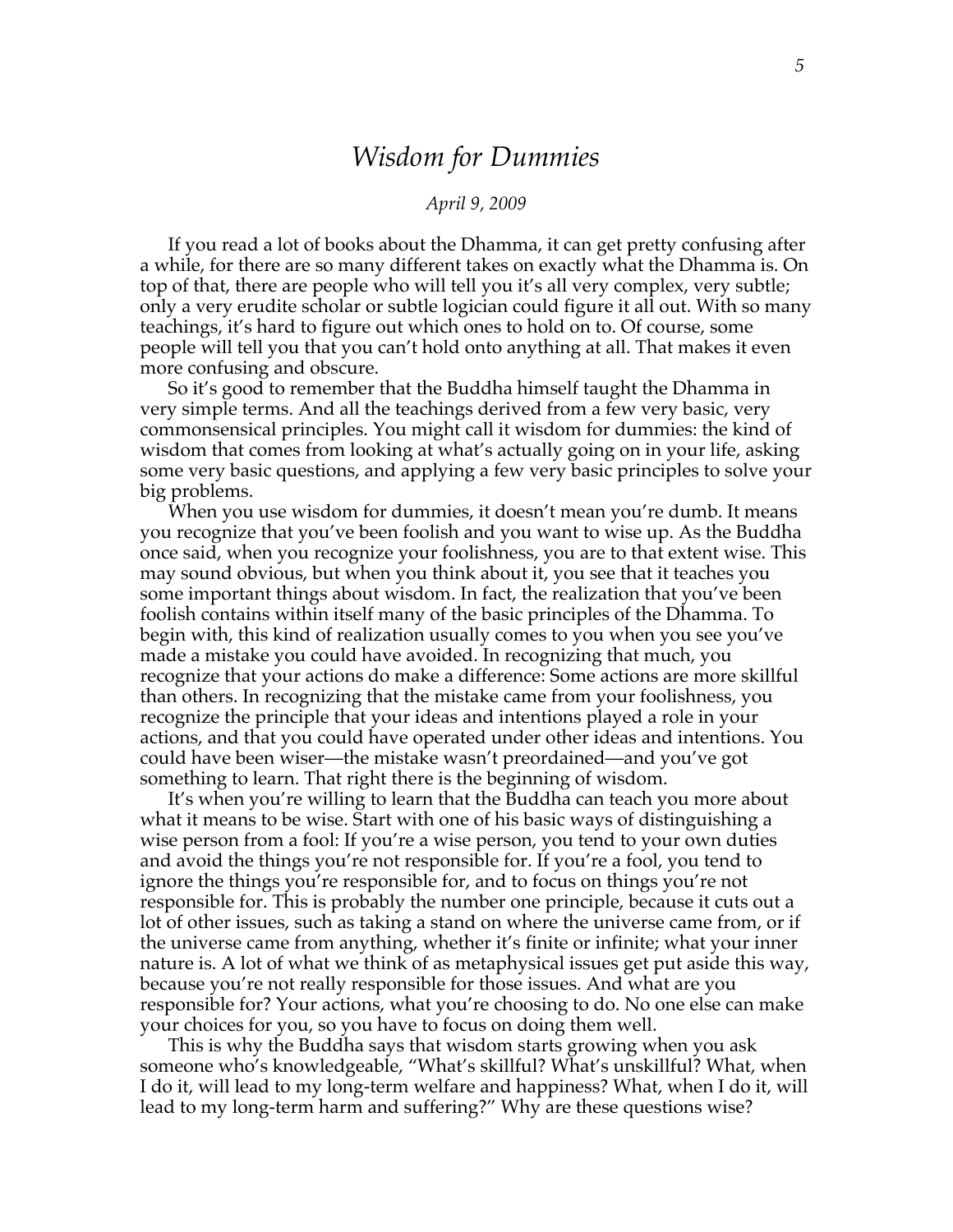Because they come from seeing that the issue of how to find a worthwhile happiness is something you really are responsible for. Happiness is preferable to suffering, it depends on your actions, and long-term happiness is better than short-term. This is what's meant by "skillful."

The distinction between skillful and unskillful is another basic principle. Once one of the Buddha's lay students was accosted by someone from another tradition who asked him, "Well now, does your teacher teach about the origin of universe, or whether it's finite or infinite?" He went down the list of the big issues of the time, and the lay student kept saying, "No, he doesn't talk about any of those things." And the other person responded, "Well, in that case he's a nihilist. He doesn't teach anything at all." So the lay student said, "No, that's not true. He does teach the difference between what's skillful and what's not." He later went to report this conversation to the Buddha, who approved of what he had said.

The distinction between skillful and unskillful forms the basis for the four noble truths. When you dig deep down into why people suffer, you find that it's because of craving. How can people stop suffering? By developing the path, which is primarily composed of good qualities of mind. So you realize the mind has to be trained. That's another basic principle of wisdom: that true happiness comes from training the mind, because the mind is what makes the choices. That's why we meditate. And that's why meditation requires that we focus our attention on the present moment, because these choices are being made right now.

This again brings up the distinction between short-term and long-term happiness. Not all your choices are between doing something harmful and something not harmful. Sometimes the choice is between two things that are relatively harmless, but one leads to short-term, and the other to long-term happiness. You have only a limited amount of time, a limited amount of energy, so you don't want to get distracted by the short-term things. Now, part of the mind likes doing things that lead to long-term suffering because they provide happiness in the short-term. Sometimes it'll deny the long-term suffering, or else it'll feel that the quick fix is worth the trade. Then there are other things, difficult in the short-term, that lead to long-term happiness down the line. So you need strategies and tactics for getting the mind to avoid the things that you like doing that are going to be harmful in the long-term and to get yourself to do the things that may be difficult now but will give you long-term happiness. This, too, the Buddha said, is a basic measure of your wisdom.

One of these strategies is developing the brahma-viharas. Remind yourself that you want to be kind to yourself. You want to be kind to other people. This is an attitude you want to develop because it helps you. When you're facing a short-term happiness that leads to long-term suffering either for yourself or other people, it really helps to have this attitude of kindness already developed in the mind. This is one of the reasons why we meditate: to develop these attitudes ahead of time. Having the breath as a way of training yourself to be kind to yourself is an important aspect of developing goodwill: It helps you realize that you really do have a role in shaping your present experience, starting with the breath and then moving into other areas of the present. There's nobody forcing you to breathe in an uncomfortable way, or in a way that puts yourself to sleep, or in a way that gets you anxious and on edge. And yet we allow these things to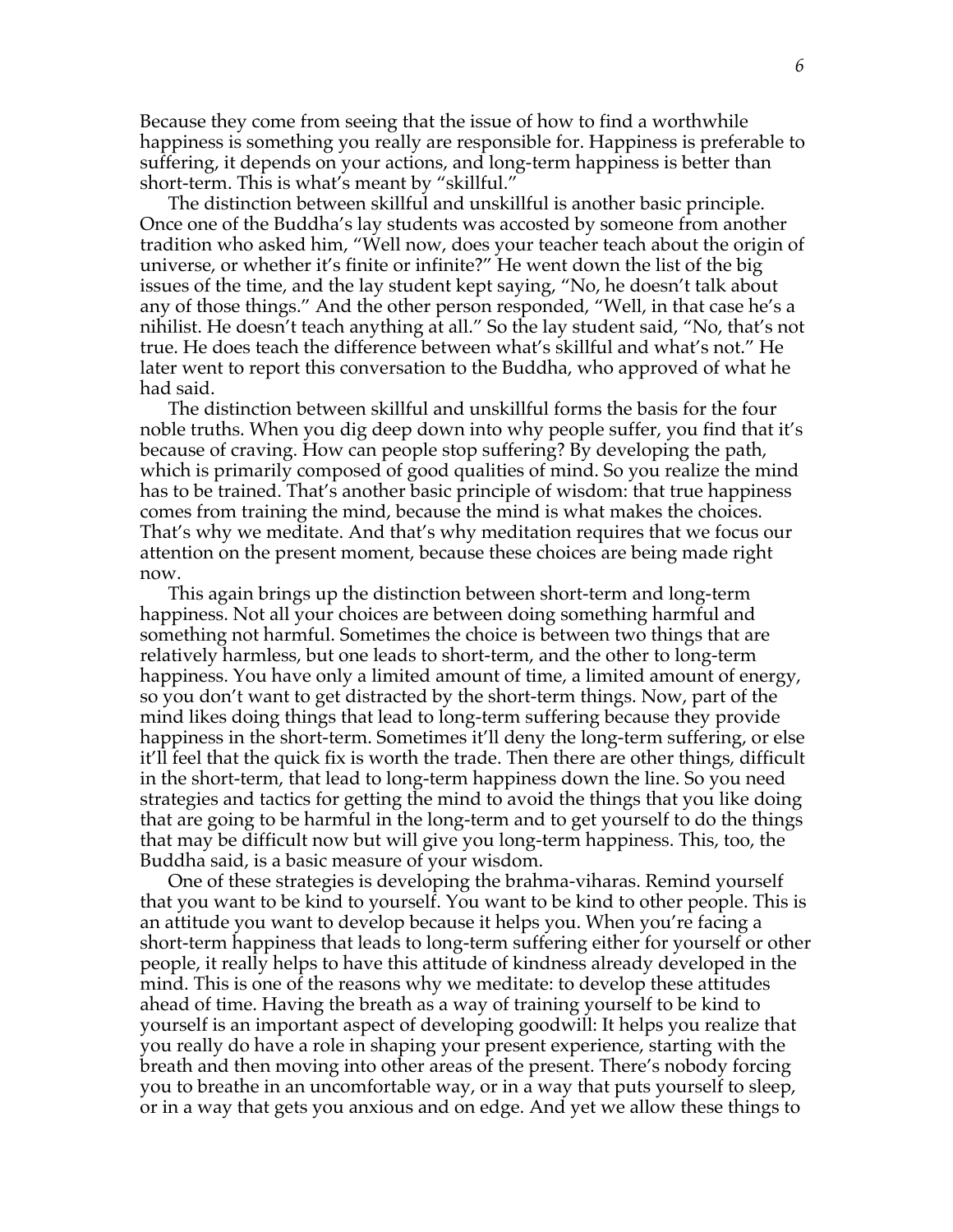happen because we're distracted, often about things that are really none of our business. But the breath is something that really is your responsibility. Nobody else can breathe for you. And nobody else can tell you what kind of breathing is going to be comfortable. You have to pay attention yourself.

So this is another area where you really are responsible. And it does have a huge impact. If the mind has a sense of inner wellbeing, you're operating from a position of strength. You don't have to be a slave to things outside. You don't have to let the mind be shaken by things outside. You have a different source for happiness that comes from within. You're coming from a position of strength, which means that you're in a better position to act in skillful ways.

At the same time, you get more and more sensitive to one of the big principles in the workings of cause and effect, the principle that informs all the basic principles of wisdom and discernment: the fact that some causes have an effect over time, some have an effect immediately, and some have both. When you're facing any experience in the present moment, part of it comes from past actions, and part from things you're doing right now. You aren't currently responsible for the things coming from past actions, but you *are* responsible for the things coming from your present actions. It takes sensitivity to figure out which is which, but if you can develop that sensitivity, it gives you a handle on things. You may be experiencing pain right now, but you don't have to suffer from it. The choices you're making right now are the ones deciding whether you'll suffer or not.

This is where the distinction between what you're responsible for and what you're not shows its more subtle side. If there's pain coming from past actions, it's *dukkha* in the context of the three characteristics. It's just part of the way things are. The suffering you're adding, though, is *dukkha* in the four noble truths, which doesn't have to be there. It comes from your craving, and that's something you can do something about. There may be pain in the body, there may be undesirable thoughts coming up in the mind, but as you focus more carefully in the present moment, you begin to realize that you choose where to focus and how you want to shape the situation. You could let yourself suffer, fall victim to these things, or you could make a change.

This point is often misunderstood. When you read the Buddha's teachings on mindfulness out of context, it's possible to interpret them as saying that when you're being mindful, say, of feelings, you just watch whatever feeling comes up and don't make any changes. Don't meddle with it. Just be non-reactive, allowing whatever's happening to happen. What this attitude does, though, is to drive underground some really important sources for insight: the ability to see to what extent you're shaping your feelings of pleasure and pain right now. This applies to physical pleasure and mental pleasure, to physical pain and mental pain. So when the Buddha talks about the things you do that lead to happiness, he's not just referring to your external actions. He's also referring to the way you think, the way you interpret, filter, make choices about how to shape the present moment: a purely internal matter.

Mindfulness is to remind you that you can make choices, and that you want to learn to make them skillfully. You can learn how to breathe in a comfortable way, to think in a comfortable way, to fashion your thoughts and your perceptions so as to shape a greater sense of wellbeing. You don't have to invest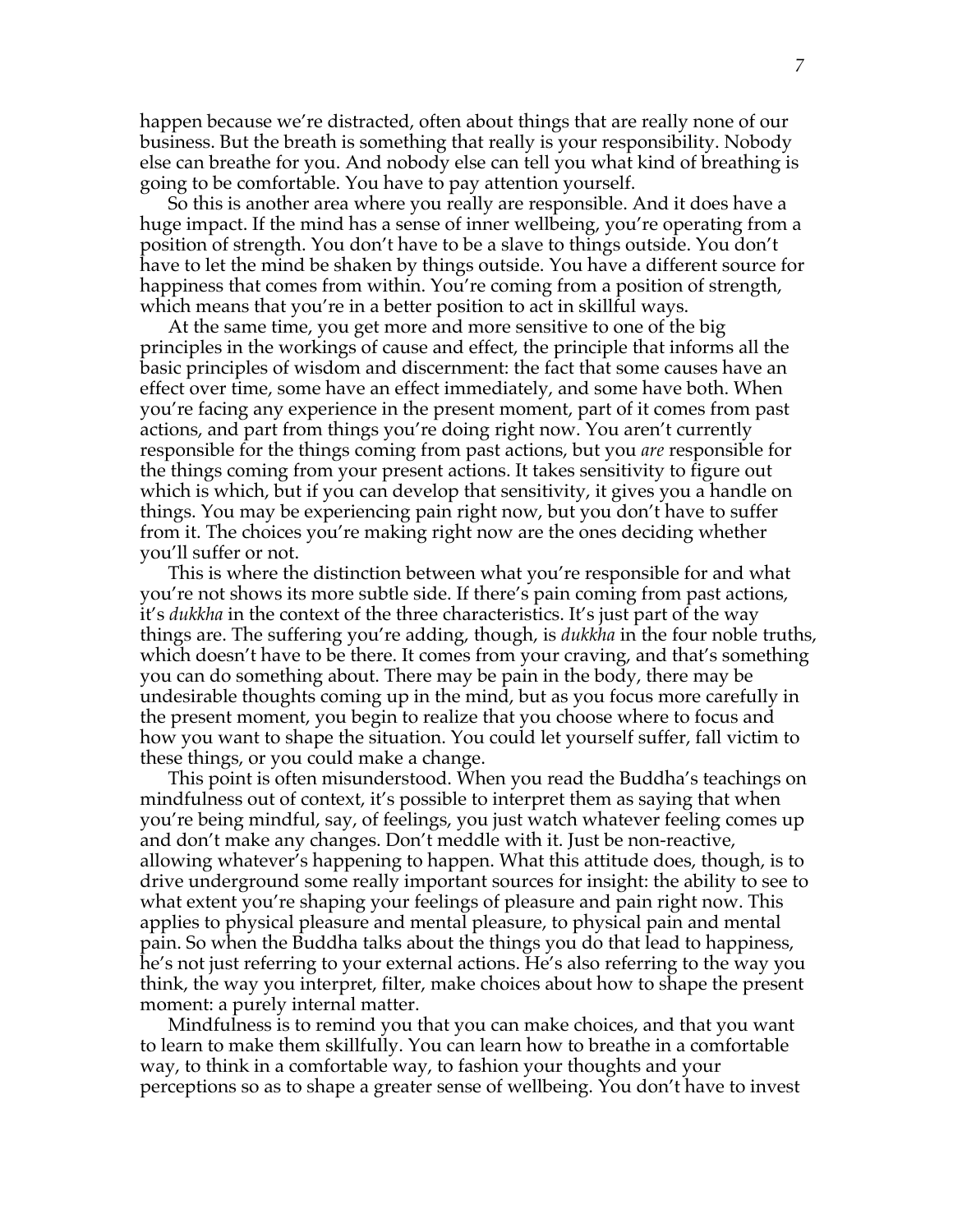any money. Just take time and use your powers of observation. That's what it all comes down to.

These are very simple things, very simple principles we're operating on. What the Buddha does is to take these very simple principles and follow them through, to see what their implications are. It's wise to realize that you're responsible for some things and not for others. This applies whenever you're experiencing stress: You have to ask yourself, "Is this something coming from the past, or from something I'm actually doing right now?" You focus on the issue of how you're creating suffering for yourself right now, and how you can develop new habits that create the causes for happiness.

As you follow through with this, you begin to get more and more sensitive to where you're creating unnecessary suffering. This is how that question on skillfulness begins to translate into the three perceptions, or what are sometimes called the three characteristics. As the question says, you're looking for "my long-term welfare and happiness." When you give rise to happiness in the present moment, you focus on whether it's long-term or short-term. You notice that if it's short-term, if it changes, if it's inconstant, you can't rely on it as your true happiness. It's stressful. So why would you want to lay claim to it as you or yours? In these ways, these three perceptions help to become your principles for judging what's working and what's not. If it's inconstant, it's not long-term; it's stressful. If it's stressful, it's not happiness. And if it's not happiness, you can't hold onto it as *your* long-term welfare and happiness.

But the follow-up question is, "Is this a stressful cause that will eventually lead to long-term happiness, or just a cause of more stress?" Remember to keep this point in mind as well. If it's solidly pleasant in terms of its result, you put up with the stress and pain of the action. But if it leads to long-term suffering, it's something you want to drop. You tell yourself, "This is not what I'm looking for." It's like going into a place where you can pan for gold. You want to have standards for what you're looking for as you pan for the gold there. You're looking for certain colors, certain characteristics, that indicate genuine nuggets of gold. Any gravel or flashy fool's gold that doesn't meet those standards, you just throw away, throw away, throw away.

But as for the pan in which you're swilling the gold around, even though it's not gold, you don't throw it away yet. In other words, even though the qualities you develop in terms of virtue, concentration, discernment are not ultimately what you're looking for, they do help you find what you're looking for. When you're looking at the results of your actions, you want to have some way of separating the gold from the gravel and dross, so you need the pan. It's not notself just yet.

Ultimately, when you apply the perception of not-self to let go of everything, it's still a question of knowing what is your responsibility and what's not. You let go of everything you've been identifying with because you're looking for the highest happiness. The quest for happiness is your responsibility; everything else at that point—even your innermost sense of who you are and who's been following the path—is not. But once you've done that final act of letting go, you don't have to be responsible for anything. The ultimate happiness looks after itself, and you're finished with your duties on the path. As the Buddha says, the holy life is completed, the task done.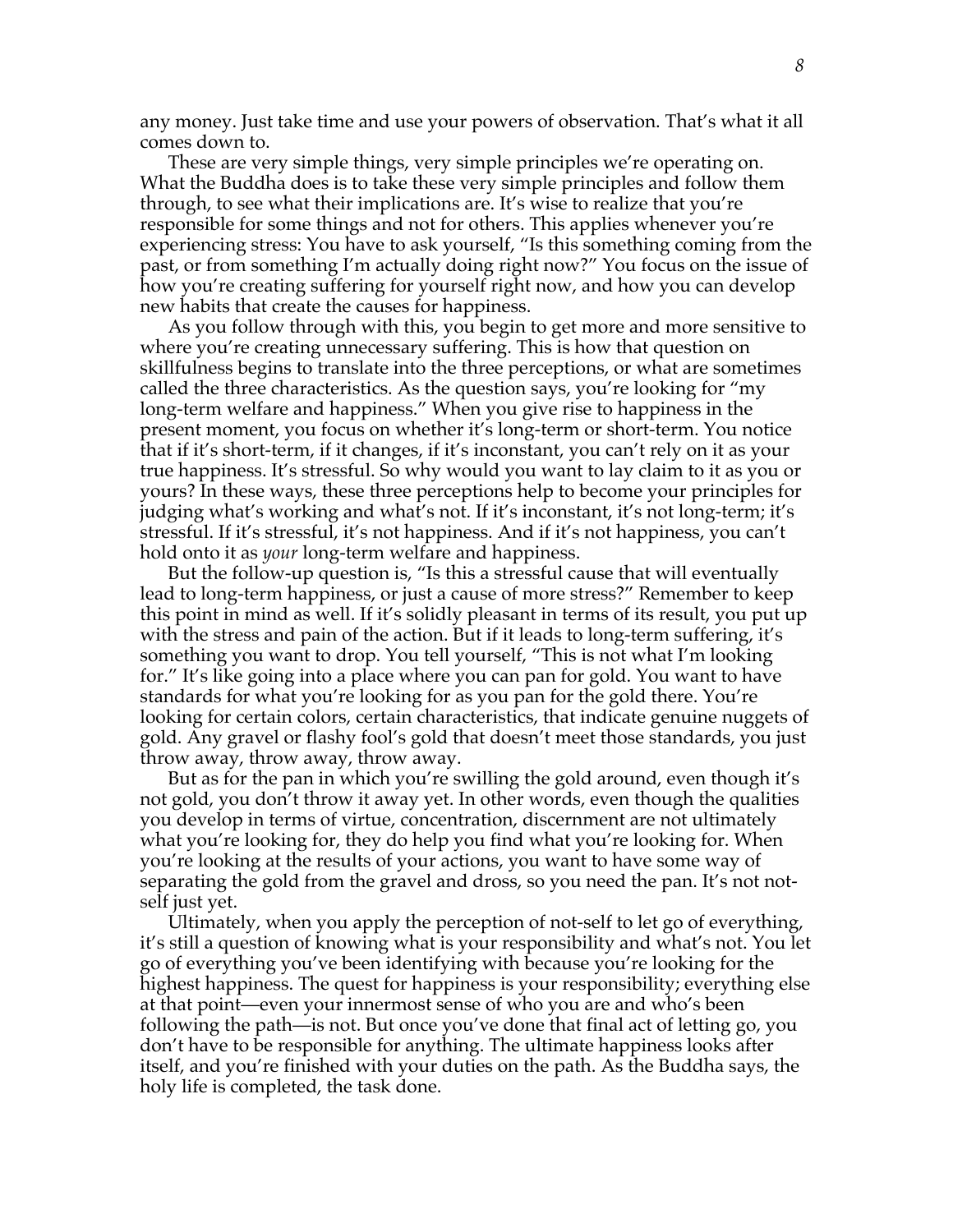In this way, when you follow through with all the basic principles of wisdom, you find that they explain everything in the Buddha's teachings. You focus on what's your responsibility and you realize your responsibility is the fact that you're creating unnecessary suffering. But you can also be responsible for creating long-term happiness.

Then you use the Buddha's teachings as tools to help you realize that if there's something you want to do but you know it's going to cause harm, you need some help in learning how to talk yourself out of it. As for good things that are difficult—as when it's difficult to be generous, difficult to be virtuous, or difficult to meditate—you need ways of helping yourself get over the hump: tools, strategies, ways of thinking that make it easier, so that you can let go of the unskillful things that you like, and arrive at that true happiness, which ultimately lies beyond even wisdom.

This kind of happiness is the fourth of what the Buddha said, the four *ariyadhammas,* the four noble Dhammas: virtue, concentration, discernment, and release. The first three factors in the list all aim at release, and then—when they've done their work—they get put aside. Even wisdom gets put aside. You put down your gold-pan for you've found all the gold you need. But until that point, you want to learn how to use it. The important point is to remember that the most useful wisdom is the basic kind: just following these basic principles to see how far they can take you as you get more and more sensitive to what the right questions are, and finding more and more skillful ways of answering those questions. So hold onto the pan, even though it may not be pretty or fancy, and simply learn how to use it with greater and greater skill.

That, basically, is wisdom for dummies: the wisdom for people who recognize that they've been foolish and that they don't want to keep on being foolish. That means that they aren't fools; they simply see that they've *been* fools—an important difference. They're the kind of fools who aren't really dumb.

The real dummies are those who think that they're already smart, and that the only wisdom good enough for them has to be counterintuitive: hidden essences, mysterious teachings that don't make sense. But the Buddha didn't teach that way. He simply taught basic principles for people who want to wise up: The first principle is to realize that your actions are important, that they make a difference, that they come from your ideas and intentions, and that they can be changed for the better. Second, focus on what really is your responsibility, and let go of things that are not. Third, train your mind to develop better and better answers to the question that focuses on what you're really responsible for: what you can do that will lead to your long-term welfare and happiness. Then take advantage of the tools the Buddha offers so that it's easier to give up the things that you like doing that are harmful, and to get yourself to do the things that are difficult but will lead to the long-term happiness you want.

Ajaan Lee has a nice image to illustrate this point: A person goes to a mountain and comes back with a big hunk of rock to get the gold ore out of it. Another person, who assumes he's smart, sees the first person doing that and says, "What kind of fool would want a big hunk of rock? I just want the gold." So he carries a pick to the mountain to dig out the gold—but he doesn't get any gold, because gold doesn't come out of the rock that way. You have to take the rock, put it into the smelter, and heat it. That's when the gold comes out. The silver comes out. All these other minerals come out on their own when they reach their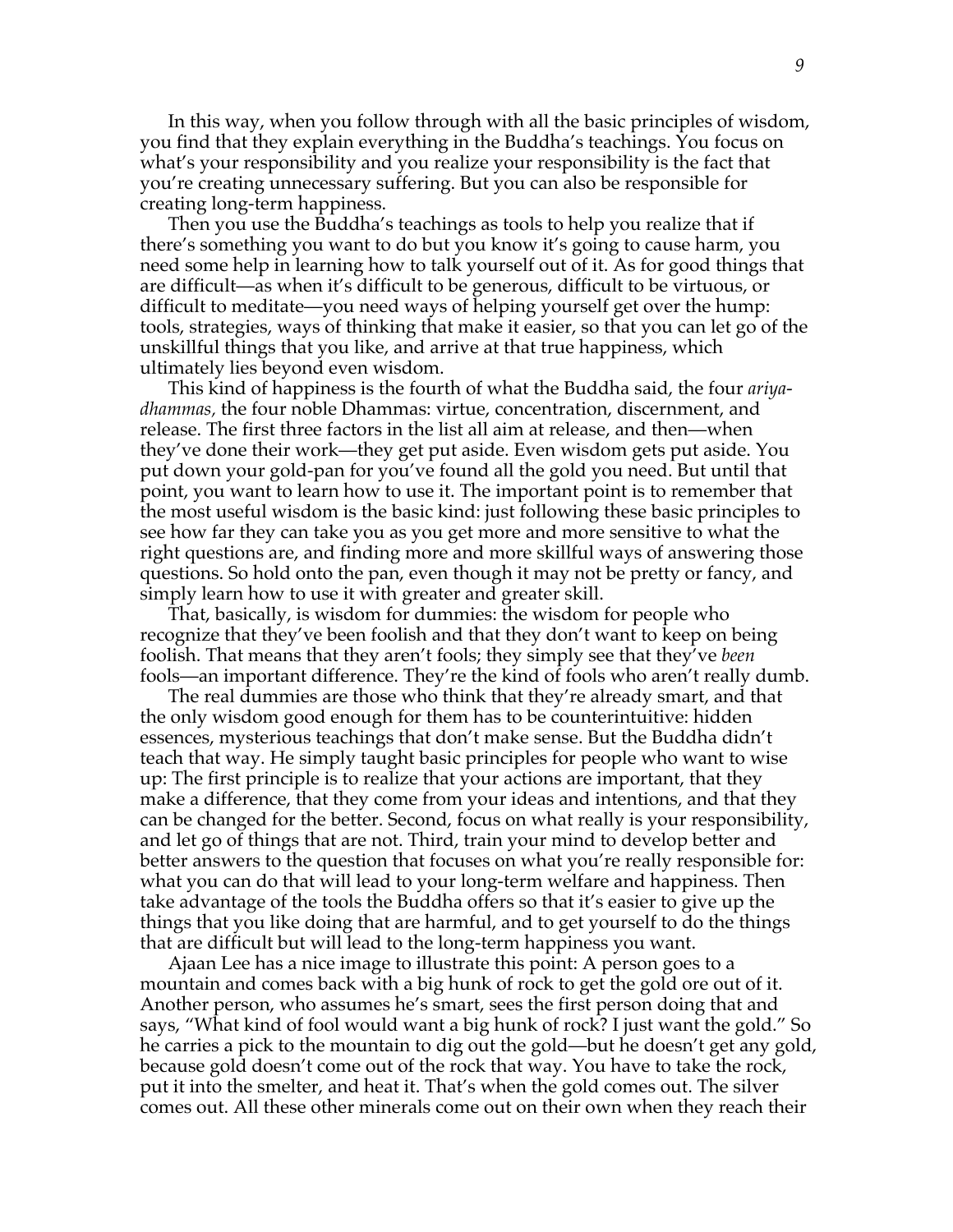melting point. The heat here stands for the effort of your practice. You're willing to put in the effort to separate what's skillful from what's not. That's how you get the gold.

Another analogy is climbing a tree. You can't climb the tree from the top down, starting with subtle concepts and advanced treatises. You have to start from the bottom, admitting to yourself, "There's a lot I don't know, and I can't figure it out just by reading, but I can figure it out by watching what I'm doing and seeing what's working to give long-term happiness." If you're willing to be the sort of person who doesn't have things all figured out ahead of time, but you know that you've got some good tools and you're willing to learn how to use them well: That's how you'll get to where you want to go.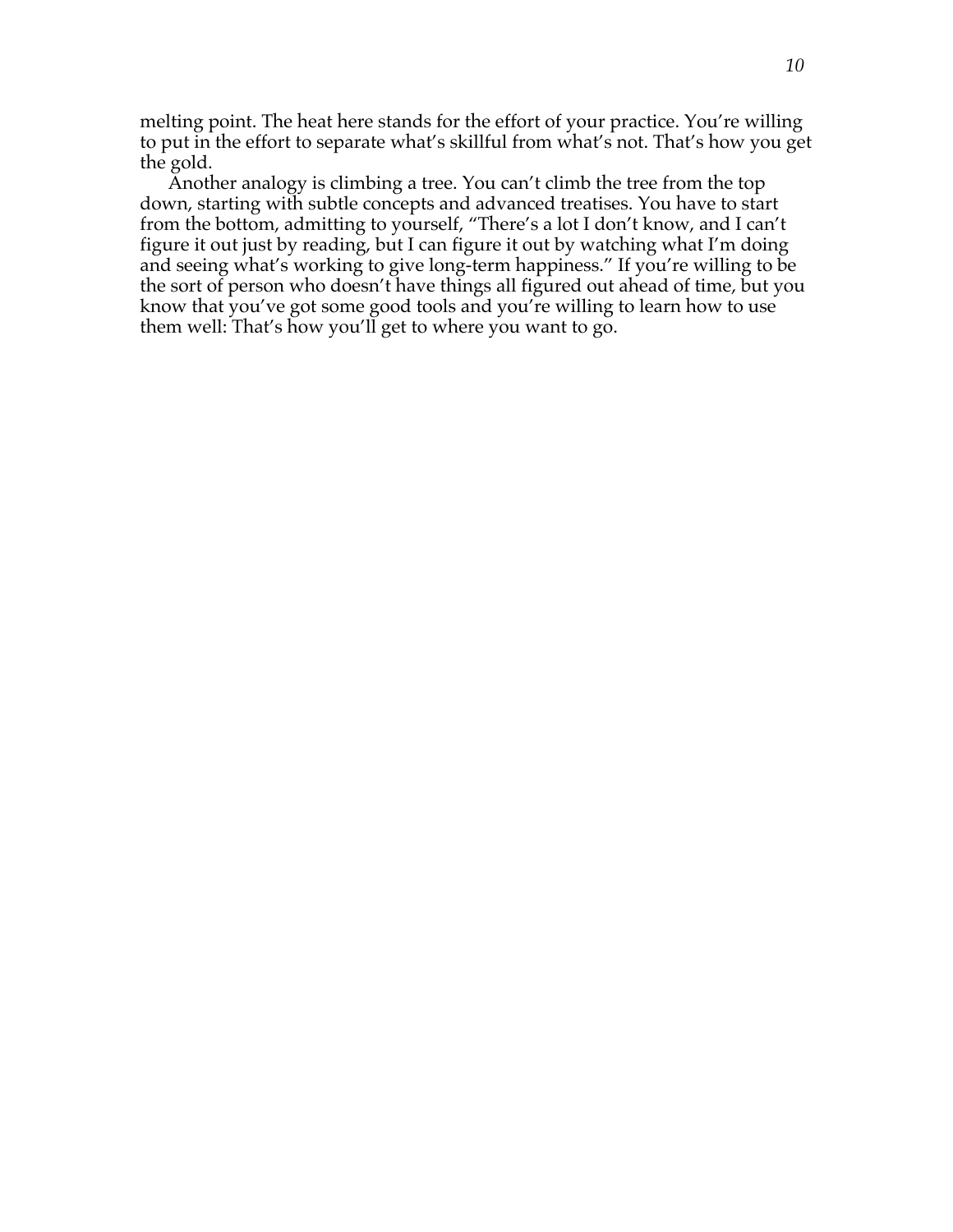### *Adult Dhamma*

#### *September 28, 2006*

The Buddha treated his students like adults. If he had wanted to, he could have told them about all the amazing and wonderful things that he had learned during his awakening, and that they should simply obey him without question. But instead, he taught them how to question, how to think for themselves, how to gain awakening themselves. Even when he was teaching children he taught them adult things, or basically how to become adults.

The Novice's Questions, for instance, start out with the big harsh fact of life: that all beings subsist on food. This fact is also the main proof against the idea of intelligent design. If there were intelligent design, we could all live off the dew every morning, the rain every evening. We wouldn't have to harm anyone else in keeping our bodies going. But this is a fact of life: We have a body that need to be fed; we have to eat. When we eat, there's suffering, even if we're very strict vegetarians. The farmers who have to clear the fields and plant the food, the animals who die when the fields are cleared, the people who have to transport the food once it's grown: A lot of work and misery goes into that. So when the Buddha introduced the topic of causality to children, he started with a harsh fact of life. This is your prime experience of causality: Feeding goes on all the time. Without it, life couldn't last.

When he taught his young son, Rahula, about truthfulness, the teaching was also pretty harsh. If you feel no shame in telling a lie, he said, your goodness is empty. It's thrown away. You can't be trusted. Then he taught Rahula to apply truthfulness in looking at his actions, to learn from his actions. That is basically what it means to become an adult. When you do something, you notice what actually happens as a result, and then you learn from it. If your action harmed yourself or others, you resolve not to repeat that mistake. Then you remember to apply that lesson to your next action, and then the next. That's what mindfulness is for: to remember these lessons. As the Buddha says, this is how you purify your thoughts, words, and deeds. Nobody else is going to come along and do the job for you. You've got to do it yourself. You have to learn how to be observant. You have to learn how to deal maturely with your mistakes. Don't hide them from yourself. Don't pretend they didn't happen. Be adult enough to willingly tell your mistakes to other people. That is what it means to be an adult: You take responsibility.

When he taught Rahula meditation, he started off with the images of making the mind like earth, making the mind like water, like fire, like wind. In other words, earth doesn't react to what it dislikes. If you throw something disgusting on the earth, the earth doesn't shrink away. The same with fire: It can burn disgusting things and doesn't recoil in disgust. The same with water, the same with wind: They wash things away, they blow things away, and it doesn't matter whether those things are disgusting or not. They don't react.

That was the Buddha's preliminary instruction to Rahula on the kind of mind you have to bring to meditation. You don't go by your likes or dislikes. You don't shrink away from pain. Yet this doesn't mean you become indifferent,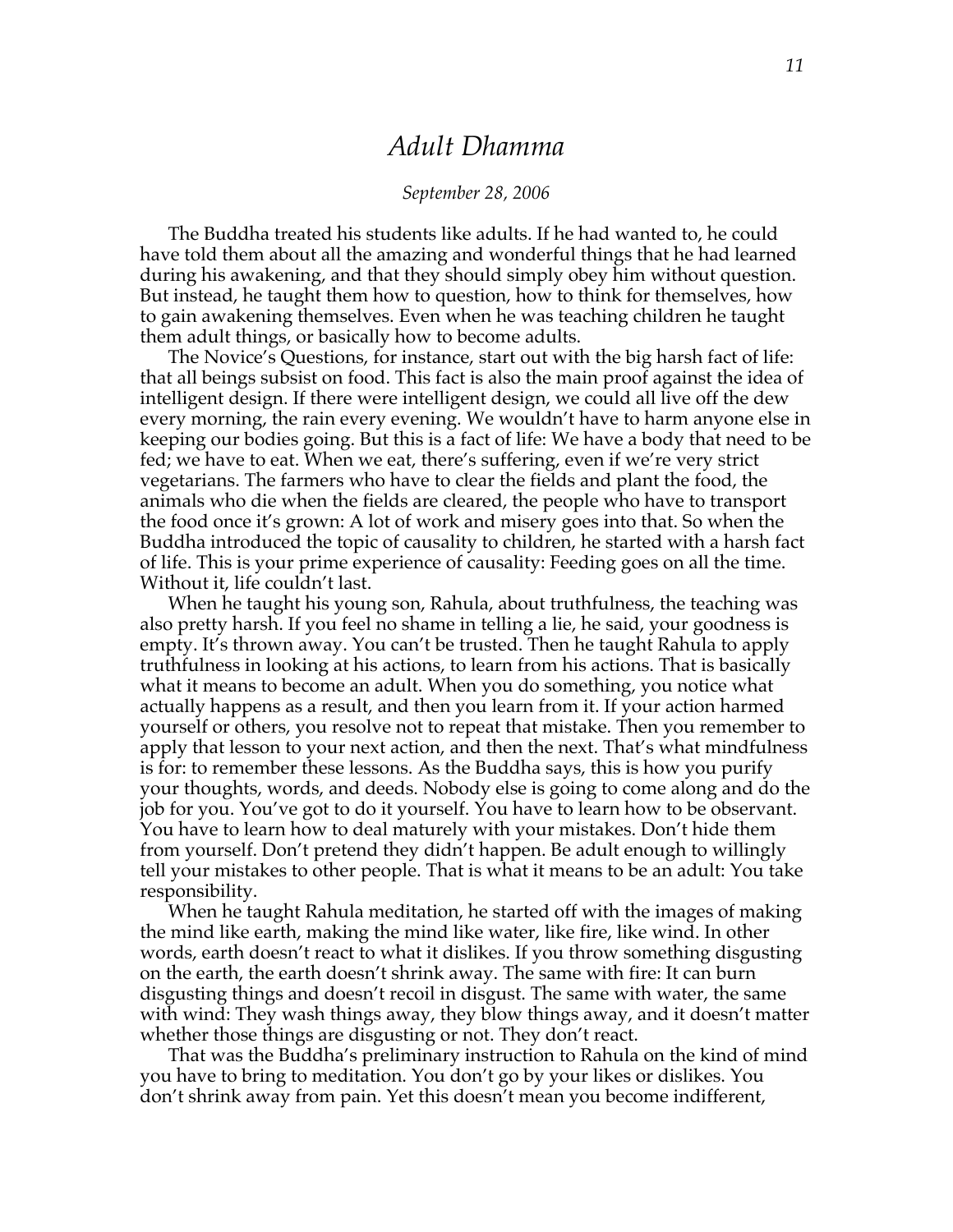because the next step is to work with the breath, which requires that you train the mind in a certain direction. You train yourself to breathe constantly aware of the whole body, to breathe calming the breath—which means that you are sensitive to pleasure or pain, and you're working to ever more subtle levels of pleasure. But in order to learn how to do this skillfully, you have to put your immediate reactions aside, and look to see what actually works.

All of these are instructions on how to become an adult, how to deal with complexities, because cause and effect is a very complex issue.

Look at dependent co-arising. It requires an adult mind to handle that kind of complexity. And yet the Buddha gives basic instructions to children on how to handle it—how to approach it, how to be an adult in your meditation, how to take responsibility for yourself—looking at things in terms of what you do and the pleasure and the pain that result. Once you've got those basic principles down, then it's simply a matter of learning to be more and more observant as to what works in getting the mind to settle down, what works in giving rise to insight. He gives you help. Look at the Canon: forty-five volumes. And a very large portion of it appears to have come from the Buddha himself. That's a lot of advice, but it all keeps pointing you back to yourself. As the Buddha keeps saying, Buddhas only point the way. It's up to you to follow the path. This means you have to be responsible.

You have to be clear about your intentions, mature about admitting when you have some unskillful intentions in the mind, and honest about the results that come when you act on unskillful intentions. Only by observing that, again and again, can you finally get tired of those intentions. When you really see that there's a connection between unskillful intentions and needless suffering, you become genuinely motivated to find the escape from that suffering. This is the only way you can do it. Basically, you have to learn to judge what's worth observing and what's not. And again the Buddha points you to what's worth observing. The issue of needless stress that comes from unskillful states of mind: That's where he points you – "Look here, look here, look here." Then it's up to you to see and—when you've seen—to take that knowledge and put it to use. This requires that you be responsible.

So it's a pretty radical, a very demanding teaching. The question is, "Do you want to be an adult or not?" There are lots of people out there who'd rather not be adults, who'd rather be infantilized. And there are lots of other people who enjoy telling them what to do, what to think. Even in Buddhist circles, you find various kinds of meditation where as they say, "Everything has all been thought out, everything has all been worked out, just follow the instructions. Don't think, don't add anything of your own." It's interesting to note that a lot of these methods also refer to the teaching on not-self as egolessness. Any sense of pride, any sense of independence is a bad thing in those meditation traditions. As one tradition would say, just be totally passive and aware, very equanimous, and just let your old sankharas burn away. And above all, don't think. Or if you are going to think, they say, learn how to think the way we think. And they have huge volumes of philosophy you have to learn, to squeeze your mind into their mold, after which they promise you awakening.

But that doesn't work. Awakening comes from being very observant in seeing things you don't expect to see, developing your own sensitivities, your own discernment. After all, as the Buddha said, the issue is the suffering you're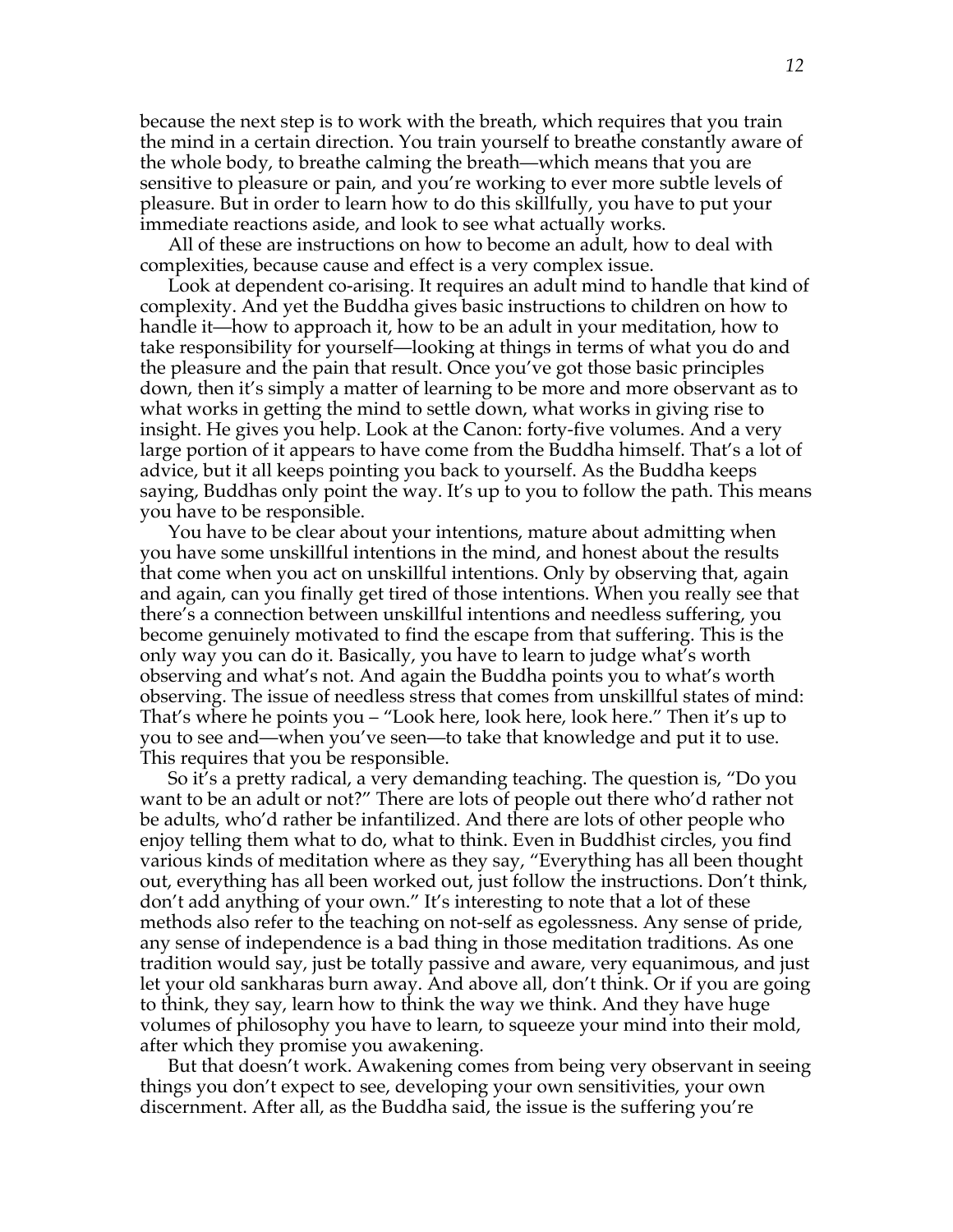creating. If you don't have the basic honesty and maturity to see that, you're never going to gain awakening no matter how much you know, no matter how much you study, no matter how equanimous you are. You've got to take responsibility. And you've got to be willing to learn from your mistakes. When the Buddha taught Rahula, he didn't say, "Don't ever make mistakes." He said, "Try not to make mistakes, but if you do make a mistake—and it's expected that you will—this is how you handle it, this is how you learn from it." That's teaching Rahula how to be an adult.

So it's up to each of us: Do we want to be adults? Or do we want to continue to be treated like children?—told what to do, told what to think, not being willing to take any risks. It may sound safe and reassuring, but if you don't take risks, you never get awakened. And the safety of being a child is all very delusional. It's the delusional safety of wanting to be told that everything you need to do has already been thought out. Or that there are lots of different ways to the goal, so it doesn't matter which one you choose; you can choose whichever one you like and you can be guaranteed that all the paths will lead to the same place. Again, that kind of thinking puts your likes and wishes ahead of everything else. That's precisely what an adult can't do. As an adult you have to realize that there are risks in this meditation path. There are some paths that do lead to the goal, they do lead to the end of suffering. Other paths lead to all kinds of other places. You have to be responsible for which path you choose, which one looks to be the most honest. This of course throws you back on your own honesty as well.

Sometimes you read about teachers who turn out to be major disappointments. They do really horrible things to their students, and the students complain that they've been victimized. But in nearly every case, when you read the whole story, you realize that the students should have seen this coming. There were blatant warning signals that they chose to ignore. You have to be responsible in choosing your teachers, choosing your path. Once you've chosen the path that looks likely, you have to be responsible in following it, in learning how to develop your own sensitivity in following it. Because after all, what is the path that the Buddha points out? There's virtue, there's concentration, and there's discernment. These are all qualities in your own mind. We all have them to some extent. Learning how to develop what's in your own mind is what's going to make all the difference. The Buddha's discernment isn't going to give you awakening; his virtue and concentration aren't going to give you awakening. You have to develop your own. Nobody else can develop these things for you. Other people can give you hints; they can help point you in the right direction. But the actual work and the actual seeing is something you have to do for yourself.

So the question is: Are you mature enough to want this path? Are you mature enough to follow it through? Nobody's forcing you. Just realize the dangers of *not* following this path and make your choice.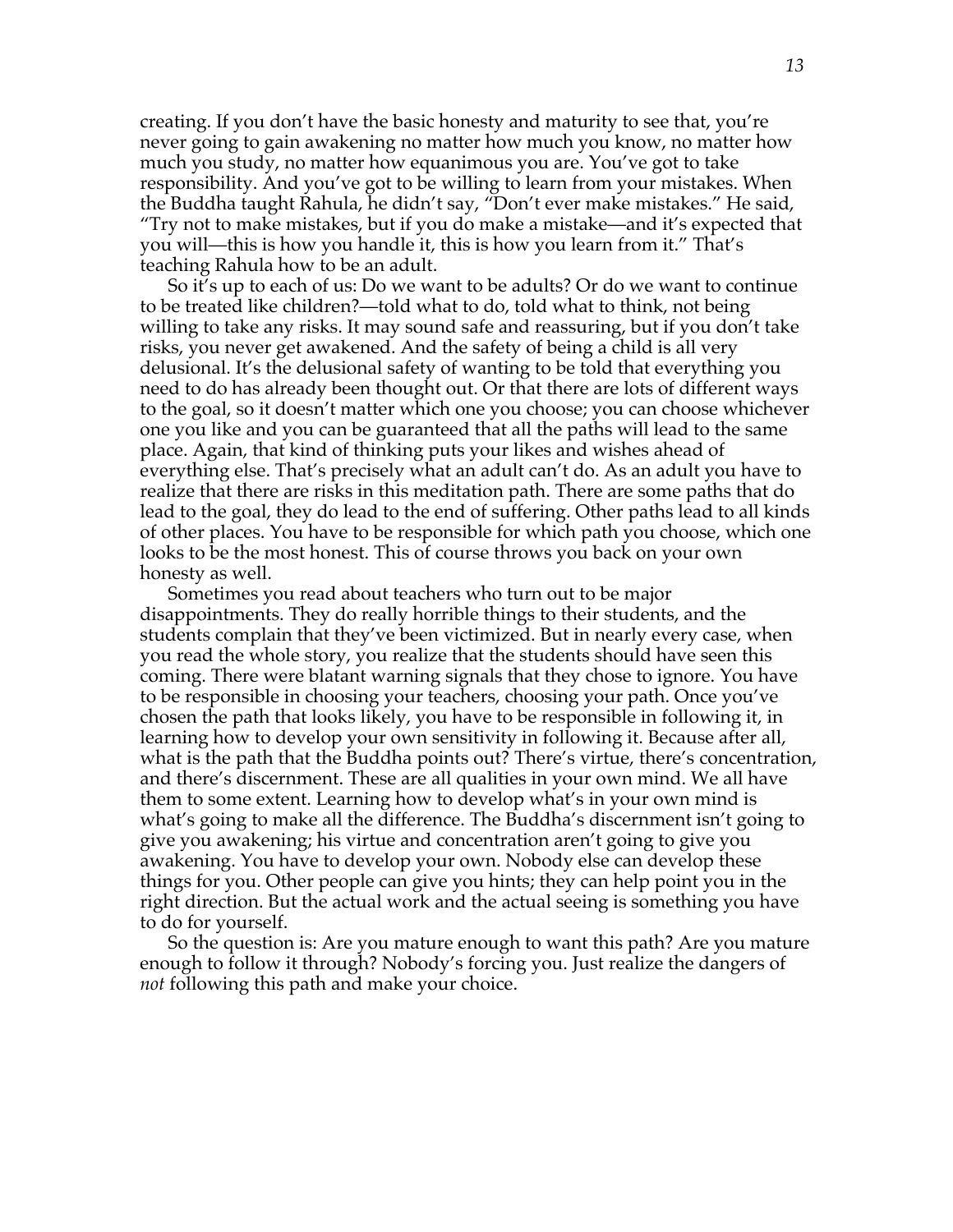### *Precept Meditation*

#### *October 22, 2006*

Years back, when Ajaan Suwat was teaching a meditation retreat at IMS, someone asked him a question in a Q&A session toward the end of the retreat: "How do we bring meditation into daily life?" His answer was to focus on the five and the eight precepts—but a lot of people misunderstood his answer. They interpreted it as his being dismissive of laypeople; that laypeople really couldn't or shouldn't focus on meditation in daily life; that they should just stick to the lowly practice of the precepts instead. But that wasn't his point. His point was that following the precepts is an important part of meditation.

The act of taking on the five precepts teaches you very important lessons about skills integral to meditation. To begin with, it focuses your attention on your *intentions,* because you can break a precept only intentionally. This forces you to ask yourself, "What are your intentions? Why do you act? What's the motive behind your actions and your choices?" When you're forced to focus on these questions, you realize that one of the few intentions really worth sticking with all the time is the intention to be harmless. This is why you decide that you don't want to kill, to steal, to have illicit sex, to lie, or to take intoxicants, because all of these actions are harmful by nature.

So you set up that intention and try to stick by it. This requires mindfulness and alertness, which are important factors in training the mind. You have to keep your precepts in mind and be alert in watching over your actions to make sure they don't go against your original intent. At the same time, you have to develop strategies for fending off any intentions that would go against your intent to be harmless. This requires ingenuity and discernment.

Right here you can begin to see the connections with meditation. Once you've set up an intention to stay with the breath, you have to be mindful and alert to make sure you actually do stay with the breath and don't go wandering off. You also have to use your discernment and ingenuity to fend off any contrary intentions that would lure you away from your original intent.

The precepts also teach you to be scrupulous. It's easy to think of being harmless to all beings in a general way, but when you really try to act on that intention, you discover all sorts of ramifications you didn't expect. You have to pay attention to animals you may have otherwise overlooked: ants and termites, for instance. You've got to take their survival into account. This forces you to be very scrupulous in your behavior, very careful in what you will and will not do. This habit, too, is very helpful in the course of meditation, helping you to pay attention to little details, little movements in the mind that are easy to overlook but can have important consequences.

In this way you can see how the precepts are a form of meditation in daily life. They take your actions as your objects of meditation and they force you to develop many of the mental skills and attitudes you need in formal meditation: mindfulness, alertness, ingenuity, strategic discernment, and a scrupulous attention to detail.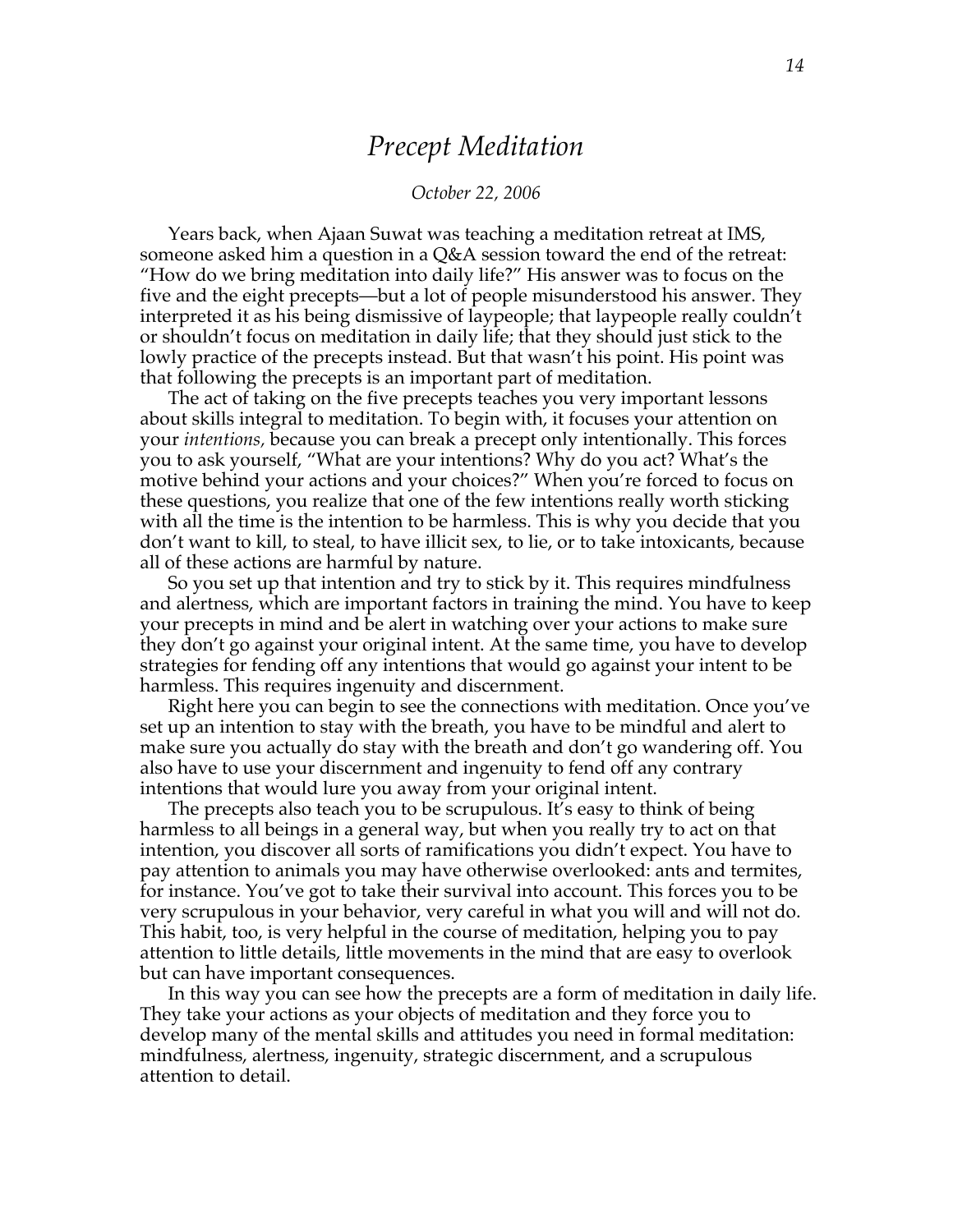The precepts also teach you the power of your intentions. As you stick with a skillful intention, you'll find it really does change your life. It creates a better atmosphere for your meditating. If you stick with the intention not to be harmful, then when the time comes to sit down and meditate or to try to be mindful in other ways throughout the day, it's a lot easier. You're not burdened with remorse over any harmful things you might have done or said. You don't have to go into denial about might have done or said. This creates a much better atmosphere, a much better environment for the mind to keep things in mind and to settle down and be at ease with itself.

But the precepts also help induce a sense of *samvega:* dismay over the prospect of continued *samsara.* You'll begin to notice, as you try to maintain the intention not to be harmful, how really difficult it is to be totally harmless, because life maintains itself by feeding. This is one of the best arguments against intelligent design, or at least *compassionate* intelligent design: Why do we have to feed off one another all the time? Wouldn't it be better if we could feed off inanimate objects or energies? If we could eat rocks or soil, if we could live off light waves or sound vibrations, nothing would be harmed. Like the harmoniums in *The Sirens of Titan:* We could just feed on vibrations and take pleasure in one another's happiness. But that's not how the world works. Worldly happiness is limited by the fact that one person's happiness often requires feeding on someone else's suffering and pain.

So there are limitations to the range of the precepts. When you decide to adopt the precept against killing, for example, you decide basically that you yourself are not going to kill and you're not going to give the explicit order to anybody else—or even an indirect hint to anyone else—that they should kill. But even then, it's still difficult to go around without somebody's getting killed. When you walk along a sidewalk, you don't know how many living things you step on. Or eating: Even if you decide to be a strict vegetarian, a lot of insects get killed in the process of farming vegetables. Gophers and other animals get killed when farmers clear the fields. So as you reflect on your precepts and on your desire to be harmless, it creates a good strong sense of samvega—which is an important element of discernment to remind you that it would really be good to get out of this whole process of samsara-ing, to find a happiness that doesn't need to feed. Maybe there is something to this nibbana business after all. It really would be something good, something worth trying to attain. So the precepts not only help develop the skills you need for concentration but also provide a context and motivation for gaining discernment and insight.

As for the eight precepts, those move into another area of training for the mind. Again, Ajaan Suwat: "The eight precepts add the element of restraint of the senses." Each of the added precepts places restraints on the types of pleasures we might try to get through the sense doors. The precept against illicit sex turns into a precept against sex, period. That covers all of the sense doors right there. Then there's the precept against eating after noon or before dawn. That covers pleasures of taste. The precept against watching shows, listening to music, using perfumes and scents covers pleasures of sight, hearing, and smell. And then the precept against high and luxurious beds and seats covers the sense of touch. As you go down the list, you can see that each of the five senses is covered. This adds a higher level of restraint and places some barriers on our typical ways of indulging our desire for pleasure: evening munchies; the desire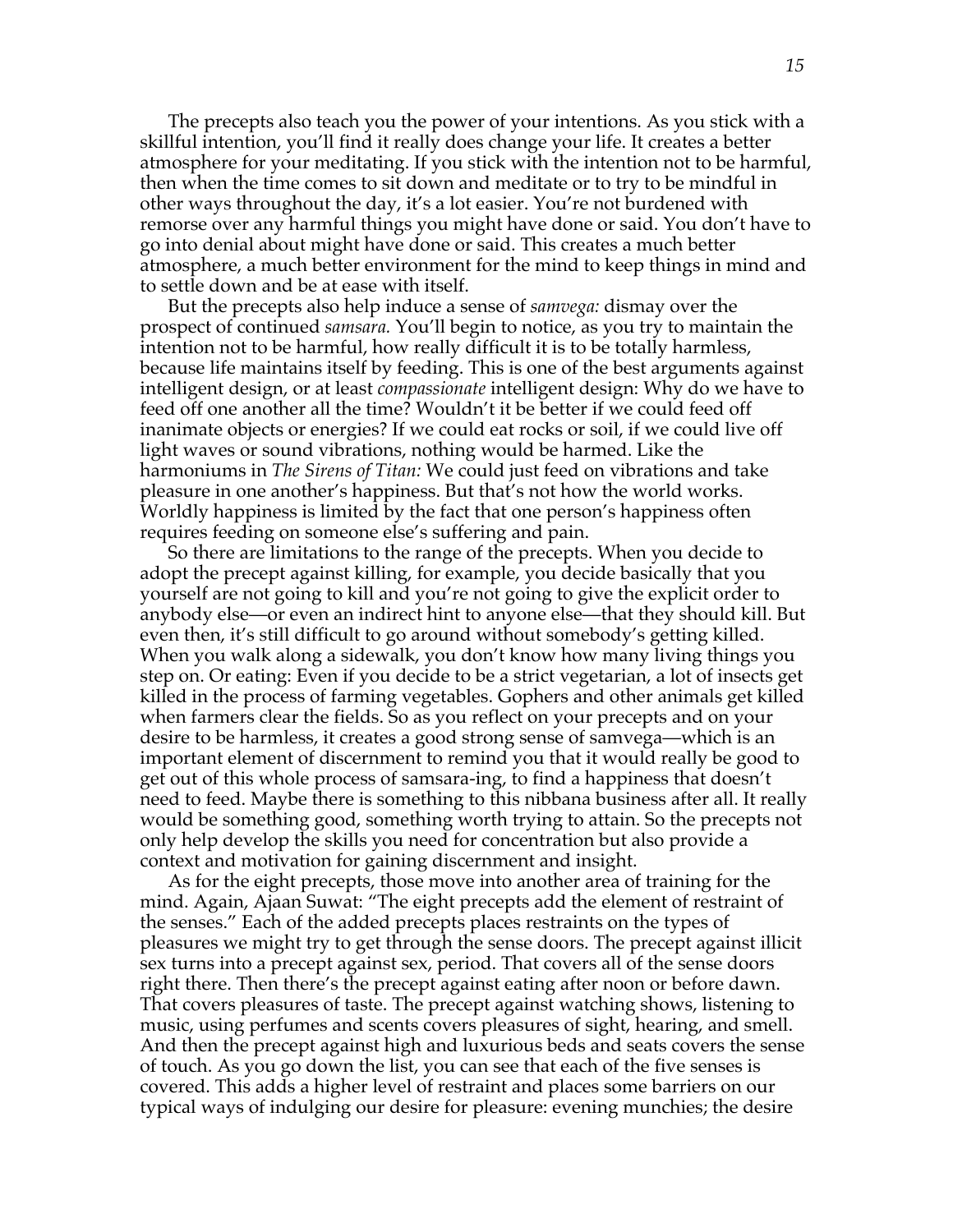for a nice, thick mattress to lie on; wanting to smell nice; liking to listen to music. By taking on these precepts, you learn to put some barriers around your selfindulgence.

These barriers serve several purposes. One, they focus you on the meditation: If you're going to find any pleasure in the course of the day, you have to look more intently at developing pleasure in the meditation to make up for the restrictions you've placed on your foraging for pleasure outside. In addition, you learn important lessons about indulgence. If you tend to be indulgent in your daily life, you're going to be very self-indulgent when you meditate. If you can't say No to your daily desires, it's going to be hard to say No to them while you're sitting here mediating. The mind-states that want to go off and think about pleasant sights, sounds, smells, tastes, and tactile sensations are very easy to indulge in if you don't have the habit of saying No to your impulse to look for pleasure in those things throughout the day. As you develop this habit of saying No to sensual indulgence in the course of the day, it's a lot easier to say No to sensual thoughts in the course of the mediation.

You've also developed the habit of learning when to say "enough," which will hold you in good stead as you begin to develop the sense of non-sensual pleasure and rapture that come with concentration. You'll be more likely to realize when you've indulged enough in those kinds of pleasure so that you can turn to the further work you need to do in terms of insight and discernment. You can't just stay wallowing in the pleasure of concentration. You've got to learn how to understand what's going on in the mind, why it creates mental worlds to begin with—the worlds that pull you away from the present moment and lead to suffering and stress.

So the precepts are a crucial part of meditation. They help you develop good habits and foster insight. In particular, they help you see into your habits of selfindulgence. A lot of the pleasures we indulge in really do get in the way of deeper pleasure, deeper happiness. We all want to have our cake and eat it too. When we play chess, we want to keep all our pieces and yet win at the same time. But an important lesson in life is that certain pleasures really do get in the way of higher happiness. You've got to learn how to say No to them. And to develop a sense of moderation: how much pleasure is enough for you to do the real work at hand. Ultimately, you see that even the most harmless pleasures in this world are not absolutely harmless. This realization leads to the sense of samvega that motivates you to look for an even higher pleasure: the absolutely blameless bliss of nibbana.

So learn to look at the precepts as an important part of the meditation. They're not Sunday school rules or "conventional truths" that someone who hits the more "ultimate truths" can eventually put aside and discard with impunity. They're an important part of training the mind in the skills and attitudes it'll need in concentration, in developing discernment, and ultimately leading to release.

So when Ajaan Suwat was asked about how to bring the meditation into daily life, his answer didn't dismiss lay life at all. It pointed to an important fact. This is how you meditate in daily life: by being very careful about your precepts, respecting them, and being alive to the lessons they teach.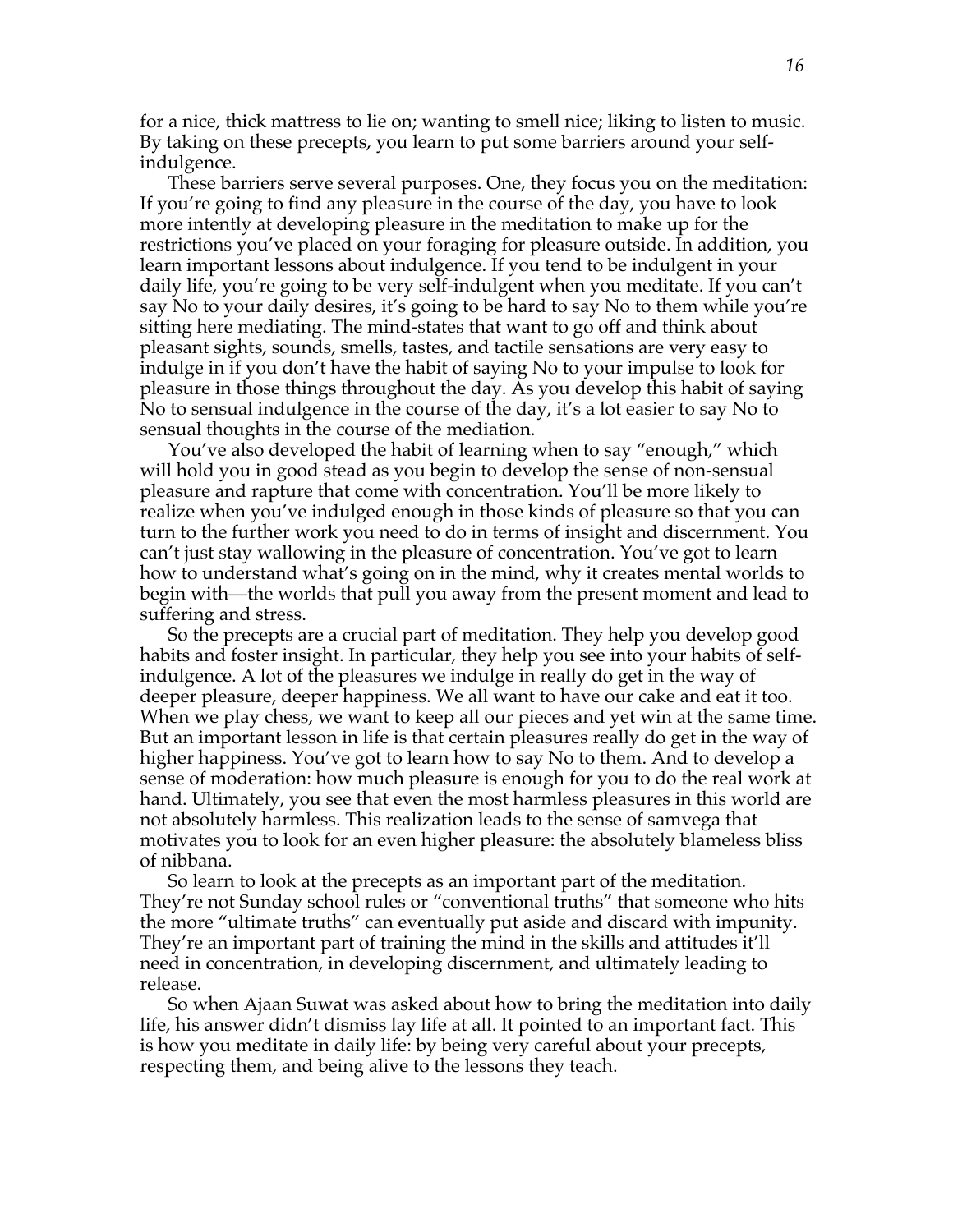### *Meditation Prep*

#### *January 30, 2008*

Meditation isn't a lap belt. You can't just squeeze your mind into a single technique and expect the technique to do all of your work for you. You've got to develop the proper attitudes toward meditation, proper attitudes toward your mind. In addition, you've got to develop a range of techniques and learn how to determine which technique to use at which particular time for which particular problem, so that you can use the techniques wisely for their intended purpose. They're not meant to be straitjackets for the mind. They're more means for exploration. As the Buddha once said, he points out the road but it's up to you to follow the road, to see what you learn along the way and to discover where it takes you.

In many cases, the good techniques actually present you with questions more than they provide you with answers. You've got to develop the right frame of mind for taking up the questions and figuring out how to get the right answers, answers that help put an end to suffering. To get an idea of what these attitudes are that you need to bring to the meditation, it's good to look at what the Buddha taught his son, Rahula, prior to teaching him how to focus on the breath.

There are two main sets of instructions. In the first set, the Buddha started his meditation instructions not by telling Rahula to sit and close his eyes, but by telling him to develop the right attitude toward all of his actions: his thoughts, words, and deeds. In other words, Rahula was going to get practice in how to be a meditator by looking at his actions in all situations.

First, the Buddha established the principle of truthfulness. If you're the sort of person who feels no shame at telling a lie, he said, then you have no value as a meditator. You've thrown your value away. If you find it easy to lie to other people, it's going to be easy to lie to yourself. So truthfulness was the first principle, the first attitude the Buddha recommended.

Then, he said, you apply that truthfulness to your thoughts, words, and deeds before you act, and keep reminding yourself to act only on harmless intentions. This develops the qualities of good will and compassion. When an intention comes up and you're thinking about following it through, ask yourself: "Is this going to be harmful?" If you can perceive some potential harm, don't do it. If you don't foresee any harm, you can go ahead and do it. While you're acting, look for the immediate results coming from your action, because actions can bear their results not only in the long distant future but also right here, right now, where you can immediately see them. If you stick your finger in fire, it hurts right now. It's not going to wait to hurt you in some future lifetime. If you swallow hot soup, it'll scald you now, not after you die and are reborn.

So if you see any harm coming from your action, stop doing it. But if you don't see any harm either to yourself or to others, you can continue with it. When the action is done, look at its results over the long term. If you realize that it did cause harm over time, develop an attitude of shame about the action. Now, notice that the Buddha is not saying to be ashamed about yourself; he wants you to feel shame toward the action. In other words, view the action as something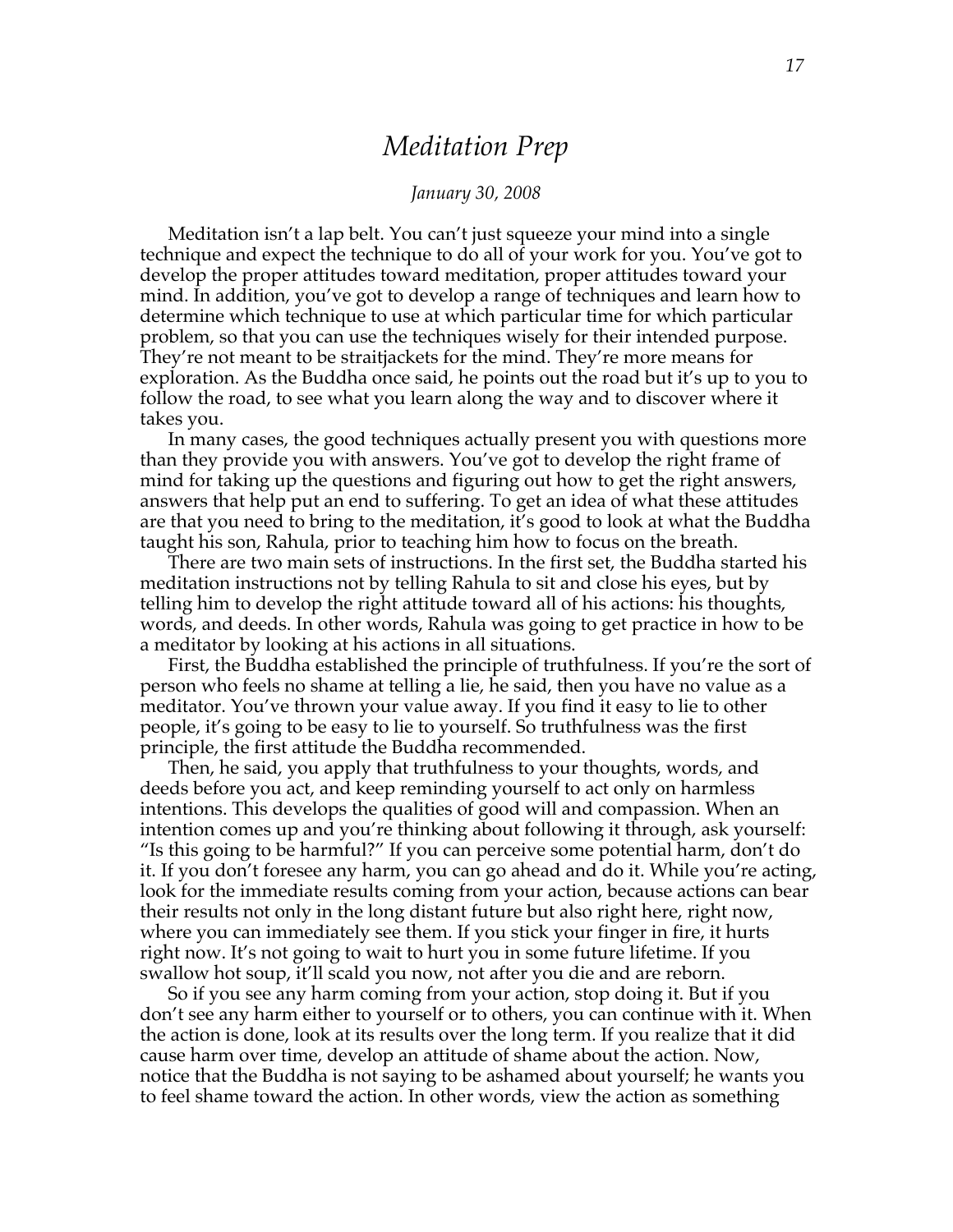beneath you. That's a healthy use of shame; it's the companion to a healthy sense of pride. Make up your mind that you're not going to repeat the action, and then go talk it over with someone you respect. This develops an attitude of integrity, that you accept responsibility for what you've done, and are open about what you've done. This way you can learn.

So the Buddha doesn't start out by telling Rahula not to make mistakes. He says to try to avoid making mistakes, but if you do make a mistake, this is how you handle it, with honesty, with an attitude of harmlessness or compassion, with a healthy sense of shame, and with integrity. If, on the other hand, you look at your actions and see that they haven't caused any harm, you can take joy in the fact and keep on practicing.

That's how you start meditating in your daily life. Those are the attitudes you want to bring to the meditation: a willingness to look at your intentions and to look at their results. This is going to be really important in the course of your meditation, because there's no other way you'll be able to read your own mind.

Then, at a later time, the Buddha taught Rahula breath meditation. But before he taught him breath meditation, he taught him ten other exercises to prepare him for the breath. The first four exercises deal with the physical elements, looking at the body in terms of its elements, its properties. Earth is solidity; water, liquidity; fire, heat; and wind, motion. He said to Rahula, "Try to make your mind like each of these elements, each of these properties." For example with earth: If you throw disgusting things on earth, earth doesn't react. Now the Buddha is not telling Rahula to be passive or oblivious. He's saying to be grounded, to learn powers of endurance, because as you'll see, the meditations he taught Rahula further on are active kinds of meditation that require a lot of sensitivity. You don't simply sit with whatever's there without making any changes. You are supposed to adjust and change things. But if you want to make the proper changes, you first have to understand where you actually are and what the problem actually is. Then make your changes and watch to see if they actually work.

Now to be able to watch to see things clearly, you have to have powers of endurance, the ability to sit with things and watch them steadily over time. Unpleasant things are bound to come up in the meditation for sure. To comprehend them, after all, is the duty with regard to suffering and stress: You've got to comprehend it. And to comprehend it, there are times when you'll have to really sit with it, to watch it over time, again and again and again. This requires endurance.

Then when you try changing something in the meditation—when you experiment with your breath and your mind in various ways—you've got to sit with things for long periods of time to see if what you did really works. You don't want to be the sort of person who makes a little change, sees a little something that looks promising, and immediately jumps to the conclusion that this is the solution. The result may be short lasting. You may ultimately find yourself back where you began. So you want to see if that's the case, which means you've got to be able to sit with things.

The same principle applies with the other properties. Fire can burn unpleasant things, but it doesn't shrink away from them. Water can be used to wash away unpleasant things, but doesn't get disgusted. Wind blows unpleasant things around, and doesn't show distaste.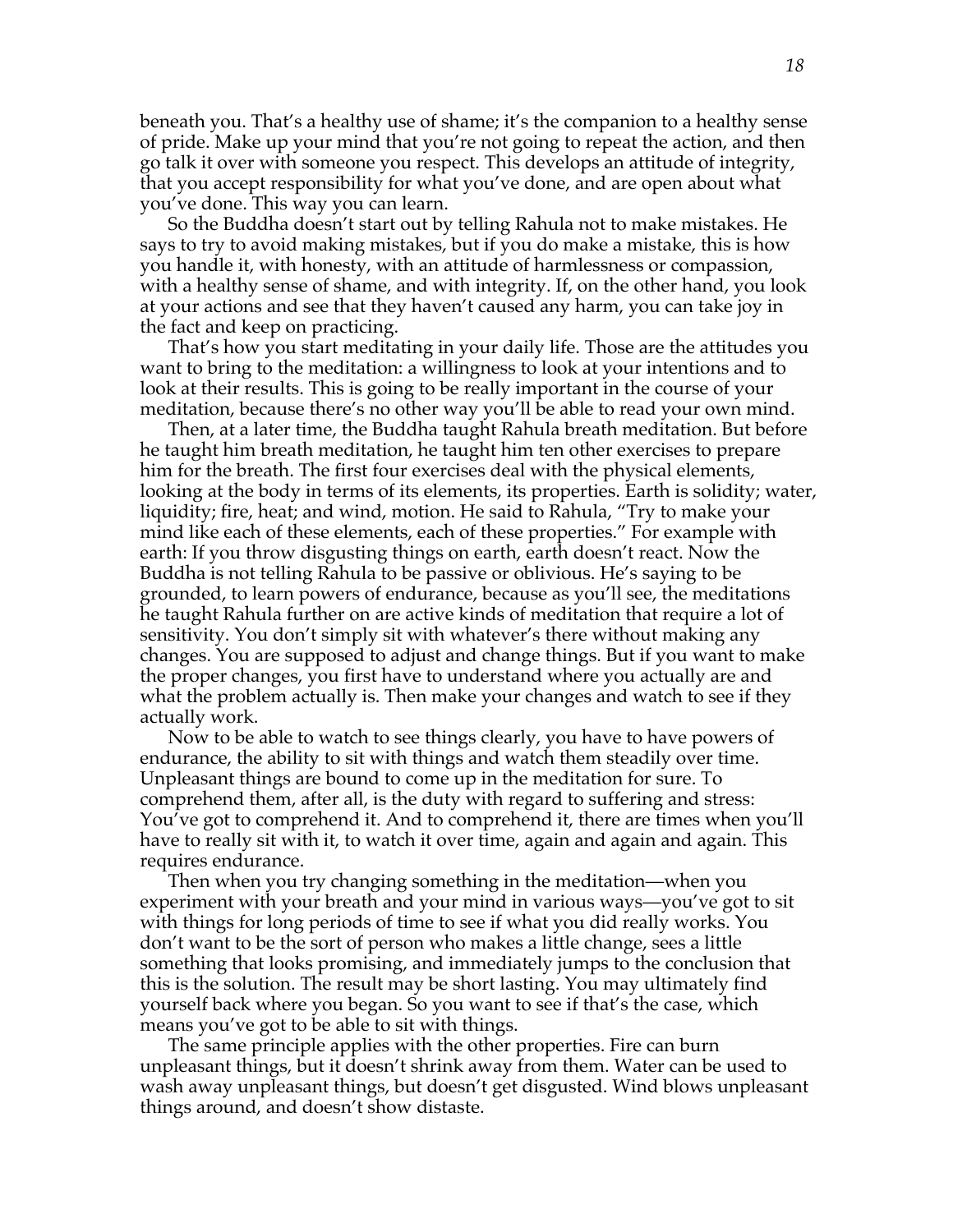So you learn to be grounded. Remind yourself that whatever comes up, you can bear it. I remember once when I was staying with Ajaan Fuang, he told me out of the blue one day to sit up and meditate all night. My immediate reaction was that it wasn't a good day for me to try that. I had been working hard that day, I said, I couldn't do it. He looked at me and said, "Well, is it going to kill you?" "Well, no." "Then you can do it." That's the attitude you've got to have as with that saying, what doesn't kill you will make you stronger. But in the midst of doing difficult things, you don't just suffer through them. You've got to figure out, "How can I get through this without suffering?" That's where you start learning how to be ingenious. But the important thing is that you remind yourself, okay, you can stand this; whatever's coming up, you're not going to get blown around. That way you can begin to trust yourself as an observer.

Then, to show that the Buddha wasn't teaching Rahula to be passive, the next four meditations are about replacing unskillful attitudes with more skillful ones, essentially the attitudes of the brahma-viharas: goodwill, compassion, empathetic joy, and equanimity—although here the Buddha isn't asking him to develop these thoughts to the limitless extent of brahma-viharas. He's simply telling him to replace various levels of aversion in the mind—irritation, resentment, ill will, or the desire to harm—with more positive emotions. If you notice ill will coming up in the mind, try counteracting it with goodwill. Don't just allow the mind to stay stuck with its ill will. You do what you can to foster an attitude of goodwill to whomever the person may be. If the idea comes up that you'd like to be cruel or harmful to somebody, counteract it with an attitude of compassion, reminding yourself that you're not going to benefit from that person's suffering in any way at all. In fact, when other people are suffering, that's when they tend to do crazy, ill-considered, unskillful things. You've got to have some compassion for people who are engaged in unskillful activities, hoping that they'll learn the good sense to stop. Empathetic joy is the antidote for any feelings of resentment you may feel for somebody else's good fortune. You realize that resentment doesn't do you any good at all. People who are enjoying good fortune must've done something sometime that leads to happiness, so why resent it? Do you want people to resent good fortune when it comes your way? Of course not. As for feelings of equanimity, these are meant to counteract feelings of irritation. You want to be equanimous toward irritating things so that irritation doesn't build up to the point where it makes you do something stupid. In each of these cases, you want to be skilled at giving rise to skillful attitudes when you need them so that you don't just sit there stewing in aversion.

Then the Buddha taught two meditations for counteracting other sorts of unskillful qualities. For lust, he said to try to develop the perception of the foulness of the human body. Now this is not about having an unhealthy negative image of the body; it's actually training in having a healthy negative image of the body. You realize that everybody is in the same boat this way. We're all filled with blood, pus, contents of the stomach, contents of the intestines, all kinds of stuff you wouldn't like to have on the floor here in the morning when we're getting the meal ready. This is a useful antidote. When feelings of lust come up and you think about what lies under the skin, it's hard to maintain sexual desire.

So again, the Buddha is not teaching Rahula to be passive, or simply to accept whatever's coming up. He's telling him how to counteract unskillful attitudes and replace them with skillful ones.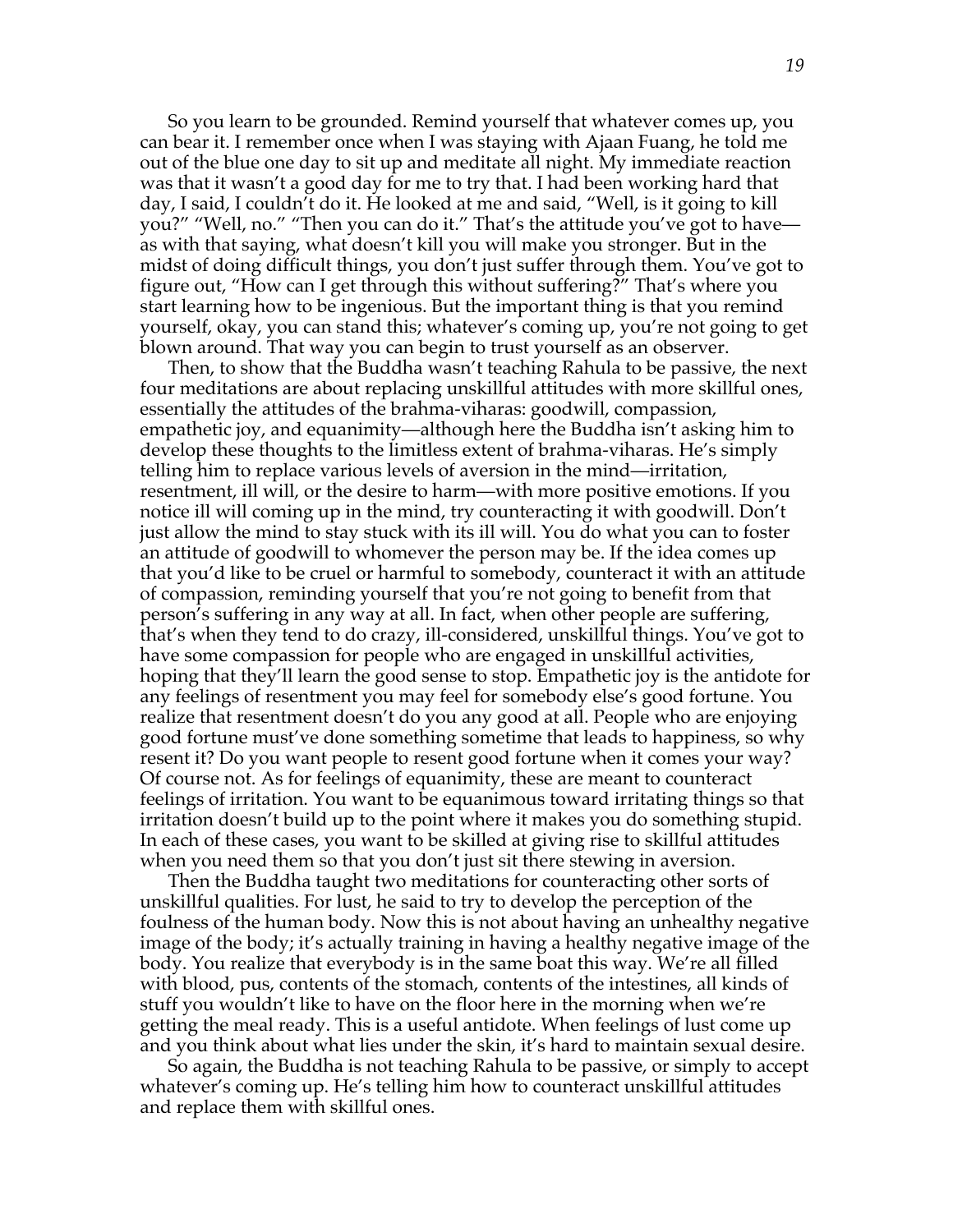In the final preparation, before teaching Rahula breath meditation, the Buddha taught him something that's usually considered to be a very advanced teaching. He said, "Try to develop the perception of inconstancy, to counteract the conceit, 'I am.'" Now notice: The Buddha is putting this right at the beginning. One of the reasons for this is that when skillful and unskillful things come up in the mind, if you immediately brand yourself as "I'm the sort of person who's always skillful," or "I'm the sort of person who's always unskillful," that's going to get in the way of actually seeing which actions in the mind are having a helpful impact and which ones are not. If, when something that looks unskillful comes up, and you immediately react to it, "My gosh, I'm a really bad meditator, I'm miserable, look at this, this horrible thought, I shouldn't be thinking this": You either feel self-hatred or you start going into denial, pretending that it didn't actually happen. Neither reaction helps develop any insight at all. If you engage in denial, you can't see what you're doing, can't see whether the intention was actually skillful or not, and can't see the results of the action. And you certainly can't counteract denial if you don't admit that it's there. Or if you build the other kind of "I am" around the unskillful thought, that "I'm miserable," that really shoots you down, saps your ability to counteract the thought.

This is the problem with "I am": It starts getting to issues of innate nature. If you have a bad innate nature, you can't change it. If you have a good innate good nature, then when something that looks skillful arises in the mind, you immediately read it as a sign of your innate goodness. You start getting complacent and careless, and you don't really see whether there's anything unskillful lurking under the surface. Where does this particular intention really lead? What needs to be done with it? Is it really as good as it seems at first glance? If you decide that it's part of your innate Buddha nature, you get complacent. So again, you miss out on things, don't really see things as they're happening, because the "I am" gets in the way.

It's interesting: The Pali word for "conceit"—*mana*—doesn't mean only a sense that you're better than other people. If you say, "I'm worse than other people," or "I'm equal to other people," that's conceit as well, because you're still building the "I am" around things. There are several ways to get around this. The first is the Buddha's advice to Rahula: Whatever comes up is inconstant. It doesn't last, so it's not enough to build an identity around. Another way around the "I am" is that, whatever comes up in the mind, you remind yourself that this happens to everybody. Remind yourself that you don't have any innate nature. The mind is neutral. It just knows. The thinking is skillful or unskillful, but those are habits, which aren't innate at all.

Or you can do what the Buddha did. This is something people tend to forget when they meditate. On the night of his awakening, his first knowledge was about himself, his narratives. You think you have narratives: He had narratives going way back, eons and eons. But he didn't jump straight from there to the present moment. He took a detour and thought about all the beings in the world: How about them? He saw that they all went through the same process—all different kinds of birth and rebirth—and on seeing them in a more universal way, he was able to see underlying patterns: what kind of actions were skillful, what kind of views underlay skillful actions that lead to fortunate rebirths, and how unskillful actions lead to unfortunate ones. It was by looking at the large picture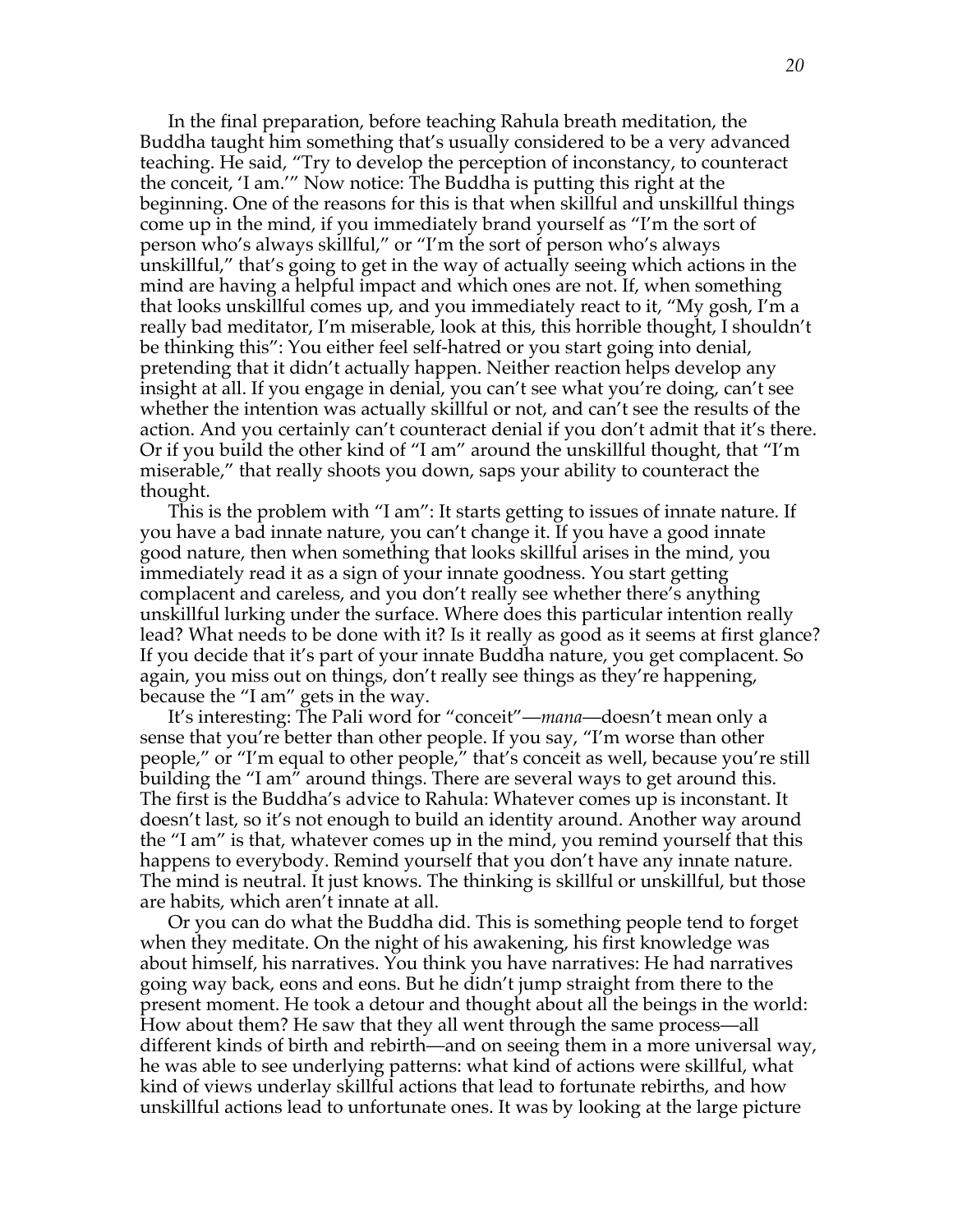that he was able to see patterns. Only then did he look at the present moment from the perspective of those larger patterns. That helps cut through the "I am" and the individual narratives. You're looking at events common to beings all over the world, and you're looking at them in light of those larger patterns—not of natures but of actions. When you're looking at greed, anger, and delusion in the mind in this way, it helps to loosen some of the sense of identity around them.

Another way to loosen that sense of identity is to think of the mind as a committee. The committee contains all kinds of members who propose all kinds of things. Just because somebody in the committee has proposed a bad idea doesn't mean the committee is bad. The duty of the committee is to listen to the ideas brought to the floor figure out which is the best one to act on right now. If they make a mistake, they go back and undo the old decision, open the floor to suggestions, and arrive at a new decision. They don't worry about the innate nature of the committee.

When you can see events in the mind in this way, then you're really ready to meditate, because it allows you to deal with them just as events, as instances of intention and the results of intentions. When you put aside the "I am," you're in a much better position to see things for what they actually do, and then you can deal with them in the most appropriate way.

It was only after the Buddha taught Rahula all of these things that he said, "Okay, sit down. This is how you do breath meditation."

So when *you* sit down to do breath meditation, it's good to reflect on these attitudes. They're your tools, your means for reading the events that are arising and passing away, and also for reading the results of applying different techniques. They help you figure out which technique is useful for which kind of issue, what's getting results, what's not getting results. That's how you develop your discernment. You see cause and effect, skillful and unskillful, i.e., the four noble truths. You develop the path, so you can comprehend suffering and eventually let go of its cause. That's how you realize the end of suffering: by experimenting, by exploring, by bringing the right attitudes and the right mental qualities to whichever meditation technique you choose. Those qualities are the factors that make all the difference. So do your best to bring the full set of mature qualities to meditation. That's how you get results.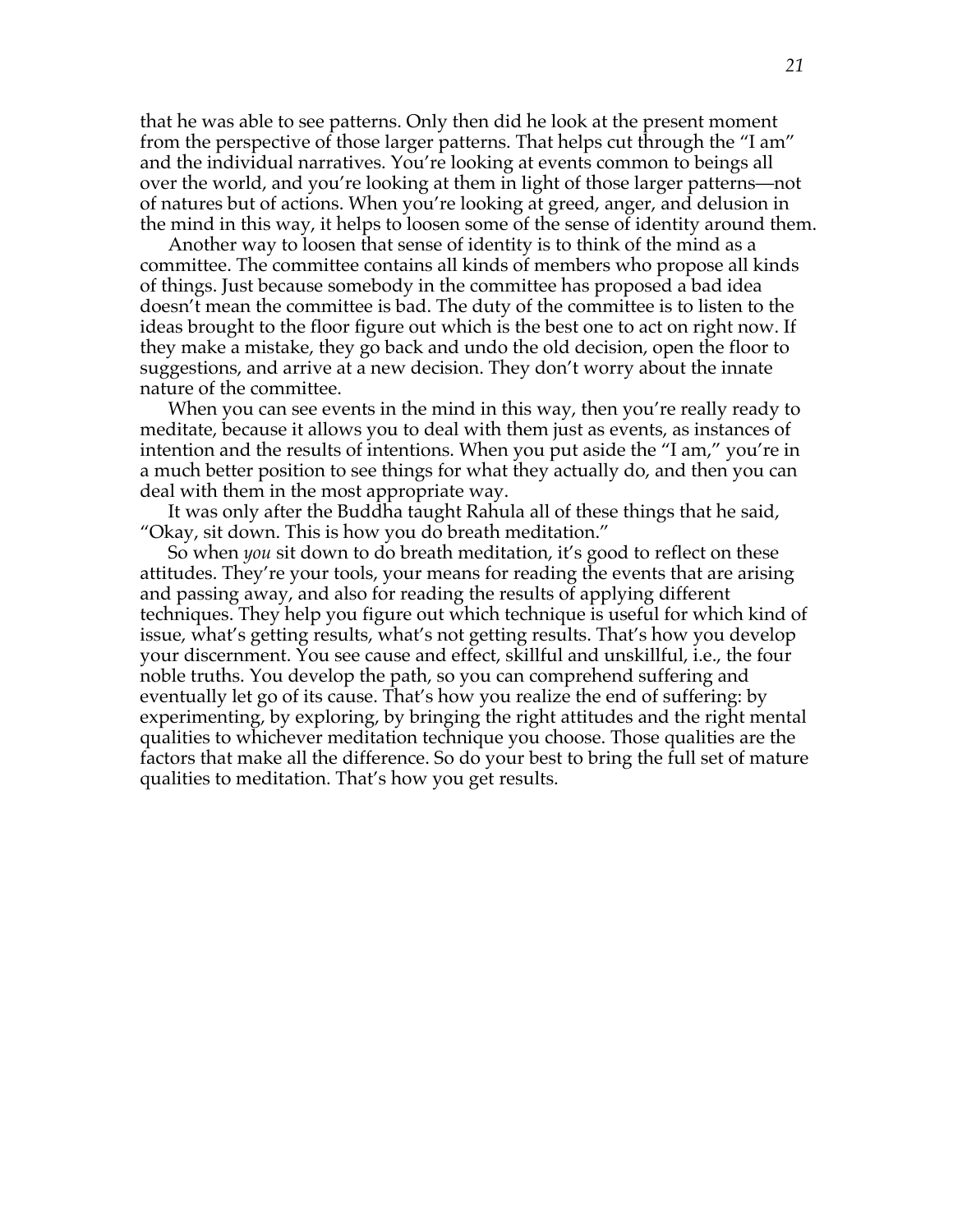### *Establishing Priorities*

#### *September 11, 2008*

When you start to meditate, it's important that you make a firm determination, establishing the firm intention that you're going to stay with the breath for the entire hour. And it's good to remind yourself of the reasons for why you want to do this, because that helps to firm up the intention.

We're here because we want a happiness that's blameless, a happiness that's dependable, a happiness that'll last. And this is the road that leads there: training the mind. The Buddha once said that the difference between a wise person and a foolish one is that the foolish person sees no need to train the mind. Happiness can be bought, happiness can be taken: That's the foolish person's attitude. But the wise person sees that the pursuit of that kind of happiness actually leads to a lot of unhappiness. Whatever little happiness it does produce isn't dependable. It requires that conditions be a certain way, conditions that lie totally outside your control. The fact that those conditions are unstable means that the happiness coming from them is going to be unstable as well.

So reflect on that. Sometimes you hear theories about how causality works in life. And in many philosophies and religions causality typically starts with an unmoved mover, something permanent, something good that gives rise to everything we experience. The question of course is, "Why does a permanent cause lead to changeable results? Why does a good cause lead to undesirable results?" Those ideas of causality offer no help at all. If something is undesirable, where do you go back and change the cause to make it more desirable? If the cause is unchanging, you're stymied. But as the Buddha saw, causes change too—and effects can have an effect on causes.

This is one of the reasons why things are so unstable and unreliable, but it's also part of the way out. The causes of suffering can be changed, which means that you actually can put an end to suffering. The Buddha's approach was not to simply accept suffering as a given in life, that it has to be that way and we simply learn how to accept it and that's the end of the problem. He saw that suffering can actually be brought to an end. And the causes of suffering are largely internal, which means that the way to put an end to suffering is largely an internal job as well. As someone once said, true happiness is an inside job. That's why we train the mind: to search for the causes within it that lead to suffering and see what we can do to change them.

Keep this point in mind as you practice because a common experience in meditation is that you sit here focused on the breath and then after a while suddenly realize that you haven't been with the breath at all. You've been someplace else. There was a lapse of mindfulness, a lapse of alertness. You're usually surprised that it's happened, but you shouldn't be. Expect that the mind will come up with alternative intentions in the course of the hour and be on the lookout for them.

So while you're focused on the breath, you also have to be heedful of the fact that you could lose the breath at any moment. This means that you want to do your best to strengthen your focus, strengthen your mindfulness, strengthen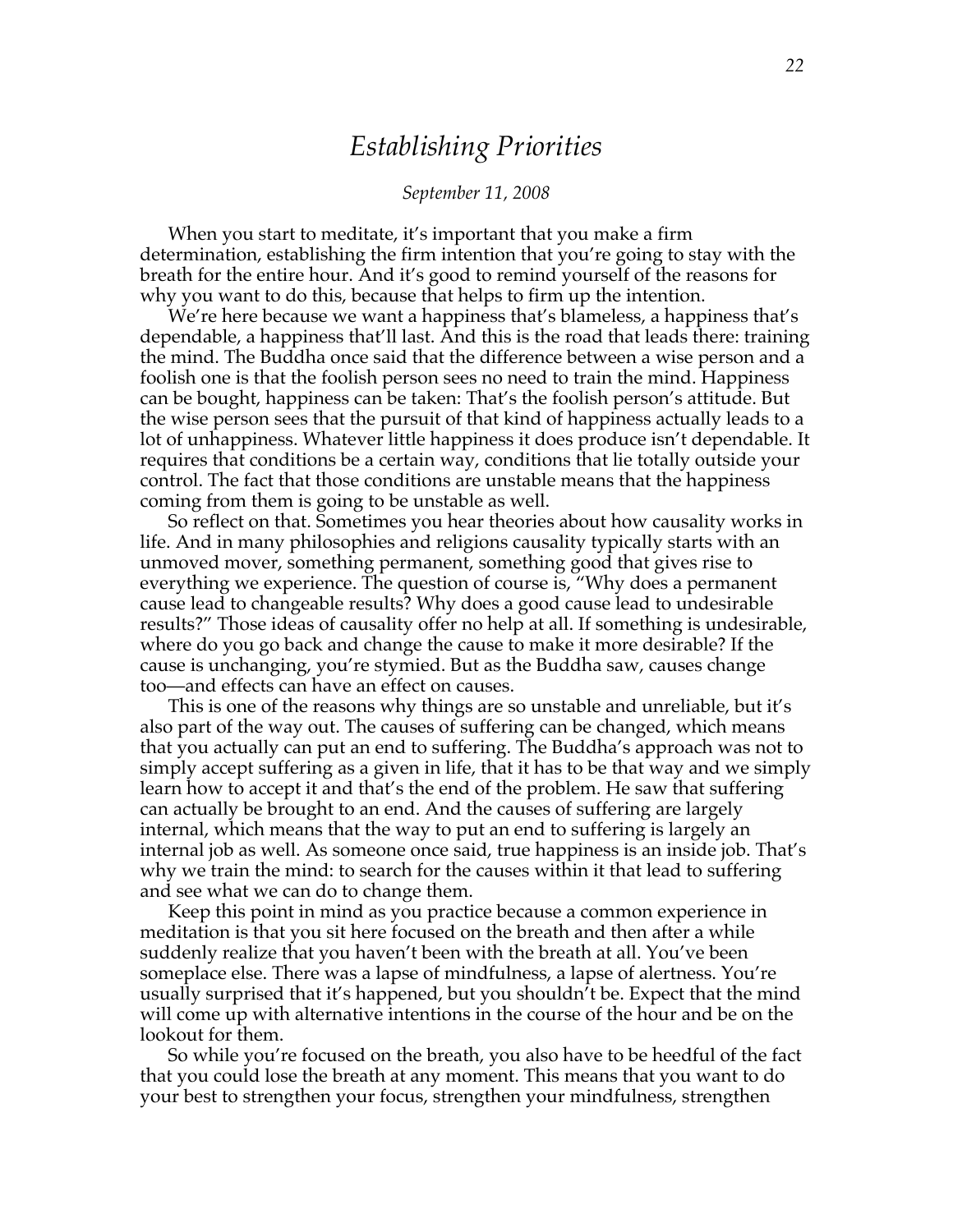your alertness. And one way to do that is, as soon as you catch yourself wandering off, immediately come back to the breath but without engaging in self-recrimination. Don't berate yourself for losing the breath. If you do, you'll tie yourself up in another long discourse that'll take you away from the breath again. Just drop the distraction in its unfinished state and come back to the breath as quickly as possible. Reestablish yourself.

And try to get interested in the breath. As the Buddha said, using your powers of analysis is actually one way of leading the mind into concentration. For people who can't calm the mind simply by sticking with the breath, it's good to look into the breath as a process to explore. How does the breathing affect the body? How does the effect of the breath on the body have an effect on the mind? How can you maximize the positive effects? What kind of breathing would feel really good? And when it feels good, what can you do with that good feeling? The Buddha suggests spreading it around, allowing it to permeate the body throughout.

So there's plenty to do here. It's not just in out, in out, in out. When the breath comes in, explore how it's coming in, how it affects different parts of the body. When it goes out, explore and experiment to see what's the most comfortable way of allowing it to go out. All too often our cartoon notion of the breath coming in and going out requires that we squeeze it out when it goes out. But you don't want to do that. The squeezing is actually depleting the breath energy in the body. Try telling yourself that you'll help the breath come in, but when it goes out, it can go out on its own. You don't have to push it. You don't have to squeeze it.

That way you can begin to maintain a sense of fullness that carries from the in-breath even through the out-breath. When you breathe with that sense of continual fullness, the breath feels a lot better. It becomes a lot more interesting. You begin to realize that this breath work we do in the body is a useful way of getting the mind interested in the breath, so that you don't have to force it to stay here. You're here through the power of your curiosity.

At the same time, you have to keep an eye on the mind to notice when it begins to show signs that it's about to wander off. Maybe it's a little impatient; maybe the results aren't coming as fast as you'd like. Nothing seems to be changing. The mind starts looking for someplace else to go, something else to think about.

If you're really alert, you can catch it before a distracting thought is fully formed. The more quickly you can see that process, the better. You can feel that stirring of a form or a thought beginning to occur, like a little tingling or a little stirring around, a little knot in the breath energy. At that point, it's hard to say whether it's physical or mental. It could be either. There will come a point, though, when the mind decides that the stirring is a potential for a thought. It looks into it and turns it into a thought world. The more quickly you can see that happening, the more you're able to zap it at the very beginning of the stirring. This too is something you'll learn in the course of exploring the breath.

So even though we say to keep one eye on the breath and the other eye on the potential for the mind to leave, when you really look carefully at the breath, you'll find that the potential for it to leave is right there as well, in the little knots or stirrings that can develop in the breath energy. So you don't have to split your focus. In this way you can help maintain your original intention to stay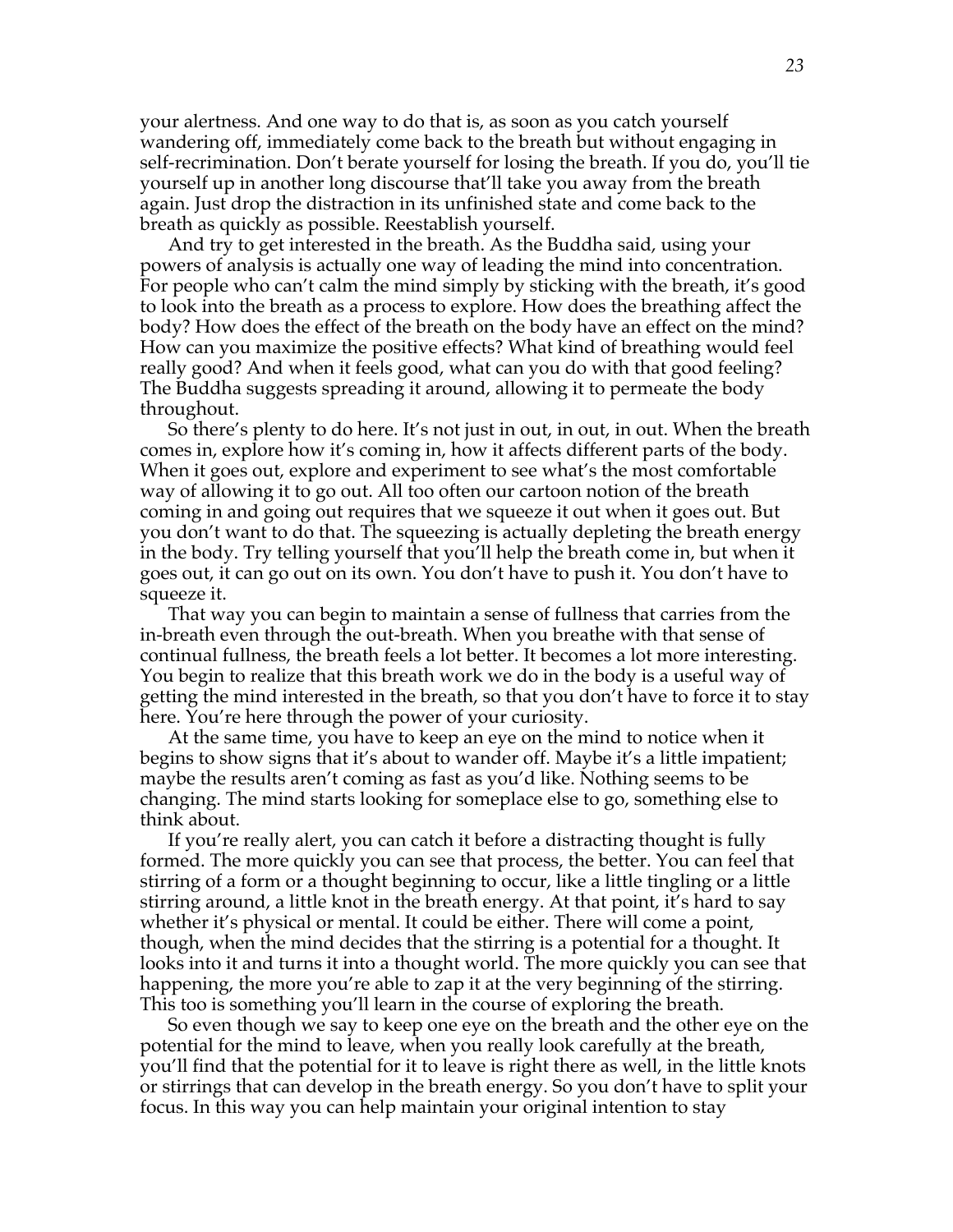continually with the breath because it's interesting, because there are lots of things here to learn.

A similar principle applies when you leave meditation because you really don't want to leave totally. You spent all this time getting the mind to settle down, and it would be a shame just to throw it away. So there is a skill to leaving meditation as well, a skill to opening your eyes. When you open your eyes, remind yourself that the breath-body is still here, the sense of energy in the body is still here. All too often when we open our eyes, all our attention goes flowing out into the visual world and our sense of the body gets shrunken down, pushed aside, blotted out.

You want to learn how not to do that. In other words, you *can* be aware of the visual world at the same time that you're aware of the breath-energy world. You might ask yourself, "Which contains which? Does your sense of the body contain your awareness of the visual world or does the visual world contain your sense of the body?" See which way of conceiving this relationship helps you to maintain that sense of breath awareness even as you open your eyes, get up and move around, negotiate the outside world, so that your breath awareness becomes more continuous.

This allows you to learn things about the mind, to develop new skills, in the course of daily life. You learn how to maintain a sense of ease even in difficult situations, a sense of fullness at times when your mind would otherwise be daydreaming or drifting around. Instead of wasting your time drifting, you can stay right here and continue to explore the sense of the body, the breath-energy body inside.

You can also begin to sense which things knock you off balance, distract you, pull you out of the body. When you see that happening, you've found an issue to explore. This is how concentration leads to insight. It provides you with a still center from which you can watch the movements of the mind and see where they go. This way you can detect: This is what a defilement is like; it blocks the mind, obscures the mind. You check into it: Is it greed, anger, delusion, lust, fear, jealousy? What are the things that spark these emotions? You see the defilements in real-time.

If you're able to do this, then the next time you sit down it's going to be a lot easier to stay with the breath more continuously. But if you develop the habit of throwing away your concentration as soon as you get up, it's going to be easier to throw it away in the midst of your meditation. You've got to keep in mind the fact that the mind has to be trained if you want to gain true happiness, and you don't want to train the mind only when you sit here with your eyes closed. You want the training to be 24/7 because the mind's potential to create problems is 24/7 as well.

So it's a matter of establishing your priorities. What kind of happiness do you want? What are you willing to give up to attain that happiness? How much time and energy are you planning to invest, willing to invest to find true happiness?

This is another aspect of wisdom: keeping your priorities clear. If true happiness is the top priority, that helps to pull the mind out of its ignorance—in other words, its overriding concern for other issues—and to bring the issue of suffering and the causes of suffering up to the fore. That's what clear knowing is all about, making it your clear priority that the issue of suffering is paramount. This is the most important issue to deal with. When the Buddha talks about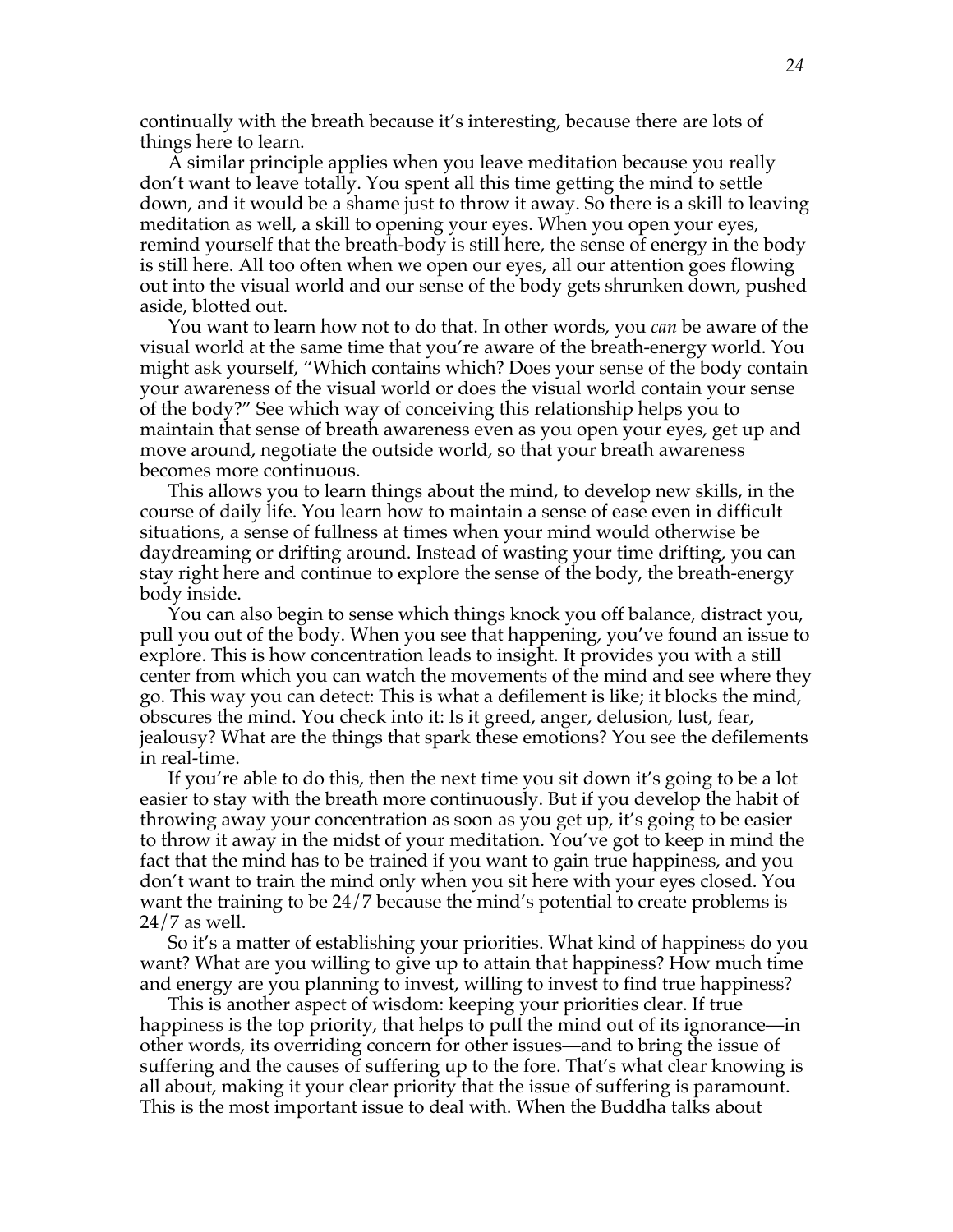ignorance, he's not talking about a general lack of knowledge about things. You can know many things and still be ignorant of the big issue. And part of that ignorance comes from the fact that you don't really regard the big issue as the big issue. You've got other priorities, other agendas.

But the Buddha wants you to see that the question of suffering is *the* big issue in life. Your ability to train yourself to put an end to it should be your top priority. When I was up in Bellingham this last weekend, I was out walking after the meal. A guy looked at me and asked, "Buddhist?" I said, "Yeah." He said, "Why are there so many religions in the world?" I answered, "Because the different religions ask different questions." "So what's the Buddha's question?" "His question is: 'Why are we suffering and what can we do to put an end to it?'" "Don't you just hate that question?" he said. I said, "No, I think it's a pretty good question." The fact that there's suffering is something you might not like, and it's natural not to like it, but it would be strange to hate the question of why it happens and how you can put an end to it. We should regard this as the most important question to try to answer because it's the most useful, most fruitful question we can explore. It's a privilege to be able to ask this question and answer it. That's why one of the duties with regard to the four noble truths is to develop the path, the way out of suffering. This is what we're doing here right now.

So wisdom is largely a matter of priorities. As you're sitting in meditation, as you go through life, your top priority should be to stay here with the breath so as to develop the powers of mindfulness, concentration, and discernment that will allow you to realize the end of suffering. A lot of the practice is learning how to stick to those priorities and not let other priorities sneak in.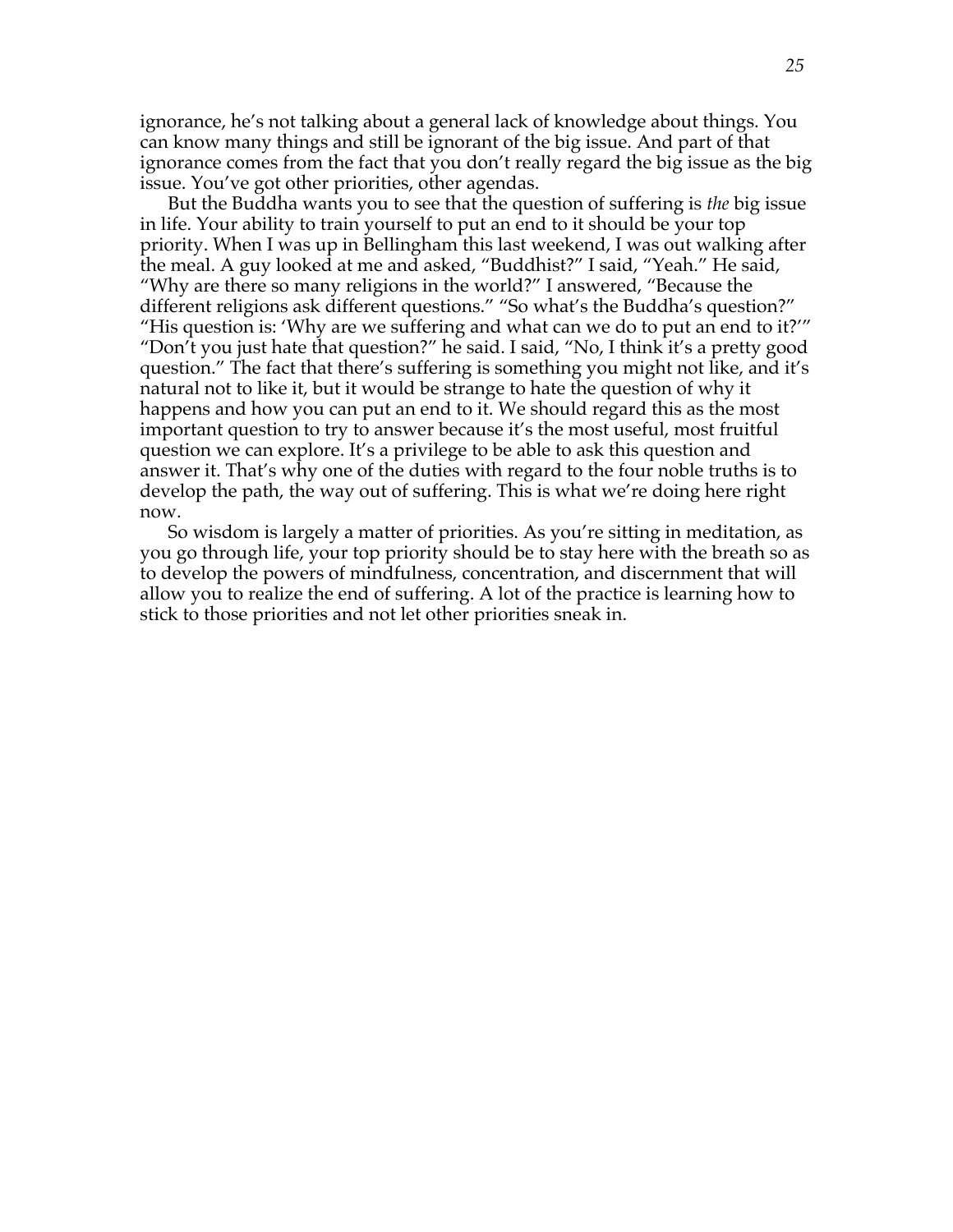### *How to Feed Mindfulness*

#### *August 3, 2008*

We sit here with a lot of potentials: potential sensations in the body, potential qualities in the mind. The practice of meditation is learning how to put aside the unskillful potentials, how to develop the skillful ones, and how to take advantage of the skillful ones—learning how to feed them, to give them strength, so that they basically take charge and help put an end to suffering and stress.

You could, if you wanted to, sit here and spend the whole hour thinking about all kinds of random, frivolous things. Or you could sit here creating a lot of pain. Psychologists studying the nervous system have discovered that there are times when you have a sensation of pain but there's really nothing, no pain signal, coming in at the end of the nerve. The monitoring stations along the nerve interpret a particular signal as a pain signal, and so that's what they send on up the line. That means that you could sit here focusing on whatever potentials for pain there are, and you could turn almost anything into a pain—but you don't. You focus on the potentials for pleasure. Notice, when the breath comes in, where it's feeling good, which part of the breath cycle feels nicest. Is it the middle of the breath, the beginning of the breath, the end of the breath? Can you notice when the breath is getting too long? Can you catch yourself squeezing the breath as it goes out? When you squeeze it, you're weakening the potential for pleasure that the breath can give.

Someplace in the middle of the in-breath there's a point of balance. You might want to focus your attention there and maximize that particular sensation, which means that the breath will get shorter and shorter, more and more subtle as it hovers around that point of balance. If that's too subtle to notice, simply be aware of when the breath is too long, when it's too short, too shallow, too deep, which parts of the body would feel better if they were given a greater role in the breathing process. Try to figure out which ways of breathing will help to develop the potentials of comfort, ease, refreshment, fullness in the body.

As you do this, you're developing good potentials in the mind as well. The two major ones are mindfulness and alertness. I recently read someone saying that mindfulness is an unfabricated phenomenon—that only your thought processes that pull you away from the present moment count as fabricated, that when you're in the pure present there's no fabrication going on at all.

But that's a major misunderstanding. Mindfulness is something you *do.* It's a fabricated activity. Alertness is something you do. It's a fabricated activity as well. And there are potentials in the mind that can either foster the mindfulness or starve it. In other words, mindfulness is something you have to feed. It's not your simple awareness. It's the ability to keep something in mind. The reason we don't understand things, the reason we don't see the connection between cause and effect, is because we forget. It's because we forget that we can't stick with our resolves. Say you decide you're going to stay here for a whole hour with the breath—and five minutes later you find yourself planning tomorrow's meal, or thinking about events far away in Iceland. What happened? You forgot. And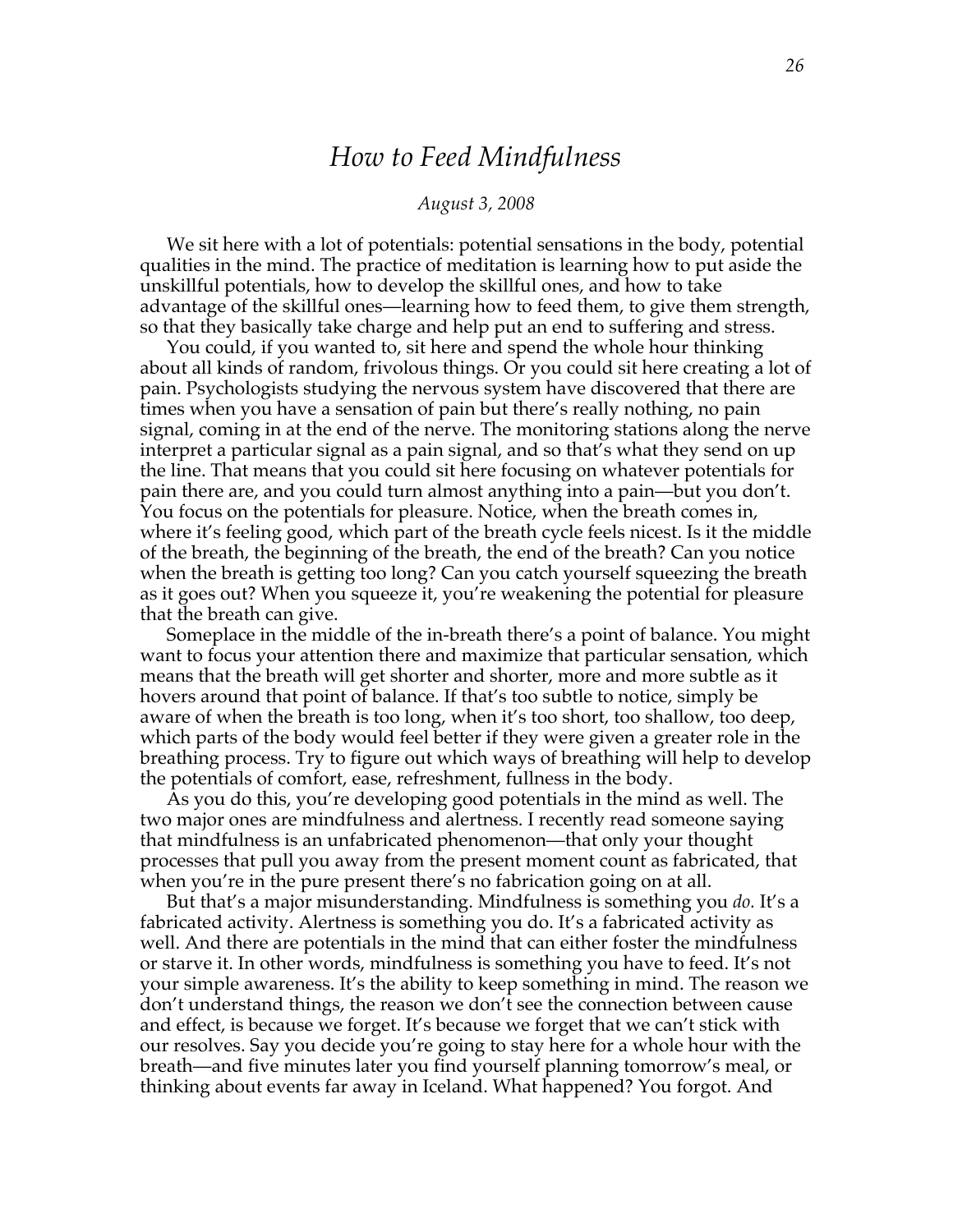why did you forget? Well, there was a blanking out for a moment or two because you weren't paying proper attention to the causes for mindfulness.

The Buddha identifies two qualities that feed mindfulness and help it grow. The first is well-purified virtue. Virtue here means the intention not to harm: not to do harm to yourself, not to do harm to other living beings. If you have harmful intentions in mind, part of the mind goes along with them and part of the mind doesn't. There's a conflict. And one of the mind's tricks for going along with the harmful intention is to allow itself to forget that the intention is actually harmful. If this becomes a habit, it's hard to develop mindfulness because you're running up against these walls of forgetfulness that the mind very insistently wants to keep up. Your mindfulness runs up against them and gets deflected.

This is why people in Thailand, before they meditate, sometimes make a vow: "I'm going to observe the five precepts. I'm going to stick with them. And I'm sincere in that resolution." This is even easier when you already have been following the five precepts. You reflect on your actions, and there is nothing you regret. You don't have to go into denial. That way it's easier for mindfulness to be continuous. But the simple act of resolving to be harmless in all your activities—harmless in what you do, harmless in what you say, harmless in what you think—can begin to create the right conditions for mindfulness immediately. Make that a principle you want to hold to.

The other quality that helps feed mindfulness is views made straight straight in the sense that they're in line with the truth: understanding that your actions will have consequences, that skillful intentions will tend to lead to pleasant results, unskillful intentions to unpleasant results. This is a principle that wasn't just made up by somebody. It's been observed by people who've developed their minds to the point where they really can see what's going on. And on the basis of that, you realize, for example, that generosity is a good thing, gratitude is a good thing, because people do have the choice to act skillfully or unskillfully. You have to be grateful for the times when they've chosen to be skillful, and grateful to yourself for the times you've chosen to be skillful, because thinking in this way helps to break down the barriers in the mind that say, "I don't want to think about the Dhamma right now. I want to think about sex, or I want to think about drugs, or I want to think about who-knows-what." If there's part of the mind that says, "Hey, you can't do that without consequences," you've got your first line of defense against those wandering, unskillful thoughts.

Then there will be part of the mind that says, "I don't want to think about that because it means I've been acting unskillfully in the past, and it just hurts too much to think about that." That's where the Buddha recommends developing the right attitude toward your past mistakes. It's not inevitable that you're going to have to suffer a lot from your past mistakes. As the Buddha said, if you can develop an attitude of limitless goodwill, compassion, empathetic joy, and equanimity, that'll mitigate the results of your past bad actions. If you can train yourself so that the mind isn't overcome by pleasure, isn't overcome by pain—in other words, you don't let these feelings get in the way of your seeing what's actually going on—then again, the mind is immune, or at least the results of your past mistakes will be mitigated.

So the proper attitude to have toward your past bad actions is, one, realize that remorse is not going to undo them. Simply make the resolve that you're not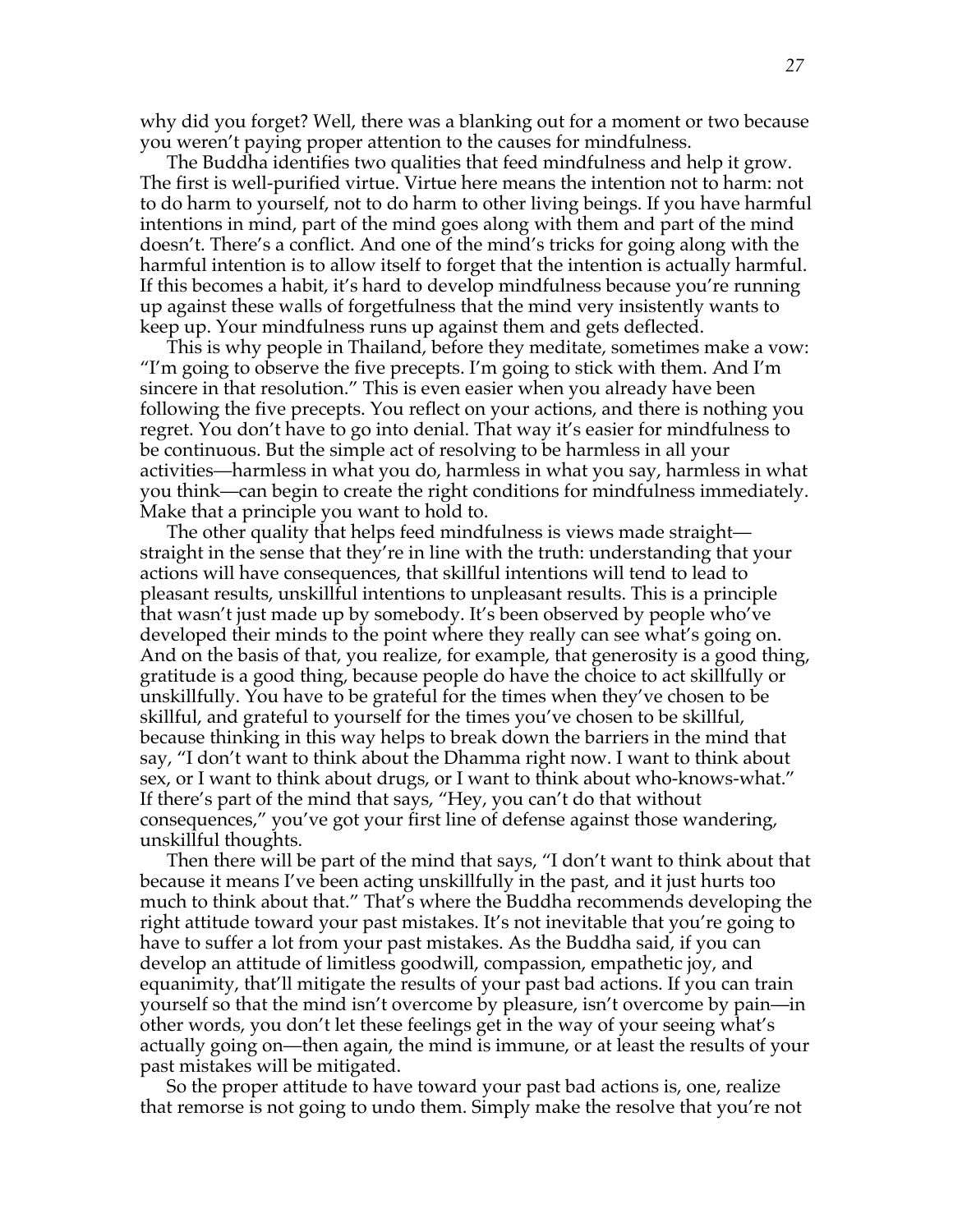going to repeat those actions again. And then, two, try to develop attitudes of limitless goodwill, compassion, empathetic joy, and equanimity.

When the meditation gets dry, bring out these attitudes and work on spreading them around, realizing that other people's unhappiness isn't going to help you in any way, nor is your unhappiness going to help you in any way. So why would you wish for anybody's unhappiness? Even with people who have been cruel and unprincipled, you realize that if they suffer more, they'll probably get even more cruel, more unprincipled. So try to picture them learning to see to the error of their ways and changing their ways. In other words, you wish for them to start creating the causes for happiness. You don't feel that you have to settle old scores first before you let them be happy or wise. When you learn how to think in these ways, it helps to cut through a lot of the barriers you create in the mind, a lot of the unskillful attitudes that can get in the way of continual mindfulness.

So when you've lowered the walls, you can see back into the past and ahead into the future. You can start seeing the connections between actions and their results. When you focus the mind in a certain way, what are the results over time? If you're mindful of your actions, you can really see this for yourself. If you change the way you focus, if you change the way you breathe, what effect does that have over time? Sometimes the effects are immediate; sometimes they take a while to seep in. Only if you're really mindful can you see the long-term effects. Only if you're alert can you see the short-term effects. This is why mindfulness and alertness have to go together.

I was reading a Dhamma talk by Upasika Kee last night in which she was saying that real insight, as soon as it sees, lets go in that very moment. It's not that you see in one moment and let go in the next. You see and you let go in the seeing, right there and then. That kind of insight requires very quick alertness. But the ability to develop that kind of alertness requires solid mindfulness, longterm mindfulness, so that you can understand how you get the mind in the right place to see things clearly to begin with. All too often when people sit and meditate, the meditation either goes poorly and they have no idea why it's going poorly, or it goes well and they have no idea why it's going well. That's because they haven't been watching mindfully. They watch for a little bit and then they forget. Then they come back, and then they forget, so that they don't really see the connections.

Mindfulness is what keeps the practice in mind and allows you to remember what you did so you can understand the connection between what you did and the results you're getting. Alertness is what allows you to see what you're doing right now. When you develop the resolve to act only on skillful intentions, and the proper understanding of how your actions shape your life, those are the conditions that feed mindfulness, that allow mindfulness and alertness to grow strong.

So it's not the case that people can just walk in off the street, sit down, and develop mindfulness. It takes the ability to look at your life and make some decisions about how you're going to live, and how you understand the best way of living. That's when mindfulness has a chance.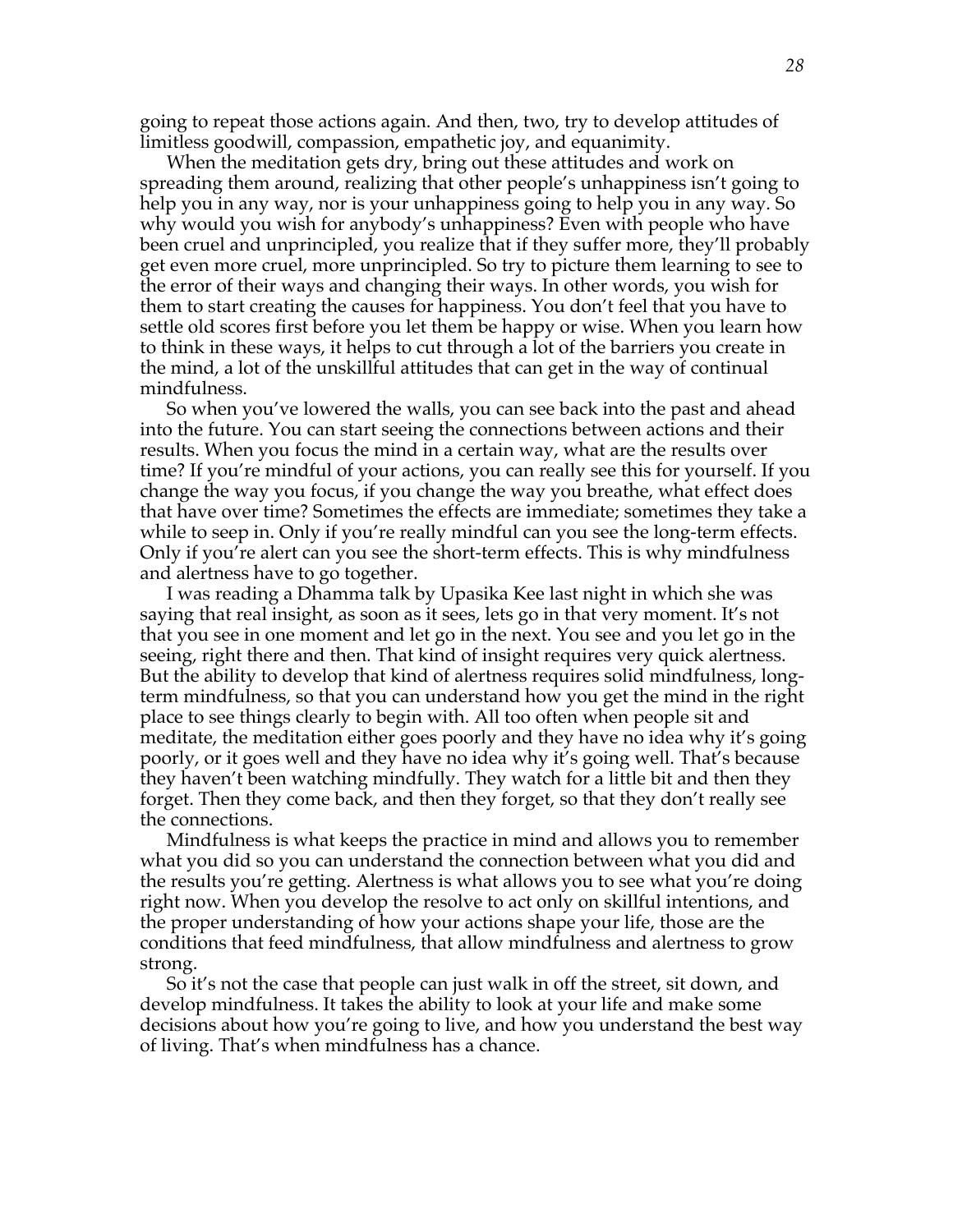### *Permission to Play*

#### *March 16, 2009*

Focus on your breath. Know when it's coming in; know when it's going out. Notice where you feel it, the sensations that tell you when it's coming in and going out, and then keep your attention focused on those sensations. You have to be careful, though, in how you focus. If you put too much pressure on the breath, it starts getting constricted. If your attention to the breath is too light, it slips off and floats away. So find just the right amount of pressure to maintain on the breath—here meaning the pressure of your attention—but allow the breath to flow as freely as possible in the body.

We often make the mistake of tensing up around something in order to highlight it in our attention or to stay focused on it, but that'll get in the way of the breath's being a pleasurable place to stay. Which is what you need as you meditate—a good place to stay—because if the mind doesn't find any sense of ease in the present moment, it's going to go wandering off looking for ease and pleasure someplace else.

So experiment with the breathing. You can do it in one of two ways. The first is simply to pose the question in your mind with each breath: "What kind of breathing would feel really good right now?" See how the body responds. Or you can go about it more systematically. To expand your sense of what the breath is capable of, ask yourself: "What would longer breathing feel like?" And think of the breath going longer for a while. Then how about still longer: What would that feel like? And then go shorter, deeper or more shallow, heavier or lighter. Try to push the envelope until you gain a sense of what kind of breathing really does feel good right now.

It's important that you learn how to play with the breath in this way. This may seem counterintuitive. After all, we're trying to get to something unconditioned and unfabricated and yet here we go about it by fabricating. But that's what the whole path is: a kind of fabrication. Every factor of the noble eightfold path, from right view through right concentration, is something put together. It's a fabrication. It's something you *will* through bodily fabrication, verbal fabrication, and mental fabrication: i.e., through the breath, through directed thought and evaluation, and through feeling and perception. But to will skillfully, you have to bring these fabrications together in a way that makes the path pleasant to follow. Otherwise you can't stick with it. This is why right concentration is such an important part of the path. It gives you a good place to stay—a sense of ease, wellbeing, refreshment, or rapture that nourishes and sustains your ability to stick with the path.

So play around with the breath. Think of fabrication as playing, and you have permission to play. Don't think that playing around in this way is going to get in the way of insight. It actually helps create the conditions for insight to arise. For one, it gives stamina to the practice. If you're simply sitting with whatever comes up, meditation becomes an exercise in brute endurance. If no pleasure's coming up in the meditation, no sense of rapture or gratification, it becomes dull and unattractive. You find it harder and harder to actually sit down and keep up with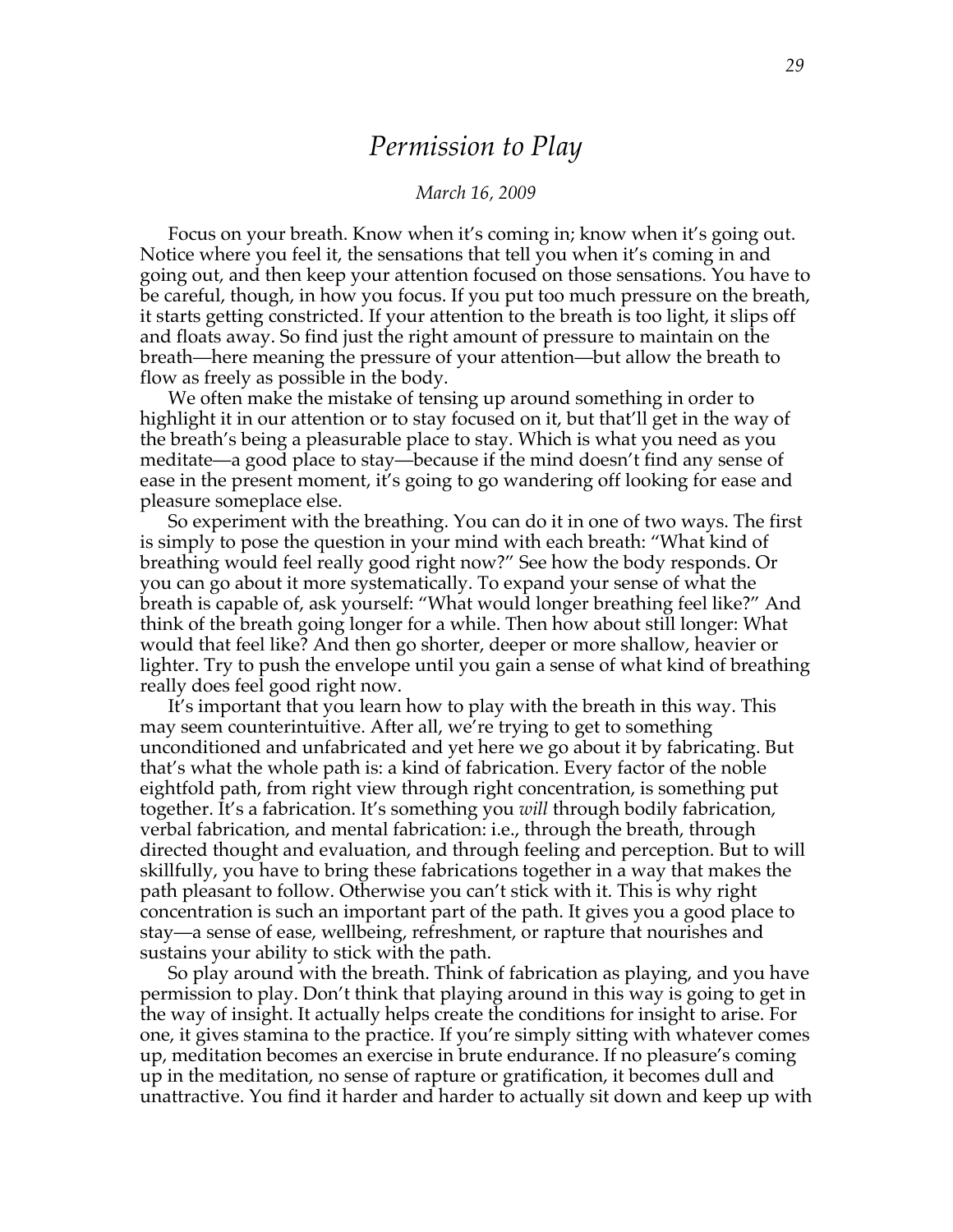the practice day after day. But if you allow the meditation to be a process of exploring, of finding what's really comfortable right now, you can stick with it. It becomes something interesting, something you want to do.

As you're sticking with this process of experimenting with the breath, getting it more pleasurable and allowing that sense of pleasure to seep throughout the body, it gives you a steadier base in the present moment. The interest you develop in exploring the breath energy in the body helps you stay steadily in the present as well. If the meditation is simply a matter of watching whatever comes up, it gets boring very quickly. The mind's going to find reasons to do other things, to slip away and find other things that seem more interesting or important. But if you allow yourself to explore, your curiosity makes you want to stay here, to stay sensitive and steadily focused.

At the same time, allowing the breath to be comfortable gives you a safe foundation in the present moment—a foundation you're going to need because pains will come up. We need the right attitude toward pain: not to feel threatened, not to run away. Our duty with regard to pain is to comprehend it, but you're not going to comprehend it if you feel threatened by it. So it's good to know that you have a safe, comfortable place to return to whenever you need it.

Say there's a pain in your leg and you're not really ready to deal with it yet: You can focus on whatever sense of ease and fullness you can develop elsewhere in the body—say, in the chest, in the stomach, in your hands, in your feet through the way you breathe. If things get bad with the pain, you can go back to the breath. Once the mind feels nourished and protected by the breath, it'll be more willing to actually look into the pain, probe into the pain, trying to understand: What is this pain I have in my body? Why do I fear it so much? Is it really as fearsome as it seems?

As you get interested in exploring the pain, you start taking it apart: Which part of the pain is actually a physical sensation and which part is the mental perception that makes things worse in the mind? And even with that physical sensation: Which part of it actually is a pain? Because you also have sensations of the different elements in your body, which are more like properties of how the body feels from within. There's solidity, liquidity, warmth, and energy. How does the pain relate to those? It's a different kind of sensation. Liquid is just liquid. Solid is just solid. It doesn't have to be painful. In fact, these sensations are a different order of sensation entirely from the pain. But there's a pain flitting around in there. If you glom it together with the physical properties, especially the property of earth or solidity, you make the pain seem a lot more solid and threatening than it actually is.

If you're coming from a position of wellbeing, a position of inner security, it's easier to explore and see these things happening because your agenda isn't necessarily to make the pain go away. You're curious. You want to learn about it.

And as you develop a greater sensitivity to the breathing, a greater sensitivity to how you fashion the breath and how intention plays a role in your experience of the breath, you start seeing more and more subtle levels of stress that you wouldn't have seen otherwise. You see more subtle levels of fabrication that you wouldn't have seen otherwise as well. Because one of the big lessons in the meditation is that the present moment is not a given. You're actually shaping the present moment with your intentions. And the best way to sensitize yourself to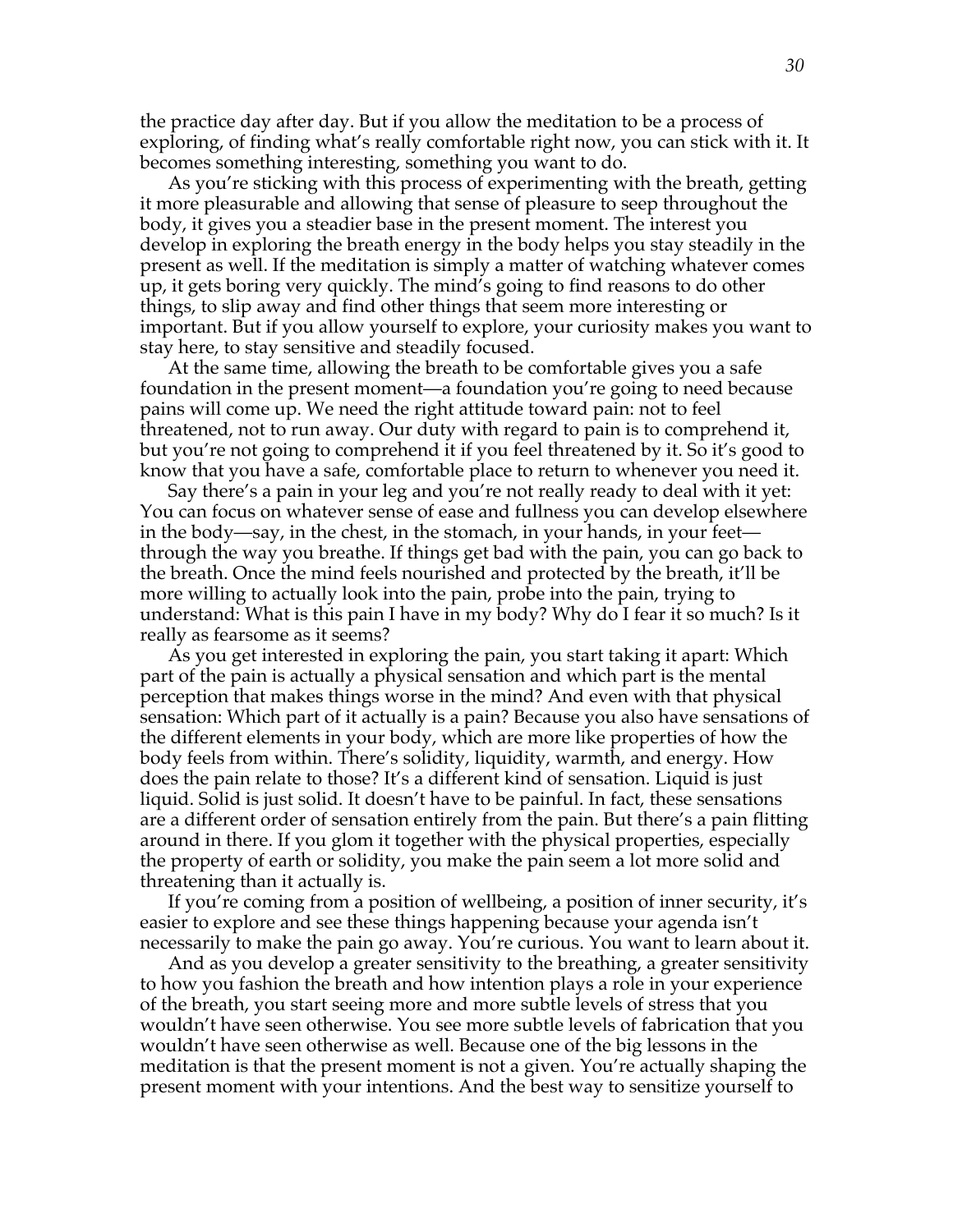those intentions and their role in fashioning the present is to try to fashion it skillfully.

This way you get a sense of when you should try to change things, and when you shouldn't; which problems in the body or in the mind respond to active intervention, and which ones respond better when you simply watch them with equanimity. As you put the mind in a better mood through giving it a good comfortable place to stay, or giving it something to explore with the breath, it becomes more open to seeing its own mistakes. It can even admit its mistakes with a greater sense of cheerfulness, because it sees that they don't have to be repeated.

If the mind is in a bad mood, it's like a person in a foul mood. If you want to talk to him about where he's been unskillful, where he's been outrageous or whatever in his behavior, he won't want to hear anything you say. He's going to resist. But if he's rested and well fed and in a good mood, it's a lot easier to broach the topic of his shortcomings. And the same with the mind: A lot of what we're going to learn in the process of understanding the mind is in seeing its subterfuges, where it lies to itself, where it's been dishonest with itself, all of which are things we don't like to see. Yet if we don't admit these things to ourselves, insight will never have a chance. You can't just put the mind through a meditation grinder and hope that the process is going to take care of it. The mind has to develop the sensitivity to see where it's been lying to itself, where it's been dishonest with itself, for genuine insight to arise.

So this game we play with the breath helps put you in the right mood to learn those lessons. Try to explore how to get the breath more comfortable, more refined, seeing how still you can get both the breath and the mind without forcing them unnaturally. After all, you're working with a sense of ease, so you can't force it to the point where the ease dies away. This means that you need to develop your powers of sensitivity. You need to have a sense of how much fiddling around becomes too much fiddling around. When the breath gets comfortable enough that you can stay with the body, when it feels good to be with the whole body breathing in, the whole body breathing out, then you just allow it to do its thing. And as the mind calms down, the breath calms down as well.

This is a common pattern throughout the Buddha's meditation instructions. You try to get a sense of what fabrication is going on, and then once you're sensitive to the process of fabrication, you allow it to grow still. This gives you some insight into the fact that you're shaping the present moment. You develop the desire to do it with more skill, with more finesse, with a greater sense of sensitivity and subtlety. And you can get there only by consciously trying to fabricate things: fabricating your sense of the body through the breathing, and fabricating your mind through the perceptions you hold.

The sensitivity that develops over time is what allows you to see the subtleties of these processes. If you try to lay down the rule in the beginning that "I'm not going to do anything, I'm just going to watch what's already there," a lot of what's really happening in the present moment goes underground where you can't see it. But as you consciously try to fabricate a sense of wellbeing in the body, a sense of ease in the mind through the way you breathe, through the way you relate to the breath, then you bring these processes up to the surface. You see them more clearly. This brings more honesty into the mind.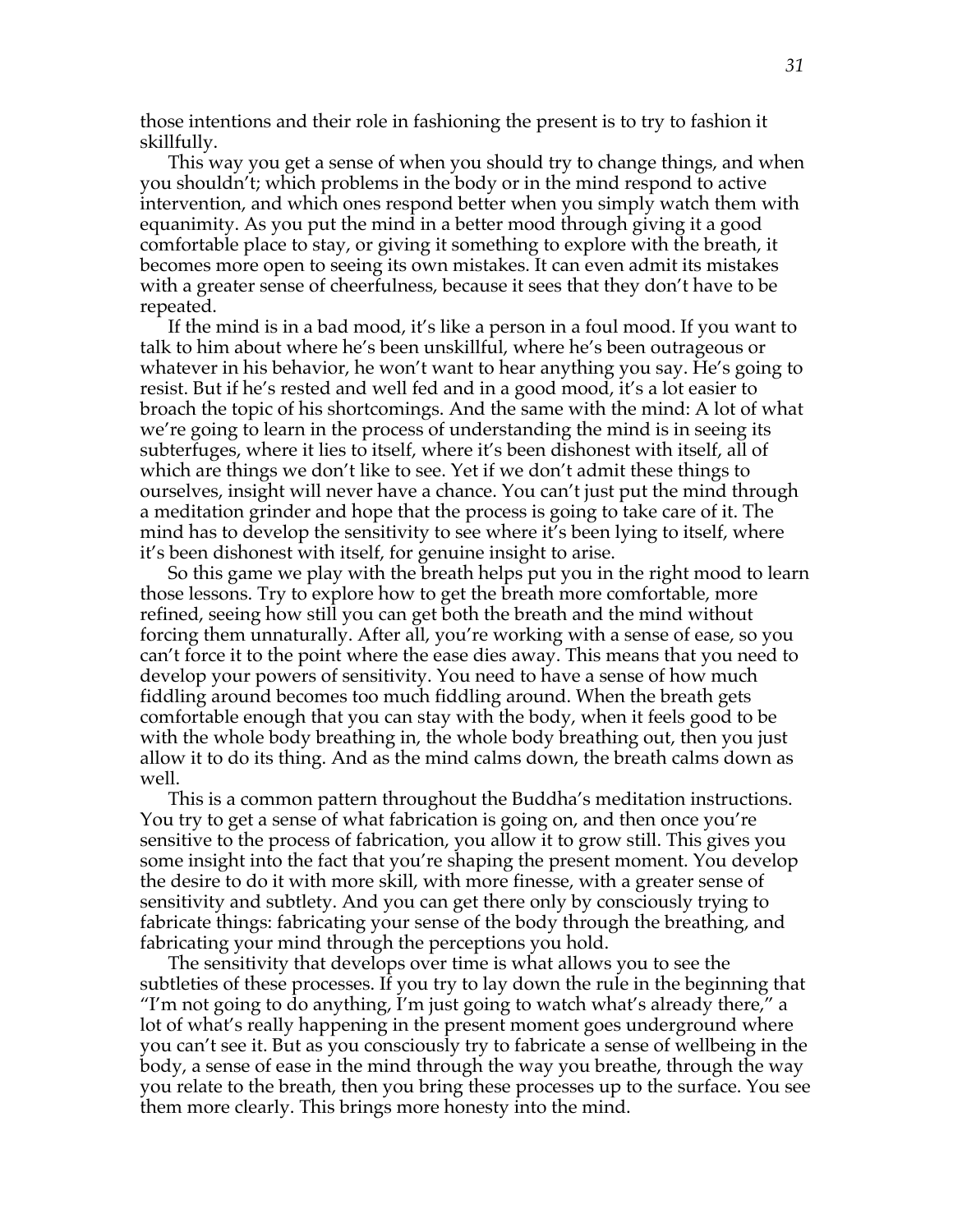So it's important, as you meditate, that you realize you have permission to play, are encouraged to play, with the breath. This is how maturity develops in any field. Children who don't get a chance to play never really mature. The same principle applies to meditators. If you don't learn how to play with the present moment, you never develop a mature understanding of what's going on in the present moment. When you don't really understand the role of intention in forming the present moment, you never get to the point where you can drop every element of intention that's creating the present. And only when you drop the last shred of intention can there be an opening to something outside of the present, beyond space and time, to that happiness we're all looking for, which is totally independent of conditions, totally reliable. And only when we have a reliable happiness can we rely on ourselves.

You see this everywhere now. The economy's collapsing. There are more murders out there, more suicides, more robberies as people's sense of wellbeing gets more and more threatened. This is when you really get to see how strong people's sense of their inner wealth is. The more wealth you have inside, the less you're worried about wealth outside. The less you worry about wealth outside, the more you can trust yourself to do the skillful thing, to say the skillful thing, to think the skillful thing in any situation. If you can train the mind to the point where it's found something that can't be touched by anything in space and time but can be touched through inner awareness—as the Buddha says, you touch it with the body, or you see it with the body; in other words, it's a total experience; it's not just a vision, it's not just an idea, it's visceral: Once you've had your first taste of that, you know you have a happiness you can depend on. This means you can depend on your mind as well. The other pleasures of the world become less important and are less likely to tempt you to do unskillful things to attain them and protect them because you realize you have something that doesn't need protection.

That's where the meditation gets really good. But the only way you can develop the maturity needed to find that mature happiness is the same way any person develops maturity: You start out by playing around, learning about cause and effect by nudging things to see what they do in response. You nudge this cause—i.e., the breath—to see what that does to the mind, what it does to the sense of ease in the body, and then nudge another cause: say, your perception of the breath. If you see the breath only as air coming in and out of the lungs, you're really limiting yourself. Think of other ways you might perceive this energy in the body—flowing through the blood vessels, flowing through the nerves, flowing around the nerves, flowing out to every pore in the skin, flowing around the body just beyond the skin, having everything in and around the body all connecting up. Ajaan Lee's image is of cutting roads through a jungle till you have a whole system of interconnecting roads. Communication gets easier. Information flows more smoothly.

It's by playing around in this way that you start outgrowing your childish attitudes. It's through play that children become adults. So each time you sit down and meditate, remember you have permission to play. It's what the meditation is all about.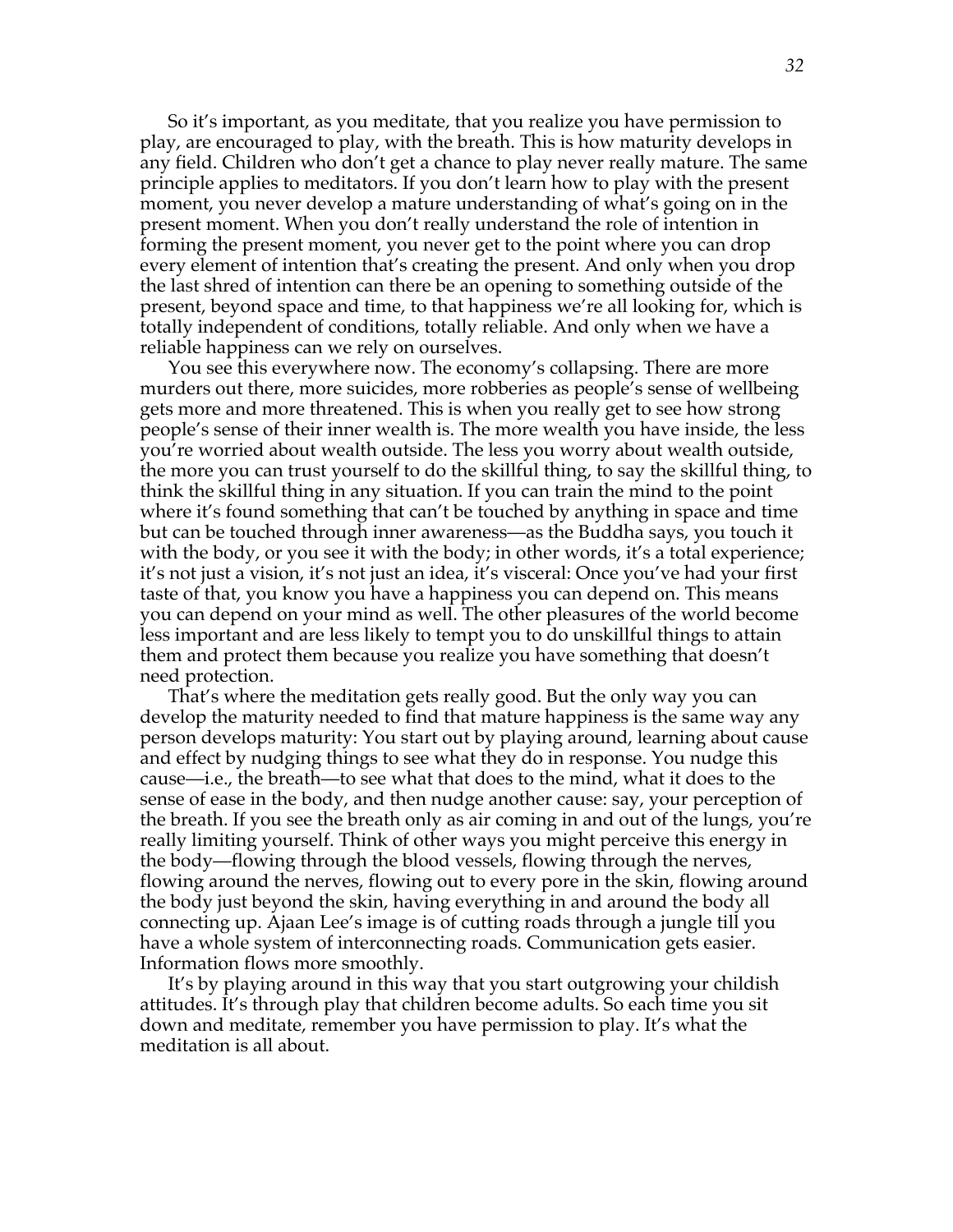### *Levels of the Breath*

#### *August 20, 2006*

We all bring our stories to the meditation. Sometimes they're helpful stories, sometimes they're not. Even the Buddha brought his stories to the meditation. That first knowledge on the night of his awakening was basically his story stretching back over many lifetimes. The big issues in each lifetime were his name, his appearance, his food, his experience of pleasure and pain, and how he passed away. That's pretty much it. The life of living beings: name, appearance, food, pleasure, pain, death. Not much of a story. And yet we can elaborate these things into all kinds of issues and spend whole lives going over the details, certain incidents in the stories, especially the painful ones. Or we can look back on the pleasures we once had but that we're missing now, which can turn those past pleasures into present pain.

The Buddha found two ways to get out of his stories. One was to generalize, to think about all living beings as a whole: That was his second knowledge. The question arose: If he had previous lifetimes, how about other beings? Maybe looking at other beings, he would begin to see some general patterns. And that's precisely what happened. He saw how all beings died and then were reborn, and in taking the larger view he saw an important pattern: The quality of their rebirth was based on their actions, on the quality of their intentions, shaped by their views. From there he went to the third knowledge, which took the pattern he saw in the second knowledge and applied it to the present moment: looking at his views and his intentions in the present moment, taking them apart. That was how he got out of his stories altogether.

So as we meditate, we want to think about the pattern the Buddha found. We've got to get out of our narratives, our stories. Otherwise they drive us crazy. You go through the same old movies over and over again—movies that, if they were put up on the screen, you wouldn't pay to watch. Yet because of the "I" and the "me"—*my* pain, *my* pleasure, *my* appearance, *my* food—you get hooked into watching them over and over again. If you want your meditation to go anywhere, you've got to get yourself off the hook.

The first step is to start generalizing. Think of all the beings in the world who had appearances they didn't like, or food they didn't like, or missed the food that they once had that they *did* like, or suffered both pleasure and pain. You're not the only one. Think about that often. These are situations we all undergo. And the particulars of our appearance and food and pain and pleasure may enthrall us, but you've got to look at the general pattern. When you do, you find that the comings and goings of good and bad, likes and dislikes, start seeming inconsequential. As the general pattern takes the sting or the allure out of your own personal narrative, you can come to the present moment and see more clearly what you're doing in the present moment that's creating pain that doesn't have to be there.

What do you have in the present moment? You've got intentions, or in other words, fabrications. What kind of fabrications do you have here? You've got the breath; that's the bodily fabrication. You've got directed thought and evaluation;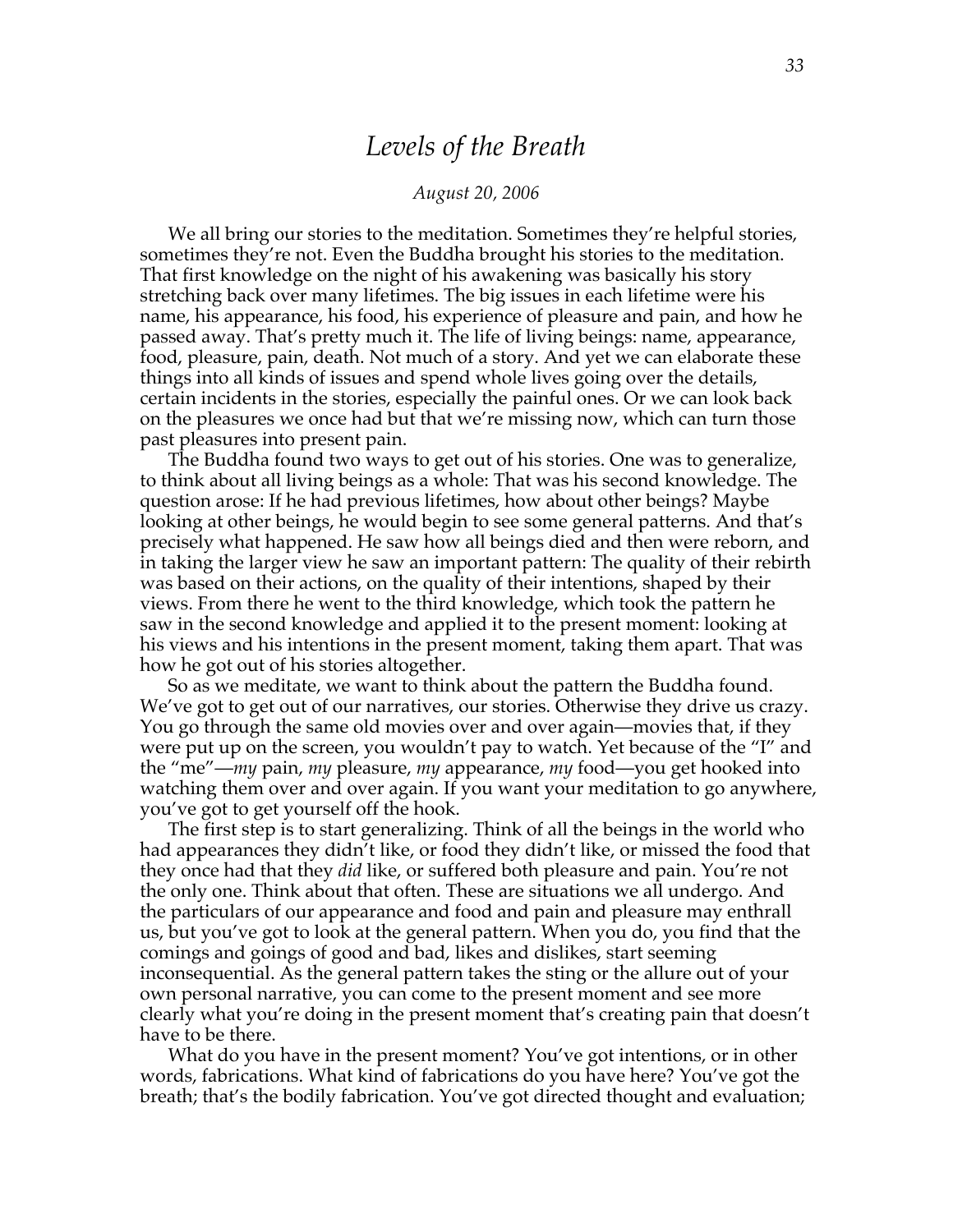those are verbal fabrications. And you've got feelings and perceptions and the intentional element fashioning them; that's mental fabrication. These are the things you want to understand.

You understand them by learning how to master them, bringing them all together—as we're doing right now when we focus on the breath—and approaching their fabrication as a skill. What's the most skillful way to breathe? What's the most skillful way to think about and evaluate your breath? What are the most skillful perceptions to apply to the breath? What kinds of feelings are useful to develop out of the breath?

As you get more and more absorbed in these questions, they really help you get out of your narratives. During my first year as a monk back in Thailand I had a lot of time by myself, a lot more than you do here. And sure enough, a lot of my old narratives from grade school, high school, college, and my family, kept coming back, coming back, coming back. The one thing that kept me from going crazy was the fact that I had something interesting to explore in the present moment: the breath. As I got more of a handle on the breath, got more absorbed in the breath, the fascination with the old narratives began to wane. The understanding began to arise that if I really wanted to comprehend why I was suffering from those old past narratives, I should try to see how I was causing suffering for myself right now in the present moment. The breath was a good way to explore that. Getting absorbed in the breath is a very important way of getting out of those narratives and into the really big issue: Why are you causing stress and suffering for yourself right now? You're not a passive observer. You're not here watching a TV show that somebody else has pre-packaged. You're actively creating the show. It's an interactive game.

So it's important to look at how you think about the breath, how you perceive the breath, and to see the impact those thoughts and perceptions have. This is where Ajaan Lee's instructions on the different levels of breath energy are really helpful. There's the in-and-out breathing. Then there's the breath energy that courses through the nerves and the blood vessels throughout the body. Then there's the still breath. It's important to realize that all three levels of breath are happening all the time. What you're going to notice depends on which one you focus on; and which one you focus on is going to determine how strong and steady and precise your concentration can be.

First you work with the in-and-out breath, which is the easiest to observe and can get the mind to a certain level of concentration, but the in-and-out breath can take you only so far. You're still changing from in to out, in to out, and you may have a sense that the in-breath is something very different from the out-breath. So you're watching two things. But then if you start getting more and more in touch with the process of spreading of the breath energy through the blood vessels and the nerves, that gives you something you can watch continuously with no switching from in to out, for this level of energy is always there. Your perception can become steadier.

At first it's not all that steady because you're exploring: This is directed thought and evaluation. You're exploring how the breath energy affects different parts of the body: which parts you tense up as you breathe in, which parts you squeeze as you breathe out. Then you work through those parts, section by section, clearing out the tension and trying to keep it cleared out throughout the breath cycle. Sometimes, as you get one section cleared up, a section that you just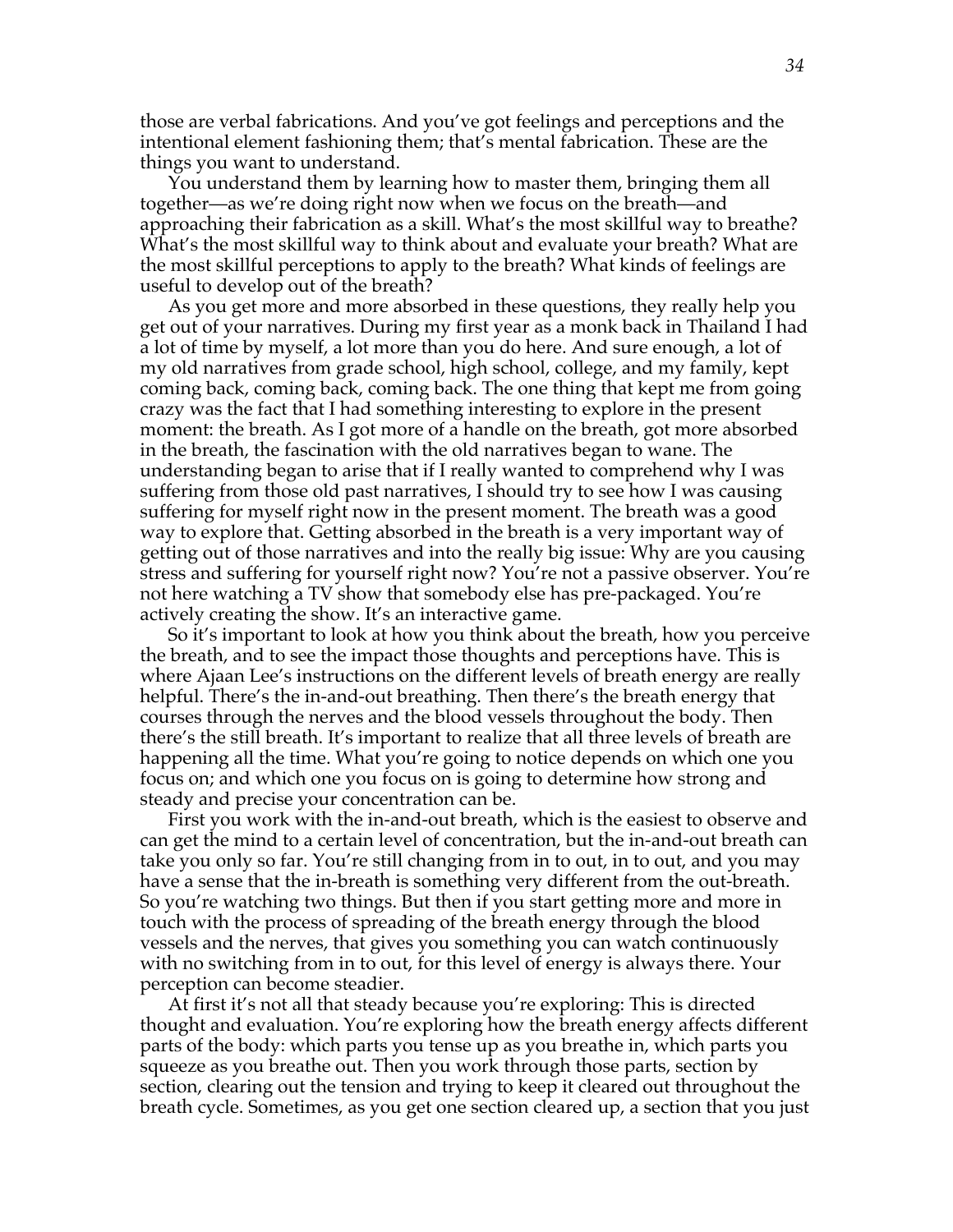cleared up a few minutes ago starts tensing up again. It's like the old Thai proverb about throwing live crabs into a basket. You throw one or two into the basket. Then you look for your third, but by the time you throw the third one in, the first crab's crawled out.

So again, this stage of the meditation is fairly active. There's a lot of directed thought, a lot of evaluation, and they have to go back and forth over the same territory many, many times. But the important point is that you're consistently *with* issues of the breath. That's what enables you to be in a state of concentration. Even though there's some activity, even though there's some moving around, it's within a prescribed area. You've withdrawn from unskillful qualities, withdrawn from sensual passions, and you're right here with all the complexities of the breath energy in the body. As you work through the complexities, things begin to hook up, and after a while they stay hooked up: connected into a single field of energy.

That's when the perception of breath can get more unified. As it grows more unified, the issues are less complex. You're concerned less and less with the inand-out breathing, and more and more with the state of the breath energy flowing through the body. You may notice that the breath channels in the body seem to expand as you breathe in. They may seem to contract as you breathe out. This is where you've got to make up your mind to keep them open all the time, both with the in-breath and with the out—so that it's just open, open, open: open breath channels open all the time. That can be your one perception. You don't have to think about "in" and "out." Just "everything open, everything open." By this time you should have noticed where the different nodes of breath energy are, the ones that are like road intersections that can get closed off. You can close off the whole road just by closing off the one intersection. But at the same time, once you've got the intersection opened you've got the whole road open. So focus your attention on the intersections and try to keep them open all the time.

That's what Ajaan Lee is pointing to when he talks about the resting spots of the breath. Say you're focused in the middle of the chest. Keep that sense of the middle of the chest wide open all the way through the in-breath, all the way through the out, and then think of that sense of openness spreading throughout the body, wherever it's going to go. Get in touch with the awareness that already fills the body as well, so you're thinking, "all the way open, all the way in, all the way out," and the in and out become less and less and less important while the openness that's continuous takes center stage.

With that perception you can get the mind to a much more solid level of concentration. Just maintain that one perception. There will still be some in-andout breathing, but it grows more and more subtle, and impinges less and less on your awareness. This is how you can get more in touch with that sense of the really still breath that's not affected by any in or out at all. No sense of motion at all. Just there, filling the body.

So this element of perception, this mental fabrication, has a really important role in how you relate to the present moment. As you learn to fabricate in more subtle ways, more solid ways, more unchanging and unified ways, the mind can settle down more and more solidly, securely. Some people, when they get to this stage, think that the mind isn't doing anything at all: no self, no actor, nothing. But actually it's doing just one consistent thing. When there's that one consistent thing, you don't notice the motions. The sense of the actor gets less and less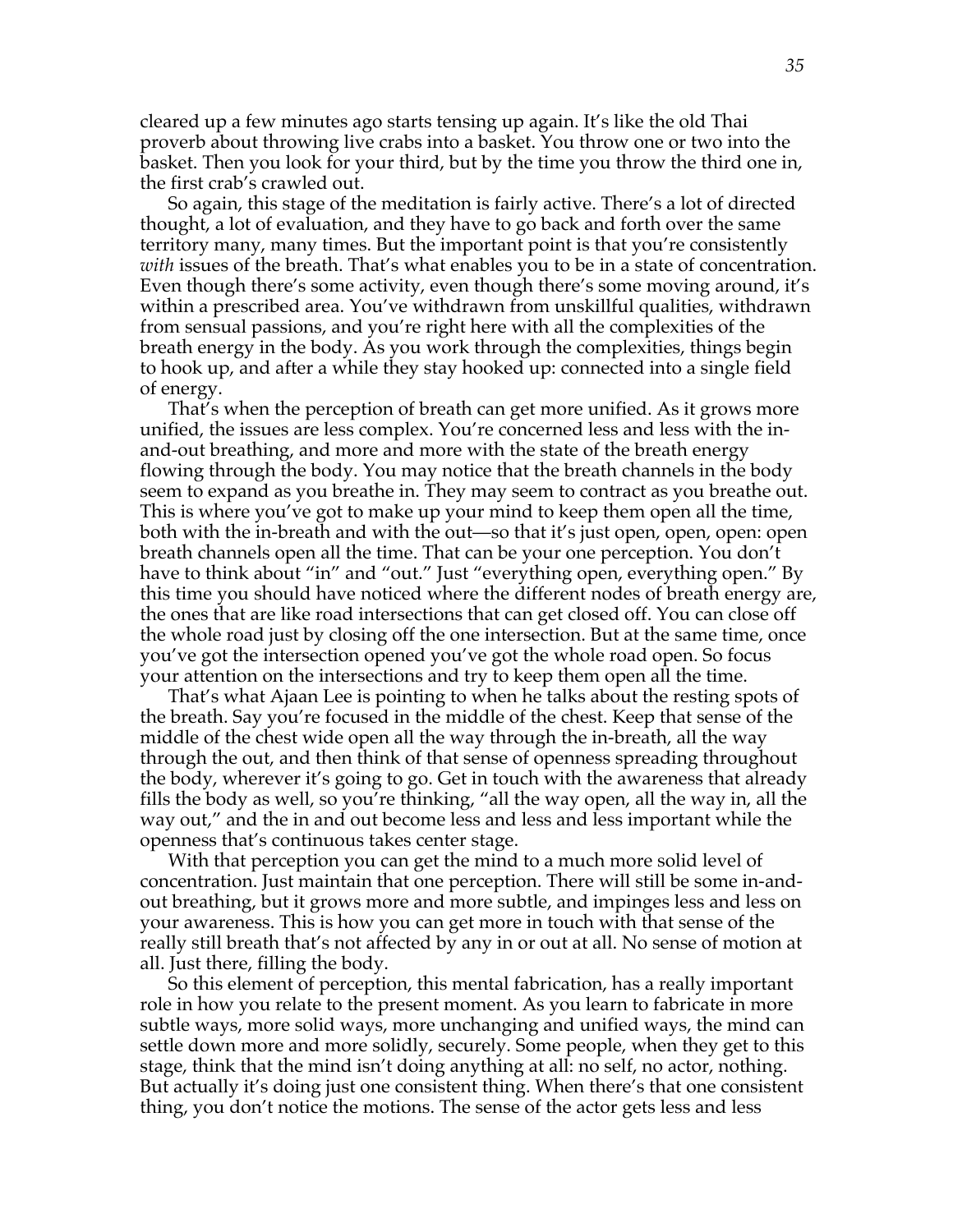prominent in the mind because there's no changing of roles, nothing to thwart your role. There's just a sense of being, just being here. But being here is still an activity; it's still a fabrication. Nevertheless, it's a skillful fabrication. It's part of your path.

This is how you begin to understand fabrications: by mastering the fabrications that give you a sense of ease and wellbeing in the present moment, that allow the mind to settle down. Once it's settled down, it can see the subtleties a lot more clearly. So work on getting the mind in the right position, right here, right now. At this point, your stories and narratives are far away because you've got something really fascinating in the present moment. You see it. You approach the present moment with the right skills, and they really do make a huge difference in the amount of pleasure you get out of it. And that's an important insight right there.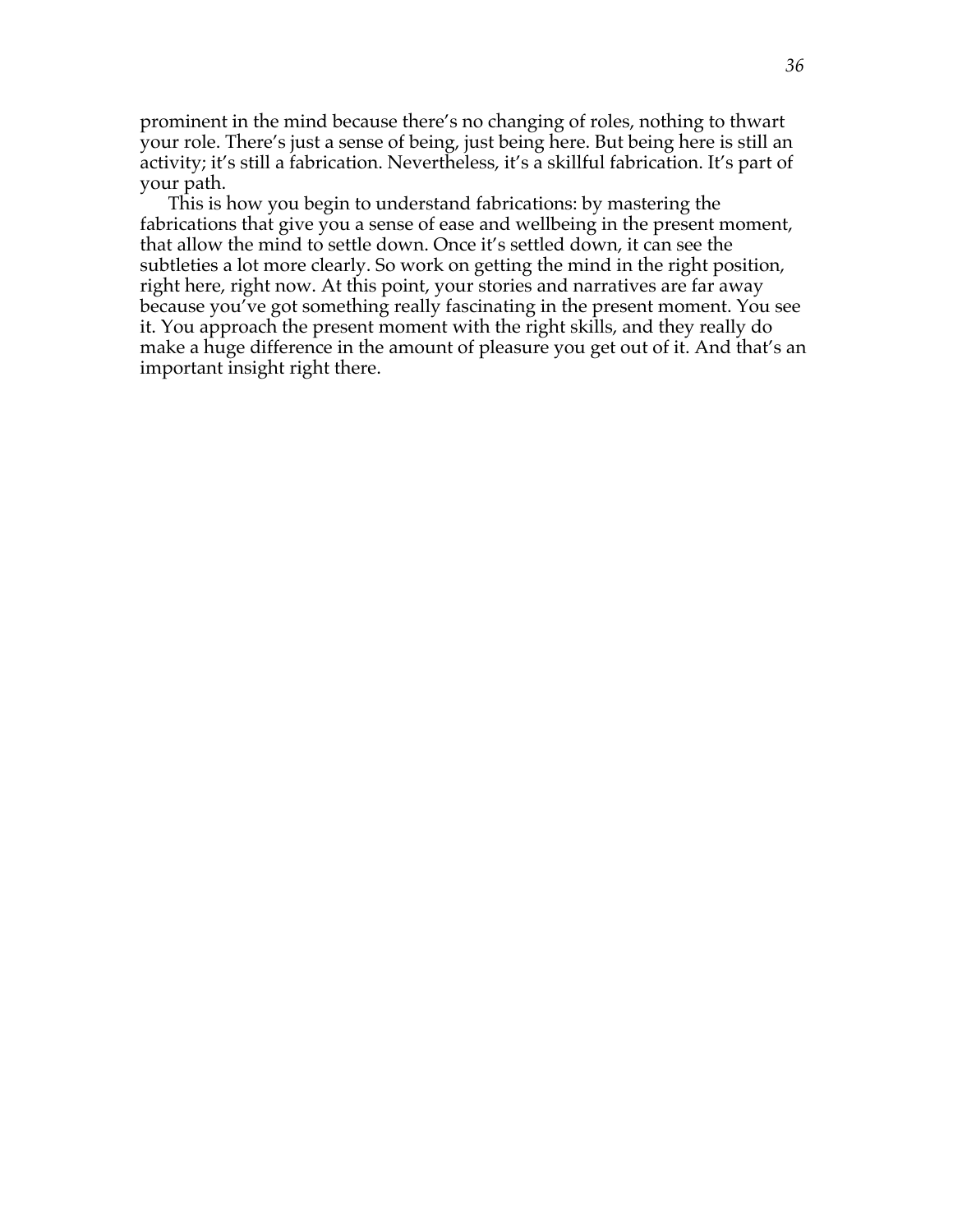### *The Four Jhanas*

#### *January 30, 2009*

As you sit here with your eyes closed, where do you feel the breathing? You may feel it in lots of places in the body, because the breath isn't just the air coming in and out of the lungs. It's an energy flow. It's part of the breath element that fills the entire body. Your sense of the body sitting here, the whole body from the head down to the feet, has a breath aspect. Part of that breath is the inand-out breath, and another part is simply the energy flowing in the nerves, in the blood vessels, out to the pores of the skin. It's all breath.

So as you breathe in and out, you have the right to sense it anywhere at all. You can focus either on the spot where the breath seems most prominent, or on the spot where it simply seems most natural to focus. Some people find it easiest to focus on the head, others find it easier to focus on the chest, the neck, or the shoulders. So focus anywhere you'd like.

And allow the spot where you're focusing to have a certain amount of freedom. In other words, don't clamp down on it. Sometimes you may try to define things sharply: "This is where the in-breath begins, this is where the outbreath begins; this is where the in-breath ends, this is where the out-breath ends." But doing that places unnecessary restrictions on your breathing. Given that the whole body is a body of breath energy, breath energy doesn't come with clear lines or sharp demarcations. When you breathe in, the incoming energy simply melds with the old energy. It doesn't fight it, doesn't have to be pushed against anything. It just suffuses and energizes what's already there. There's no clear line of demarcation. When the in-breath reaches a point where you feel you've had enough incoming energy, the breath goes out.

So try not to impose too many strict, preconceived notions on the breath. Just watch how the process feels and hold that perception in mind: that the whole body is a field of breath energy and the in-breath is simply charging up the breath energy already there. Then when things feel too charged, you allow the breath to go out. When it's going to start coming in again, that's its business. You're just there to watch it. To use the Thai word Ajaan Fuang would use, *"prakhawng"*—hover around it, look after it, make sure it feels good. You can pose some questions in the mind: "What kind of breathing would feel better right now? What kind of breathing would feel best? Which part of the body needs more breath energy?" And see how the body responds. Just hover around the breath like this.

The hovering around: That's directed thought and evaluation. As long as your hovering can stay with the breath and doesn't hover off to other places, you've got the third factor for first jhana, which is singleness of preoccupation: the singleness here meaning both that it's the one topic you're interested in and that, as you work with it, it becomes more and more the one thing filling the whole body, your whole range of awareness. You're working on a very broadbased state of concentration here. As the Buddha says, when a feeling of ease and rapture arises, you try to spread it throughout the whole body.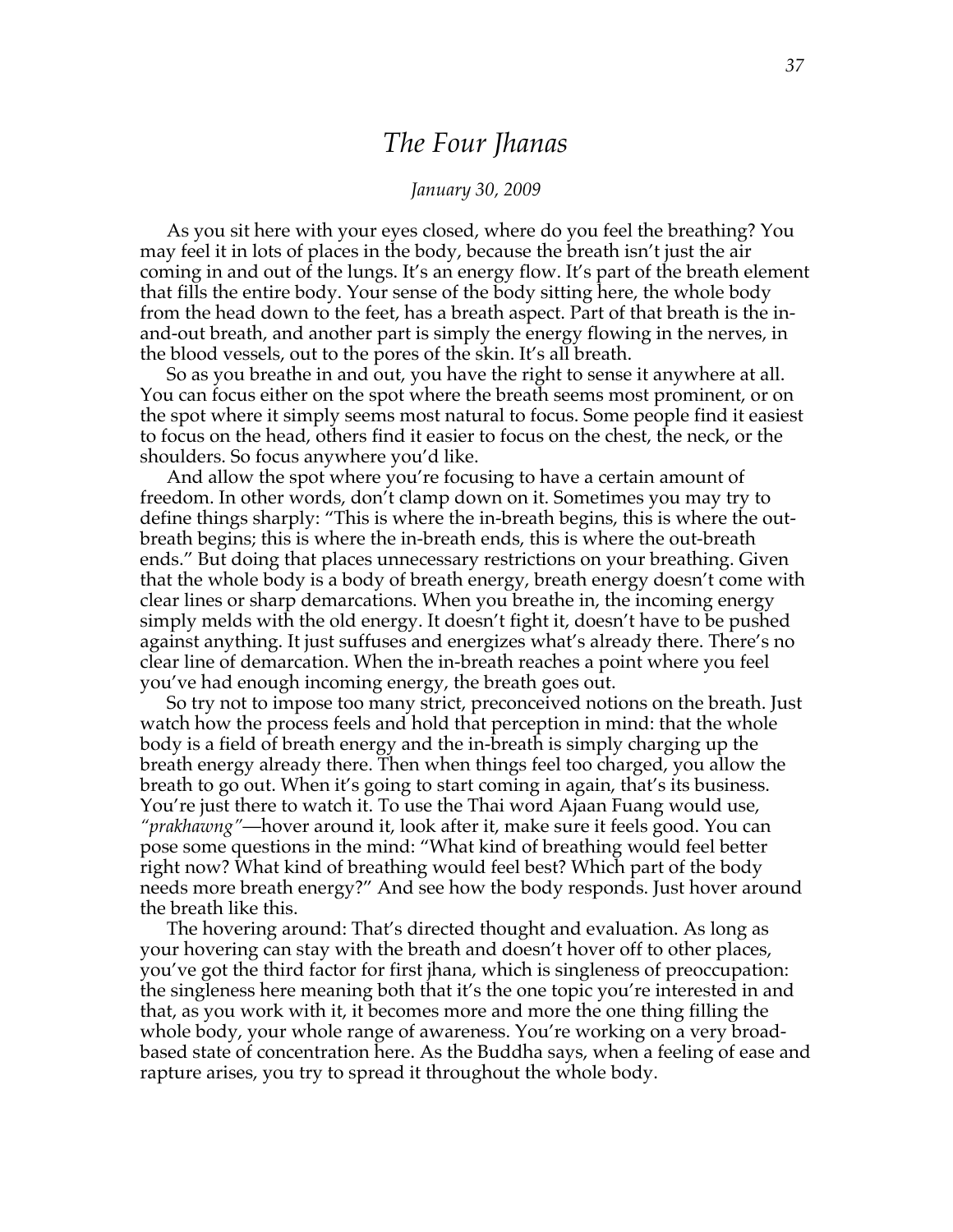The image he gives is of a bathman or a bathman's apprentice kneading water into a pile of bath powder. In those days they didn't have soap. The bathman would start with some scented bath powder and then mix it with water, kneading the water into the powder until it formed a paste with which they'd bathe. It's similar to mixing water with flour to make bread dough: You want to mix it just right and knead it through thoroughly so that all the flour gets moistened in the same way. You don't add so much water that the water begins to dribble out, or so little that not all the flour gets moistened. That's what directed thought and evaluation are for. They're not extraneous to the first jhana. They're part of the process of arranging a good place for the mind to settle down. They help attain, someplace in the body, a balanced feeling of ease and refreshment, and then allow that ease and refreshment to fill the body, to knead it through the body if necessary, so that the whole body feels saturated and filled: with ease and refreshment, with breath, with awareness.

You'll notice that awareness has two aspects. There's focused awareness and then there's a kind of background awareness already in your body. You want to get them in touch with each other. The background awareness is already there, just like the background breath energy in the body. The question in both cases, though, is: Is it full? When dealing with the breath, you're not trying to pump breath into areas where it's never been before. You're simply allowing everything to connect. And the same with your awareness: You want your focused awareness to connect with your background awareness so that they form a solid whole.

Now as you work with this, you may find after a while that everything is as saturated as it can get. No matter how much you try to make it more comfortable, it just doesn't seem to change. At that point you can just settle in with the breathing as it is, keeping your awareness centered and full. You gain a sense more and more that the breath and the awareness become one—because, after all, they're filling the same place. The awareness fills the body; the breath fills the body; each fills the other, and they become one.

The stronger the sense of oneness, the further and further away the hindrances go. They may nibble at the edges of your awareness here and there, but you really don't have to pay them any attention. You don't have to chase them away. If you chase them away, you drop the breath and they've got you. So you don't want them to trick you in that way. Whatever thought comes passing by, just let it go passing by. But the greater the sense of unity or unification here, the less the hindrances are going to be a problem. That right there is enough to get you solidly based.

From there the concentration can develop further. You may decide that the sense of rapture and refreshment is too coarse, that it actually becomes an irritant. You'd like something more refined and still. So tune-in to the area where there already is stillness in the awareness, where there already is stillness in the breath, and let the rapture do its thing. You don't have to play along with it anymore. You go under the radar, below the rapture, into a level of more subtle ease: relaxed and equanimous.

In the Canon the distinction between these two levels is described in terms of two different images. One is of a lake fed by a cool spring: That's the second jhana. There's a sense of upwelling, a movement of the waters. The cool water from the spring spreads to fill the whole lake effortlessly. There's no conscious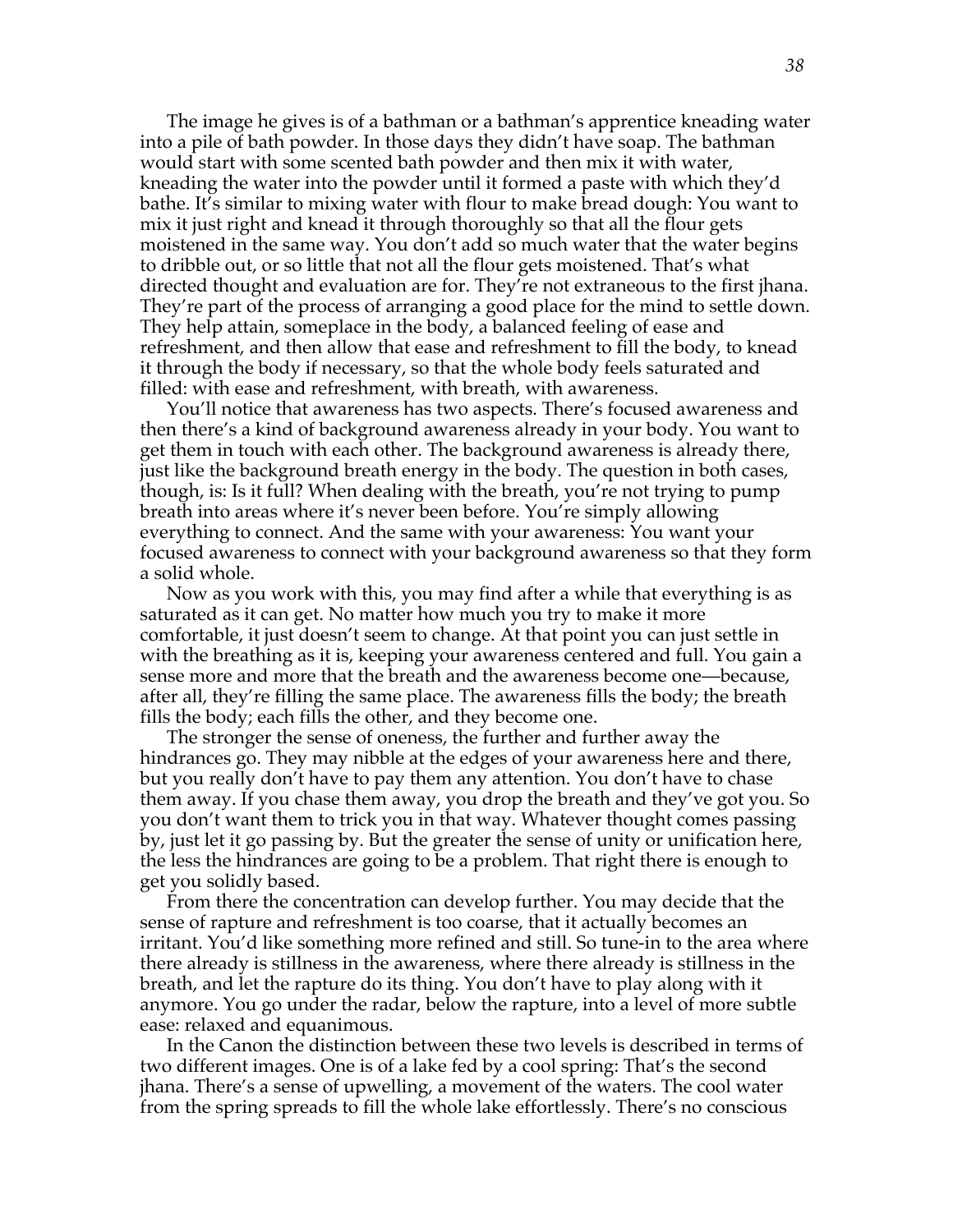effort, unlike the image of the bathman, who is deliberately working the water through the bath powder dough. Here the cool water just naturally spreads throughout the lake. But still there's a spreading, a sense of upwelling movement and refreshment.

In the image for the third jhana, though, the waters of the lake are totally still. Lotuses are growing totally submersed in the water, from the tips of the roots up to the tips of the flowers. No movement at all. Just the coolness of the water saturating them. As things get more and more connected, even the subtle movement of the breath in and out grows still. The awareness is still. The breath is still. Both fill the body with their stillness. This is the fourth jhana. In the image of this jhana, the water disappears altogether. There's just a light, white cloth covering the body. The equanimity here weighs less than the pleasure you've been soaking in, and your awareness throughout the body is very clear.

This is when your concentration is really strong. It's not the kind of concentration that blots out other things. It's just there. You've got the perception that gently but steadily holds it there. The world outside is still around you, but you don't send your awareness out to it. You stay with the sense of stillness in the breath, stillness in the body, stillness in the awareness.

There's a great sense of freedom, although there's still the subtle work of staying here. You don't want to drop it. But it's not nearly as complex as the earlier stages of concentration. Getting the mind to settle down like this is like a mother hen trying to gather her chicks together. In the beginning the chicks are running all over the place. The hen has to run here and there to round them up, but gradually she brings them into a smaller and smaller range until finally they all settle down together under her wings. That's the way it is with concentration. You're not trying to blot out anything; you just maintain your focus and gather everything in. The closer these things come together, the less effort involved in keeping tabs on them. Another image they use in Thailand is of a red ant. The red ant, when it bites, just grabs on with its jaws. It doesn't let go. You can pull at its body, but the jaws stay in place even when it's head has torn off.

So all you have to do is gather all your attention on the perception and sensation of the breath throughout the body, and then just hang on. If you do it skillfully, with this enlarged awareness, you settle down and develop a sense of concentration that's easy to maintain. If everything is focused just on one point, that concentration will easily be destroyed with the slightest movement. You may be able to maintain it when you're sitting very still, but as soon as you have to move the body, it's gone. But with the whole-body awareness like this, where there's a sense of being settled and established with the entire body your frame, your center of gravity is low. The mind is broadly based, and isn't easily tipped over.

Even as you get up from the meditation, you can maintain that sense of full body as you walk around, as you deal with other things. It may not actually qualify as jhana, but it's a steady foundation. It's your foundation of mindfulness. It's an establishing of mindfulness, which after all is the theme or nimitta of the meditation. When the Buddha used the word *nimitta*, he didn't mean a vision or a light. He meant the topic of your meditation. And the topic of your meditation is what? It's the four *satipatthana:* the body in and of itself, feelings in and of themselves, mind in and of itself, or mental qualities in and of themselves—all of which are right here.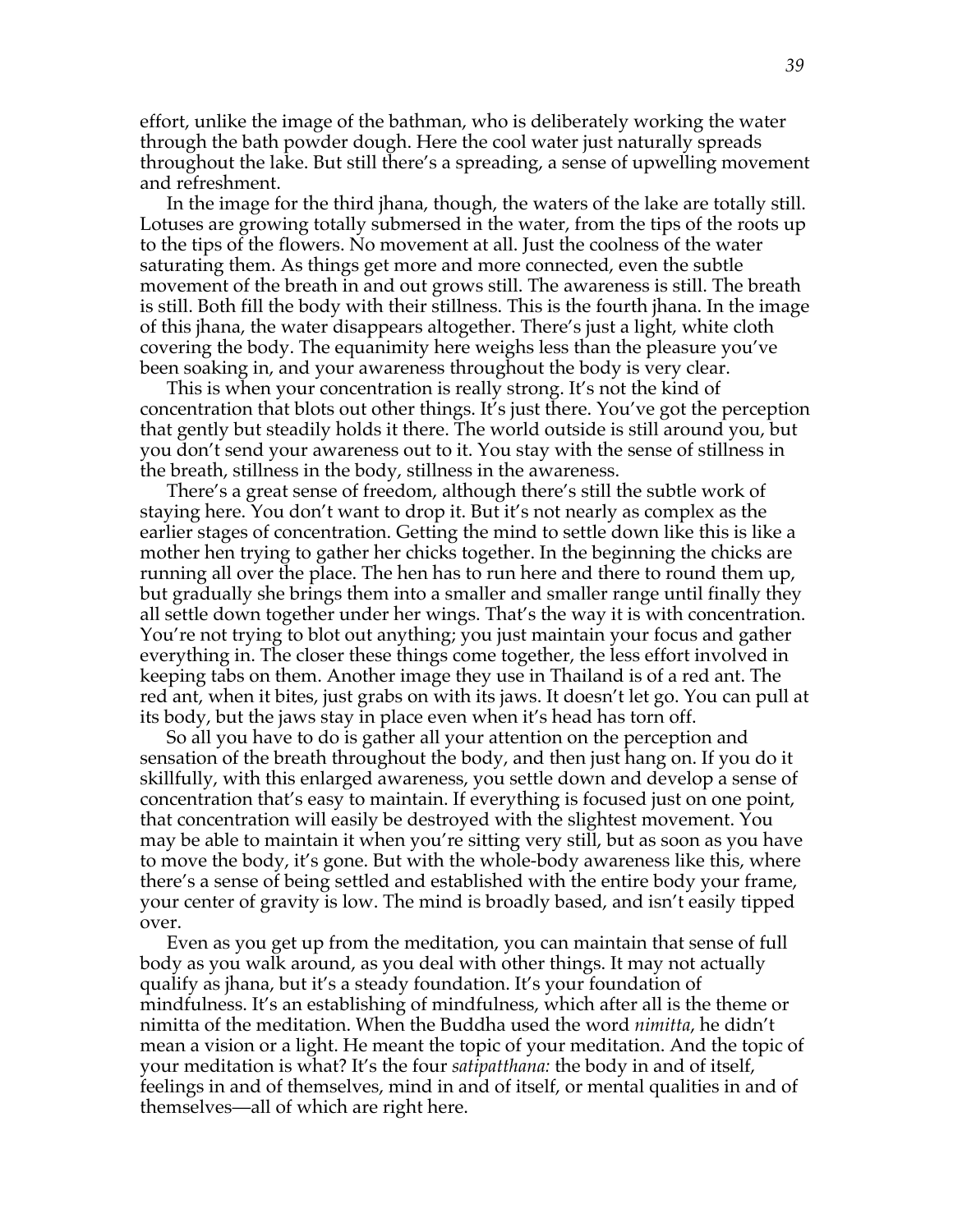It doesn't take much to move from body to feelings, or feelings to mind states, or mind states to mental qualities. They're very close together right here. But you choose one as your primary foundation or frame of reference. For instance, try to relate everything to the breath. As feelings come and go, see how they relate to the breath. How does the breath cause them? Which way of breathing helps to induce feelings of ease and rapture? When the ease and rapture seem to be coarse, which ways of breathing or conceiving of the breath allow everything to settle down into a more subtle state of equanimity? Which ways of breathing allow you to gain what the Buddha called an enlarged awareness, *mahaggatam cittam*.

In the foundations of mindfulness or the frames of reference, he talks about different ways of categorizing the mind. As you read through the list, you see that the categories get more and more refined as your concentration gets more and more refined. So which ways of breathing help the mind get more refined? In terms of mental qualities, which ways of breathing are associated with the hindrances, which ways of breathing are associated with the factors for awakening? For example, the first three factors—mindfulness, the analysis of qualities, and persistence—are related to your directed thought and evaluation, trying to see what's skillful and what's not, trying to induce what's skillful and let go of what's not. How do you use the breath to develop these factors in such a way that gathers the remaining qualities—rapture and refreshment, calm, concentration and equanimity—here in the stages of concentration?

You want to hold onto the breath as your main frame of reference so that you don't get scattered. If you find yourself getting scattered, just drop those connections and stay simply with the sensation of the breath. Learn how to read your mind, to see when the mind is ready to start investigating these connections and when it really needs to just sit down and be still. Stay with the one perception that acts as a thread, keeps the mind right here, sews your awareness together with the body. You're creating a place where insight can arise. It requires a good solid foundation, a low center of gravity so that it's not easily knocked off. If you flit around from one frame of reference to another, you miss a lot of things, because in the flitting around there are going to be gaps. A lot of interesting things happen in the gaps, which you tend to miss. So think of your mindfulness of the breath as a long piece of thread that sews everything together over time. Anything that comes up in the body or in the mind, try to relate it to the breath.

This is the kind of concentration that can provide a good foundation for insight, for discernment. Its range of view is all around, with few blind spots. The stronger this concentration, the more refined the discernment you can develop. So don't worry about when to stop doing concentration and to start doing discernment work. As the Buddha said, it requires a certain amount of tranquility and insight in order to get the mind to settle down into strong concentration; then once it's in strong concentration, your tranquility and insight get more refined.

These things go together. You may find yourself leaning in one direction or another at any one time, but don't lean so hard that things tip over or get scattered. Try to keep everything together like this. The mind can then begin to cut through a lot of defilements, a lot of problems in a way that it couldn't when it was scattered. Ajaan Lee gives the image of gathering everything into a single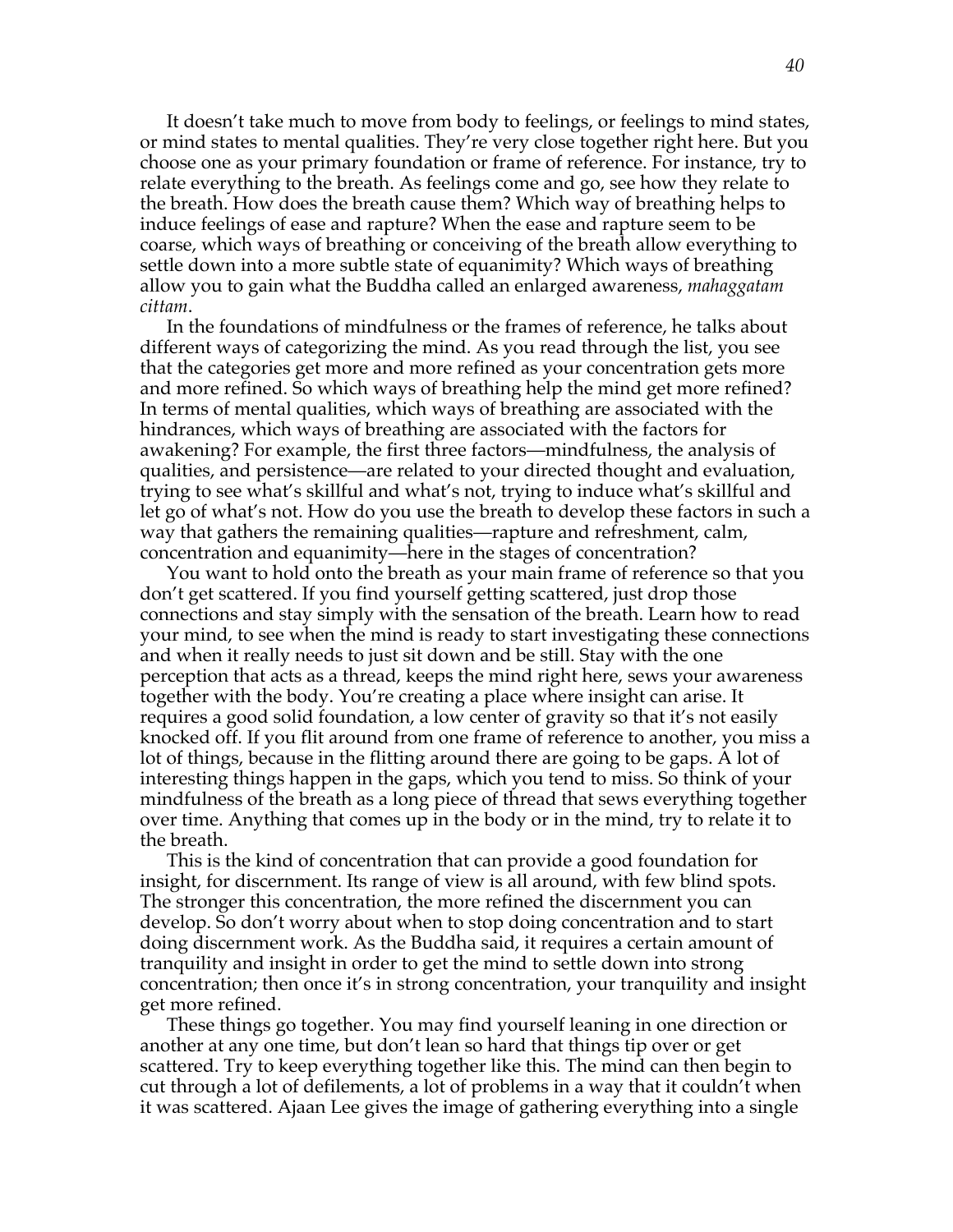drill bit that drills down into the earth in one place. Your concentration is here. Your mindfulness is here. Your insight is here. When they're all working together, the drill bit can go deep and cut through anything—even rock because all these qualities are working together.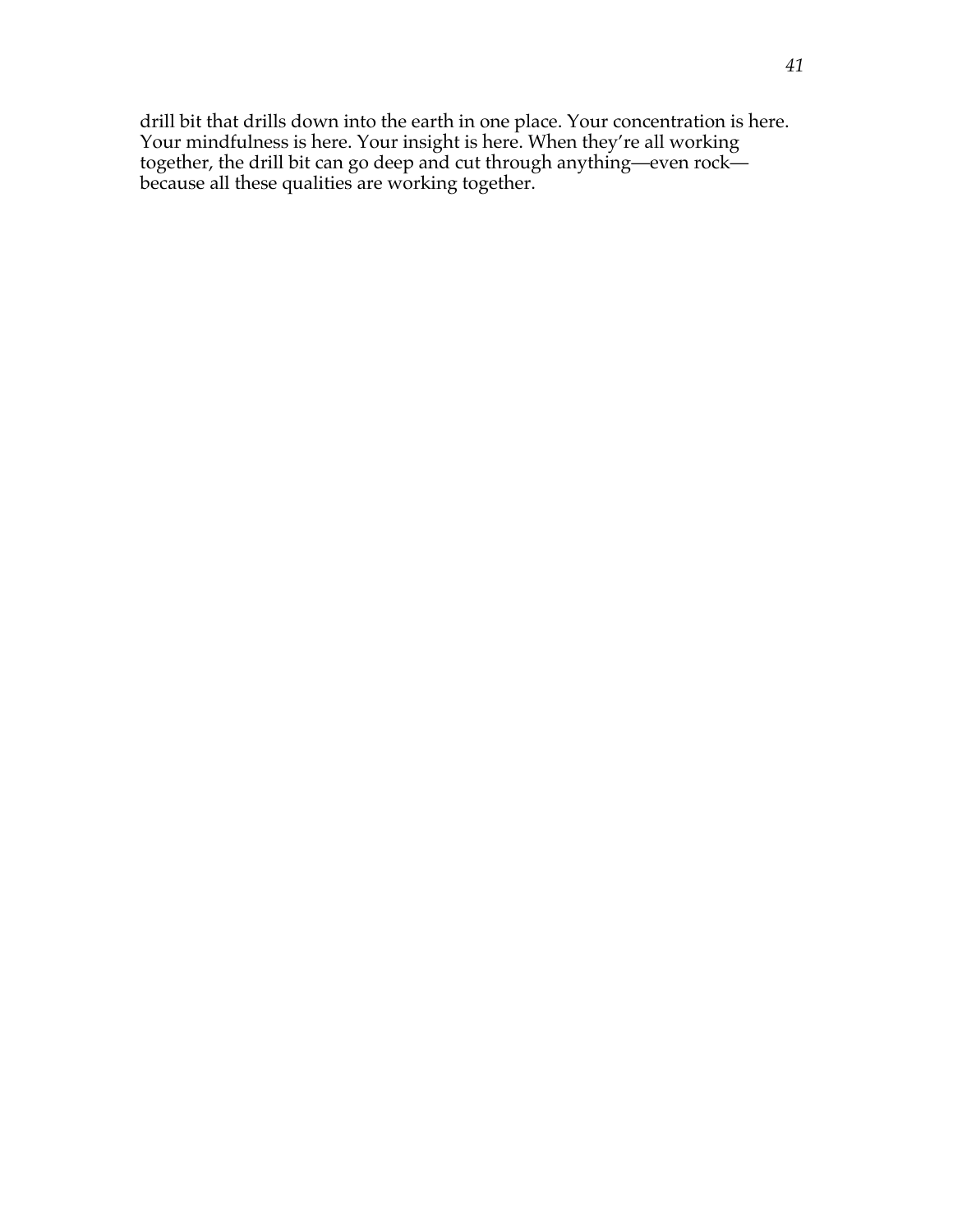# *Knowing the Body from Within*

#### *December 23, 2008*

As you're meditating and listening to the Dhamma talk, give most of your attention to the breath, to your actual meditation object. The talk is here in the background, pointing things out that may or may not be appearing right now in your breath, in your mind. The actual Dhamma is right there in the body, in the mind. It's not in the words of the talk. One of the Pali terms for a Dhamma talk, *dhamma-desana*, literally means pointing to the Dhamma. In other words, the words aren't the Dhamma. The words point to the Dhamma that can be found in the breath, in the mind, in this area of awareness where you experience the body from within.

There's an old Peanuts comic strip where Linus comes up to Lucy and says, "Feel how cold my hands are." So he touches her and she says, "Brrr, yes, they *are* cold." Then she asks, "But how do you know how they feel when you're inside them?" And this is a big problem for most of us. We're not really that conscious of how we feel the body from within. Yet this is the area where the Buddha says you're going to find the Dhamma. The texts talk about touching the Dhamma with the body, even *seeing* the Dhamma with the body. Where you're experiencing the body right now: That's where the important things are going to be discovered. The experience of concentration is going to be sensed right here. Even when you go into the formless realms, it's going to be right here where your sense of the surface of the body begins to disappear. Right where the body was felt, that's where you're going to start noticing space and consciousness. When your awareness of the deathless comes, it's going to fill the area where your body is now. That's where the Dhamma is seen and touched.

So right here is where you want to look. And get used to looking again and again and again, so that you can see things more precisely and accurately. Now, words are useful to help you to discern and distinguish some of the things you might be experiencing here. It's like people who are trained to be professional tasters. Part of their training lies in learning how to notice very carefully what their taste buds are telling them, but an equally large part is learning a vocabulary that helps them make precise distinctions. This is the purpose of these words pointing to the Dhamma: to help you notice subtle things happening right here that you might have overlooked or glommed together. You might have missed some subtle distinctions.

When most of us look at this sense of the inside of the body, we can notice whether we're feeling well or not well, but that's about it. Some people can't even experience that much, can't even experience the body. Either because of abuse when they were small or some other trauma, they have trouble feeling their bodies, being sensitive to what's going on inside. One way to get around that is not to imagine that you're looking at the body from the area of the head or the eyes. Instead, back up into the body: Notice how the back feels, notice how the different parts of the body feel as you back into them. And use the breath as your guide. Think of the different aspects you notice in the body as an aspect of the breath energy.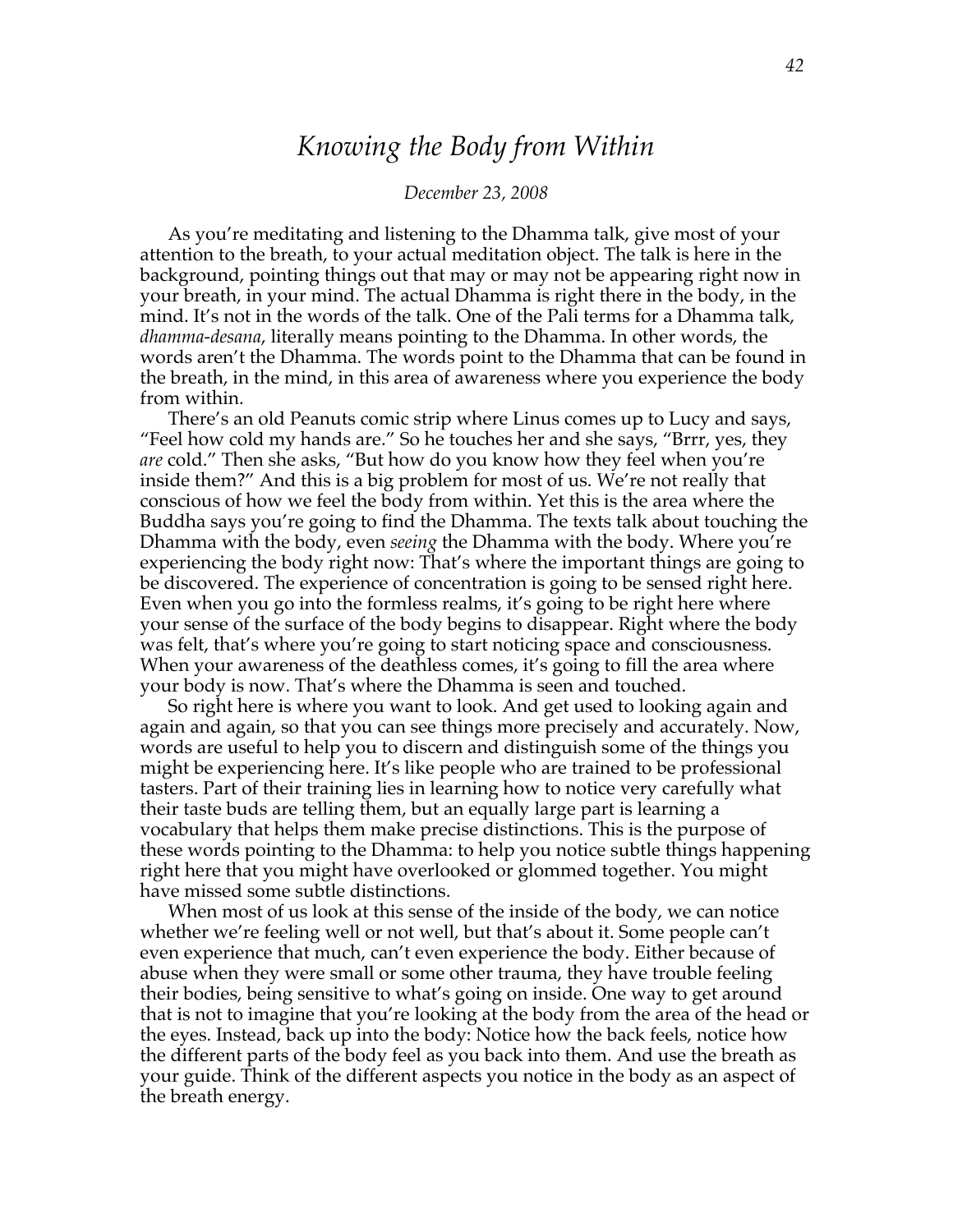Altogether, there are four elements or properties that make up our sense of the body from within: breath, fire, water, and earth. The sense of energy—which can be either moving or else still but buzzing—is breath. Don't think of the breath only as the air coming in and out of the lungs. It's the energy buzz throughout the body. When you start thinking of the body as an energy flow or energy buzz, you begin to notice parts of the body where the flow or the buzz is not quite right. You might have accepted them in the past as feeling solid, thinking, "Well, that's where the bones are. That's where the muscles are tight." But if you tell yourself, "This is breath," you realize that some parts of the breath seem to be stuck; others are stagnant. They don't move. They don't flow. What can you do to get them to move? What can you do to get them to flow? Changing your perception will also change your questions, change your ideas of what's possible.

Then there's the warmth, the fire property. Sometimes it seems too warm, sometimes not warm enough. Which parts of the body are warmest right now? Do they feel comfortable or overly warm? If they feel comfortable, think of spreading that warmth throughout the body, to the places that are cooler. If you're feeling too hot, you want to do the opposite: Look for the cool areas and think of the coolness spreading throughout the body. That's the water, coming in to dampen the fire.

Earth is a sense of solidity or heaviness. Does the body feel too heavy, or do you feel too lightheaded? Can you bring things into balance? If you're feeling too heavy, think more of lightness, the breath energy lifting you up. If you're feeling too lightheaded, think more of earth: There are bones, there's all this solid stuff in your body that can keep you grounded.

Once you've been able to detect these different properties within the body, the next step is to try to bring them all into balance so that things are not too warm, not too cold, not too heavy, not too light. They feel just right. When the body is brought into balance, your sense of the breath is going to change. The energy flow in the body becomes less and less a matter of having to pull energy in from without. It's more that the pores of your skin are wide open, and they connect with breath channels throughout the body. Different parts of the body are nourished with breath energy, and all you have to do is think of them sharing the breath energy with one another, with other parts of the body that seem more starved. The more the breath channels connect within the body, the less you're going to need the in-and-out breath.

This is important, because the more things come to balance and stillness like this, the more clearly you'll be able to see what the mind is doing right here and particularly the very peculiar activity that the mind has of taking a sensation in the body and using it as a kernel for a thought. It becomes a little symbol in the mind and then the symbol turns into a thought world. The more quiet and balanced things are in the body, the more clearly you will be able to see this happen—and how arbitrary the whole process is.

Of course, this process does have its uses. It enables you to think and function in the world. But you also want to be able to pull yourself out at any time, in case a thought world turns vicious, so it's good to gain practice in just staying with the body. Think of "body, body, body," keeping the body in and of itself as your frame of reference. If a thought does arise, and you can sense where in the body it's lodged, think of breathing through that spot. Or just think of the energy in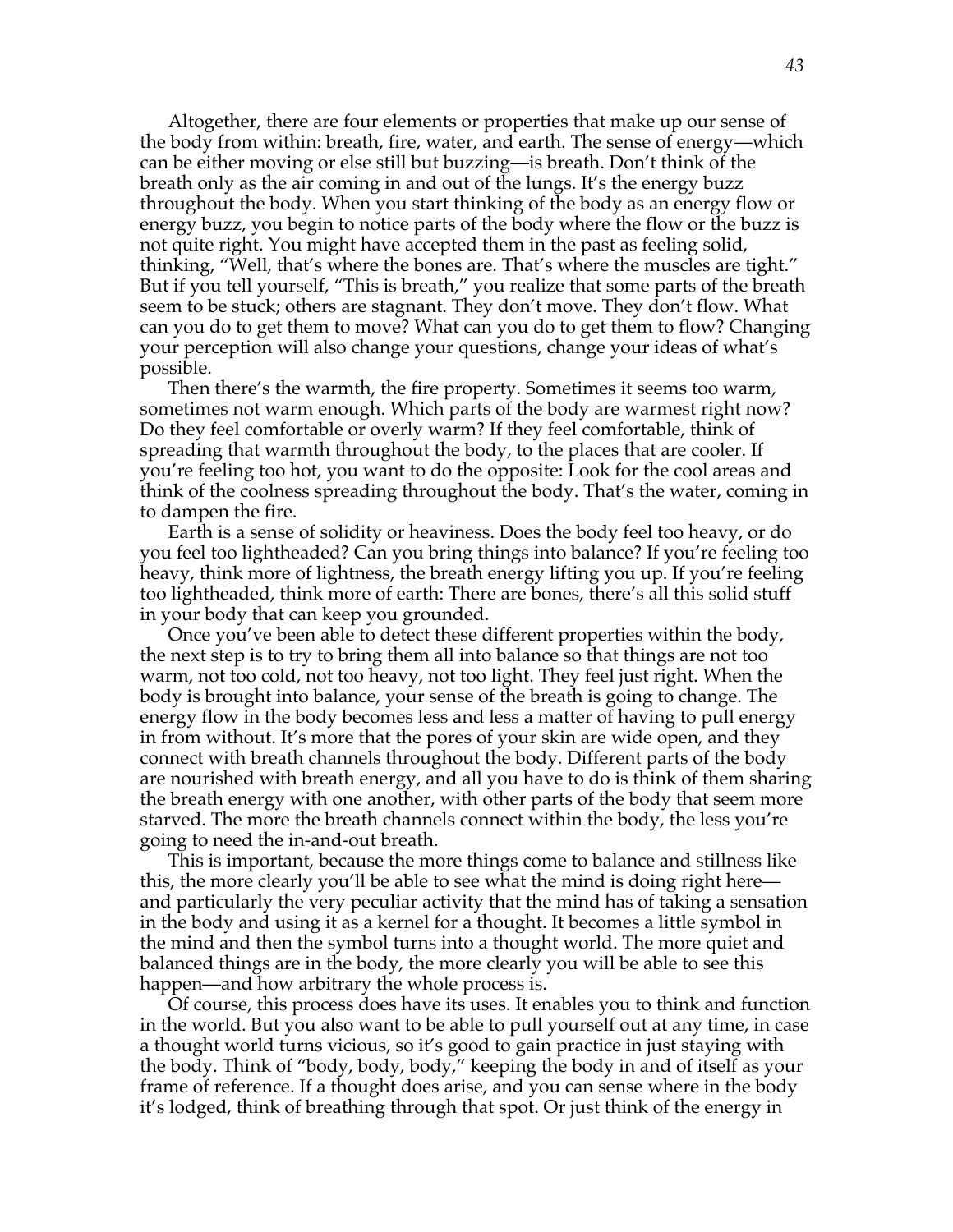that spot untangling itself and getting connected with the energy of the different parts right around it, dissolving the tangle. When you can stay with the sense of the body and not get sucked into a thought world, it's called keeping the body in and of itself as your frame of reference. This is why the Buddha starts here when he teaches mindfulness.

And in teaching mindfulness, he teaches you the themes of concentration. You want to maintain a sense of being centered right here where you're aware of the body from within, so that as the movements of the mind go flashing out, you can see them and yet not ride along with them. That's how you begin to understand things like greed, anger, delusion, craving, and all those other mental states that cause suffering—learning how to watch how they form and how not to get hoodwinked into running along with them. But this requires becoming more and more sensitive to how things are happening here in the body, how the mind and the different properties of the body interact. When you find yourself in a bad mood, don't immediately focus on how bad things are outside. Don't focus on the object of the mood; focus instead on the mood itself, realizing that it comes from something wrong with how the mind and the body are interacting. Learn to look inside, and not take the mind's comments on the world outside so seriously.

Again and again, this is the message of the meditation. You want to put yourself in a position where you can watch these processes as processes, rather than as reliable information about the world out there. The realization becomes clearer and clearer that everything you know about the world out there is being filtered through this area of your experience, the area we're all not very clear about, not very articulate about, not very observant about. Which means, of course, that we're going to get deluded by the information the mind puts together.

The way to get past that delusion is to get more and more clear about this clearinghouse, the area where you're aware of the body from within. This is where everything important is going to appear. If you don't yet see anything happening here, then you're not looking carefully enough. Everything that's going to shape your life has to go through this filter. You want to get to know the filtering process very well, so you can recognize when it's filtering things in an accurate and useful way, and when it's filtering them in a harmful way that gives rise to suffering.

So we focus on the breath not simply as a means for getting the mind to settle down and be still, but also as a means for looking at the mind itself and gaining insight. And the insight we're gaining here is not so much an insight that you can put into words. The words help you to articulate some of what you're experiencing here, but the actual Dhamma is going to appear right here in your inner sense of the body and immediately make sense in a non-verbal way.

This is why it's so important that you get sensitive to this area—and that you're continually sensitive to this area, without rushing in, rushing out, rushing in, rushing out. You're going to stay right here. If there's any rushing in and out, you can watch it, but you're not going to rush along with it. That's how you learn how to see things, to see *through* things, so they lose their power over you.

As you get more and more sensitive here, ultimately you'll arrive at the point where you do touch the Dhamma with the body. You see the Dhamma with the body—i.e., you see it where the body is right now. It's a very intimate kind of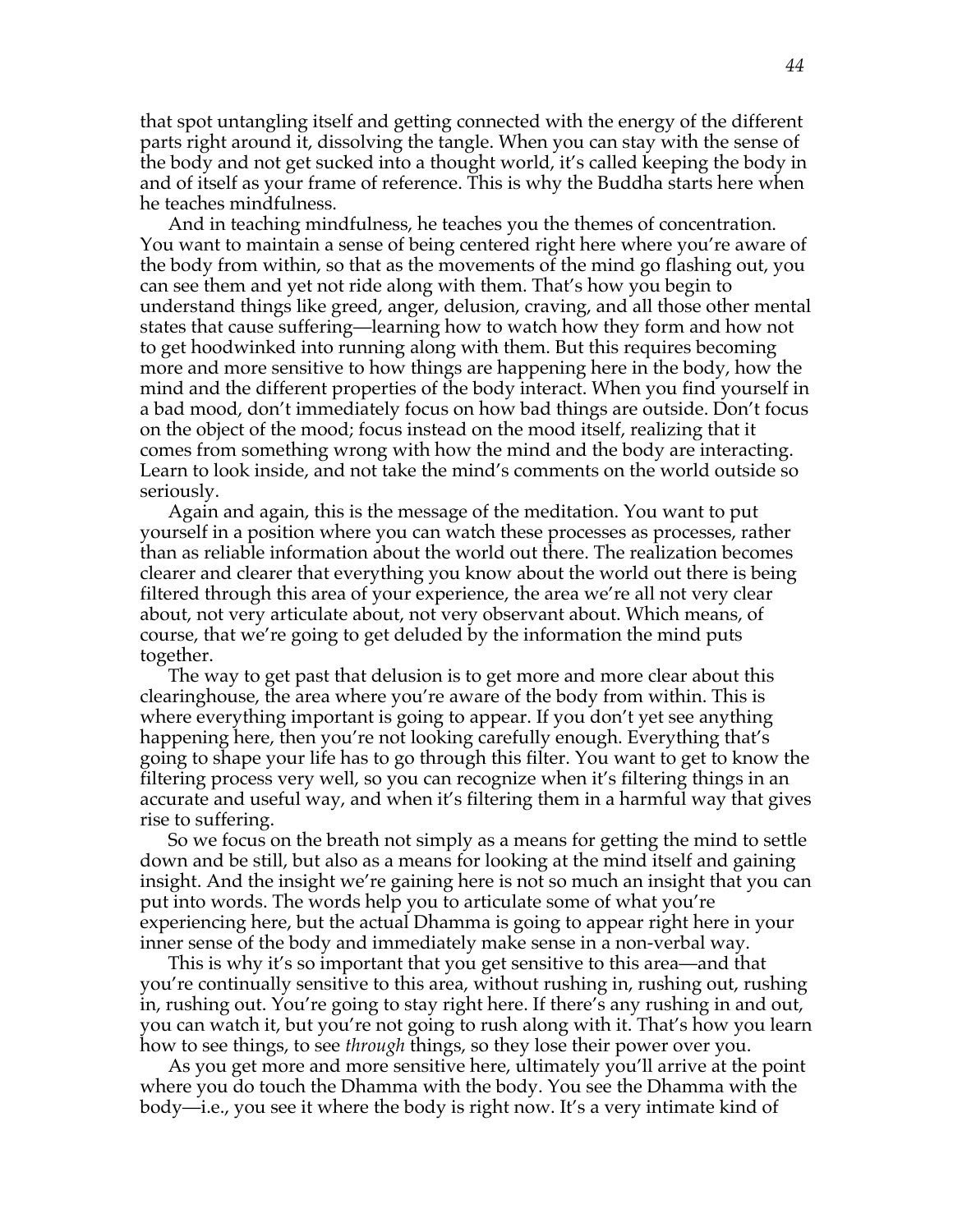seeing. Actually a lot of the Dhamma is already here right now. A lot of the processes of the body, the processes of the mind, can be sensed from within. But if you're not looking here, if you're not looking continually, or you're not looking sensitively from this perspective, you're going to miss them.

So try to be continuous in your sensitivity. Make this your frame of reference, stick with this frame of reference, and you'll come to see a lot of things you never saw before. They were happening here all along, but you were distracted. You were carried along by the flow. This is why the Buddha calls the things that defile the mind *asavas*, effluents, things that go flowing out. For all too long we've allowed ourselves to be carried along with the flow, and then end up deposited wherever the flow ends, in the mud and mess of the Mississippi delta. But now you want to take a stance right here. The Buddha said, "Make the body in and of itself your island" in the middle of the river, so as the flow goes out, you don't go flowing along with it. You get to see, "Oh, these are the things that get carried along with the flow. This is where the flow goes." As long as you're standing on the island, you aren't getting sucked into the flow. You aren't getting deluded. You can see what's happening and let it go.

This is why it's so important that you take your stance here, and that you maintain this stance in all your other activities.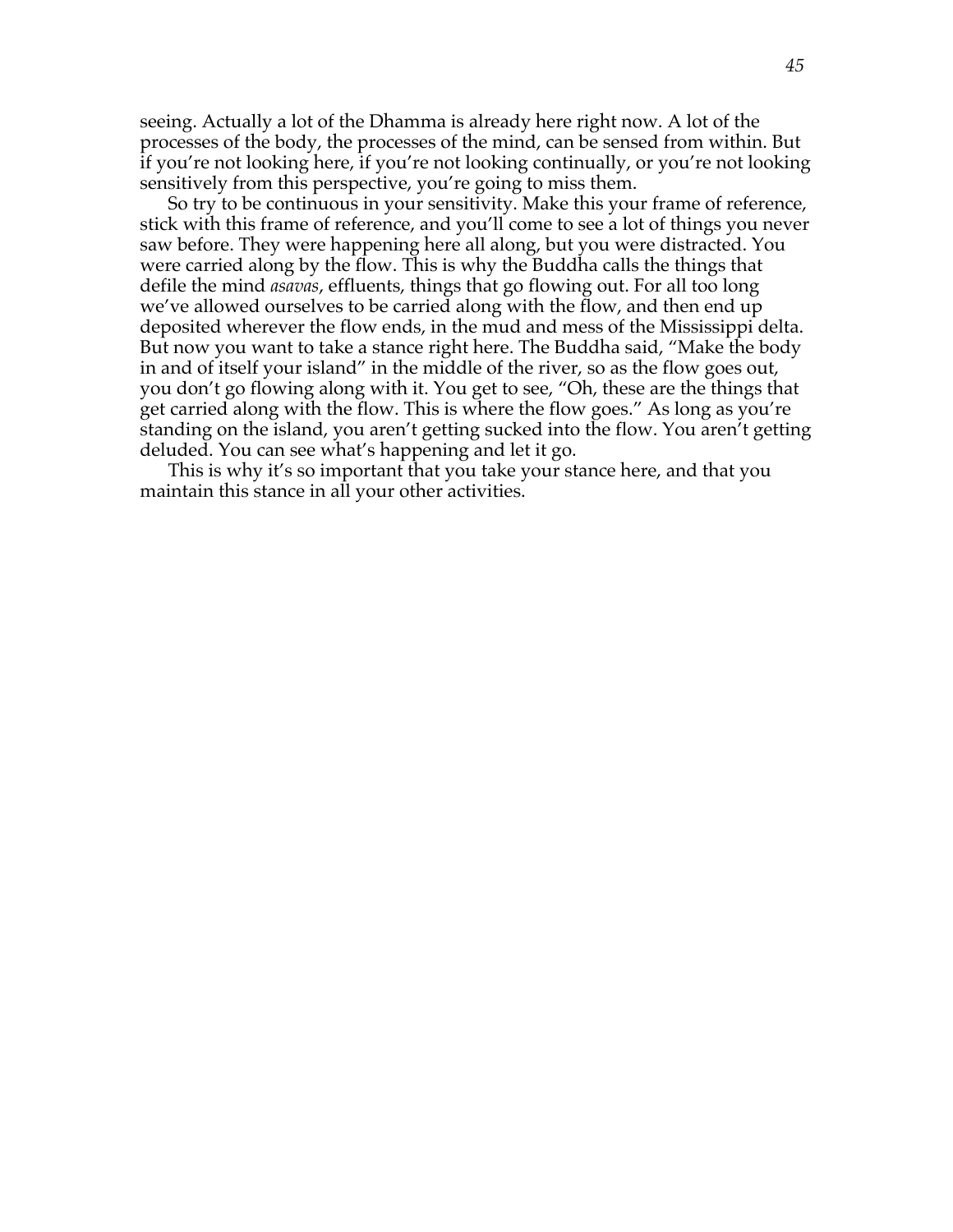# *Right Concentration*

#### *December 27, 2007*

I don't know if you've noticed when we chant the sutta, "The Analysis of the Path," as we did last night, that the longest section is the one describing right concentration. It's the only section that talks about stages in the practice. And it gives a fairly detailed map of the different elements in each stage. The question is, how do we relate to the map? It's tempting to say, well, there's this ingredient, there's that ingredient, and so you pull the different ingredients together and hope that what you've got is a state of jhana.

But it doesn't really work that way. It's like being told that durian tastes a little bit like garlic, a little bit like onions, a little bit like custard. It has a little bit of cyanide, a little bit of vitamin E. So you throw all those things together, thinking that you're going to get durian, but what you get is an inedible mess. If you want to get durian, you have to plant the seed. Here the seed is the topic of the meditation. The topic, as the Buddha said, is the four establishings of mindfulness. For example, staying focused on the body in and of itself, ardent, alert and mindful, putting aside greed and distress with reference to the world: That's what you focus on, the process you focus on. Once you've planted the seed and keep watering the seed, the tree will grow. When it's mature, the tree will start giving fruit. If you've planted the right seed, you're going to get the right fruit. So you don't have to go designing the fruit. You just have to be very careful to plant the right seed and care for it well.

So focus on the breath in and of itself. As you're focusing on the breath, put aside any sensual passions. There's the phrase in the description of jhana, "secluded from sensuality." Some people interpret that as meaning totally cut off from any input from the physical senses. Some interpret it as meaning secluded from sensual pleasures, so that you have to meditate in a place that's unpleasant or a place that's very boring. But neither of those interpretations is what the Buddha means. Sensuality, in his sense of the word, is your passion for your sensual thoughts and plans; the extent to which you love to obsess about those things. So in being secluded from sensuality you're not trying to close off any contact with outside senses and you're not trying to put yourself in a dull, boring place. You're trying to develop a more internal seclusion: If you see any sensual passion coming up, you sidestep it. You put it aside.

Right here is where the analysis of the body into different parts comes in handy. If there's anything in the body that's got you lusting for it, you can think about all the other things right next to it in the body that are disgusting. If you're feeling some greed for food, think about the whole process of getting and eating food: exactly how much work goes into preparing the food, how short at time it actually tastes good in the mouth, and then what it's like as it goes through the digestive system and comes out the other end. In other words, you're using some thinking here to protect yourself, to pull you away from unskillful thoughts, and in particular from sensual passion.

Another way of gaining seclusion from sensuality is to fully inhabit your sense of the body. This is what *rupa*, or form, means when you're in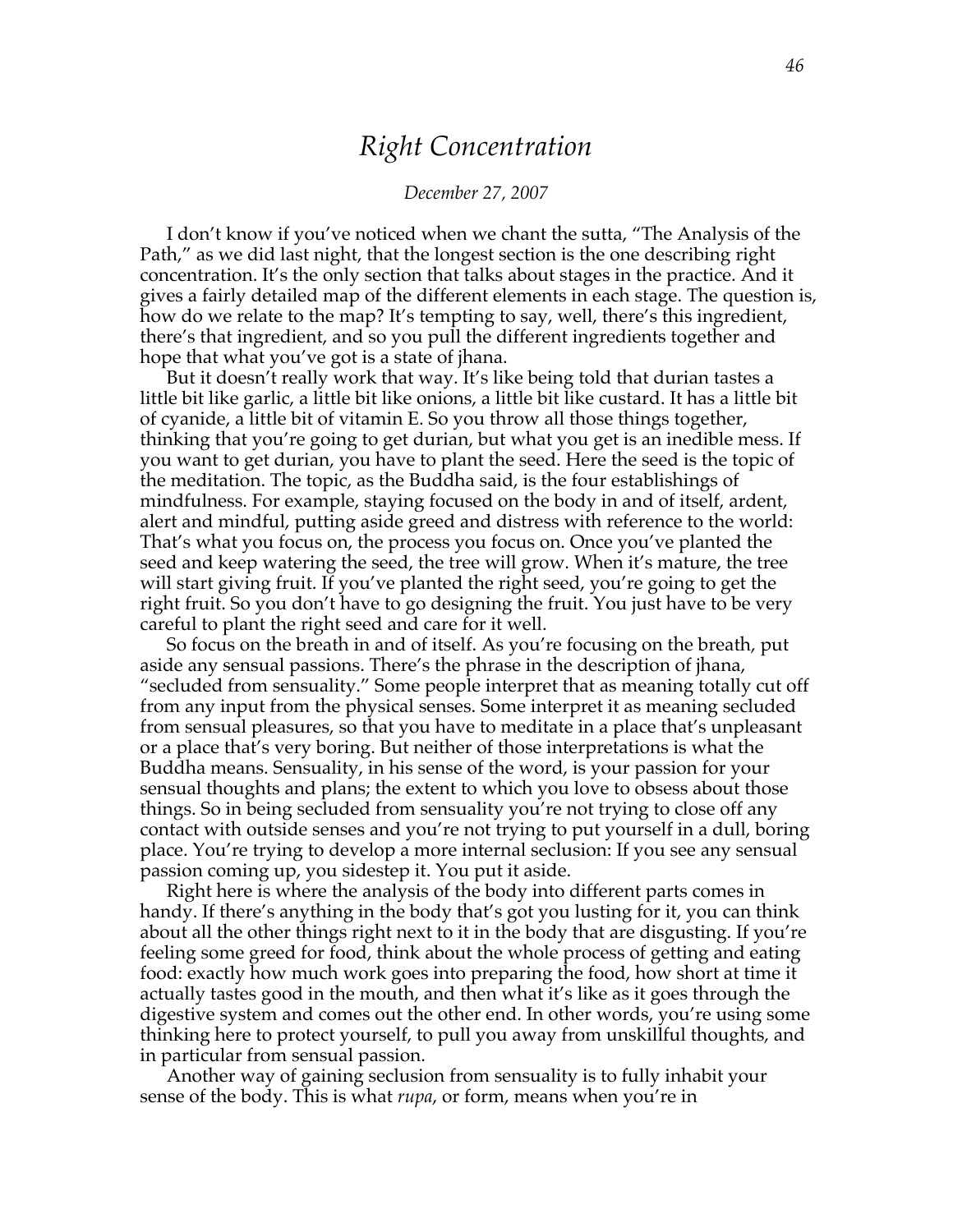concentration: the sense of the body as felt from within. You feel the inside of your hands, the inside of your feet, the inside of everything. The mind isn't living out in the world with its thoughts about sights or sounds or smells or tastes or things that come and touch the body. You want to be on the level of form: the body in and of itself as it's present to you right here from the inside right now. And as you're alert and mindful, you're ardent: You want to use your alertness and mindfulness in a skillful way.

In other words, notice how the breath feels and ask yourself: Is this the kind of breath sensation you could settle down and spend lots of time with? If it's not, what can you do to change it? This is where evaluation comes in. The image for the first jhana is of a bathman working water through his lump of bath powder and turning it into a kind of dough. Of the different images used for the jhanas, this is the only one with a conscious agent deliberately doing something and evaluating the results. You're finding a sense of pleasure and fullness with the breath, and then you deliberately work it through the body as a whole, evaluating the results as you go along.

In doing so, you learn an awful lot about this sense of the form of the body and how the energy moves through it and around it: how the energy can move in a comfortable way and how, if you force it in the wrong way, it gets very uncomfortable. You have to observe and learn what works and what doesn't. In this way you're not only developing a nice place to be in the present moment, but also learning about how the different aggregates—such as the aggregate of feeling and the aggregate of form—interact; how your perception has an effect on these things. You'll see how you come to the meditation with specific perceptions in mind, a particular idea in mind of how the mind focuses itself, of how the breath works, of how the energy in one part of the body relates to the energy in another part of the body. As you meditate, you get a chance to test those perceptions. If they're not working, try out other perceptions.

All of this is evaluation. When you've got the right focal point, you're evaluating it properly, and you're keeping a specific topic in mind as continually as you can, you've got all the causal factors that can get you into right concentration. Then you don't have to think about anything else. You don't have to ask yourself, "Do I need to add a little bit more rapture, a little bit more pleasure?" If you've got the causes right, the results will come on their own. The rapture and pleasure are results. If you aren't getting the right results, focus back on the causes, which are directed thought, evaluation, and singleness of preoccupation. When these are right, the pleasure will come as a sense of ease, whereas the rapture can come in many different forms. In some cases it's simply a sense of refreshment, of lightness or fullness in the body. Other times it's more intense: a sense of thrill running through the body, or your hair standing on end. Again, your main concern is to stick with the causes. You don't want to go out redesigning the fruit, painting the fruit, squeezing the fruit, or pulling on it. Focus on the causes, and the fruit will mature on its own.

Then there's always the question: How do you know you've hit the first jhana? You can't really know at first. It doesn't come with a sign that says, "Now entering jhana." When you find the mind in a state that feels really good, really comfortable, with a sense of coming home, then when you leave it, put a post-it note on it: This might be something important. In other words, you apply a label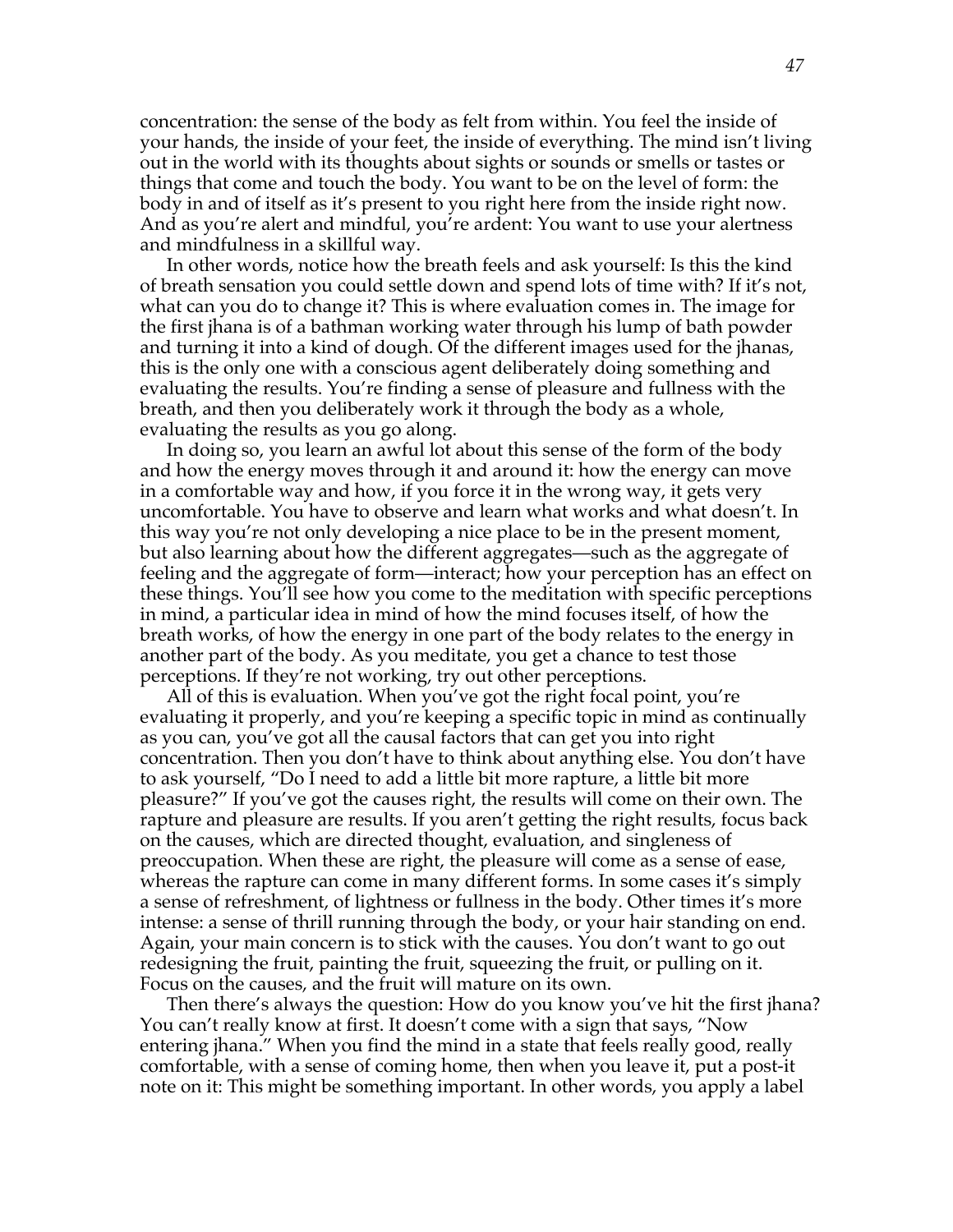to it, but at the same time you realize you're not yet really familiar with the territory, so you don't want to be too quick to incise the label in marble.

The only one of the jhanas that has a really definite signpost is the fourth, which is where the in-and-out breathing stops. There's a sense of awareness filling the body and it's all very still. The mind is still, the body is still, and everything's perfectly balanced. There's no in-and-out breathing at all. At that point you know you've hit the fourth jhana and you can put a more confident note there. Then you can look back at the various stages you've been through, and you might have to rearrange the notes a little bit. Or you find that you've taken more than four steps coming in. There are passages in the Canon that talk about five stages in jhana practice, others that talk about three. So it's possible that your path into the fourth jhana might not have the same number of steps as somebody else's.

I noticed that when Ajaan Fuang was teaching his students, different people would have all sorts of different experiences in the meditation until they got to that one point where everything was very still in the body. The in-and-out breathing finally stopped. Breath energy was filling the body, awareness was filling the body, everything felt very connected, balanced, and very bright: not necessarily with a light, but with a sense of real clarity. Then from that point on everybody seemed to go through the same stages.

But the process of getting into that point is going to be a very individual thing. The important factor is that you find a meditation topic you really like. There's got to be an element of delight here because you're trying to develop a state of becoming, a healthy state of becoming, an alternative to the unhealthy and unskillful states of becoming you've been engaged in before. And an important component in becoming is delight. With right concentration you have to develop a strong sense of ease and wellbeing. That's the only way you're going to be able to pull yourself away from the temptation to keep falling back to the sensual delight that feeds your old sensual indulgences.

The Buddha once said that even though you may have a right understanding about the drawbacks of sensuality, if you haven't had any access to the kind of pleasure and rapture that jhana can provide, you're always going to be tempted to go back. So mere insight on its own is not enough to pull you away from those temptations. You need something else, something stronger and more visceral, to provide the mind with a sense of wellbeing. This is what right concentration provides.

There's a nice sutta in which the Buddha talks about a bull elephant who wants to go down to the river and bathe alone. When he lives with an elephant herd and goes down to the river, the she elephants and baby elephants bump into him. He wants to drink clear water and of course they've muddied up the river. So he decides to go off on his own. Then, as he's living alone, when he goes down to the river, the water is clear. Nobody is bumping into him as he bathes. He comes out, breaks a twig off the tree, and scratches himself with the twig. He finds satisfaction. He allays his itch.

The Buddha said that this is the same as when you practice right concentration. You gain a sense of seclusion, and then the pleasure, the rapture, and the sense of equanimity are like scratching yourself with the twig. It feels good. It allays your itch. And that's an important part of the practice. Without that sense of ease and wellbeing, everything gets very dry. At the same time,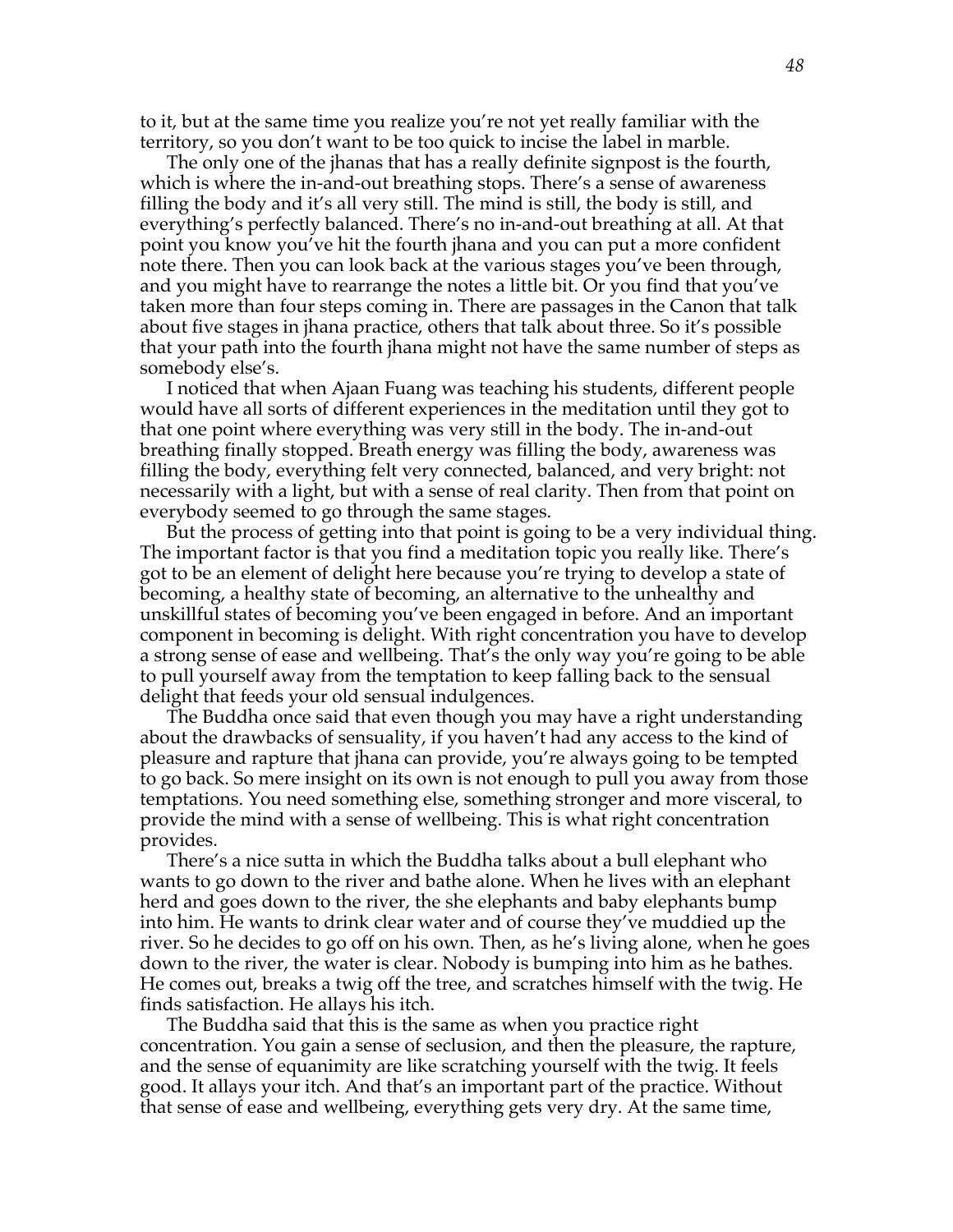once the mind is satisfied in this way, you get to see the activities of the mind really clearly, you get to see the body really clearly, because you are here. Very consistently here, alert, mindful.

Then you begin to see the body and your mind in terms of the aggregates in action. You see form, i.e., the form you're inhabiting. You see feelings, the feelings that come from the different ways the breath energy moves through the body. You see your perceptions in action, your fabrications in action. For instance, when you move from the first to the second jhana, you let go of verbal fabrication, and your relationship to the breath changes. Singleness of preoccupation is a factor of all the levels of jhana, but when you get into the second jhana, the Buddha uses a new term: unification. In unification, it feels as if your awareness and the breath become one. It's not as if you're sitting outside of the breath kneading it through the body; you're immersed in a lake with the cool water of a spring welling up inside. You're actually one with the breath. You don't have to adjust it anymore; you don't have to evaluate it anymore. Things begin to meld together, merge together, and actually stay that way all the way up through the dimension of the infinitude of consciousness. This is what happens when you let go of the verbal fabrication of directed thought and evaluation. When you get to the fourth jhana, you let go of bodily fabrication. The in-and-out breath actually stops.

There are two ways you can observe the mind in the course of practicing jhana. One is as it's in a particular state of jhana. In fact, all the way up through the dimension of nothingness, you can observe each state while you're in it. It's like having your hand in a glove. It can be fully in the glove, partly in the glove, or totally removed. When you're fully in the higher jhanas you can't observe them, but when you're partly in them, you can. You pull the mind slightly above its full absorption—but not totally out—so that you can observe what's going on in that particular state. Another way to observe it is, as you move from one level to the next, you begin to see different fabrications, different perceptions, just peeling away. So you're beginning to see exactly what the Buddha is talking about when he talks about the five aggregates. You see them in action—for they *are* actions. You see the distinctions among them.

You also see how they interact, which means that you're not only in a really nice shady place with a branch that you can use to scratch yourself anywhere you itch. You're also in an ideal place to watch what's going on right here in the present moment in terms of the aggregates. This allows you to start looking at things in and of themselves as they come into being right here, right now.

This is why right concentration is the heart of the path. It's the first element of the path that the Buddha discovered. You probably know the story. He'd gone to the extreme end of self-affliction through the various austerities he had inflicted on himself, and after six years he realized that this wasn't working. In spite of all his investment in that particular path, he had the good sense and the humility to realize that there must be another way. So at that point he hearkened back to the time when he was a child sitting under a tree and had entered the first jhana. The question arose in his mind: "Could this be the path?" And he said, "Yes, this is the path." So right concentration is the factor that he first realized was part of the path. Then from that point on, as he worked with it, he began to realize that other factors had to support it as well. But right concentration is the central one, the one you can't do without. And the time spent on developing right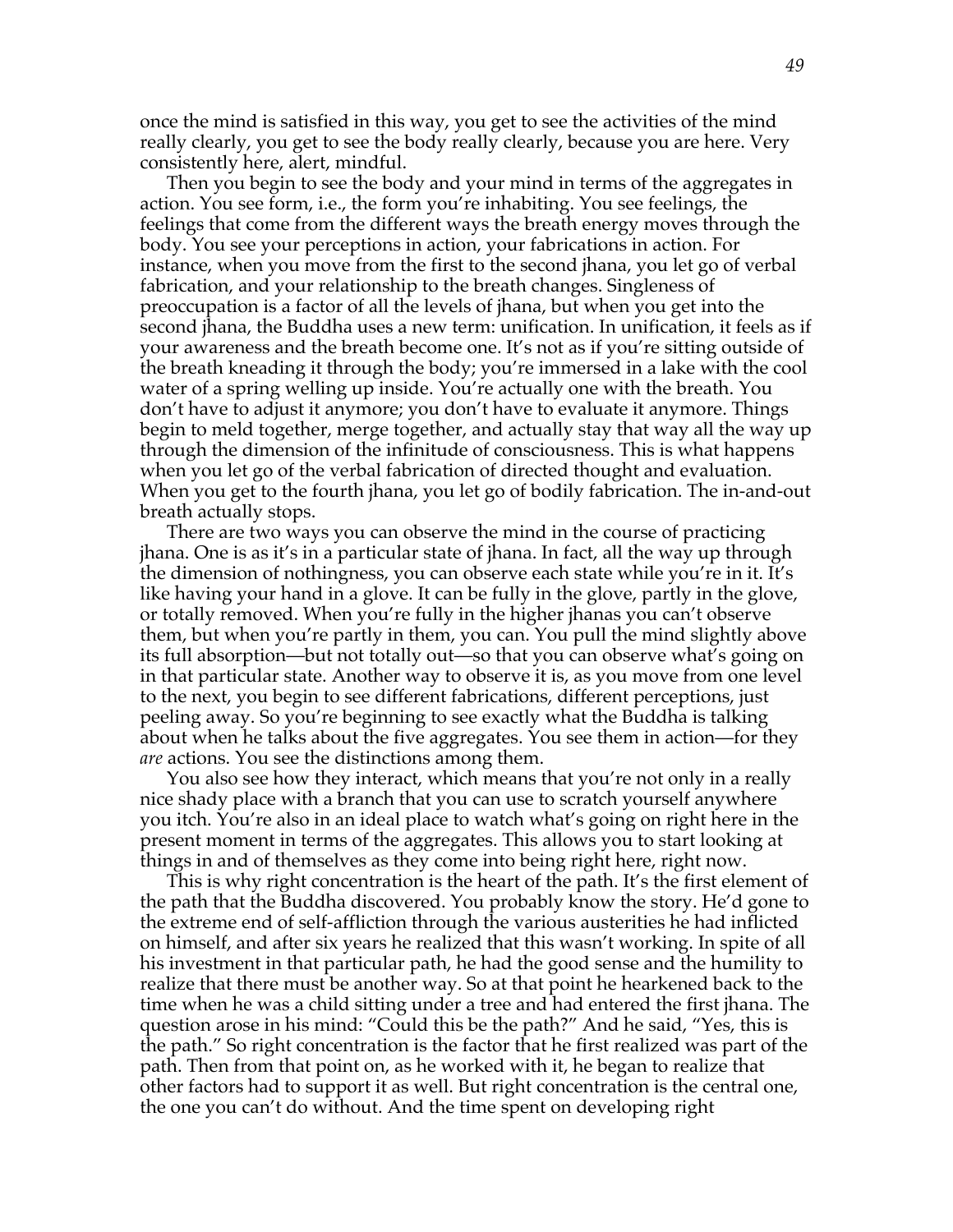concentration is very well spent: both because it's a good place to stay and because it's an ideal place to start seeing things in terms of the five aggregates.

So you keep it in the back of your mind that this is what you want in the practice, this is where you're headed as an interim goal on the path. But as with every aspect of the path, you have to combine your desire for a particular goal with an understanding of the steps that will take you there. As the Canon says, desire for awakening is a good thing. But it's a good thing only when it gets you to focus on the actual steps that will take you there. And the same principle applies to jhana. You know in the back of your mind that this is where you're headed but you can't be obsessed with what's written on the map. You have to be more obsessed with the causes that will get you there. You seclude the mind from sensuality. And where do you do that? By focusing on the four frames of reference, the four establishings of mindfulness.

The Buddha says that this is your territory as a meditator. If you wander off your territory, it's like the quail who wandered away from the plowed field where he could hide from the hawk. He suddenly finds himself out in an open meadow where a hawk swoops down and catches him. As the hawk carries him off, he laments his bad fate, "Ah, I shouldn't have left my safe field. If I hadn't, this hawk would have been no match for me!" The hawk says, "Okay, I'll let you go there, but even there you won't escape me." He lets the quail go. The quail goes and stands on top of a stone turned up by the plow and shouts to the hawk, "Okay, come and get me, you hawk. Come and get me, you hawk." And the hawk, without bragging, just folds his wings and dives down. The quail sees that the hawk is coming at him full speed and so jumps behind the stone. The hawk crashes into the stone and dies.

This is the analogy for when you wander off into sensual passions: You're out where the hawk can get you. But when you're here in the body, ardent, alert, and mindful, you're in your safe territory. Just keep inhabiting the body as you go through the day. Whether you're in jhana or not doesn't matter. As long as you have this sense of fully inhabiting the body, being in touch with the breath energy in the body, you're in the right location, you're in the proper territory. As for the map of the different stages, keep that in the back of your mind. If you look at the map while you're driving, you'll drive off the road. Use the map after you've come out of meditation to reflect on what you experienced, what happened in the course of the meditation. Over time you'll arrive at your own more complete map of the different stages the mind goes through, the different ways it settles down, the different types of concentration you can get into. But all this comes from having a proper sense of cause and effect.

This is why the Buddha put right view at the very beginning of the path: seeing the practice of meditation as a type of kamma, something you *do* to get the results that you want, with the realization that the results have to come from causes. If you focus on the causes, with the sense of where you want to go kept in the back of the mind, the causes will take you there. In this case, it's not done by focusing on your memory of what was stated in the texts about jhana. It's done by focusing on the breath, getting to know the breath by evaluating it, adjusting it, settling in. That's where you'll see right concentration.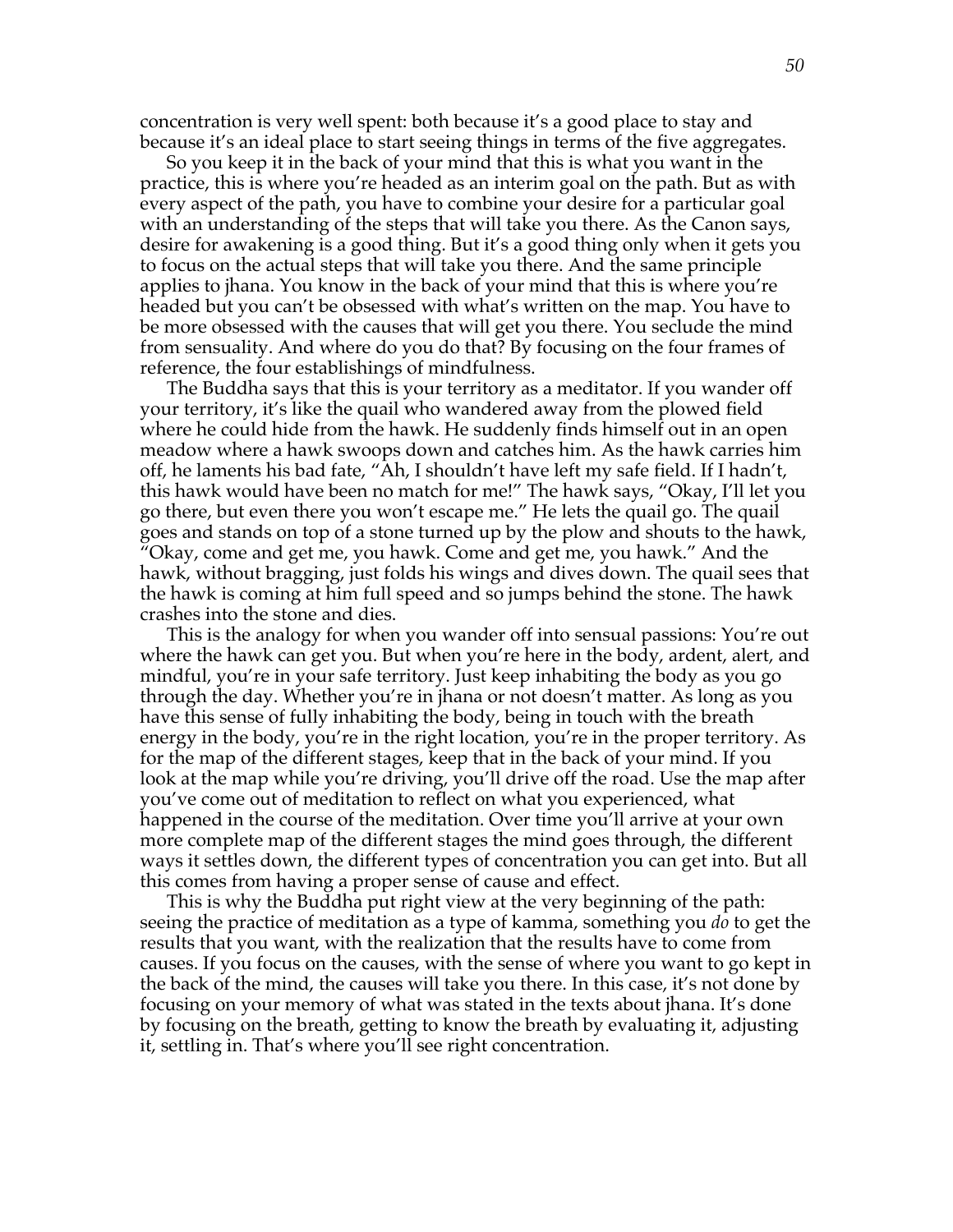# *Jhana: Responsible Happiness*

#### *July 13, 2009*

We start each session with thoughts of goodwill, reminding ourselves of why we're here, and of the fact that the happiness we're looking for here is harmless. That's what goodwill is all about: May all beings find happiness in a harmless way. Of course that means *we* need to find our happiness in a way that doesn't take anything away from anyone else. In other words, each of us has to find happiness within. That's why we're here meditating.

So the fact that you're not paying attention to anyone else right now is actually a very responsible thing, because you're pursuing a happiness that will make you less of a burden. Any happiness you try to gain otherwise is going to take something away from other people, other beings. Or if you go to the other wrong extreme of self-torture, trying to find some satisfaction out of that, you're not going to find true happiness at all, so that's not responsible, either. As we've seen many times, people go back and forth between these extremes. They can be very self-denying until finally they snap; then they head off in the other direction, getting very self-indulgent. When they see the harm of indulgence, they go back to being self-denying again, back and forth. Nothing gets accomplished this way. Both ways of looking for happiness are irresponsible. The responsible way is to come in and see what inner resources you have that can be developed into a genuine happiness within.

As the Buddha once said, your most important resource, the most important factor of the right path, is right view. In another passage he said that the most important factor is right concentration. So you need to emphasize both. Everything else draws on right view and serves right concentration. The right view here starts with what I just said: If you're going to find true happiness, it has to come from within because the sources of suffering also come from within. We suffer mentally not because of unpleasant things happening to us, but from how we shape our experience of those unpleasant things—or of pleasant things, as the case may be. Which means that we need some internal skills. That's what right concentration is for.

As you focus on the breath, try to bring your focus to a nice steady spot. Ajaan Lee's image is of a post planted at the edge of the sea. The sea rises, but the post doesn't rise with the sea. The sea ebbs, but the post doesn't go out with the sea. It stays right there. The trick here, though, is to make sure that that steady spot is comfortable. If you clamp down too hard, you're going to put too much pressure on your nerves, too much pressure on the blood vessels in that part of the body, and your concentration will have some bad side effects. It will create weird sensations in the different parts of the body as the blockage right here interrupts the blood flow and leads to problems somewhere else.

So, keeping Ajaan Lee's image in mind, allow the water to flow around the post, but keep your awareness steady with an element of interest. There's going to be something to watch here; something interesting is going to appear here, so have that element of interest to catch what's actually going on. If you find any tension or blockage building up here, think of it relaxing, dispersing, dissolving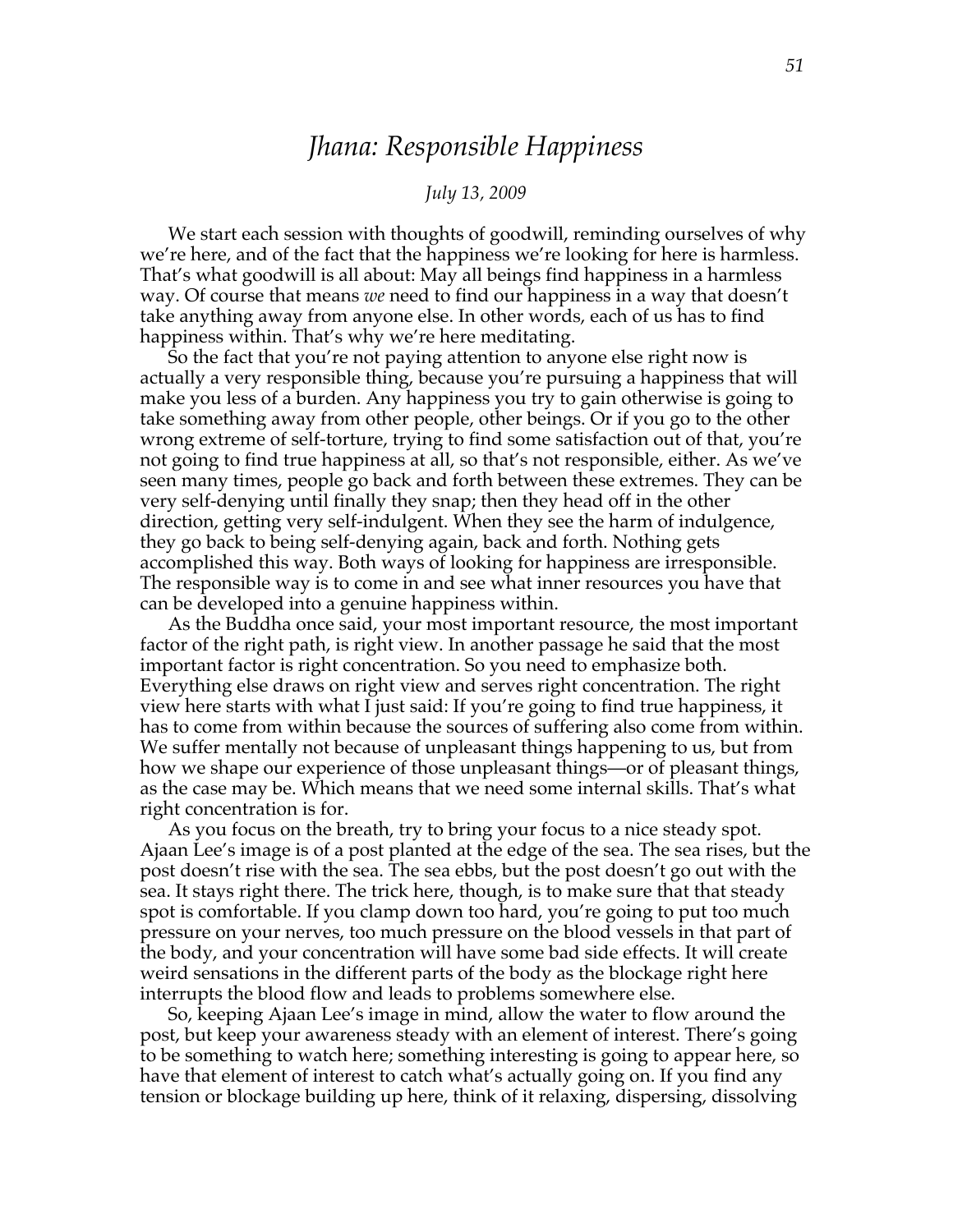away. And then think of the relaxation spreading out from that spot, through all the energy channels in the body, through all the nerves in the body. If it needs an escape route out of the body, think of it going out the soles of your feet and the palms of your hands.

Another image from Ajaan Lee is that meditation is like medicine. Mindfulness and alertness are the actual medicines; the quality of your attention right now is what's healing both for the body and for the mind. The breath acts as a solvent, helping the medicine to spread throughout the body. When you apply well-balanced alertness and mindfulness to any sense of blockage in the body, it helps to untangle it. The reason these blockages build up is because we're not paying attention to them. Our attention is off someplace else. And so we miss a lot of what's going on right here, right now, in the body and in all the connections between the body and the mind.

So wherever you focus on the breath in the body, keep in mind that you want the breath to be comfortable, you want the energy in that spot to be comfortable, the sense of flow to be unobstructed. And the results in the body help you to gauge how skillfully you're focusing the mind. In the beginning it's hard to tell the two apart. When there's a sense of focus, there are going to be physical symptoms around the focus. But with time you begin to see that the focus and the symptoms are separate, so that if you're focusing, say, on the nose or in the middle of the head, the sense of pressure that might build up around that focus isn't necessary.

Try to think of whatever escape routes there may be to allow that pressure to disperse a little bit so it's not so heavy, not too oppressive: out the top of the head, down the spine, out the hands, out the feet, down the front of the throat, wherever. You find where your escape routes are. Use some imagination, because we've all been developing different ways of maintaining focus in the body, using different physical symptoms as a sign that the focus is staying there, or as a reminder to stay at that spot. If some of those symptoms are unpleasant, you have to learn how to let them go and yet maintain your focus. The flow of the energy there is a good way of gauging whether you're doing this skillfully.

Once you develop that skill in being both focused and at ease at the same time—alert, attentive, interested—you see how that quality of still awareness can allow patterns of tension to dissolve away and blockages to be opened up. That's when you can bring that same quality of attention to patterns of tension in other parts of the body—around the navel, the middle of the chest, the back of the neck, wherever. Here again the steadiness and quality of your awareness is the medicine. The breath is a solvent that allows the effects of the medicine to spread through different parts of the body.

This is an important skill—learning how to stay focused in a way that's healing—because that's what the Buddha's teachings are all about: healing. That's what the four noble truths are all about. They're like a doctor's prescription. What's the illness? Where does it come from? Cure the illness by getting rid of the cause. Everything the Buddha taught was meant to be healing, a means to happiness that's blameless. So if you start feeling guilty about practicing concentration, remind yourself this is a blameless pleasure. The dangers of jhana are very minor and mild. If you get really addicted to this pleasure, you might start getting lazy in your other activities, so that's something to watch out for. And you might start getting lazy about the idea of using the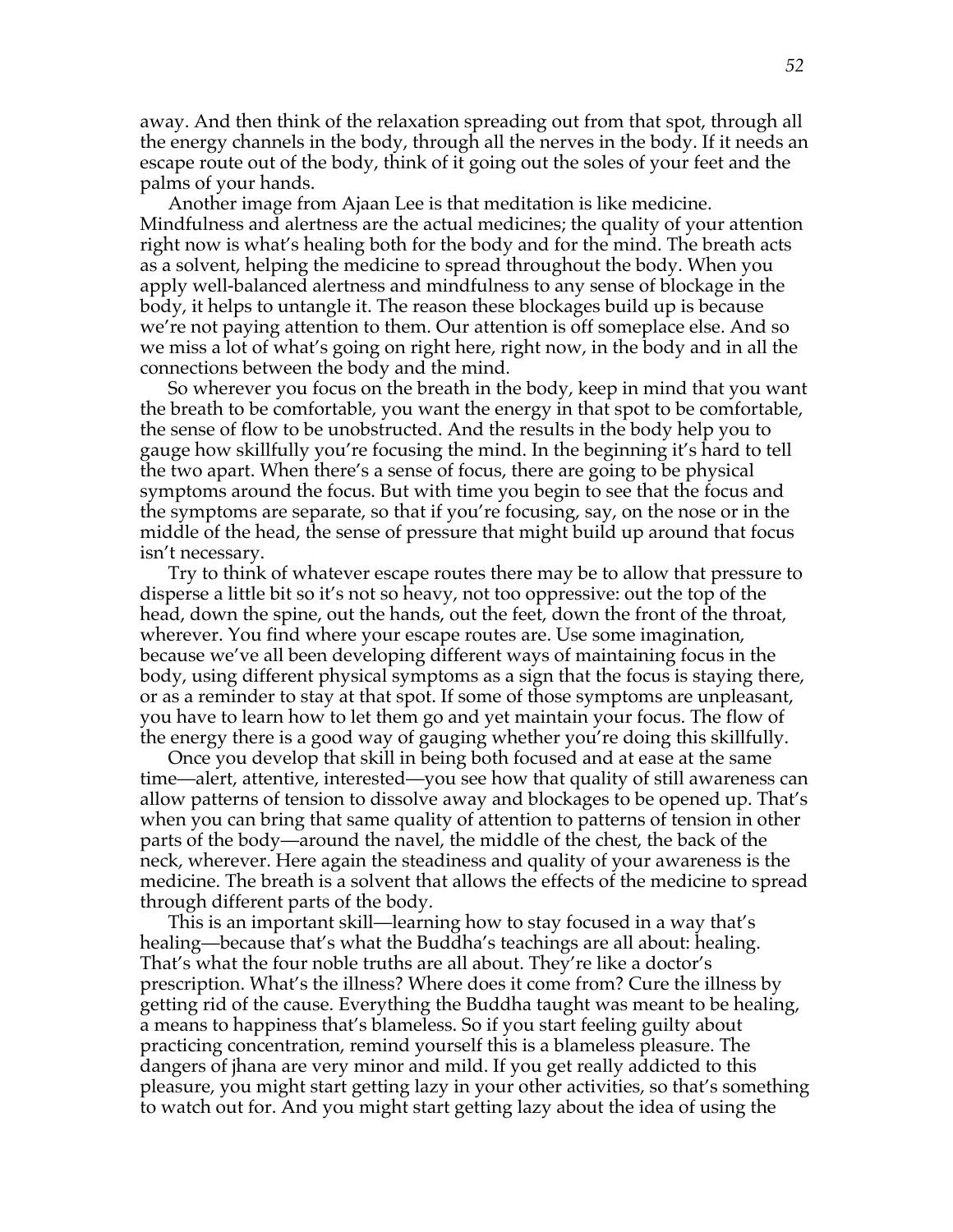jhana to develop deeper insight. You might say, "Hey, this is good enough for me," and just want to stay right there.

The problem, of course, is that it won't last. If the jhana isn't supported by right view, it begins to fall apart. If you're not careful, it can actually strengthen wrong views. Some people hit a state of concentration and then decide, "Ah, from now on I don't need to watch out after my actions because I've found the Truth, the Ground of Being," or whatever. But the problem there is not with the concentration; the problem is with the views you bring into it, thinking that it's going to do all the work for you, or that it's all you need to do.

So the danger is not in having concentration; the danger is in the wrong views that you might bring to the concentration, or that might prevent you from getting into concentration. For the biggest danger is *not* having concentration. We hear so much about the dangers of concentration, but the dangers of not having it are a lot worse. If you don't have this pleasure to tap into, you're going to go looking for pleasure in other ways, which can often be quite harmful.

As the Buddha once said, even though you may see the drawbacks of sensual pleasures, if you don't have the pleasure of concentration to tap into, you're going to keep going back to your old sensual pleasures. If you go back to them with denial, that just complicates the issue. People steal, kill, have illicit sex, lie, speak divisively, speak coarsely, use intoxicants, not because of their ability to access the pleasure of concentration, but because they don't have that ability. They go looking around for sensual pleasures. People engage in self-torment, and then they get very censorious and very strict with other people for not torturing themselves or tormenting themselves. Or as we see with a lot of Buddhist scholars, they don't have any real concentration, so they say that concentration is self-indulgent; it's not necessary; insight has to be strict and selfdenying—and with that attitude, even the insight becomes harmful. It turns into a lot of wrong view.

So the dangers of not having concentration are much greater than the dangers of getting stuck on concentration. And again, the stuckness is not so much in the concentration itself as in your views around it. As long as you're very clear that concentration is a path, and that it has to be combined with other factors of the path—right resolve, right speech, right action, right livelihood, right effort, and right mindfulness—then it's perfectly safe. This is especially true when you develop the ability to read the quality of your concentration, to read how it affects the breath energy in the body, and to make sure the energy feels balanced, at ease, healthy. In this way your concentration is self-correcting because it's got right view built into it.

That's because it's the kind of concentration that listens, notices; it's based on interest—*citta*—which is one of the bases for success. This factor has to be present in all states of right concentration. Whether or not it's the factor you're consciously emphasizing, it's got to be there, paying close attention to what you're doing, noticing where you're adding unnecessary stress, and then learning how to stop doing the things that are causing that unnecessary stress. Even though this inquiry is just on the level of the breath, it's an application of the four noble truths.

So this interest is a way of listening to what the body needs as you focus on its various parts. It's as if you ask: "What do you need, stomach? What kind of breath energy would feel good right here?" Give it what it wants. Then you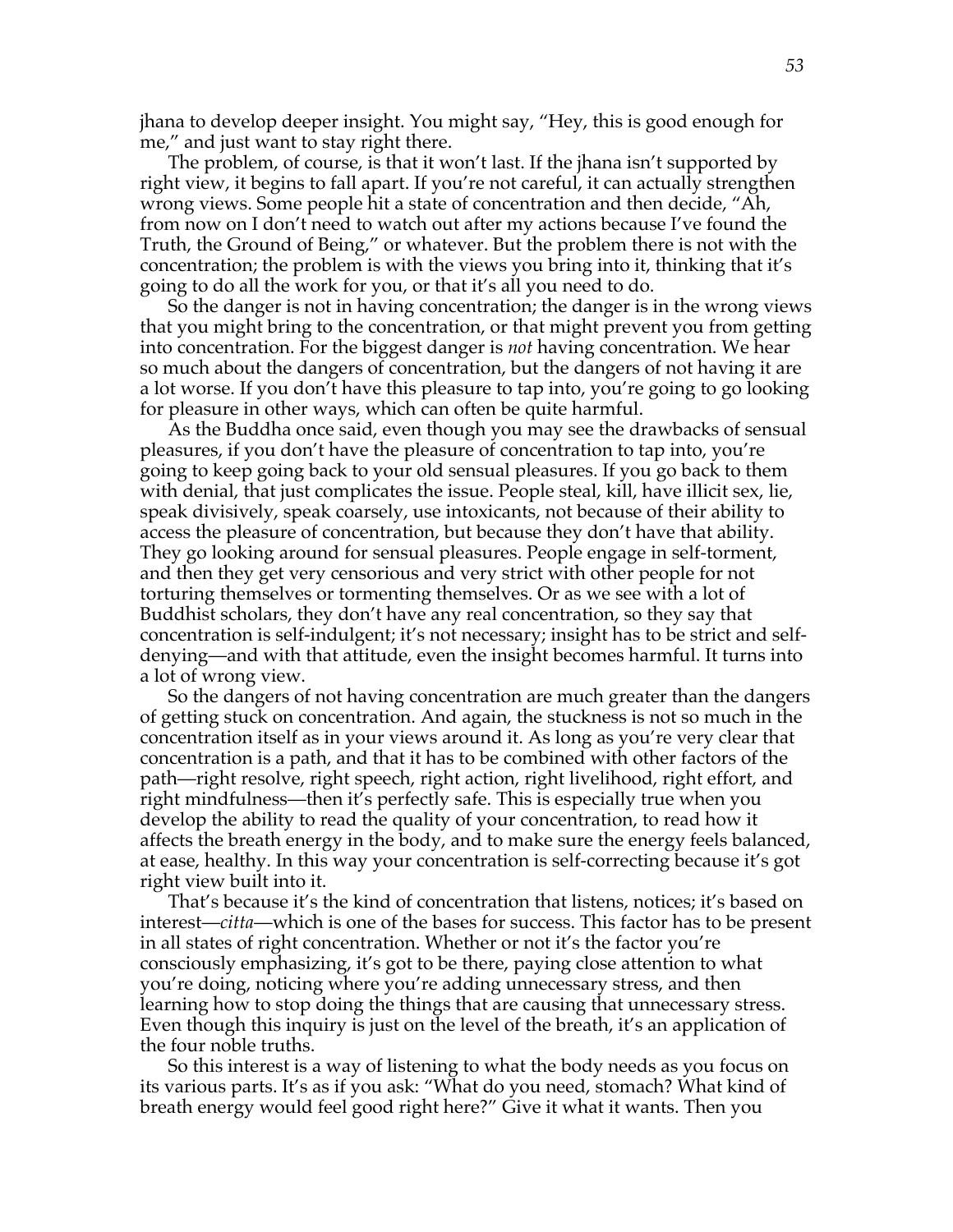move to the chest. "What do you need, chest? What breath energy would feel good right here?" Just pose those questions and try to maintain that steady awareness to watch, to respond. As you learn how to balance the force of your concentration with a sense of wellbeing in the energy in the body, you find that a lot of the elements of the path come into a balanced relationship. They're healing. That's when you know when you're doing it right.

In this way you give all the different parts of the body a chance to tell you what they need. And because a lot of the energy flow in the body is related to different issues in the mind, you'll find that parts of the mind that tended to not have a voice now start having a voice as well. You allow them to get healed, too. All of this, just as you focus on the breath, is your medicine: steady awareness combined with interest, monitoring the breath. A source of happiness that harms no one, that's healing to the mind. When the mind has been healed in this way or even while it's in the process of healing, you find that your relationships with other people are a lot less strained. You're putting a lot less pressure on them, because you're putting a lot less pressure on yourself.

So again, this is a responsible way of looking for happiness. Don't believe those voices in the mind that say you're being irresponsible as you stay here with the breath, or as you focus attention on your own mind. You're focusing your attention on a source of happiness that doesn't harm anybody. And that's a noble pursuit right there.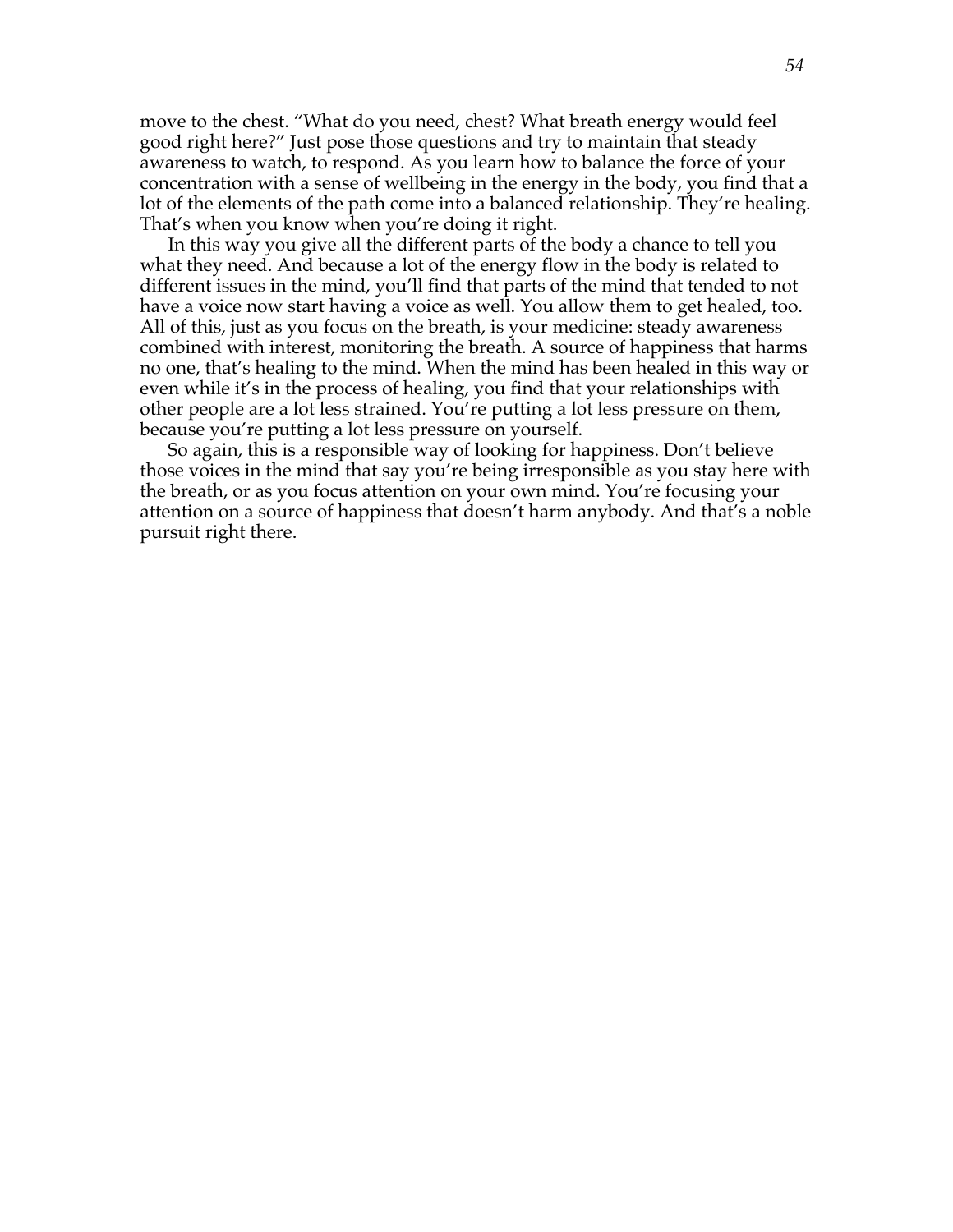### *The Uses of Concentration*

#### *December 29, 2008*

Ajaan Lee begins his breath meditation instructions by telling you to breathe in deeply, three times or seven times. Use the wind element in the body to clean things out a little bit. Then allow the breath to find a rhythm that feels just right. See where your sense of ease is right now: which parts of the body feel okay, not tense, not tight. This may involve a slight trick of perception. We tend to focus on the pains, the tight areas, the problems, and we miss the areas that are actually okay. It's like that book, *Drawing on the Right Side of the Brain,* which teaches how to draw a face by focusing not on the eyes or the nose or the mouth, but on the space between the eyes and the mouth, or between the eyes and the nose. In other words, look at the shapes you ordinarily don't look at, and you find that the drawing comes out looking a lot more realistic.

It's the same with the breath. If you have a tendency to focus on the pains and the tensions, look instead at the space around them. And give that space some space. In other words, allow it to feel at ease all the way through the in-breath, all the way through the out. If you find yourself tensing up, say, at the end of the inbreath or the end of the out-breath, then don't breathe so long. Another common mistake in breath meditation is to try to clearly demarcate the distinction between the in-breath and the out-breath by adding a little bit of squeeze or tension to emphasize the line between the two. That line doesn't really help the breath at all.

So think of the in-breath and out-breath as blending into one another. The inbreath is the same element as the out-breath. Allow the sense of wellbeing to stay constant and continuous. Don't drop it or step on it. Don't squeeze it out as the breath goes out. Give it some space. And you'll find that as you're giving it some space, vagrant thoughts may come into the mind. If you were to focus on those thoughts, you'd have to squeeze off that sense of wellbeing. This means you've got to develop a new habit. Realize that the thoughts are not all that important, especially not now as you're meditating. You don't have to get involved with them. Let them go passing through.

As you do this, you're using the concentration for one of its four main purposes, which is to develop a sense of ease and wellbeing in the present moment. Of the four purposes, this is probably the lowest on the ladder, but it's nothing to sneeze at. We all need that sense of wellbeing, for otherwise we go through life hungry: hungry for sensual pleasures, hungry for approval, hungry to shore up a particular idea of ourselves. And as long as you're hungry, you can't really see things for what they are. Everything just becomes food or nonfood, and you gobble the food right down; sometimes you gobble the non-food down as well. Whereas if you can allow the mind to enjoy a sense of wellbeing simply in the way you breathe, simply in the way you inhabit the body, you can look more objectively at what used to serve as food. You find that you don't need to feed on all the things you used to feed on. That gives you a measure of freedom right there. It allows you to start looking at the process of feeding more clearly.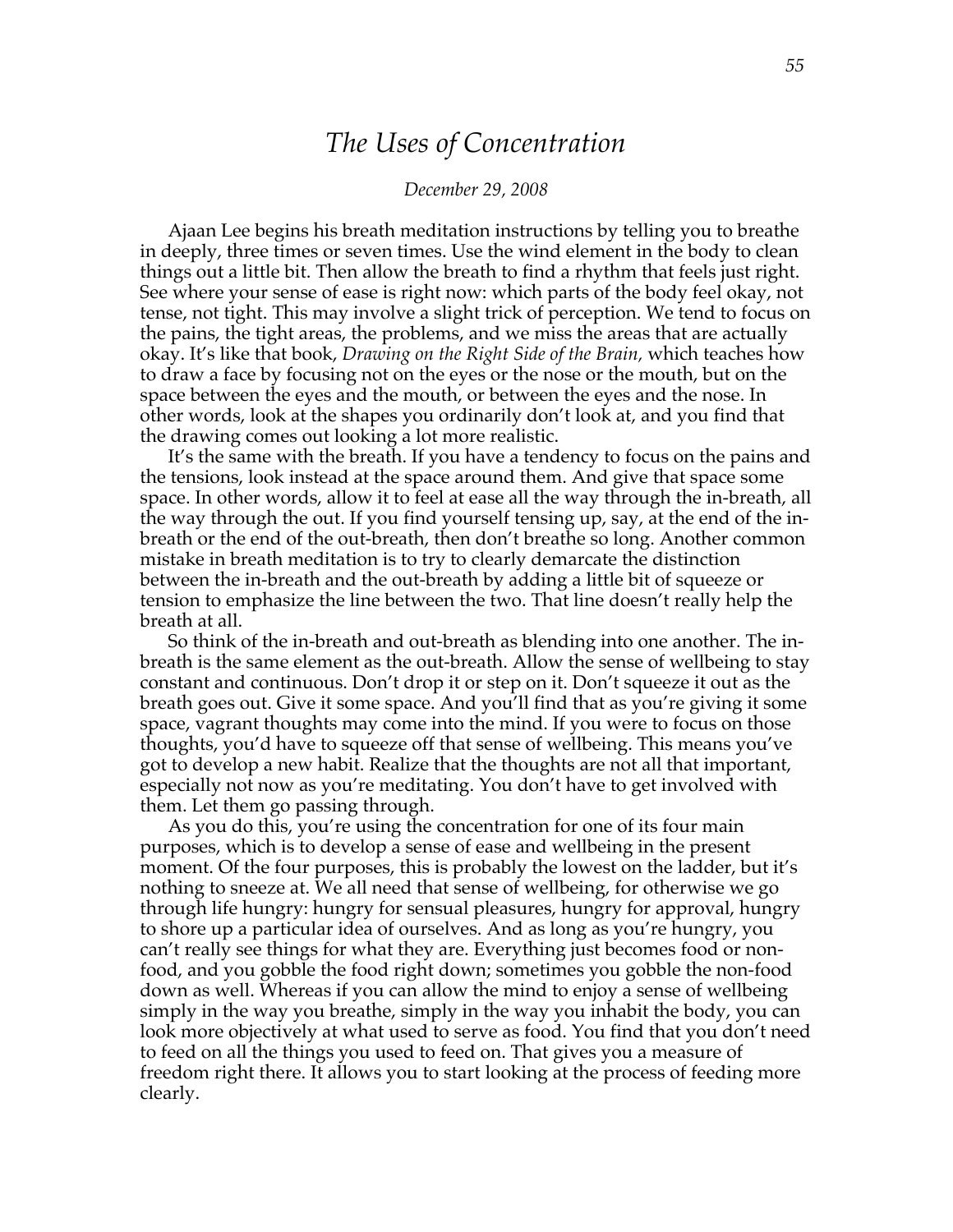At the same time, when you develop this sense of wellbeing, it's a lot easier to look at yourself, at your own motivations, your own intentions. We spend so much of our life suffering from the intentions of other people—or focusing on how much we suffer from the intentions of other people—that we neglect to look at our own intentions to see how much suffering they cause. A part of the mind resists this, a very strong part of the mind. We like to think that our intentions are good, that there's nothing wrong with our intentions. Yet a huge part of the practice requires seeing where our intentions are *not* skillful. The only way you're going to look at your own intentions with any degree of fairness or equanimity is by getting the mind to settle down and be still, to maintain a sense of wellbeing, just being right here.

When I first went to stay with Ajaan Fuang, I was struck early on by the sense that he didn't fully trust me. I thought I was a very trustworthy person, and felt a little offended. But in my dealings with him, it soon became obvious that I did have some intentions and ideas that were very strongly unskillful and I hadn't been willing to look at them. When there were problems, it always seemed that the problem was out there someplace: in him, in the situation, in the other people in the monastery. Only when I was able to gain some sense of wellbeing in the concentration could I turn around to look at myself and realize that the problem is here, in this need the mind feels to feed on certain ideas. It's like an animal. If it's not disturbed, it'll feed away with no problem. It'll seem perfectly tame, perfectly harmless. But if you start pulling its food away, it'll snap at you and snarl. Those are hard parts of the mind to look at. The best way to do that is to gain a sense of wellbeing that allows us to look at ourselves more objectively.

This is why practicing concentration for a sense of ease and wellbeing in the present moment is very important. A lot of people want to go straight to equanimity practice, just watching things arising and passing away. Yet you can watch things arise and pass away for the whole rest of your life, but if there's no sense of wellbeing in the practice, you're going to miss a lot of the arisings and the passings away. You're going to miss the really important ones because you guard them, you hold onto them without realizing what you're doing.

So this sense of ease and wellbeing is the first goalpost in our practice. It involves having a good mature attitude towards goals. We work toward the sense of wellbeing but at the same time we realize that the seeds for the wellbeing are already here. It's not that we have to sweat and strain and push them into being, or that our pushing and straining will cause them to burst out of nowhere. In fact, the pushing and straining will prevent them from developing. They're already here in a gentle, potential form. But we do have to be careful. We do have to watch, to be sensitive, and to show a great deal of restraint in respecting the little pockets in the mind, the pockets in the body, where there's already a sense of wellbeing that we tend to overlook.

To sense the potential for wellbeing that's already there, you have to look very carefully, with a lot of sensitivity. That's where the effort is directed: not in exerting pressure on anything, but in being as sensitive as you can to these pockets of wellbeing and allow them to grow.

Once you've got that sense of wellbeing, then the Buddha says you can use your concentration for three other purposes. One is to gain what he calls knowledge and vision. That's where you develop a sense of light in the body. And that light can become the basis for the different psychic powers, or what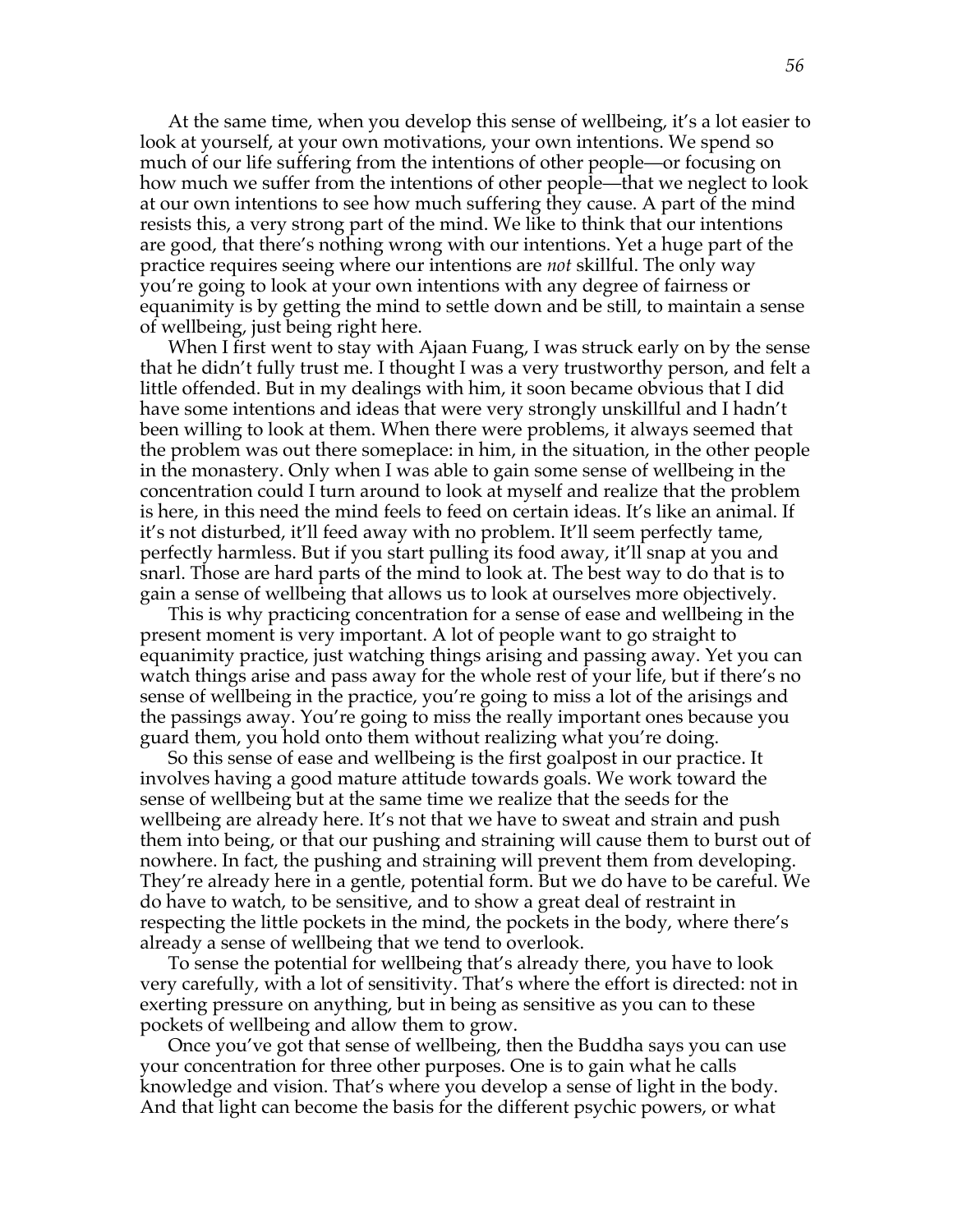they call the higher knowledges. These develop for some people and not for others. If they happen to you, you have to learn how to handle them in a mature way. If they don't happen, it doesn't matter, for they're not necessary for purifying the mind.

The next purpose of concentration is to develop mindfulness, which the Buddha defines as the ability to keep things in mind; and alertness, which he defines as being able to see thoughts as they arise, as they stay, as they pass away; perceptions as they arise, stay, pass away; feelings as they arise, stay and pass away. In other words, you use the state of concentration as a basis for watching events in the mind without getting involved in the story lines or thought worlds you could create out of them. You keep in mind your desire to see them as processes.

Now, notice: The Buddha doesn't say that this is insight. It's mindfulness and alertness, just simply tuning in to what's actually happening and keeping in mind how to handle it skillfully. The insight that gives rise to the end of the defilements is something else. It's the last use of concentration, as a foundation for the ending of the *asavas,* the mind's fermentations or effluents. That goes deeper. You don't simply watch things arise and pass away. You see *how* they arise and pass away in dependence on shaky conditions. You gain a larger and larger sense of how little value there is in their arising and their passing away. You come to realize how in the past you've created all sorts of dramas, all sorts of identities, all sorts of worlds out of these things. And they're nothing but very fleeting events. As the Buddha says, you learn how to see them as empty, ephemeral, not-self; you learn to see them as stress.

There's a passage where the Buddha talks about seeing whatever arises, as stress arising. Whatever passes away, as stress passing away. That's not just being alert to things as they happen, but it's also gaining a sense of their value. They're just stress, that's all. The analogy in the Canon is of a blind person who has been given an oily stained rag. He's been told that it's a nice white piece of cloth. So he treasures it, folds it up neatly, carries it with him wherever he goes. Then after some time his relatives finally find a doctor who can cure him of his blindness. The first thing he looks at is the cloth, and he realizes he was misled. What he thought was a nice white piece of cloth is actually a soiled rag. All the issues and affairs worlds and identities, dreams and dramas we build in our lives are made out of oily rags. It's an insight that we don't like to see. But again, it's a lot easier to see this once the mind has had a sense of wellbeing through the practice of concentration so that it's not addicted to chewing on rags.

Or like that Far Side cartoon with cows feeding in a pasture: One of the cows suddenly jerks her head back, spits out her mouthful of grass, and says, in shock and surprise, "Wait a minute! This is grass! We've been eating grass!" That's what we've been eating all our lives: grass. This is an insight that goes deeper than just watching things arise and pass away. It's seeing the worthlessness of making them arise. For remember, we're not just passive observers of their arising. We're participants in fixing our food. As long as we see the food as desirable, we'll have the energy, the passion, to keep on producing. Only when we see that the food isn't worth it, when we lose our taste for it, will we lose our passion to produce it.

For as the Buddha says, once we see things arising and passing away, we have to look for their allure—why are we attracted to them?—and also for their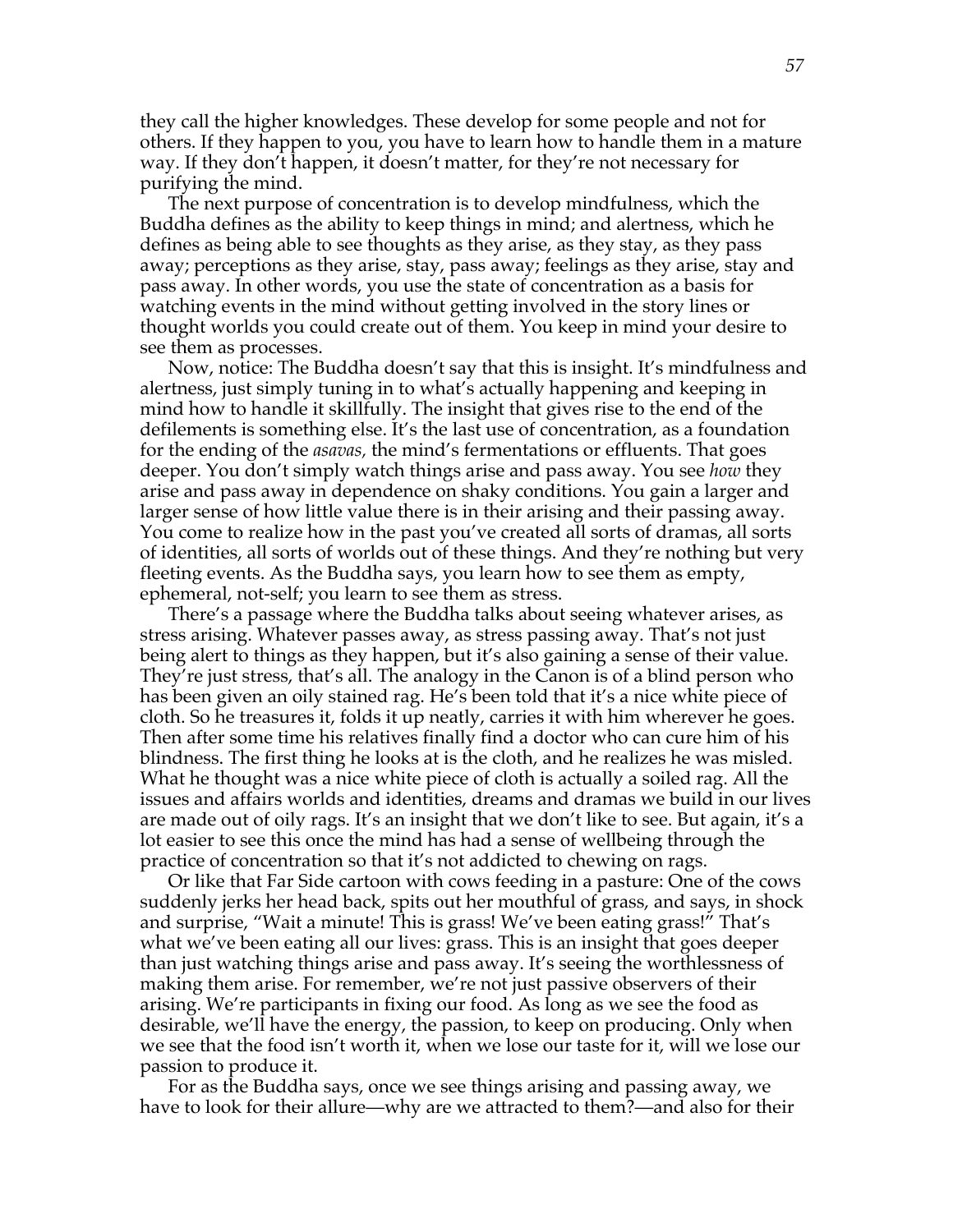drawbacks: What cost do they entail? The purpose here is to see that their drawbacks are much greater than the allure. We like the dramas. We like the worlds. We have reasons for liking them. But they all fall apart. There's no real substance to them, nothing of any real value, and yet they cause a lot of stress. That insight goes deeper. You see all the suffering that comes from holding onto these things. That's when you truly understand, as the Buddha says, that such is the origination—say of form or feeling, any of the aggregates—and such is their passing away. This is what the aggregates are all about: nothing but grass.

This may sound depressing, but it's actually liberating. It's like the passage we chanted just now: "The world is swept away. It does not endure." And there are a lot of teachings in the Dhamma that are unpleasant-sounding but are actually important medicine, just as some of the most effective medicines are bitter. The Buddha teaches these things not to put a wet blanket on people's lives, on their pleasure, on their happiness, but to put the mind in a position where it really can look at these things square on, so it will find freedom on the other side. The Buddha's teachings never end with a negative. They go *through* the negative to something positive that lies beyond: for example, as mindfulness of death leads ultimately to the deathless.

So the truths we're learning are hard to learn. They're not just about things outside, but also about what's going on in our minds. There's something not quite right about the way we feed, the way we feel we need to feed. The problem isn't with things out there. It's with our intentions, our reasons for feeding. We have to learn how to become skeptical of our own intentions. And the only way to manage that without feeling disoriented, depressed, or discouraged, is to have the sense of wellbeing that comes from concentration, so that you let go not out of discouragement or of sour grapes. You let go because you've found a better alternative.

Each time you learn how to let go in the right way, things get better and better inside, because the whole point of all these teachings is to find ultimate freedom inside. And although the path leading there involves some harsh lessons in looking at our own ignorance, our own craving and clinging, our own unskillful intentions, it also involves developing skillful intentions: realizing that we do have the potential for skillfulness as well, and learning to use that potential wisely, developing a sense of ease and wellbeing that enables us to do this work in a more balanced and productive way.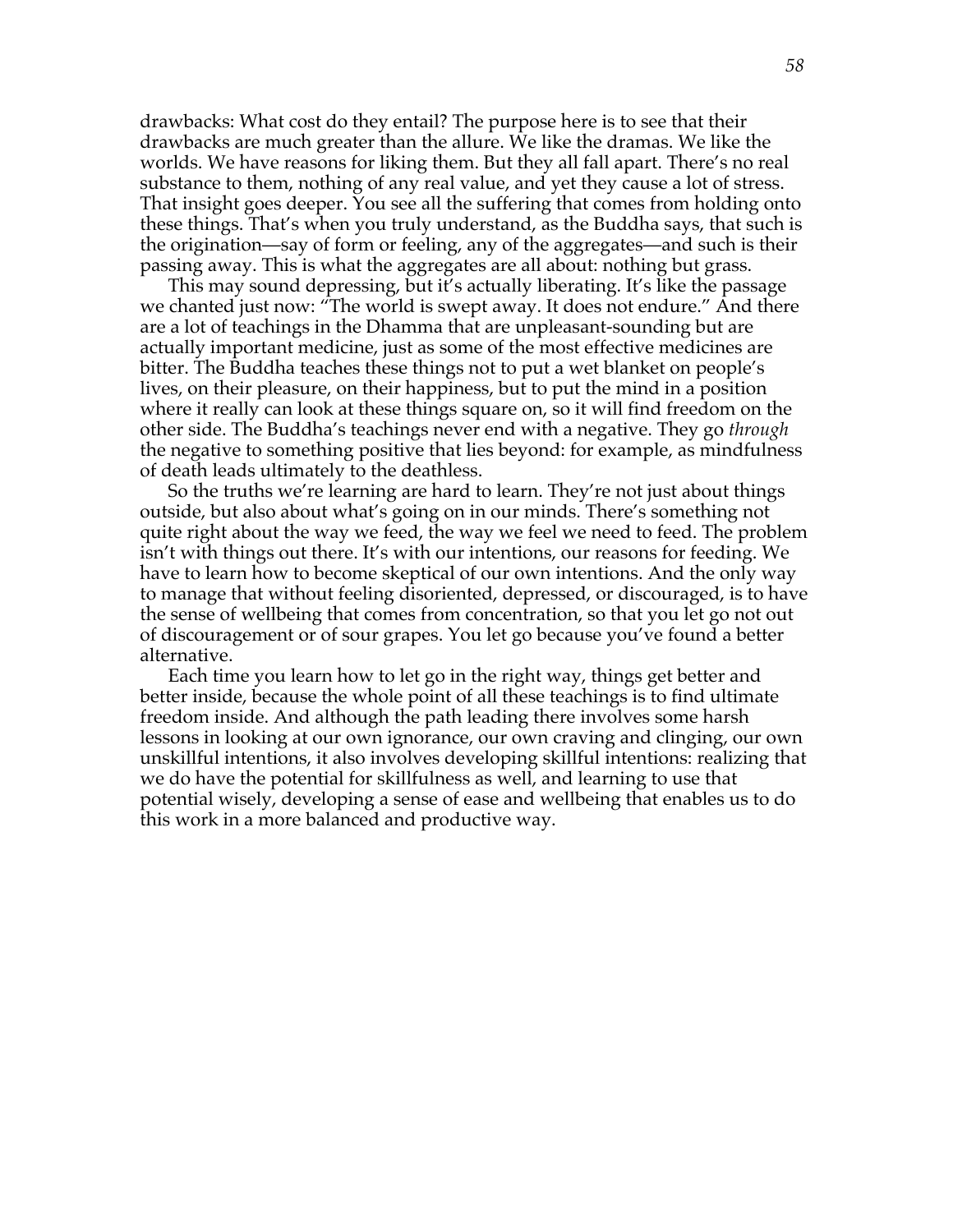### *Working at Home*

#### *August 13, 2008*

A traditional Pali term for concentration is *vihara-dhamma*, a home for the mind. It's a place where the mind can stay. But it's also more than that. As with any home, there's more to the home than just the bedroom. And there's more to the home than just living in it.

First you've got to build it. And for many of us, that's the hardest part right there: getting it built. You put up a few posts and they fall down. You put them up again, they fall down again. But you can't let yourself get discouraged, because you need shelter. You need a place to keep your valuables. You need a place to rest. And you need a good sheltered place to work. Otherwise, you work out under the hot sun or the cold of winter.

So you've got to get the shelter built. You put up the posts again. If you stick with it long enough, you can put up at least something that'll stay. Lean a few pieces of plywood against each other, wrap some plastic around them, and you've got at least *some* shelter. Then as you get better and better at building, you can build yourself a better and better house until you've got one that's able to give you shelter from most of the vagaries of the weather. You've got a comfortable place to stay.

But then you've got to maintain it. This is the next difficulty in the practice. For many of us, once we get the mind into concentration, the immediate question is: "What next?" The mind just sits there and doesn't do anything, and we get antsy. Well, at first you've got to learn how to let it sit there and not do anything for long periods of time, not to give in to the antsiness. That requires skill: making sure you don't get bored, making sure you don't lose your focus, noticing when it begins to unravel, when it begins to fray, and learning how not to get complacent about repairing the little frayed ends.

So as soon as the slightest leak develops in the roof, you've got to fix it. Otherwise mold sets in and the whole house begins to rot and fall apart. In other words, there's a skill in maintaining the concentration. You learn a lot about the mind in the course of the maintaining. If you take the meditation into your daily life—in other words, trying to keep centered in your center as you go through your various activities—you begin to see very clearly where your attachments are, where the *asavas* are, the ways your mind flows out to things, barging right through the walls of your concentration.

This means you've got a double duty. One is to try to train the mind not to go barging through the walls; and two, to fix up whichever walls have been knocked down. In this way you're learning both about the mind's defilements and the skills you need to be a good repair person. As you replace the wall, you learn more about walls. You may be able to take what used to be a plywood wall and put up a stone wall in its place.

So the maintaining is an important part of the concentration *and* an important step in developing discernment. But to gain that discernment you can't simply use the meditation as a place to hide out at the beginning or end of the day. You have to carry your concentration with you throughout the day so that you can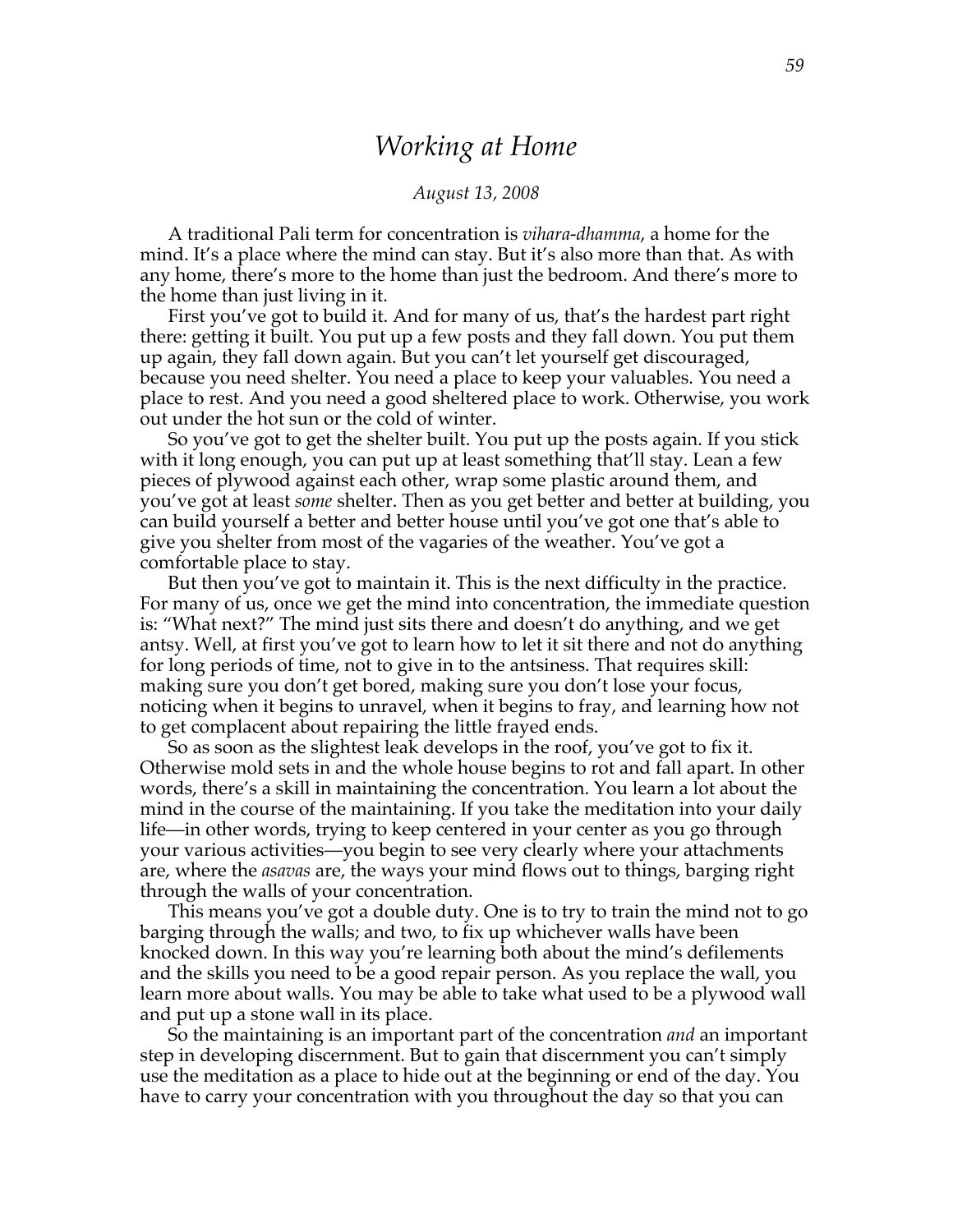use it as a way of gauging the movements of the mind and learning whatever skills you need to rein the mind in when it goes barging out.

So those are two of the steps in having a home. One is learning how to build it, and the second one is learning how to maintain it.

The third step is learning how to put it to use. For this step, it's good to think of the home as having several rooms and not just one. For most of us the concentration is just the bedroom. It's the place you go to rest and that's it. But even there you can learn how to use the concentration for more than just simply resting. As in the story of the princess and the pea: When you lie down on your mattress, are there any peas under the mattress? Can you sense them? In other words, is your bedroom really as comfortable as it could be? You can learn a lot just by investigating the bedroom and finding out where the irritants still are. If there's noise outside, how can you insulate the windows so that the noise doesn't come in? Like those hotels in airports where they've learned how to insulate the windows so you don't even know that the planes are taking off or landing: How can you insulate the mind? Is it better to shut the windows, or to leave them so wide open that the noise goes through and doesn't get lodged anywhere? And what can you do to make the bed more comfortable? There's a lot to be learned right there, for it heightens your sensitivity to even the least little bit of stress that the mind is creating for itself in the very process of staying concentrated.

But there's more to the house than just the bedroom. There's also an exercise room, a kitchen, a woodshop, a scientific laboratory. In other words, it's a working home, a craftsman's home. What this means is that you learn how to use the concentration not just as a place to rest, but also as a place to do your work. To start out, the work can be something very simple. If you've got a big problem in daily life, for instance, a good way of dealing with it is to pose it as a question in your mind before you meditate. Tell yourself: "At the end of the meditation session, I want to think about this issue."

And then put it out of your mind. Don't let your mind go there while you're meditating, while you're trying to get it into concentration. Only at the end of the hour, or however long the session may be, do you bring up the issue again. And now you're looking at it from the point of view of a mind that's strong and well rested, and the issue should be clear—or at least clearer than it was. Just pose the question in your mind and see what comes up. You may find that the new perspective of having the mind still and open makes the solution a lot easier to see.

Many people think that once the mind is in concentration you can't let it rest there; you've got to do vipassana right away. Well, yes, you do need to develop insight, but before you get to the really subtle work of insight, you've got other issues in your life that you have to sort out first. There's a tendency called spiritual bypassing, where people don't want to face the big issues in their lives, so they use the meditation as an escape, an avoidance strategy, claiming that if they can solve the subtle issues of insight, that'll solve their issues when they're off the cushion. But you can't really deal honestly with the subtle issues of inconstancy, stress, and not-self when you haven't sorted through the blatant problems you cause in daily life.

This is one of the reasons why traditionally they didn't have such things as meditation retreats. You went to monasteries. And in monasteries, there was time to meditate, but there were also other duties in the course of the day. There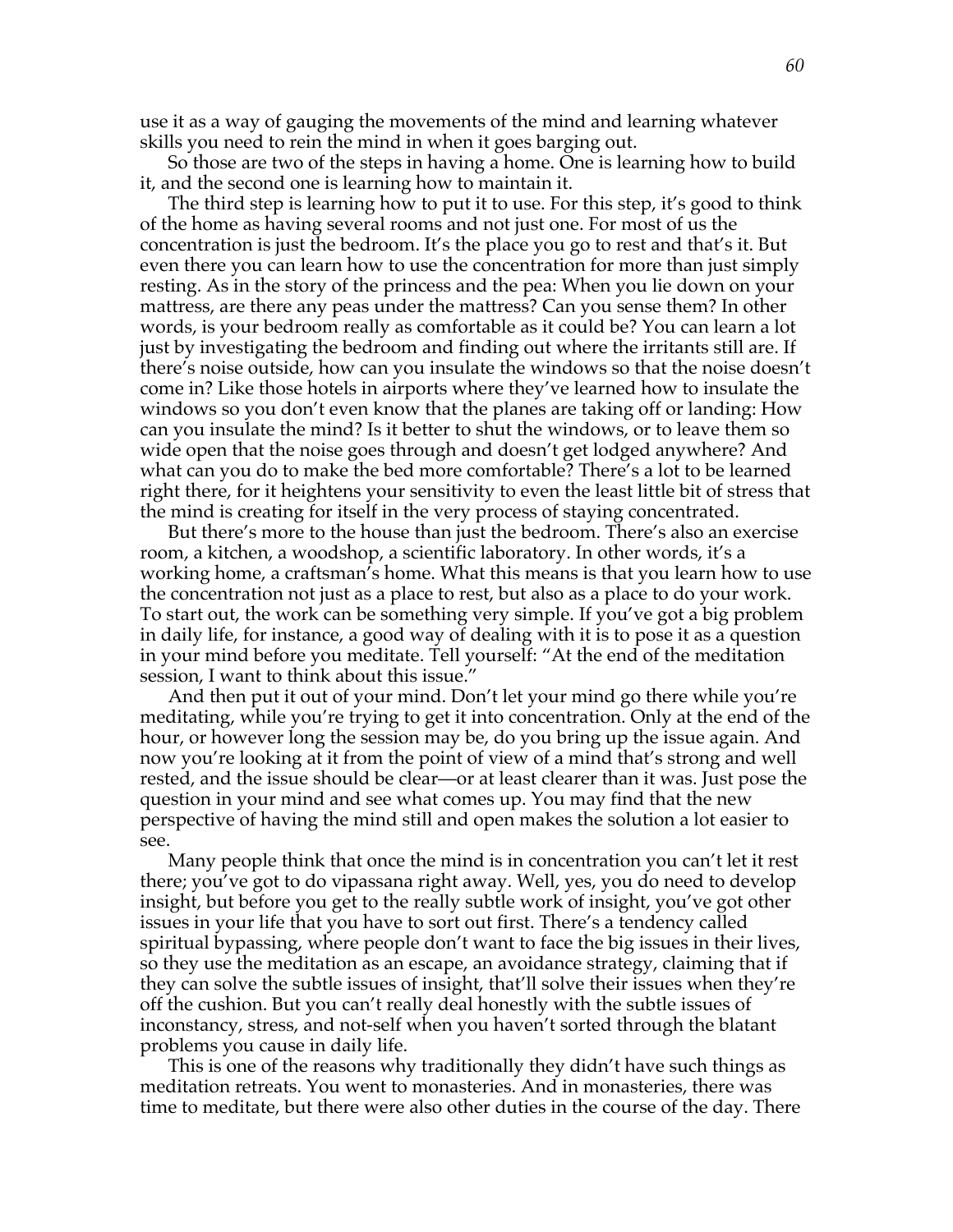was work to be done. You had to interact with the other people in the monastery to at least some extent. And in the course of that work and those interactions, you learned a lot about the Dhamma: the Dhamma of generosity, the Dhamma of virtue, the Dhamma of patience, equanimity, goodwill—all these other virtues that are an essential part of training the mind.

The idea of creating meditation retreats came basically in the late 19th or early 20th century, the same time when the assembly line was invented, breaking jobs down into little tiny parts that you do repetitively. This approach to physical work was efficient and effective, so it became the model for a lot of meditation retreats and for the methods taught on those retreats. You take one method and you just apply it again and again and again. But a lot gets left out in that approach. It's like exercising only one muscle in your body, so that the muscle gets strengthened all out of proportion to the rest of your body. And that can't be healthy.

It's better to think of meditation as a training for the whole mind, as exercise for the whole mind. You have to train the whole mind in all the virtues of maturity and heedfulness. In other words, you need to develop the ability to anticipate dangers, particularly dangers in your own behavior, and to figure out what you can do to prevent them.

You also need to master skillful suppression, the ability to say No to a state of mind that you know is going to lead you down the wrong path. Traditionally this virtue is associated with the attitudes of shame and compunction. In other words, you realize that unskillful behavior is really beneath you. "Shame" here doesn't mean low self-esteem; it actually means very high self-esteem, realizing that your worth as a person shouldn't be squandered on shoddy behavior. Compunction is realizing that if you follow a certain action, the results are going to be bad, and so you want to avoid that kind of behavior.

You also want to develop what psychologists call sublimation, the ability to counteract the desire for an unskillful pleasure by finding a more skillful pleasure to take its place. This is one of the reasons why we have the practice of concentration. The mind wants pleasure, so you give it a pleasure that's harmless, blameless, that it can tap into whenever it wants, so that the impulse to go after less skillful pleasure won't be so strong.

Then there's altruism or compassion. You have to learn compassion for the people around you, compassion for yourself. And you need a good sense of humor. I don't know the Pali term for a sense of humor, but you see it throughout the texts, especially in the Vinaya: the ability to laugh at the foibles of human nature that led monks and nuns to do unskillful things. Many of the origin stories for the rules really are humorous. They teach you to laugh at that kind of behavior, but it's a good-natured laugh. It's not nasty or mean. It's the recognition that we all have had those impulses, and we can see the foolishness in giving in to them. The virtue of humor is that it allows you to step back and separate yourself from what you're laughing at. As the Greeks used to say, the gods laugh. In other words, the gods are up there on Mount Olympus looking down on human beings below, and because they have that sense of distance, they can laugh at human behavior. So when you can laugh at yourself, you're putting yourself in a godlike position, a small-g god, separate from your foibles and above them.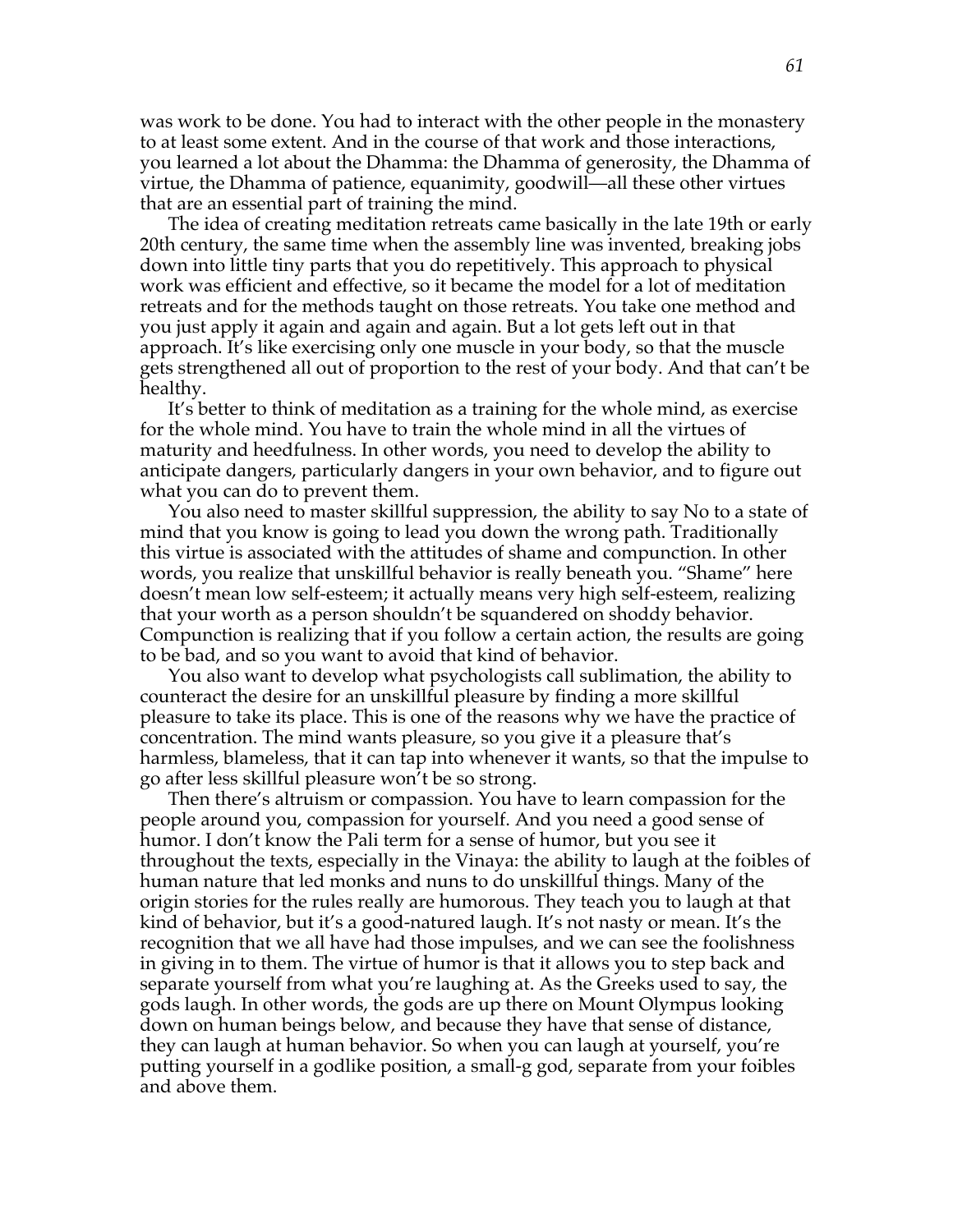These are some of the virtues developed as you learn how to live wisely with other meditators, live wisely in a group. Psychologists call these virtues healthy ego-functioning, and even though the Buddha never talked in terms of egofunctioning, he definitely did teach these virtues as part of the path.

So you try to use your concentration as a tool in developing these virtues in the course of the day. Take some quiet time and then look at your behavior. This is like having a bedroom with a workshop right next to it. You get rested and then you can go to work. And even though you may not be directly applying the perceptions of inconstancy, stress, and not-self to the five clinging-aggregates, you're learning to take a problem-solving approach to issues in your life, which is precisely the Buddha's approach. The four noble truths are a problem-solving approach, focused on the problem of stress and suffering as a whole, and offering a solution to the problem. As you first start applying this approach to the obvious issues in your life, you learn to develop maturity around the application of this teaching. The work then gets more and more subtle, to the point where your workshop turns into a scientific laboratory and you're discovering new things about quarks and muons. You can take your precise scientific equipment and learn more and more precise things about what's going on in the mind, working from the large issues or the blatant issues to the more subtle ones.

This is how skill gets developed. You can even extend the image of the house to the point where you start studying the house itself. Take your microscope to look at the beams and the carpet, to analyze the molecules in the air. There's lots of stuff in the house to study. And it's all right here.

So if you get the mind still and find yourself wondering what to do next, the first answer is that you've got to take care of the stillness. Remember: It's a house. It's not a movie show. You're not looking for entertainment. The house doesn't have to be entertaining. The prime requisite for a house is that it's restful, that it offers good shelter. But then the Buddha saw that you can do more with a house than just find shelter and rest. You can make it a working home.

In other words, you learn not only how to build and maintain your home, but also how to use it as your workshop. You not only develop and maintain concentration, but you also put it to use. This was the big difference between the Buddha's approach to concentration and that of his two teachers. His two teachers saw concentration simply as a place to rest, and that was it, whereas the Buddha said, No, you can actually work in here as well. There's more to be done than just resting. You work and analyze, you discover new things about the mind. And if you're still looking for entertainment, that's the best kind of entertainment there is: the joy of developing a skill, the joy of discovery.

So it's good to have a large sense of what this image of *vihara-dhamma* or home for the mind means. You learn how to build it, you learn how to maintain it, and then you use it as your workshop, working from crude problems up to the more subtle ones. So whatever stage you're in—the building stage, the maintaining stage, or the working stage—remember to keep this image in mind so that you get the most use out of the home.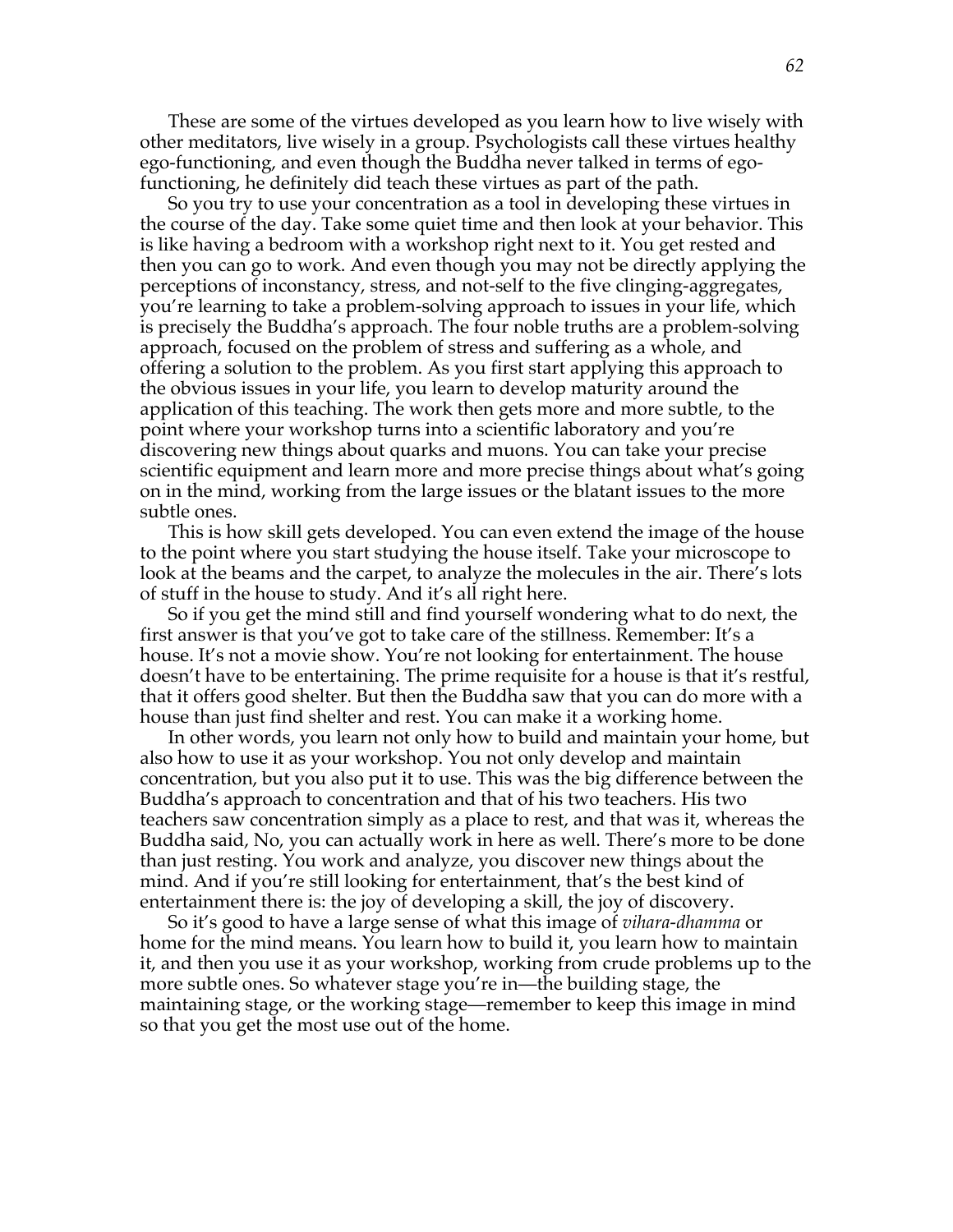# *The Practice of Right View*

#### *April 22, 2009*

When there's a talk during meditation, don't focus your attention on the talk. Focus on your breath. The purpose of the talk is to act like a fence, to catch you when you wander away from the breath, to keep pointing you back to the breath. Because it's right at this spot—where the mind and the body meet at the breath here in the present moment—that your practice takes place. That's where you're going to see all the things you need to see, and do all the things you need to do in the practice. The talk is to help keep you focused here and to give you some perspective on what you're supposed to be looking for, what you're supposed to be doing.

Last year I received a phone call from someone who was doing a thesis on using Buddhist teachings and practices in the workplace. He wanted to ask me some questions as part of his thesis. One of the things that bothered me about his questions was that he would ask first about Buddhist teachings and then about Buddhist practices, as if they were two different things. But they're not. Everything is part of the practice. Even the more abstract and theoretical teachings are meant to be used for pragmatic purposes when appropriate. After all, right view is part of the path. It's something to do, to develop, to be applied. When it's done its work, you let it go.

Right view comes down to the four noble truths, and the four noble truths are based on one of the Buddha's really categorical, across-the-board teachings: that you want to abandon unskillful behavior and engage only in skillful behavior. In other words, we're working on a skill here. The things we intentionally do with our body, with our words, and with our thoughts all count as kamma and they all have results. There's no such thing as idle thinking. It may be idle in its intent, but it actually has an impact on the mind. It's something you're doing, and it leaves kammic traces. Just as the Buddha discouraged idle, aimless speech, he also discouraged idle, aimless thinking.

So learn how to look at your thoughts in terms of what they do, the impact they have on the mind. The Buddha himself said that he got on the right path when he started dividing his thinking into these two types: thinking that was harmful and thinking that was harmless. In other words, he classed his thinking by the skillful or unskillful impact it had on the mind. From that distinction, the rest of the path grew.

In his time, most Indian philosophers got worked up about issues concerning the nature of the world and the nature of the self. But the Buddha didn't get involved in those issues, didn't answer any questions that would drag him into those issues, because he saw that they weren't helpful in putting an end to suffering. Many people got frustrated with him because they couldn't get a clear answer out of him on what they thought were the really important questions.

They mentioned this once to one of his lay followers and said, "This Buddha of yours: He's a nihilist. He doesn't teach anything at all." The man said, "No, that's not true. He teaches what's skillful and what's not skillful." Afterwards,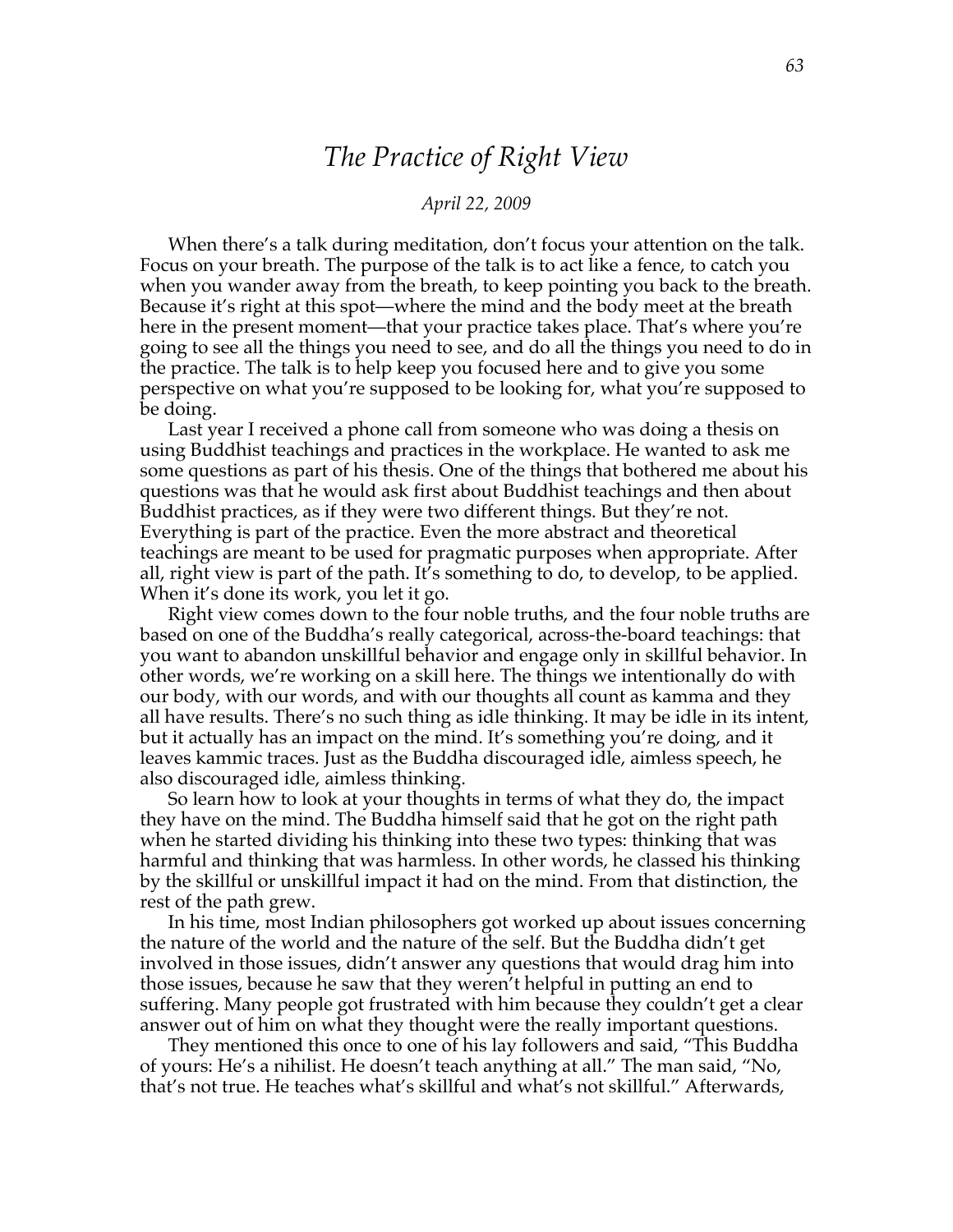the man reported this conversation to the Buddha, and the Buddha praised him. He said, "That's the right answer, the right way to deal with those people."

When the Buddha was critical of other teachers, it was most frequently over their inability, one, to explain what is skillful or unskillful, or two, to provide an understanding of why it's important to act in a skillful way and to avoid unskillful behavior. So this is what we're here for, to use his explanation of these issues as an aid in developing a sense of skill with the mind. And even with skillful thinking, he said there are times when it's even more skillful to let the mind rest in right concentration. It's another factor of the path. In fact it's one of the central ones.

There's a passage where the Buddha refers to the other seven factors of the path as aids, as requisites to right concentration. Right concentration is the important one, the first factor of the path that the Buddha himself discovered. So that's what we work on. And in the process, we bring in the other factors as they are needed.

So learn how to make the mind content to be staying with the breath, staying right here. The mind has a tendency to think and evaluate, so use it to think and evaluate the breath. How does the breathing feel? Where do you feel it? How many layers of breath energy are there in the body? When you breathe in, what's happening in the different parts of the body? When you breathe out, what's happening? Do you know the places where you tend to hold on or to force the breath or to squeeze the breath in an uncomfortable way? Can you learn to breathe in a way that doesn't involve that holding or forcing or squeezing? That's taking the question of skillfulness and applying it right here, right now. How can you skillfully relate to the breath so that it's easier to stay with, so that staying with the breath induces a sense of ease, of fullness?

As you begin to feel that ease and fullness, learn to protect it. In the beginning it may feel simply like a neutral sensation, nothing painful yet nothing outstandingly pleasant. But just protect that neutral feeling for a while, and you'll begin to see that it does grow more and more pleasurable. Then think of that pleasure seeping easily throughout the different parts of the body. If there's a sense of blockage in any spot, think of allowing it to open up. If you sense a blank space in some part of the body you can't account for—say, where your hips should be—try to approach from the back down to the hips, and from the legs up into the hips, to see where the connection is.

There are lots of things you can do to make the breath interesting. And it is an interesting phenomenon, this breath energy in the body. It enables us to live. It enables us to move around. Without the breath, we'd be dead. It's what animates the whole body. It's the connection between the mind and the body. So it's good to explore.

As you explore the breath in this way, you're getting some basic hands-on practice with the four noble truths. Where is there stress? What's causing the stress? The stress can be caused either by ignorance or by craving. So as you get to know more and more about the breath, you're doing away with ignorance around the breathing process, what's called in technical terms the process of bodily fabrication. You bring more awareness to the process. As you do this, you'll notice that you may have some subtle craving around the breath. You may prefer the in-breath to the out-breath, so you make it longer than is really good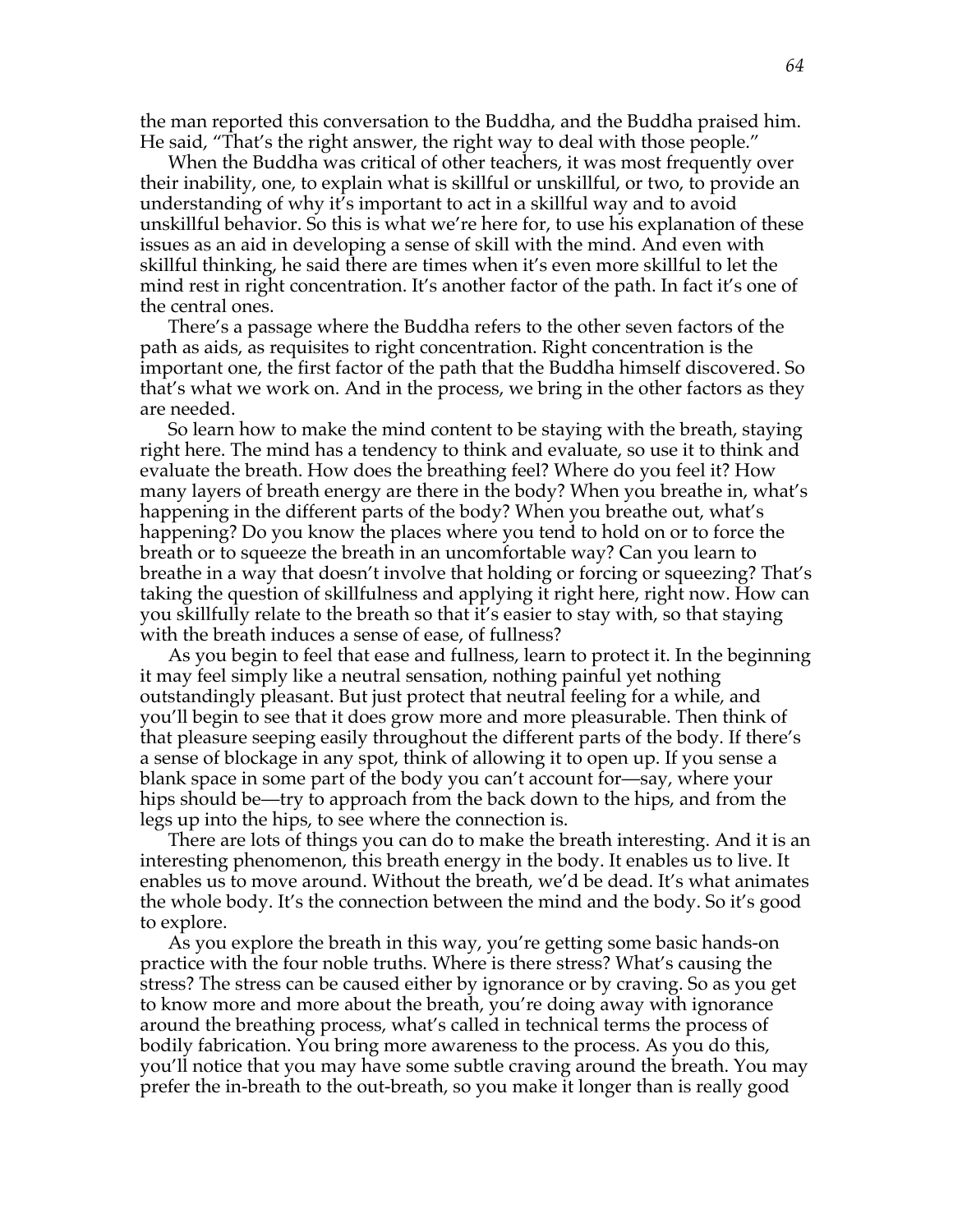for you. Or you have gotten to like some subconscious ways of forcing the breath sensations, but ultimately they create problems. They create stress.

So you're beginning to see some of the causes of stress right here in the present moment simply in the way you breathe. As you let the mind settle down, you're developing the path. It's important to use these four noble truths as a framework because they help give you an idea of what you need to do. That's why the Buddha set them out as right view, because each of them involves a task. Stress is to be comprehended. In other words, look at it so that you really understand it, so that you stop identifying with it or seeing it as happening *to you,* and see it instead simply as an event connected with movements in the mind. When you see the movements of the mind that cause the stress, and you see that they're unnecessary, then you abandon them.

It's important to be clear about that. You don't abandon the stress. You abandon the cause. It's like coming into the kitchen and finding it filled with smoke. The first thing you do is to run to the stove or oven and turn off the flame, or run to the electric box and turn off the power to the oven or stove. In other words, you don't try to put out the smoke, you put out the flame. Here the flame is the craving and the ignorance. Those are the things you want to abandon. Once the flame is out, then the smoke will dissipate. And your knowing what to do and doing it: That's the path. You want to develop that as completely as you can, because your knowledge of the path will get more and more precise, more and more subtle as you work with it, until ultimately you can begin to realize for yourself what the ending of stress is like.

So these categories are here not just to talk about or to think about. You talk about them and think about them for the purpose of using them: figuring out how you're suffering right now and how you might apply the categories to what you're doing right now. There's a story about Chao Khun Naw, who was a famous meditation monk in Bangkok. One night as he was doing walking meditation outside his hut, a young monk came running up to him and said, "I've been thinking all day and I can't stop thinking." Chao Khun Naw looked at him and said, "You're doing the wrong task." That's all he said, and then he went into his hut. But the young monk had enough knowledge about the four noble truths to realize, "Oh, I've been developing the cause of suffering. What I should be developing is the path." That was enough to bring him to his senses.

Ajaan Fuang tells of how he was once sick with a chronic headache that would last for days on end. It got so bad that other monks would stay in his room at night in case he woke up in pain. One night after midnight he woke up in pain and, as he got up, he looked around. All the monks who were supposed to be looking after him were sound asleep. He said to himself, "Who's looking after whom here?" But then he said, "Well as long as I'm awake, I might as well meditate." So he sat in meditation. As he was looking at the pain, he suddenly realized he'd been doing the wrong thing. He'd been trying to get rid of the pain when actually the pain was something to be comprehended. So that's what he did, and that shift in understanding proved to be a real turning point in his practice.

The categories of the four truths are here to help you to realize what you should do and to catch yourself if you're applying the wrong task, if you're trying to let go of good things or develop unskillful things. If you can catch yourself doing that, then you can switch around. Ultimately your appreciation of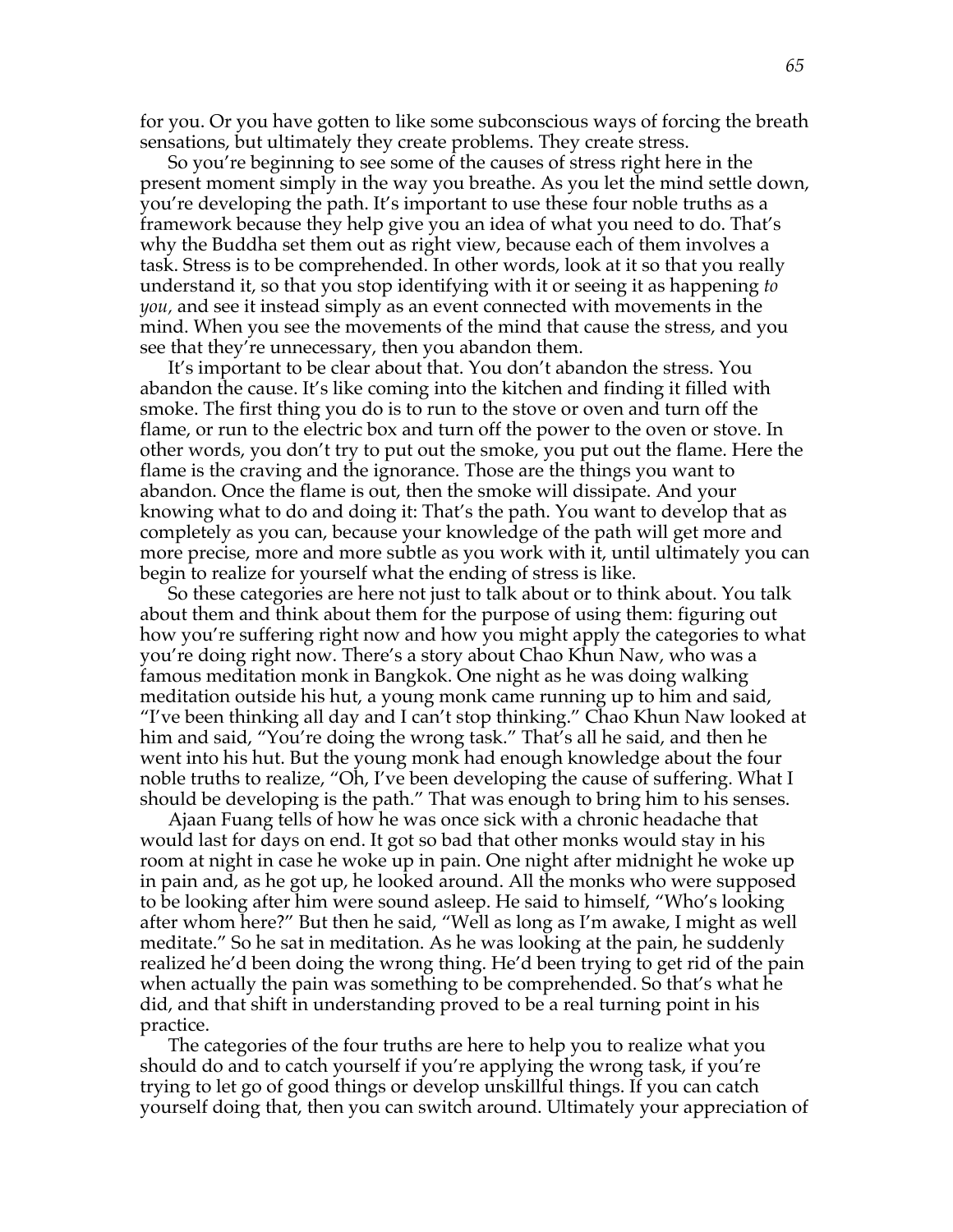these categories gets so subtle, so refined, that as Ajaan Mun says, they all become one. In other words, they finally get to the point where there's just one task: letting go, totally. Because after you've dealt with the blatant forms of stress and let go of the causes, you begin to realize that the only thing left is the path doing its work. The only stress still in the mind is the stress of the path, because there's a subtle level of stress that keeps concentration going, that keeps discernment active. In other words, even the path is stress, the cause of stress, and so at that point you let go of it.

As for the cessation of stress, there are passages in the Canon describing how people touch the deathless and yet develop a passion for it. The passion for the deathless then becomes their one remaining obstacle. They've got to learn how to let go of that, too.

That's why the Buddha said that all phenomena are not-self, because you hit a place in the practice where you're latching onto your experience of the deathless. You have to learn how to not identify with that. That, too, becomes something you let go. When you do that, you reach the ultimate end of the practice.

So these four noble truths are tools for getting you to the point where they all collapse into one, so there's one duty left: the duty of letting go all around. But until you reach that point, it's wise to keep these four categories in the back of your mind, along with their underlying principle: the idea of skillfulness—that we're here to develop a skill, to act skillfully, speak skillfully, and to think skillfully. You realize that there really is a difference between skillful and unskillful behavior, just as there's a real difference between the pleasure and pain they cause.

Keep that distinction in mind. Remind yourself that everything the Buddha taught was meant to be used as a tool on the path at one point or another. Sometimes some teachings may not be the right tool for you right now. As the Buddha said, words have to be evaluated as to whether they're true or false, but even if they're true, you want to say only things that are beneficial. And even if they're true and beneficial, you have to look for the right time and right place to say them. So apply that same principle to your thinking: Are these thoughts true? Are they beneficial? And is this the right time and place for that thinking, that teaching? If it's not, let it go for the time being.

Like right now, this is the right time and place to stay focused on the breath, bringing all your attention to how you can get the mind to settle down here. And as long as that skill hasn't been mastered, that should be your top priority. Other issues can wait.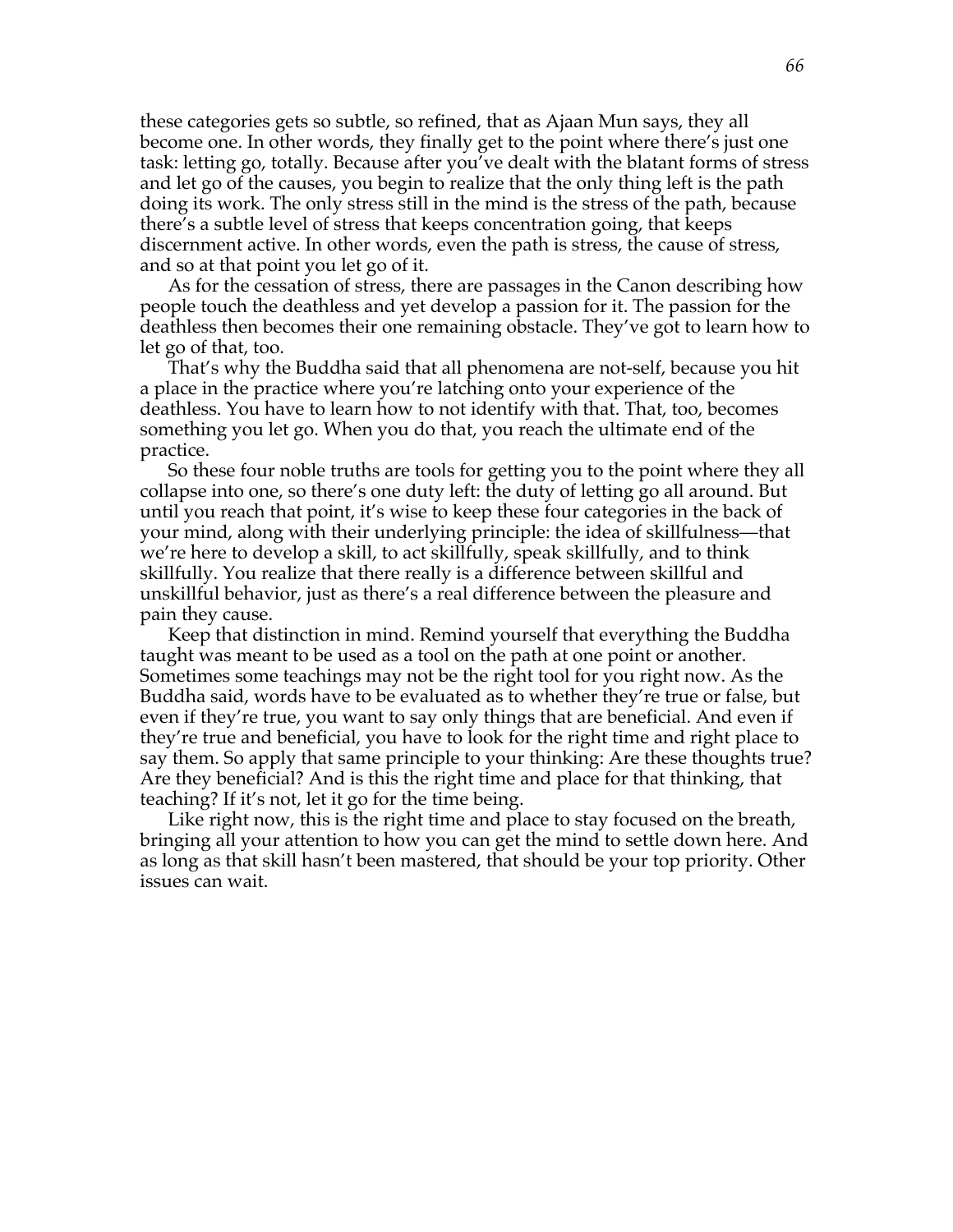### *Abusing Pleasure & Pain*

#### *January 1, 2009*

Meditation is largely training in how to handle pleasure and pain. We need this training because we tend to abuse these things. When pain comes along we try to push it away. When pleasure comes we like to wallow in it. And pushing away and wallowing are not really all that productive of any genuine happiness, any genuine wellbeing. When you push the pain away, you don't get to know it. You don't get to understand it. As a result, you never really get away from it. No matter how hard you push, it keeps coming back, coming back. It's like having a delinquent child. You don't like him in the house and so you push him out of the house. And of course that brings on more trouble to you, because of what your child has done when he's out of the house.

Our abuse of pleasure is a different kind of problem. We want to have it all the time and yet we don't look after it. We just wallow in it and then it turns into something else. Ajaan Suwat had an image for this. He said, it's like being a water buffalo. Water buffaloes like to drink nice clean water. But when they get a nice puddle of clean water, what do they do? They lie in it. They piss in it. They wallow around in it and get it all muddy. As a result, they don't have the clean, clear water they wanted. In other words, the pleasure we gain when we meditate can be used for developing an even higher pleasure, a genuine nourishment for the mind to keep us going, to keep our meditation work well nourished. Yet as soon as we gain a little bit of pleasure, we don't want to use it as a basis for any kind of work. We just want to wallow in it. The mind begins to drift away and then we've destroyed our meditation because we've abused the pleasure.

So it's important that you understand the proper way to approach both pleasure and pain in the meditation. That way you can get genuine benefits from them because they are both noble truths. When pain arises, think of it: "This is the first noble truth." When the pleasure arises from being settled in the breath, that's part of the fourth noble truth: right concentration, a factor of the path. But we don't use it as a path. We just lie in it. And you know what happens when you lie down in paths. If it's a forest path, you're bound to get run over by an elephant or whatever large animal uses the path. If it's a paved road, you get run over by trucks and cars.

The path is to be followed, to be developed. That's what you do with this kind of pleasure: You learn how to develop it. As for the pain, you learn to comprehend it. That means in the beginning—say, as a pain arises in the knee or in your back—you've got to strengthen the mind, give it a sense of ease and wellbeing, so that it doesn't feel threatened by the pain. This is where the pleasure from the meditation can show one of its uses. You try to develop a sense of ease with the breath. Once you've got that sense of ease going, you don't wallow in it. As the Buddha says, once there's a sense of pleasure and rapture coming from getting the mind secluded from its unskillful thinking, you allow that sense of pleasure and rapture to permeate the entire body, to suffuse the entire body. Now that requires a little work, and a fair amount of alertness. How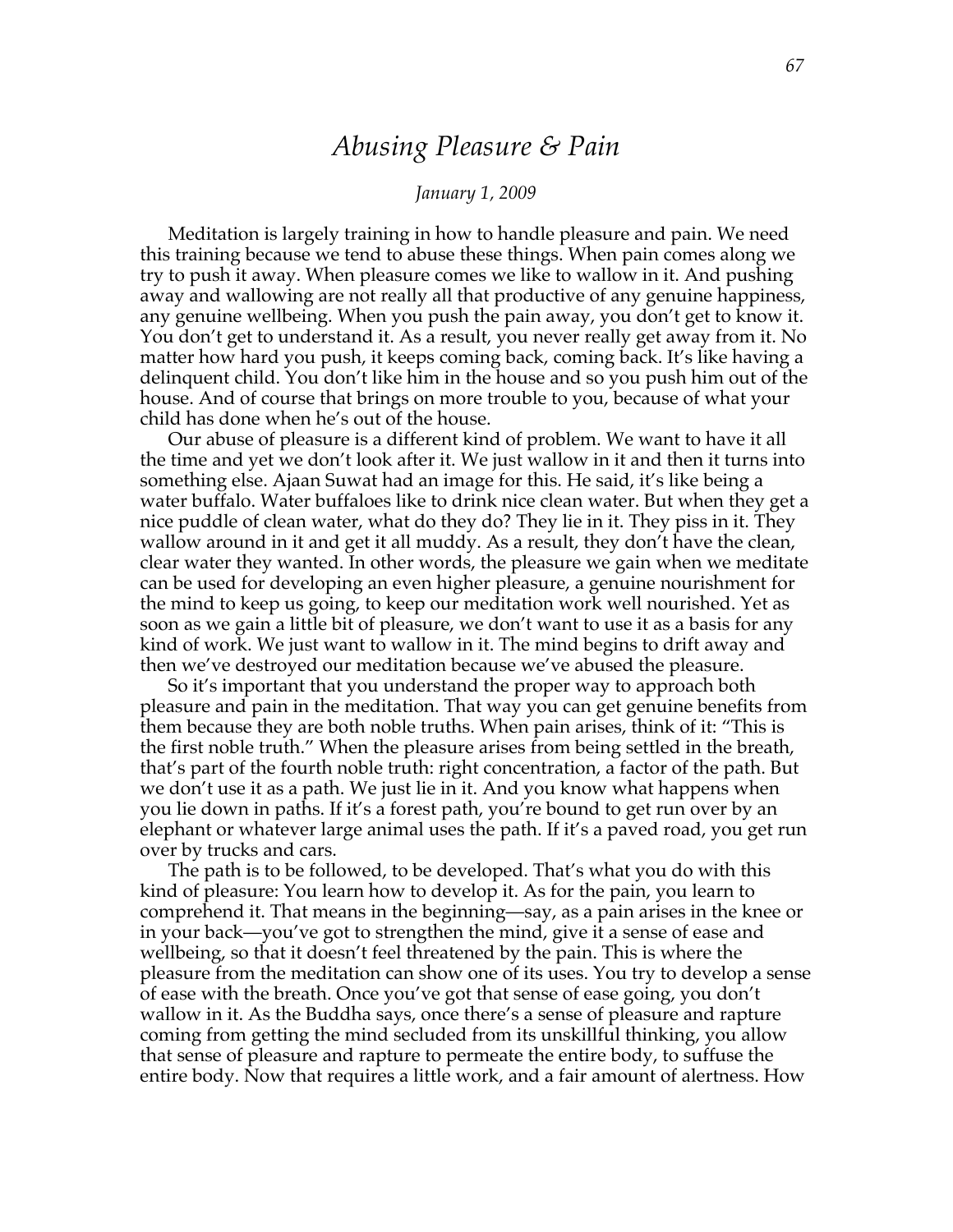do you allow that pleasure to spread without squeezing it out of existence? You have to learn how to develop just the right touch.

This is one way of discovering whether your meditation is too clamped down. If you clamp down on the object of the meditation, it's not going to produce the sense of ease you want. Or if you try to force the ease through the body, it's just going to destroy the ease and make things worse. So how do you allow it to spread? Just pose that question in the mind and see what answers you can come up with. And you want it to fill the whole body. As the Buddha said, it's like having a pile of flour—or, in his image, a pile of bath powder. In those days, you'd take bath powder and knead water into it to make a lump like dough that you would then rub over your body. To mix the water with the bath powder, you had to knead the water through the powder in such a way that every part of the ball of bath powder was saturated with water, but it didn't drip.

So how do you saturate the whole body with pleasure? That requires a lot of alertness, alert to the whole body. This is why the Buddha says, in the beginning of his breath meditation instruction, that you watch when the breath is long and when it's short. Then you try to be aware of the whole body as you breathe in, the whole body as you breathe out, so that when the pleasure arises, you can allow it to spread through the whole body. If there's any sense of blockage, you try to knead the pleasure through that blockage. This is very different from wallowing in the pleasure. When you wallow in the pleasure, as they say in Thai, you close your ears and close your eyes and just dive right in. You're not taking care of the pleasure. You're not doing any work at all. And because you're not doing any work, the effort that was required to keep that pleasure going disappears. In the meantime you've probably lost focus and drifted into a delusive state.

So you need to establish a very large frame of reference, the whole body breathing in, the whole body breathing out. This is where you become more sensitive to the breath energies in the body: the flow of energy down the back, or sometimes up the back; down the legs, or sometimes up the legs. These things really vary from person to person. You find that conceiving of the breath energy in different ways helps to modulate the breathing so that it feels good: just right for what you need right now. When it feels good in one spot, you think of it spreading out in whichever way is the most comfortable to fill the whole body, so that you're surrounded with breath energy—behind you, in front of you, above you, below you. The whole body is saturated with a sense of ease and wellbeing, with the fullness of rapture.

Now you want to do this early on in the meditation period, because allowing the breath energy to flow in this way helps to eliminate a lot of the potentials for pain in the body: the pain that comes from focusing down too hard, from sitting in an unbalanced posture, or from closing off certain energies in the body to focus more strongly on the spot you want to highlight. You can avoid those problems by thinking "whole body" all from the very beginning, all the way through the in-breath, all the way through the out. That in and of itself can help prevent a lot of pains.

When I was first meditating at Wat Asokaram, we'd have hour-and-a-half sits. I'd usually find that after the first half an hour or so, there'd be pains in my leg. But then I realized that up to that point I hadn't been doing much work in spreading the breath, spreading the pleasure from the breathing. So as a way of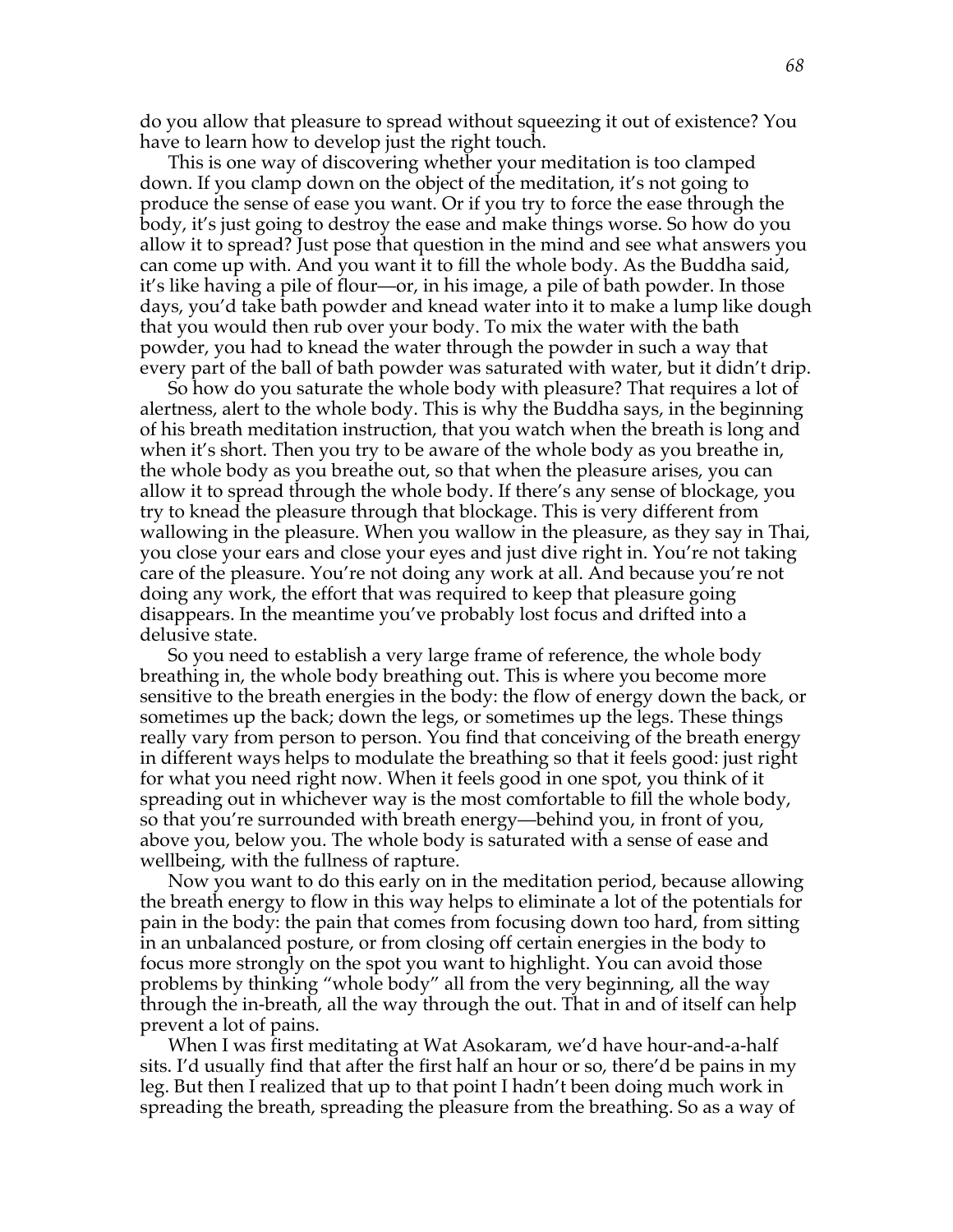heading those pains off beforehand, the first thing I'd do right from the very beginning of the session would be to think of the whole body, of the breath flowing through the whole body. That helped to eliminate a lot of the pains.

So while you're sitting here, don't think of how long you're going to be sitting here. Think of the work you've got to do right now. When there's a sense of ease in the breathing—and the breathing does become a lot easier when you're thinking of the whole body, because you've begun to get sensitive to areas where you've tensed up to breathe in or to push the breath out—you can allow the various parts of the body to relax.

Then you do your best to maintain that sense of full-body awareness and relaxation. It does have a tendency to shrink, so you have to fight that. Think, "whole body," all the way with the in-breath, "whole body" all the way with the out.

That's the work you do in the pleasure. When the pleasure arises, you have something to do with it. This also helps when the breath gets more and more refined. It will come to a point where it's going to stop—not because you've forced it to stop, but simply because all the breath energies in the body are so full and so well connected that they nourish one another. You're thinking less, so less oxygen is being turned into carbon dioxide in your body. At the same time, the carbon dioxide going out the pores is enough to keep the blood in balance, so the brain's instinctive reading of the level of carbon dioxide in the blood allows the breath to grow more and more still. When it's still, you're really going to need this full-body awareness not to lose track of things.

That's how you make proper use of the pleasure. Whatever sense of ease comes from the breath, you allow it to suffuse the body. Again, you don't force it. Just think of everything opening up to allow the pleasure to flow in. This puts you in a really good position if any pains come up, because the duty with regard to pain is not to push it away, not to make it go away. The duty with regard to pain, remember, is to comprehend it. And the first thing you've got to realize is that whenever there's any pain or stress, there are two kinds. There's the simple pain and stress that comes from the three characteristics. In other words, anything that's fabricated like the body or the mind—any of the *khandhas* or aggregates—is going to involve some stress simply by virtue of the fact that it's fabricated. That's part of the natural order of things.

But there's also a deeper stress, a deeper pain that comes from craving. That's stress and pain in the four noble truths. And that's not necessary. In Ajaan Lee's phrase, the pains in the body are natural pains. The pains caused by craving are unnatural. We create them—and yet we don't have to. That's what you need to learn how to see. Why do you create these kinds of pains? Because you like to feed on your pleasures. But when you're feeding on your pleasures, you're going to run into pains as well. And because you're in feeding mode, you start feeding on the pain, too, and that's unpleasant. So you want to watch: Why is the mind feeding on these things? You want to develop a sense of what the Buddha calls *nibbida*, which can be translated as disenchantment, but also as disgust or distaste for these things. In other words, you want to stop feeding, to lose your appetite for feeding. That's different from pushing them away. When you push them away, you don't really understand the difference between the natural pain in the body and the unnecessary suffering or stress in the mind. You want to keep on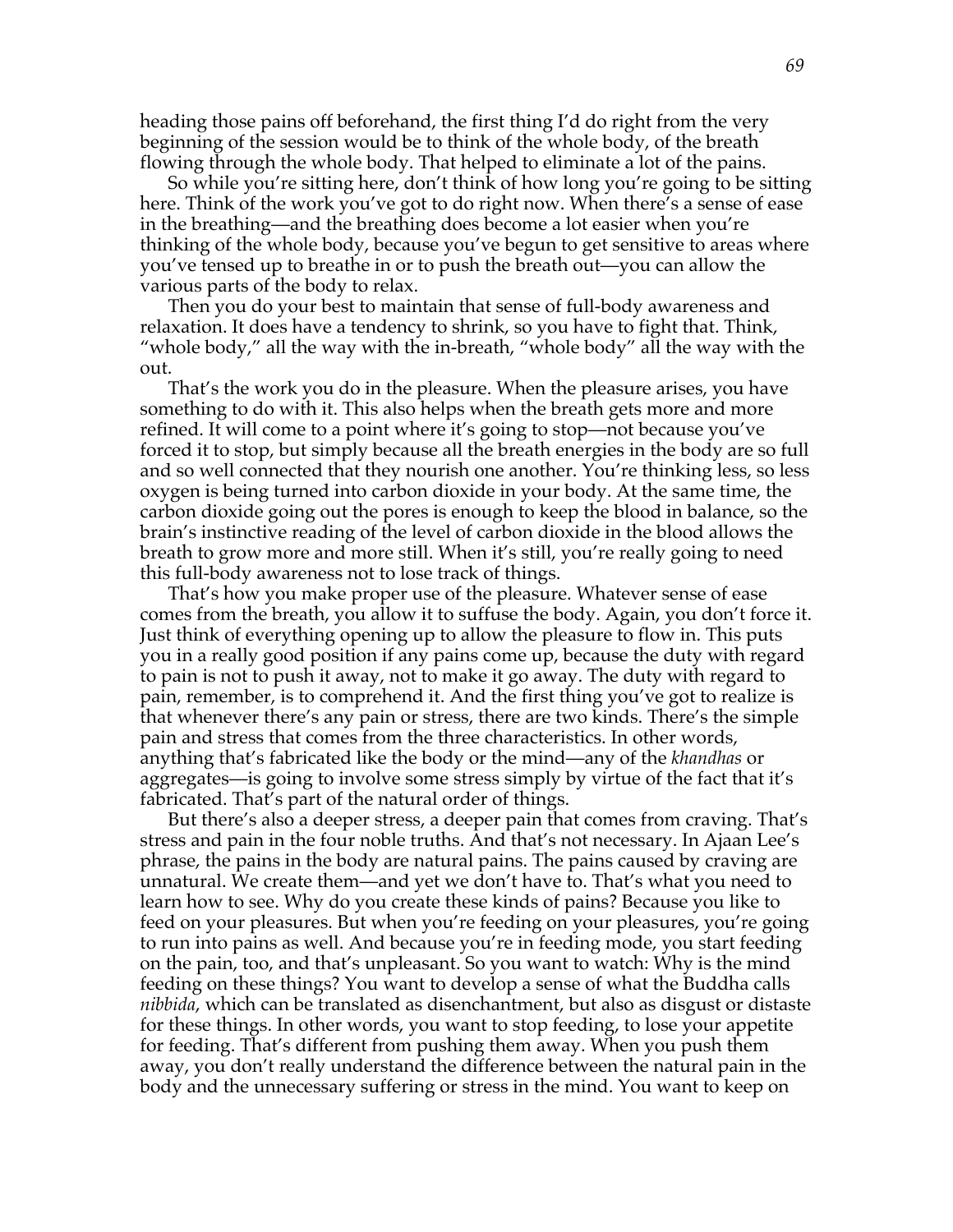feeding, but you've got something bad in your mouth so you indiscriminately try to spit it right out. And often you can't, for it's a big glob stuck in your throat.

You have to learn how to watch these things to make the necessary distinctions. This is why that sense of ease and wellbeing from the concentration is an important tool, an important helpmate in the path, because it allows you not to feel threatened by the pain. The pain may be there, but you've got something else you can focus on. And one of the things you can do, once you've got this full-body awareness going together with a sense of the breath energy flowing throughout the whole body, is to allow the breath to spread through the pain, so the pain isn't a wall, say, in your leg, or in your back or in your hip. It's porous. And the breath comes first, so the pain can't stop it.

There's often a subconscious reaction that perceives the pain as a wall that can block the breath. When there's a pain, you tend to close off that part of the body when you breathe. And because it's squeezed off, it doesn't participate in the breath. Of course that makes things worse. You allow the pain to restrict your breath energy. So you want to reconceive the breath energy as permeating that part of the body *prior* to the pain. It's there first, so the pain can't block it. Hold that possibility in mind. Keep that foremost so that you're not just reacting to the pain, but are actually more proactive in helping to direct the breath energy through the area occupied by the pain.

This can help loosen up the pain and allow you to feel less threatened by it. Sometimes the pain will actually go away. If it doesn't go away, you can still watch: What does the pain do as you breathe through it? How does it move? How does it change? What are the momentary pain sensations? Are they all pain sensations? Or were you labeling them "pain" in ignorance? What happens when you label them simply as "sensations"? Where is the worst spot of the pain? How bad is it? Is it so bad you can't stand it?

Usually when you get interested and more proactive with the pain like this, instead of simply being on the receiving end, you find that the pain is a lot more tolerable. That's because you're not just sitting there drinking in the pain or eating up the pain. You've gone from feeding mode to investigating mode. You're probing, chasing the pain down from a position of strength based on the breath. You can start seeing distinctions. What's the difference between the physical pain and the mental pain? What's the distinction between the physical pain and the body? What's the distinction between the mental pain and your awareness of the mental pain?

We tend to glom these things together, but that's because we don't understand them. We've been pushing them away, so we push them into one big glob. But as you allow them to open up, you begin to see that these things are different. The sensations of the body are earth, wind, water, and fire. Pain is something other than those four things. So when pain seems to have taken over your knee, try to ferret out which are the pain sensations and which are the knee sensations. Focus on distinguishing among the earth sensations, the fire sensations, water sensations, and the breath sensations in the knee. When you can sort them out, you see exactly what's left to be the actual pain. You see that these are all different things. They don't have to be glommed together.

This is where thinking of the breath as primary—as prior to the pain rather than something that can be squeezed out by the pain—is very helpful. Earth, water, wind, and fire were there first. The pain came later. Keep that in mind. It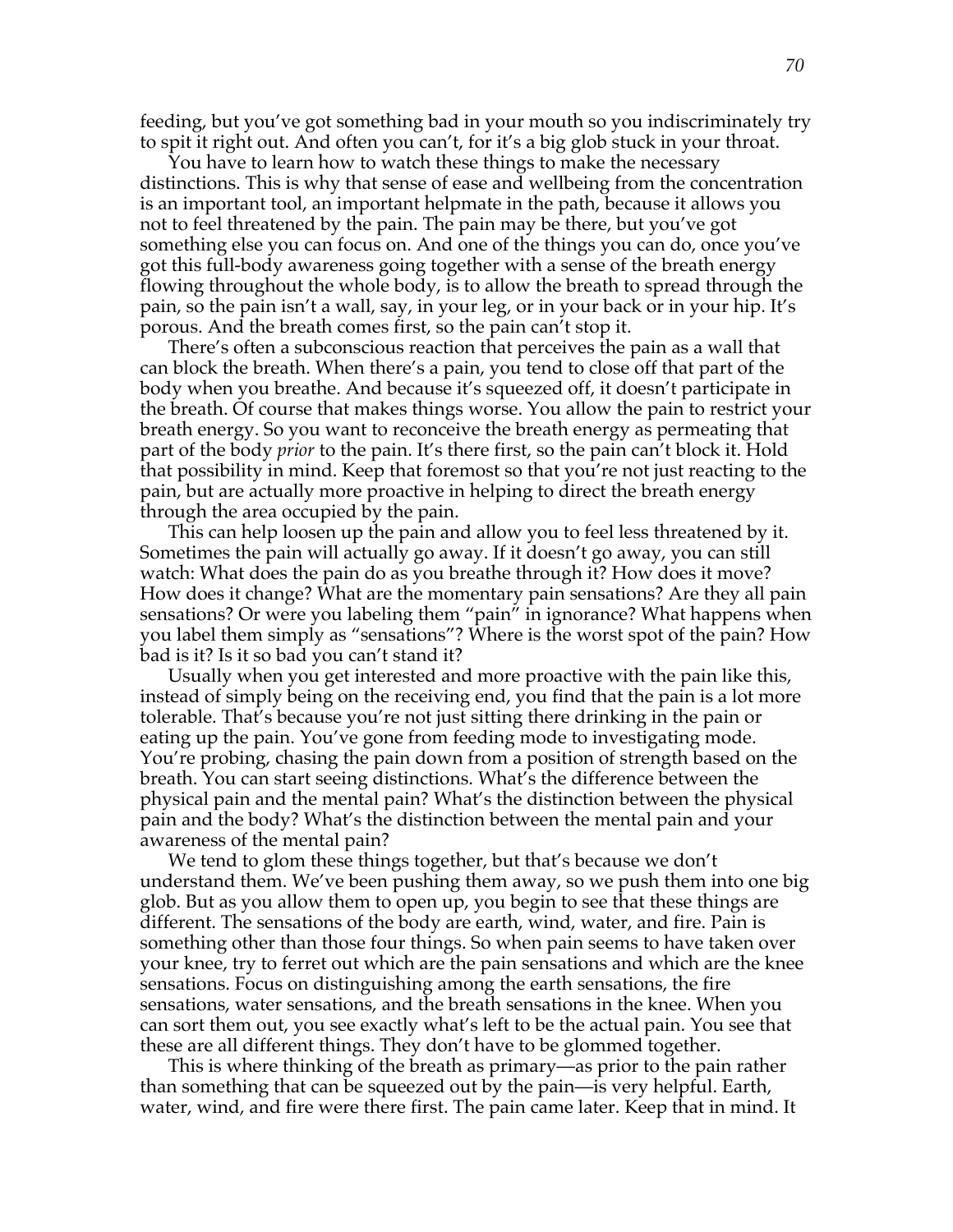helps you separate the pain out from the leg. As you're engaging in this analysis, you're feeling less and less on the receiving end, or on the eating end, and more in a position of simply probing to understand.

Then you apply the same principle to the mind and the mental pain. There's the awareness and there's the awareness of the pain. Then there's the pain itself. Try to sort these things out. Again, which came first? The awareness was first. The pain is visiting. Don't let the pain take priority. Keep your awareness, your perception of your awareness, in a position of priority.

When you do this, you're learning how to use both pleasure and pain in the right way. You're not abusing the pleasure. You're not abusing the pain. You're gaining experience in developing the duties of the four noble truths. You're developing the path, and you're comprehending the pain to the point where you develop dispassion for it. It may seem strange to say that we're ordinarily passionate for our pains, but we do allow the mind to get colored by them, as pain in the body becomes anguish in the mind. If something has the mind upset, causing it anguish, that's a kind of passion, a kind of coloring of the mind. And it's not necessary.

So we've got to learn new habits in the way we approach pleasure and pain, so that the pleasure isn't simply an end in and of itself, and the pain isn't pushed away as an enemy. You put the pleasure to use so that you can comprehend the pain. Only when you actively try to comprehend the pain can you can go beyond it. Only when you put the pleasure to use can you can go beyond it. As Ajaan Lee said, that becomes the point where you stop bothering them, because you've got something better than conditioned pleasures, something better than pain. And that's when everyone has their freedom. The pain has its freedom. The pleasure has its freedom. And you have *your* freedom.

So try to keep these points in mind.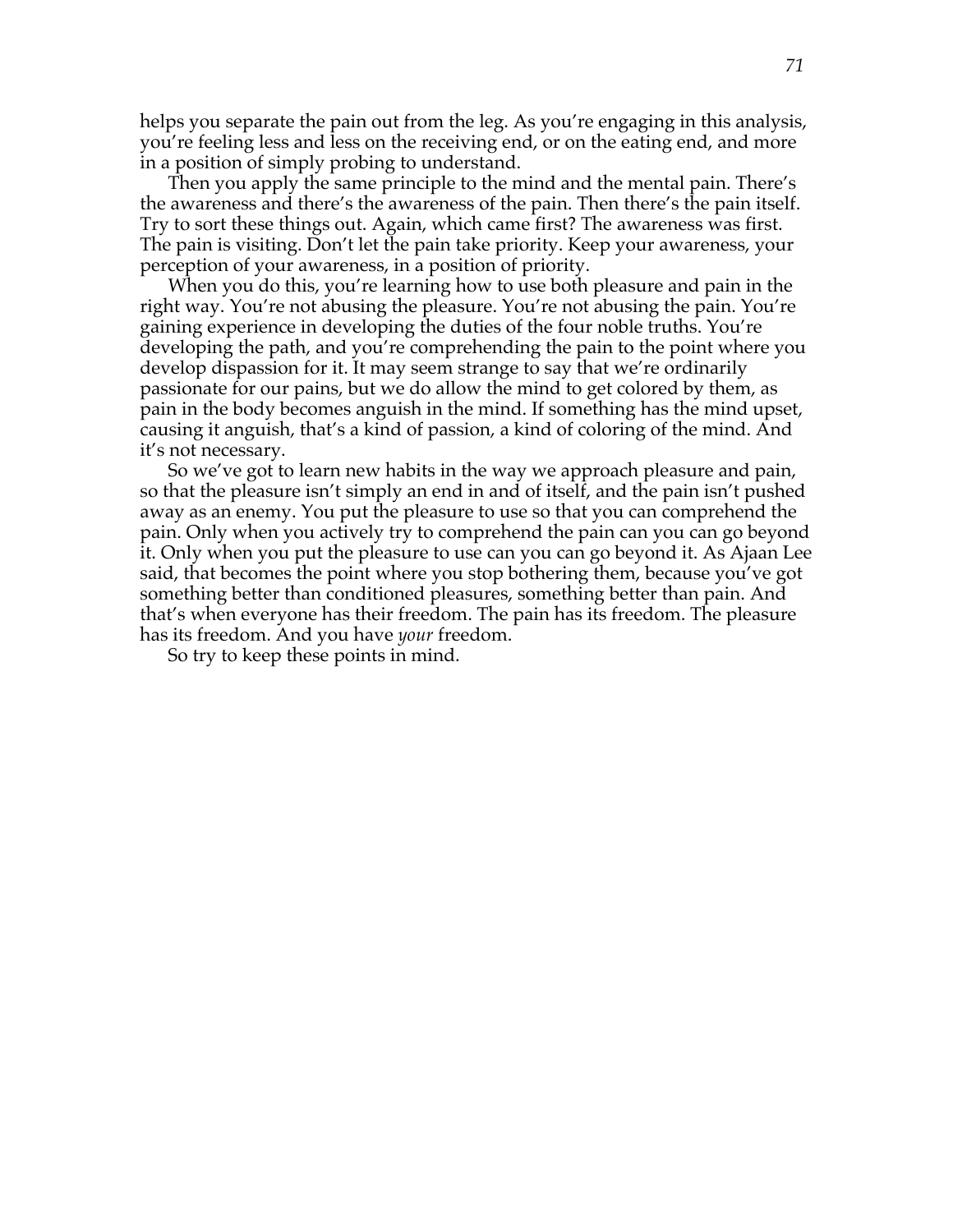# *The Fourth Frame of Reference*

#### *March 29, 2009*

Ajaan Lee often made the point that when you're focused on the breath, you don't have just the first frame of reference or the first foundation of mindfulness. You have all four right there. The breath is the body in and of itself. That's the first frame of reference. The feelings of pleasure or pain that you're encountering as you deal with the breath count as feelings in and of themselves. That's the second. As for the mind state you're trying to develop, you find that it's either defiled or not. Or as you get further into this third frame of reference, you start noticing when the mind is concentrated or when it's not; when it's expanded or enlarged, or when it's not; whether it's released or not; whether it's ever been excelled or not.

And then there's the fourth frame of reference, the dhammas. Often we don't have a real handle on how to make use of that fourth frame of reference, because it looks like little more than a list of Dhamma teachings. But it's much more than that. It's a list of different ways you can look at problems that come up in the course of your practice. You can look at things in terms of the five hindrances, the five clinging-aggregates, the six sense media, the seven factors for awakening, or the four noble truths. Each of these lists provides a useful framework for looking at what's actually going on in different aspects of the practice. And not just looking: They also give you guidance in what to do. These are not exercises in bare awareness, because each of the different members of the list carries a specific duty. Once you've figured out what's happening in terms of that particular framework, you know what to do in response. You know what to do proactively.

For instance, as we're going through daily life, one of the main issues in practice is restraint of the senses. This is an area where it's good to use the framework of the six sense media. As the Buddha said in this context, when you're looking, try to notice: Where is the fetter in the looking? If you're listening, where is the fetter in the listening? And the "fetter" here is defined as a sense of passion and delight for what you're looking at, or for why you're looking. It's not always the case that a sense of delight comes up after you've noticed something. Sometimes you have a very clear idea of what you want to look for: You want to get riled up about something, you want to get attracted by something, so you go looking for it.

This is especially true with thoughts. Notice, when a thought comes up, "What's the appeal of this thought? Why do I go for this particular kind of thinking?" Once you've looked at the appeal, then look at the drawbacks. What are the drawbacks of going along with that kind of thinking? If you gave that particular kind of thinking free rein in your mind, where would it lead you? If you notice a fetter—in other words, you really are delighting in something to the point where it pulls you away from your center—don't just sit there and say, "Oh, I'm fettered," and leave it at that. You've got to do something to cut the fetter—because those fetters are the cause of suffering, which means that your duty with regard to them is to abandon them as soon as you notice them. Of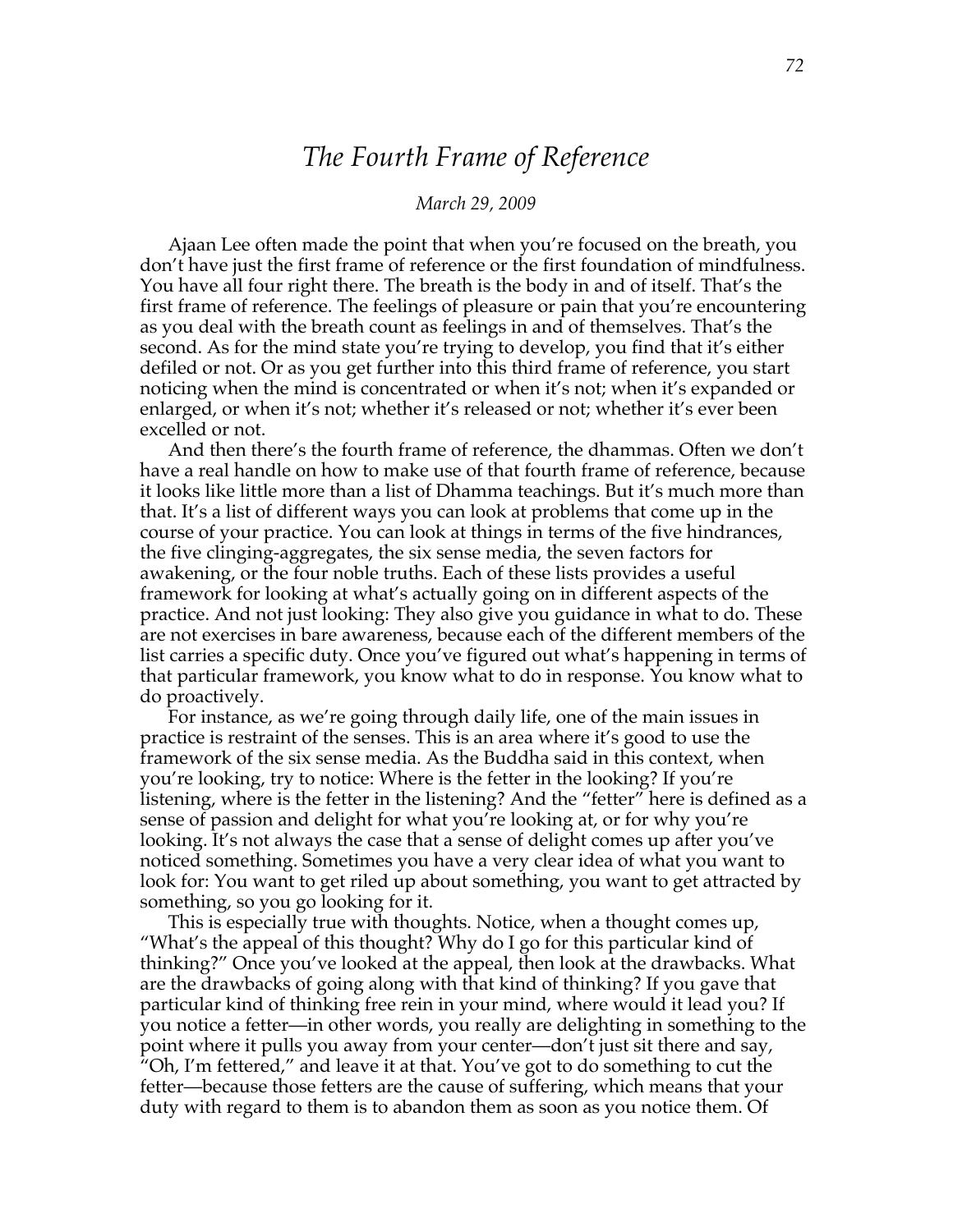course the big problem here is that we often enjoy our fetters. We actually create them for the purpose of enjoying them. So we have to do something we usually don't like to do: to look at our enjoyment and see where it's causing problems. It may seem pleasant and entertaining right now, but where is it going to take you down the line?

So that's a framework you can use as you go through the day. And you can use it during your meditation as well. You're sitting here focusing on the breath, and all of a sudden your mind is off on something you saw last week, something you read yesterday, or something you're anticipating tomorrow. Look for the fetter. Where is the sense of passion? Where is the sense of delight in that particular thinking? What can you do to see through it to pry yourself away from that enjoyment? As the Buddha noted, the best thing is to pull yourself away from these unskillful ways of thinking and to encourage harmless ways of thinking instead. From there you direct the mind into concentration.

This is where the two frameworks of the hindrances and the factors for awakening become useful. When you sit down and try to get the mind concentrated, it's useful to figure out exactly, "What's going on here? Which hindrance is bedeviling me right now?" Once you're able to classify a disturbance as sensual desire, ill will, torpor and lethargy, restlessness and anxiety, or uncertainty, then you know what to do with it. And sometimes just recognizing it as the problem gets you over the hump.

This is because one of the characteristics of the hindrances is that they deceive you. When desire arises, your mind is usually already on the side of the desire. You don't see it as a problem. The thing you desire *really is* something desirable. When you have ill will for somebody, that person really is awful. When the mind is torpid, well, it's time to get some rest. It's time to sleep. The mind is getting too tired. And so on down the line. You have to learn to see these things as genuine hindrances, as real obstacles on your path, and not be fooled into siding with them. Ask yourself, "What is this hindering me from?" Well, for one thing, it's hindering you from learning about the potentials of concentration. You sit here rehashing your old ways of thinking and will never get out of your old ruts.

We read about the ajaans, about the people in the Canon who gained strong states of concentration. We read about the descriptions of concentration. But what's the reality of concentration? Exactly what do those words correspond to? If you spend all your time playing around with the hindrances, you never get to know. The only way to gain direct knowledge of these things is to bring some appropriate attention to the hindrance, seeing that it's a cause of suffering. Try to look for where the stress is, look where the limitation is, to see how that hindrance is squandering your energy. And then look for ways to abandon it.

When you do this, you're developing the first three factors for awakening: mindfulness, analysis of qualities, and persistence. Mindfulness is what helps you remember to look for what's skillful and unskillful; analysis of qualities which is nurtured by appropriate attention—is what enables you to recognize skillful and unskillful qualities as they arise; and persistence is what carries through with the desire to develop the skillful and abandon the unskillful ones. Analysis of qualities actually helps you in many ways. It not only recognizes what's skillful and not, but also helps you figure out how to undercut an unskillful state of mind, like a hindrance, and how to develop the remaining factors for awakening in its place. As a set, these seven factors for awakening are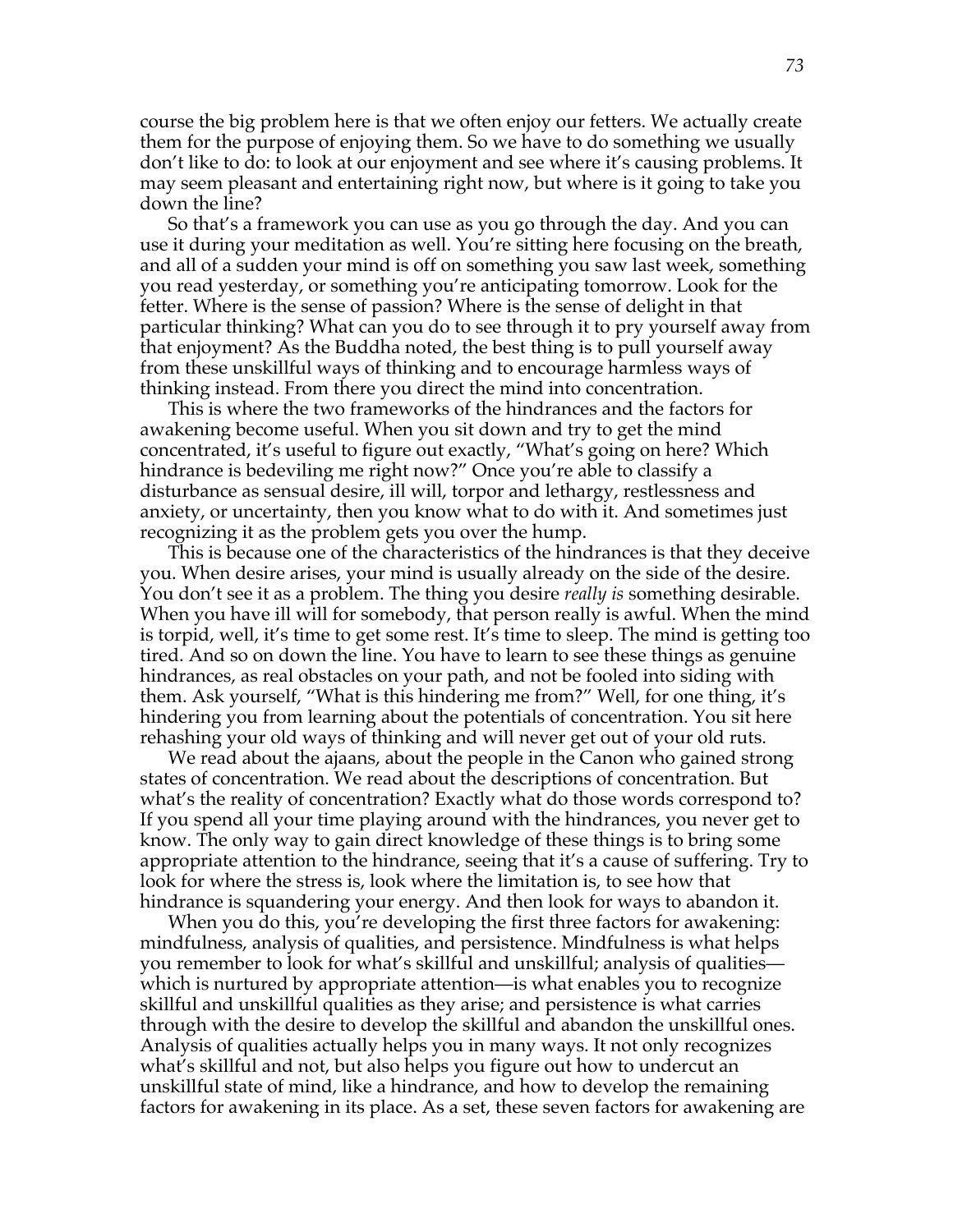a good framework for understanding how to get the mind to settle down. In particular, you look to see that these factors are balanced. If they're not, how do you bring them into balance?

There's a sutta that compares this balancing act to getting a fire to burn at just the right level of intensity. In other words, you're trying to develop the fire of concentration, the fire of jhana, a steady flame of centered awareness. Sometimes it looks like it's about to go out because the level of energy is too low. In cases like that, you don't want to emphasize qualities like serenity or concentration or equanimity. You want to emphasize more active qualities. Get the mind moving again. Analyze things as to what's skillful and unskillful, and then put in whatever effort is needed to get rid of the unskillful qualities and develop the skillful ones. In taking this more active role, you can develop a strong sense of rapture, refreshment, as the skillful qualities get strengthened. This further energizes the mind. If, on the other hand, your mind is too active, that's when you try to calm it down. Go for serenity. Get the mind to focus on easing the breath, calming the breath down, working through tension in the body, until the mind gets more solid and can come to a state of equanimity and equipoise.

So, again, these frameworks of the five hindrances and the seven factors for awakening are not just guidelines for bare awareness. They're frameworks telling you what to do if you find yourself facing a particular type of mind state as you're trying to bring the mind to strong concentration. They help you get a sense of what your duty is, where you can find the path out of that particular unbalanced or unskillful state. Or if you find that you're balanced and the mind is doing fine, then your duty is to maintain it. You don't just say, "Oh, that's what concentration is like," and just let it drop. You try to keep it going, you try to understand what causes it so that you can maintain it. This is where you try to bring in an element of will power.

A couple of years back, I was talking to a group of people in training to become vipassana teachers. I was mentioning just this element of trying to keep the mind steady, and one of them said, "Well, it sounds like you're talking about using willpower, but I know that that's not what you mean." And I said, "That's precisely what I mean." The element of intention is willpower, and it's something you've got to use in the practice. But you can't use just strength of will to get things done. You also have to use your understanding of cause and effect so that your use of willpower is a skillful use of your will. This is what the categories of the fourth frame of reference are for. They're there to help give you guidance, once a particular state comes up in the mind, as to what you've got to do if you really want to find true happiness. In other words, they're not just instructions in how to respond to situations. They're also instructions in how to take a proactive role in giving rise to the path.

This is even clearer in the categories of the four noble truths. You analyze things first in terms of the first noble truth—the five clinging-aggregates—to understand where's the stress here, where's the suffering here, where and how you're clinging to these things. In particular, you want to learn how to identify each of the clinging-aggregates—form, feeling, perception, fabrication, and consciousness—as events, activities, to see what spurs them into action and how they stop. Then you try to notice how you're clinging to them: how you keep compulsively repeating them. Then you take your clinging apart. If something's disturbing your concentration, take it apart in terms of these five clinging-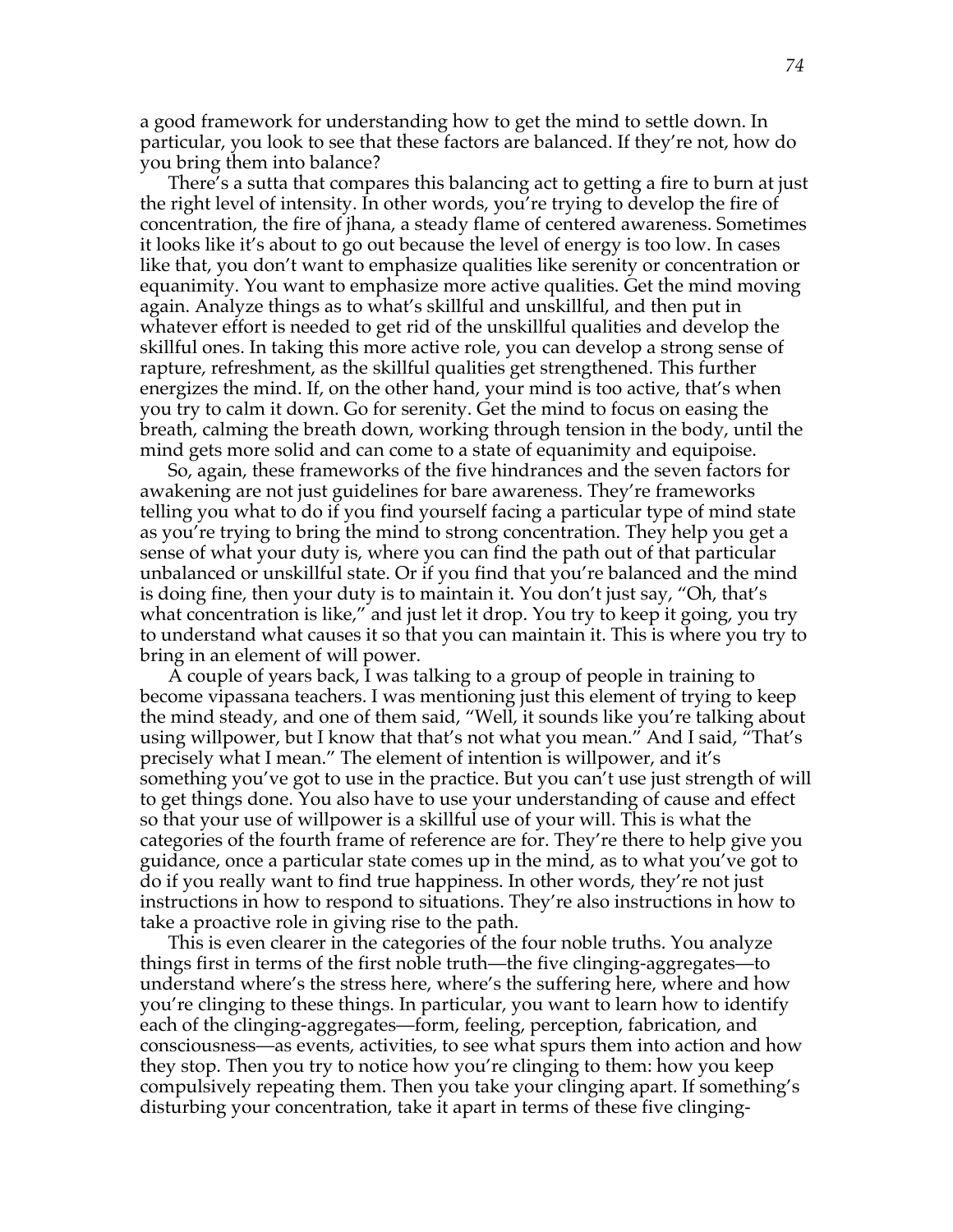aggregates: Where's the clinging? What kind of clinging is it? Is it sensual clinging? Is it clinging in terms of habits and practices? Views? Ideas of what you are or what belongs to you? Try to comprehend it—which, after all, is the duty with regard to the first noble truth.

Once you've comprehended the suffering, you should be able to see where its cause is. What's causing you to cling? Where's the craving? Try to catch it happening. When you can catch it happening, the duty there is to abandon it. As for whatever aspects of the path that can help you see these things, you develop them, all eight factors of the path, and particularly right concentration. This is where you get proactive.

When you've mastered concentration, the framework of the five clingingaggregates comes in again. When all the factors of the path are in a good state of balance, you start analyzing the concentration in terms of the five aggregates to see where it, too, is stressful. Even the equanimity of the fourth jhana has its element of stress. You've got to look for that so you can develop dispassion all around.

This is why, when you've mastered concentration, it's useful to take these states of concentration apart in these ways. Where is feeling playing a role there? Where's the perception? Where are the thought fabrications? Where's the consciousness of this? Which aspect are you clinging to? Can you see the drawbacks of that clinging? It's helpful here to look in terms of the three perceptions—or of any of the perceptions that help to develop a sense of dispassion. You look for the inconstancy. Once you've perceived the inconstancy, you look to see that that's stressful. When you see the stress, you realize that it can't possibly be a happiness you'd like to claim as your own. Or you learn to perceive the aggregates that make up your concentration as empty, a disease, a wound. There must be something better.

This line of perceiving, this approach, is what finally gets you past all your attachments and brings you to something really solid, something unfabricated. At that point, you can put even these strategic perceptions down, for they've done their work. You've been carrying out these skillful duties to arrive at something that doesn't carry a duty. As Ajaan Mun once said, nibbana carries no duty for the mind at all. Each of the four noble truths entails a duty, but nibbana is something beyond the four noble truths, something outside of the framework of the four frames of reference and their attendant duties. It's not an activity in any way.

So it's helpful to look at this fourth frame of reference as a series of guidelines. When a problem comes up, figure out which framework is useful for analyzing where you are in the practice and for pointing the practice in the direction you want to go. Learn to see what's going on in your mind in terms of these frameworks, so you can figure out what to do, what's the duty here. This helps you to step back from just being in your thought worlds in a way that allows you to take them apart in terms of their elements: the events and activities that put them together. This in turn gives you a much better idea of what to do with them, instead of what you have been doing, which has been to cling to them and suffer.

This is how you take apart this big mass of suffering in the mind. If you learn how to take it apart, you really see it's not a solid mountain of rock. It's just a pile of gravel. And each little piece of gravel is not all that heavy. You can deal with it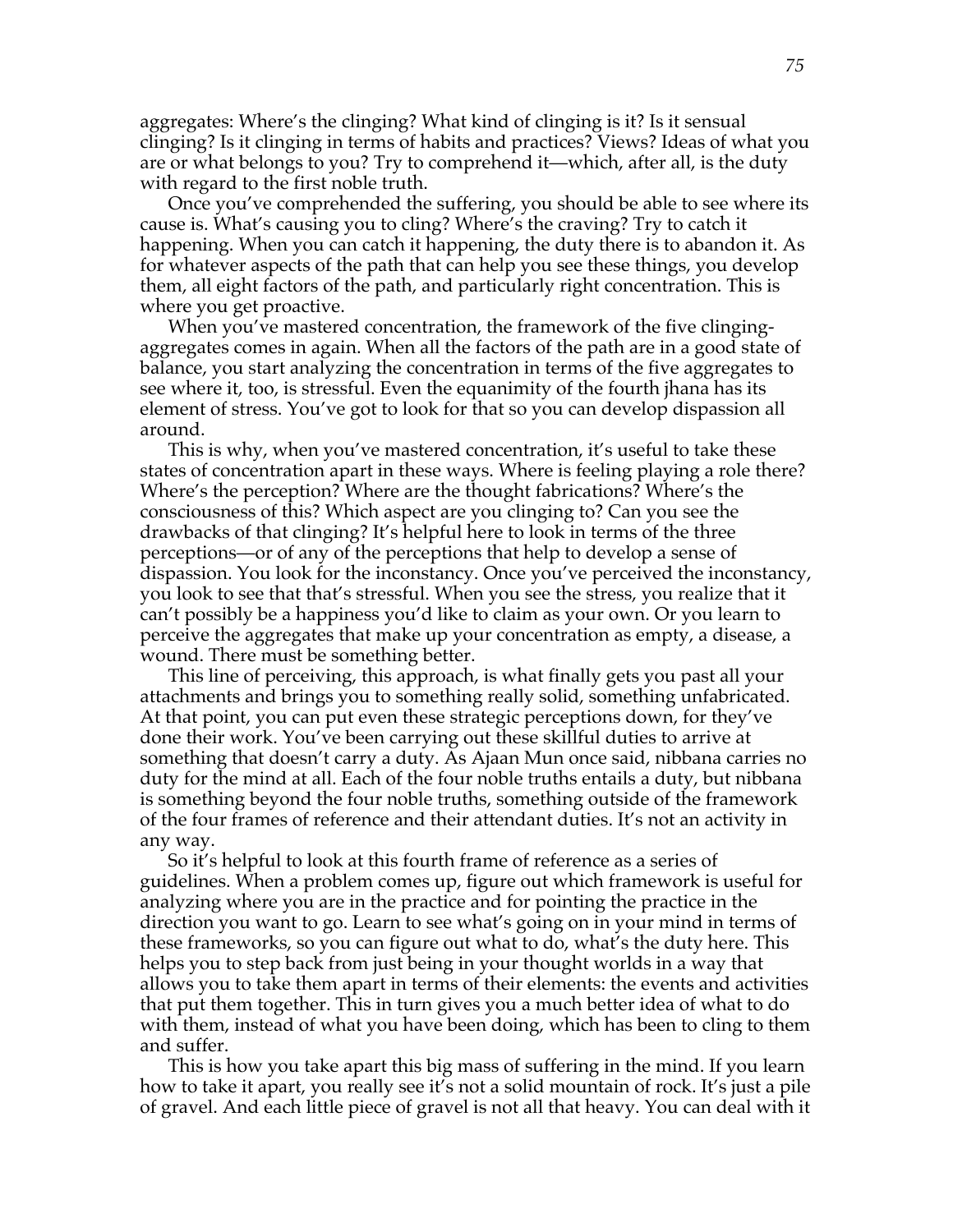much more easily as a piece of gravel than as part of a solid mass of rock. So try to familiarize yourself with these different frameworks and you'll get a much better handle on how to deal with the problems of the mind.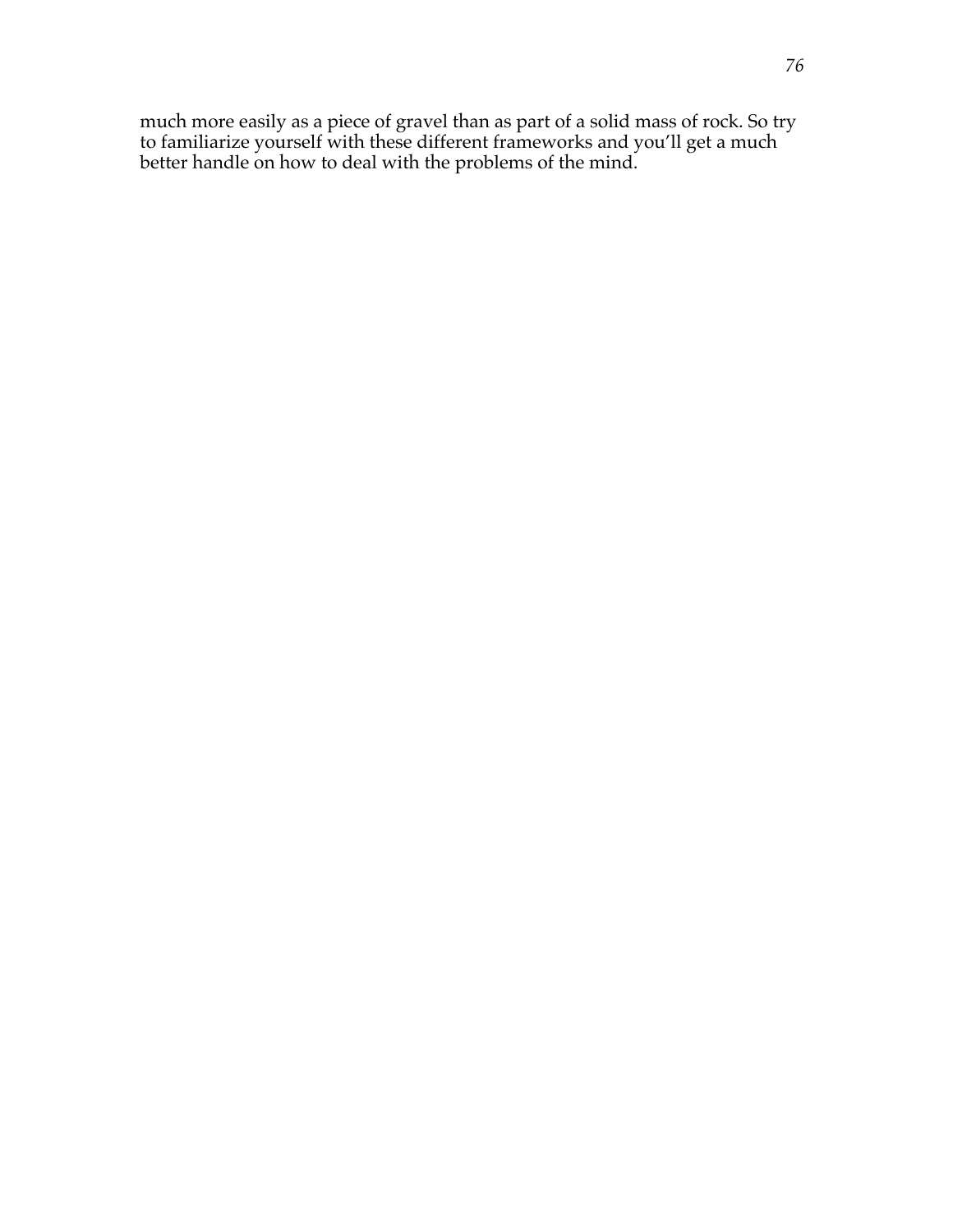## *Taking the Buddha at his Word*

## *October 2, 2008*

Ajaan Fuang once stated that there are two kinds of people in the world: those who think too much and those who don't think enough. He was referring specifically to concentration practice, but his statement applies to other areas of the practice as well. When some people come to the practice, they want to be told what to do and they don't want to have to think about it. They want a series of instructions that they can follow—1,2,3,4—and then at the end of the list, they'll be guaranteed results.

That of course places all the responsibility on the teacher. If the results don't come, then the teacher was wrong. It was the teacher's fault, not the student's. At the same time, the attitude of not wanting to think turns many areas of the practice into ritual, things where you simply go through the motions. You do it because you're told to do it, and that's all you know.

For Westerners studying with other Westerners in Thailand, this is especially dangerous. They do something because their teacher says, "Well, the Thais say to do it, but it's just the Thai way of doing things." When they hear that, they naturally hold back a part of their mind, saying to themselves, "When I get home, I'm not going to do it their way. I'm going to do it *my* way." It's like that image of the elephant in the suttas. He charges into the battle but he holds back his trunk. He's going through the motions of fighting but he's not really giving himself over to the battle. That's one extreme.

The other extreme is not so much thinking too much; it's thinking in the wrong way, trying to figure things out beforehand so you don't have to go through the practice. In other words, you assume either that the Buddha didn't know what he was talking about, or that he was playing a trick on us, and that the whole point of the practice is to figure out the trick. "He talks about the unconditioned, but then he describes a conditioned path—this obviously can't be true; there must be a trick," or "He talks about putting an end to desire, but how can you do that without desiring to end desire? There must be a trick." Or so the thinking goes. In other words, you try to figure out the path without doing it, as an excuse for not doing it, and you think that you're clever.

A similar comment can be made about scholars who want to have the final word on the right interpretation of the texts without really doing the practice themselves. They know all the definitions. They know all the words in the books. They get established as authorities, but without any direct knowledge of what the words are talking about. That's thinking too much, thinking in the wrong way.

The proper attitude is one that Ajaan Lee shows in his autobiography. He mentions that when he first heard about eating only one meal a day or going into the forest to practice, it didn't make any sense to him. Why would you want to go into the forest? It's uncomfortable, dangerous. Wouldn't the practice be easier in the village, in more civilized surroundings? But, he said, everywhere you looked in the texts, the Buddha kept recommending going into the forest, going into the wilderness. So Ajaan Lee gave it a try. He took the Buddha at his word.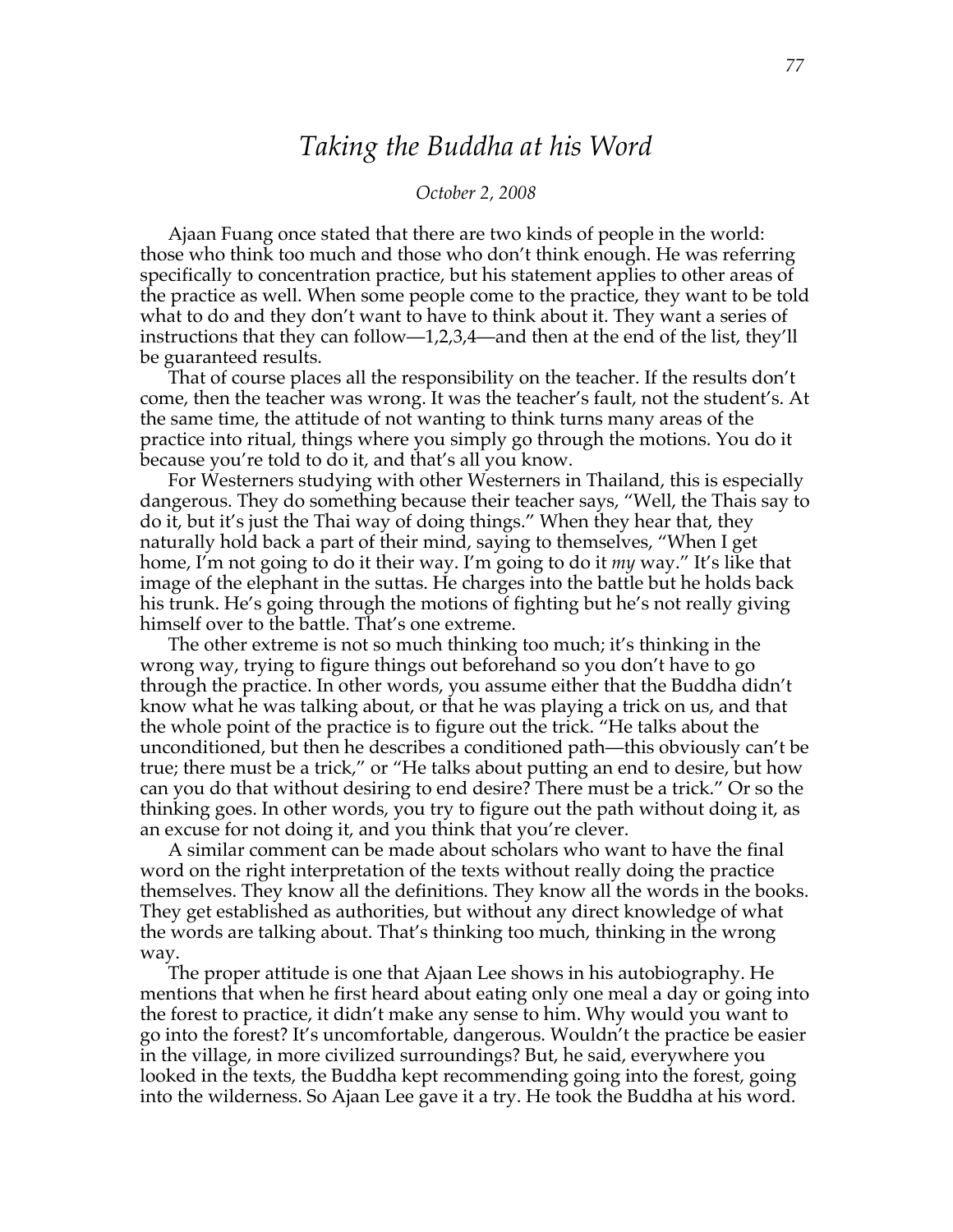This meant that when he went out into the forest, he didn't simply sit there and say, "Okay, now. Show me the results." He started looking around and thinking about what might be good about staying in the forest. Why would this be good for the practice? And in the course of living there, he came up with lots of his own answers. On the one hand, it's quiet and you have a lot more time for yourself. But it's also dangerous, and in the midst of the dangers you realize you've got to depend on the Dhamma to get you through your particular fears, your particular anxieties, the dangers, the boredom, the restlessness. You have no alternative things to fall back on, so you find yourself committing yourself more and more to the Dhamma as your refuge.

There's a great passage in the *Theragatha* where a monk out in the forest is sick. He says to himself, "So here I am—sick. What am I going to do? Am I going to go back and find a doctor?" And his answer is, "No, I'm going to depend on the seven factors for awakening and the five strengths to fortify my mind." That's how he gets well. In the case of the ajaans in Thailand, there are many stories of their encountering tigers in the forest and realizing that their only defense was metta. So they developed very strong metta for the tigers, expanding their mastery of metta by really taking refuge in it. This is how they developed their skill in the practice.

Going into the forest, going into the wilderness, really forces you to hold onto the Dhamma in ways that you wouldn't have to when you live in comfortable surroundings. Ajaan Lee learned this, one, through experience, and two, through thinking about it. This is how you understand the Buddha's teachings: both putting them into practice and thinking about them as you put them into practice. You take the Buddha at his word but then you also try to figure out, "Why did he recommend this? What's good about this practice? What are the reasons behind it?"

During my time with Ajaan Fuang, there were times when he would explain things, especially when it was obvious that this *farang* was pretty clueless on those particular matters. But he also commented once that "If I have to explain everything to you, I'll die." Which meant of course that it was up to me to try to figure things out—going on the assumption that, yes, there must be reasons for this even though, no, I don't yet know what they are. Once you have that conviction, then you start looking for why this is a good practice, how it's a useful practice. You start figuring things out. You understand.

This is how understanding comes from conviction, as in the list of the five strengths: The list starts with conviction, and then goes through persistence, mindfulness, and concentration to discernment. If you're convinced that there are reasons for these practices, you've taken the first step. Then you stick with them. And it's through sticking with them that, in the activity itself, you begin to see the good results. You start connecting cause and effect. That's how conviction gives rise to discernment.

An ajaan I know in Thailand once commented on this. He said, "Notice that the list of strengths doesn't start with perceptions or ideas or concepts. It starts with conviction." It's like being in a forest. If, when you're lost in the forest, you're convinced that there's a way out, you have the chance to find it. If you're convinced there's no way out, you're doomed. You're going to give up, and that closes the door.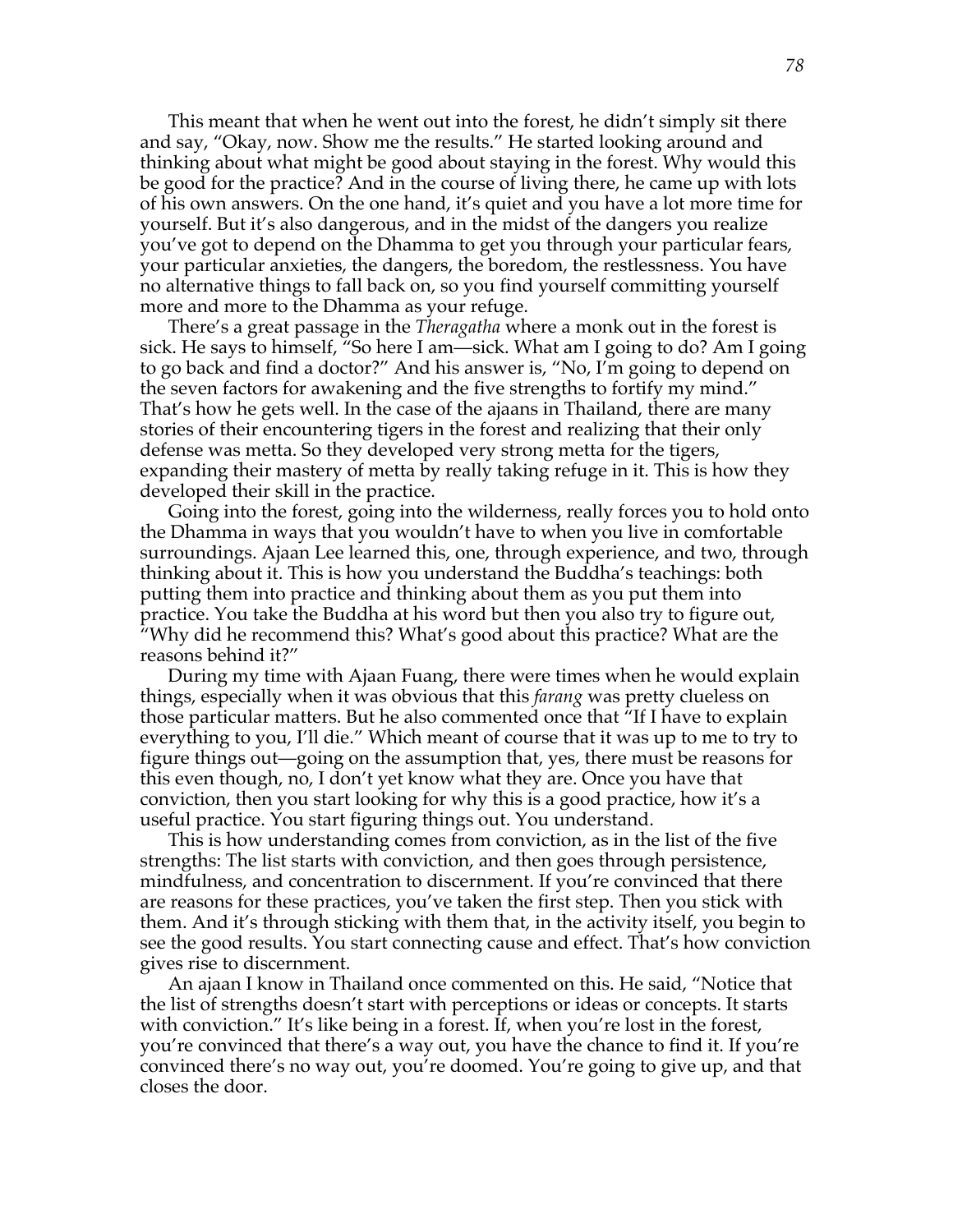So conviction leads to ingenuity. And ingenuity allows you to test different hypotheses as you practice. Which means that as you're working with the breath here, remember that it's not just in, out, in, out. There's more to the breath. And the ways of working with the breath energy are not limited to the ones listed in the books. You can get some tips from the books. They can offer ideas of approaches you might not have thought of otherwise. But it's also good to try to figure out your own approaches so that you can come to your own understanding. The things you understand through having figured them out stick with you for a long time, much longer than things you've simply heard.

So we take the Buddha at his word. There is a path, a conditioned path, and it leads to the unconditioned. How does it do that? You give it a try and see what gets stirred up in your mind as you try to develop concentration, mindfulness, and all the other factors of the path. Sometimes the practice seems to stir up a lot more dust—well, that's a good thing. If it didn't stir up the dust, you wouldn't have known the dust was there. But the next question is, how do you deal with the dust? How do you use the teachings to deal with that dust?

As the Buddha once said, everything you really need to know for the practice is there in the wings to awakening. So try to figure out which of the various lists is applicable to what you're going through right now. Or if you're dealing specifically with problems with concentration, as Ajaan Fuang once noted, all the issues in breath meditation are contained in the seven steps at the beginning of Ajaan Lee's Method Two. If you're convinced that that's the case, and yet the problem isn't obviously mentioned in those seven steps, what variations can you play on those steps? What are some of the implications of those steps that could apply to your particular problem?

As you explore these implications, you'll find that there's a lot more to them than appears on the surface. And that's an important part of understanding the Dhamma: trying to figure out the implications through experimenting, learning how to take a few basic principles and work out their ramifications so they speak directly to the problem you're facing right now. In this way you discover that they mean a lot more than you might have thought. It's a process of trial and error. Sometimes you'll come up with ideas that just simply don't work out. Well, that's important to know. It's something you can learn only from the practice.

This is how the thinking and the acting go together. It's the kind of thinking that's good thinking. If the thinking and the acting stick close together, then even when you think an awful lot, it doesn't become too much.

As Ajaan Fuang once noted, Ajaan Lee was a very curious person, very inquisitive. He once commented that if Ajaan Lee had met me, he probably would have spent a lot of time picking my brain, asking questions, learning what's taught in a modern university education. That's the kind of person who discovered this breath meditation method we're following: curious, inquisitive. Having that same attitude allows us to take the method and run with it, to see how far it can go.

So try to develop this attitude to all aspects of the practice, from the way we clean things in the monastery on up: There's a reason why we do it that way. And the best way to figure out the reason behind it is to do it. You take the Buddha at his word in this way, but you're also very frank about your doubts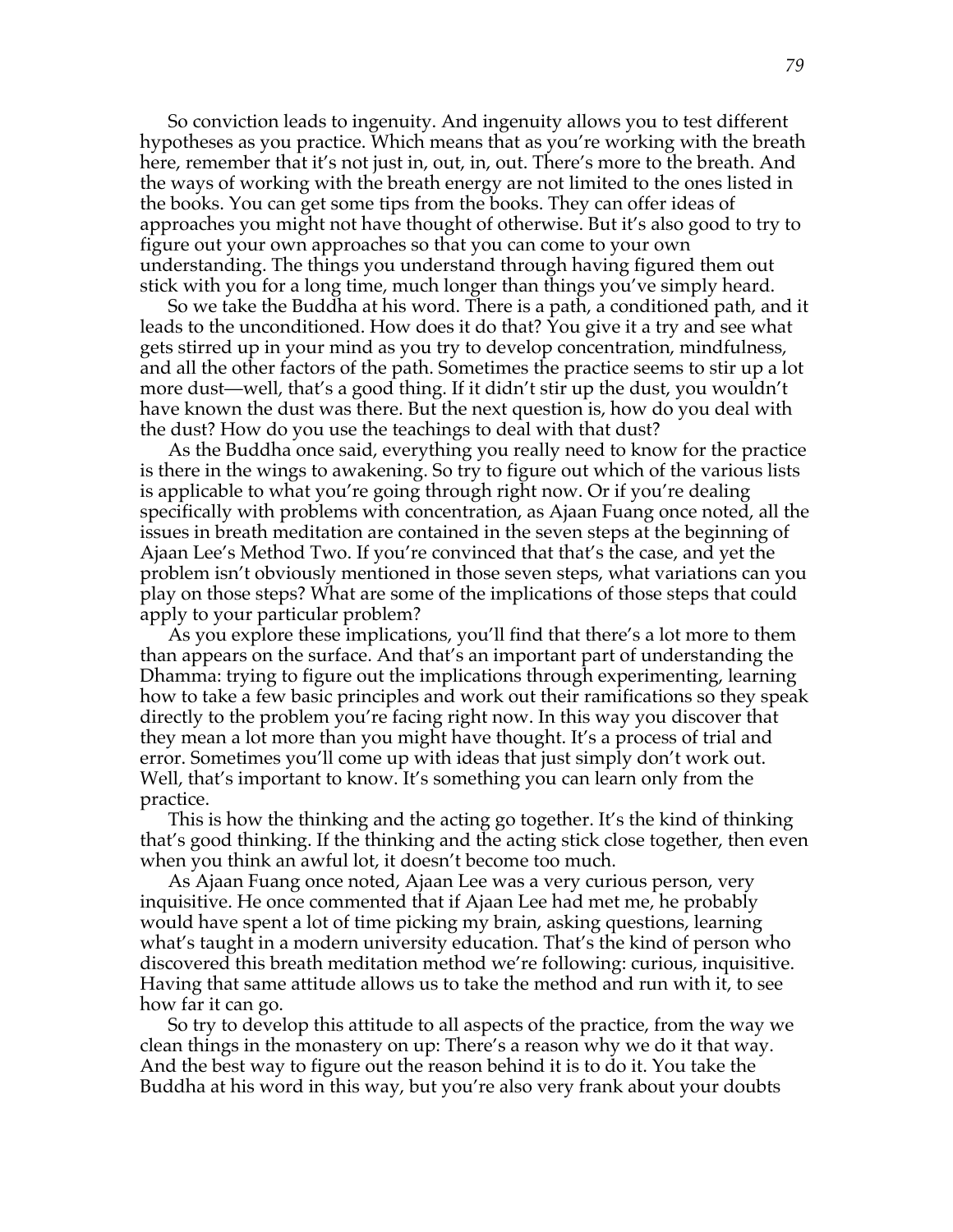and you honestly try to resolve any conflict between the two. That's how things become clear.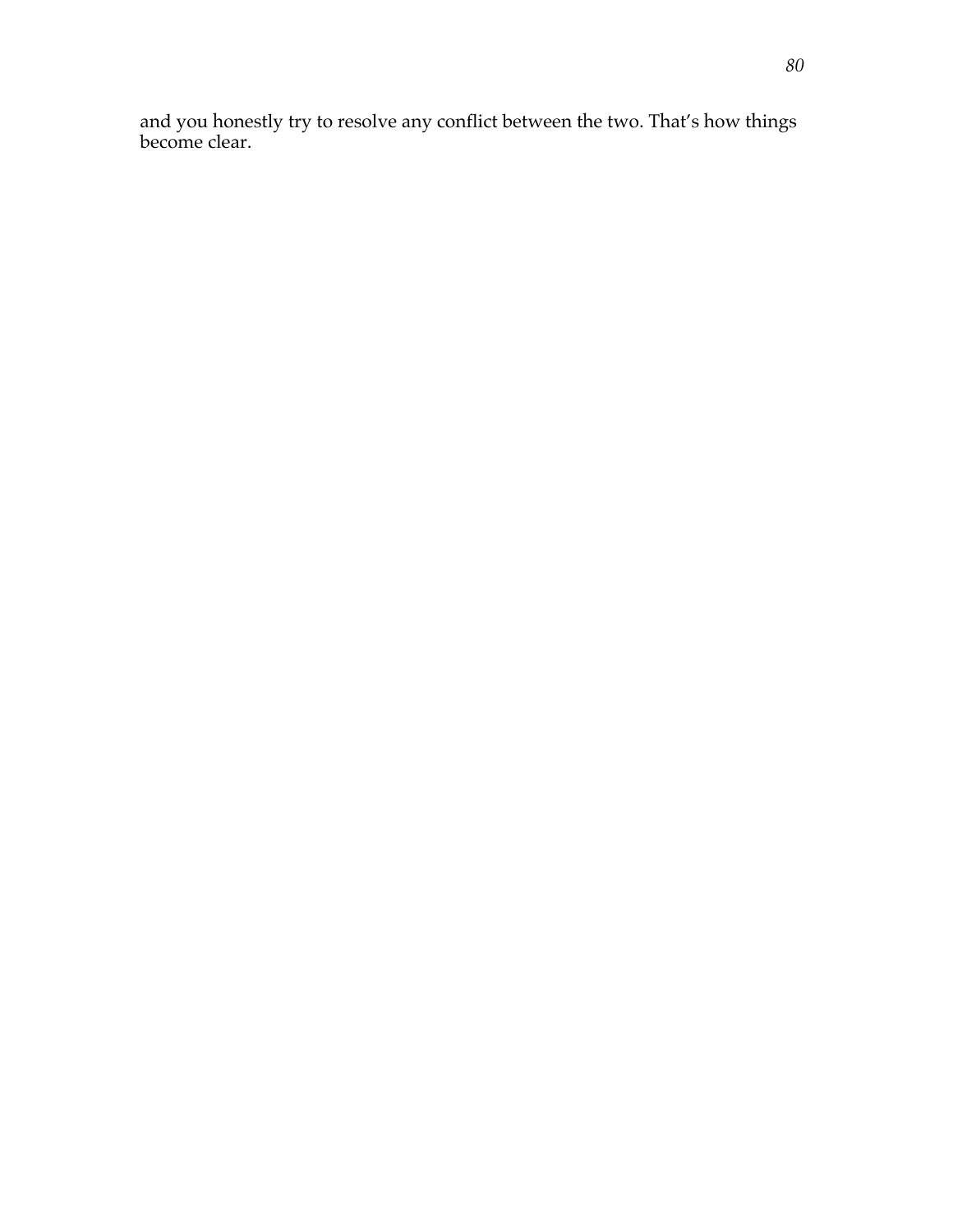## *Questioning & Conviction*

### *October 3, 2008*

They've conducted experiments where they put people under hypnosis and tell them that when they get out of hypnosis, they'll do something at a certain signal. And sure enough they come out of hypnosis and, at the signal, they do it—they climb a ladder, wave a hand, or whatever. When they're asked, "Why did you do that?" they'll give explanations. "I wanted to do X, I wanted to do  $Y$ ." The people running the experiments have claimed that this is proof that people have no free will, that our idea of free will is an illusion because the decision was made much earlier and under much different circumstances from what the people claimed.

Well, it doesn't necessarily prove that. It also just might be the case that most of us—and especially people who are easy to hypnotize—are very ignorant of our own intentions. When you allowed yourself to be put under hypnosis, that was an intention; part of your mind under hypnosis agreed to follow the orders. If you were harder to hypnotize, it might not have agreed. It might have maintained its conscious power of choice.

From the standpoint of the Buddha's teachings, that's the interpretation worth pursuing: that we do have free will and yet we're very ignorant of our intentions. A large part of the purpose of the practice is to learn how to understand what it means to have an intention, to make a choice. It's in those little moments where we exercise freedom of choice that the path to the freedom from suffering lies.

The best way to learn about intentions is to try to set up a constant intention and see what happens to it. Like right now: Make up your mind to stay with the breath and see how long you can do it. You may find that you can stick with it pretty well, or that you're suddenly off someplace else and you don't know why. Well, you go back to the breath again. You do this over and over, and after a while you begin to realize that you've got to expect that there will be a disturbance, there will be a distraction. You've got to prepare for that. The mind will change its mind. A new intention will come in and take over. You've got to learn how to observe that process, to begin detecting the little signals that the mind has changed its mind and yet still pretends to be staying with the breath. Nevertheless, it's ready to go. The briefest lapse of mindfulness, and then it's gone. And you wonder: How could that happen in such a brief moment?

Well, it wasn't just that one brief moment. The decision had already been made, but it was buried. So now you're warned. You want to start detecting that decision, uncovering all the layers of ignorance and delusion that covered it up. As you do this, you'll run into other intentions that like to *keep* it covered up. So there'll be a battle inside. One mind, but there are a lots of minds to it, lots of opinions, lots of intentions. The only way you're going to uncover these things is to try to stick with one intention as long as possible. This begins with the intention to put an end to suffering. And that's based on the conviction that it's possible to do it.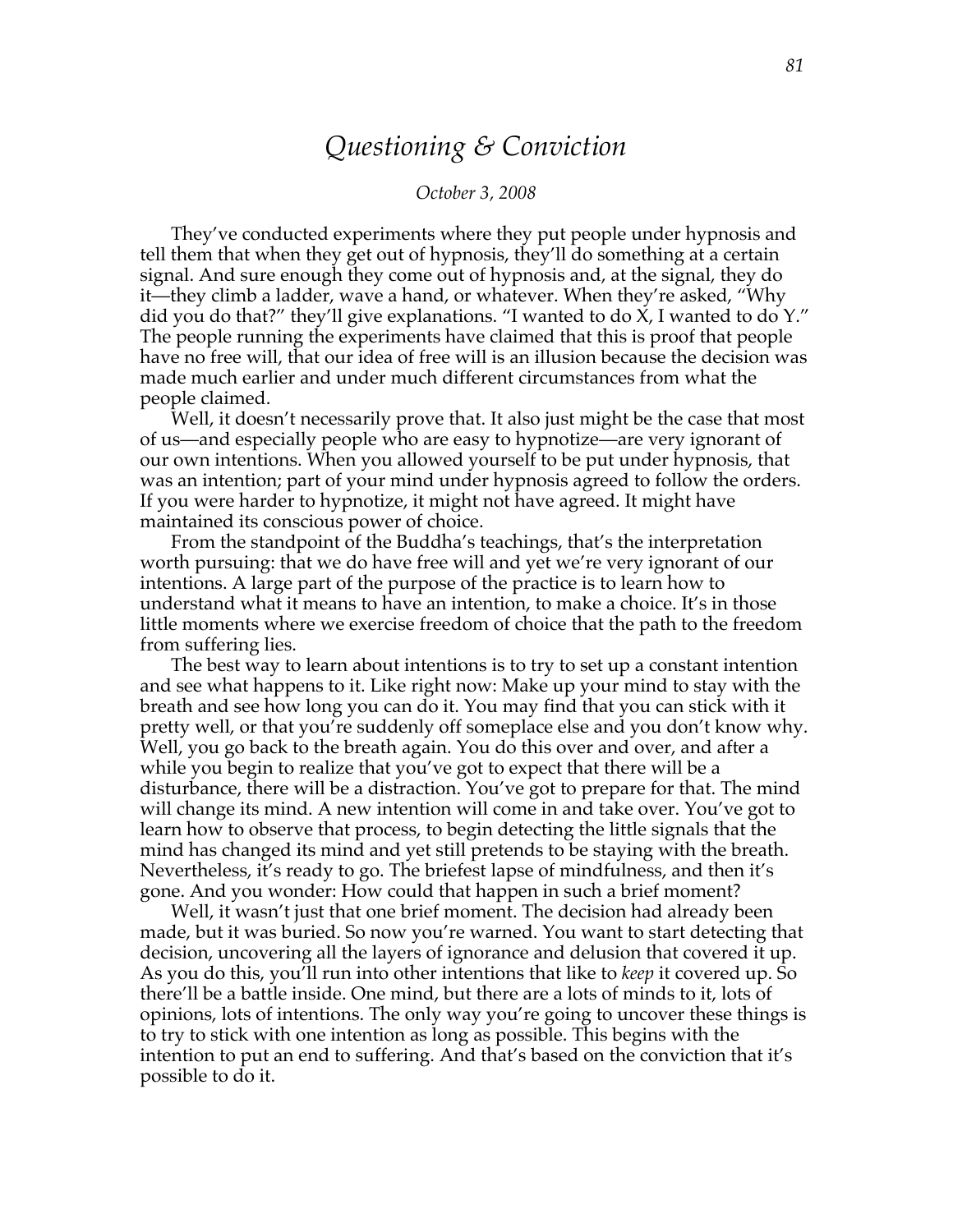Conviction starts with conviction in the Buddha's awakening, that he did find the end of suffering and he did it through developing powers of his mind. And they weren't powers peculiar to him; they were powers anybody could develop. This is an important form of conviction because it gives you the impetus to get on the path. You say, "He could do it; so can I." You need to maintain that belief.

So the knowledge of the Dhamma that you start out with is not really knowledge. It's a conviction, a belief—an untested hypothesis that you're going to test. But you decide it's worth testing. It's like being a scientist. There are lots of different hypotheses or theories a scientist could test, but the scientist has to focus on testing the ones that seem most promising. Which ones are going to be worthwhile, which ones will teach you something useful if you prove them true or false? If you decide that the idea that suffering can be put to an end is worth testing, it gives you the impetus to start testing the Buddha's teachings in practice.

It also gives you a rudimentary experience of what's called *yoniso manasikara,*  or appropriate attention, focusing on the issue of suffering as having paramount importance. We could focus on lots of other issues in life: the economy, the weather, the environment, this person's ideas, that person's preferences—lots of different things we could choose to focus on as being important. But appropriate attention starts with the conviction that suffering is the important problem, and there must be a solution to it. This form of attention is not really knowledge yet, it's a conviction, but it's focusing you on a particular problem. You've chosen this one as the one most worth exploring, most worth trying to solve.

That's why we meditate, because part of the solution to suffering lies in developing certain qualities of mind, such as mindfulness, alertness, concentration. To develop these qualities, you need conviction. When mindfulness lapses, you don't have to debate with yourself as to whether it's worth wandering off after that distraction. Your conviction tells you No, it's best to get back, back to the breath. And that decision is based on the conviction that you should develop right effort. You start generating the desire to want to do this.

People often think that the Buddha gave desire bad press, but he actually gave it a central role in the path. It's right there in right effort: Generate desire to give rise to skillful qualities, generate desire to abandon unskillful ones. In other words, the best way to do this is to get yourself to *want* to do it, so that it's not just a mechanical process of following somebody's orders. You have to find ways of encouraging yourself and inspiring yourself on the path.

That's how you develop your wisdom, how you develop your discernment, motivating yourself to realize that this really is a worthwhile project to pursue. Even though lots of people might say, "What could you possibly learn by just focusing on the breath?" you realize that staying focused here exercises your mindfulness, your concentration, your discernment, all the qualities you're going to need to solve this problem of suffering. These are the qualities that allow you to test the Buddha's claim that by solving the problem of suffering, you solve the biggest problem in life. You actually arrive at the deathless, a happiness that doesn't change, that lies outside of space and time. It's quite a claim, but you can think about what life would be like if there were no happiness lying outside of space and time. Whatever you gained, you'd have to lose it; you'd gain it again,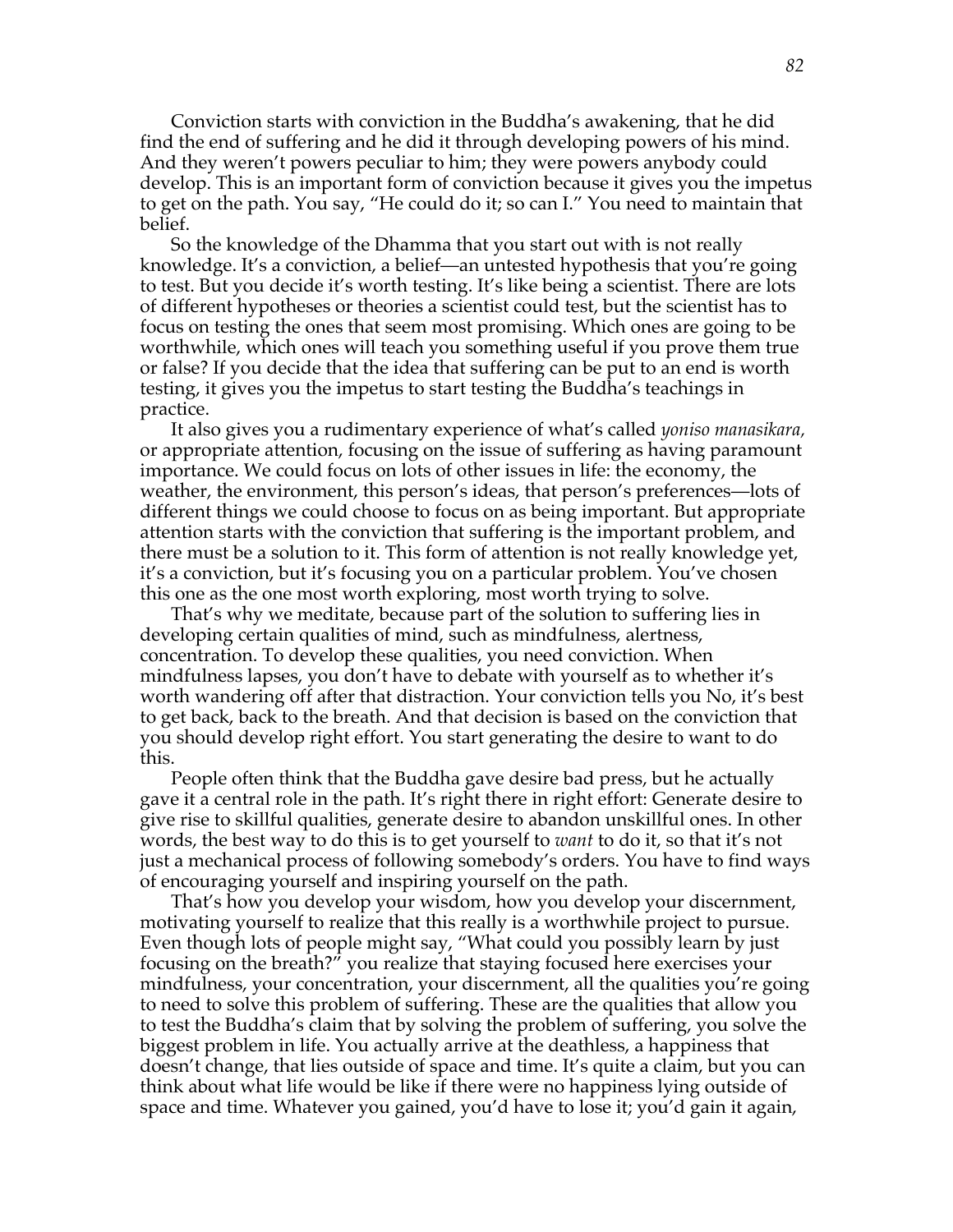you'd lose it again. What real satisfaction is there in that? But here's the Buddha, someone who seems reasonable, claiming that it is possible to find a happiness that doesn't have to depend on conditions. And it's up to you to decide: Do you want to make the effort to explore that possibility?

So you sit down and focus on your breath to develop the qualities of mind needed to test that claim. That's the beginning of appropriate attention. It's based on a choice you make—and a choice you have to keep on making, because it's so easy to fall off the path. It can be a long path. It requires a lot of discipline. It requires persistence, patience—qualities that we in the modern world tend to have in only minimal amounts. So it's very easy to give up. You need to keep on generating that desire, keep on reminding yourself why you're here. You're here to learn about the potentials in the mind: How far toward true happiness can these potentials go?

Our belief that this is an important hypothesis to test calls for an interesting combination of skepticism and conviction. But it's only through that kind of questioning, choosing a question you think is important and examining it again and again, that knowledge is attained.

And particularly as you develop these qualities, you begin to understand more and more what it is to make a choice. Where exactly do you make those choices? You begin to realize that there are many, many layers of choice going on in the mind. A lot of our explanations as to why we did something are pretty wide of the mark. They're simplified narratives we create after the fact without really observing these things as they actually happen.

This is why the Buddha places so much emphasis on alertness, the quality of noticing what's going on *as* it's going on. He talks about observing craving, the cause of suffering. You have to see it right there where it's happening to perceive exactly what the choice is, where it was made, and why it was made. You can do that only if you stay very close to the present moment. This is why the breath is such an ideal topic for meditation. It's always right here in the present moment. It's right here where the mind and the body meet. When you're here, you're much more likely to see your intentions as they're being made, the choices as they're being made. But this requires a lot of sensitivity, which is why it requires time. You have to keep coming back, coming back, coming back, looking deeper and deeper, developing stronger and stronger powers of concentration, mindfulness, alertness, getting the mind really still, so that it can detect even the slightest movements within it.

The going may seem slow, but don't let that be a deterrent. The process is gradual for everyone. Even though it seems to be taking a long time and a lot of effort, remind yourself that the Buddha himself had to pursue it for a long time, had to put in a lot of effort. But when he arrived at the goal, he said that it was more than worth the effort. And so you think about that possibility: that through understanding your intentions, you can find something that lies beyond intention; that through exploring your freedom of choice from moment to moment, you can find a freedom beyond moments, beyond time altogether.

So keep looking at the choices you make: Exactly when do you make them, how do you make them, where do you make them? Try to see as precisely as possible. It's right around the area of intention that there lies the opening to freedom. After all, what is a choice? There is a little moment of freedom right there where you can choose X or Y, but we usually don't take full advantage of it.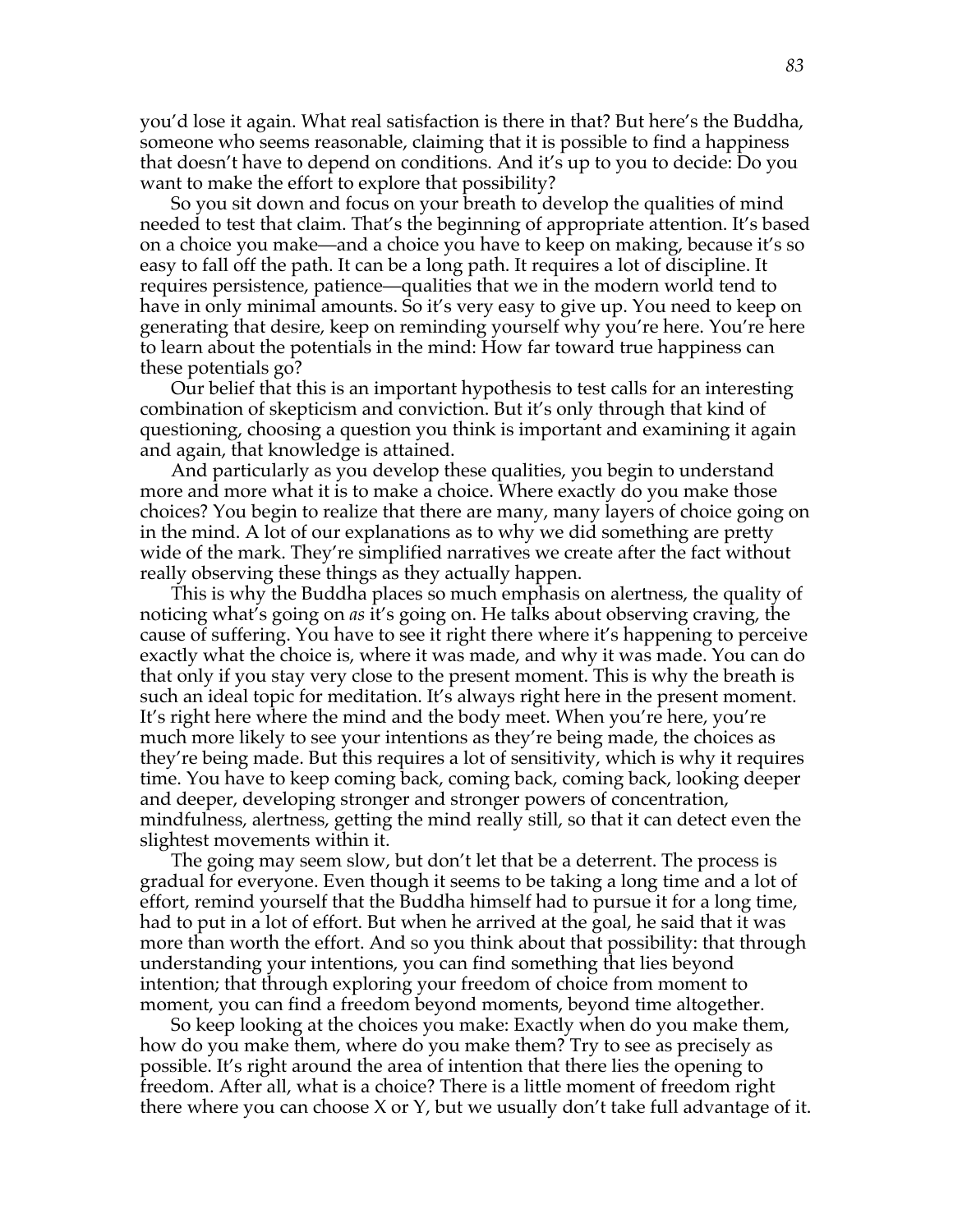Our choices tend to be very, very conditioned by past ideas, past beliefs, past habits. Because we're not paying full attention, we just go along with our old ways of doing things. So we don't really appreciate the freedom that lies exactly where that choice is and the way it's made.

An important part of mindfulness is to decondition yourself. The Buddha said, just look at the breath, look at the body in and of itself, putting aside greed and distress with reference to the world—in other words, putting aside your old habits of thinking about the world out there. Put aside your old ways of using your eyes and ears and nose, tongue, body, and mind to focus on issues outside there in the world, to get your knowledge about the world, to figure out how to gain what you want out of the world—and of course getting complacent and careless when you get what you want, and upset when you don't, and trying to find new ways of getting it. Now we want to use our eyes, ears, nose, tongue, body, and mind for other purposes, just to see the processes of the senses as they happen, in and of themselves. Look at them in a way that highlights the movements of the mind, how the mind makes a choice, and how it enforces that choice, how it justifies that choice to itself.

All these processes are going on all the time, but we usually don't look at them because our attention is focused somewhere else far away. So stay right here at the breath, because this is a great place to observe all these other things. The Buddha makes a comparison to six kinds of animals. If you tie them all to leashes and tie the leashes together, the animals will all pull in their various directions to feed. The crocodile will want to go down to feed in the river, the monkey will want to go climb up to feed in the tree, the hyena will want to go to feed in a charnel ground, and so on. Depending on which animal is the strongest, the others get dragged along.

But if you tie them all to an immovable post, then no matter how hard they pull, they all end up staying right there at the post. The post here is mindfulness immersed in the body. The prime way of immersing mindfulness in the body is to be mindful of the breath. When you stay with the breath, you can detect the pull that goes out the eyes, ears, nose, tongue, body, or mind to past and future, to your likes and dislikes. But you don't have to give in to that pull because you've got a place where you can stay grounded and secure. That way you can observe the processes that happen at the eye, the ear, and all the other senses: how a perception arises, how the perception turns into a thought, and how the thought begins to develop fangs to bite you and make you suffer.

These things are all here to be observed. They're all happening all the time. But to see them we have to change our focus. To change our focus requires a change of heart, telling ourselves that this really is important, much more important than things outside. That's what conviction is all about. Appropriate attention is the change of focus; conviction, the change of heart. You make up your mind—and your heart—that this is an important issue that's got to be resolved, and this is the way to do it: training the mind, developing these qualities so you can see what's going on in the present more and more clearly, and you can uncover all those layers of delusion that cover up your intentions, those little spots where there's a potential for freedom that we don't detect.

So that's what we're looking for. Try to keep that as your utmost priority, because only through maintaining that sense of priorities can you actually test what the Buddha taught, and see if the way out really exists.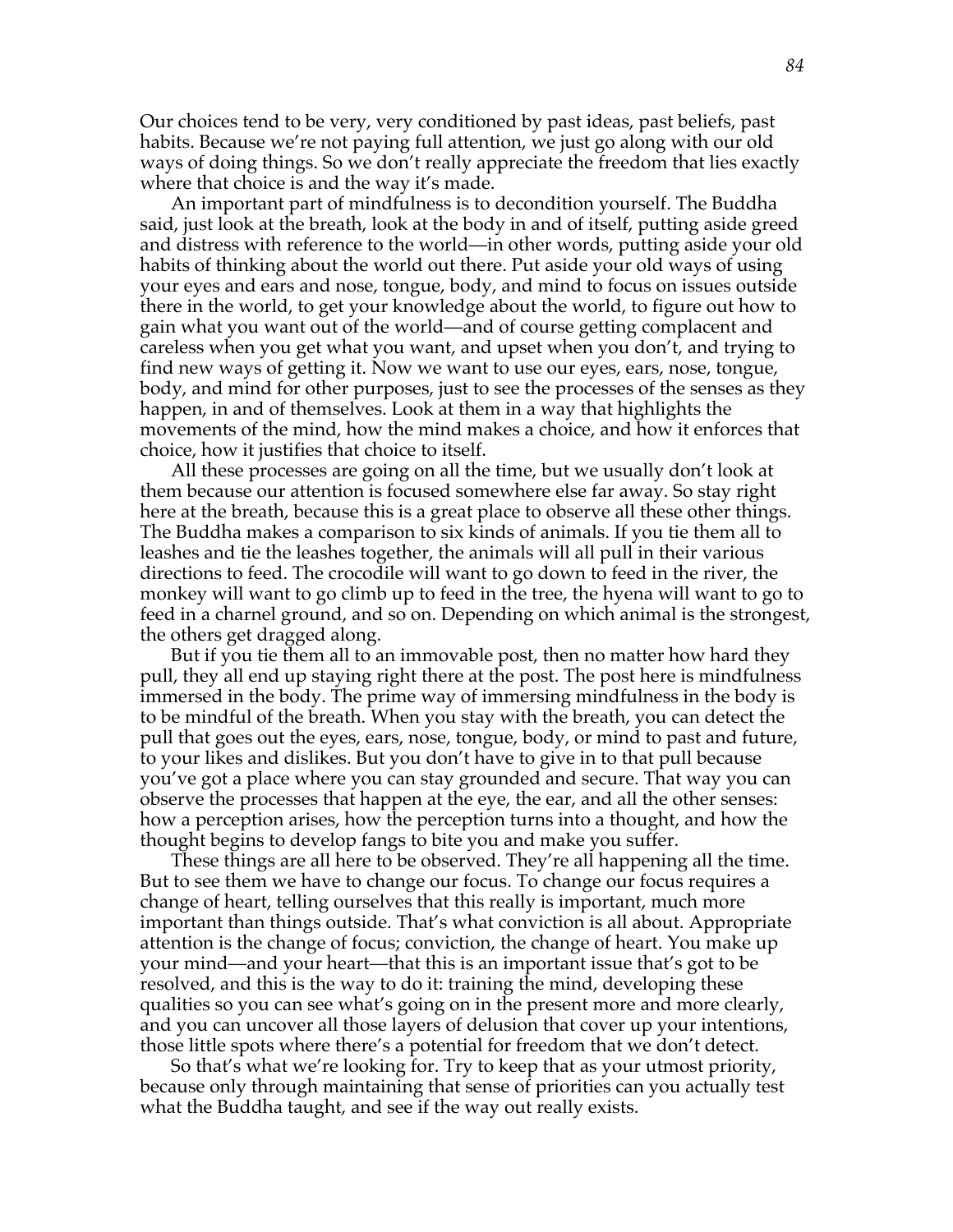# *What's Not on the Map*

### *May 14, 2007*

In Thai they have a term—*arahan dib,* a "raw arahant" or an "uncooked arahant"—meaning someone who has read up on the texts, has everything all figured out beforehand, and then forces his meditation into the mold he learned from the texts. When he's reached the end of his preconceived notions about where the practice leads, okay, there he is: success in the practice. As you can imagine, "raw arahant" is not a term of praise or admiration. It's a term of derision for the inexperienced person who thinks he can have everything figured out all beforehand.

There's another Thai phrase about someone who "knows before he's born, who's expert before he's even tried his hand." It's basically the same idea.

What we're working on here is not a body of facts you can simply memorized. We're working on a skill, and where we're coming from is ignorance. This means that although you can get a general sense of this skill beforehand by reading and listening to people talk, the actual practice is something you've got to learn to feel your way through. Getting that right feel for the practice is the essence of mastery.

The basic principles may apply to everybody, but no one else has ever trained your particular mind with its particular problems before. You're the one who's going to have to train it by mastering both the principles and the particulars. You're coming from ignorance but you're going to have to learn how to be your own teacher. This means learning how to learn from your particular mistakes: Make plans as to what you're going to do, do it, and then see what happens. Try to work with your best intentions from the very beginning—what seems to make the most sense, what seems the right thing to do—but be prepared to make adjustments along the way.

This is at the essence of what the Buddha taught Rahula in the sutta I keep referring to. And I keep referring to it because it's so basic and essential. You can't always know beforehand how the results of your actions are going to turn out. Sometimes you *can* anticipate and so you work with your best anticipations, but you have to be alert to the fact that your anticipations can sometimes be wrong. And so the Buddha also teaches you how to deal with the discovery of mistaken anticipations, recognizing sometimes, while you're doing something, that it's wrong, so you learn to stop. Other times you can read the results of your actions only after they're done. This requires honesty and integrity, and part of the way to learn honesty and integrity is to be willing to confess mistakes when you recognize them, to talk them over with someone further along on the path. This is because your willingness to be open and aboveboard with other people about these things translates into being open and aboveboard about them in your own internal conversation. You develop good habits this way. Your external habits of speaking become part of your internal dialogue.

So the practice is a combination of learning what you've picked up from other people, taking it to heart, and then also realizing that you've got to test it. Things may not come out the way you anticipated them. This is part of discernment. It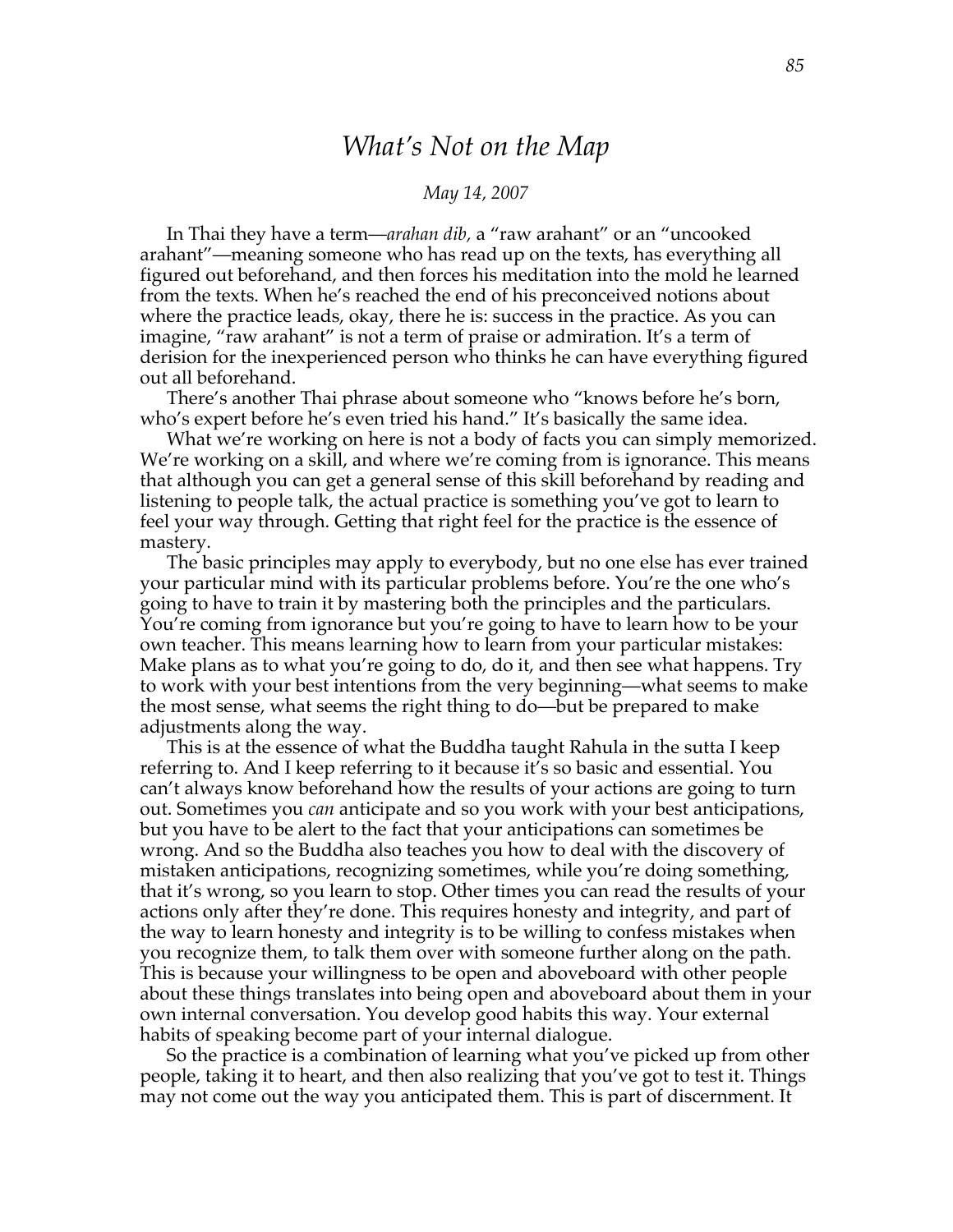starts with learning from what you've heard and then thinking it through. Real insight, though, comes from developing these qualities in the mind.

It's like going out in the wilderness. You read the maps, you make your plans, but when you get out in the forest you realize that the forest doesn't look like the map. The map has splotches of solid pale green with red lines and little symbols on it. But when you look around yourself in the forest, you don't see those splotches, symbols, or lines. Now, the lines are relevant: They symbolize the paths through the forest. They give you a sketchy idea of what's out there. But you have to realize that there's a lot more out there than just the pale greens and reds of the map. There are actual trees, actual animals, actual changes in the lay of the land. So you make plans based on the map, but be prepared to throw your plans overboard as you meet up with new and unexpected things. This is an important part of the training: how to deal with the unexpected.

I had a friend back in high school who went into military training and later told me about having to do long-distance running as part of his training. One of the things I had hated most about high school phys-ed was long-distance running. It'd practically kill me. My worst memories of phys-ed class were having to do a mile run and coming back and getting dizzy, throwing up, and having to lie there on a bench in the locker room, feeling like I was going to die. So what my friend told me sounded like a horror story: Part of his military training was running for a mile with a full pack on his back. Of course, everybody was anticipating the finish line at the end of the mile. But as they reached the finish line, the instructor said, "Okay, one more quarter-mile." As you can imagine, there were complaints. But the instructor said, "Look, when you're engaged in a battle, you can't have predetermined lines about this is how far the enemy's going to chase you, or that you'll have to fight only up to five p.m. You may have some expectations of how long the battle is going to last, but you can never know. You've got to be prepared for it to last a really long time. And you've got to learn how to find the inner resources you can draw on when you get pushed beyond what you think are your limits."

The same holds true in the battle with defilements. You can never tell when greed is going to come up or how long it's going to keep coming back, coming back. There are times when lust seems to be really quiet for weeks and months on end, but you never know when it's going to come back in full strength, and you have to be prepared for that possibility.

So learning to deal with uncertainties is an important skill in the practice, because you'll have to deal with so many uncertainties both inside and out. You need to develop the right attitude, the right confidence in your ability to read a situation. And that kind of confidence comes not through attending self-esteem classes. It comes from actual practice in dealing with situations and, over time, learning how far your powers of observation can be relied on, and where they have to be further sharpened. Ajaan Maha Boowa makes the point that when the defilements are named in the books they come in nice, neat lists, but when they come up in your mind they don't follow the lists. They don't come in the proper order. They come all pell-mell, so you have to be ready to deal with them pellmell, whatever the order they come in. As in that question the king of Thailand once asked Luang Puu Dune: "Which defilement do you have to deal with first?" Luang Puu's answer was, "Whichever one arises first." Sometimes there are going to be subtle ones and sometimes blatant ones. They don't line up neatly.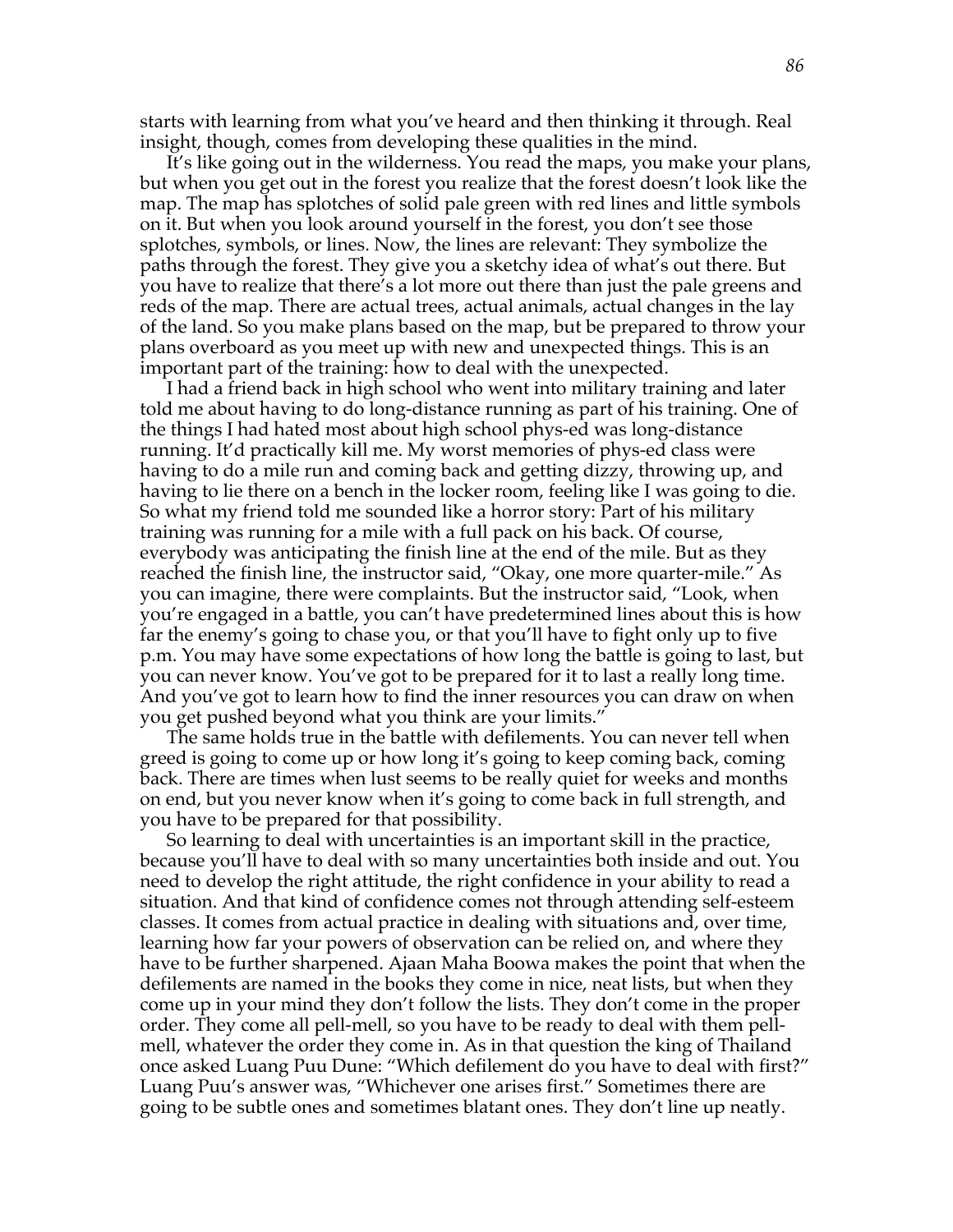So, again, it's good to have names for the defilements to get a sense of what you might be dealing with, but be prepared for the fact that a lot of what's going to happen in your mind won't quite be the way it's described in the books. Ajaan Lee once commented that the ways of the mind are so many that no book on earth could possibly cover them all. But fortunately there are certain basic patterns you learn from, and you try applying them. Then when you've run through your list of skills and patterns, and you find that things are still not working, you've got to use your ingenuity and try new approaches.

This is why one of the worst attitudes you can have as a meditator is to hope that some ajaan is going to come and tell you to do X, and that's all you have to do. You don't have to think about it, just do X, X, X, X, X, obey his instructions, and you're guaranteed to come out right at the end. That's placing all the responsibility on the ajaan, and none on yourself. You've got to be willing to be responsible: to experiment, to try different approaches, and to learn how to read the results. That's the skill in the meditation. And that's how you develop discernment.

This comes from being willing to put yourself in uncertain situations: to have an adventure and not just an itinerary. Think of the itineraries on those cruises that go through the islands of the Alaskan panhandle. People basically stay in a floating hotel, and what kind of experience do they have? They get off at the different ports where they're thronged with guides vying to give them prepackaged, predigested experiences of the shrink-wrapped Alaskan wild. Then they come back home with their experience packages, but without having learned anything new. They didn't develop any skills. They just paid to be given a show. That's what itineraries are like. An adventure, though, is when you're willing to put yourself in an uncertain situation and to learn from the uncertainties. That's the only way you're going to gain real insight.

That's why the Buddha taught that there are three levels of discernment: the levels of understanding that come from listening, from thinking, and from developing qualities in the mind. Only in the actual developing do you begin to get an intuitive sense, a real feel, say, of what mindfulness is like, of what alertness is like, of what they can do. You may already know something about these qualities in their potential form, but as they grow they can branch out in unexpected ways. They can open up and connect to other qualities in the mind as well. So there's always an element of uncertainty in the practice that requires your own active participation in taking what you've learned and adjusting it to training the particulars of your mind. Because, as I said, no one else has ever trained your particular mind before, with your particular mix of defilements. You're the one who has to train it.

So pick up what lessons you can, read the maps, make your plans, but know that the plans can get washed away pretty quickly. And realize that being thrown on your own resources is not a bad thing. It's where genuine insight comes. As Ajaan Maha Boowa says, discernment doesn't arise until you find yourself cornered, at the end of your rope. It may not be a pleasant place to be, but it's where new alternatives show themselves if you're willing to look for them. Otherwise your practice is like processed cheese—no matter what kind of cheese goes into the factory, it all gets mixed with oil and comes out tasting the same. Kraft Velveeta has not changed much since I was a child. They may package it differently, but it's all very predictable, and all very blah. But we don't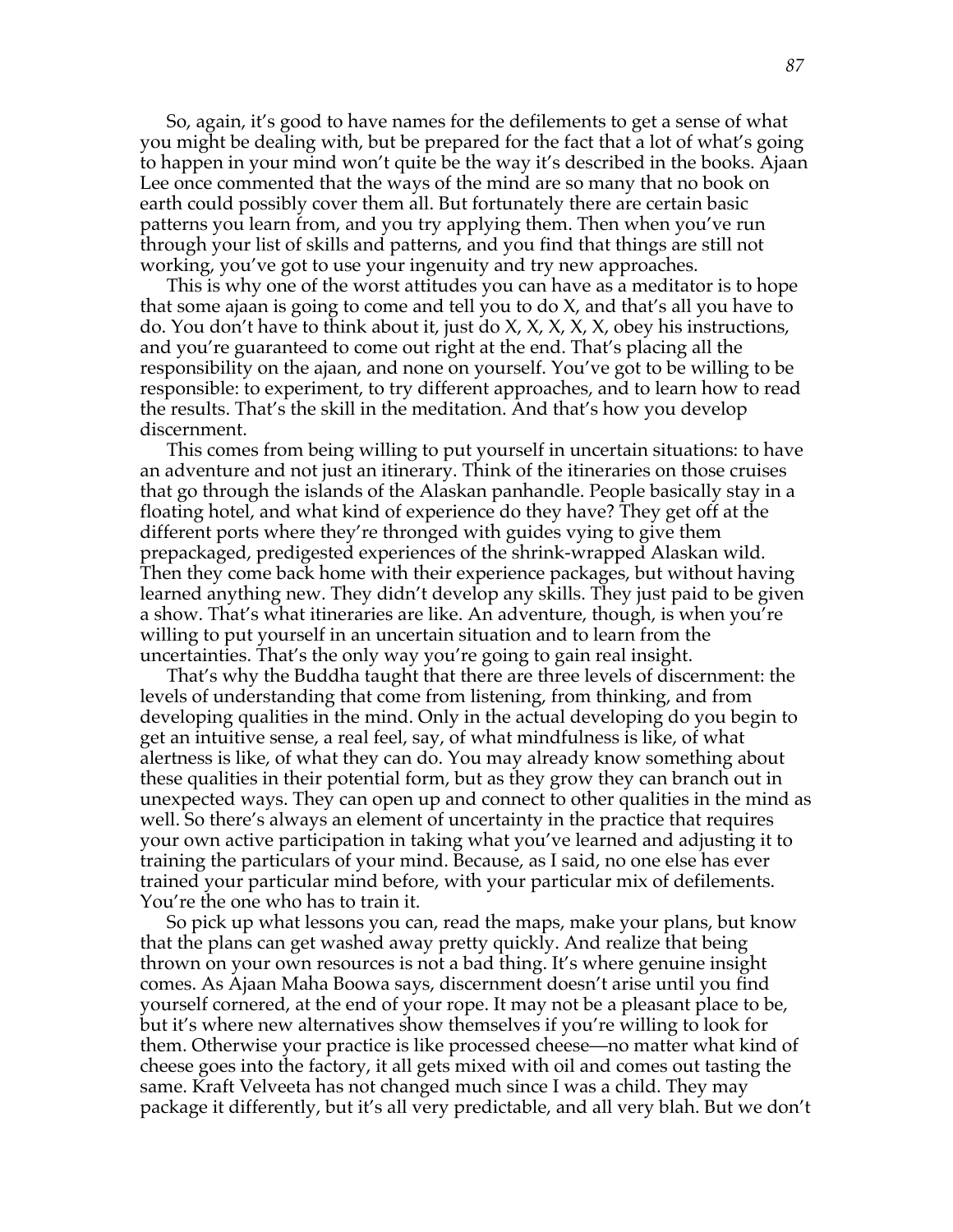want processed cheese in the practice. We don't want blah insights. We want something better than that.

Any practice that requires less than your full participation and less than your full willingness to put things on the line is never going to offer you any real surprises. Actually, awakening is quite a surprise when it comes. So learn how to deal with the little surprises, and the big surprises will have an opportunity to show you that there really is something special in life. After all, the Buddha said there are four noble truths. It's not that all life is suffering. Part of life is also the end of suffering—if you open yourself up to what often might seem like impossibilities, improbabilities. There's a passage where the Buddha says that we practice to see what we've never seen before, to attain what we've never attained before, to know what we've never known before. Which means being willing to do things we've never done before, to encounter things we've never planned for before. So learn to enjoy that adventurous aspect of the path, because it's crucial.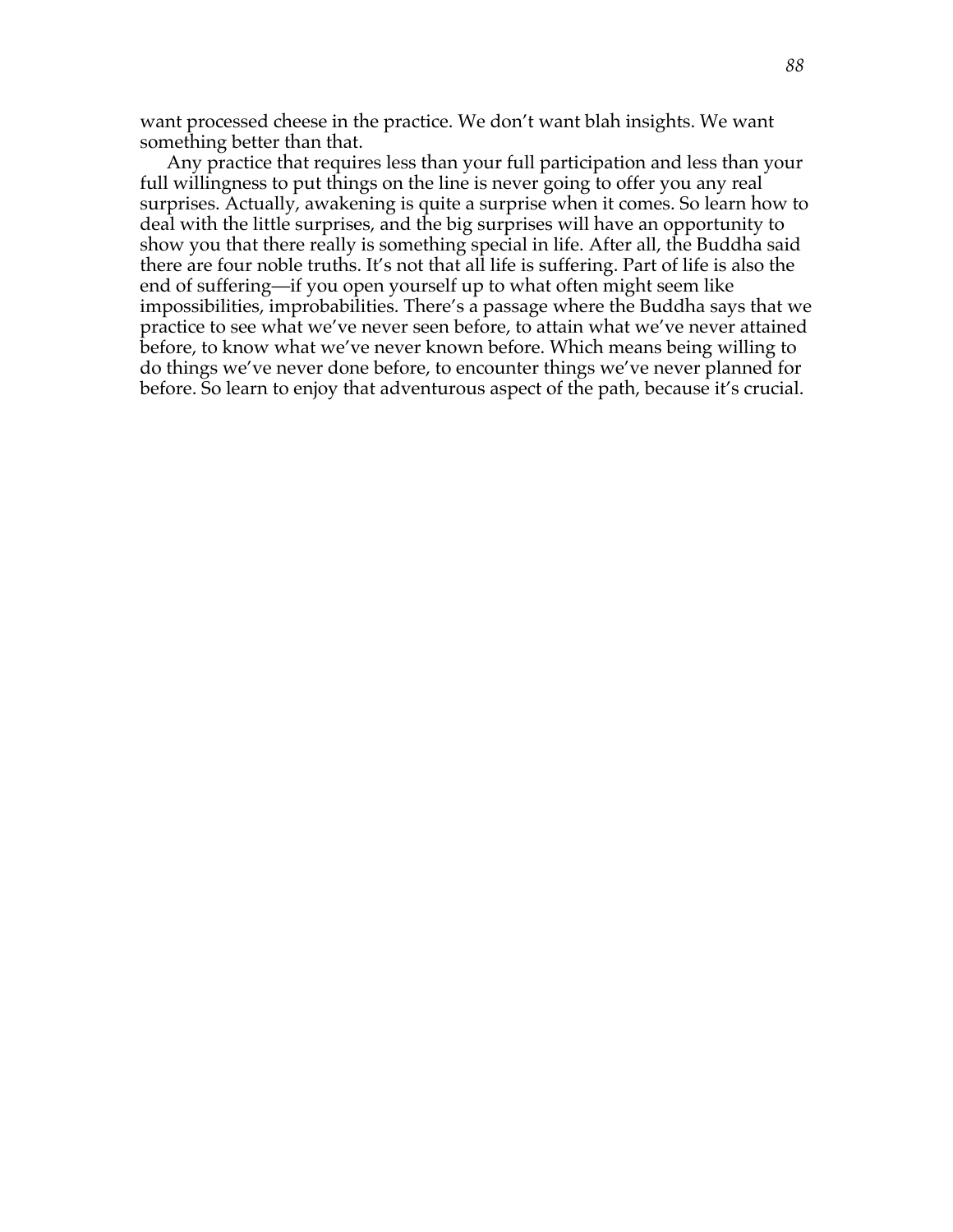## *Always Willing to Learn*

### *May 21, 2008*

One of the habits of a good craftsman is a willingness to deal with uncertainties. You take the range of skills you've developed and you're willing to apply them to new situations, new problems. You experiment. And you deal skillfully with failure. You try again until you can see how the basic principles of your skill can be extended in that particular set of circumstances, to that particular set of problems.

The same principle applies to meditation. You may find as you're dealing with the breath energy in the body that there are parts of the body you have trouble integrating into your range of healthy breath energy. So you have to learn how to think about those parts in new ways. If you try to push them out of you or ignore them, they don't go away. They come back with a vengeance. So learn to think about them in ways that can include them in the breath.

For example, if there's tension in your neck or your shoulders, think of the neck and shoulders actually doing the breathing, and they're breathing just for themselves. The fact that they're tense may mean that they've been breathing for other parts of the body, while they themselves are starved. So let them have their fill of breath energy. Often, if areas of the body have been starved of breath energy, you'll have to start out with lots of deep long in-breaths and shallow outbreaths to get them re-energized. Be careful not to squeeze those areas on the out-breath. Let them do the breathing, and for the time being it's fully for their benefit.

If your brain feels foggy, you can think of the breath energy coming in and out of the brain, that the brain is doing the breathing. Or the spinal cord is doing the breathing. See what that does to the breath energy—if it helps to open things up or to strengthen parts of the body that are weak. If it doesn't work, experiment to see what *does* work. As a meditator you always want to be expanding your range of skills, consolidating what you've learned and then seeing how it can grow.

In doing so, you find that you expand your sense of who you are, of what you can do, of what's possible. But that sense of who you are: Don't focus primarily on that. We have ways of typecasting ourselves: You fall here or there on the enneagram; you're a smart person, a dumb person, a sensitive person, a clod, or whatever. If you think in those terms, you tend to limit yourself. What those types are, are the areas you tend to fall back on, the range of skills you're already comfortable with. But you don't want to be limited to those skills. You have to be willing to deal with uncertainties, which means being willing to develop new skills.

There are certain roles that you're comfortable filling, but things can't progress if you stay limited to those roles. You can't let your desire for selfesteem limit you just to the things you already know how to do well. It's a common tendency: When you see that you can do something well, you can pat yourself on the back that you handled that situation well from that angle. But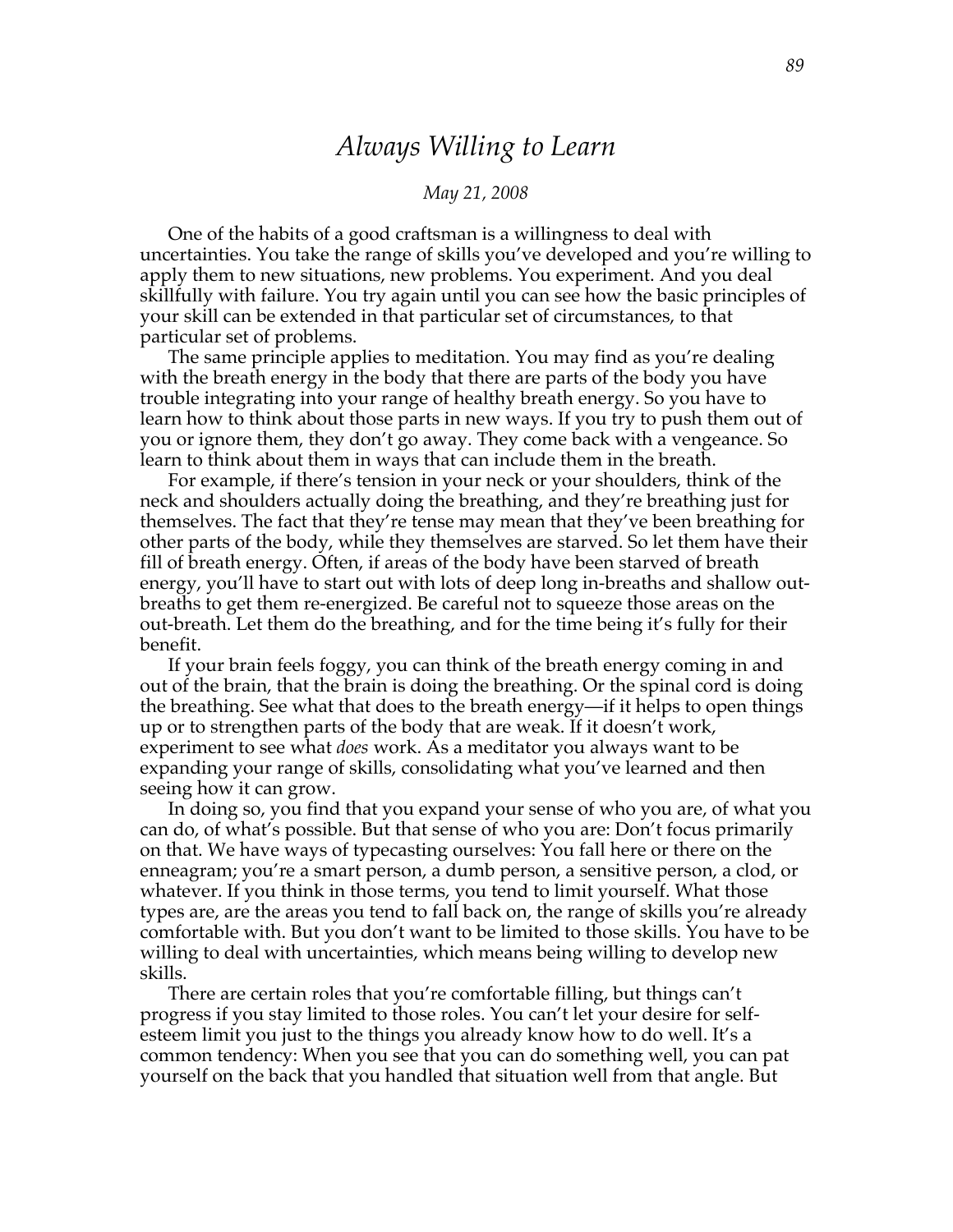maybe you handled it poorly from another angle. That's an area you don't like to look at because it doesn't feed your self-esteem. And that way, you stay blind.

Or you're used to certain patterns in your emotional life. Like patterns in the weather, they seem natural because they're the ones you're used to. When I was younger, I lived back East. Like everywhere east of the Rocky Mountains, the heat during the summer would build and build and build, and then there would be a huge thunderstorm. The heat and humidity would be dispersed, and things cooled down. You got used to thinking that that's the way it has to be—the heat and humidity build into a thunderstorm that clears everything. Now you live here in California, and the summers aren't like that at all. When the cool air comes in, it comes in stealthily, very quietly. You go through a heat wave and then one morning you wake up: Fog. It crept in overnight without warning, with no clear line to tell you, "Now the heat is going to break." It's a different pattern.

We need to realize in our lives that some of the patterns we're used to are unhealthy, or they may be useful in some circumstances but not in others. So it's good to learn other ways of dealing with these patterns. Instead of trying to think of what kind of person you are or where you fit on a particular scale, just look at your range of skills and ask if you can expand that range. Look at things from different perspectives. For instance, if you're used to thinking of yourself as smart, it's useful to live in a set of circumstances where other people don't think that you're smart. At first you may find it debilitating, because your self-esteem has been built up around the idea that you're smart. But the idea that you're smart can get in the way of learning new things. You have to get past that sense of being debilitated, and realize, well, maybe you *are* dumb in certain areas.

The way to do this is to identify yourself as someone always willing to learn. That provides you with a wider range of places where you can stay, a wider range of groups you can live with, and a wider range of ways you can look at yourself and the situations you're in. The wider your range of skills, the easier it is to survive. Your survival doesn't have to depend on other people recognizing the fact that you're smart, or even *your* thinking you're smart.

Or suppose you're used to being angry, going through a certain pattern like the summer storm pattern—the anger gradually builds, gradually builds, and then a storm clears the air—and you're used to that effect, the idea that really feeling the anger fully and expressing it fully is going to clear the air. What actually happens, of course, is that you end up doing and saying things that are harmful to yourself and to people around you, just as storms can cause a lot of damage. You've got to ask yourself: What other ways are there of dealing with the situation? Do you really need to clear the air with anger? Does it actually clear the air? Might it not be better to go back to the very beginning stages of the anger and watch them to see how you can nip the anger in the bud, so the anger can be defused in a subtle way like the fog stealing in?

These skills we learn as we meditate—watching thought patterns arise and learning how to nip them in the bud—are an important part of the meditation. We like to think that real meditation is when you settle down with the breath, with no distractions, and the mind doesn't wander off anywhere. But learning how to deal with distraction is one of the major learning opportunities in the meditation: seeing how the distraction begins, how there's a little stirring in the mind and then, depending on what you want, how you place a meaning on that stirring and get attracted to it, involved in it. It becomes a little movie you want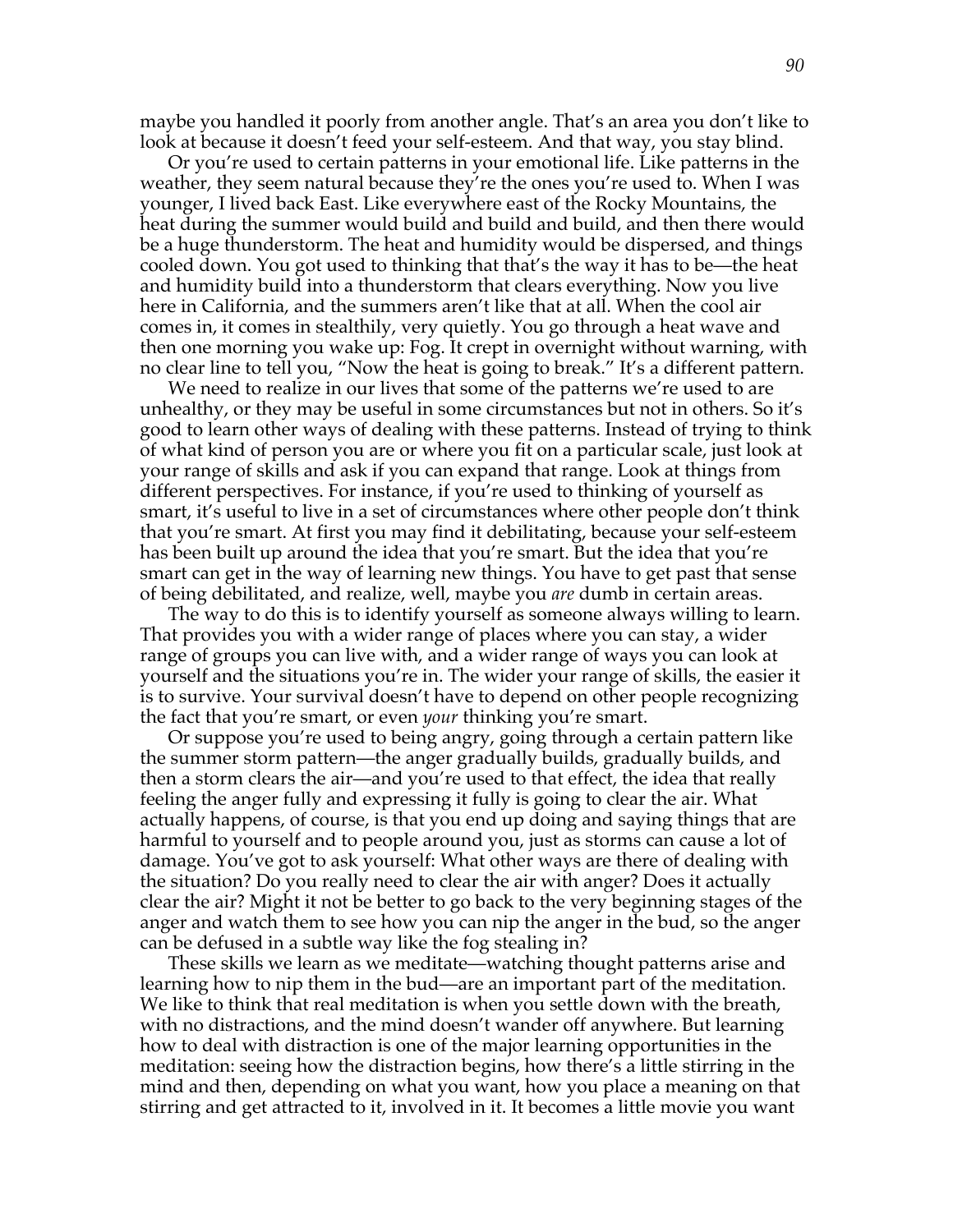to follow and then you're off wherever it takes you. But if you want to stick with the meditation, you need to see those processes right as they begin forming and to figure out ways of nipping them in the bud: questioning the perception, dispersing that little stirring of energy with the breath, getting more alert to what's actually happening, and more mindful of what you really want to be doing with the process.

Which means that, in learning how to deal with distractions, you learn an awful lot about how the mind works, how states of becoming arise. Then you take this skill and use it in daily life. When you run up against patterns in yourself and your relationships to the people around you—as in that old book, *Games People Play*—you have to ask yourself what games *you* like to play: the games you feel comfortable playing, the ones you feel you can play well. Are they really good games to play? If not, how can you pull out of those games? That's an important range of skills to develop.

And again, as you're meditating, learn which areas of the Dhamma apply to which phase of the emotional waves you go through. In the beginning stages where the wave is still subtle, you can apply the four noble truths: look for the stress, look for the craving and the clinging, and do what you can to let go of that craving and clinging. You need to do this early, for if you let the wave develop to a crest, to the point where you're in the middle of a rage, this subtle type of analysis is not going to work. The only thing you can do then is to use defilement to undercut your defilement.

There's that great passage in the suttas where the Buddha advises, when you're really angry, to stop and think of how, when you're angry, you tend to do and say things that are self-destructive, that destroy your friendships, that destroy your wealth, that hurt your best interests. When you're angry, you don't look good. All of these are things that will please your enemy. Do you want to please that bastard? Thinking in this way uses your pride and hatred to undercut your anger. When things have developed to a full-blown level like that, the subtle teachings aren't going to help. You have to use crude wisdom—which means that even though it works, the results are going to be crude as well.

So it's best not to let your emotional waves develop that far. Ask yourself: What happened to all those skills you learned as a meditator? They're not just for sitting quietly on a meditation seat. They're for use in your daily life, to take you out of the unskillful games you've been playing, to give you a wider range of actual skills. So look at your life: What in your daily life tends to provoke anger? Watching TV? Listening to the radio? Well, maybe you should watch less TV. Turn off the radio. There is that principle called restraint of the senses, you know. When you look at things that provoke anger, it's often not the case that the things actually provoke your anger. You're out looking for anger because you want the storm. But what does the storm really accomplish, aside from a lot of damage?

Learn how to look at the people you dislike in a different way. Learn to think about the situations that would normally provoke anger in a different way. If you find that you can't look at the news without getting angry, it means you can't look at the news yet. You're not ready for it. If you want to get involved in social action, learn how to look at the news in a way that gives you ideas for what could be done, but without the anger. It's possible to recognize injustice and to work for change without getting stirred to anger. When you don't get stirred up in anger, you can work more effectively.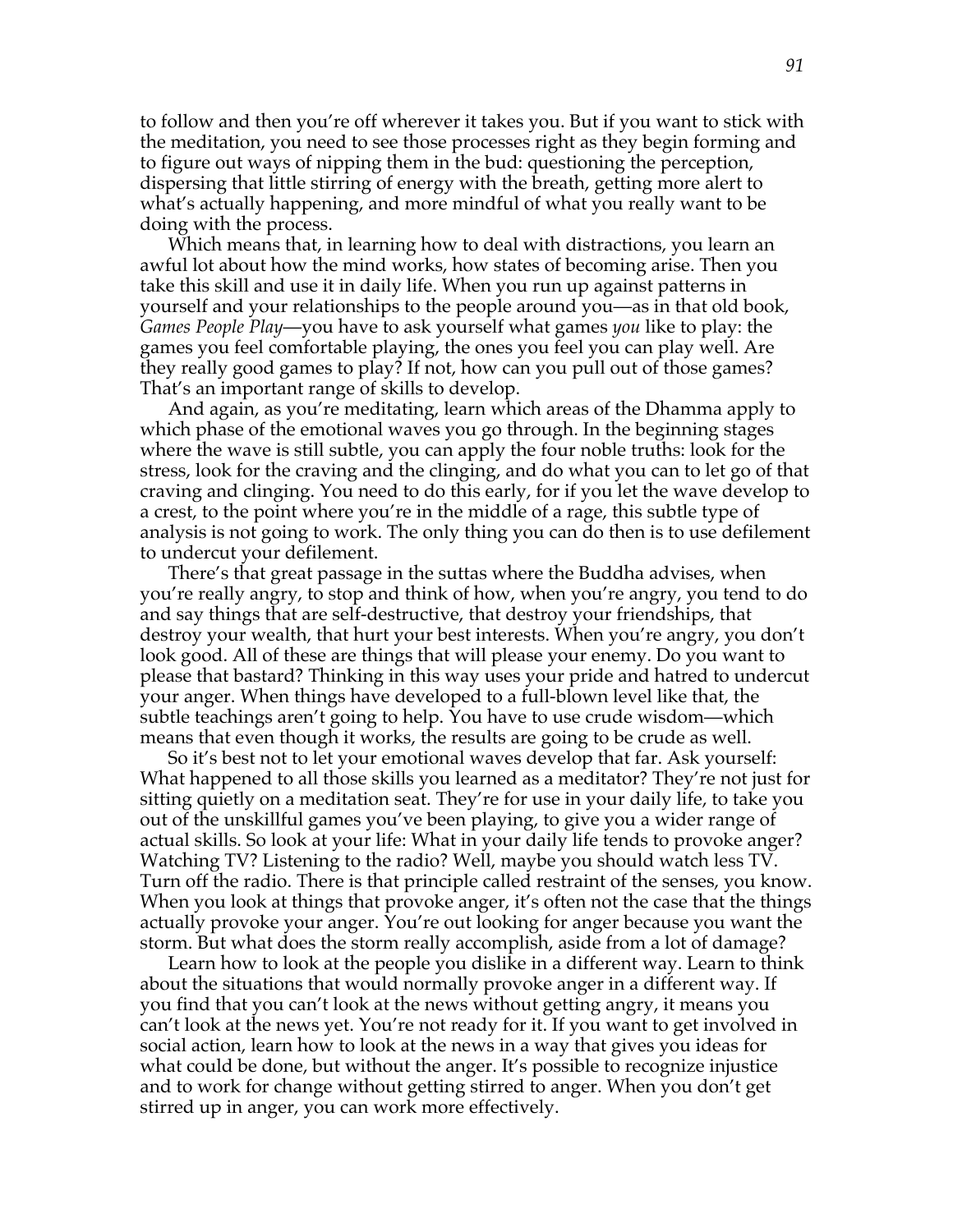This applies in your personal life as well, in your relationships with people right around you. They may do things you dislike, but instead of letting yourself get upset, ask yourself: What would be the most effective way of stopping that kind of behavior? The most effective way is rarely the route of anger. There are more subtle ways, more indirect ways, that are much more effective, much more lasting. But they're not going to occur to you if you're boiling over with indignation.

You may come to realize that you actually use the injustice or the wrong situation to play a game of anger. So start questioning your motives. Is it really the injustice you care about, or is it the charge of the anger? This way you bring the range of skills you develop in meditation into your daily life. You'll probably see things about yourself that you don't like, but hopefully the meditation should have put you in a position where you're ready to face those things maturely and deal with them skillfully.

This is why, when the Buddha taught Rahula how to meditate on the breath, he first taught him to develop the perception of inconstancy. As he said, if you focus on inconstancy, it helps to deconstruct the conceit that "I am." Now, ordinarily we think of conceit as one of the last things you abandon in the practice. It's a fetter that only arahants can abandon totally. But you want to learn how to question it right from the very beginning because it often gets in the way of the skills you could be developing as a meditator or applying to new situations in life. When you can let go of that conceit—even though you can't totally conquer it, at least put it out of your mind for the time being—it allows you to look at situations less in terms of what you are, and more in terms of what you can do with the range of skills at hand.

And do what you can to expand that range of skills. Ajaan Lee talks about knowing when to play the role of being a smart person, knowing when to play the role being a dumb person. The same with strength and weakness: Most people don't like to appear weak, but there are times when it's useful to play the weak role. You learn a lot about other people that way. What this means is that you want to be able to play both the weak role and the strong role whenever necessary.

Last week I was talking to a woman who was dealing with a difficult situation at work. She had begun to realize that it just wasn't worth keeping up the fight, that she'd be better off quitting the job. But part of her didn't like the idea, for she was going to look like a loser. She liked to think of herself as a warrior. Well, that's a very incomplete understanding of what it means to be a warrior. A good warrior knows which battles are worth fighting and which ones aren't. It's when you're really confident in yourself as a warrior that you're willing to look weak or demure when you know it's to your advantage to do so. In other words, you're willing to play lots of different roles—and to learn how to expand your skills in all the different games you might be playing with other people so you're not stuck in the same old narrow range of games, narrow range of skills. You're able to take on different identities as they are appropriate for the occasion.

This is a principle that applies to the outside area of your daily life and also to the inside area of your meditation. Learn how to live with uncertainties, with the confidence that you can learn from them and expand your skills. It's an important step toward freedom, this ability to expand your range. If you need a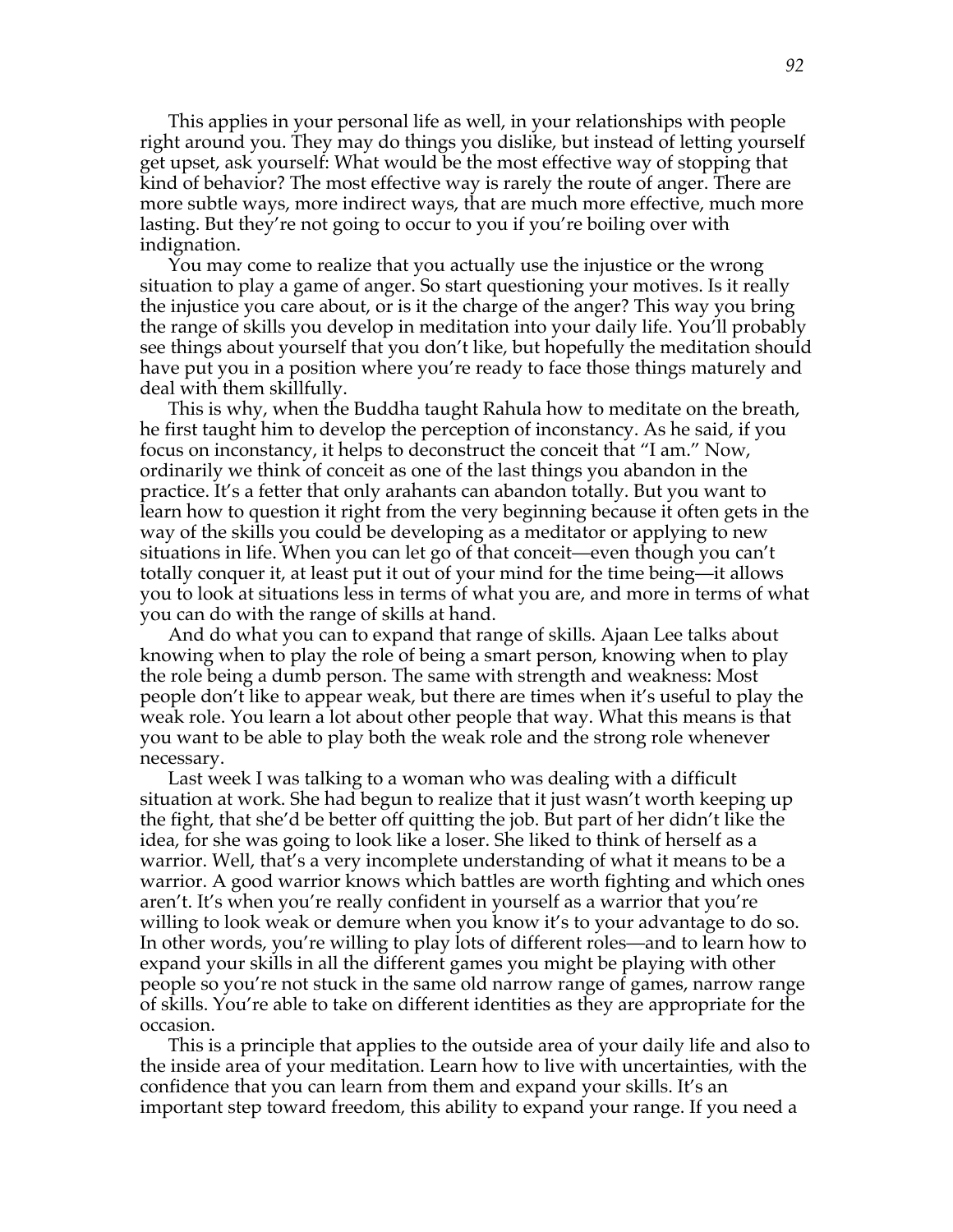working hypothesis about who you are, what kind of person you are, make it the kind of person always willing to learn. That sort of identity doesn't set you up for a fall. In fact, it aids you all along the path. But once you realize that it's the identity you want to take on, make sure that your attitudes really carry it out.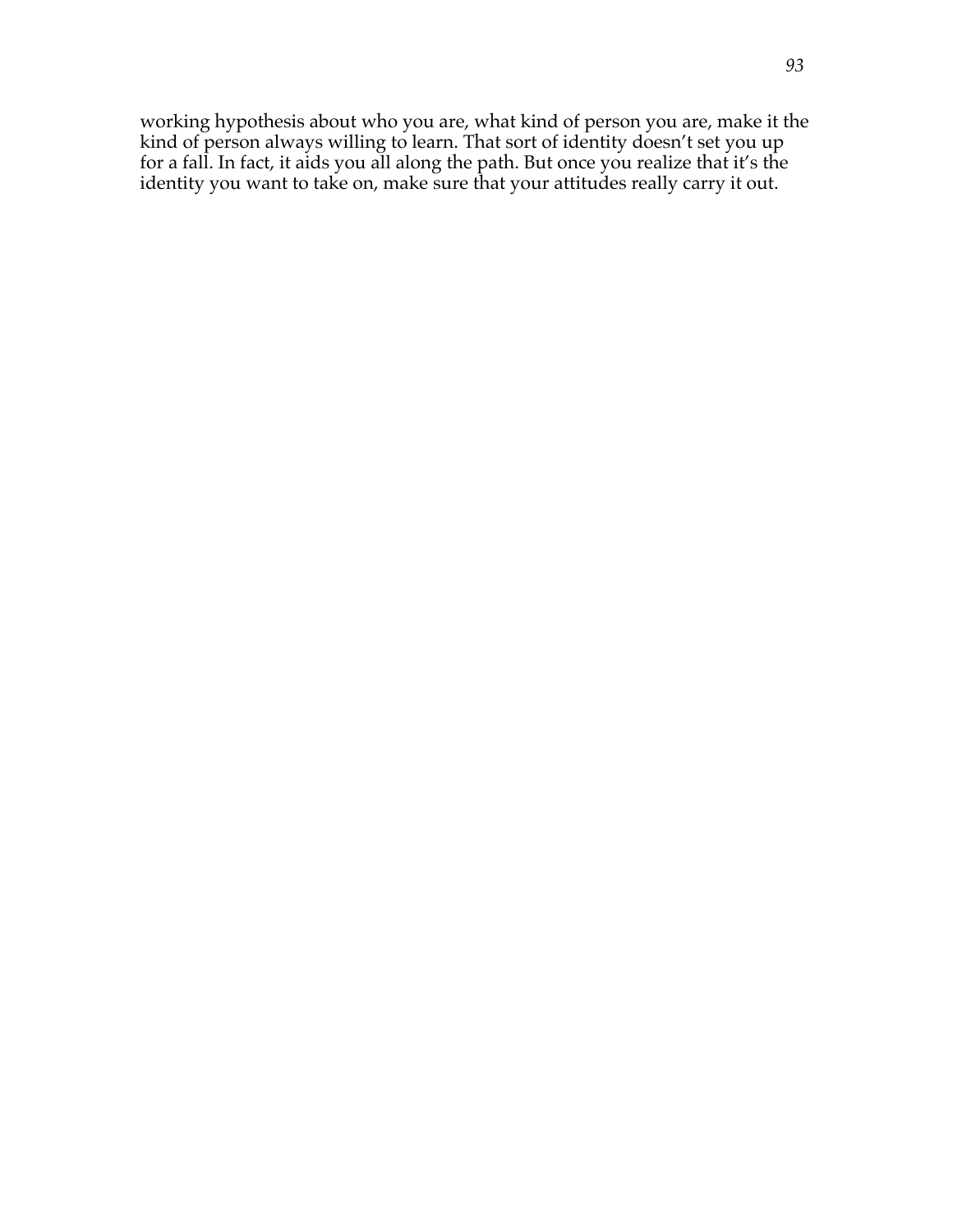# *Joy in Effort*

### *September 6, 2007*

Often you hear that there are two ways of approaching meditation. One is to put in lots of neurotic, miserable effort. You stress and strain with your heart firmly set on the time someday in the far distant future when you'll finally become awakened. The other approach is to realize that the Dhamma is all around you in the present moment. You just relax into the present moment and there you are.

Now, if those were the two only alternatives, the second would obviously be the only reasonable approach. But there are other alternatives as well. It's possible to relax into the present and still be filled with delusion. It's possible to enjoy putting effort into the practice, to thrive on challenges, to realize that there's a mature way to relate to the goal of awakening, and actually get there. You realize that, yes, the experience of awakening is not here yet, it's someplace in the future, but to get *there* you have to focus on *here*. And focusing on *here* is not just a matter of relaxing; there's work to be done.

Ajaan Lee has a good analogy. He says the practice is like trying to get fresh water out of salt water. The fresh water is already there in the salt water, but just allowing the salt water to sit and relax for a long while is not going to get the salt to separate out. You have to distill it. The fire of your distillery is analogous to the effort that goes into the practice. If you don't put in the effort, you're never going to get fresh water out of the salt water. But the trick is learning how to *sustain* effort, so that you don't give up when the going gets tough.

The best way to make it all the way *there* is to figure out how to enjoy the work *here.*

In other words, the effort in the meditation doesn't always have to be miserable or neurotic, doesn't always have to be a matter of stressing and straining. Sometimes it will require strong effort, sometimes very subtle effort. Right effort doesn't mean middling effort all the time, you know. What makes the effort right is that it's skillful, appropriate for right here, right now—and you're up for the challenge.

In the Buddha's description of right effort, you're told to generate desire. And one of the best ways of generating desire is to learn how to enjoy the effort—in other words, to take joy in abandoning unskillful qualities and to take joy in developing skillful ones. This joy is one of the traditions of the noble ones. And it actually gets results.

The best way to develop this sort of joy is to regard the practice as a skill that challenges your ingenuity. One of the qualities I've noticed is common among all the forest ajaans—in spite of all their different personalities—is that they all like to use their ingenuity to figure things out. They're not the type of people who simply do as they're told and hope that simply by doing as they're told, awakening is going to come out the other end of the process, like luncheon meat out of a factory. They each found aspects of the path that were like riddles that captured their imagination. These riddles didn't involve just an intellectual analysis, but more the type of analysis where you figure out a problem. When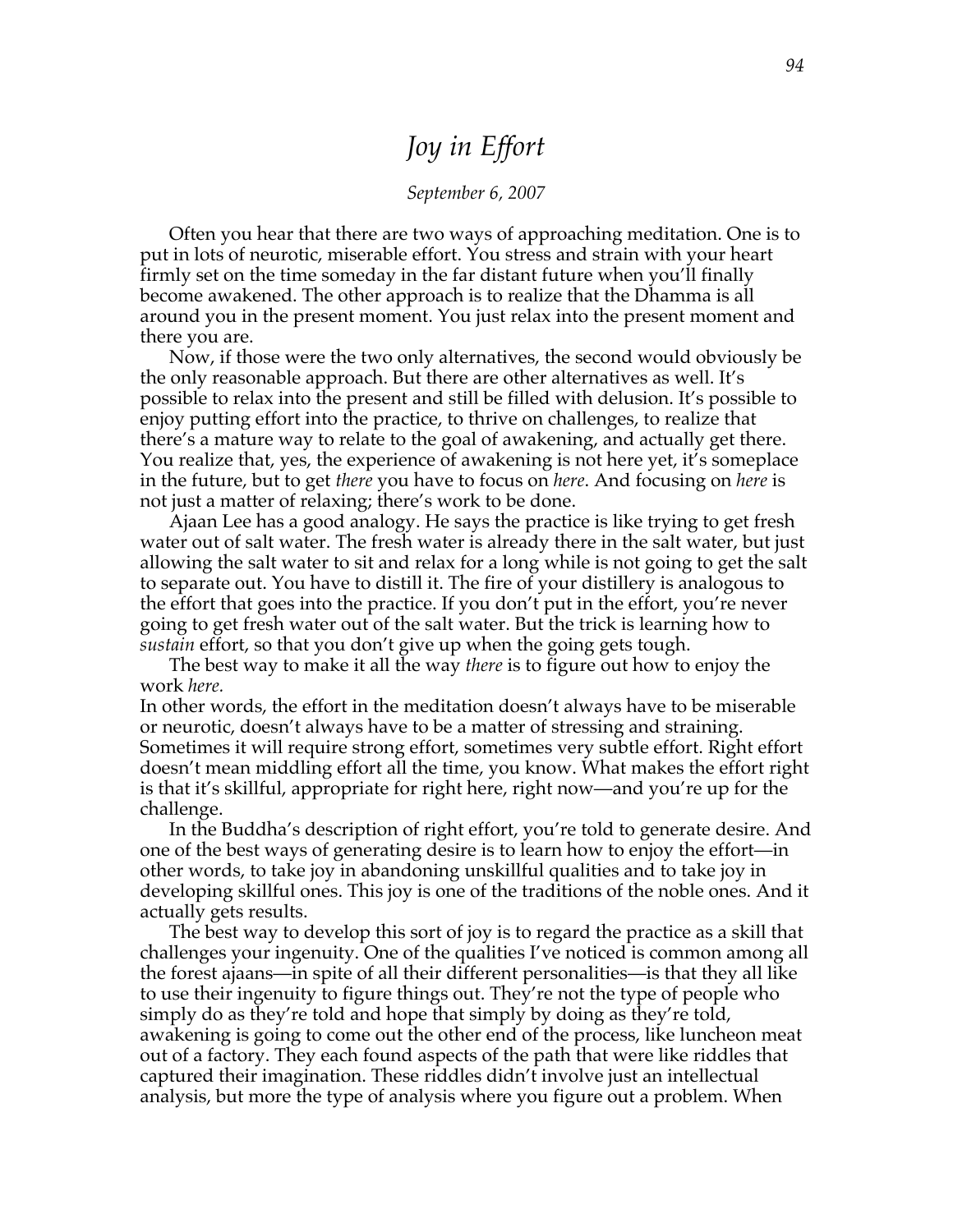they found a problem of this sort, they liked to find the most effective way of figuring it out.

So that's a quality you want to bring to the meditation. Notice what you're doing with the breath and what things seem to be problematic. The problem might be a physical pain or an emotional one. Try to figure out how the breath can help. Notice the mechanics of how you breathe. When you breathe in, where in the body does the in-breath energy—the swelling in the abdomen, the swelling of the chest—start? And when this in-breath impulse ripples through the body, does it spread smoothly or are there places where it's caught up, where it's blocked, where it's tensed? Can you unravel the blockages?

That's one thing you might want to work at if you find this an interesting problem. See what you can do. If this problem doesn't capture your imagination, if it doesn't seem to be a problem, notice what *is* a problem for you right here, right now. In other words, learn how to pose questions about the breath that relate to issues that really concern you. Learn how to go about figuring out the answers and judging when you've found an answer that really works.

Another common tendency in the forest tradition is not to explain everything beforehand. The ajaans tend to give each meditator the opportunity to figure things out. One reason for this is that the things you've learned by figuring them out stick with you much longer than the things you're simply told. The other reason is that many of our internal problems are extremely internal—the way mental events relate to physical events within you—and only you know how to express them to yourself. Your internal dialogue uses words, images, and language in an idiosyncratic way that only you can know. So you have to learn how to phrase idiosyncratic questions and then come up with answers appropriate for your case.

If you can learn to enjoy this process, you're more than halfway there. If you see the effort simply as a chore, something you've got to get through, you're going to miss an awful lot. You'll end up at the point where you tell yourself that this isn't working at all. You'll want to go back to what people in the  $19<sup>th</sup>$  century called "the gospel of relaxation," the idea that relaxation, simply accepting things as they are, is going to cure all your ills. This has been with us for a long time in America: the idea that if only we could learn how to relax, everything would be okay. We've been at this for more than 100 years, and even though it still hasn't worked out, the idea hasn't lost its appeal.

And it's certainly not the Buddha's take on the problem. In his analogy, if you haven't gotten results from making an effort, you've simply been engaging in wrong effort. The difference between right effort and wrong effort is not so much the *amount* of effort as much as *where* you focus your effort and what you actually do. If you want to get milk out of a cow, for example, you learn how to pull at the udder. That's right effort. Wrong effort is trying to get milk out of a cow by twisting her horn. Now, if you've been putting a lot of effort into twisting her horn but not getting any milk, it might be a good idea to relax. But relaxing is not the whole solution; it's just the first step. After all, you still haven't gotten any milk. The next step in actually getting the milk is to ask, "What other parts of the cow can I squeeze?" And you look around. You try squeezing her leg; that doesn't work. You try pulling her tail; she kicks you. And finally you pull her udder. That's when you get milk.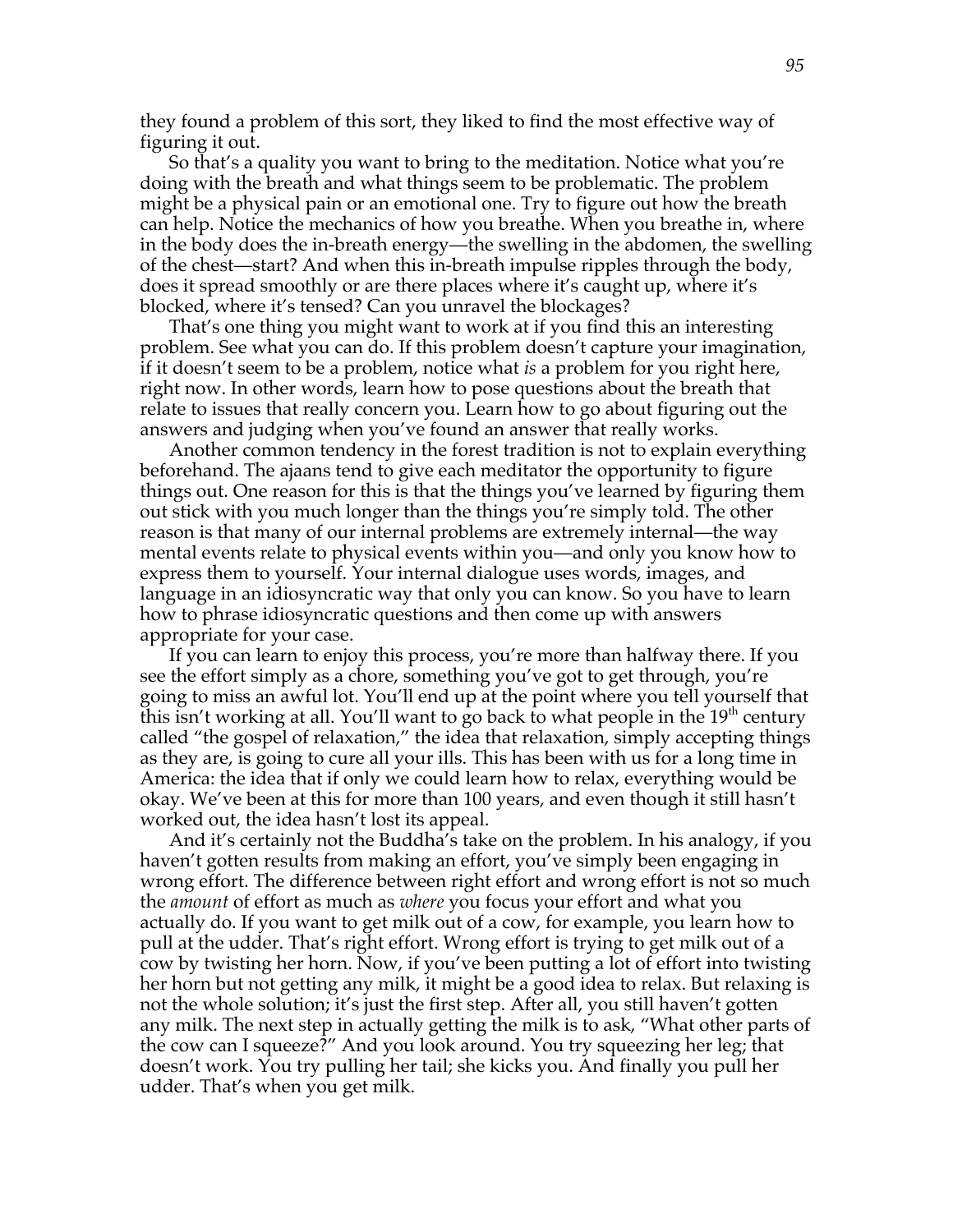In other words, relaxation is the first part of the solution if you've been putting effort into the wrong area, if you've been engaging in wrong effort. But if you're engaged in right effort in the right area, just keep at it. As your effort gets more consistent, you start getting results. The more you get results, the more you find joy in the effort. And the more you find joy, the more you're energized to try to figure things out at even subtler levels.

So to do well at the meditation it's a matter, one, of being willing to put in the effort, and, two, of learning how to enjoy the effort, learning how to enjoy puzzling things out.

The Buddha's path is not the sort where you simply do as you're told noting, noting, noting, or scanning, scanning, scanning without thinking. Those approaches are simply mindfulness exercises, but people tend to do them mindlessly—i.e., without asking any questions. Actual insight comes not by pummeling the mind with a technique but from posing the right questions in the mind. "What are these assumptions I'm carrying around here? How could I do this more efficiently? What am I doing that I'm not noticing? How can I learn how to notice it? How can I catch the mind as it's about to let go of its mindfulness?" This last point may sound impossible, but it's not. When you learn how to pose questions in the mind like this, and you enjoy trying to find the answers, it's going to bring progress along the path.

And it's perfectly all right to *want* to make progress along the path. After all, that's how the Buddha taught. A lot of people like to second-guess the Buddha, saying, "He couldn't really mean what he said, using conditioned things to reach the unconditioned. There must be some trick to all this." They try to figure it all out beforehand, to clone an awakened view without having to go through the work of the path. That's the wrong way of trying to figure things out.

The right way is to take the Buddha at his word and then, when you're doing as he tells you to, to try to figure out why he has you do things this particular way.

That's one of the features of the forest tradition. They took the Buddha at his word, but in an inquisitive way. He said to follow the Vinaya; they follow the Vinaya. He said to develop right concentration, which means jhana. Okay, they do that. Then they look at what they're doing to see how it helps in bringing suffering to an end.

What this means in practice is that you learn how to question your efforts in terms of the four noble truths until you arrive at something that lies beyond effort, beyond the path. But you can't get to the "beyond" unless you go through the effort of the path. In fact, it's in focusing on the doing of the path that you actually come across the beyond.

So take the Buddha at his word: There *is* right effort. When the Buddha singled out three of the most important factors of the path in helping right concentration, they were right view, right effort, and right mindfulness. These are the most important helpmates or requisites for right concentration. These are the factors you want to focus on while you're meditating: right view, right effort, right mindfulness, right concentration. They all involve doing things, developing things, watching the results, and then—when you see something unskillful happening—letting it go.

If you learn how to take joy in the developing and joy in the letting go, you're on the noble path. And it's not a bad place to be. It's better than being stuck in a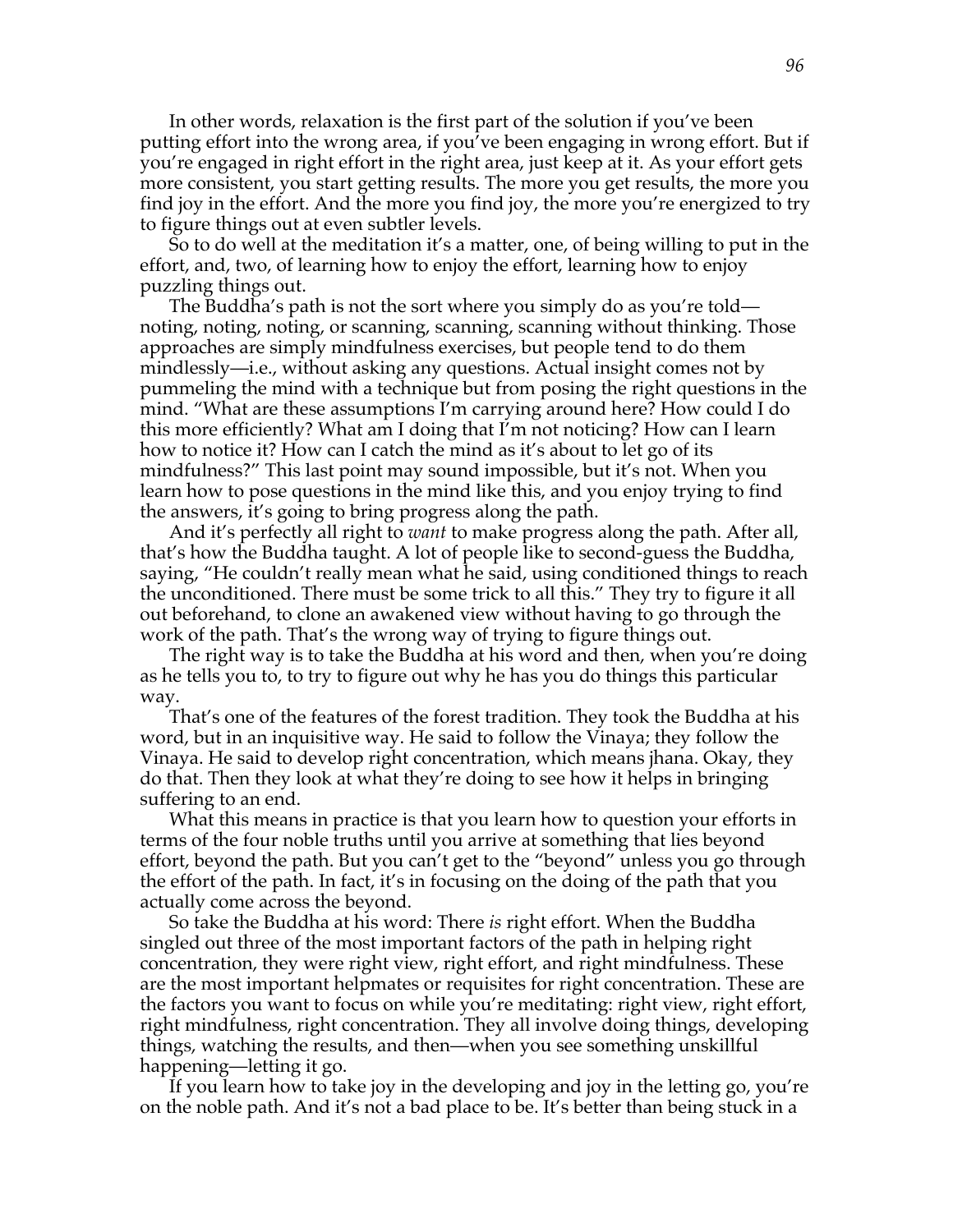place where you're trying to clone awakening and end up with nothing but wrong view, wrong mindfulness, and wrong… all the way down the line. No milk in your pail, and an irritated cow besides. So take the Buddha at his word. And be up for the challenge—because it can be a lot of fun.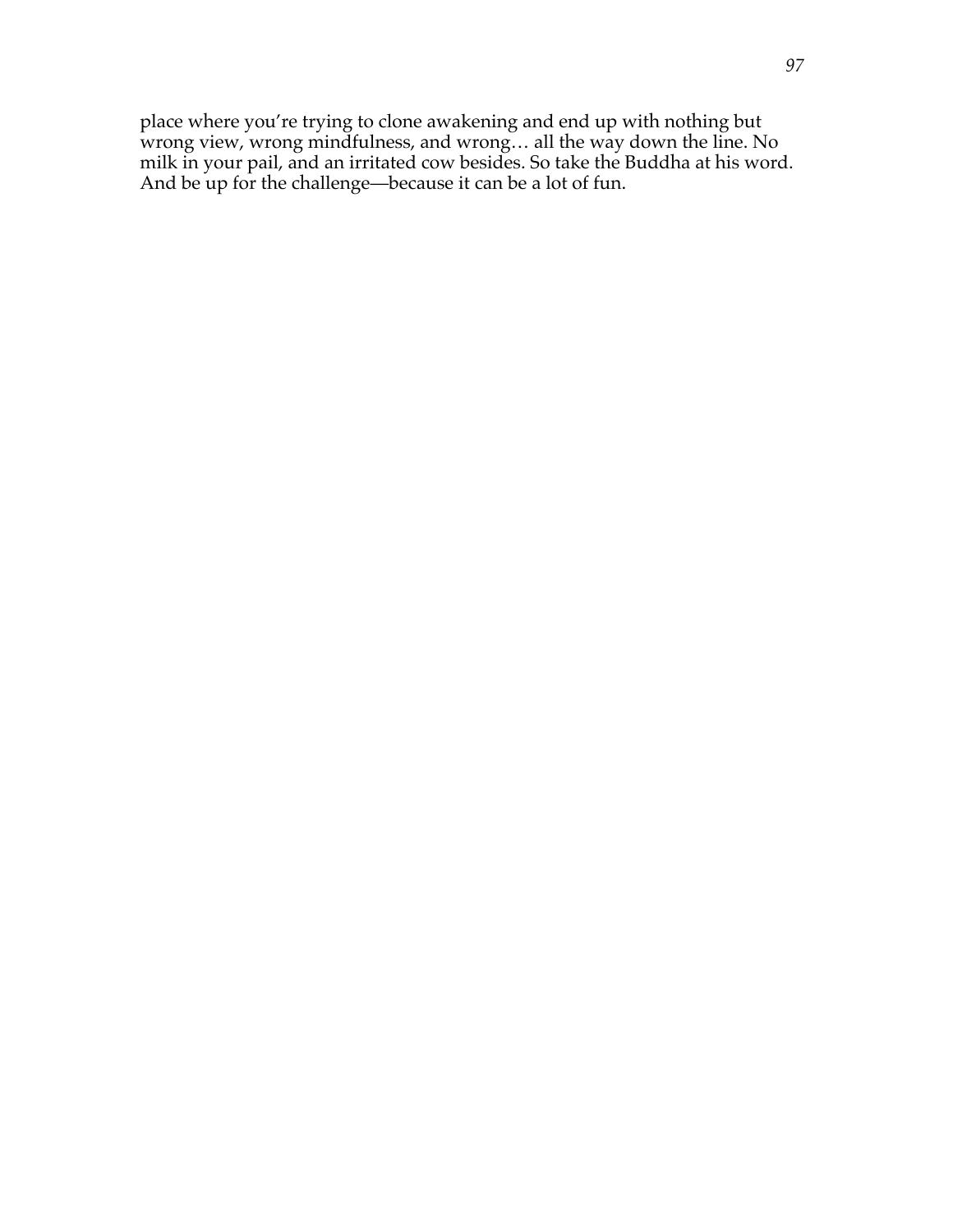## *Generating Desire*

#### *November 28, 2008*

Part of the definition of right concentration is that you seclude your mind from sensual thoughts, from sensual obsessions, and it's not easy. The mind likes to spend a lot of time planning sensual pleasures. A man once came to see Ven. Ananda and said, "I hear that the monks, even the young ones, train their minds to put aside sensual passion, sensual thoughts, sensual plans. I don't believe that. How can that be?" So Ananda took him to see the Buddha, and the Buddha said, "Well, even when I was a young monk it wasn't easy. My heart didn't leap at the idea of giving up sensual passions. But I realized that for the mind to gain stillness, to gain a sense of solidity, it would have to put sensual passion, sensual ideas aside, at least for the time being."

The way he did it was twofold: One was to think of the drawbacks of sensuality, and the other was to think of the rewards of renunciation. If we compare this to the factors of the path, it falls under right effort—as we chanted just now, *chandam janeti,* generating desire. Desire does have a role in the path: the desire to abandon any unskillful thoughts that have arisen, to prevent unskillful thoughts from arising again, to give rise to any skillful thoughts or mental qualities that haven't yet arisen, and to maintain and develop those that have. In each case, you have to generate the desire for the effort to happen. Try to get your mind on the side of the idea that this is what you want to do. This involves psyching yourself up, giving yourself reasons that actually motivate you to put aside your usual obsessions and to look for something better.

The texts recommend many different ways of doing this. You start with the Buddha's first method: learning to see the drawbacks of sensuality. The Buddha has lots to say on this topic, gives lots of analogies for understanding the drawbacks of sensuality: It's like a pit of burning embers, a drop of honey on the blade of a knife, a chain of bones without any meat. Once when I was in Laguna someone complained, "Why is there so much on the drawbacks of sensuality?" Because we're so strongly attached to sensuality. You have to keep hammering the point home that sensual desire carries heavy drawbacks: all the trouble that laypeople go through in work, for instance, working and working and working to get paid so that they'll have the money to buy pleasures. Then there's fear that they may not get paid. Or even if they do get paid, it's not going to be enough. Or it's going to get stolen. Or, as the texts say, kings or thieves will make off with it. Hateful heirs will make off with it. It's because of sensual desire that we get into wars and battles, even battles at home.

There are a lot of drawbacks to sensuality, and it's good to think about them on a regular basis. It helps incline the mind to the idea that maybe it *would* be good to put those thoughts aside and see if you can develop a sense of ease, a sense of wellbeing that doesn't have to depend on them. It's not as if the Buddha is going to starve you. He gives you an alternative pleasure, one that's safe, that provides real nourishment. In the beginning it's hard because part of the mind doesn't want to settle down and work toward it. So you have to go on faith, on the conviction that this is something you really should want. That right there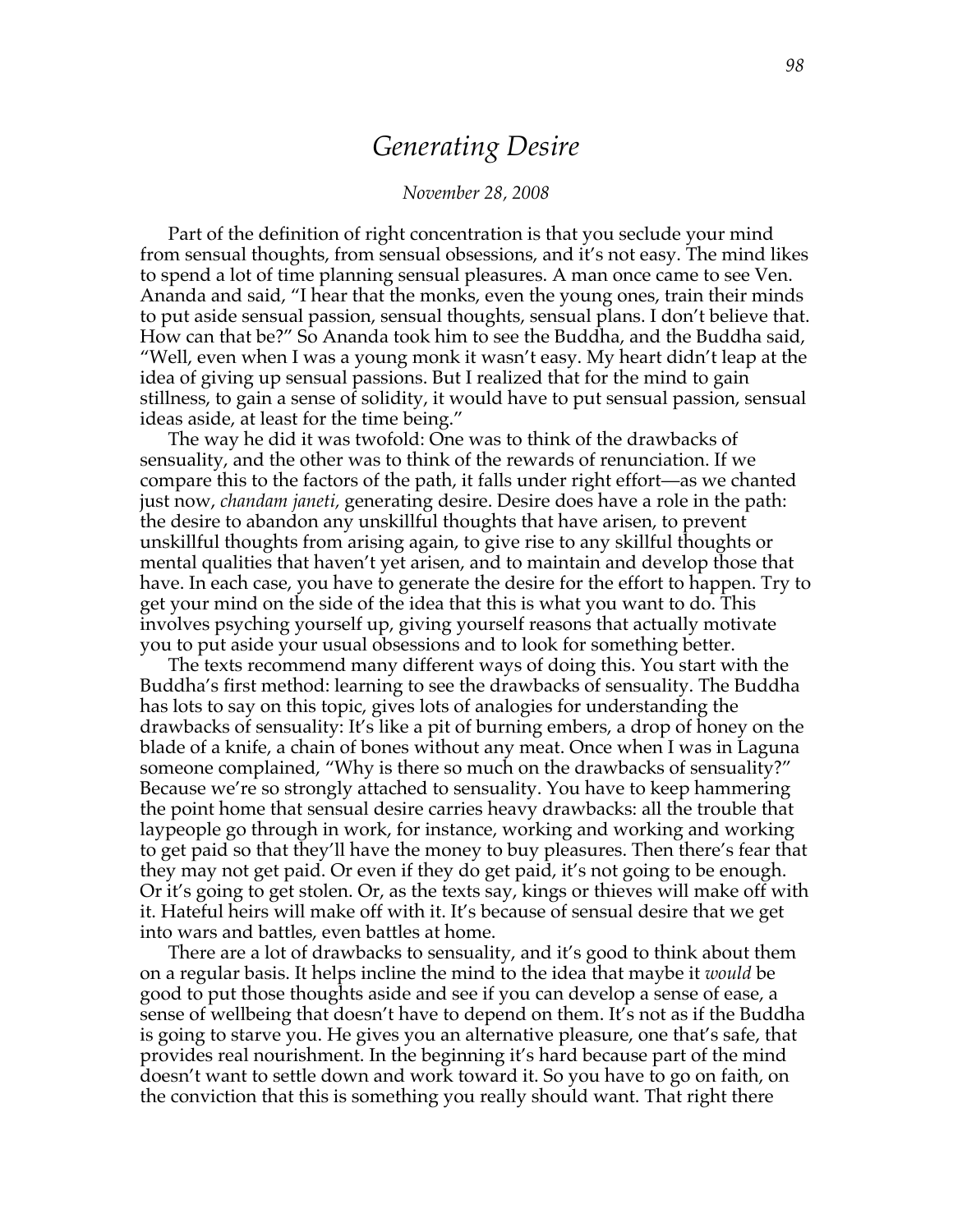may seem to be a contradiction: putting together the terms *should* and *want.* We think of wanting as something that happens naturally, and the shoulding as unnatural. But you *can* induce a desire—you do it all the time. So if you want to be truly happy, you should induce desires for the causes of true happiness.

Seeing renunciation as rest is another tactic for generating desire. The Canon contains a famous account of a former king who becomes a monk. He goes and sits under a tree, exclaiming, "What bliss, what bliss!" The other monks are afraid that he's recalling his past pleasures as king, so they go tell the Buddha. The Buddha calls him into his presence and says, "I hear you've been sitting under a tree, exclaiming 'What bliss, what bliss!' What do you have in mind as you say this?" And the monk says, "Back when I was a king, I couldn't sleep at night. Even though I had guards posted inside the palace, outside the palace, inside the capital city, outside the capital city, inside the countryside, and outside the borders of the countryside, I still couldn't sleep at night for fear that I would be attacked and killed. But now I sit under a tree with my wants satisfied, my mind like a wild deer, feeling no fear from any direction: That's the bliss I'm thinking about."

That's the bliss of renunciation, a possibility that doesn't even occur to most people. We see this so many times: People who've amassed wealth, amassed power, realize that they're in danger because of their wealth and their power. So they set up prisons for themselves—gated communities with walls, security cameras, watchmen, and guard dogs. Very few of them realize that they'd be a lot better off abandoning that wealth and learning how to sit happily under a tree in the woods with a mind like a wild deer.

So those are two ways of inducing the desire to let go of unskillful states and to develop skillful ones: seeing the drawbacks of sensuality and allowing your imagination to conceive of the rewards of renunciation. There are other ways of inducing desire as well. One is humor. The Canon has a sutta where the Buddha talks about the reasons why people are lazy and the reasons why they're diligent. For lazy people it's, say, if you haven't had enough to eat, you tell yourself, "I'm weak. I've got to rest." Or if you've just recovered from an illness, you say, "Oh, I've been sick, I've got to rest." And so it goes: "Whatever, whatever, I've got to rest." As for the reasons for being diligent, the external conditions are the same. Say you've been sick and now you've recovered a little bit. You tell yourself, "I don't know: Maybe the illness could get worse, so I should try to practice now while I've got at least *some* strength." Or you haven't had much to eat. You realize, "My body's not weighed down by food. I'm not drowsy. It's great for practicing." And so on down the line.

In other words, the externals are the same in each case. The reasons that some people see as obstacles to their practice, other people see as opportunities. The difference lies simply in the attitude they have toward them. The way the Buddha phrases these cases is humorous, for the lazy excuses are attitudes we all know too well. When you can laugh in a good-natured way at how your laziness justifies itself, it loses some of its power over you.

The Buddha also recommends using a sense of pride and honor as a reason for wanting to practice. For the monks, this means living up to the fact that you're a monk. When you say you're a contemplative, are you really a contemplative? Or are you just here as a tourist, checking it out, seeing what it's like wearing robes, going for alms, playing the role of a monk? If you had any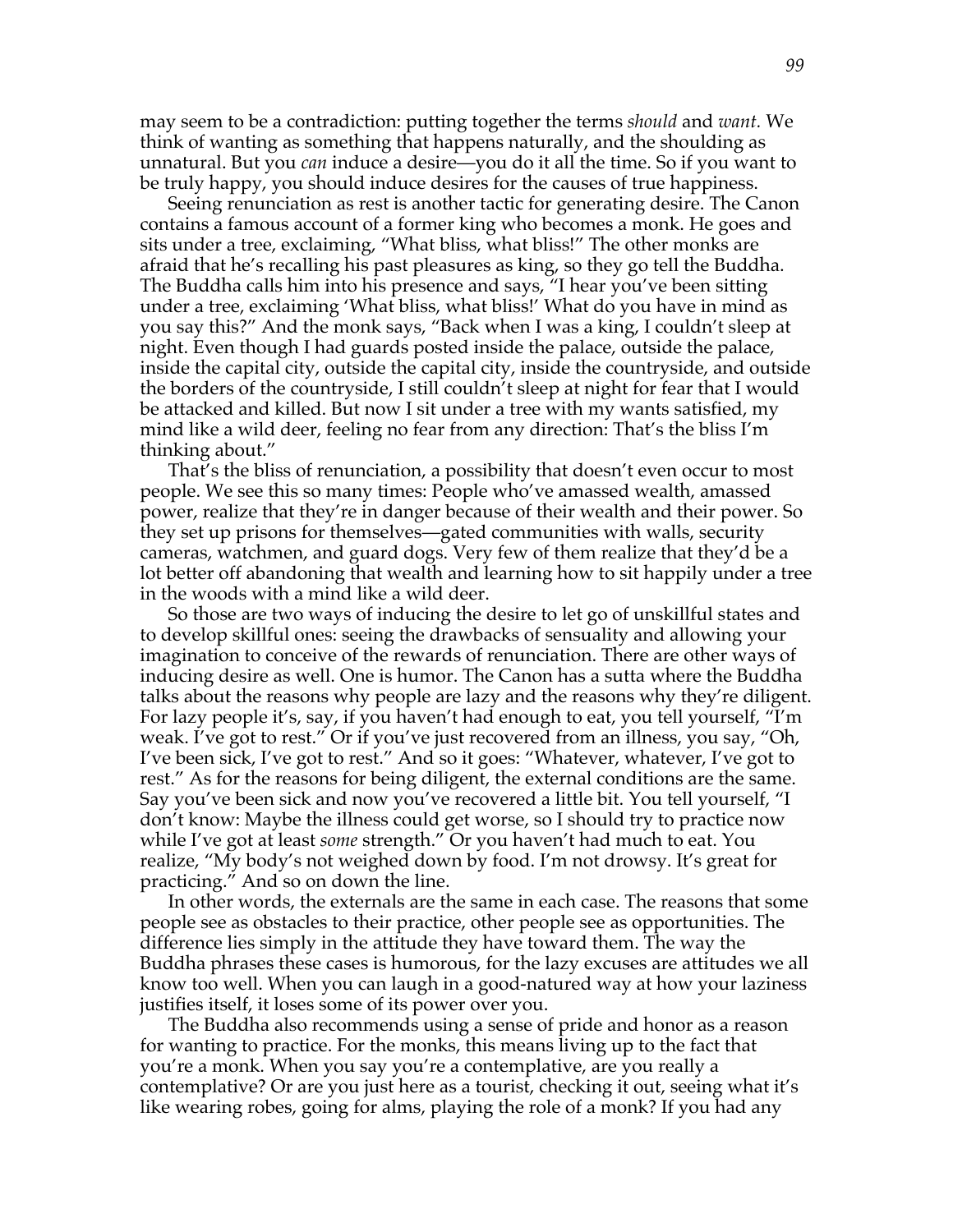sense of honor, you'd want to make your mind the mind of a monk, the mind of a contemplative.

This ties in with the motivation of compassion. You're here receiving alms and all these other requisites from people. You're living off their generosity. As a return act of kindness to your supporters, you want to keep practicing partly to pay back the debt, partly so that their gifts to you will bear great fruit for them. That's part of the way kamma works: If you purify your mind, those who support you will reap great rewards.

The Buddha also talks of developing a warrior's sense of pride and honor in your ability to master the practice. Monks, he says, are like five different kinds of warriors. There's the warrior who sees the dust of the approaching army and grows faint, runs away. There's the warrior who sees the top of the banner of the approaching army, feels faint, runs away. There's the warrior who actually sees the army running at him, hears the tumult, hears the noise of the army, gets faint, runs away. There's the soldier who gets engaged in hand-to-hand combat, gives up, loses. And then there's the soldier who comes out winning: doesn't get faint when he sees the dust of the approaching army, doesn't get faint when he sees the banner, hears the tumult, or actually engages in hand-to-hand combat. He comes out victorious.

These warriors are like five different kinds of monks. There's the monk who hears that there's a beautiful woman in that village over there. Just the thought that there are beautiful women out there is enough to make him give up the training. That's the one who grows faint on seeing the dust of the approaching army. Then there's the monk who gives up when he actually sees a beautiful woman: He's like the warrior who sees the top of the banner of the army, gets faint, runs away. Then there's the monk who faints on hearing the tumult of the approaching army, i.e., he's sitting out meditating under a tree and a woman comes up and teases him, makes fun of him, and he gives up the training. Then there's one who gives up when engaged in hand-to-hand combat—in other words, the woman actually comes up and throws herself all over him, so he gives up the training. The one who comes out victorious doesn't grow faint or give up with any of these things. He sticks with his resolve that he's going to try to overcome his sensual passion, regardless.

The Buddha teaches in this way to instill a sense of honor, a sense of pride that mastering this practice is an accomplishment. Some people look down on monks: There's one vipassana teacher I know whose highest praise for me is that I would have made a good layperson. For him, most monks are losers. But he's wrong. See that our ability to overcome sensuality is not a weakness; it's a strength. It requires a sense of honor to do this, a sense of pride and mastery. Of course, the problem with pride is that you tend to compare yourself with other people, but there are times when it serves a good purpose. And ultimately the Buddha tries to put a check on comparisons like that, reminding us that we're not here to compete with other people. We're here to compete with ourselves.

When he talks about the traditions of the noble ones—your ability to be content with whatever you get in terms of food, clothing, and shelter—he says that you're also careful not to compare yourself with other people who live more luxuriously, who are not so content. You don't try to exalt yourself or disparage others around this issue. You realize that you're here to overcome your own weakness, not theirs. As he says, when you're able to overcome your weakness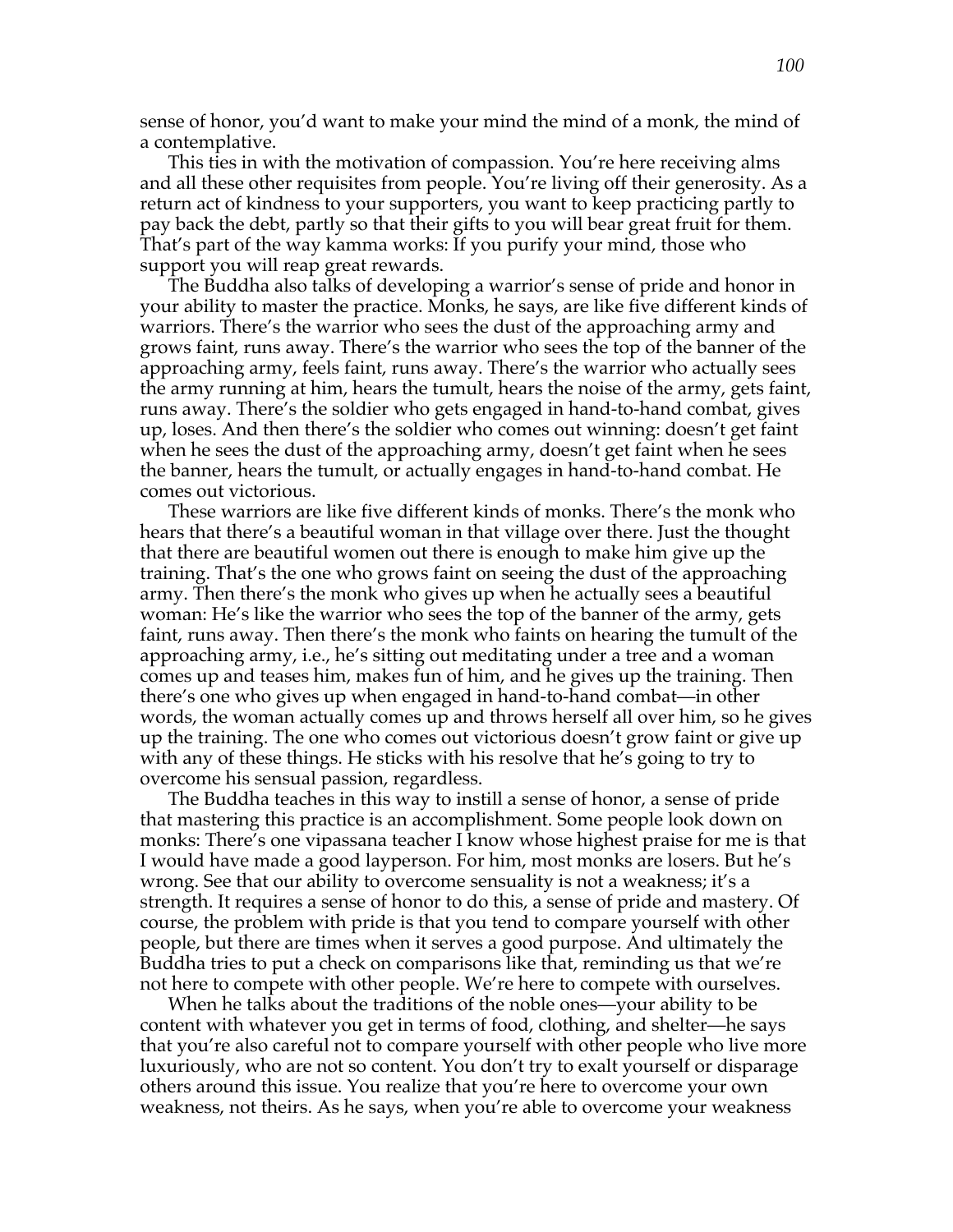and heedlessness in this way, it's the same as when the moon released from a cloud illumines the world. Someone who maintains this tradition heedfully makes the world a brighter place.

The Buddha also makes comparisons with physical skills. Once, when Ven. Ananda was on his almsround, he passed some youths in the city of Vesali practicing their archery skills, learning how to shoot arrows through keyholes from a great distance. He went back and reported this to the Buddha, commenting that that was quite an impressive accomplishment. So the Buddha asked him, "Which is more difficult, to pierce a keyhole with an arrow, or to take a very fine hair and use it to pierce the tip of another very fine hair?" Ananda said, "Oh, the second skill is an even more amazing one." And the Buddha replied, "Even more amazing than that is the skill of being able to pierce the truths of suffering, its cause, its cessation, and the path to its cessation." In other words, he reminded Ananda that this path requires a great deal of precision and skill. When you can accomplish it, you've mastered a great skill. Have pride in your craftsmanship.

So the Buddha uses a sense of honor and pride as a way of generating desire to develop skillful qualities in the mind and to abandon unskillful ones. It's a shame that in modern society the sense of honor seems to have wasted away as we become a society of consumers. There's not much honor in consuming. We take pride in amassing things, in conspicuous consumption, but that's the pride of a fool. Honorable pride, the pride that comes with a skill, seems to be disappearing from our society—and it's a real loss. The sense of honor that's required to develop a skill makes better people out of us.

If you can think of some skill you've mastered, and the sense of pride and accomplishment that came from having overcome whatever problems, whatever difficulties lay in your way, you can take that same sense of accomplishment and apply it to the practice: realizing that this is a much more demanding skill, but also much more rewarding, much more useful. The fact that it's demanding should simply spark you to even greater efforts, greater enthusiasm, so you can generate the desire that's such an essential part of right effort.

So instead of bemoaning the fact that you have to give up this or give up that, think of the good things that appear in your own mind when you have the strength to give them up. After all, renunciation is not only a skill but also a wise exchange, a wise trade. You're trading in something of little value for something of much greater value. You're trading candy for gold. You're doing something very difficult but very honorable.

Rather than feeling faint at the difficulty, you should stir yourself up to say, "Yes, I can do this." As Ananda says, this is the proper use of conceit and pride in the path: "Other people can do this, why can't I?" That's the way in which desire and conceit are actually part of the path. We usually think of them as things to be overcome and abandoned, but if they're properly used, they do have their role. So learn to use them whenever appropriate.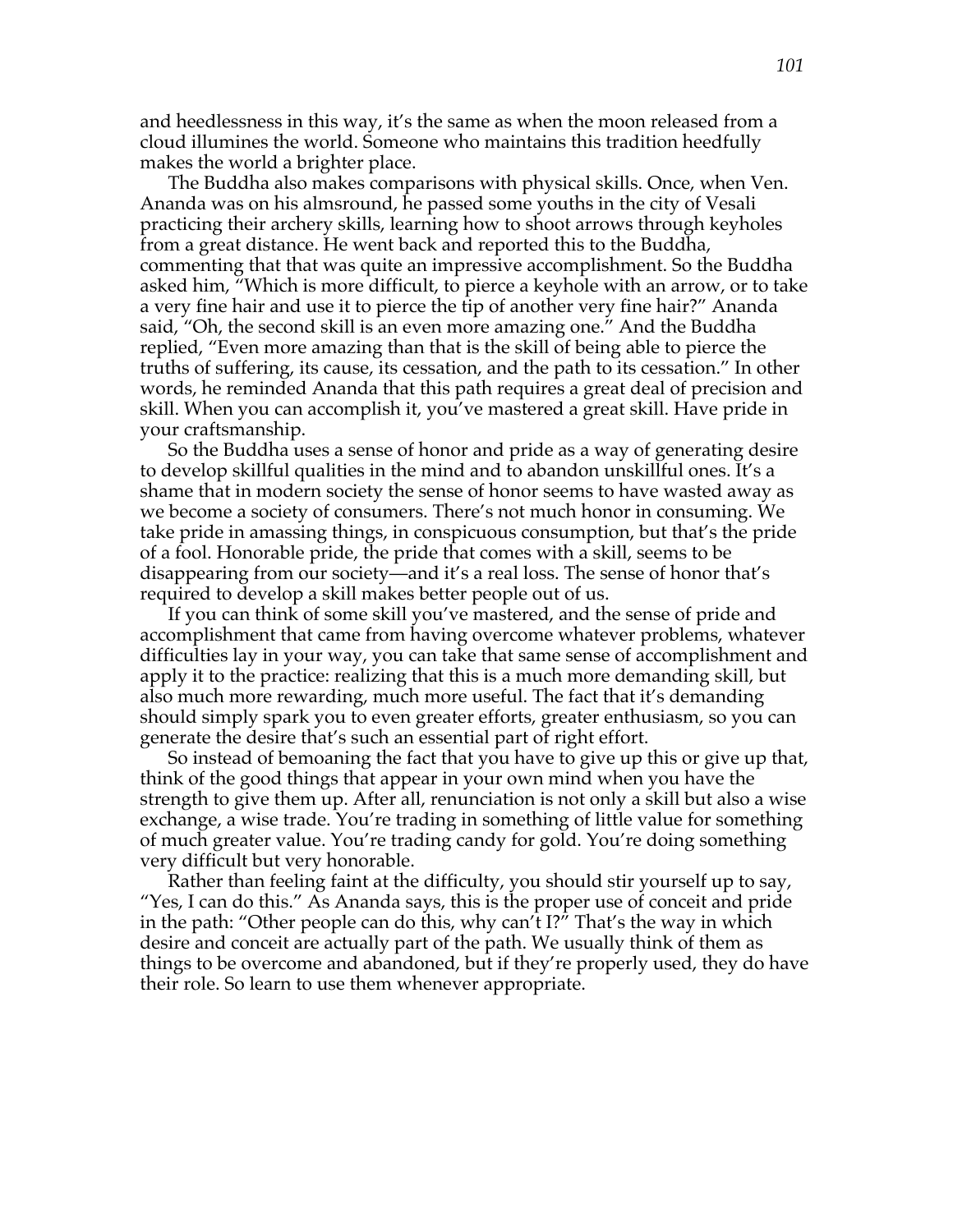# *When Things Aren't Going Well*

### *November 14, 2008*

Some of the discourses give an impression that the practice is a smooth upward incline, one surefooted step after another, going progressively up and up and up a staircase. Fortunately the Canon contains other passages confirming that it's not always a steady progress. There are ups and downs. Some of the passages, especially in the *Therigatha* and *Theragatha*, portray monks and nuns complaining that the practice would go well for a while and then crash, go well for a while then crash; one monk commenting that this had happened so often that he was ready to commit suicide, it had gotten so bad. Those passages are good reminders that no matter how bad things get, it's still possible to gain awakening. In each of these cases where the monks and the nuns had run amok from their dwellings, crazed over the ups and downs of their practice, they finally pulled themselves together and were able to attain total release.

This is why it's good to look to these stories for encouragement. Back in the  $19<sup>th</sup>$  century, people liked to read the lives of great men and women. It was considered an essential part of a good education to study their examples: how they'd been through many, many hardships and yet hadn't lost heart, how they'd finally come out on top. With modern literature the taste has changed to antiheroes, people you may sympathize with but who you wouldn't want to take as examples. It's a shame that we've lost a taste for genuine heroes and heroines in our literature. Occasionally you find it, though, as in the accounts of the most recent political campaigns. Even the most well-oiled campaign machine would have its ups and downs, but what mattered was how the people in charge managed those ups and downs. One of the important lessons you can learn from these accounts is that when things get bad, it's not the end of the world. You just stop, take stock of the situation, and figure a way out.

Or you can read about expeditions like Shackleton's down to Antarctica. Things got really bad even before they could get to Antarctica. Their ship got locked at sea in the winter ice, so they had to leave the ship and walk across the ice, dragging their dinghies behind them. When they reached the edge of the ice, they set out across the ocean. Most of them thought they were doomed. But even when they thought they were doomed, they kept going because of one thing: their sense of discipline, realizing that as long as you stay disciplined, you can take advantage of whatever opportunities do arise.

That's the first lesson to take from these stories: a strong sense of discipline. As you dig down into this lesson, it reminds you that you need to get back to basics so that the consistency of your discipline has a firm foundation. In our practice, getting back to basics means reminding yourself of why you're here: You're suffering and this is the way out. What is that way out? As the Buddha says, right view comes first. In his analysis of dependent co-arising, the prime factor causing suffering is ignorance. You don't see things in terms of the four noble truths, and your attention goes wandering off to all sorts of other places. Or if you do have little bits and pieces of knowledge, that's all it is: little bits and pieces. Nothing continuous. You need to develop mindfulness and alertness so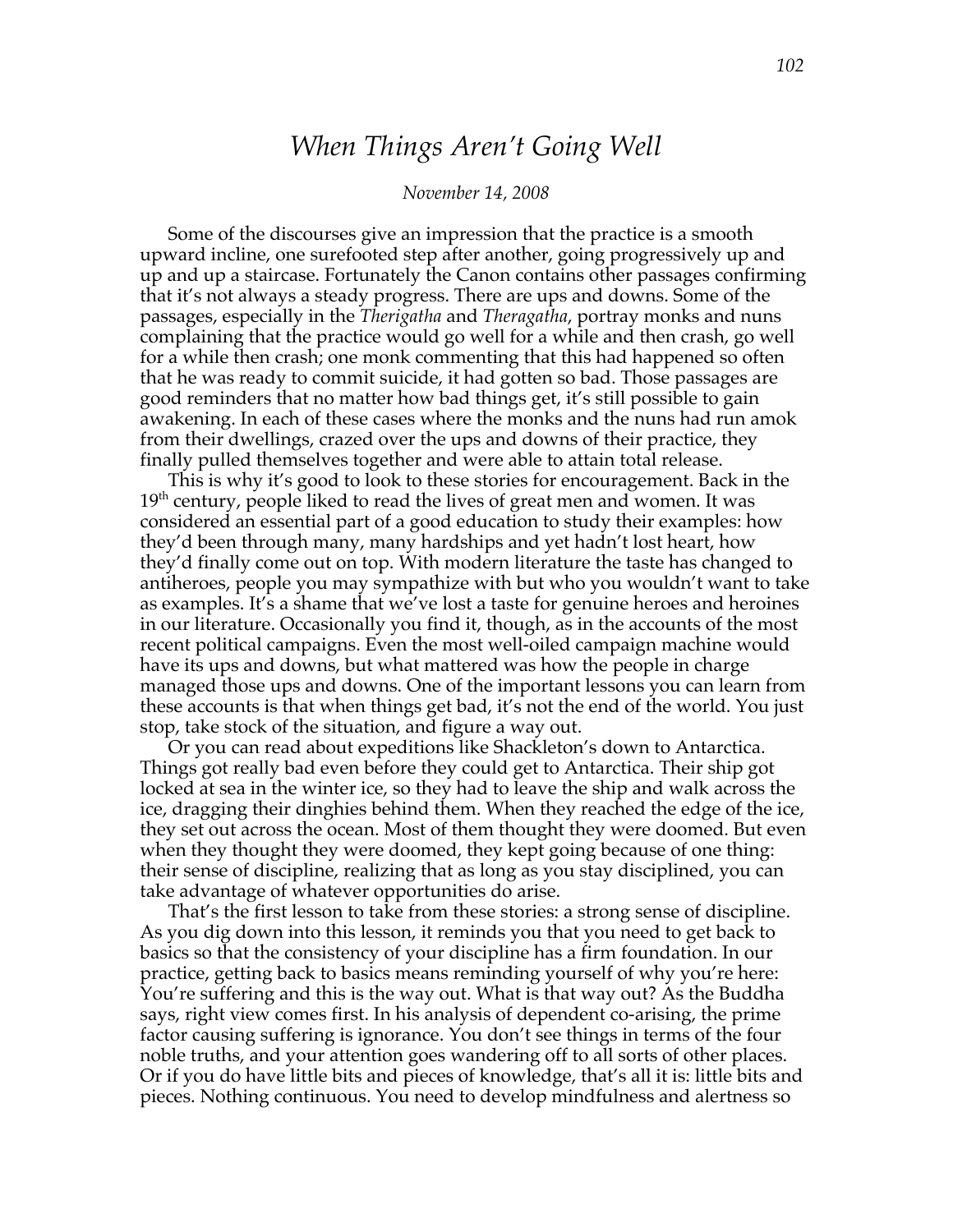that your knowledge becomes more continuous, and the bits and pieces connect up.

So consistency and the focus on how to end suffering are two basic principles to bring to your awareness. You're here to gain knowledge by looking at things consistently in terms of the four noble truths. Get started with the right questions: Where is there stress right now? What are you doing to cause it? What actions help to alleviate it? Then bring more consistent attention to those questions and to how they apply to what you're experiencing right now.

If it strings you out to focus on the stress, then focus on the question, "Where are the good things right now? What can you rely on as your path?" If there's a little bit of mindfulness, hold onto it. Right speech, right action, all the "rights" of the noble path: Hold onto what you've got, realizing that the situation inside and out may not be what you like, but your way out of here is to hold onto whatever you still have of the path, these states of mind. Even if all you've got is just that simple ability to stay attentive, then stay attentive, and keep that attention appropriate, without getting entangled in the story lines, the narratives, and all the other crazy ideas that the mind keeps churning out for itself.

So when things don't look good, try to get some perspective by reminding yourself: What are the basics? Why are you here? What is this all about? It's about developing some skills and learning how to comprehend your stress and suffering, learning how to abandon the cause when you can see it, learning how to develop the good factors of the path and whatever other qualities of mind reinforce the path when they arise. Endurance is important. It's the quality that gives the consistency to the path. Simply following the path one hour a night is not going to do the trick. On-again, off-again: That doesn't help at all. It may help a little, but it doesn't build up the momentum you need. Momentum comes with sticking with things over time.

It's like planting a tree. If you plant the tree and water it only occasionally, or water it just once and forget about it, the tree is not going to survive. You have to be consistent in looking after it, committed to looking after it. That's how it grows.

Take a lesson from your breathing: The body breathes continually. If it breathed just while you were focusing on it and then stopped breathing when you were thinking about something else, you'd be dead. So take some lessons from the breath because it's consistent. It keeps coming in and going out whether you pay attention to it or not, whether you like it or not. It's there. It keeps coming in and going out, keeping you alive. Take that as a lesson for the mind. You've got to be consistent. Even though the path is not yielding the quick and exciting results you'd like to see, remember that nobody promised it was going to be quick and easy, that it was going to be exciting all along the way. When the practice has its ups, you have to be heedful. When it gets down, you have to be heedful. You can't be complacent either way.

In other words, when things are going really well, you can't take your hands off the steering wheel, assuming that the car is going to drive itself. You can't let yourself get complacent or careless. Keep being attentive very, very consistently, moment by moment by moment, to what's happening. If things are going well, do what you can to keep them going well. When things are not going well, again, you can't be heedless. You can't let negativity take over your mind. It'll have lots of things to complain about—"This is not the right place to practice; these are not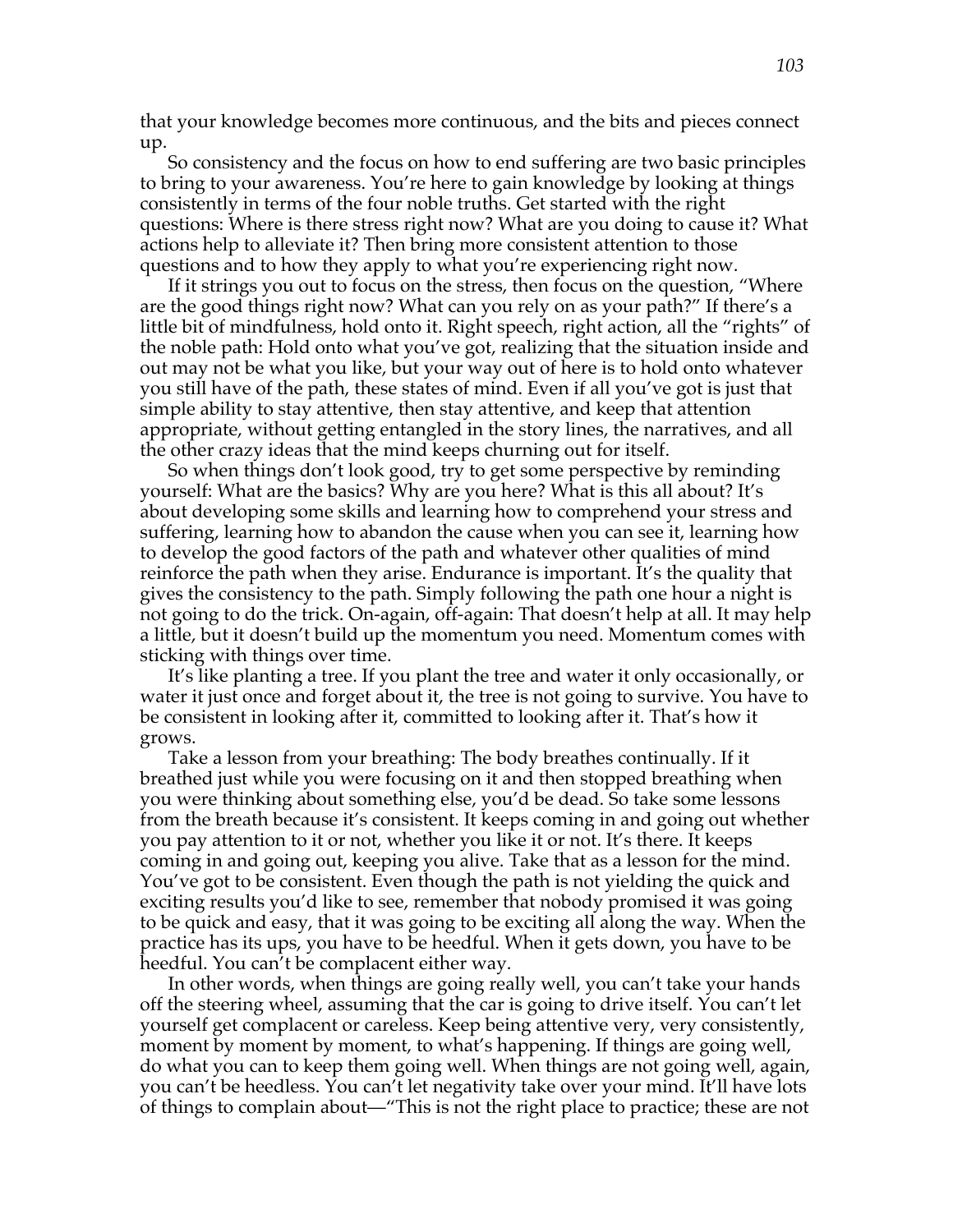good people to practice with," on and on and on—diverting your attention from the real problem, which is that you're not paying careful attention to what the mind is doing. The mind is a very clever politician. It can very quickly distract you from what's really going on.

This is why the Buddha said to obtain completion through heedfulness, through being very careful, uncomplacent. That's the discipline that will see you through. That expedition that Shackleton ran: I once got into a disagreement with someone who said that Shackleton made all sorts of wrong decisions, so his followers shouldn't have listened to him. But if they hadn't listened to him, the whole thing would have fallen apart. People would have died. He got people through—and inspired them to get themselves through—even though he did make mistakes. A sense of discipline is what can correct for those mistakes to make sure that they're not disastrous.

So always remember, whenever there's a problem, that more attention is required. In particular, you have to pay more careful attention to what's happening in terms of the issue of stress and its causes. Everything you need to know for awakening is right here. All the factors are right here, simply that at the moment they're out of control, they're causing suffering. When you learn how to bring them under control, then this process of fabrication, for example, can turn into the path. Many of the elements of dependent co-arising have the potential to become path factors. Attention, in name-and-form, can become appropriate attention. Fabrication can become the comfortable breathing and directed thought and evaluation of right concentration. So it's all right here. When you get bored or discouraged with the practice, remind yourself that it's because you're not paying careful attention. You're letting your expectations get in the way, or your moods get in the way: *Some*thing is getting in the way so that you're not really seeing what's going on.

This combination of focused attention and consistency means that you pay more and more careful attention—appropriate attention—to the issues of the four noble truths. The truths are not just truths *about* something; they're ways of looking, categories you can apply to anything going on in the mind. You can watch all the crazy thoughts in the mind and, if you do it from the perspective of the four noble truths, knowledge can arise. Learn to find what in the mind you can rely on as a path factor that will give you the strength you need to withstand the negative factors. The ability not to get discouraged by events comes down to your ability to keep talking to yourself with the right tone of voice, saying the right things to yourself. That's what right view is all about. Remind yourself that no matter how bad things get or how long the dry stretches seem to last, it's not the end. The possibility for knowledge is always there. This is one of the amazing things about the mind: It's always aware. There's always that potential for knowledge, for understanding. Sometimes it may seem weak, but it's there, and you can encourage it.

That's how, when things get bad, you can become your own best counselor, your own best advisor, so that when things crash, not everything gets demolished. Your determination not to keep on suffering: That'll see you through. Ajaan Mun talked about this in his last major sermon. The one thing you hold onto all the way through the path, he said, is the determination not to come back and be the laughingstock of the defilements ever again, not having to suffer ever again. The Buddha calls this taking yourself as your governing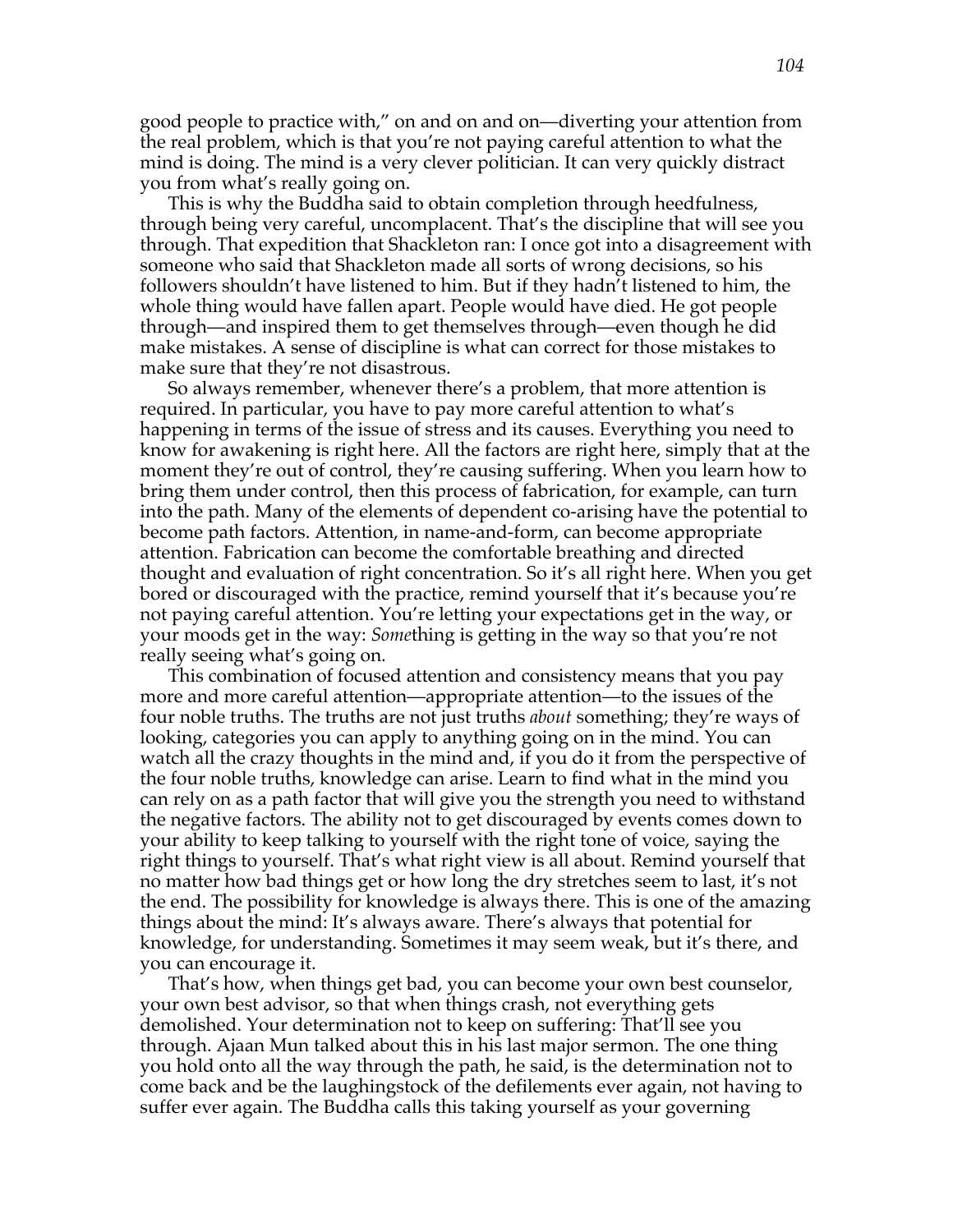principle, reminding yourself that you're suffering and that deep down inside you want to find a way out. So discard your unnecessary baggage and hold onto the basics—consistency, discipline, appropriate attention—for those are the things that'll see you through.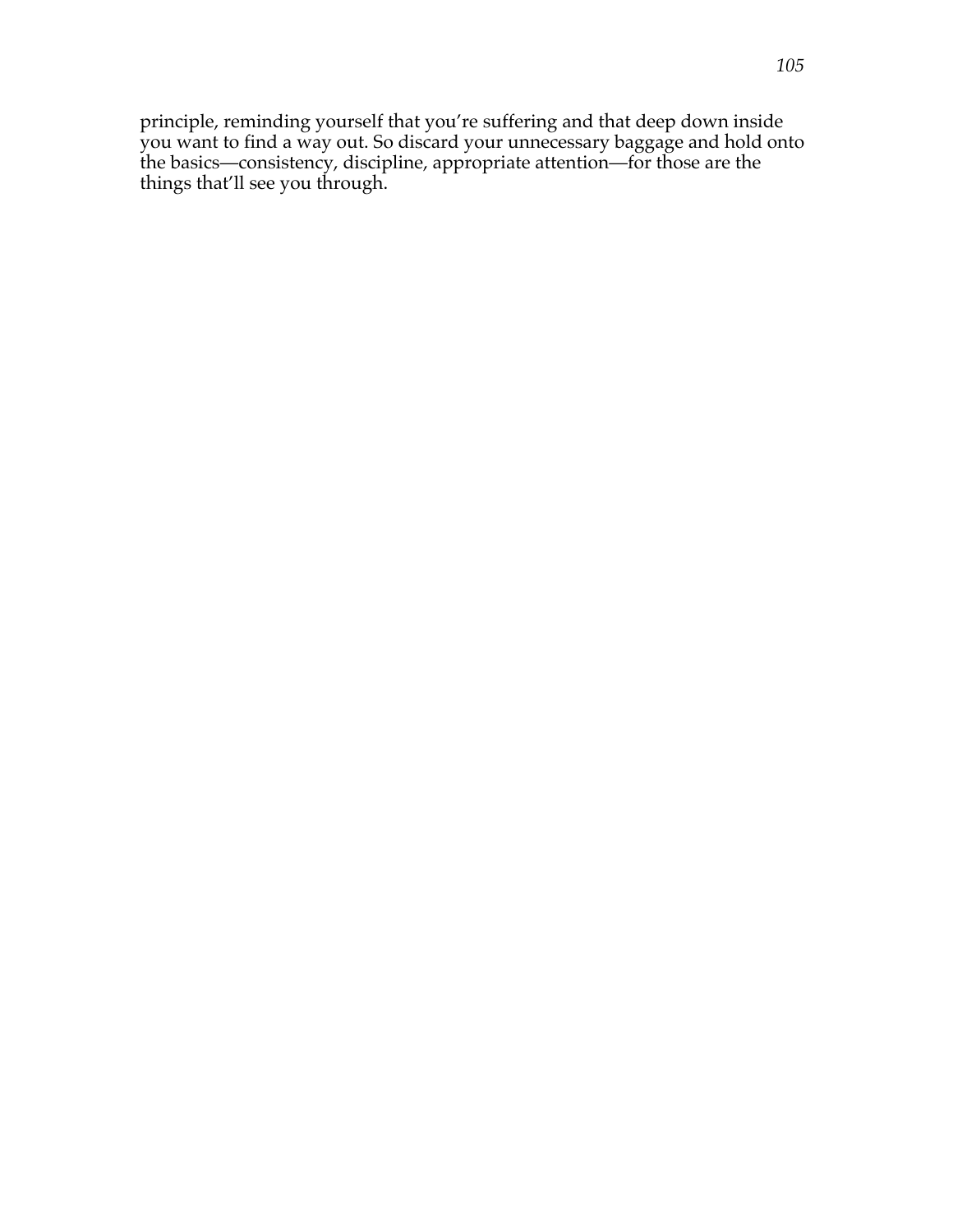## *Endurance Made Easier*

### *January 27, 2009*

We're practicing to put an end to stress, suffering, and pain. But the practice itself involves stress, suffering, and pain. As the Buddha said, there are times when you realize that certain unskillful qualities in your mind are not going away as you live at your ease. So you have to be willing to put up with some pain if you want to get rid of them. In other words, we're not out pursuing pain in order to prove a point, but we use it when we need to.

Recently someone claimed that people who choose the monastic path are the young men out looking for the hardest path they can find—kind of a macho masochism. But that's not the case at all. You don't look for pain any more than you have to, but you realize that there are times when if you don't put up with some pain or stress, then greed, anger, and delusion aren't going to vacate your mind. The image the Buddha gives is of a fletcher, someone who makes arrows. The fletcher has to straighten the arrow shaft by running it next to a flame. As long as the shaft isn't straight yet, he has to keep running it next to the flame, first this side, then that side. Once the shaft is straightened, though, he doesn't need to run it against the flame anymore.

In the same way, our practice is not necessarily heading into pain, but straightening out the mind is going to involve running alongside some pain so that we can ultimately get beyond the pain. This is why the Buddha began the *Ovada-Patimokkha*, one of his first major summaries of the path, by saying that patient endurance is the utmost austerity. Back in his time there were people who practiced austerities to burn away their defilements. But as the Buddha pointed out, the particular type of physical austerity didn't matter—such as standing on one leg out in the sun, lying down on a bed of nails, or whatever. What mattered was learning how to develop the quality of endurance in the mind: That's what burns away defilement.

So we're after a mental quality, a quality that can live with pain and not get upset by it. The comparison the Buddha gave is of an elephant going into battle. If the elephant has been trained, then no matter what horrible sights or sounds or smells or tastes or tactile sensations it encounters in the battle, it's not deterred. No matter what enticing sights, sounds, smells, tastes, or tactile sensations, it's not swayed. That's the kind of quality you want to develop in the practice. It's not going to be easy, but you can make it easier—if you know how to approach it.

The first step is to focus on the mind. To what extent is the mind making it harder to endure these things? The Buddha gives the example of a person shot by an arrow. And being shot by one arrow isn't enough: He shoots himself with more arrows. The first arrow is the actual pain; the extra arrows are all his mental flailing around in reaction to the pain. These extra arrows are the problem. As Ajaan Fuang once said, if physical pain isn't killing you, you can take it. But for most of us, the problem isn't so much the physical pain. It's all that extra suffering that we add on top of it, all the extra arrows we shoot into the mind.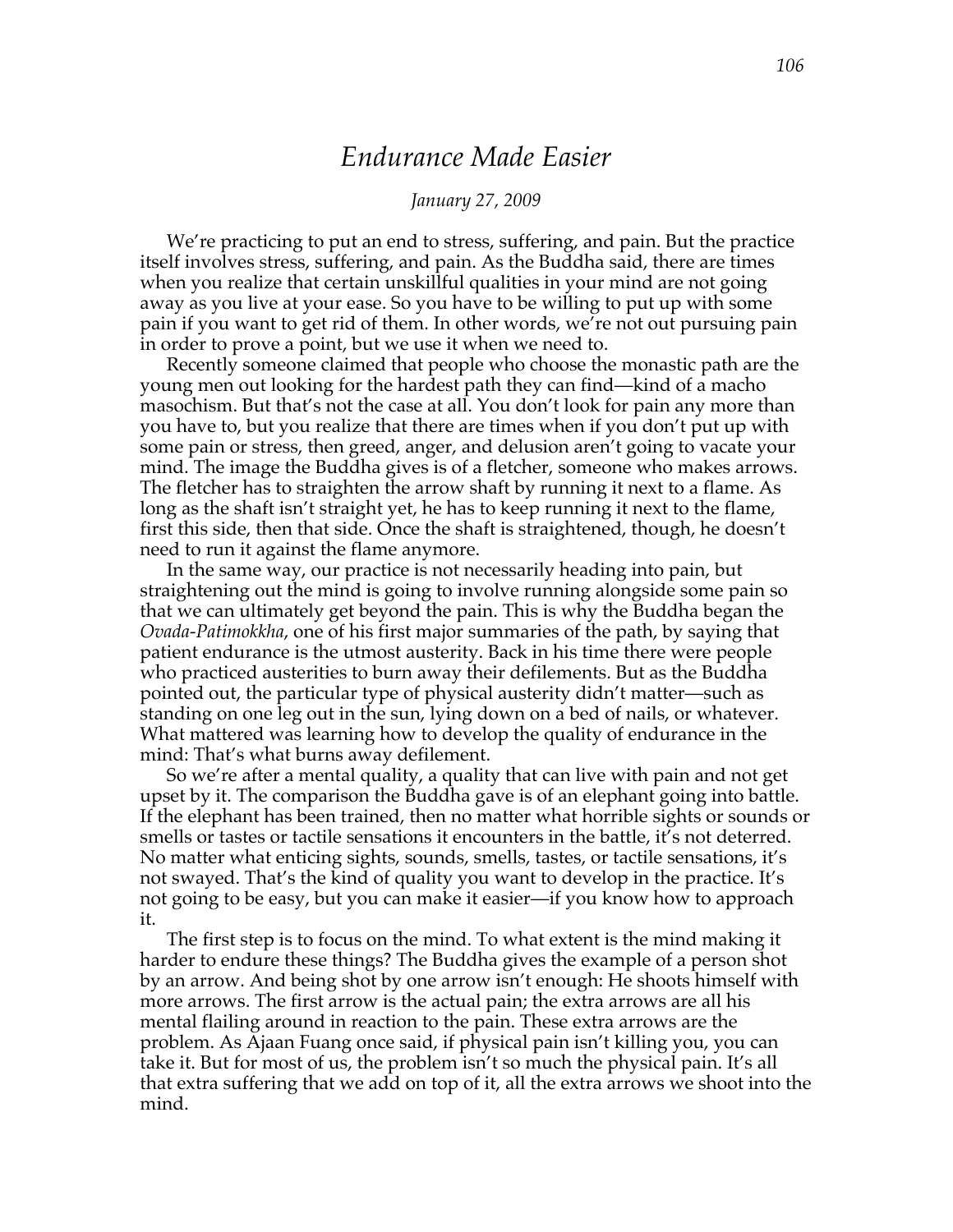So you want to keep looking into the mind. What are these extra arrows? And how can you prevent yourself from shooting them? One way is to develop a good sense of humor around the whole situation. I don't know the Pali word for humor, but you see examples of it in the Canon where the Buddha talks about the conditions for aroused effort as opposed to the conditions for laziness. The external conditions are the same in either case. If you haven't eaten enough, you sit there complaining, "I can't practice today. I have no energy. I'm feeling hungry. I'm feeling tired and weak." That's a condition for laziness. The condition for aroused effort, if you haven't eaten enough, is to say, "Ah, the body is light. I don't have to worry about digesting my food today. I'm not sleepy or drowsy or weighed down by the food." And in the way the Buddha expresses each pair of cases, there's a humor to the whole sutta. That's one thing: learning how to maintain good humor around the practice.

You may have heard the story of the  $1\bar{9}^{\text{th}}$  century Englishman who went across northern Canada with a group of Dene Indians. He noticed that on the days when they couldn't find any food, the Dene tended to joke and laugh the most. That's how they were able to keep up their spirits. The same with the passage in *Slaughterhouse Five* where the American prisoner of war visits the section of the prisoner-of-war camp where the British troops are being held: The British troops are all very organized; they're putting on comedy sketches; they're basically having a good time. They're suffering a lot less than the Americans, who just sit around moping over their individual sufferings, plotting revenge on one another. The British troops are actively determined to keep up their spirits as much as possible in the face of a very difficult situation.

So try to develop that attitude as you practice. This is why adjusting the breath is sometimes called *playing* with the breath. If you're sitting with pain, ask yourself, "What can the breath do that I've never had it do before?" And think of the breath in different ways you've never thought of before—coming in and out different parts of the body, running in different ways through the body, connecting up in different ways. See what you can do to keep yourself entertained with the breath, to gladden the mind. Become more proactive toward the pain, investigate it, be curious about it, instead of just passively suffering from it. Keeping a good humor helps to put you in a position of power. That's one attitude to ease the burden of endurance.

The second is to have an attitude of infinite goodwill. Many of the Buddha's teachings on endurance make this point. After he was wounded by Devadatta, with a stone sliver in his foot, the pain was excruciating. So he went to lie down. Mara came up to taunt him, "Are you moping? Are you drunk? Are you a lazybones? What's your problem here?" The Buddha replied, "I'm not moping, lazy, or drunk. I'm not in a stupor. I lie down with sympathy for all beings." That's what minimizes the pain: developing a sense of goodwill for everybody, even those who may have injured you. You realize that you're not the only person in the world who's suffering, and you wish no one any ill. That helps to lighten your pain.

The third attitude is to depersonalize the situation: your ability to step back from the situation and not put it into a narrative where *you're* the victim, the person who's suffering. Think of the passage where the Buddha describes the different ways that people can speak to you. They can speak in timely or untimely ways. They can speak with good intentions or bad intentions, say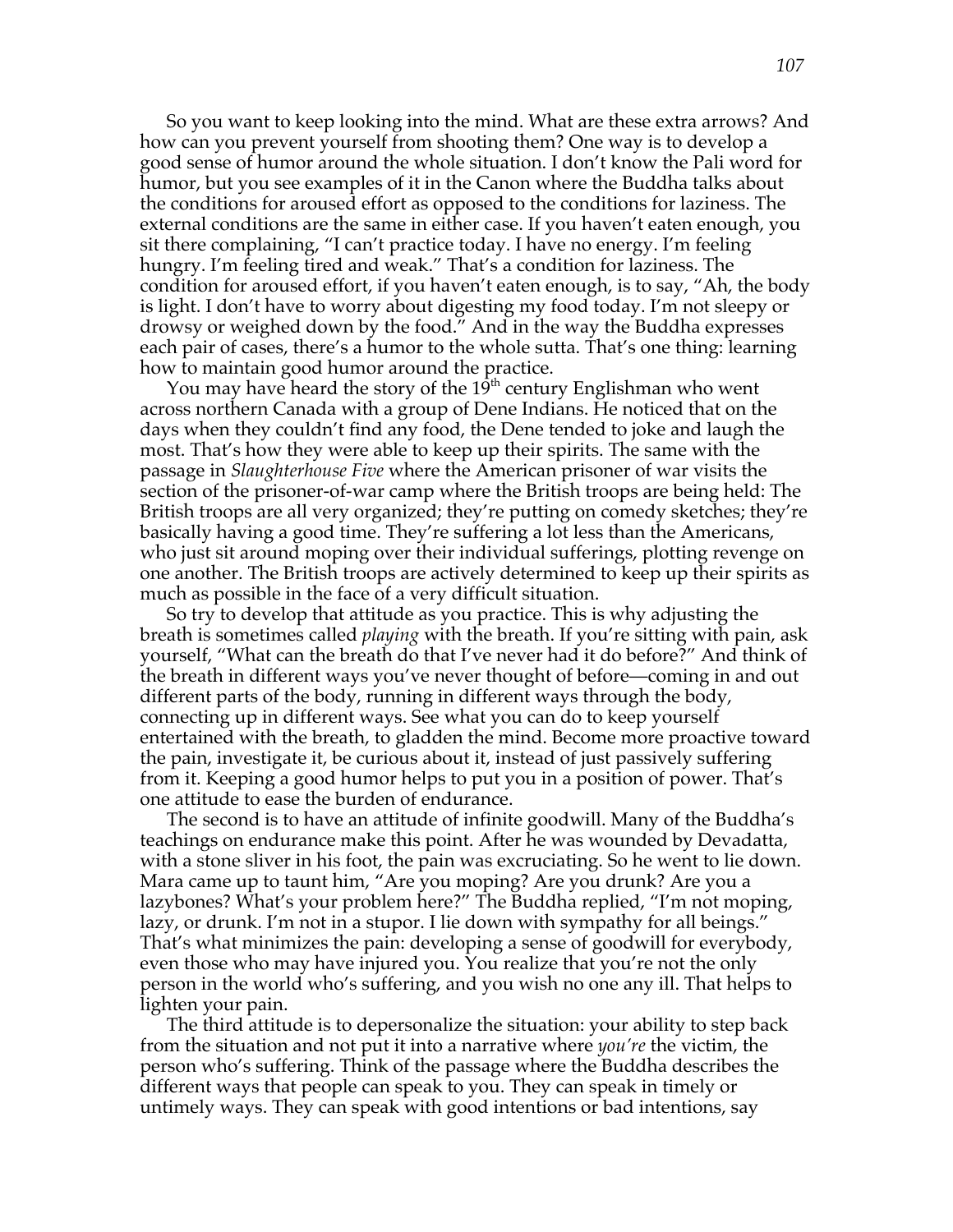words that are true or false—so on down the line. These are the kinds of speech that exist in the human world. So when something unpleasant is said to you, analyze it. Ask yourself, "Were those words timely or untimely? True or false? Beneficial or harmful?" By analyzing the words in these impersonal terms, you pull yourself out of the narrative. Remind yourself: This is the human condition. Unpleasant, nasty words are nothing unheard of. They're happening to people all around the world all the time. As the Buddha says, when people have wronged you, have wronged someone you love, or have done good things for someone you hate, keep reminding yourself, "What else should I expect?" This is the human condition. Put things into the larger perspective. You can pull yourself out of the condition of being the victim simply by learning how to analyze things in impersonal terms.

There's a great passage in the Canon where Ven. Sariputta says, "If someone says something really hurtful, tell yourself, 'Ah, an unpleasant sound has made contact at the ear.'" We usually don't think in those terms. We think, "Why is that person saying that to me? How outrageous can you get?" We create a narrative that lays more suffering on the mind. The next time someone says something really unpleasant, remind yourself: "An unpleasant sound has made contact at the ear." That depersonalizes it. Pulls you out of it. Stops you from shooting yourself with arrows.

Then, as the Buddha says, spread thoughts of goodwill to all beings starting with the person who's harmed you. Keep spreading those thoughts to include everyone, including yourself.

All of this applies to the physical pain that comes up in the meditation as well. Part of the mind says, "Why am I doing this? Why am I torturing myself?" Look at that thought simply as a thought arising and passing away. Look at the pain simply as momentary sensations arising and passing away. Analyze the thoughts as events. Then remind yourself: If you're sitting here moaning and groaning about the pain, you're not really showing goodwill for yourself. Goodwill for yourself means learning how to pull yourself out of the suffering: learning how not to identify with it, not to glamorize it, not to romanticize it, not to insist on your right to suffer. You're here to find a way around it.

The suffering we're trying to gain release from is the suffering caused by the mind. As Ajaan Lee says, there are two kinds of suffering: the suffering of natural causes, which comes from the conditioned nature of things; and unnatural suffering, which comes from craving. And often our craving manifests itself as the narratives we want to tell ourselves about whatever's happening.

So the trick to developing endurance is to learn to look at what the mind is doing. Learning how to sit with pain is often a good way of seeing what's happening in the mind. That old image of the watering hole out in the savannah is good to keep in mind: If you want to survey the animals in the savannah or take a picture or make a documentary film of the animals in the savannah, you don't go wandering around the savannah. They'll hide from you. You go to the watering hole. Any animal in the area will have to come to the watering hole at some point during the day or the night. That's when you can observe and take pictures and make your documentary.

It's the same with the mind. When there's pain and you're sitting with it, watching it from the point of view of the breath, all the unskillful little animals in your mind are going to come up at some point, and you're in a great position to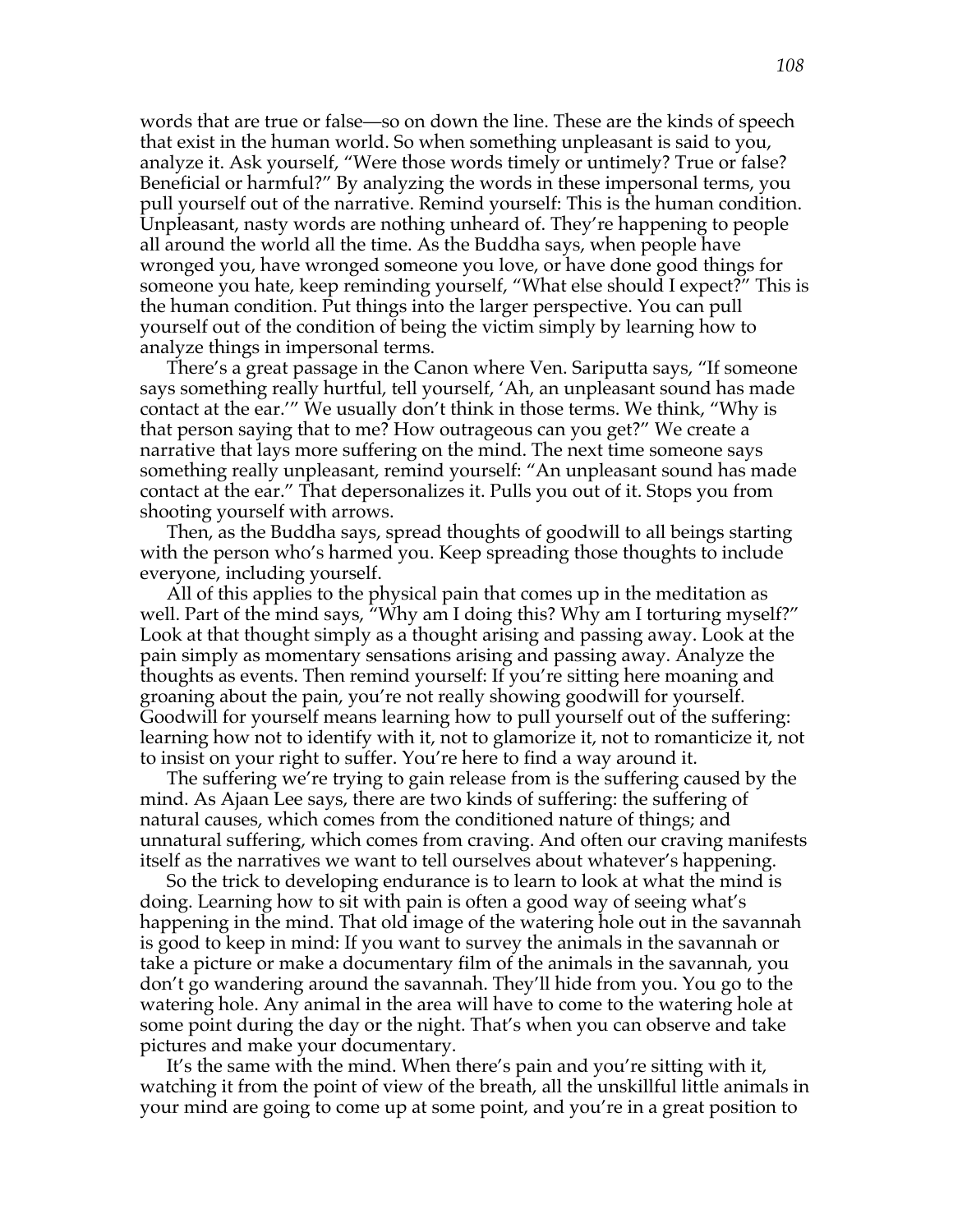observe them. You say, "Ah, this is what anger is like: This is how it comes; this is how it goes. This is how the victim comes; this is how the victim goes. This is how the whining member of the committee comes, how it goes." You get to see them all.

And as you see them, you learn how not to identify with them. Try to develop that sense of humor, that ability to pull yourself out of the narrative simply by analyzing what's going on in impersonal terms. Develop goodwill for all beings. When personal terms do come up, develop that sense of goodwill for all, as the Buddha says, with a mind like earth. Again, he's got that humorous story of the man who comes along and tries to dig at the earth and spit on the earth and urinate on the earth, saying, "Be without earth, be without earth." But of course the man is never going to succeed in making the earth be without earth, because earth is so large. You want to make your mind that large, so that no pain physical or mental—can have an impact with its piddling urine and spit.

Humor, infinite goodwill, and the ability to see things in impersonal terms: These are the strategies for keeping yourself from shooting those extra arrows. These are the strategies for helping your endurance become less of a burden and turn into something stable, lasting, and strong.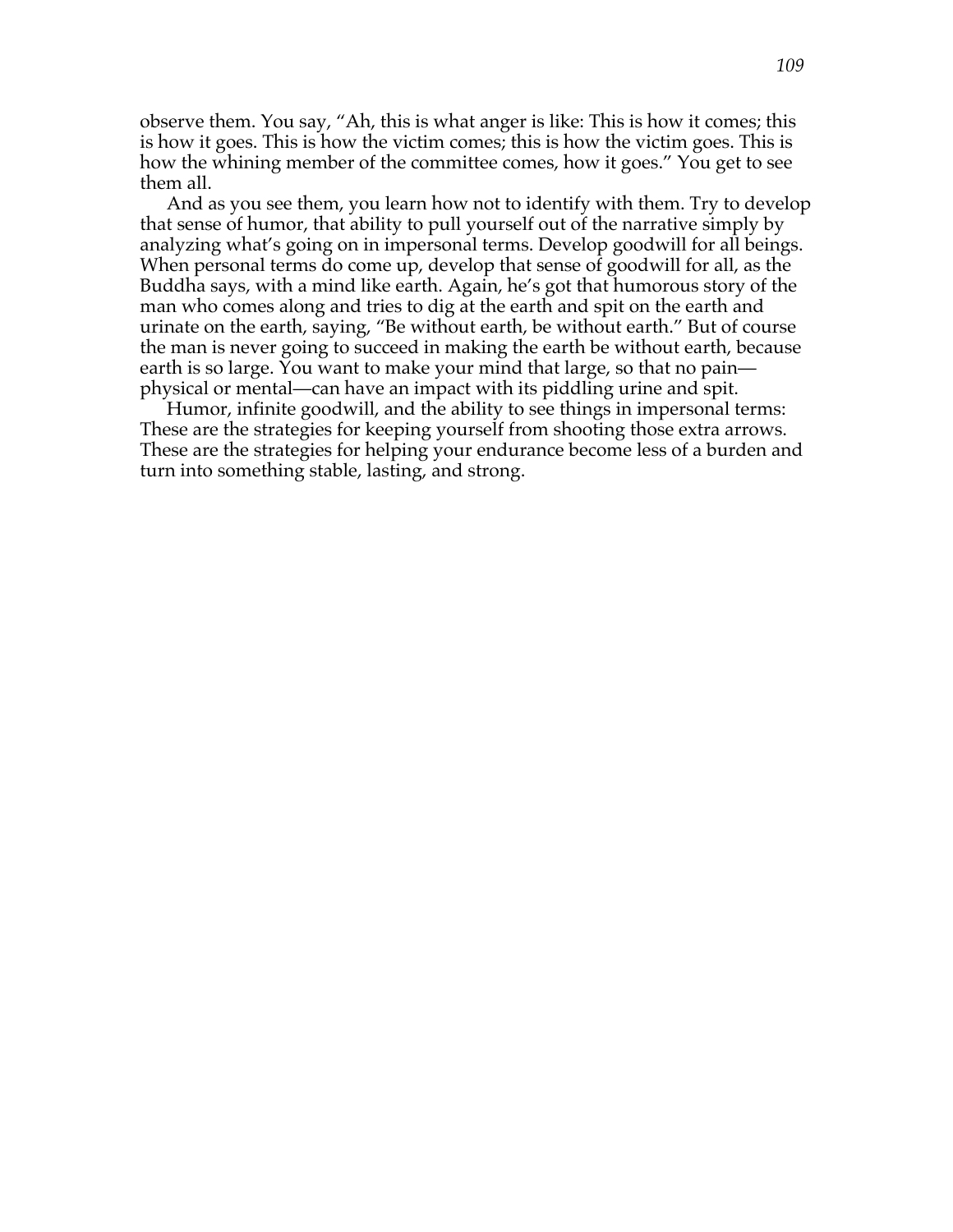# *Thinking Your Way to Stillness*

#### *January 8, 2009*

There's a common perception that meditation doesn't involve any thinking. You just force the mind to stay alert in the present moment and refuse to get involved in any thoughts at all. Then it will settle down. That approach works for some people in some circumstances, but not for everyone. This is why the Buddha gave a wide range of instructions on how to deal with distracting thoughts. Just noting them and dropping them *is* one way of dealing with them, but there are other ways of dealing with them as well, many of which require that you think in order to get around them.

So it's important to know how to use your thinking processes as a part of the meditation. One method that Ajaan Lee recommends is to think about the breath, and think about how you think about the breath. He talks about the breath energy throughout the whole body, and how the breath can be good or bad for you. He also talks about how to explore the different manifestations of breath energy in the body, how to experiment with different ways of perceiving them. In other words, get yourself interested in the breath, interested in how you relate to the energy in the body. As you explore that, as you think about it and analyze it and watch it, the mind drops its other interests, objects, and preoccupations, and gets absorbed through the process of analysis. This is one of the bases of success, *vimansa:* concentration based on analysis.

But there are times when the mind will refuse to settle down with the breath. It's got other issues. So there are different ways of dealing with those issues. First, you've got to figure out what the issues are. If the mind seems restless, what is it restless about? What has it stirred up? Sometimes the agenda lies under the surface. One way to bring it up into the light of day is to refuse to think about whatever the issue is and see what part of the mind complains, saying, "This is important; you've got to think about this." And you can ask it: "Why?" Listen to what it has to say, both in terms of the content and in the terms of the tone of voice. Look into the assumptions on which that complaint is based. Then analyze the assumptions to disentangle yourself from them. You might ask yourself who in your past thought that way, spoke that way: someone whose ideas and attitudes you picked up, often without questioning. We've picked up lots of unhealthy attitudes from our parents, from our teachers, from our friends, from the media, and they keep sloshing around in the mind.

Ajaan Lee talks about the fact that you have germs in your bloodstream, and they're going through your brain. Maybe the thoughts going through your brain are *their* thoughts. Even if you don't resonate with the idea of germs in your brain having thoughts, the same basic principle applies to the people in your background: Their thoughts have somehow gotten planted in your brain. The fact that the thoughts are planted in your brain isn't your responsibility right now, but it *is* your responsibility if you take them up and chew on them. You have to dissociate yourself from that kind of thinking, to ask: "What are the assumptions behind those thoughts? Do you really believe them?" Learn how to look at them from the outside.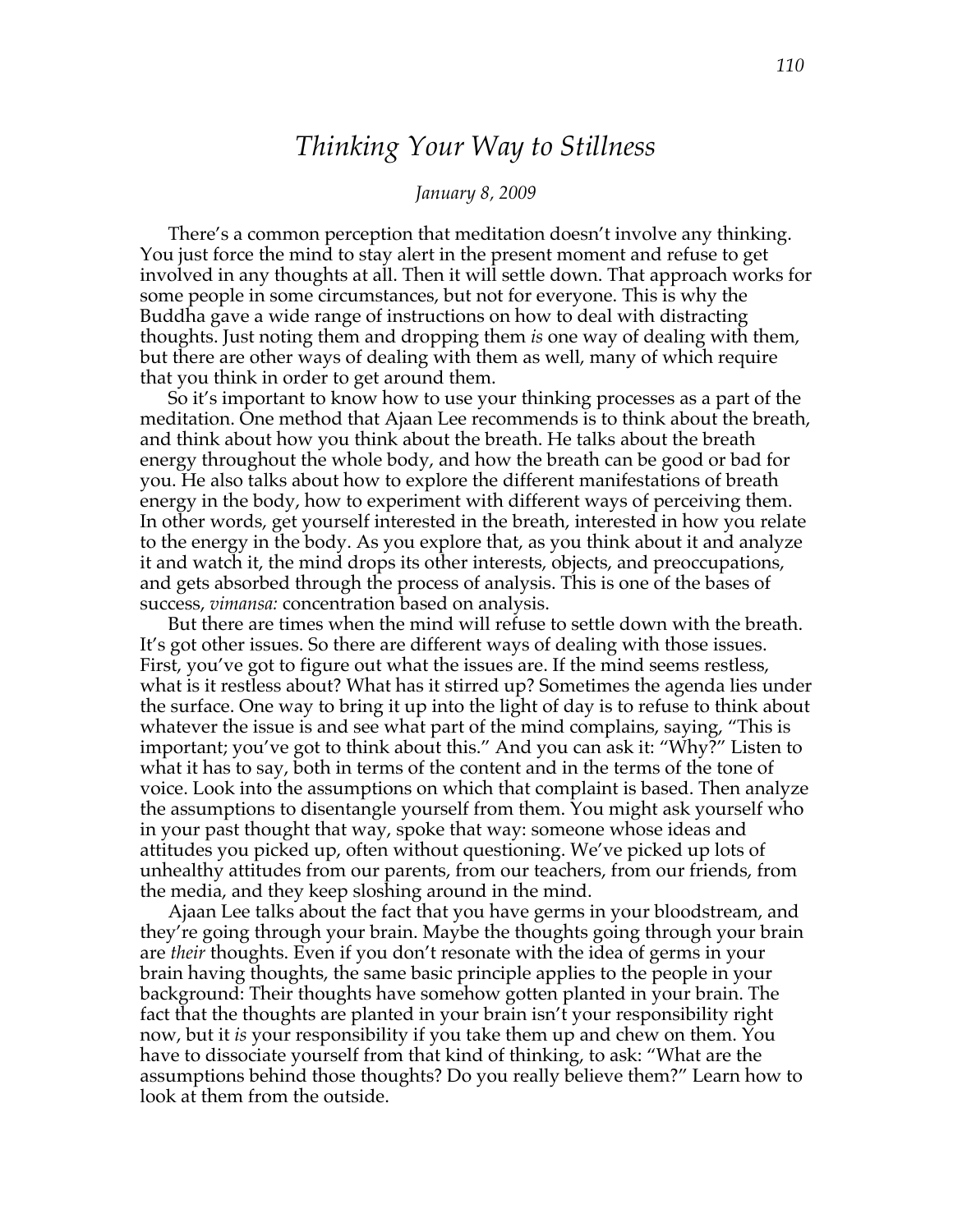I had the advantage, when I was learning how to meditate in Thailand, that when I'd bring an issue up with Ajaan Fuang, he'd sometimes give me a quizzical look. He had never heard any thinking like that before. And just the fact that he regarded as strange the thoughts I regarded as natural helped me realize how much I was a product of my culture, of a particular set of circumstances at a particular time, in a particular place. And it's a really good exercise to learn to question your background, the ideas you were brought up with, the assumptions you carry around. If these things are not questioned, they'll simply lurk there and eat away at your mind and get in the way of the practice. It may turn out that, after investigating these ideas, you decide that they are useful at certain times in certain places, but not always. And especially not if they're interfering with your meditation. You have to see that they're not really appropriate for what you're doing right now. That's one way of dealing with thoughts like that.

Another is simply to look at what the thoughts are doing to the mind. If you allow the mind to think in these ways over and over again, you're creating mental ruts. Are those ruts that you want? Do you want your mind to keep lurching back into those ideas again and again and again? As the ruts get deeper and deeper, it gets harder and harder to get out. This is called looking at the drawbacks of that particular thought.

Another way of dealing with these thoughts is to actively replace them with the opposite thought. This is what the recollections taught by the Buddha are useful for. If you're feeling discouraged in your practice, you can think about all the members of the Noble Sangha who went through really miserable times in their practice for one reason or another—either outside hardships, or just their own inability to get the mind concentrated. There's the story of one monk who decided to commit suicide. He had been practicing for more than 20 years. As he said, he hadn't had even a fingersnap's worth of concentration. So he got the razor and everything all ready. And that's when he came to his senses; his mind suddenly gathered into one and settled down.

As for us, we haven't gotten suicidal in our practice yet, and I daresay that we've had more than a few fingersnaps' worth of concentration. So you can take comfort from the fact that if he could do it, you can do it. There's no need to get discouraged.

You can also think about the Noble Sangha when outside circumstances get tough. There are verses in the *Theragatha* about monks who fall sick out in the wilderness. They have no doctor, no medicine. So what do they do? They resolve to develop the factors for awakening, the five strengths, the five faculties, four bases of success, and to use those qualities as their medicine. There's also a set of verses about a monk who doesn't get any alms. He asks himself: "What are you going to do?" And his answer is, "I'm going to go back to my dwelling and I'm going to meditate." "It's cold outside, what are you going to do?" "I'm going to use the four immeasurable meditations—limitless goodwill, limitless compassion, limitless empathetic joy, limitless equanimity—to warm the heart."

These reflections remind you that when things get difficult, you want to develop the mind's resources, so that you don't just keep obsessing about the difficulties and complaining about how they make it impossible to practice. There have been people in the past who've been in worse situations than you're in, but they were able to practice in spite of that fact. In other words, you learn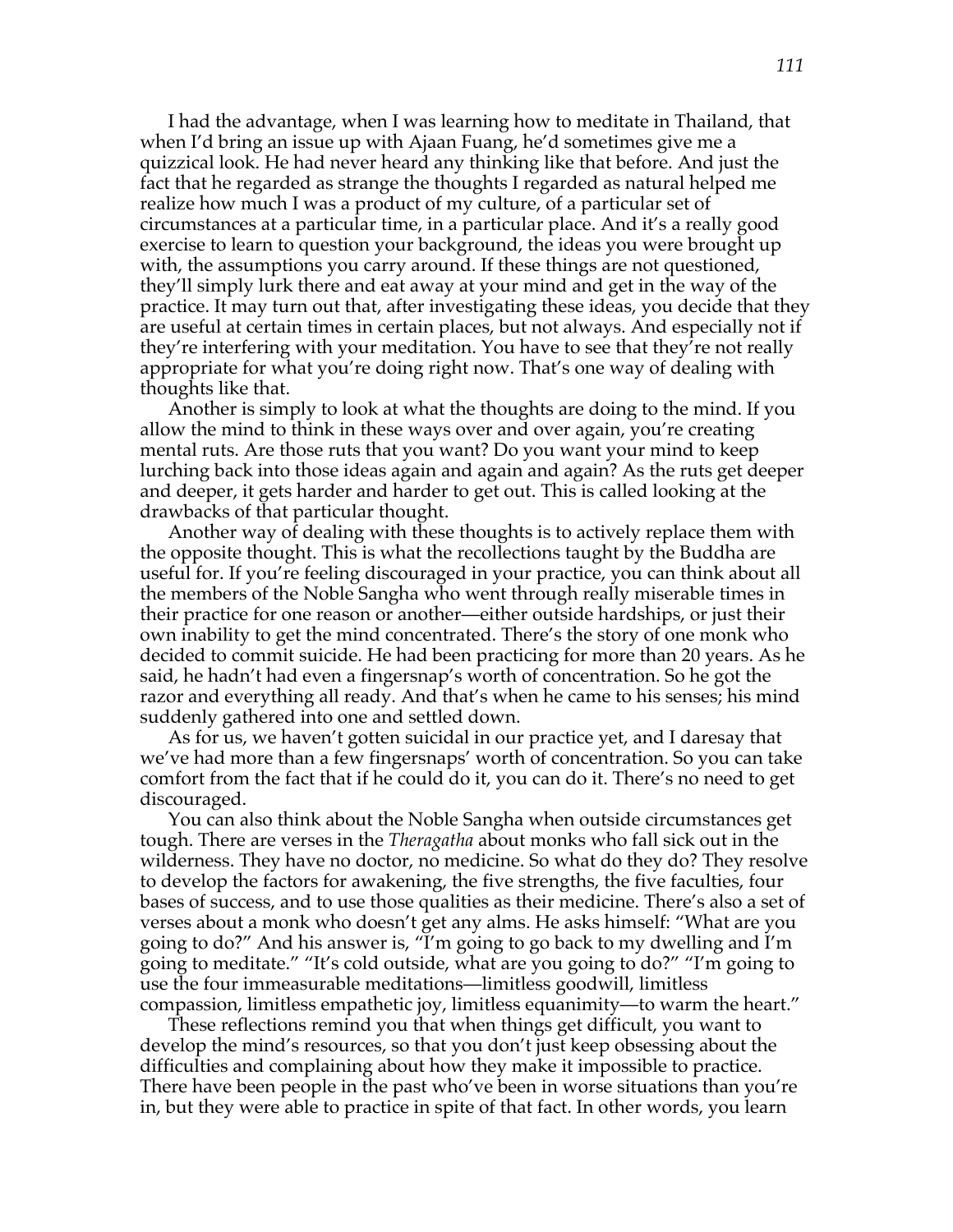how to think in positive ways, helpful ways, instead of destroying yourself with your thoughts.

There are also reflections on your generosity, on your virtue, on the fact that you've developed the qualities that make people into devas. Those are to remind you that you do have worth, that you do have potential in the meditation.

These are some of the ways in which thinking is useful in the meditation. You analyze unskillful thinking and you try to replace it with skillful thinking. As the Buddha said, once the mind has settled down with the skillful thinking, you can then bring it back to the breath, bring it back to contemplation of the body, whatever your frame of reference, so that you can deepen the concentration.

In Ajaan Maha Boowa's analogy, this is like trying to cut down a tree in the middle of a forest. If the tree were out in an open meadow, there'd be no problem cutting it down. You'd simply decide which direction you wanted it to go and you'd cut it to fall in that direction. But in the forest you have to deal with all the branches that are entangled with the branches of the other trees. You have to cut them first before you can bring the tree down. In other words, if you find that your thoughts are entangling you with the world, you've got to learn how to think in ways that help disentangle you, that cut the intertwining branches, whether through seeing the negative side of the thoughts that are pulling you away, or actively replacing those negative thoughts with positive thoughts that incline the mind to see the value of the practice, to really feel the value of the practice, and to give you confidence in your ability to do the practice.

Today I asked several people about which stories about the Buddha's life they found most inspiring when they needed confidence and inspiration in the practice. And it was interesting to see how widely the stories varied. Some people were inspired by the Buddha's physical courage. Some were more inspired by his restraint as a teacher. Some were inspired by his psychic powers, his ability to deal with devas, brahmas, and Mara. Some were more inspired by his ability to deal with simple people. There's a great passage in the *Theragatha* where an outcaste person talks about his life. His job was to gather the old wilted flowers at shrines and throw them away, one of the lowliest occupations in India at that time. One day the Buddha comes up and simply stands in front of him. The guy tries to flatten himself against the wall behind him, to get out of the Buddha's way, but then he begins to realize that that's not why the Buddha's standing there. The Buddha wants to teach him. The Buddha takes on this outcaste as a student and teaches him to be an arahant.

There are lots of ways you can find inspiration in the life of the Buddha. You have to decide for yourself which story or incident you find most inspiring. The same with the Dhamma. The same with the Sangha. There are lots of possibilities there.

This is one way in which reading the Dhamma is useful. There's a tendency among some meditators to believe that reading gets in the way of your meditation. But reading about good examples reminds you that human beings can do this. There are human beings who've succeeded in the practice. There have been in the past and there can still be in the present moment. There's a tendency in modern literature to focus on antiheroes, people whose virtue lies in their being frank about their weaknesses—which is a kind of virtue, but not the whole story of virtue. For the sake of the practice, it's more useful to read about people who've succeeded in doing what's difficult. They're our friends from the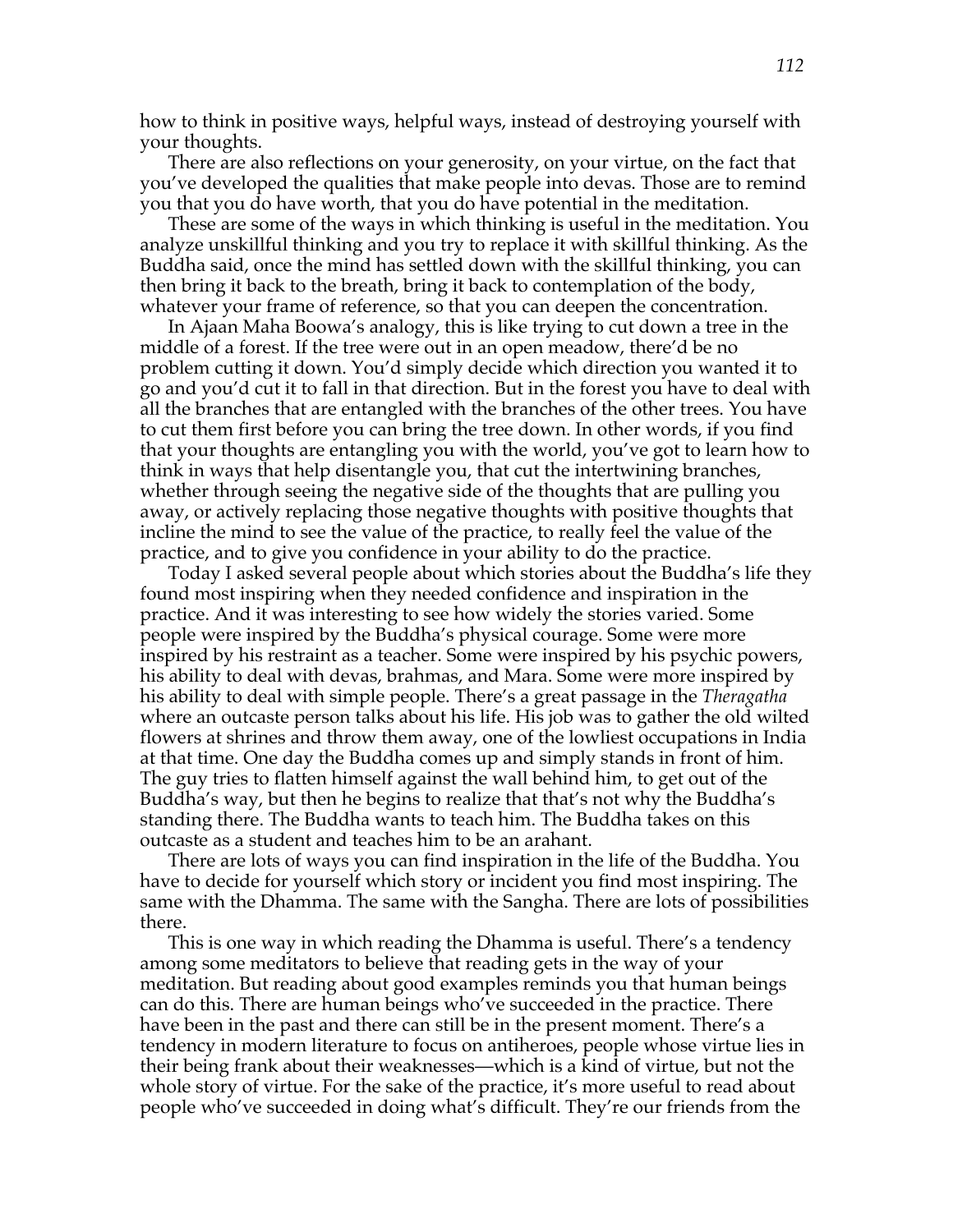past. One of the definitions of true friends is that they give what is hard to give, do what is hard to do, sacrifice what is hard to sacrifice. They did that for us not just for us personally, but for everybody in the future.

There's that great story about Ven. MahaKassapa. Toward the end of his life the Buddha calls in MahaKassapa and says, "Look, you've been living out in the wilderness, living off meager alms. You don't really need to do this anymore. You're an arahant now. Come and stay near me. Live a more comfortable life." MahaKassapa says, "No, I've been doing this all along, praising this sort of life. I want to keep this up as an example for the generations to come." In other words, he did that for us.

So think about that when things get difficult. There are people in the past who wanted to encourage us, wanted to see us get the same results from the practice that they got. Take heart from that. Only when you learn how to think skillfully in this way can you get the mind to a point where it's willing to stop thinking.

So remember: Not all thinking is bad. Not all fabrication is bad. You have to learn how to fabricate skillfully before you can let go of fabrication, and these are some of the ways you can do it.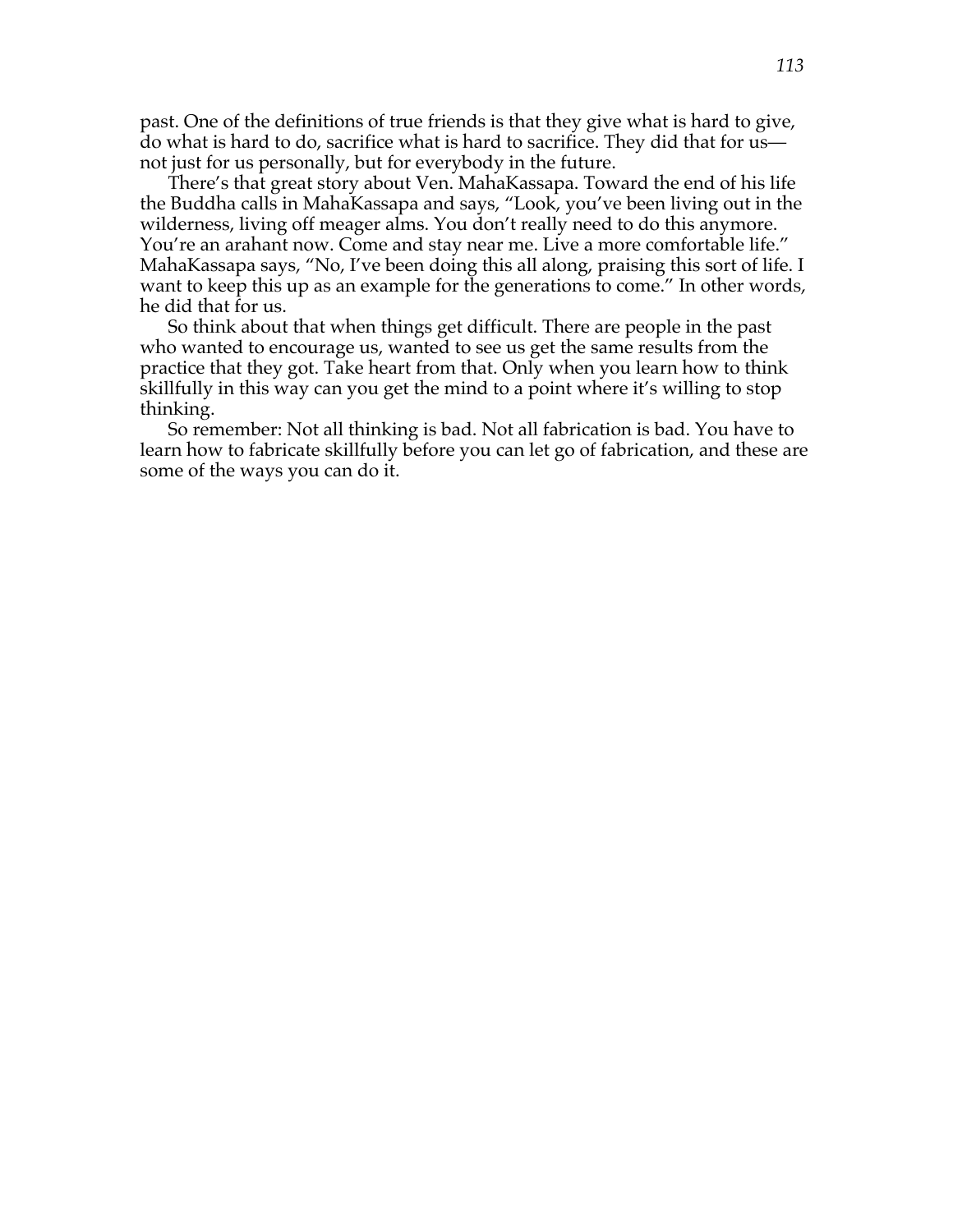### *Acceptance*

#### *October 31, 2008*

As with so many other issues, the Buddha took a middle road when it came to the issue of other-power and self-power on the path. On the one hand, there's the famous passage where Ven. Ananda comes to see the Buddha and exclaims that having admirable friends is half of the practice, half of the holy life, and the Buddha says, "Don't say that, Ananda. Having admirable friends is the whole of the holy life." And the Buddha gives himself as an example, saying, "Without me as your admirable friend, you wouldn't be practicing the noble eightfold path."

Notice that he doesn't say, "I'm doing it for you." He says, "I'm an outside condition." He makes it possible for you to practice. If we didn't have the Buddha, if we didn't have the Dhamma to point the way to us, where would we be right now? We wouldn't be here meditating, that's for sure. We'd be off someplace else doing who knows what.

At the same time, though, there's also the passage where the Buddha says, "It's up to you to follow the path; the Tathagatas only point the way." Or the passage where a man comes to see the Buddha and says, "Why is it that when you teach the path to people, they don't all arrive at the goal?"—implying that there's something wrong with the Buddha as a teacher.

So the Buddha responds: "Have you ever given directions to people to follow the road to Rajagaha?"

The man says, "Yes."

"Do they all get to Rajagaha?"

"Well, some people follow the directions and they get there, but others don't and they end up 'way out west. That's something I can't take responsibility for."

The Buddha then says that, in the same way, he can't take responsibility for the fact that some people follow his instructions and achieve the noble attainments, while other people don't follow them. In other words, it's up to each of us to actually put the teachings into practice so that we can get the results.

The Dhamma we're trying to attain is something that's going to be found inside the heart. The Dhamma we're listening to right now is pointing to that Dhamma. That's why the word for Dhamma talk—*dhamma-desana*—literally means pointing to the Dhamma. These words are not the Dhamma. The words point to a possible attainment inside your heart, to the potentials that are inside your heart. It's up to you to develop them.

The problem of course is that there are many "yous" in there—lots of different potentials, lots of different opinions and intentions, lots of different goals. And the mind moves from one to another. When you sit down to meditate, part of the mind is with the program and part of the mind is not, which can be the cause for a lot of frustration. But you can learn how to use these many selves to your advantage. Remember, each of your selves is the result of an activity aimed at happiness. We "self" as a verb. We're engaged in selfing. If we had one set self, we'd be stuck there. That would be our nature and we wouldn't be able to change it. Any changes would have to come from outside. But fortunately we're not stuck with one self. We have lots of different selves, formed around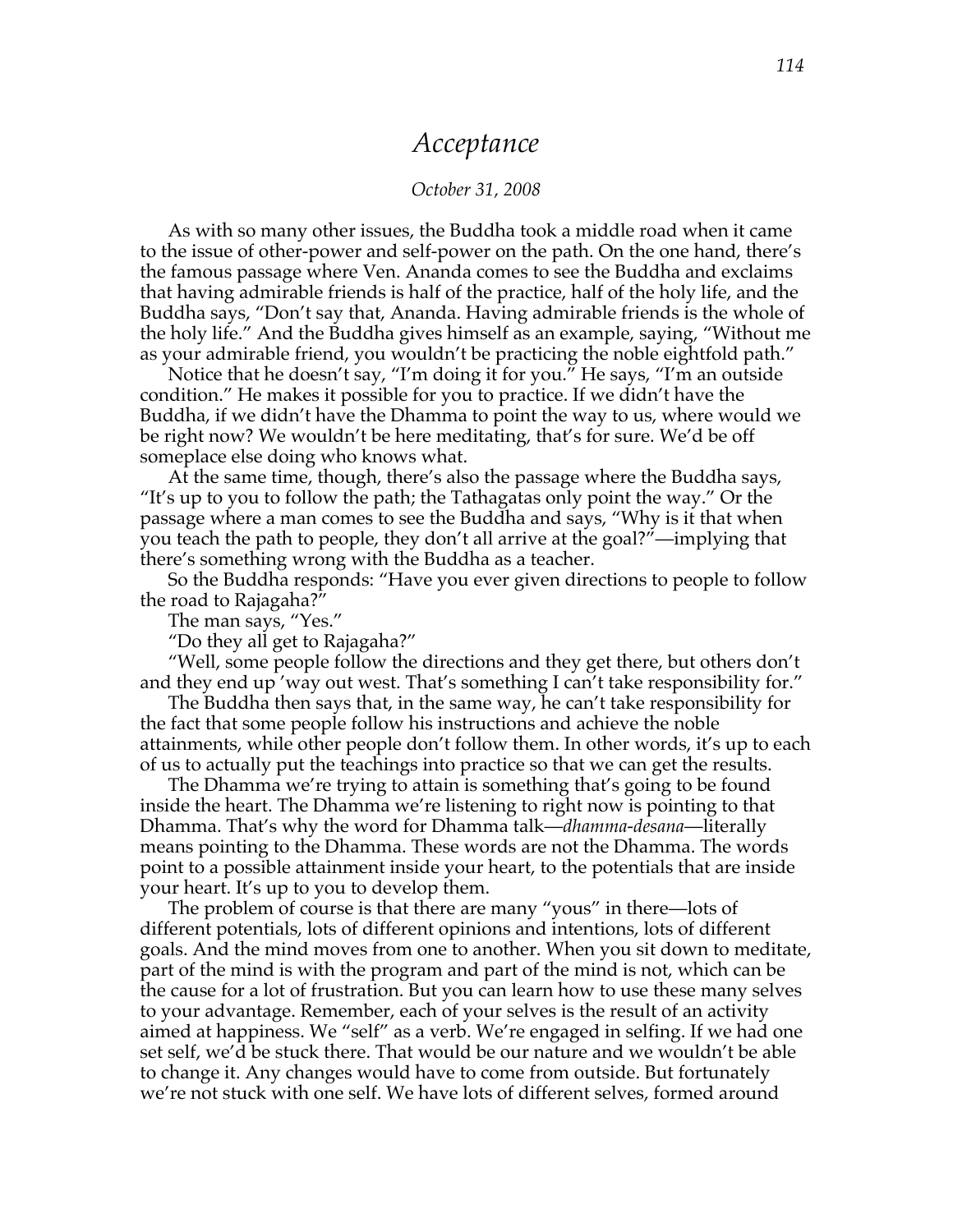lots of different activities aimed at happiness. If we use these selves properly, they can help one another along. They can provide a perspective on one another so that what one self doesn't see, another self can see; what one self can't do, another self can.

So it's important that we learn to get all of these different selves working together. This is why the Buddha focuses so much attention on the issue of happiness, because all of our activities, all our selves, are aimed at happiness in one form or another. They have different understandings of what it might be, different strategies for how to get there, but they're all aimed at the same place. A large part of the practice is learning how to get them to work together to understand where true happiness can be found.

You're going to encounter this a lot as you meditate. You're sitting here with the breath, and suddenly there's an impulse to go someplace else. You have to examine the impulse, learn how to say No, and learn how to make the No stick. Sometimes you can do that simply by noticing, "Oh. Here comes an impulse heading in the wrong direction," and the impulse drops away. You're back with the breath. No problem. Other times the impulse to go off goes deeper than that. It's based on a really deep misunderstanding about where happiness can be found. In cases like that, you have to reason with the mind. You've got an old habit that may have worked in some circumstances in the past, but it's not appropriate right now.

This is why concentration requires some discernment. As the Buddha once said, "There's no jhana without discernment." To get the mind to settle down, you have to reason with the obstreperous parts that want to go off someplace else, to think about other things, plan other things. You have to reason with that particular set of selves to show them that their notions don't really lead to any true happiness, and you're all better off coming back.

As you fight off these different distractions, you find yourself going deeper and deeper into a lot of the mind's misunderstandings. This is how concentration gives rise to insight. Or as the Buddha said, "There's no discernment without jhana." The two qualities go together; they depend on each other. So we get good instructions, hear the Dhamma, see the Dhamma practiced in a way that's an inspiring example. That's the kind of help we get from outside. As for inside, we have to develop the conviction that we can do it and that it's really worth doing.

This is where the Buddha's teachings on acceptance come in. Often we hear that a central part of practice is radical acceptance: learning how to accept who you are, just as you are, and it's all okay. But that's making a lot of assumptions right there: that there is a "who-you-are," that you are a certain way, that you're going to stay that certain way, and it's all right to stay that certain way—all of which totally goes against what the Buddha had to teach. To begin with, he didn't say that you are a certain way, or that you're stuck there. The question of who you are is something he put aside. He has you focus instead on what you do. And what *are* you doing? Is it skillful or is it not? If it's not skillful, then, one, you've got to admit the fact that it's not skillful and, two, accept the fact you could make your behavior more skillful.

This is the part of acceptance that many of us resist. We may not be happy where we are, but for some reason we resist changing. "This is the way I am, and this is the way I'm going to stay." That kind of stubborn acceptance the Buddha doesn't encourage at all. Or, "This is the way I do things, and I'm going to keep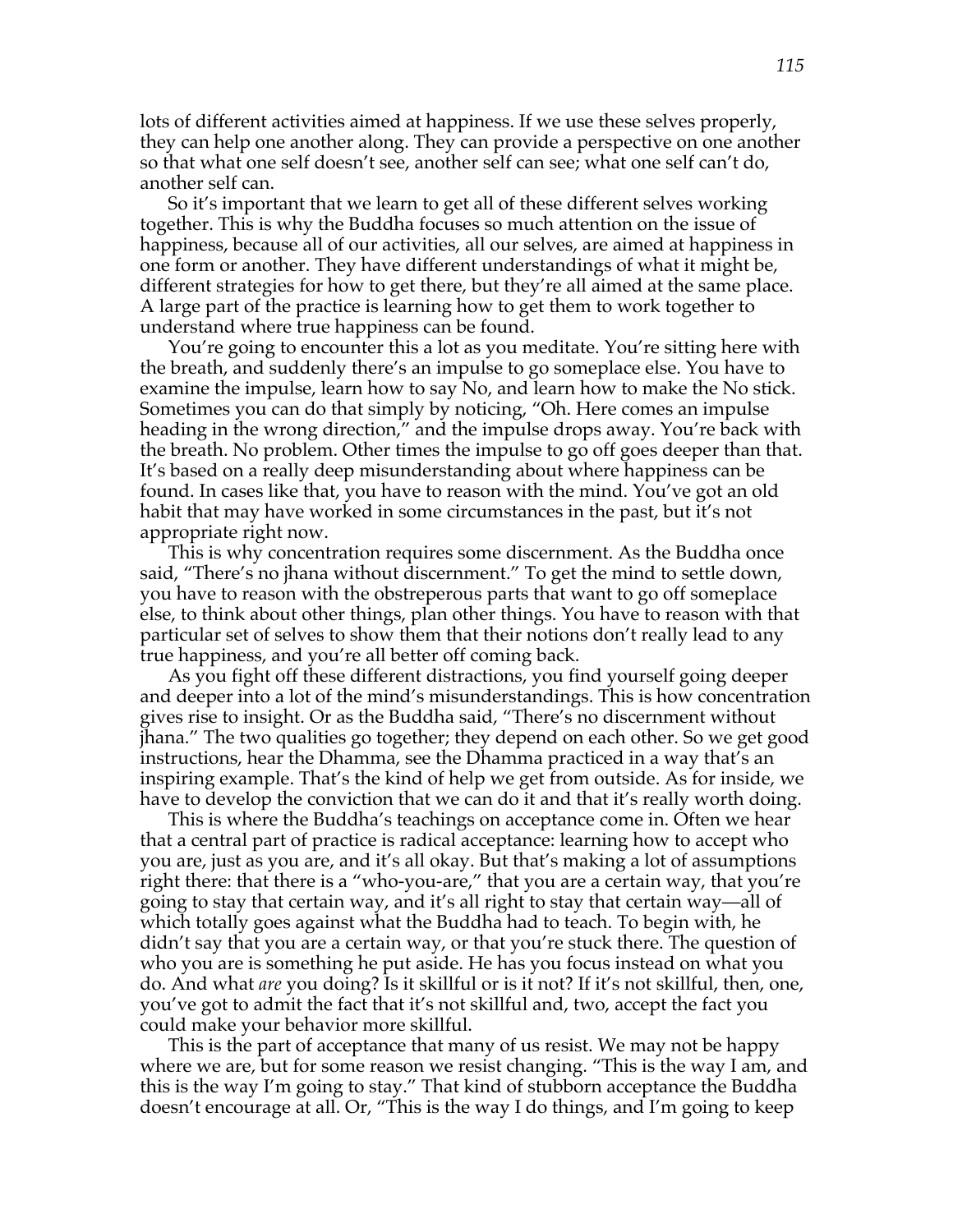on doing them this way." That's a form of clinging—clinging to habits and practices—and it's a cause of suffering. What the Buddha wants us to accept is the fact that our actions are causing suffering but we don't have to keep acting in those ways. We have the potential to change. Many of us resist that. Even though we know we're suffering, for some reason we don't want to change. We disempower ourselves.

The first step in regaining some of that power is to have the conviction that, yes, the Buddha did gain awakening through his own efforts and, yes, he did it through developing qualities of mind that we have in a potential form and that we can develop too. That conviction is meant to be a challenge: Are you going to live your life without examining these possibilities, without trying to develop these qualities? If so, you're missing out on a really important opportunity. That's what true acceptance is: You accept the challenge—for you see that the alternative is continued suffering.

You can also see the Buddha's position on acceptance in the five things he has us reflect on, day in and day out. The first four are: "I am subject to aging, subject to illness, subject to death, subject to separation from all that is dear and appealing to me." That's accepting the fact of suffering in its various forms. And it's not just you, not just me. Everybody is subject to these things.

But then the fifth thing he has us accept is that we're the owners of our actions, heir to our actions, born of our actions, related through our actions, and have our actions as our arbitrators. Whatever we do, for good or for evil, to that will we fall heir. In other words, what we're experiencing in the present is the result of our actions, past and present, and what we'll experience in the future is also a result of our actions. So what we're experiencing and are going to experience is up to us. We have to accept responsibility: There is suffering, we are responsible for the suffering that has happened, but we also have the potential not to suffer.

That's another part of conviction, another part of the type of acceptance the Buddha has us develop: not just accepting where we are, but accepting that we bear responsibility for where we are. When we have the responsibility, we have the power to change. Again, some of us resist that. But where does that resistance lead us? It keeps us stuck in suffering. So to get out of that suffering, you develop conviction that awakening is possible and it can be found through developing qualities you already have.

That leads to the next strength, the next empowerment, which is persistence, energy, the effort we put into the practice. We realize that we can do this, and we don't have much time, so we'd better get right to it. And stick with it. We practice when we feel like practicing, and we also practice when we don't. We can't let our moods be in charge. If we don't follow the path now, who knows when we're going to be able to follow it? It doesn't get easier with age, you know. And nobody else can do it for us. Other people can point out the way, other people can inspire us with their example, but if we're going to see the results, we have to do the actions. We have to train the mind, train our intentions. This takes time, so we have to stick with it.

This leads to the third strength, or the third empowerment, which is mindfulness: the ability to keep these facts in mind. You keep reminding yourself: Regardless of what you want to do, this is the way things are. If you don't work at the practice now, you may not have the time in the future, so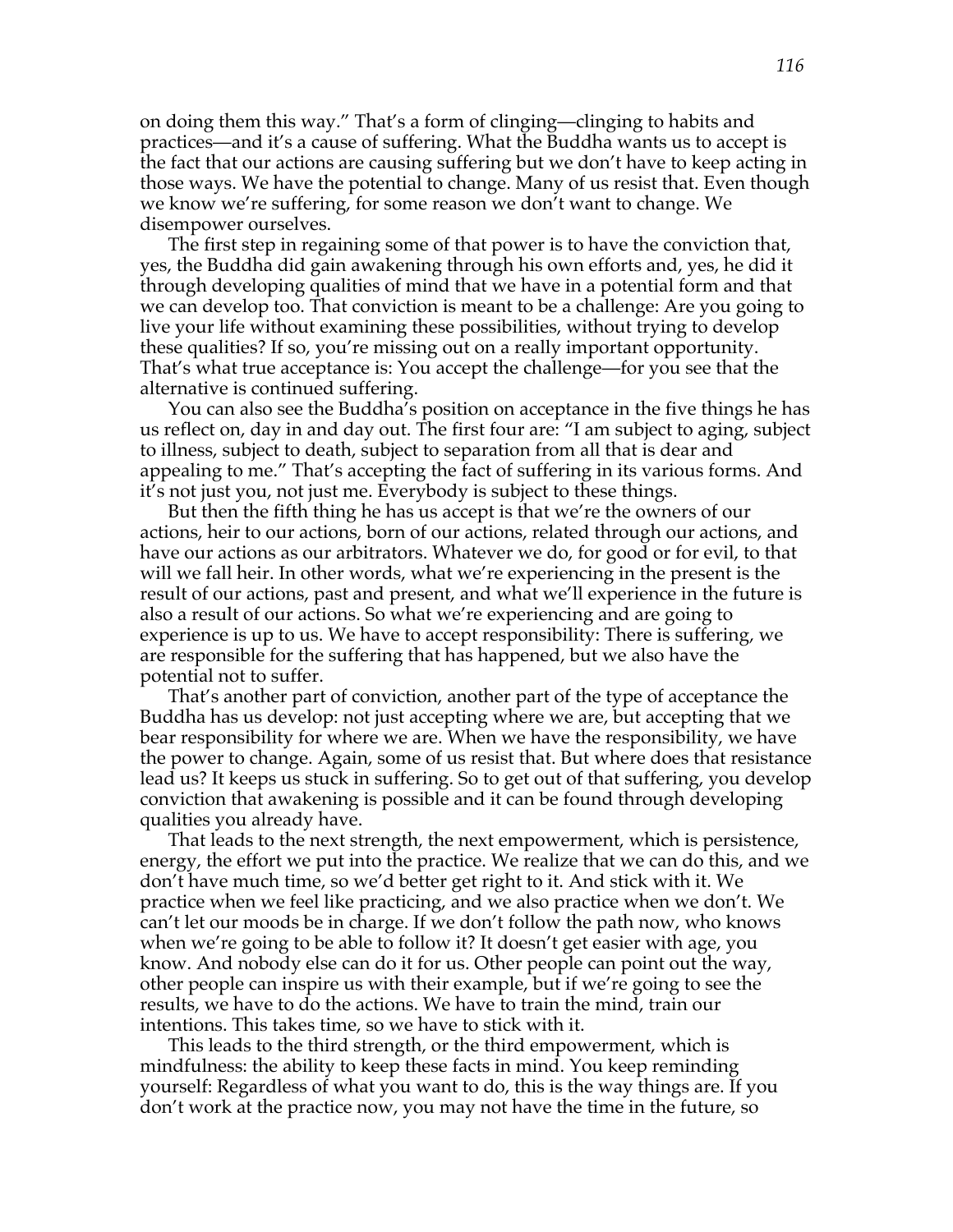you've got to remember to keep working at it now, keep at it now, keep at it now. Fortunately, it's not all work, not all strenuous effort. If you're mindful and alert as you try to develop skillful qualities and let go of unskillful ones, the mind comes to concentration. And concentration is characterized by pleasure, rapture, equanimity, a strong sense of wellbeing.

This is what gives us energy on the path. When the Buddha gives analogies for the different factors of the path, he often compares concentration to food. "We feed on rapture," he says, "like the radiant gods." Or when he compares our practice to a frontier fortress, he compares right concentration to the different stores of foods that keep the soldiers strong and well nourished. The pleasure of the concentration becomes a form of strength you can develop inside.

Based on that strength, you can strengthen your discernment, for the stillness and satisfaction of concentration enable you to perform the duties of discernment, starting with the ability to see clearly where suffering is arising and what's arising with it. You notice: What are you doing when there's suffering in the mind? When the suffering goes, what did you just do? What did you stop doing? What did you just change? You can see suffering arising and passing away, but more importantly, you can see its causes arising and passing away. That way you understand. This understanding is what allows you to cut through the causes with more and more precision, to get more skillful at all the duties of the four noble truths. When you're really skilled at these things, dropping the obsessions that cause suffering, the mind grows lighter and lighter. It's unburdened. You don't have to waste your energy, carrying the weight of suffering around.

These are all strengths we can develop within, a kind of inner power we can develop, once we know the path and are convinced that it can be done—and that we can do it. So it's important to accept that we have these potentials, that whatever way we behave, if it's unskillful, it can be changed. As the Buddha once said, if it weren't possible to abandon unskillful actions and to develop skillful ones, he wouldn't teach us to do these things. But it is possible.

This is why he has you focus on the issue of action, what you can *do* as opposed to what you *are,* or what you can do now, as opposed to what you've habitually been doing in the past. Habits can be changed. If you find yourself resisting that fact, you have to ask yourself why. Is it from laziness? From pride? And why do we engage in laziness, why do we engage in pride? What do we get out of it, what do we gain? These things may make us feel good in the present moment, but do they really make us happy? Do they really lead to wellbeing? You have to see that every action you take, every choice you make, is made for the purpose of happiness. But often it's misdirected, ill-advised. And so, given that every "you" is aimed at happiness, the wiser yous can reason strategically with the unskillful yous until you win them over. That's the kind of internal work we all have to do. This is how we take advantage of all our many selves. Accept that we have these good potentials. And accept the fact that if we don't develop them, we're going to keep on suffering.

So when we talk about acceptance in the Buddha's teachings, it's not simply accepting what you are. The Buddha has you accept *where* you are—i.e., you're stuck in suffering—but you don't have to stay there. Accept that you have the potential to go beyond suffering through training your actions, training your intentions, training the mind. We have the Buddha and his Sangha of noble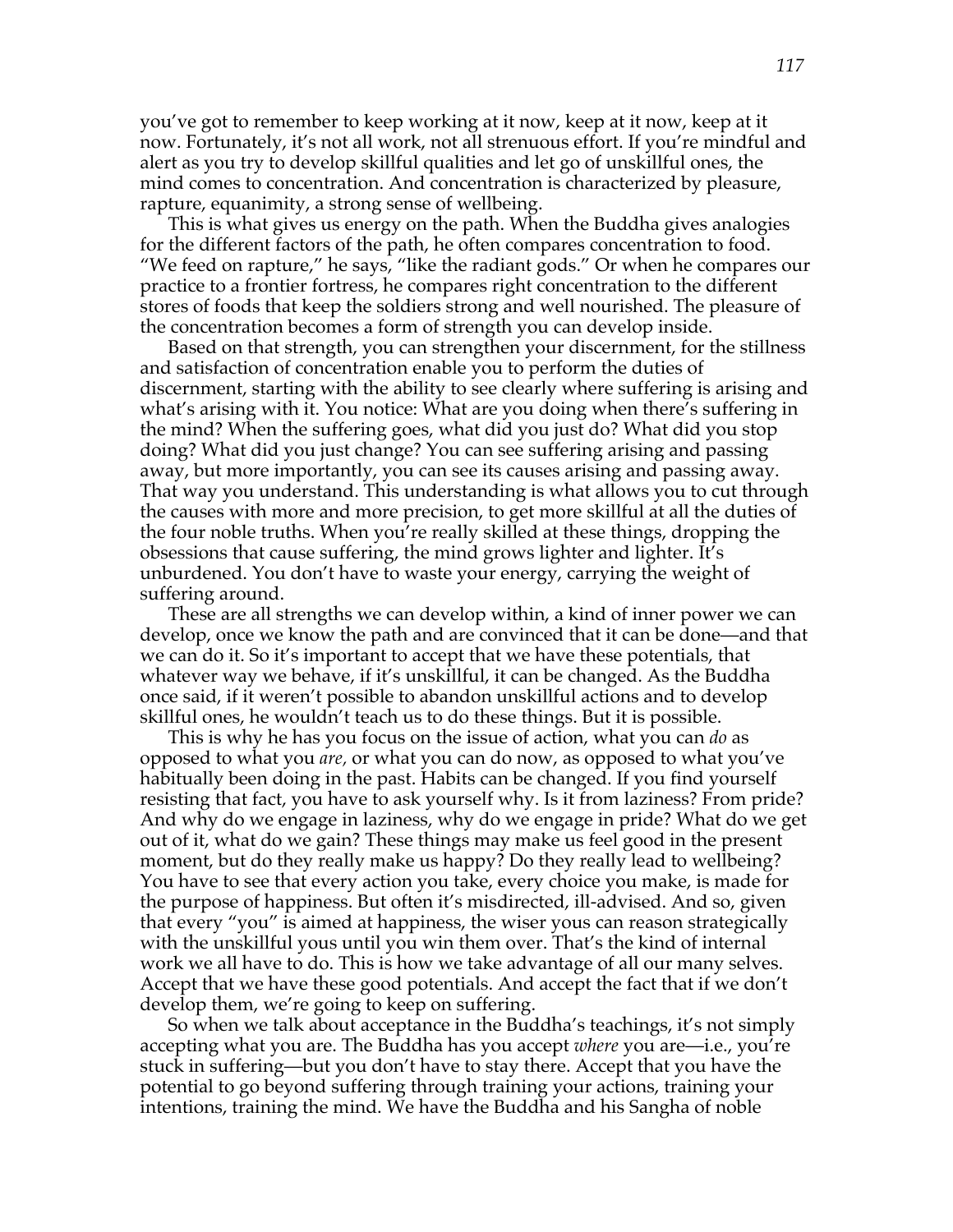disciples as our examples. We have the Dhamma as our guide. That's the outside help, the outside power. The inside power is the determination we can generate from within as we follow their example, as we bring our actions in line with the guidance provided by the Dhamma, practicing the Dhamma in line with the Dhamma. This is the teaching that's stressed over and over again in the forest tradition: You don't change the Dhamma to suit yourself; you change yourself to fit with the Dhamma, i.e., you change your actions to fall in line with the Dhamma. That's how you develop your inner powers that can lead to true happiness, the happiness we all want.

Parts of us may resist, but we learn how to reason with those parts, reason with those attitudes. As we do, we'll find that everything converges. All the factors of the path come together. And at that point it doesn't really matter whether it was because of outside help or inside help, i.e., our inner strength. The fact is that we've reached release and that's all that matters.

So accept that that's a possibility and see where it takes you.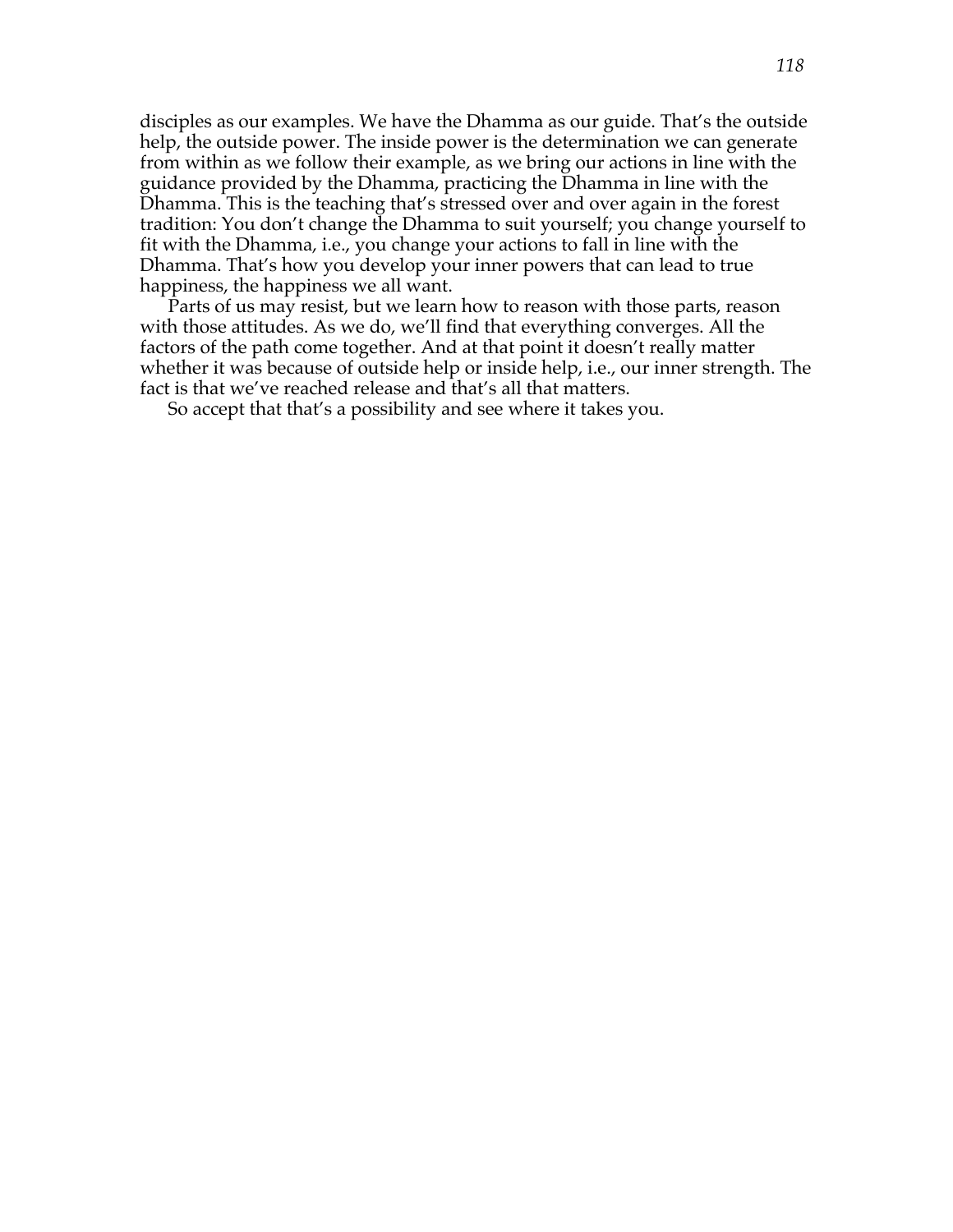### *Perfections as Priorities*

#### *August 21, 2008*

We sit here focused on the breath, mindful of the breath, alert. We want to make sure we're not just mindful and alert for a few breaths and then off someplace else. We want to *stay* mindful and alert for the whole hour. And then at the end of the hour when you get up, you want to maintain that mindfulness and alertness as long as you're awake.

That requires ardency, the willingness to give energy to the practice with the confidence that if you do it in the proper way, in a skillful way—and that's what ardency is all about, it's not just plain old effort, it's skillful effort—if your effort is skillful, then you gain energy in return. But you first have to be willing to make the investment. That often means going through periods when the effort is not yet skillful, and wondering if it's ever going to get right.

This is where your determination sees you through. In fact, all of the qualities that are called *paramis* or perfections come into play here. The practice is not simply a matter of technique. It requires developing your heart as well as your mind. We think of the heart and mind as two separate things, but in almost all the languages where Buddhism has been practiced, the words for *heart* and *mind* tend to blur into each other. *Citta* in Pali is used in some cases where it means mind, and in some where it means heart.

So you're not just training your mind here, you're training your heart as well. Which means that meditation is not just a matter of techniques, but also a matter of strengthening the inner qualities that allow you to give yourself to the practice in a whole-hearted way, in the hopes that the whole heart and whole mind will benefit.

This is what the teachings about the perfections are all about: They focus on the qualities of the heart and mind that you need to bring to the practice and are going to get developed in the practice. They're an excellent framework for looking at the practice as a lifetime process, not simply what you do when you're on retreat. They're a way of enabling you to answer the question, "What are you going to do with your life? What do you want out of your life?"

When you look back in your life as death is approaching, what do you want to look back on? And what do you want to take with you as a result of having lived this life? If you focus your attention simply on pleasures, you won't have anything at that point—just memories of the pleasures, which may or may not be pleasant memories. Or you may decide that you want to leave your mark, to accomplish something in the world, but that's a pretty risky proposition because the world has its pendulum swings. The efforts you make might come just at the end of a pendulum swing that's going to turn around and wipe out everything you've done.

I once listened to a lawyer who had worked his way up through the government echelons. He'd argued a lot of civil rights cases back in the era when the Supreme Court was liberal. But then he lived long enough to see the pendulum swing back and get conservative again. He lived to see many of the things he had worked for dismantled.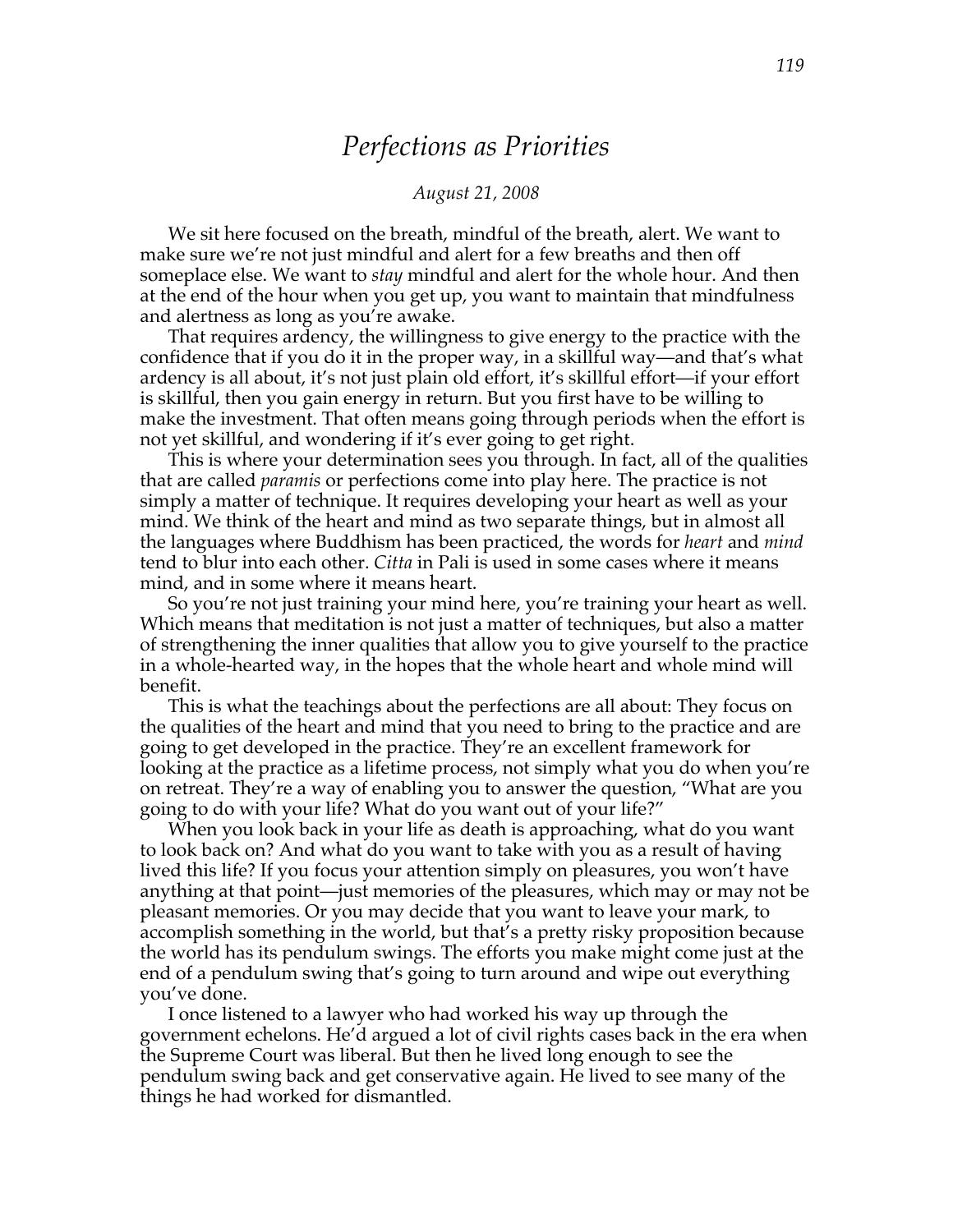I once went with my father to visit our old home in Charlottesville. It was a house we'd built ourselves. We had worked with the architect, got the design we wanted. And even though we hired some builders, Dad did a lot of the carpentry work; we as a family did the painting—all the things we could do to help save money in building the house. So one day some 30 years after we had moved away, I went with my father and older brother to visit Charlottesville. As we swung by the house, we saw that the current owners weren't taking proper care of it. The roof was beginning to rot through in some spots.

We drove back, dropped my brother off, and then it was just my Dad and me. As he was driving, he said, "You know, I have nothing to show for my life." And he went through all the times he had been a farmer, spent all that time and energy growing his potatoes, and then was paid money by the government to destroy the crops to help keep up the price of potatoes. He'd gotten a job in the government, and worked hard to make proposals that Congress then porkbarreled beyond recognition. And then finally a president came in and wiped out the council he was working on. Thinking about what he said made me realize that if you look for your accomplishments in the world outside, they can easily get erased.

So if we're not here just for our own personal pleasures or to leave a mark in the world, what are we here for? Well, the teaching on the perfections points you to the mind. You want to be here to develop qualities of the mind. You may not want to be here, but here you are, so what are you going to do about it? What are you going to get out of this? There's a lot of suffering involved in being a human being—and this is one of the better planes of existence—so what will you have to show for your life? If you've worked on qualities of the mind, they carry over. They're an accomplishment that's entirely within your power.

That's what we're working on here. It's good to keep that perspective in mind. The qualities may not grow as quickly as we'd like, but that's what the quality of patience is for: to learn how to stick with something even through frustration, even through difficulty. In the course of that, you may find yourself getting distracted with ideas of what else might be more pleasant: That's what the qualities of determination and truthfulness are for. In fact, determination seems to underlie all the perfections. There are four aspects to determination. You use your *discernment* to decide what you want to accomplish, to see how it best might be accomplished, and then you stick with it. To stick with it requires *truthfulness,* which doesn't mean just telling the truth; it means that once you've made up your mind, you really stick with what you've decided to do. You're true to yourself. You're not a traitor to yourself. That's what'll see you through.

This is going to involve some *renunciation* and require that you develop a sense of *calm* within the renunciation, because there are many possible pleasures in this life. If you try to gather up all of them, you go crazy. Once a year I head up to the Bay Area, where there are still traces of the human potential movement. There's a strong sense up there that you can and should actualize your full potential as a human being by striving for excellence in all areas of your life: becoming physically strong and healthy, mentally sharp, artistically creative, socially enlightened, sexually active, politically active, spiritually advanced. People rarely stop to consider that excellence in one area might actually cancel out or preclude excellence in another. In the back of their minds, there's always the thought, "Well, if I'm not happy, it's because I'm not trying hard enough in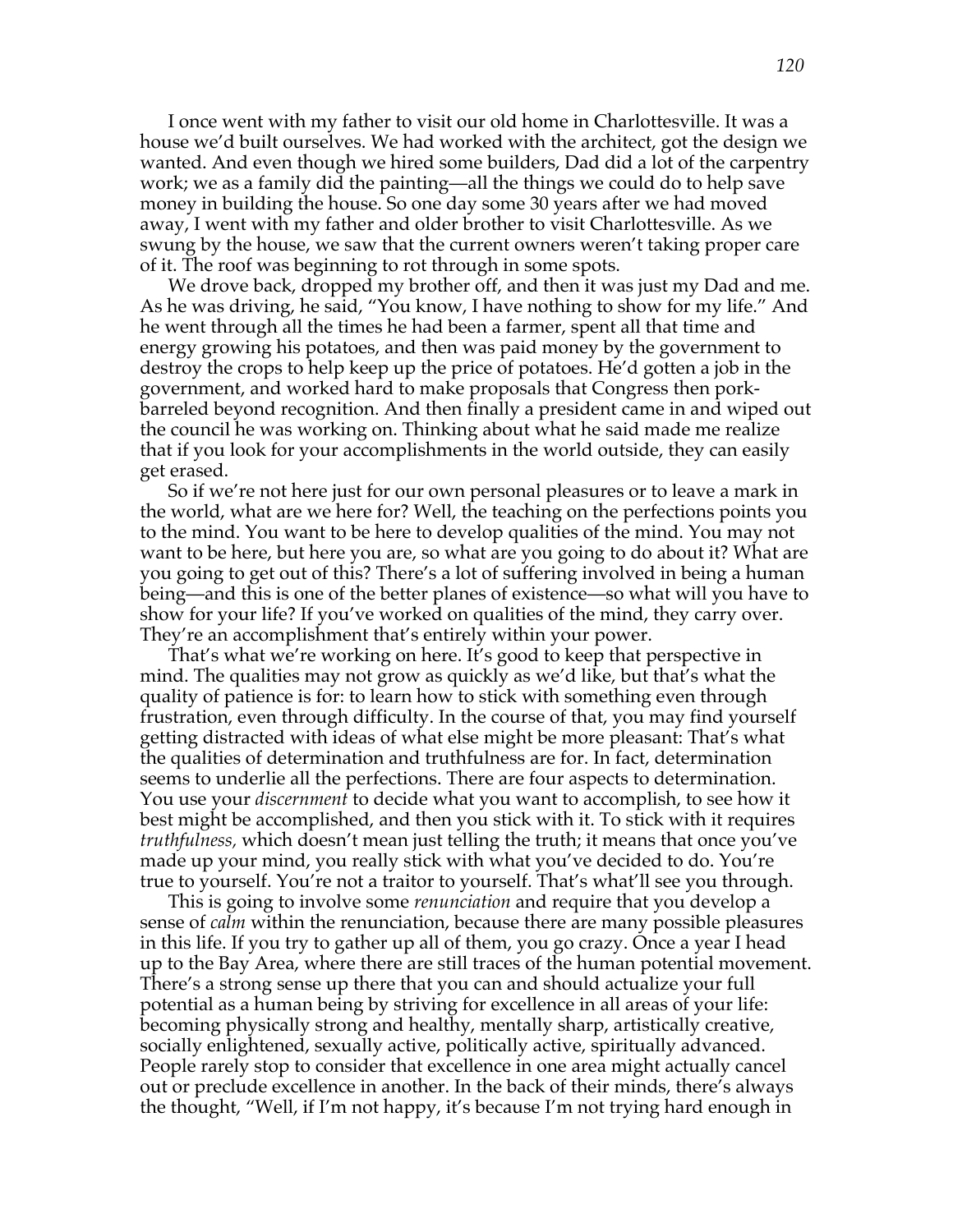every possible direction." That's crazy-making. You've got to focus on what's really worthwhile in life, which means resisting a lot of the currents in our culture, because our culture seems to be all about distraction in all directions—or as someone once put it, "discursive noise."

You're the one who has to focus your mind to keep it calmly centered and oncourse in the midst of all this. You're the one who has to decide on your goals and to realize that you'll have to give up some of the things you like in order to attain those goals. I've told you the story about the Chinese woman teaching her stepdaughter, while they were playing chess, that if you want to be happy in life you have to decide that there's one thing you want more than anything else, and you have to be willing to sacrifice everything else for that one thing. That, of course, was a lesson the stepdaughter didn't want to hear. What she did notice though, was that her stepmother was losing chess pieces all over the board. So she decided, "Well, here's my chance to beat my stepmother in chess." She started playing more aggressively, but it turned out to be a trap. The stepmother had been sacrificing her pieces strategically to lure the girl in, and then she checkmated her.

Of course, the way the stepmother played chess was an illustration of the principle she was trying to teach. If you're willing to sacrifice some pawns and knights and other pieces here and there, you can win. That's how we should live our lives, realizing we can't keep all our pawns and win at the same time. We have to make our choices. There are a lot of either/ors in life. We prefer the both/and—and sometimes not just the both/and. We want the both/and/and/and/and/and….

But if you really want to have something to show for your life, you've got to recognize where it's strictly either/or. You've got to decide that there are important qualities in the mind that have to take top priority over everything else.

Priority. That's one of the possible meanings of the word *parami*, which is usually translated as "perfection." *Parami* is one of those words that nobody really knows why it was chosen or what it means. It doesn't appear in any of the Buddha's own teachings, but was a later development in the tradition. One of the possible meanings of *parami* is related to *parama*, which means to be foremost. And the idea of "foremost" can be understood in two ways: One is that you try to become really excellent and foremost in these particular qualities of the mind; and, two, you want to give them top priority, make them foremost in your life. When you're working on a job, whether or not the job succeeds, you want to be sure to develop qualities like patience, truthfulness, determination, and discernment regardless. Sometimes the success of the job may depend on factors totally beyond your control. But patience is something you can develop, determination is something you can develop regardless of outside circumstances.

So remember as you meditate, it's not just a matter of following a technique. You have to apply yourself fully. You have to give your whole heart to this. And as you give your whole heart, your heart gains wholeness. When you give questions of the wise heart top priority, the heart does become excellent.

It's good to look at your life and ask yourself, "What do I want to accomplish with this life?" You don't know how many years you have left, but you do know you have right now. And then the next right now, and the next. So as long as the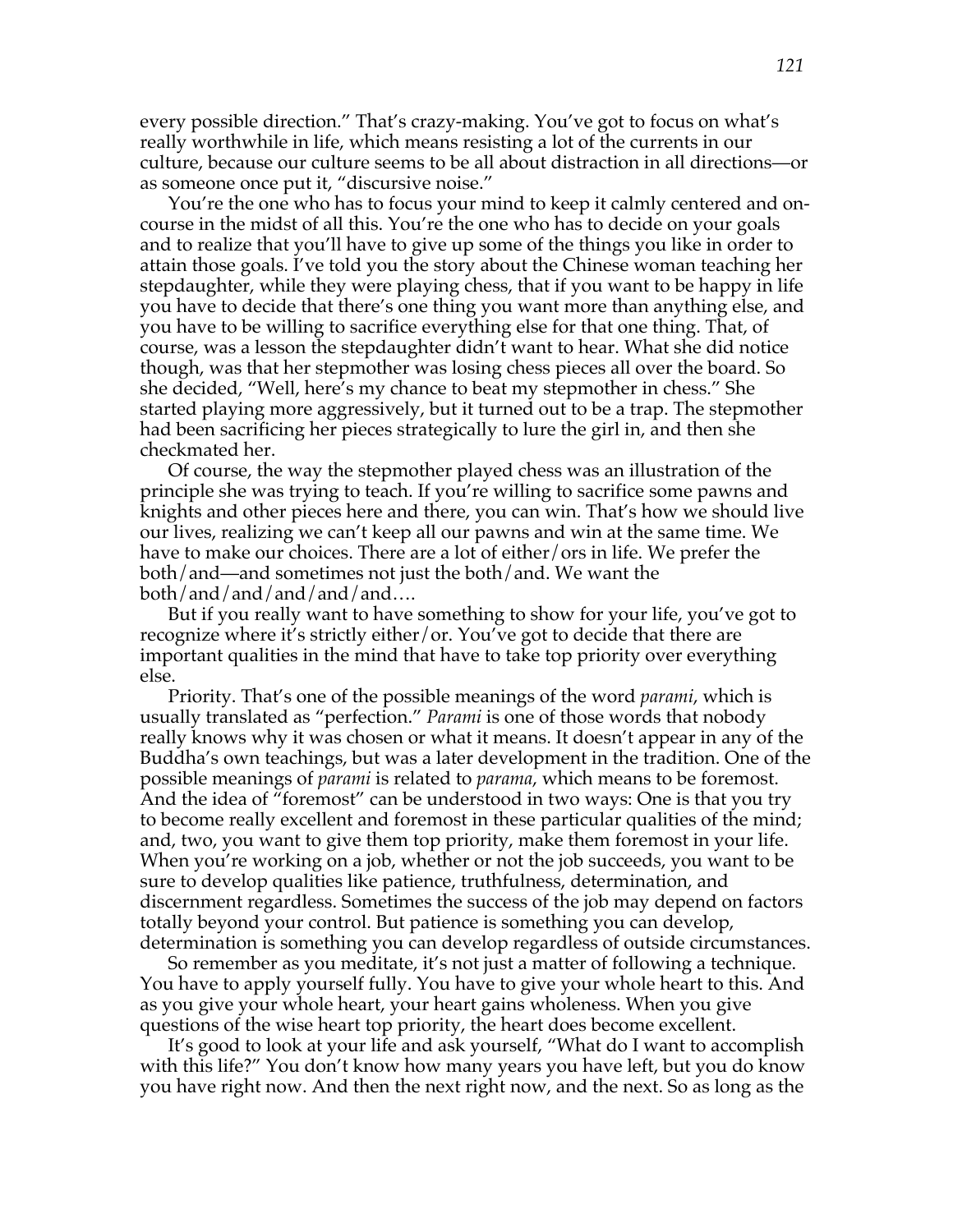right nows are coming, use them as an opportunity to develop these qualities of the heart, because these are the things that make human life worthwhile.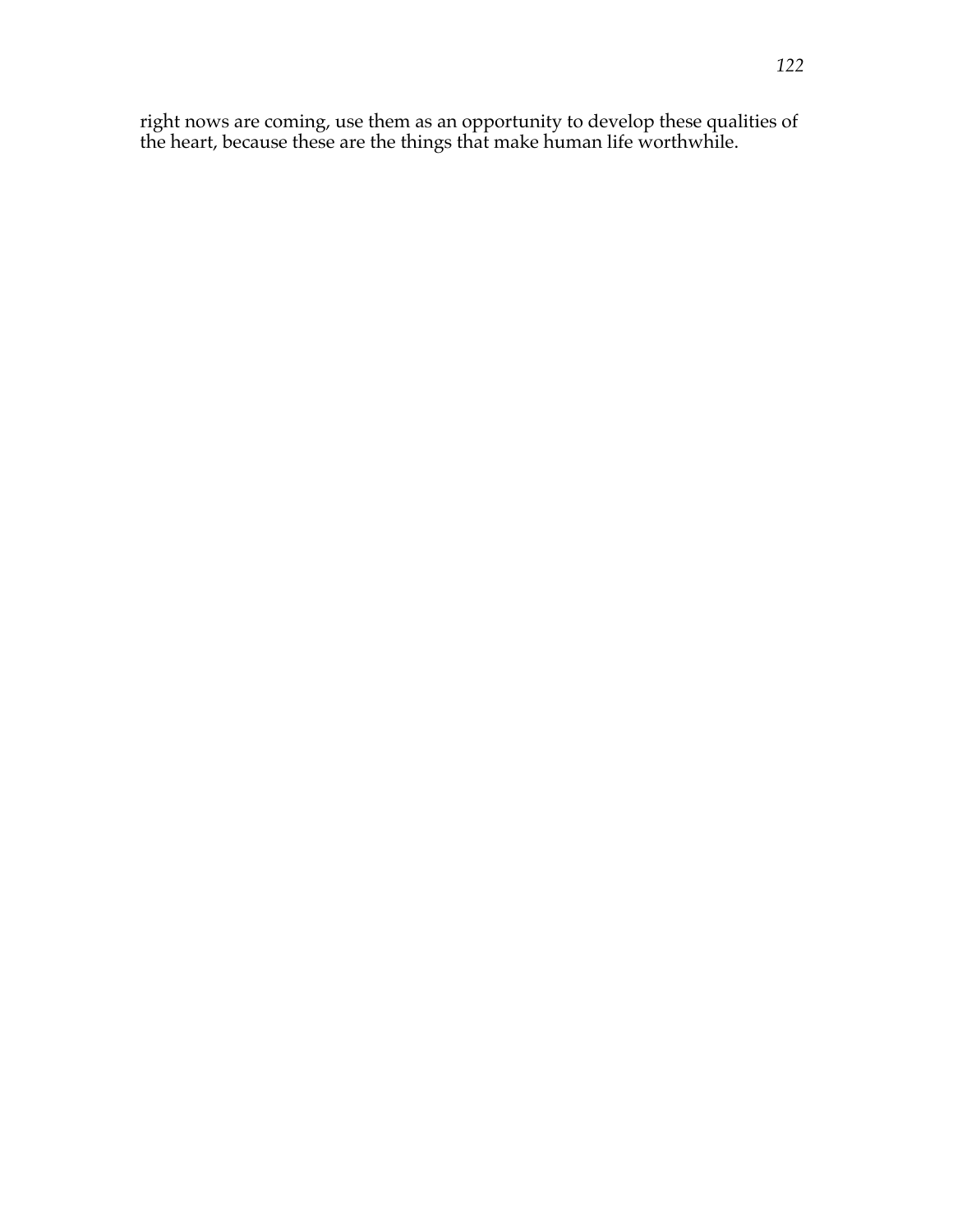# *An Anthropologist from Mars*

#### *May 28, 2008*

Years back, I taught a course on the forest tradition at a Buddhist study center. The first evening of the course, after making some general remarks, I gave the people attending the course their first assignment: to go back to their rooms and clean them up, arranging everything very neatly. That's where a lot of the training in the forest begins. Wherever you go, you try to be neat. What this teaches you, in a very concrete way, is to be intent on what you do, to try to pare down your activities so that the few activities you do, you do carefully, heedfully, with circumspection. This is a good habit to develop as a meditator regardless of whether you're a monk or a layperson.

As the Buddha said, this is one of the things to be done by one who is skilled in aims: be a person of few activities. This doesn't mean being lazy. It means deciding what's really important in life and focusing your energies there. As for the things that fritter away your time, just drop them. That simplifies life a lot. It's the old-fashioned way of simplifying things. The modern ways of simplifying things, of course, is to buy a magazine that tells you what to buy to simplify your life. But the Buddha's way is the old way: to see which activities you're engaged in that get the mind stirred up, and learn how to abandon them. And "activities" here means everything from the way you look at things, the way you listen to things, to the actual responsibilities you take on.

The bottom line for a meditator, when doing any of these things, is to ask yourself: How does this affect the state of your mind? This is very different from the bottom line in the rest of the world. There, if you're a layperson, you have to pay attention to how much money and how many people you need to survive in physical comfort. But when you start practicing, the question is: How much do you really need for mental comfort, for the mind to find the happiness that comes from peace and tranquility? If you're engaged in work that takes up a lot of your time and energy, then even though it may provide a comfortable income, it's really not conducive to the practice. You want to find a job that you like, that you enjoy doing, so that it's not pure drudgery, but that also gives you time to practice, energy to practice, so your time isn't frittered away, frittered away.

This last weekend I was with an old friend from college, and it was sad to see how much of his life was taken up by his job. Like so many people, his question was: How much longer did he have to work so that he could finally afford to retire and then really do what he wanted to do? And you always wonder: Will the person survive to retirement? That's a scary thought. You save up and save up, but then you don't live to enjoy what you've saved. In the meantime your time is wasted—maybe not totally wasted, but you don't get as much out of it as you could have.

What this means is that, as a meditator, you don't just take the meditation and squeeze it into the cracks of your life as it is. You've got to ask yourself: How can I live my life in such a way that it will be more conducive to the practice, to give more space to the meditation?—so that the meditation, the state of your mind, can become the bottom line.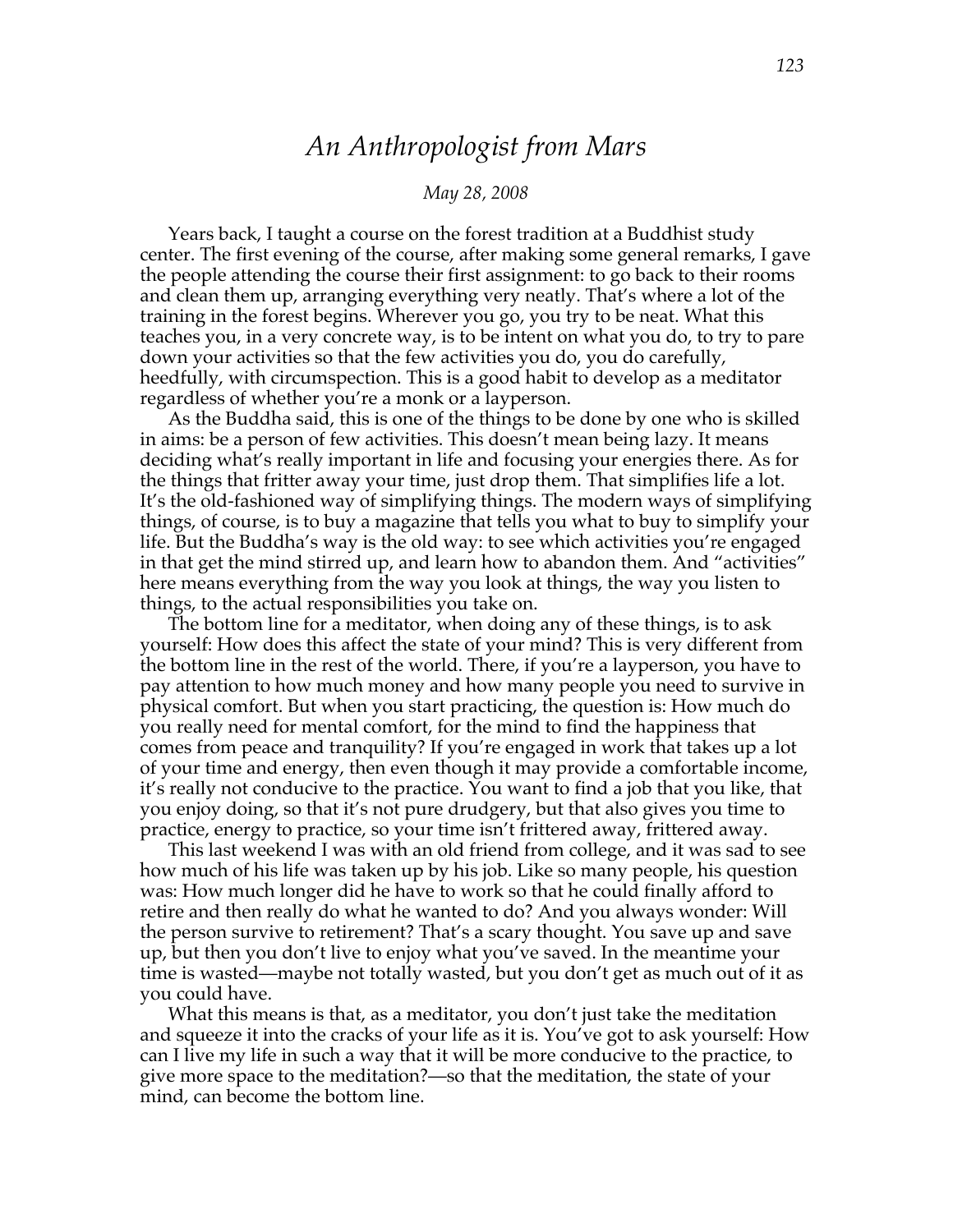This requires that you take a skeptical look at the things that society at large views as important. As the Buddha said, basically what the world has to offer is just eight things: material gain, material loss, status, loss of status, praise, criticism, pleasure, and pain. That's it. That's what the world has to offer. And as you notice, those things come in pairs. You don't get the good side without the bad side. They trade places back and forth. If you make your happiness depend on things like this, you're setting yourself up for a fall. And yet we let these things—especially issues of status and praise—really pull us in.

So you've got to learn how to look at them with a jaundiced eye. Think about the dangers that come from having a high status, having the respect of other people, because in many cases their respect is really not worth that much. They respect you because they want to get something out of you. You have to work on seeing through that. Approach society at large as an anthropologist would. Think of yourself as coming down from the planet Mars as an anthropologist who wants to see how these strange earthlings think, how they behave, so that they don't snare you with their values. And you don't snare yourself with their values.

If you can maintain this attitude, you can cut through a lot of garbage. As Ajaan Fuang used to say, nobody paid you to be born; you're not here dependent on anybody else's approval. You're here because you want to find true happiness. Whether other people approve or not, that's their business. When you think in this way, you can start making choices that really are in your true best interest without getting snagged on whether other people approve, whether it looks strange in their eyes, or you *think* it might look strange in their eyes. When you can cut through these eight ways of the world, you find that a lot of the obstacles to practice get cleared out of the way.

So it helps to see both gain and loss as having good and bad sides. When there's material loss, you find out who your true friends are. When you lose status, as Ajaan Lee says, if they call you a dog, well, dogs don't have any laws. They can go wherever they like and do whatever they want to do. When people criticize you, it gives you a chance to reflect on yourself: Is what they say true? If it is, you've learned something important about yourself. If it's not, then you've learned something important about *them.* As for pain, we all know that the Buddha said that pain, suffering, stress—however you translate *dukkha—*is a noble truth. There's a lot to be learned there.

So try to face the ways of the world with equanimity and not let yourself get sucked into the narratives or systems of values that people use to tie you in, to keep you going along with their view of the world. After all, they want to make sure that everyone around them shares the same values so that they can feel comfortable, so they don't have to face the huge abyss inside their hearts, the huge emptiness, the huge void, when those values are exposed for what they are. And their way of avoiding that is to rest assured that everybody else believes the way they do, thinks the way they do, and acts the way they do. But you're not performing them any service by playing along. They may not like it if you don't play along, but they have to learn to accept that. Maybe they can learn from it. If they don't learn from it, well, you can't force them to learn. But you can't allow their attitudes to run your life.

This is a huge area: your reaction to other people's praise and criticism, the respect or lack of respect they give you. It's so important that, as the Buddha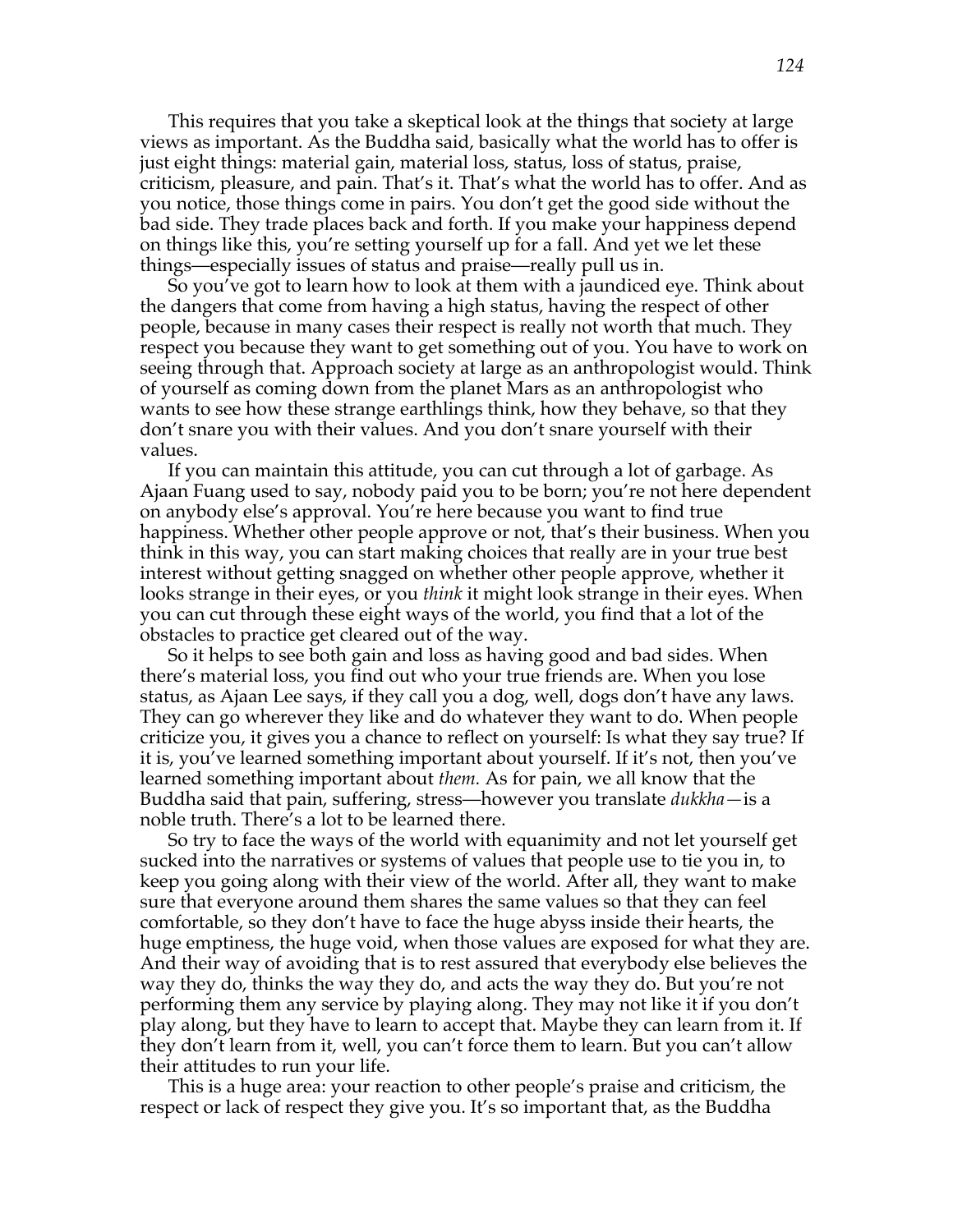said, one of the signs of a person who's reached nibbana is that he or she doesn't reverberate in response to criticism. He compares the awakened mind to a gong that's been cracked. You hit the gong and there's no sound. Or there may be little plunk, but it doesn't reverberate, doesn't continue ringing. The ability to train your mind so that it doesn't keep ringing with the words of other people: That's a really essential part of the practice.

A lot of societies have rites of passage where a person approaching adulthood is sent out to be alone. For many people it's the first time in their lives they've ever really been by themselves. It gives them a chance to gain a sense of who they are and what they really think about things, what they feel inspired to do with their lives. In our society we lack that. It may be why most people never really grow up. So try to make the meditation your rite of passage: the time when you're alone and can sort things out, from a mature position, as to what you really believe in and what you don't.

The first year when I went back to Thailand to ordain, I was sorting through a lot of attitudes and ideas I had picked up from who-knows-where all through the years of my life. I was far enough away and had enough time for myself so that I could really look at these things and decide what I really believed in, what I didn't. And meditation gives you a good place to stand so you can watch these things without getting caught up in them. When you're meditating, *all* thoughts are suspect until they show they can help you with staying with the breath or understanding what's going on in the mind. Only then do you admit them into the meditation. But everything else gets called into question. And this is a useful attitude to maintain even when you're not meditating. The press of society makes it difficult, but if you're really serious about your true happiness, you've got to press back, to develop the ability to question things that you've believed for a long time. If you simply stay with other people who share similar attitudes, that tends to reinforce old ideas, reinforce old values. So you've got to be doubly careful about that.

And when you decide that you don't agree with society's values, learn to do it in a way that's not confrontational. After all, you're going your own way. You're not a permanent earthling. You're not here to settle down for good. You're here primarily to practice, to train your mind. If, having trained your mind, you can help other people, that's fine. But if you can't, make sure that at least you get your own mind in shape. As Ajaan Suwat used to say, whether we get other people to come here doesn't matter, as long as we get ourselves: i.e., that we train ourselves and get results from the training. That's what matters.

So learn to foster a little space of separation between you and the values of society at large. Ajaan Mun was often criticized for not following the old Thai monastic customs, old Laotian monastic customs. People said, "Why aren't you doing it the Thai way? Why aren't you doing it the Lao way? What is it with these *dhutanga* practices you're following? It's just not the way other people do things." And he replied, "Well, the ways the Thais do things, the ways the Laos do things, are all the customs of people with defilements." This point applies to the customs of every society in the world, Asian or not. He was more interested in the customs of the noble ones, to delight in developing, to delight in abandoning: i.e., to delight in developing skillful qualities and to delight in abandoning unskillful qualities. That attitude right there flies right in the face of most of human society. But if you can hold to it, it gives you space, it gives you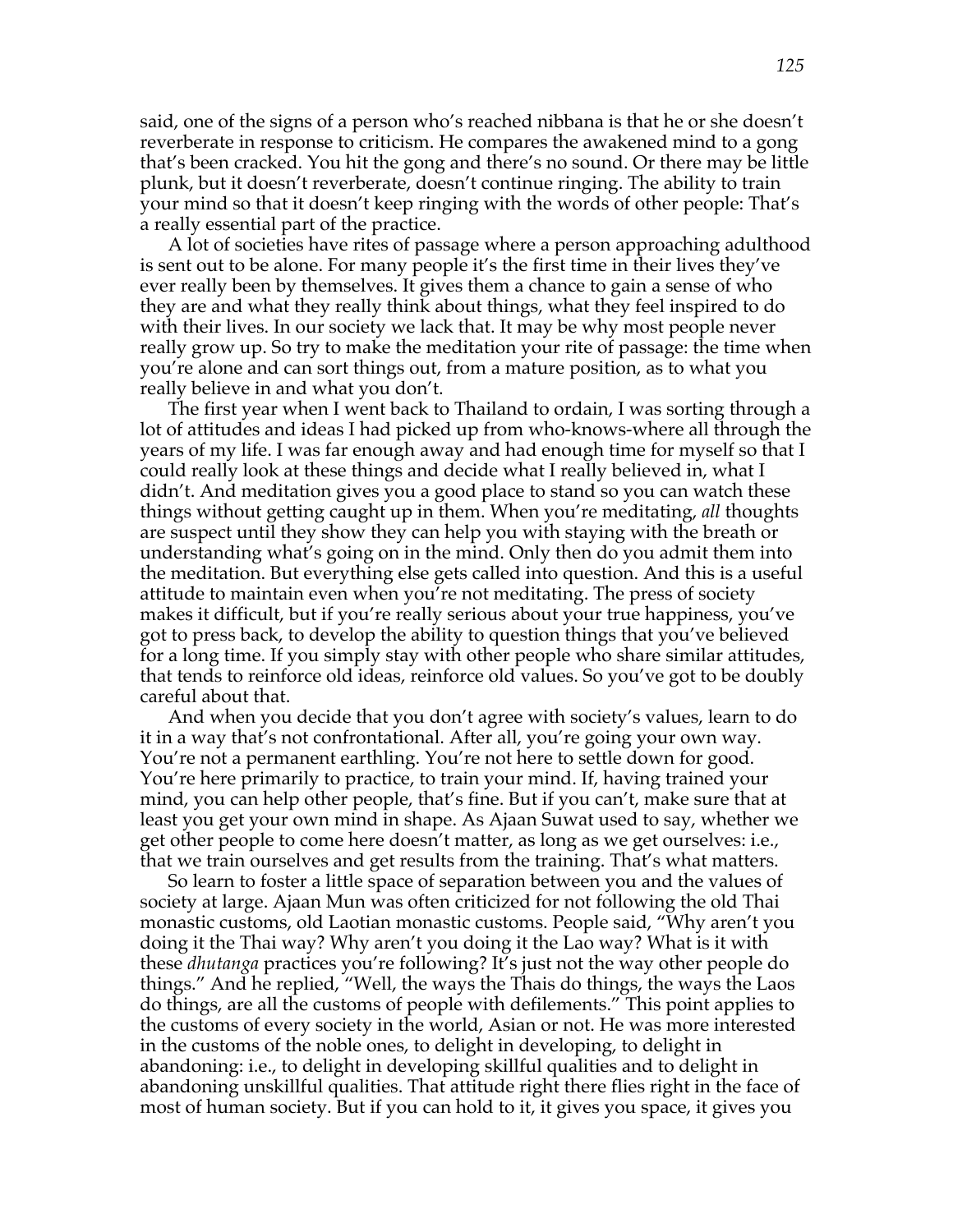the proper orientation so that, as you go through life and learn to be more selfreliant in your meditation, you really do have your own compass. And you can make sure that it always points due North.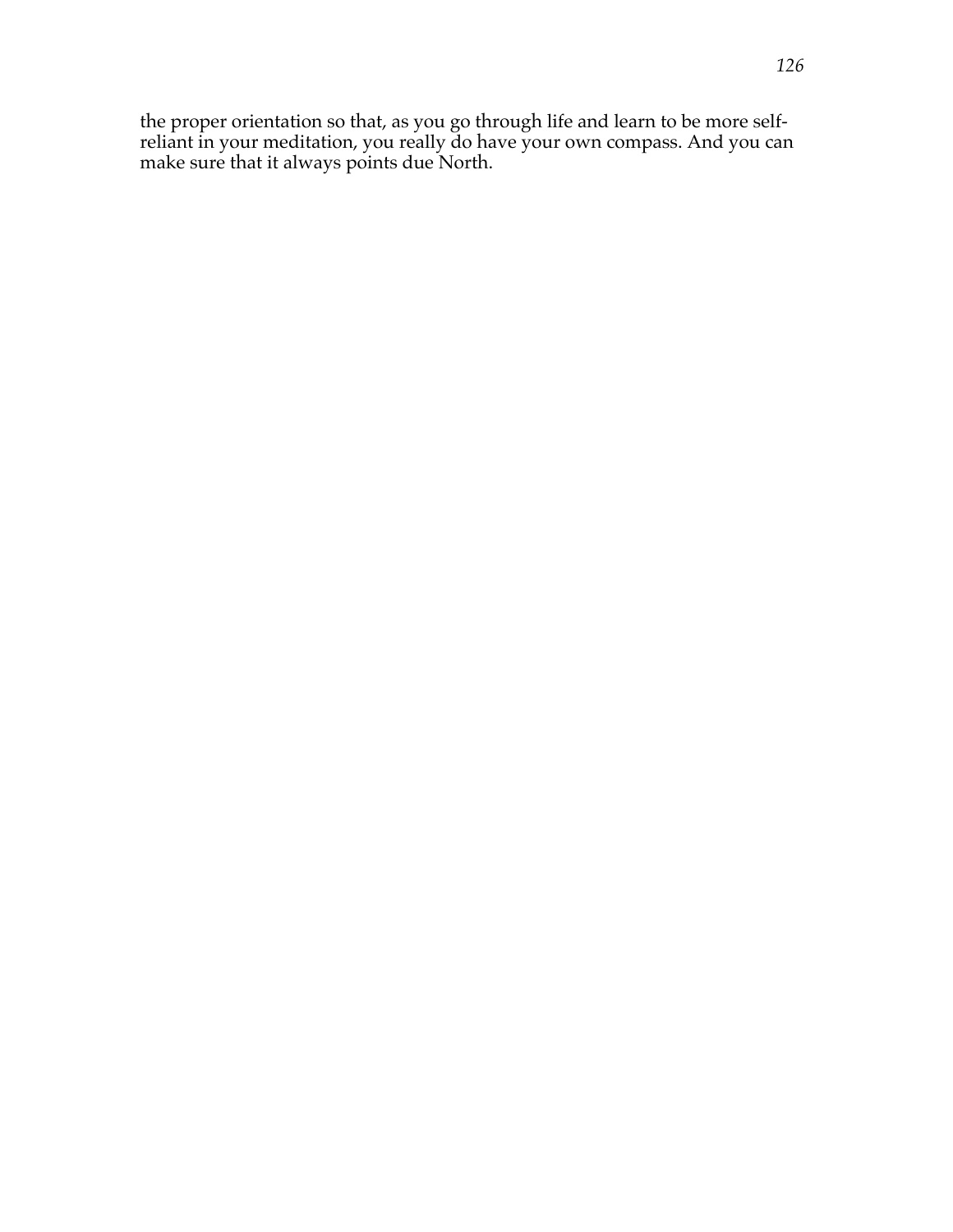## *A Well-Thatched Roof*

#### *December 25, 2008*

There's a short verse in the Canon where a monk's sitting in his hut during a rainstorm and saying, "My hut is well-thatched, so go ahead and rain as much as you'd like." That's a symbol for a mind that's well trained. It can deal with any situation. No matter how good or how bad things are outside, the mind is protected. The good and bad things can't penetrate it.

The Pali term for those things outside is *loka-dhamma*, the dhammas of the world. Most people's minds are not simply penetrated by these things; they're totally flooded, totally overwhelmed. Gain, loss, status, loss of status, praise, criticism, pleasure, and pain: These things are constantly raining down on us, and most people are out in the open totally exposed, with no protection at all, thinking that gain must be good; loss must be bad; status is good; loss of status is bad; praise is good; criticism is bad; pleasure is good; pain is bad. So the mind is totally overwhelmed by whatever comes its way, hoping that the good things will last and the bad things will stay away. It's trying to dodge the bad raindrops and gather up the good ones.

But as we all know, these good and bad things come in pairs. And none of them last forever. They keep changing. This is why we need to train the mind so that we can separate ourselves from them, so that we can have the well-thatched roof that protects us from the rain, and the well-sealed walls that protect us from the wind.

Part of the process is just learning to get yourself inside the hut: in other words, learning how not to identify with the dhammas of the world. There's a great story that Ajaan Fuang once told. He was out in the woods and, as evening fell, he set up his umbrella tent: basically an umbrella with a mosquito net hanging from it. Now, when you set up your umbrella tent as a forest monk, you make a vow that once you've set it up you're not going to move. You're not going to relocate no matter what—which means that you have to be very careful before you set it up. You check the weather. You look all around the area to see if there are any ants or other insects that might bother you. Only then do you set up your umbrella tent. Now, that evening, he said, he saw no clouds at all in the sky, so he figured it'd be a nice night to stay out in the open. In a case like that, you run a line from one tree to another. You hang your tent from the line.

Then in the middle of night, he didn't know where it came from, but a huge storm blew up. So he immediately gathered all of his robes except for his lower robe, and put them in his bowl so they'd stay dry. And then he just sat there wearing one lower robe, as the cold wind and rain blew in through the mosquito netting. The theme of his meditation was, "The body may be wet but the mind isn't wet. The body may be wet but the mind isn't wet." And staying with that theme, he was able to get the mind to settle down and be still: to stay "not wet" throughout the night. In other words, he didn't dwell on the theme of the wetness out there or the wetness of his body—in terms of identifying with things outside, the body counts as "outside" as well. He didn't take the wetness into his mind. That's how he got through the night.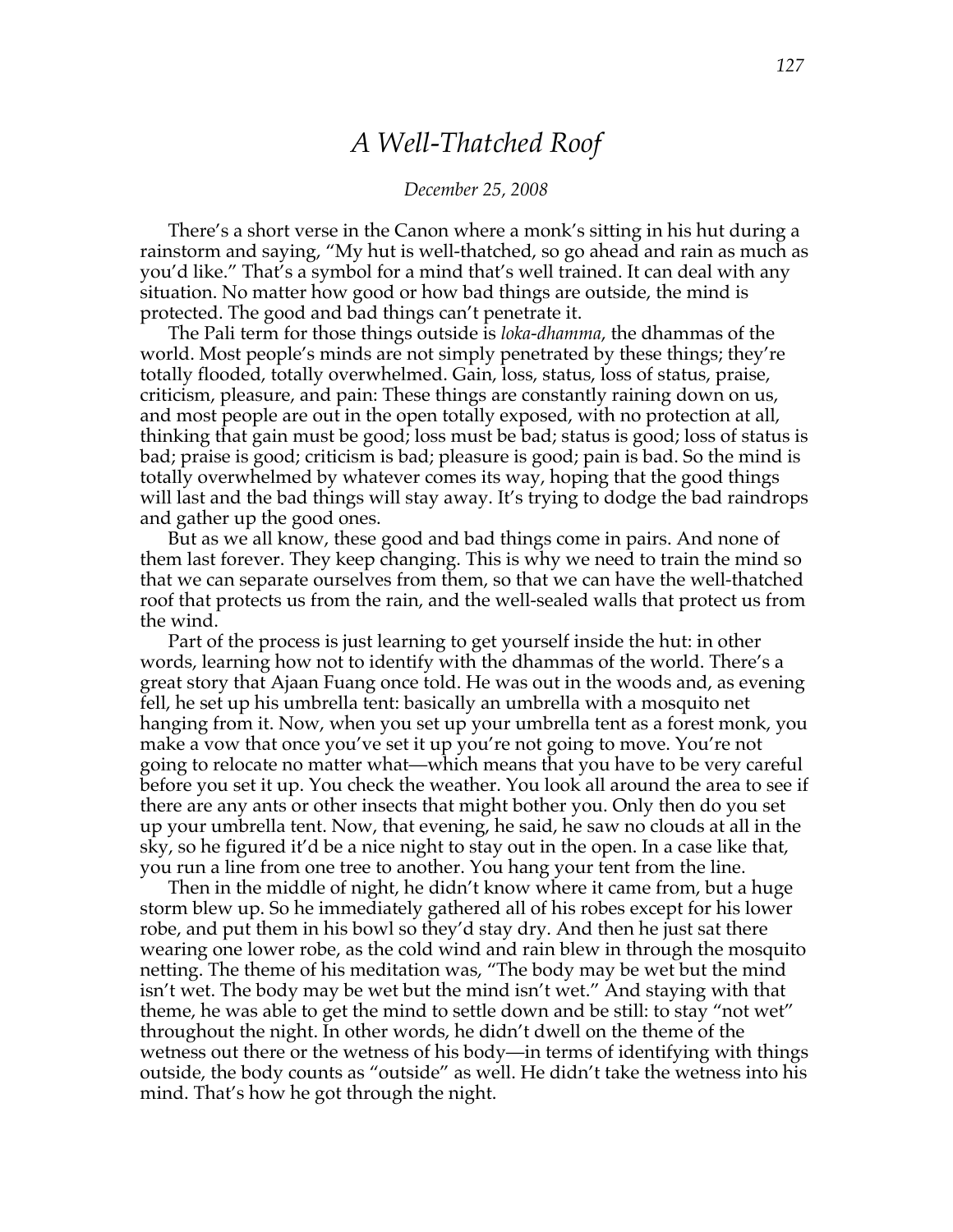So an important part of protecting yourself from the rain of the world is learning how not to identify with things that are subject to gain and loss, status and loss of status. Don't make them part of your self-identity. Learn how to see them simply as *loka-dhammas*, aspects of the world. They're not aspects of your mind. If you don't identify with them, you're not exposed to them. That's when you can learn how to use them wisely, for they can be tools, all of them. The usefulness of gain, status, praise, and pleasure is obvious, although we usually don't use them very skillfully, which means that we don't get much actual goodness out of them. When gain comes, people tend to identify with it. They make it part of their self-image and do unskillful things with it, rather than seeing it as something of the world that has temporarily come their way.

The wise question to ask when gain comes your way is, "How are you going to squeeze the best use out of it?" This doesn't mean squeezing as much pleasure as you can. It means squeezing what is actually useful. How can you use you gains to train your mind? What's the best way to be generous with them? What's the most discerning way to help other people with them? What other good qualities can you derive from using those gains wisely?

When loss comes, what can you learn from that? There are good lessons to be learned from loss, you know, as long as you don't keep your identity all tied up in the loss. One good lesson is, Who are your true friends? Who are the people who are willing to help you even though they can't see any immediate gain coming from it? That's a good lesson to learn. When you're going around wealthy, you don't know who your friends are. You're exposed. I've known people born into extremely wealthy and powerful families. They all seem very wary and uncertain as to whom they can trust—and with good reason. There are always people trying to take advantage of them one way or another. So going through periods of loss is good for sorting out who your friends are. It also teaches you to be ingenious and resourceful in making the most of what few things you do have.

A similar principle applies to status and loss of status. When you gain status, you're gaining in power. What's the best use of that power? In other words, what will give the greatest long-term benefits to yourself and the world at large? When you've lost that status, again you learn who your friends are, and you learn to be resourceful in keeping up your good spirits in spite of the world's disregard.

When praise comes, what's the best use of the praise? It's not to let yourself get all puffed up, thinking that you're already good enough. It's to let you know that your goodness is appreciated; it's to encourage you to keep on doing good and trying to do better.

Criticism, even though we don't like it, tends to be a lot more useful than praise, and for two reasons. One, you may actually learn things about yourself that you otherwise wouldn't know. We tend to be very blind to our weaknesses, our failings, the areas where we really need to do work. Part of us may know, but we figure that as long as nobody else is noticing, it doesn't really matter. So it's good to get criticism to help you realize that people *are* noticing. You've gone out of bounds, or you're lacking something that really does matter. As the Buddha said, when someone points out one of your faults, regard that person as someone who has pointed out treasure. You've got something you can work on.

As for the criticism that's not true, well, you've learned something about the person who criticized you, which is always a useful lesson. It may not be a lesson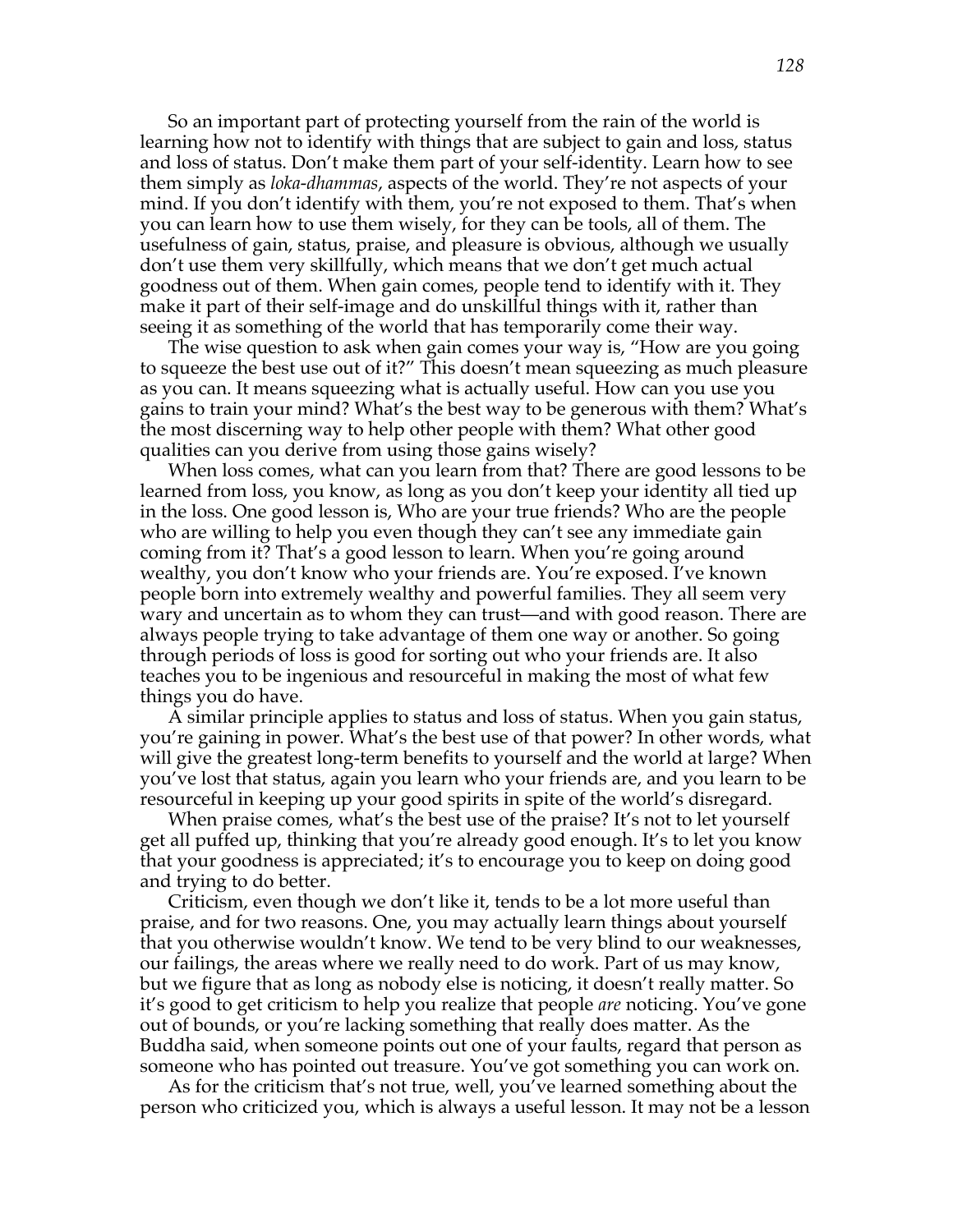you want to learn or like to learn, but it's good to know who has a grudge against you, who is unfair to you. It's a good lesson to learn.

As for pleasure and pain, notice how the Buddha uses them, because they both have their uses. We tend to take pleasure as a goal in and of itself. We want as much pleasure as possible, but this gets us in a lot of trouble. Not that pleasure is bad in and of itself, just that we're pretty indiscriminate in how we relate to pleasures. The Buddha has us sort out which kinds of pleasure are actually harmful and which ones are harmless. The main harmless ones are those based on getting the mind into concentration, because this is a pleasure where you're not in conflict with anybody. When you're sitting here looking at your breath, nobody is trying to elbow you out of the way so that they can hog your breath. It's totally yours. It's an entire field open for you to explore, to reap what pleasure you can.

And that's a very rare kind of pleasure in the world. You're not creating any bad kamma with anybody. You're not creating any unskillful mental states. There may be a slight attachment to the pleasure of concentration, even a strong attachment, but it's a healthy attachment. You sometimes hear warnings about the dangers of concentration, but the danger of concentration lies in wrong concentration: concentration devoid of mindfulness, concentration devoid of alertness, concentration based on ulterior motives—to exert power over others, to win their respect—or wrong view. But concentration as a mental factor in itself is neither good nor bad. The issue is with how much mindfulness and alertness it has, how you understand it, what you're trying to get out of it. That makes all the difference. And the dangers of concentration are much less than the dangers of all the sensual passions we're otherwise attached to.

In the Canon, the Buddha has long, long lists of the dangers of passion for sensual pleasures. But as for the dangers of concentration, you have to search really hard to find a sutta that talks about them. The primary sutta that does simply notes that once you've got your mind in concentration, then when you try to incline it toward letting go of your identity views, the mind may not leap up at the idea of letting go. In other words, you're still attached to the concentration. But again, the fault is not with the concentration, it's with your unwillingness to let it go.

Compare that with the dangers of sensual pleasures and passions: When people are enmeshed in sensual passions their minds certainly don't incline to letting go of identity views. People kill one another over sensual pleasures. We have wars over sensual pleasures. Societies break apart over sensual pleasures. Families break apart. People work themselves to death. Or in their quest for wealth, they push themselves to all sorts of extremes. I've recently been reading about Arctic exploration. The dream of gold up in the Arctic killed who knows how many people. But nobody gets killed over jhana.

So it's a useful pleasure, a healthy pleasure, blameless. It's part of the path. You learn to use this pleasure to get the mind in a position where it can really look into the flip side of pleasure—pain—which the Buddha said is a noble truth. When the mind is well fed with a skillful sense of wellbeing, it's ready for what the Buddha said is the true task with regard to stress and pain, which is to comprehend it. If you're afraid of pain, if you run away from it, if you try to push it away, you're not going to comprehend it. Comprehending comes from looking at it steadily, seeing it for what it is, and seeing where you're still passionate for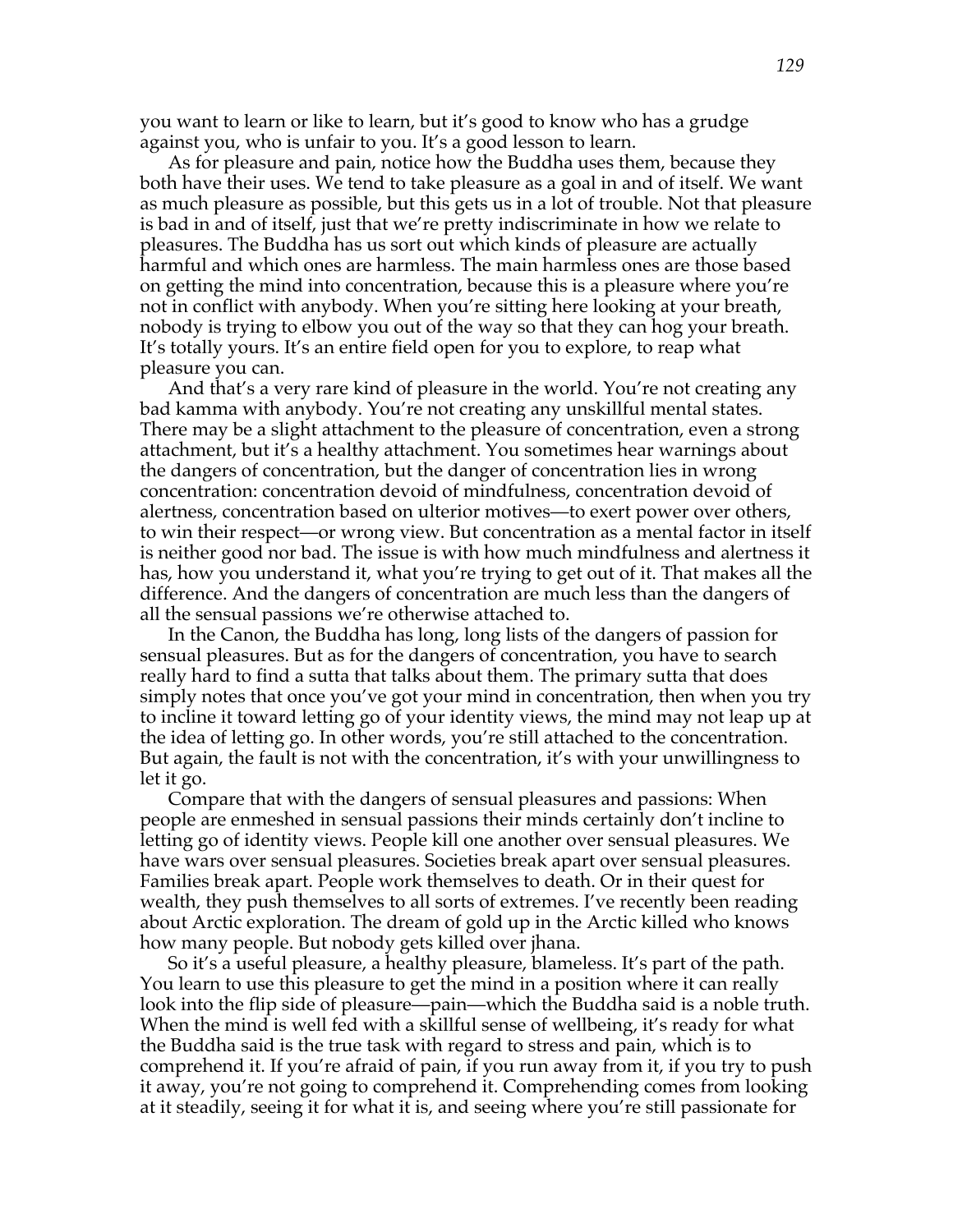things that cause stress, that cause pain. Once you learn how to feel dispassion for those things, that's when you've really comprehended stress. The pleasure of concentration is what allows you to look at pain to the point of comprehending it.

So the important point with regard to all these dhammas of the world is learning how to use them. They do have their uses, as long as you don't identify with them. They are tools you can use. It's like the water of rain. Instead of getting soaked by it, you learn how to take the run-off from the roof and store it in jars; you learn how to build a holding tank or a pond. Then you can use the rainwater to drink, to bathe yourself, to irrigate your crops. Then the water is beneficial. In other words, water does have its uses at the right time, as long as you're not exposed to the rain, soaking it up all the time, letting it penetrate your bones, shivering and catching your death of cold.

So as we're meditating, we're trying to develop that well-thatched roof: the ability to keep the mind focused on the breath and the right attitudes that allow us to see these affairs of the world for what they are. They're not really us, not really ours; they're just part of the world. They're like money. You may have money in your pocket, but it's not really yours. It's printed by the government. You look at the money and see: Does it have your name written on it? Well, no, it's got other people's names. Even with a credit card that *does* have your name on it: The bank's name is also on it, and the bank's name is bigger. It's in charge of what you can and can't do with the card. As for the value of the money, the government and the banks can change it whenever they want. If they wanted to call it back, they could do it. In the meantime, while you've got it, you use it. And you try to use it as wisely as possible, with the realization that it's not really yours to keep; it's a part of the world.

Once you can make that distinction, you find it a lot easier to live in the world and not soak up all the craziness of the world. You can stay warm and dry in your hut. It's well thatched. The rain may be falling all around, but it can't penetrate the roof. You can set out jars to gather up the run-off and put it in a tank, get some use out of it, which is much wiser than just going out walking in the rain, keeping yourself exposed all the time without any shelter at all.

So you're aiming at a combination of two things: having this place to stay with the breath and having the right attitudes toward all the things that would pull you away. That's how you learn how to thatch your roof and stay under it for your protection.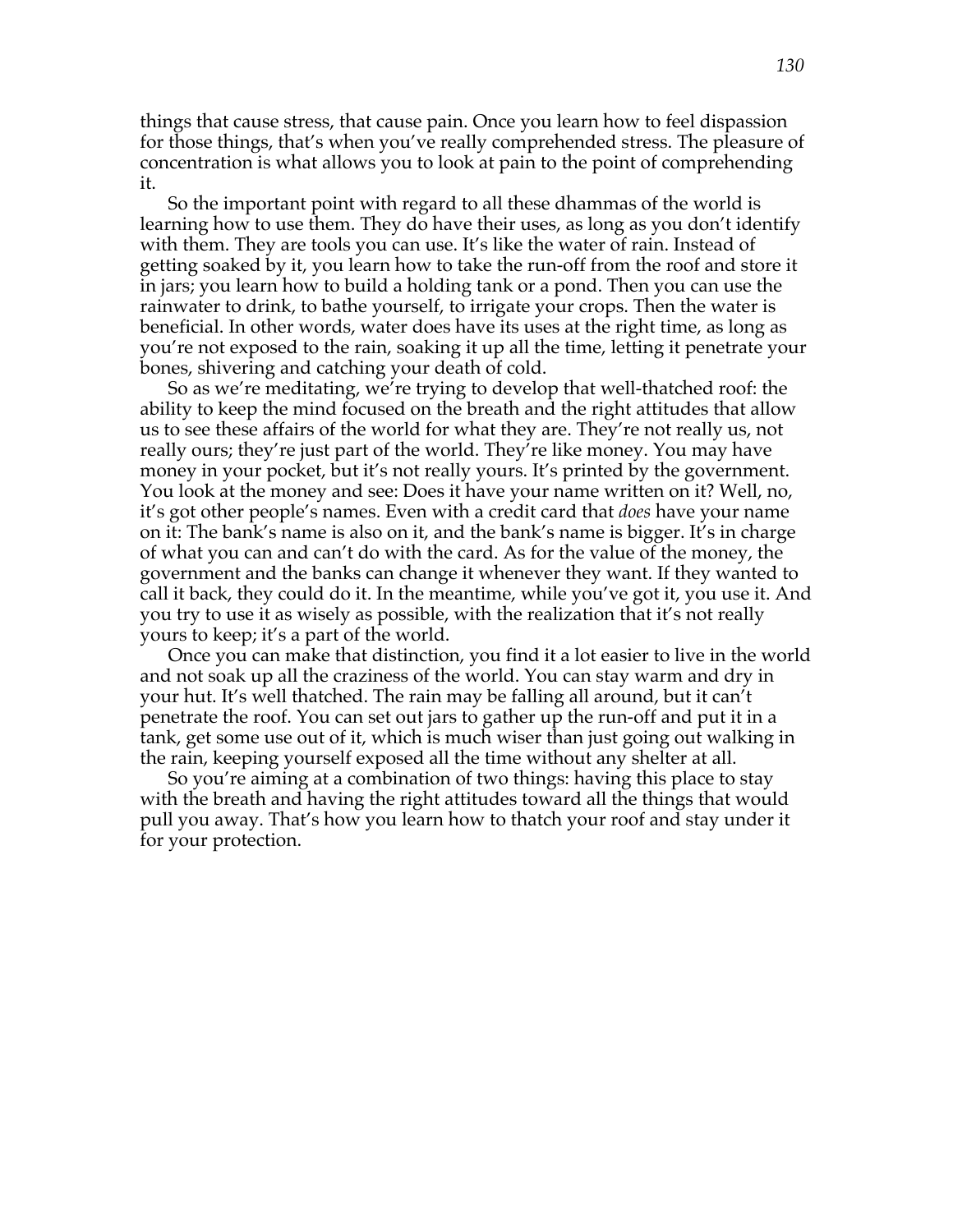### *Dealing with Limitations*

#### *March 25, 2007*

We live in a conditioned world, which means that we have to learn how to live with limitations. Some conditions open up possibilities; others close them off. And our range of limitations fluctuates all the time, as if we were living on a raft in the ocean with the waves rising and falling every which way. Sometimes they're small waves, sometimes big waves, sometimes huge waves that overwhelm us. Sometimes the currents in the ocean push us in the direction we want to go, sometimes in the opposite direction. When that's the case, we have to fight them. Sometimes we can win the fight, sometimes we can't. This is why people go crazy—because everything is so complex and uncertain.

They've done experiments where they put pigeons in boxes, each box with a green button and a red button. In some of the boxes, when the pigeon presses the green button it gets food; when it presses the red button it doesn't get anything. Those pigeons are very happy and well adjusted. In other boxes, though, the pigeon will sometimes get food when it pushes the green button and sometimes not; sometimes it'll get food when it pushes the red button and sometimes not. Those pigeons go crazy.

So we have to learn how to not go crazy with all these fluctuations. Look for patterns in your life because they are there—complex, but they're there. And learn how to push against your limitations. If you give up entirely, you live a totally passive life and simply become a victim of events. In other words, you say, "Well, my mind is the way it is. There's no way I can change it. Greed, anger, and delusion are natural; I just have to accept them if I want to be happy." That's totally giving in. Your raft on the ocean gets tossed wherever the currents and the waves may go, and you never get to shore. If, on the other hand, you simply go on the force of belief, believing that you have an unlimited power to go in whichever direction you want, you end up living in a total fantasy world. And then the clash of your fantasy world with the actual world can wipe you out as well.

So we have to learn how to read the currents, how to anticipate the waves, all of which requires being really observant. This is one of the reasons why we meditate: to develop our powers of observation so we can gain a sense of where our other powers lie, of what we can and cannot accomplish. This involves recognizing when we've run up against a wall, so that we can turn around and focus our energies in the directions that will get us to shore.

Our whole sense of who we are comes from the fact that as children we learned how to test the limitations we ran into: what things could we control, what things were beyond our control. This is why we started to identify with the body. The body wasn't just a mass of pleasures and pains. It also seemed to be at least somewhat under our control. We learned how to move our fingers, how to grasp things, how to stand up and walk. We kept pushing the limits. And for a while, the limits seemed to give way to our pushing. We had more and more things under control.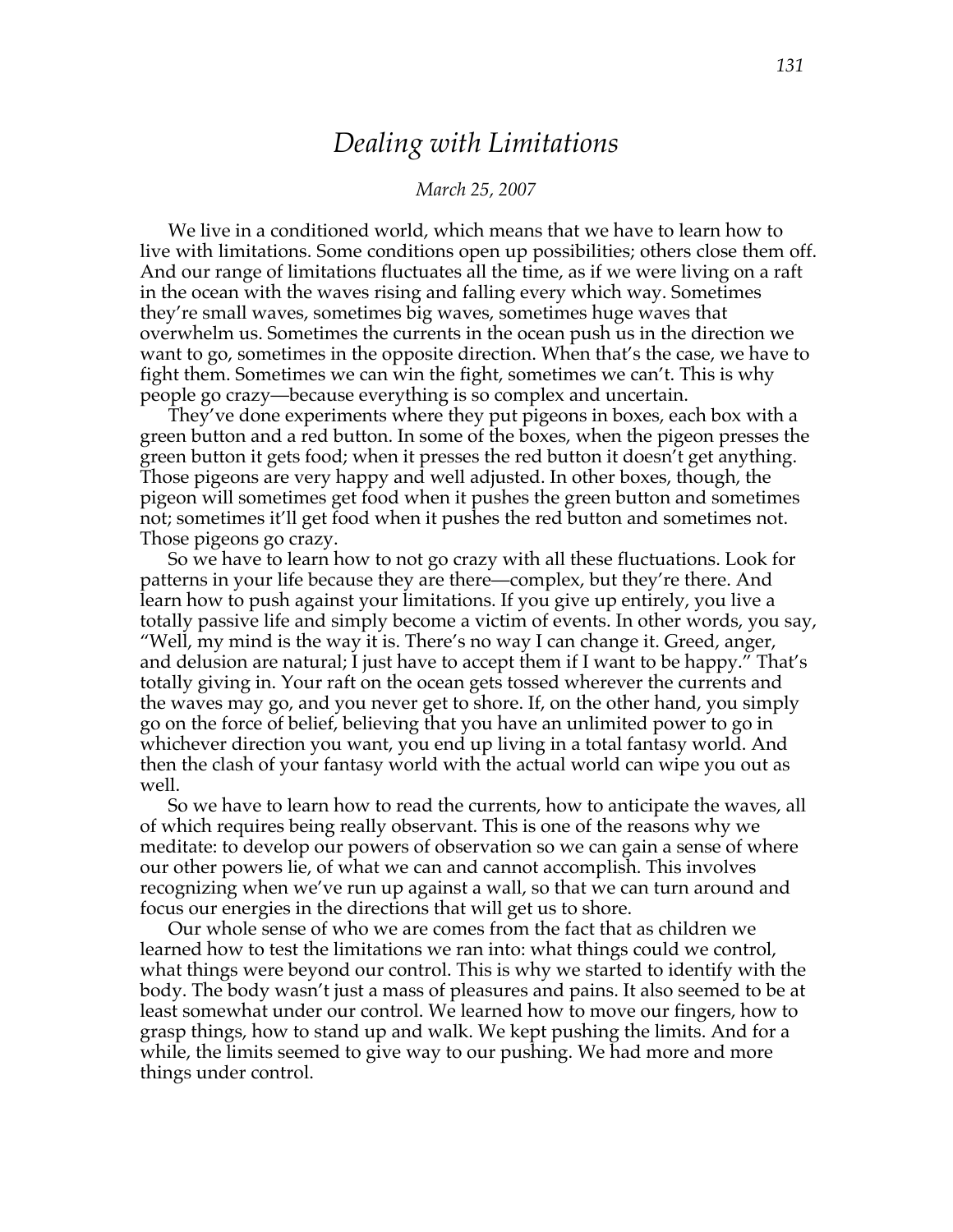Then of course as you get older, things turn around in the other direction, and the limits start pushing back. In some cases you can develop a skill that you can keep working at throughout your life, but those are rare. With most skills, you get to the point where you peak and then find yourself less and less able to manage them. As the body gets older, it begins to get creaky here and painful there. Finally it gets to the point you can't control it at all. So you have to learn how to make the most of it while you've got whatever control you can manage.

What this means is that we identify with whatever we seem to have power over: Those things are "us," they're "ours." We do this in many different ways. Our sense of who we are is something we keep creating for each different situation, and it's good to learn how to be fluid in that skill of identifying yourself. If you come into a situation with fixed preconceived notions about who you are or what you are, that can become a major limitation. In other words, you turn yourself into a being. As the Buddha said, when you become a being, you identify with form, feeling, perception, fabrications, or consciousness of particular kinds. And whatever way you identify yourself, that's how you limit yourself. You gain certain powers by bringing those things under your control, but you also take on certain limitations. Those limitations may not be getting in the way of the particular task you want to do, but if you take one particular idea of who you are and try to apply it everywhere, you begin to see where the limitations are.

And of course one big limitation is always there. As the Buddha once said, "What is one? All beings subsist on food." Once you become a being, you've got to feed the things you identify with. That means you're tied not only to what you identify with, but also to your sources of food. You're tied to the process of feeding, and there's no way that feeding is not going to harm other beings somewhere, whether you're feeding off them physically or emotionally. That's a huge limitation right there. We'd like to think that we can be beings of infinite love and harmlessness, radiating beams of infinite compassion and empathetic joy in all directions. But if part of you is feeding, that places a limitation on how totally harmless you can be.

So the idea is to learn how to develop different ways of identifying your powers and using them so that ultimately you get to the point where you don't have to be a being anymore, where you don't have to identify yourself with anything and you don't have to feed. The important obstacle here is that you just can't will yourself into that position. You can get there only by learning to be skillful, which takes effort and time. But once you get there, there's total freedom from limitation. That's the one constant in all of the Buddha's discussions of nibbana, the most positive statement he makes about it: total freedom. Often he describes nibbana indirectly in terms of analogies and similes, but total freedom, total limitlessness, is his most direct description of the goal.

To get there, you've got to explore your powers, what you can and can't do within the realm of conditioned reality. There's a useful story to reflect on in connection with this. It's a little fable in the novel, *The Once and Future King* by T. H. White. I don't know if you know the book. It's a retelling of the Arthurian legend.

The first book in the novel*, The Sword in the Stone*—Walt Disney made a movie of it—tells the story of young Wart's childhood up to the point where he pulls the sword out of the stone and so becomes Arthur, King of England. As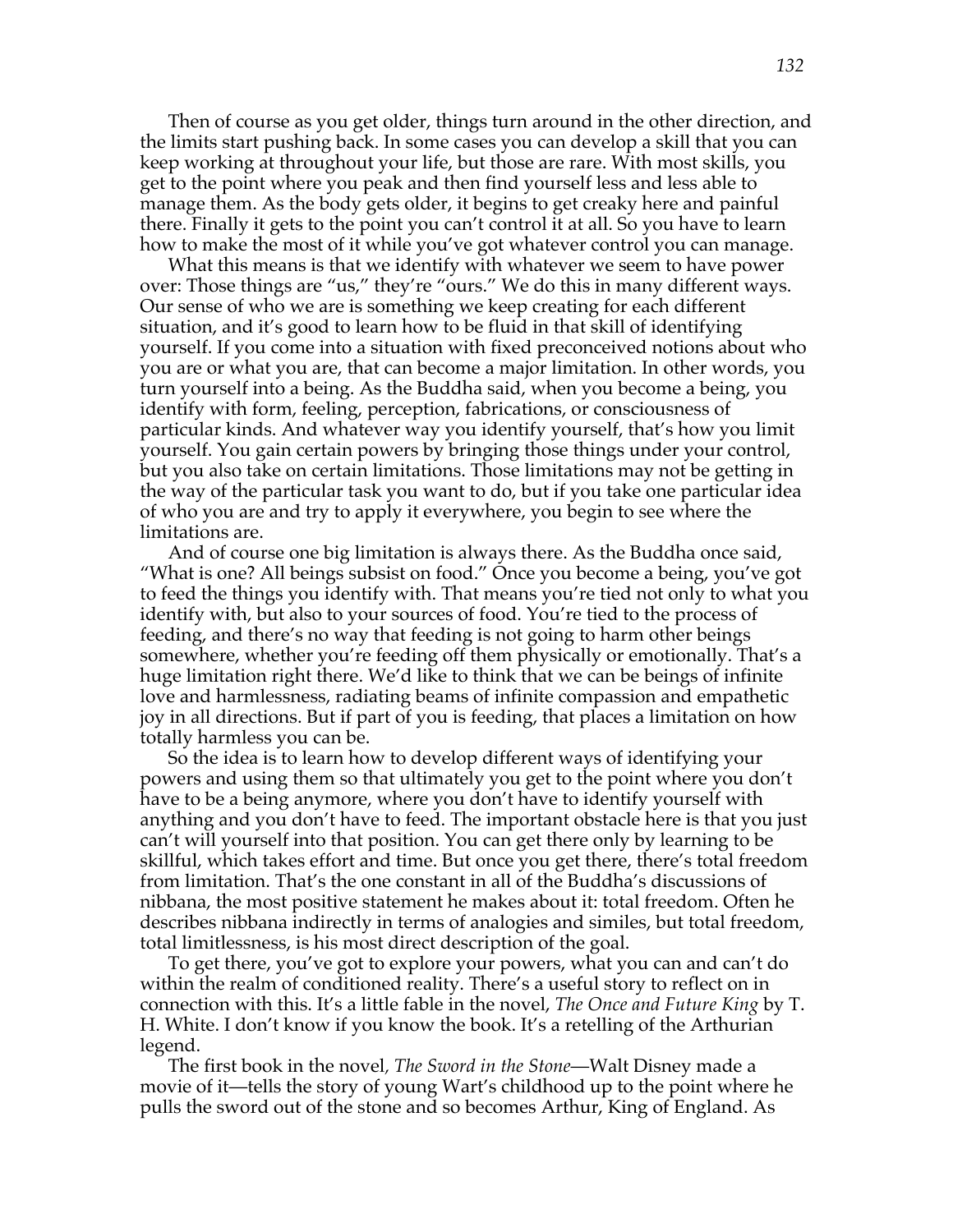part of Wart's training leading up to that event, Merlin the magician turns him into different kinds of animals so that he can learn lessons from animals such as ants, geese, and fish. In one of the last transformations, Wart is turned into a badger and sent down to meet an older badger in his burrow. It turns out that the old badger is like an Oxford don with his den full of papers. He's written a thesis on why human beings are better off than animals: his telling of the creation myth.

On day number five, according to the badger, God created all the animals but didn't create them in their final form. He created them as embryos. Then he lined up all the little embryos and said, "All right, you little embryos, I'm going to give you a boon. You can exchange any of your body parts for tools. If you want, you can exchange your mouths for scissors, or your feet for hoes, or your arms for wings: any kind of tool you think is going to be useful for surviving in the world. But remember, once you've made your choice, you'll have to live with it. You can't change back."

So the animals thought for two days about what tools they might want, and then one by one asked for their boons. The badgers, for instance, asked to turn their skin into shields and their forearms into garden forks. And so on down the line. Some of the embryos wanted wings, some wanted tails. Whatever tools they asked for, God equipped their bodies permanently with the tools, until the only embryo remaining was man. So finally God said, "Well, our little man, you've thought long and hard about your choice. What tools do you want?" And the little man-embryo said, "I think I'd rather use tools than be a tool. I'd rather learn how to make them, learn how to master all kinds of different tools, rather than just limiting myself permanently to one or two built-in tools."

"Ah," God said, "you've guessed our riddle. Because you have the intelligence to want to use tools rather than be a tool, you get to have dominion over the other animals."

That was the badger's creation myth. And when you strip it of its theistic trappings, it makes a good point: If you identify yourself with a particular tool all the time, you get limited to that tool. One of the animals in the badger's myth was a toad in the Antipodes who traded its whole body for blotting paper. It could soak up water when there was rain and just hold it throughout the dry season. That would help it survive in a place where there's infrequent rain, but that's pretty much the limit of its abilities. Human beings, on the other hand, can make tools. They can use different tools for different situations, and as a result can go many places and accomplish many, many things.

That's a lesson we have to learn as meditators, that "who-you-are" is a tool. It's something you've fabricated for a particular set of circumstances, and it may work perfectly well for those circumstances. But if you hold onto that tool all the time, it's like turning yourself into a hammer and then limiting yourself to the habit of hammering away at everything you meet. But there are bound to be times when what you really need is a saw or a chisel or a wrench. When it finally dawns on you that being a hammer leaves you pretty miserable, you may decide that you don't want to be anything at all. So you throw away your hammer. But that doesn't work either, because there are times when you'll need a hammer.

The trick is learning to come to a particular situation without a preconceived notion of who you are, of who you want to be, and then trying to squeeze that into the situation or squeeze a situation to fit your idea of who you are. Instead,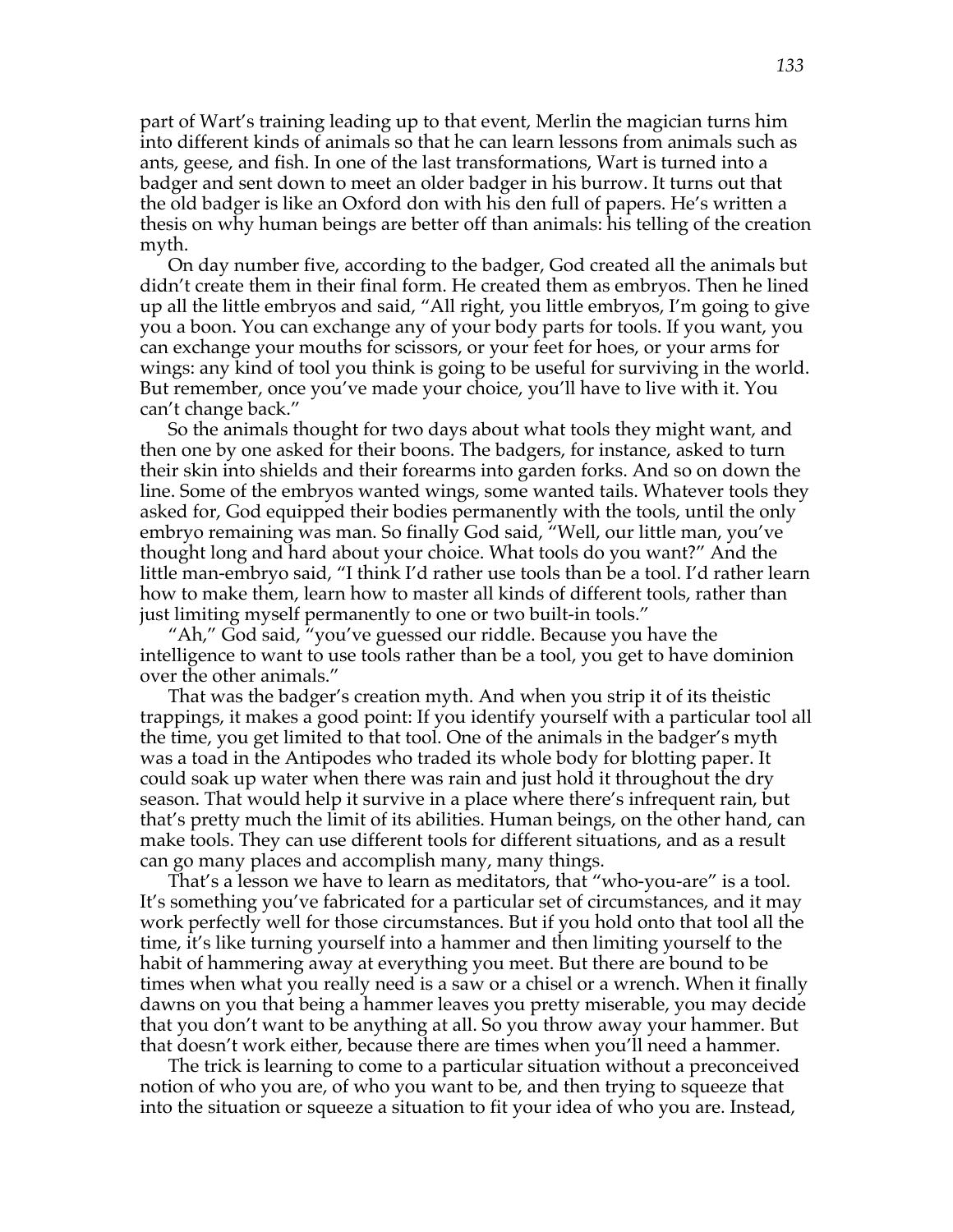you've got to learn how to look at the situation for what it is, what its potentials are, and then decide what to do to maximize those potentials in the most skillful way right then and there. You then look at what powers you have, and turn them into the tools you're going to need for that particular action.

Even your sense of self can be a tool, and you have many different senses of self. If you learn how to pick them up, put them down, and have them at hand when you need them, then you have a whole chest of tools. At the same time, you're not weighed down by your tools. It's like having a tool chest floating behind you within reach wherever you go. In this way you can deal a lot more effectively with the many limitations we face as human beings in trying to find happiness.

The Buddha talks about three basic ways of finding happiness: generosity, virtue, and meditation. These are all tools, but they each have their different limitations. Generosity is sometimes limited by how much time you have, how much energy, and of course the material resources you can draw on. You have to learn to be very judicious in how you apply your resources. You can't pour them all into one basket, because then you'll have nothing left when you need them for other purposes. So even though we're taught to have limitless goodwill, limitless compassion, limitless empathetic joy for all beings, there's only so much we can actually give to any particular being in any particular situation. That creates a distance between an attitude you can develop and your ability to act on that attitude.

This is where equanimity comes in: when you realize that there are certain areas where you simply can't make a difference or areas where you *can* make a difference but they're going to require time. You have to learn how to husband your resources so you can devote yourself to that task for whatever amount of time it's going to require.

Then there's virtue. It, too, has its limitations. As I've already noted, once you're a being you have to feed. So it's impossible for any of us to be totally harmless. But we can focus on the areas where it's really important to develop harmlessness. This is what the precepts are for. As the Buddha said, when you make your precepts limitless—in other words, you decide that you're not going to kill under any circumstances, you're not going to steal under any circumstances from anyone at all, no illicit sex, no lying, no intoxicants ever at all, period—that's a universal gift. You give limitless protection to all beings, and you gain a share in that limitless protection as well. So that's one area where you can push the limits pretty far. You can start embracing the concept of all living beings, resolving that you're not going to harm any of them in any of these five ways. It's not total harmlessness, but it's a major step in the right direction.

Then there's meditation, which—as one of the forms of making merit—starts out with meditation on goodwill. Here again you run into limitations. On the one hand, you're supposed to develop limitless goodwill for all beings. The "limitless" here means that it's for all beings in all situations no matter what they do. You don't question whether they deserve your goodwill, or if you deserve goodwill. You simply focus on the idea that it'd be good for all beings that all beings find true happiness. The world would be a much better place for everyone. So you want everyone to find true happiness. You make that one of your basic motivations.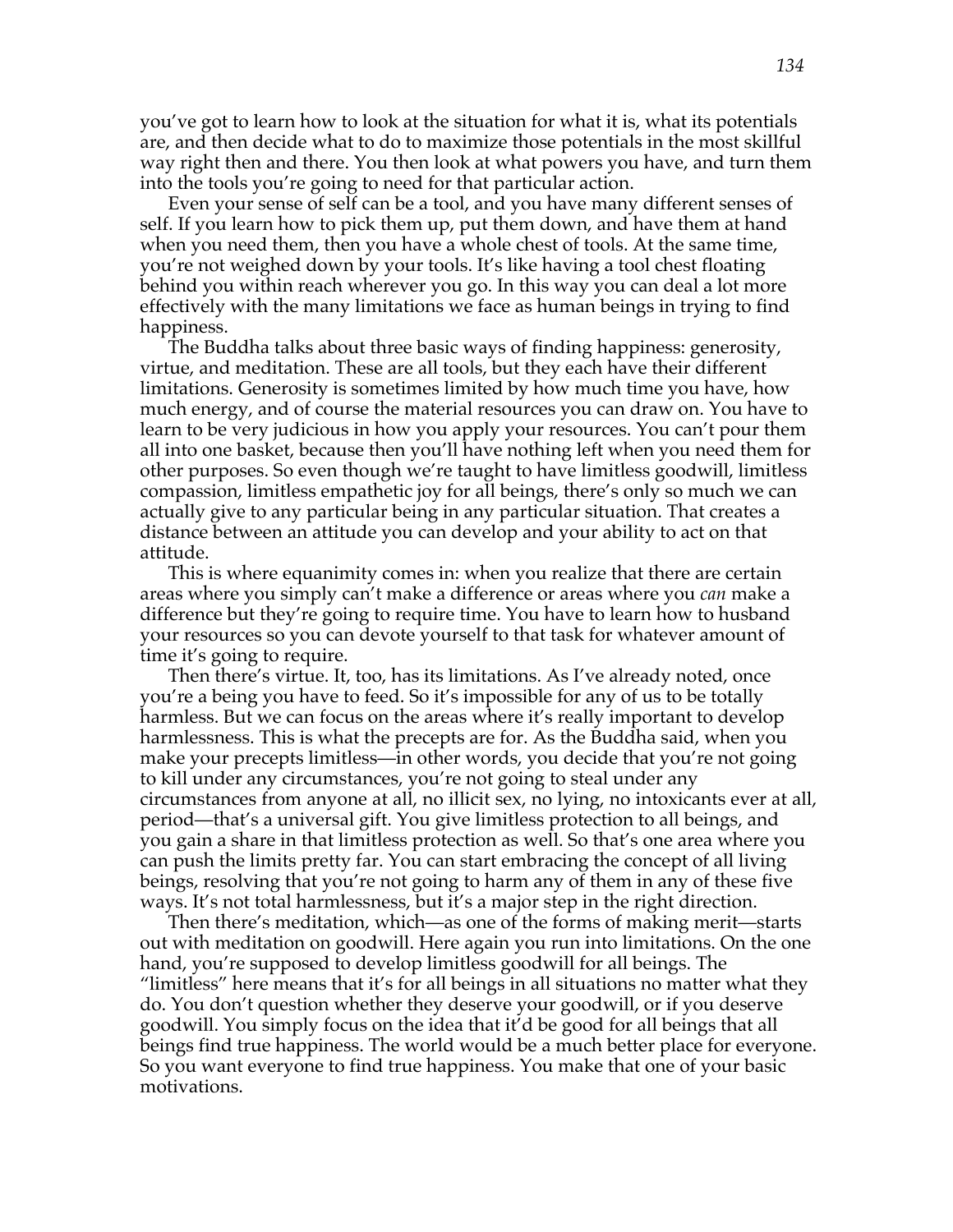On the other hand, though, you encounter situations where you can't make everybody happy. After all, the quest for true happiness is something each person has to do for him or herself. It's a question of skill. You can't just push a skill on anybody. People have to see the need to develop the skill. They have to be willing to put in the time and the energy to do that. And they have to be in a position where they can. Sometimes people are too old or too sick to make much progress in that direction.

This is where you need equanimity again. Your equanimity has to be limitless as well. In other words, you have to be able to call on it whenever it's needed. There are bound to be certain situations that are beyond your control in terms of what you can give, in terms of your time and energy. And there are limitations on what you can do for other people given the limitations of their kamma as well. So you have to be able to call on this attitude of limitless equanimity whenever needed.

To develop these four brahma-viharas in a limitless way, you need to fight off the limiting attitudes in your mind. The various forms of aversion—ill will, resentment, cruelty—are the main limitations on the first three brahma-viharas. The limitation on equanimity is affection. The people you really love, to whom you'd like to give all you can, but who you can't help as much as you'd like: They're the ones for whom it's hard to feel equanimity, but they're also the ones who require your equanimity the most. That's why you have to realize that even affection can be a limitation and that there are times when you need to put it aside. It's not that you don't love those people or don't wish them well. You simply realize that nothing is accomplished by the sort of affection that wants to deny the limits of kamma, that's got you beating your head against a wall when you could be going through a door in the wall not too far away—in other words, being of help in areas where you *can* be of help.

So a lot of our practice is learning how to deal with limitations, how to find where your powers are, how far you can push them in a skillful direction. When you meet up with a limitation, learn to recognize whether it's permanent or temporary. Then you apply whatever tools you can find to developing your powers in as compassionate and wise a way as possible to work around those limitations.

For this you need to develop a full set of tools and to keep them in good shape. Many of us have a tendency to throw away our tools. You learn a new approach, a new tactic in your meditation, and it works for a little while. Then it doesn't work. So what do you do? You throw it away, cast around for something else. But there may be nothing wrong with the tactic aside from the fact that it works only for certain things and not for others. So don't throw these things away. Keep them in mind as possible approaches that may come in useful again.

The same holds for the whole idea of your self. Some people think that the Buddha tells us that we shouldn't have any self at all. But if you can't identify where your powers are, what are you going to work with? What are you going to depend on? What will you use to overcome your limitations? As I said earlier, think of your sense of self as a tool. You need different tools for different situations. Instead of bringing one preconceived notion of self into a situation, look at the situation in terms of the action it calls for: What's the skillful thing to do here? What tools do you have to do that skillful thing? Put them to use. That way you're no longer a toad made of blotting paper. You become the little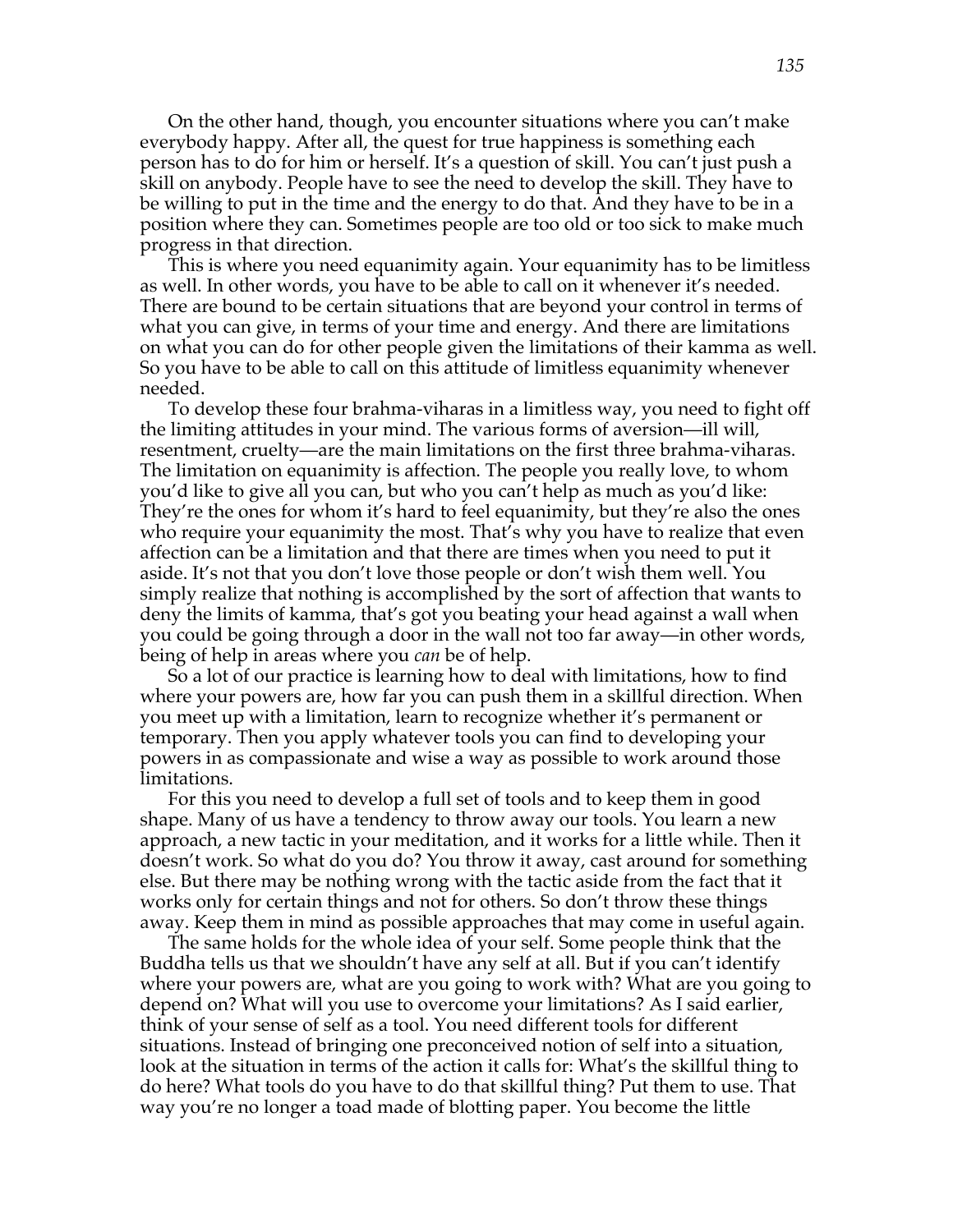human being in the badger's myth: You use whatever tools you can devise, and that way you're in charge.

The more tools you can develop, the better. They help you explore where the limitations are, as well as where there are openings in the limitations that can lead ultimately to an area totally free from limitation, totally unconditioned. At that point, you can put all your tools down. As long as you're alive, you can still use them. But when the time comes to go, you don't need to carry them. Like the raft that takes you across the river: Once it's done its job, you just leave it there. You may feel some appreciation for the help it's given you, and pull it up on the bank in case anyone else wants to come along and use it as well, but otherwise you're done with it. In the meantime though, as long as you're crossing the river, hold on tight to the raft, whichever raft is going to get you past the deadly currents. Don't be too quick to throw it away.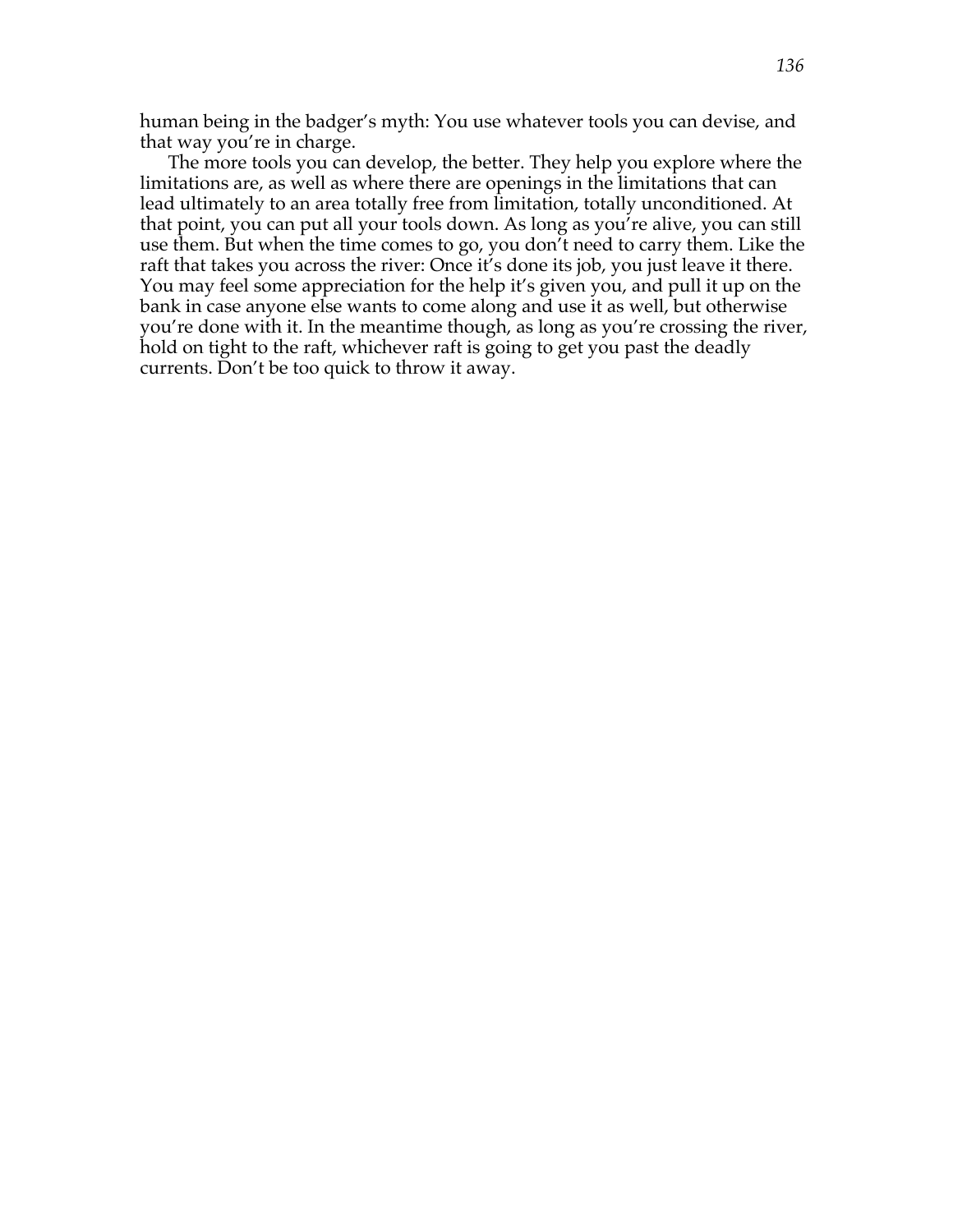### *Attachment vs. Affection*

#### *November 5, 2008*

The word for clinging, *upadana*, also means to feed. The *upadana* of a tree is the soil it feeds on. The *upadana* of a fire is the fuel it clings to in order to burn. So *upadana* means food and sustenance, and also the act of taking sustenance: i.e., feeding. When we apply it to the mind, the mind's upadana is a place where it looks for happiness—when you feel that the life of your happiness depends on having this person, that situation: whatever it is to keep your happiness alive.

For most of us, our emotional feeding is on other people. This is the aspect of our relationships that the Buddha says leads to suffering: If our happiness feeds on things that are subject to aging, illness, and death, then our happiness is going to age, grow ill, and die as well. This is why we have to look elsewhere for our true happiness. It's why we train the mind to develop qualities inside that can provide a happiness that's more secure.

Now, this doesn't mean we don't continue to feel love, affection, and compassion for people outside; simply that we don't have to feed on them anymore, which is actually a benefit for both sides if the feeding has been a burden for both. On the one hand, the Buddha has us develop compassion for everybody. It's one of the brahma-viharas: unlimited compassion, realizing that there are people who are suffering and you'd like to do what you can to relieve their suffering. You'd also like them to act in ways that can help eliminate suffering. That's an aspect of compassion that's often missed. It's not simply a floating-around kind of wish for people to be happy. It also requires an understanding of why people are unhappy. Their unhappiness comes from their actions: maybe past actions, maybe present actions. So you want to think of them doing things that are skillful. If their past actions make it difficult to avoid physical pain right now, at least you hope they'll be able to find a way of dealing with the pain so they don't have to suffer from it. And you also wish for them to do things that will prevent future suffering as well.

There's also a more particular kind compassion. It comes out of gratitude. The Buddha recognizes that we have special connections with other people, especially with our parents, but also with anyone who has been helpful to us in this lifetime. Those connections call for gratitude, which means that these are people to whom you want to give some special help.

You've probably heard of the passage where the Buddha says that a good person, by definition, is someone who recognizes the good that has been done for him or for her, and wants to repay it. This starts with your debt of gratitude to your parents. In the beginning, you literally fed on your mother when she was pregnant with you. You took nourishment from her blood. When you were born, you fed on her milk. And as you were a young child, your parents worked to provide you with the physical food that allowed you to survive and grow, and you continued to feed emotionally on them. As you grew older, you found other sources of emotional nourishment and took on the burden of feeding yourself, but you still have this enormous debt to your mother and father for having given you life and started you on your way.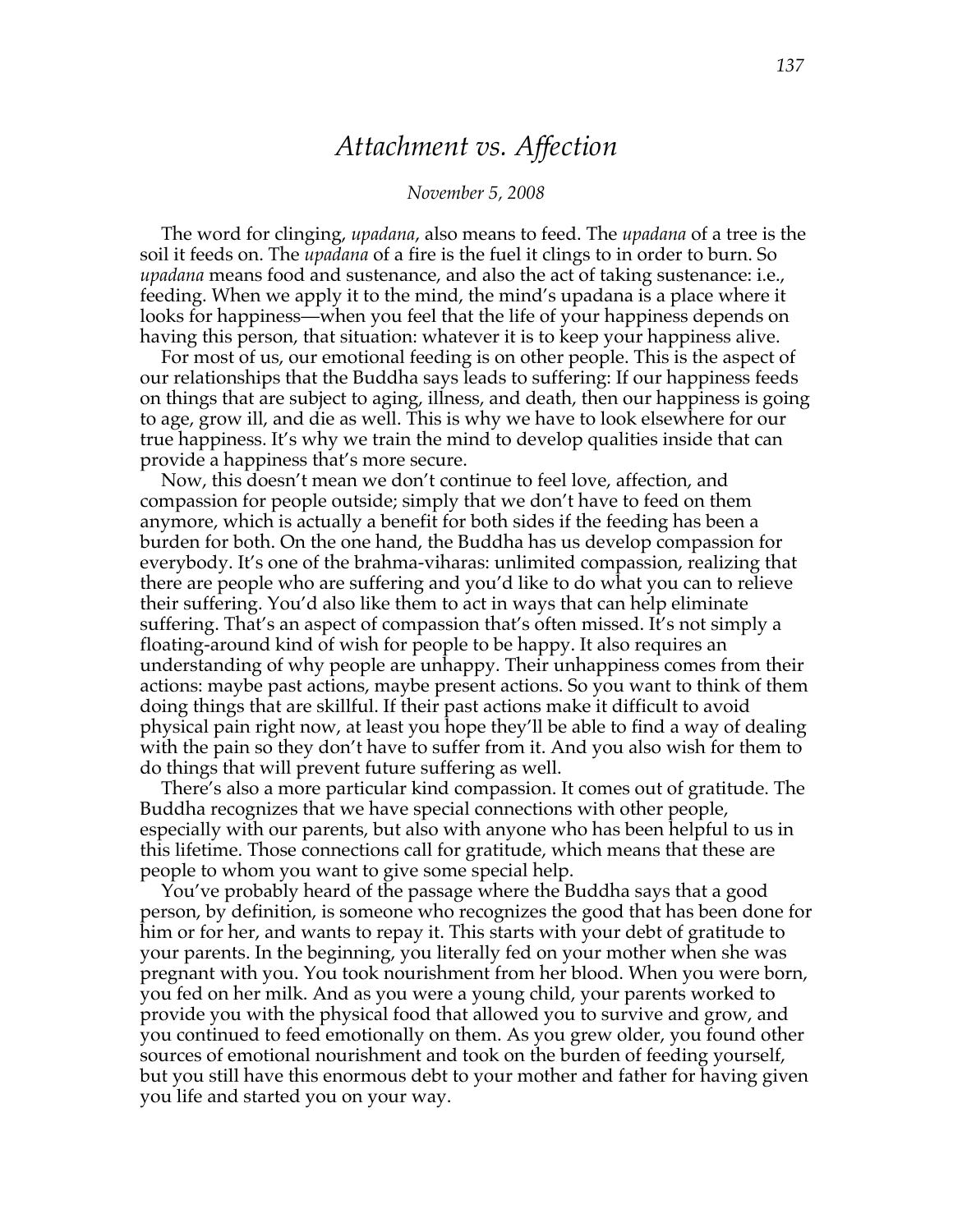As the Buddha said, the best way to repay that debt is not necessarily to obey your parents, because there are times when your parents have all sorts of wrongheaded and wronghearted notions. The best way to repay them, if they're stingy, is to try to find some way to influence them to be more generous. If they're not observing the precepts, try to get them to be more virtuous, to have more principles in their lives. In other words, introduce them to the practice of the Dhamma in as diplomatic a way as possible. Most parents resent their children trying to teach them, so you have to learn to do this in an indirect way. Some also resent the B-word, so you don't have to couch these teachings as Buddhist.

But you do have that special debt, and you have other debts as well. There's also a sense of affection that should go along with the debts. As the Buddha said, when a young monk ordains, he should regard his preceptor or mentor as his father. And the preceptor and mentor should regard the young monk as a son. That special connection lasts as long as both are still monks and still alive. It entails various duties in looking after each other, but more importantly it entails a sense of trust, affection, and respect.

So there's room for special affection in the practice, but the Buddha also warns that special affections can often harbor special dangers. He talks about the hatred that comes from affection, and the affection that comes from hatred. In other words, if there's somebody you love, and somebody else has been nasty to that person, you're going to hate the person who's been nasty to the person you love. Or if there's somebody you really hate, and somebody else hates that person, you're going to feel affectionate toward that person, which may bring on some unfortunate consequences.

In other words, affection is not always reliable and pure. So here you have to exercise equanimity, realizing that sometimes affection can draw you into unskillful mind states that you've got to watch out for. This is why the brahmaviharas don't contain just unlimited goodwill, compassion, and empathetic joy, all of which basically come down to goodwill. Compassion is what goodwill feels when it encounters suffering. Empathetic joy is what goodwill feels when it encounters happiness. Those three are a set. But the brahma-viharas also contain equanimity, the ability to step back and simply look on a situation dispassionately. That ability should be developed to become unlimited as well. In other words, you see that there are times when your partiality toward a particular person is going to cause trouble not only for you but also for that person and other people as well. If somebody is really sick, and all you can do is get upset about the sickness, you're going to be less effective in your help. You have to remind yourself that we're all subject to aging, all subject to illness, all subject to death, all subject to separation. There's no way you can avoid this. So accept that fact, and do what you can to mitigate the suffering.

There's a passage in the Canon where King Pasenadi is visiting with the Buddha, and an aide comes up and whispers in his ear that Queen Mallika, his favorite queen, has just died. He breaks down and cries. The Buddha's way of consoling him is interesting. He reminds him, "Since when have you ever heard of someone who was born who didn't age, didn't grow ill, didn't die? We're all subject to these things." And it's amazing how taking a larger view like that can help console you. It lightens your burden to remember that you're not the only one being singled out to suffer. You may feel singled out at first, but you have to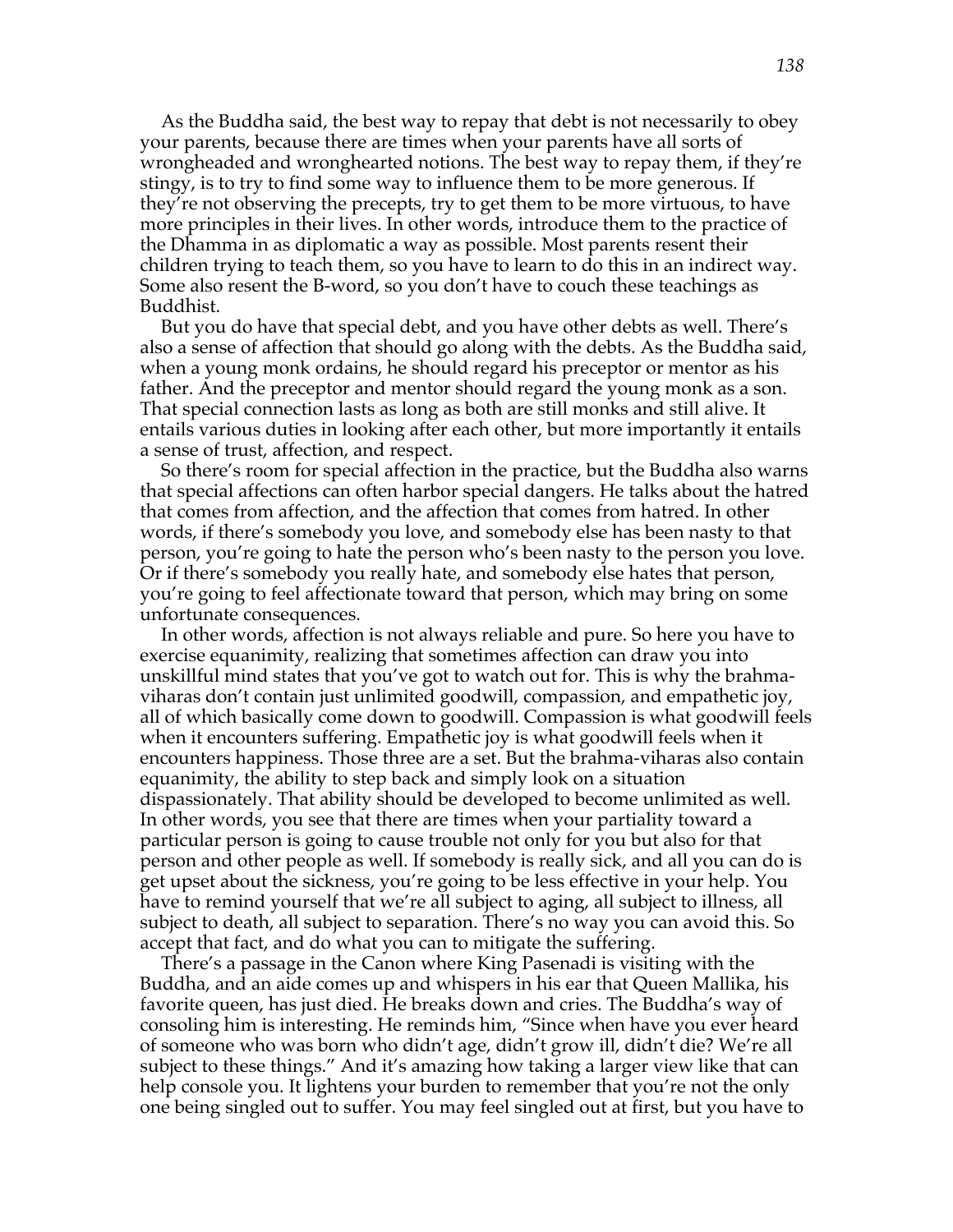realize that there's suffering all over the place, people dying all over the place what?—200,000 every day. Illness is everywhere. Aging is everywhere. So when these things become apparent, both in ourselves and in our loved ones, we have to develop equanimity, realizing that this is the way things are everywhere. That spurs us to look for another source of happiness deeper inside. If we're feeding inside and don't have to feed outside, then we can be much more effective in actually being helpful to people who are suffering one way or another.

So it's important to realize that the Buddha's teaching against clinging is not a teaching against affection, or against special gratitude or special goodwill. His teaching on the unlimited quality of the brahma-viharas is not a denial that there are people to whom we owe special debts. We do owe special debts, and there are people for whom we should feel special affection. We simply have to be aware that affection and partiality have their dangers. You probably know the teaching where the Buddha says that it's hard to find anyone who hasn't been your mother, father, sister, brother, or child in some previous lifetime. What's interesting about this teaching is that he doesn't use it as a basis for universal love. After all, we know how difficult relations can be with mothers and fathers, sisters and brothers and children. Instead, this teaching is meant to encourage a sense of *samvega*, a realization of how long this wandering-on has been going on, and how meaningless affection is in the larger context of all those people over that long stretch of time.

Your special debts in this lifetime are to people who actually have been your parents this time around. If you've been a parent, your special affection does go to your children this time around. But we have to realize that there are limitations and dangers to these affections. Affection can lead to suffering. There's the case of Lady Visakha, who came to see the Buddha after a funeral for one of her grandchildren. The Buddha asked her, "Would you like to have as many grandchildren as there are people in this city?" And even though she had just been to a funeral, she said, "Oh, yes, lots and lots of grandchildren. That'd be wonderful." "But," he said, "would there be a day when you wouldn't be going to a funeral?" And she realized, well, No.

There's another story of a man coming from the funeral of his son. And the Buddha commented, "Yes, suffering does come from those who are dear." The man got upset because he felt that those who are dear bring only happiness. His affection was so strong that it blinded him to its connection to the suffering he was feeling right then and there. The problem is not so much with the people who are dear as with our need to find our happiness by feeding on people who are dear. Yet there is a way to overcome that, which is to learn how to find a deeper happiness inside, a happiness that comes from training the mind.

There's a passage where Ven. Sariputta announces to his fellow monks that he had sat down to think one day: Was there any possible change in the world that would cause him to grieve? And he had realized that there wasn't. Ananda immediately asks him, "But what if something happened to the Buddha? Wouldn't that cause you grief?" And Sariputta says, "Well, no. I'd reflect that it's a sad thing that such a wonderful person had passed away, is no longer able to help the world." And Ananda's comment is interesting. He says, "That's a sign that you have no conceit."

In other words, our grief over the loss of other people really comes down to our own sense of loss, "my" loss, what this is doing to "what I am." If we can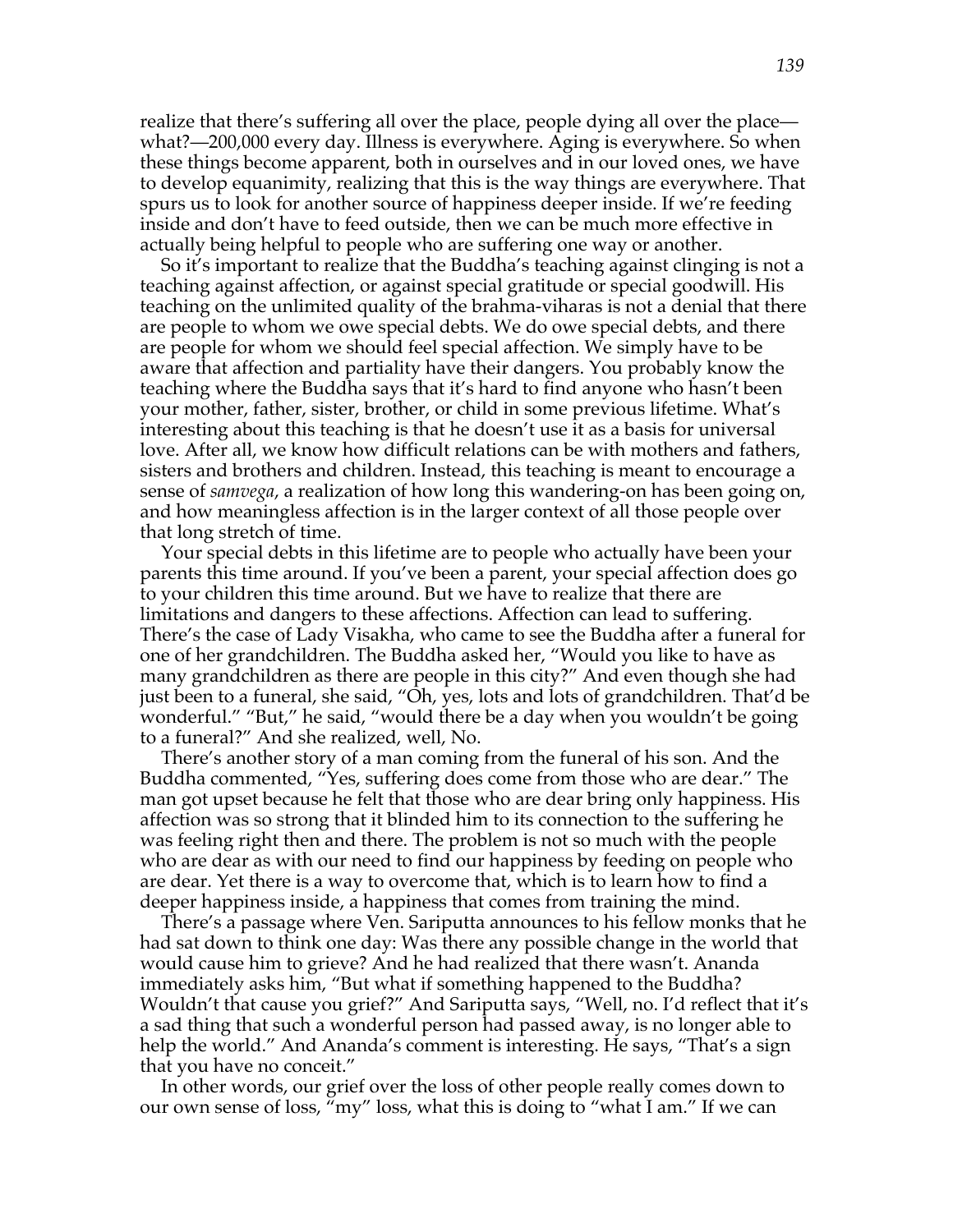learn how to get away from that identification, that need to feed and lay claim to those we feed on, then we can have affection for others, pay special attention to those to whom we have special debts, and yet not suffer for it. That's why it's important to make these distinctions—the distinction between clinging and affection; the distinction between general goodwill for all and specific goodwill for people who have been good to us. If we're clear about these distinctions, we can work on expressing goodwill, feel love, and feel affection in ways that don't cause suffering.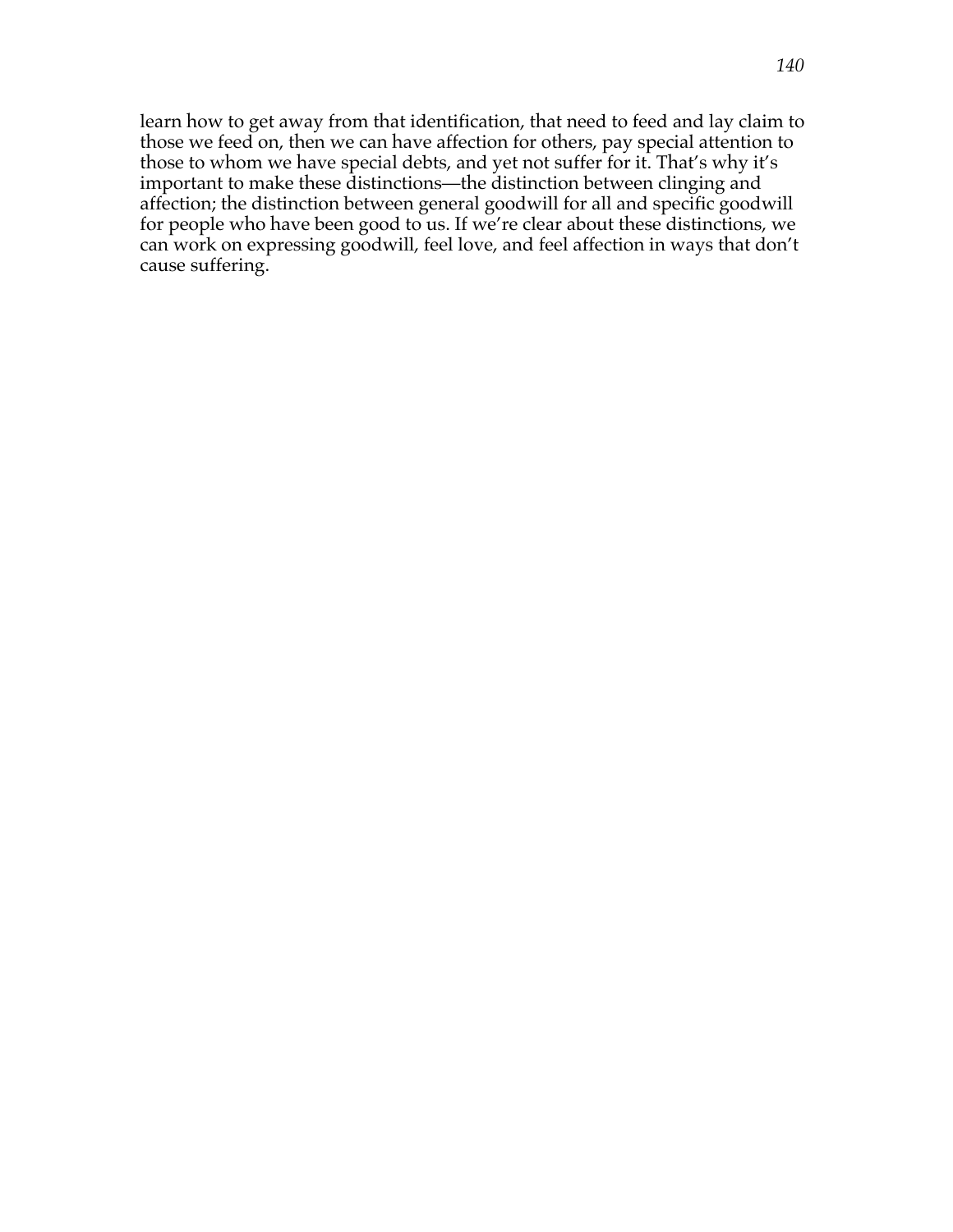# *The Reality of Emotions*

#### *August 15, 2007*

There's a passage in T.S. Eliot's *Four Quartets* where he raises an important question: Suppose you have a feeling of deep spiritual contentment, of oneness and connectedness with all the universe. To what extent is that feeling meaningful? Is it a sign that you've attained a heightened spiritual state? Are you in touch with some transcendent reality? Or is it simply a sign that you had a nice dinner and you feel rested, physically satisfied? This is an important question for people who want to read deep meanings into their feelings. They want to believe that their feelings constitute their true identity, and that their feelings tell the truth. But feelings can lie. A warm sense of interconnectedness may indicate simply that your digestion is good, and physically you're well provided for.

One way of getting around that conundrum is to look not at what feelings really mean, but at what you can *do* with them. This is the Buddha's approach. As he points out, our feelings are fabricated. Although the happiness of nibbana is not a feeling, every other form of happiness is a feeling, and every feeling is fabricated. This means that all feelings have an intentional element. We put them together for a certain purpose. We want a particular feeling if for nothing else than to establish who we are and what we want. There is a purpose—many times blind and unknown—that shapes what we feel.

A study was made years back of facial expressions, showing how every common emotion is expressed with a certain set of facial expressions regardless of culture. Grief, contentment, happiness, and ridicule each have their own way of getting patterned in the muscles in your face, and this pattern holds across all human societies. The researchers working on this topic wanted to master all the different expressions, so one day they were working on the expression for sadness. After trying to get all the muscles in the face together in expression of sadness, they found at the end of the day that they were sad. This shows that the emotion doesn't necessarily have to be real just because it's strong or pervasive. It may simply be a habit, a result of the way you carry your body, the way you compose your face.

So what do you do with the fact that feelings are fabricated? You learn how to fabricate them well. Instead of trying to dig down and see what your real feelings are, notice if you can create comfortable feelings in the body, good feelings, happy feelings through the way you hold your face, the way you hold your body, the way you breathe. This can cause feelings of pleasure, refreshment, and rapture to pervade the body. Admittedly, they're fabricated, but so are other feelings. The important point is that these feelings have their uses. If you can maintain these kinds of feeling, the mind is in a much better position to look at things from a calm, steady point of view.

So when you run across a good feeling like this—whether it just happens or you can induce it—learn how to maintain it. This is part of the duty of the path, learning how to develop the factors of right concentration: the ease and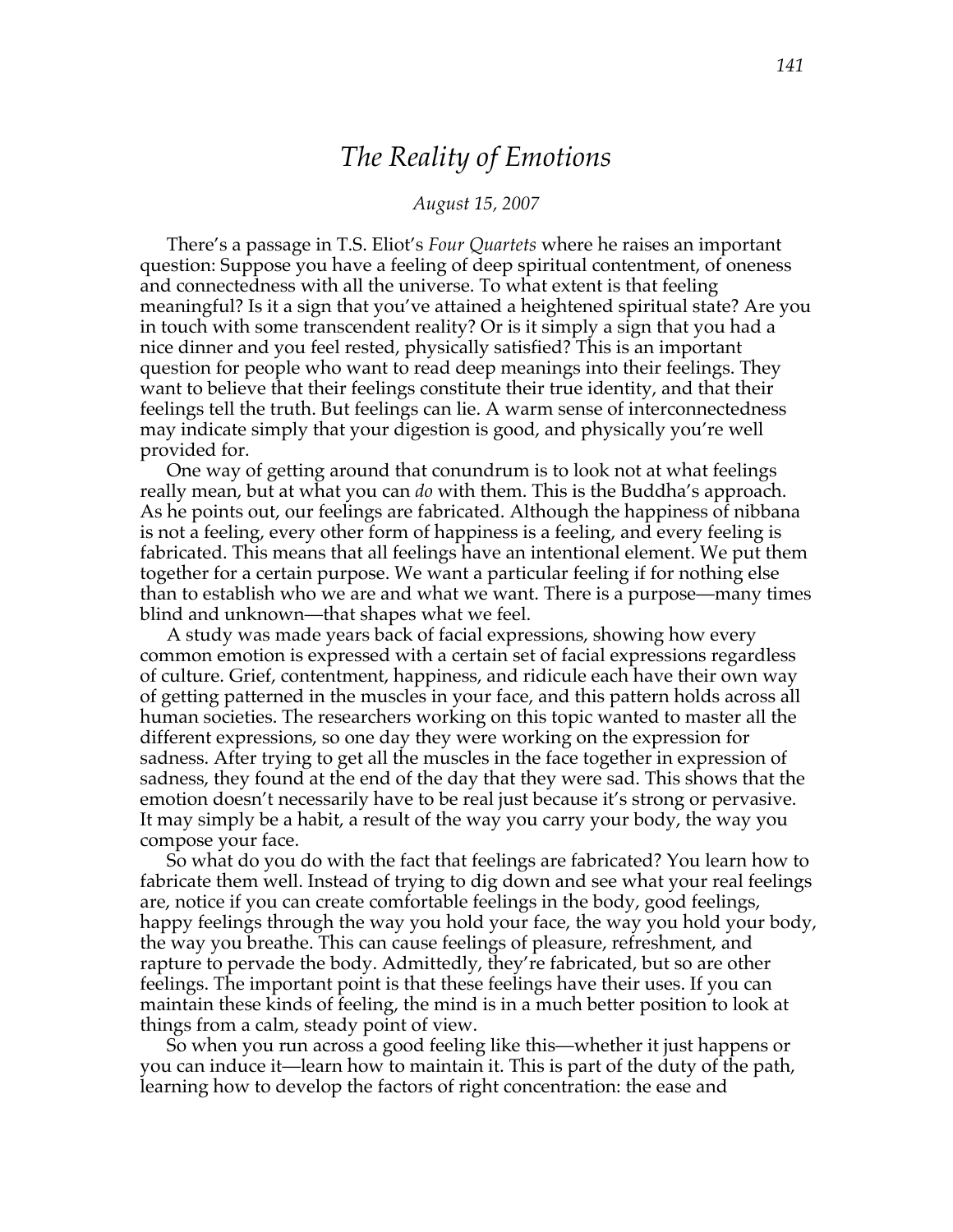wellbeing, even the sense of rapture, that can come from the way you breathe, from the way you focus on the different elements in the body.

Even uncomfortable feelings can have their uses. The Buddha gives an analysis of the different emotions that arise in people who are not on the path and in people who are. Take, for instance, what he calls householder grief, the grief of someone who's simply upset because he didn't get to see the sights, hear the sounds, smell the smells, taste the tastes, feel the tactile sensations, or think about the ideas he wanted to. He's disappointed in his aims.

For most of us, our way of overcoming that particular kind of grief is to try to find those sights and sounds and so on, to make them happen so as to feel householder joy. But the problem with householder joy is that you can lose it very quickly, and then you're back into householder grief. Things go back and forth like this, and never really get anywhere. It's like throwing a stick up in the air. Sometimes it falls on this end, sometimes it falls on that end. There's no real rhyme or reason to this, and you never get out of the cycle.

The Buddha's solution to this pattern is to substitute householder grief with renunciate grief, the grief that comes from realizing that there is a deathless but you haven't attained it yet. Even though this may create an uncomfortable feeling in the mind, it points to a way out. It acknowledges that there is a deathless, there is an escape. That in and of itself offers hope, gives you a sense of direction. It induces you to work in that direction. That's why this form of grief is a useful emotion.

Not every kind of grief or discomfort is bad. How many times have you heard people say that it's wise not to have any big goals in the practice because you'll get dissatisfied over the fact that you haven't reached your goal; you should just stay content with what you've got. That kind of attitude is like shooting an arrow without pulling the bow back and getting the string taut. The arrow's never going to fly anywhere. It just stays right where it is or drops on the ground at your feet where people can trample on it. There has to be a certain amount of tension in the practice, a certain sense that "I don't yet have the true happiness I really want in life." A sense of samvega, a dismay with the way you're living your life. And a sense of urgency that you've got to find a way out. Only with that tension will the practice take flight.

Samvega may be an unpleasant emotion, but you need it in order to spur yourself along the path, to do what needs to be done. The desire to be more generous, to be more virtuous, to be better at your meditation is not a bad desire. It's *chanda,* one of the bases for success. So take that desire and act on it. Decide that this really is important.

As you work on the path, you may feel deprived of this or that physical comfort, so you should remind yourself that that's not important. The important thing is that there's a deathless and you haven't found it yet. And ultimately, this sense of renunciate grief yields renunciate joy. You use it to spur yourself on to actually develop more mindfulness, more concentration, more discernment. Then you can experience the joy of having mastered these skills—and of ultimately gaining release.

So renunciate grief is a feeling with a purpose, and you can induce it. The fact that it's induced doesn't mean it's not real or that it's not your authentic self. After all, you know what the Buddha says about trying to find an authentic self in form and feeling and all the other aggregates: You're not going to find it. But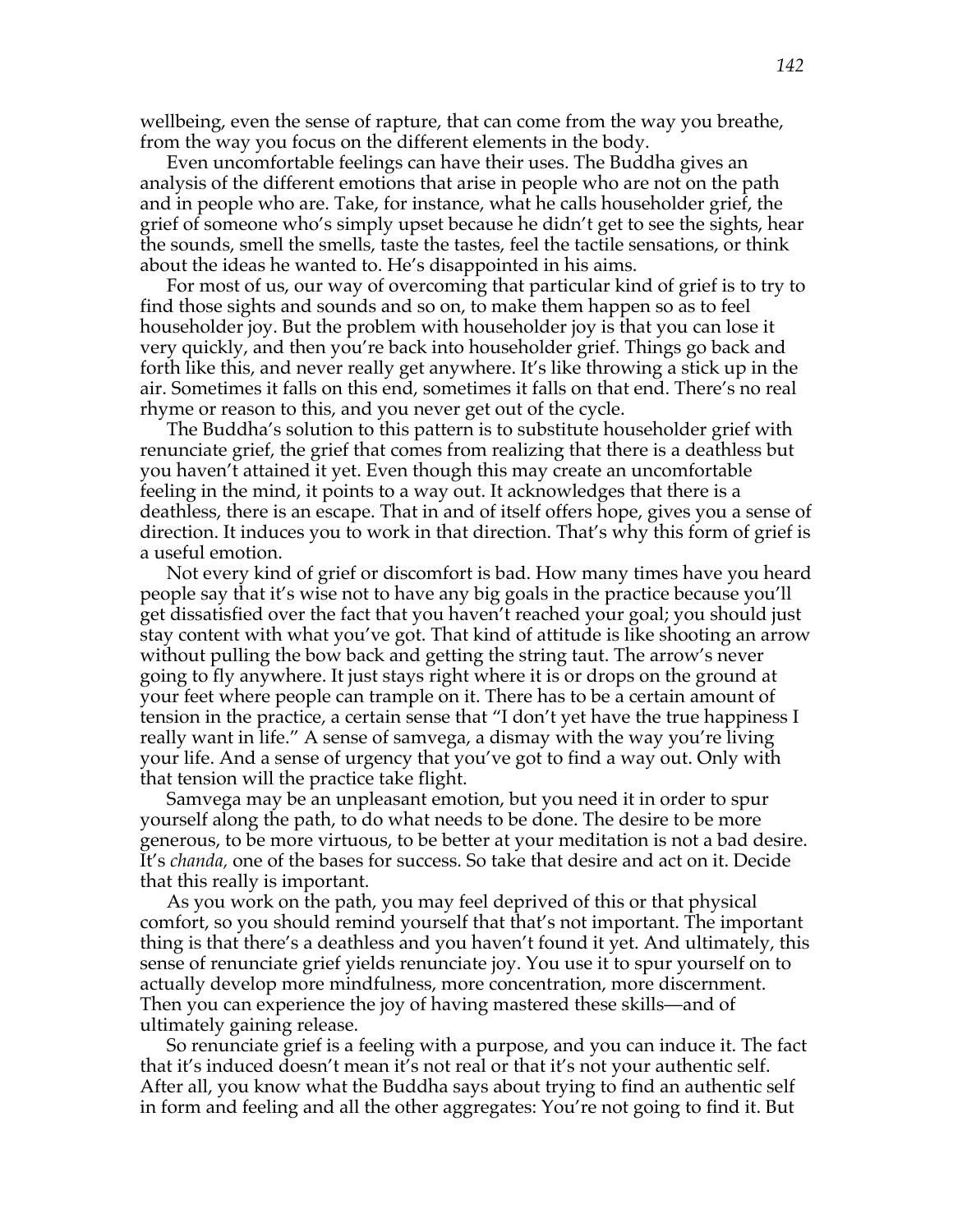you can find things you can use. You take those aggregates and turn them into the path.

As you do this, your renunciate grief leads you to renunciate joy. You've got the breath, you've got all the elements in the body. How can you relate to them in a way that feels good? Explore the possibilities. Master them as a skill. When you can master this skill, it gives you a sense of wellbeing in the present moment that doesn't have to depend on conditions outside.

You could sit here and think about all the reasons that would make you miserable being here: It's hot outside. You don't have the comforts you might enjoy if you were living at home—all the long lists of potential grievances. But what do those grievances accomplish? They don't go anywhere at all. But you can also focus on the fact that you've got a breath, you've got the different elements in the body. The sense of liquid: You can focus on how sticky and disgusting the liquid in your body is or, for the time being, on the fact that liquid feelings in the body are cool. Focus on them so that you're not focusing on the heat. You could focus on the breath. What way is the breath light, totally unstuck, totally unfettered? It has nothing to do with heat or coolness at all. It's simply motion. Energy. Your mind tunes into that kind of sensation. You may find that you can start smiling, and then the smile on your face induces all the chemical reactions in the body that go along with smiling. You start feeling better.

So try to induce feelings that are helpful. Focus not on the issue of whether they're real, but on the fact that you've got all kinds of potentials for pleasure or pain right here. What you are going to do with them? What use can you get out of them? What's the wisest thing to do with them? In this way, instead of getting waylaid by the fact that feelings are fabricated and questionable, you focus on the fact that you can fabricate them with discernment, with knowledge. As the Buddha points out, fabricated feelings are often based on ignorance, which leads to suffering. But you can also fabricate them with the knowledge that leads to the end of suffering.

So look at where you are on the path. Sometimes it requires focusing on the grief, focusing on the discomfort. There's a passage in the sutta on transcendent dependent co-arising that traces all the factors leading up to suffering, but then states that from suffering you can develop conviction, and through conviction you develop the path. From developing the path, you develop joy. This is the Buddha's analysis of how you go from householder grief—the fact you're not getting what you want—through renunciate grief to renunciate joy. Realize that there's a goal in here, there must be a way out of suffering, but you haven't found it yet. There may be a certain amount of grief around that. But you can work with that grief until it develops renunciate joy. And then you can use that renunciate joy to get further along the path.

So these feelings have their uses. Focus on the fact that they're leading you somewhere, and you can choose the feelings that take you where you want to go. That way you get the most out of them.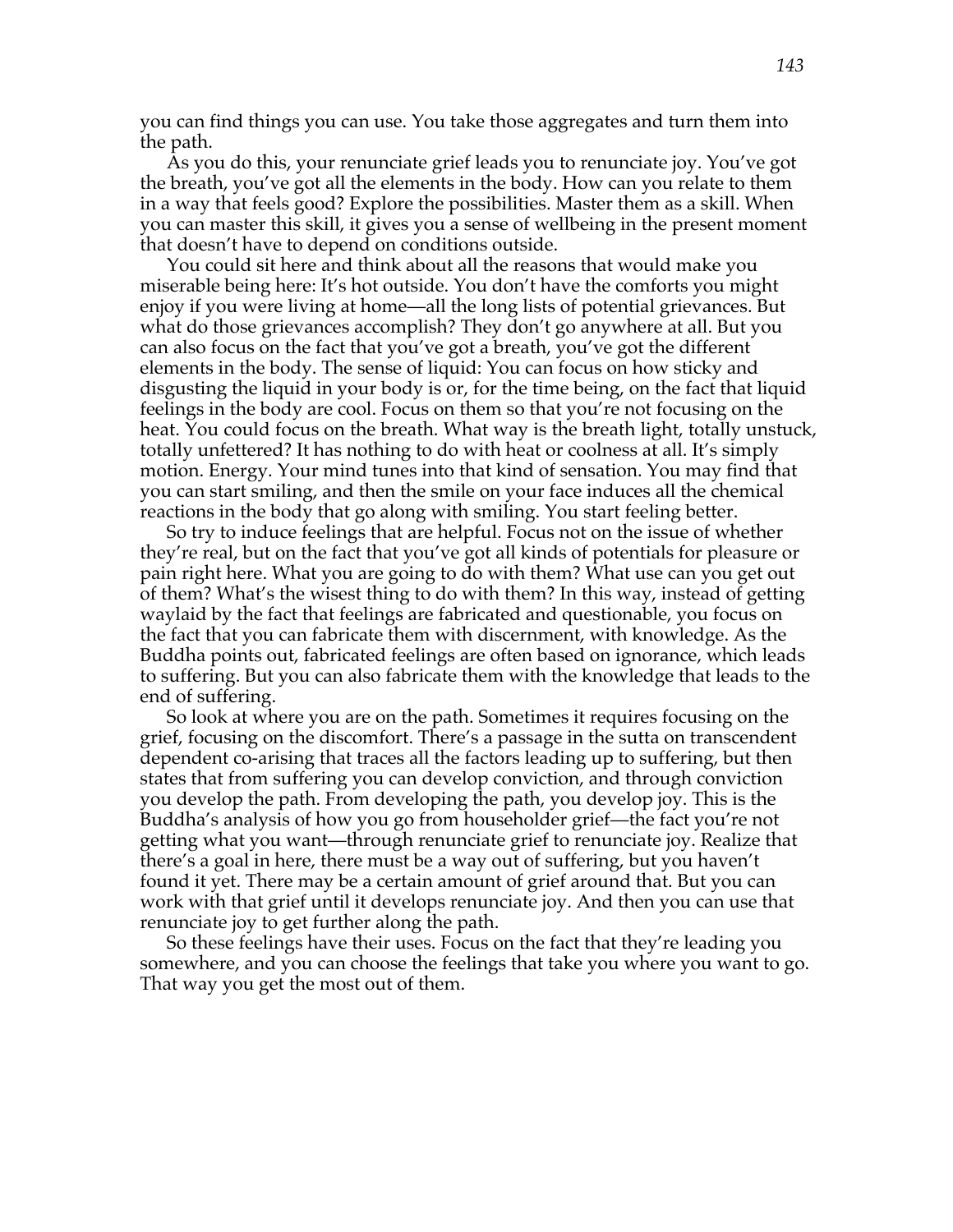# *Moving Between Thought Worlds*

#### *December 27, 2008*

We've all had the experience when we're asleep of finding ourselves in a dream and, for a while, believing that what's happening in the dream is real. Then something alerts us that something is wrong with the dream, and finally to the fact that we're dreaming. Usually that's enough for us to wake up, to pull out of the dream.

That process is very similar to the way we create mental worlds and emotional states during our waking life, because our picture of the world around us is always partial. It's always stitched together out of bits and pieces of what we've encountered through the senses. We have a notion of what makes sense, and as long as it makes sense and seems to be real, we can stay stuck in that state of mind. Then something strikes us as incongruous, as not fitting in. We realize, "Oh, that was an imaginary world." That's when we pull out. But then we find ourselves in another world, which may be better, and may not.

The ability to recognize what's incongruous, what's wrong with a world: That's an important skill. Without it, we get stuck in states of mind—what the Buddha called *bhava*, or becoming—where we can suffer very intensely. We focus on certain things in the world around us, certain ideas about who we are in that world, and everything else gets filtered through that particular picture. Other people's actions, for example, get filtered in this way, so that someone acting with perfectly good intentions may seem to be evil, sneaky, unreliable. Or vice versa. They actually may be evil, sneaky, and unreliable, yet we see them as being perfectly reasonable, perfectly trustworthy. But because the mental world we inhabit has its own inner coherence, we think it's accurate and real.

So we have to watch out for this. In a healthy mind, it's easy to switch from one world to another, to recognize the incongruities so that one state of becoming can actually pull you out of a less healthy state of becoming. There's a certain fluidity. And the fluidity comes from your mindfulness, your ability to remember that you take on different identities and inhabit different worlds, and some are more useful than others. Some are more beneficial, less stressful than others. If you're skillful, you can adopt whichever state of becoming seems to be the healthiest at that particular time, given what you want to do in those particular circumstances. The people with real problems are those who can't get out. They get stuck in a particular thought world and everything gets interpreted in its light. They can really do themselves a lot of damage because there's no porousness between the different states of becoming. There's no connection either you're in it, or you're out of it. The different identities you take on, the different worlds you inhabit, seem to be very radically separate.

Usually for people who are stuck in a very unhealthy state like that, their only hope seems to be some outside power. This is why so many programs dealing with addictions rely on the idea of an outside power. Addicts get stuck in a particular idea of who they are, the world they're in, what they're capable of, what they're not capable of. And given the definitions of their little worlds, they're helpless. They need somebody from outside to come in and straighten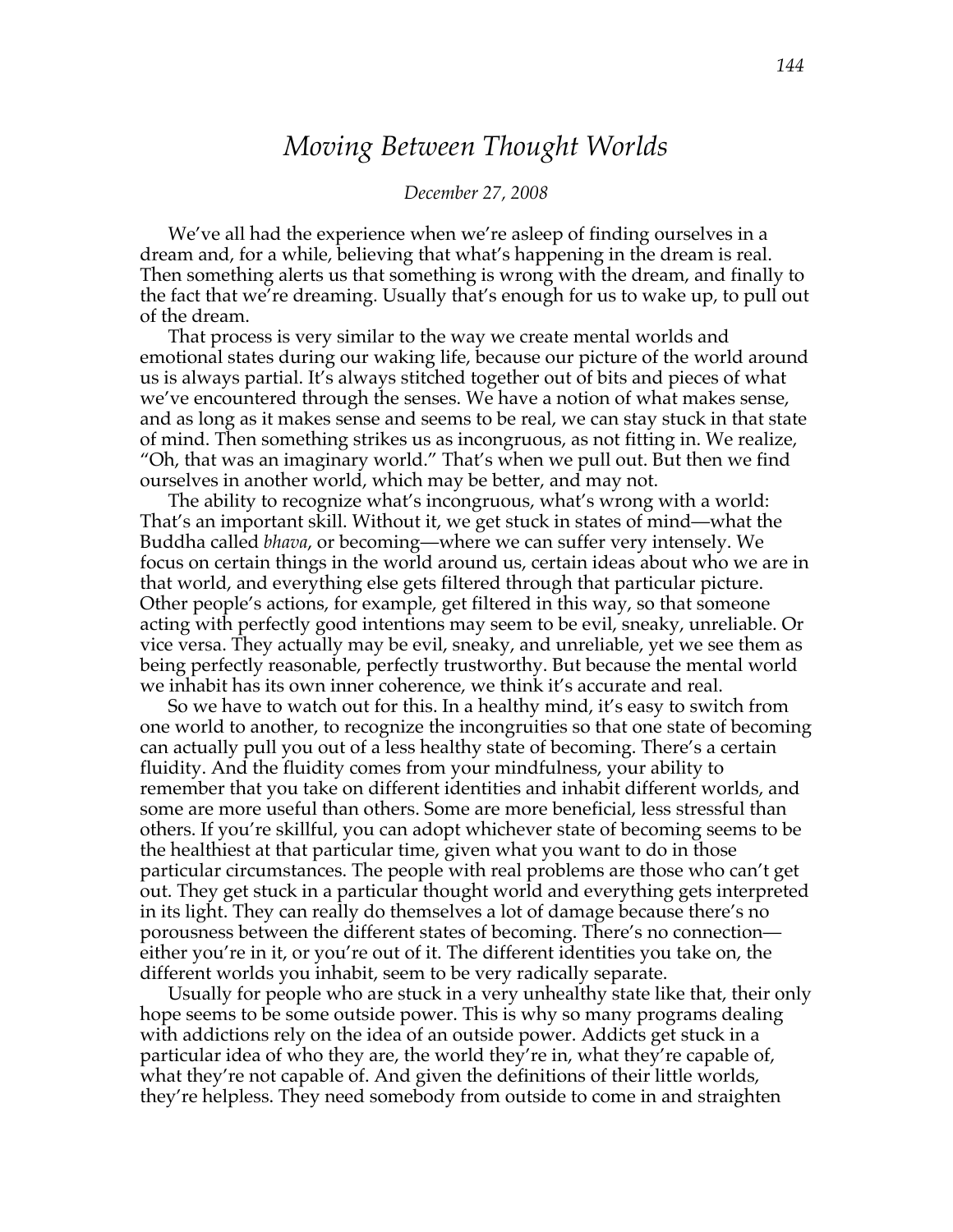them out. This comes from getting thoroughly trapped in a very fixed sense of who they are.

One of the purposes of the meditation is to get you out of the trap, so that you realize you have many different identities, you inhabit different worlds, and they can best be used as tools, realizing that no world that you inhabit is totally real or a totally accurate idea of where you are, in terms of your surroundings outside or what's going on inside.

William James made a lot of this point: that our idea of truth is pretty sketchy. How could you possibly know the total truth of the situation in which you're located? It would require a knowledge down to the sub-atomic particles and out to the edge of the universe—maybe even beyond the edge of the universe. That would be impossible. So to deal with possibilities, the mind lives by its sketches. Recognizing this fact is a useful step. "This sketch that I'm living with: Is it a useful sketch? Is it helpful?" It may have certain true details here and there, but you have to realize that no idea of your surroundings is going to be a totally adequate representation of what those surroundings are. The best you can do is ask if your sketch is adequate to your needs, your healthy needs, and in particular to your desire to put an end to suffering.

To learn how to pull yourself out of unhealthy worlds and into healthier ones first requires an understanding of how the mind creates these worlds, and then a development of the skills you need to move fluidly and beneficially between them.

Both of these skills are developed in meditation. In other words, you get hands-on experience in creating worlds by trying to create a world of concentration right here: inhabiting your body, staying with your breath, having a focal point. This is what these worlds are built around: a focal point based on a desire. In this case, you take the breath as your focal point, and your desire is to stay there as continually as possible. To help carry out that desire, you want to learn how to evaluate the breath and your concentration, to see how well you're doing.

For some people, this particular part is also difficult because they're adept at making negative judgments about themselves and poor at making positive ones. They start berating themselves for not being good meditators, for being hopeless. This is why it's useful to think about all beings, as we do before we meditate every time: "May all beings be happy." When you think seriously about all beings in the world, you realize that very few people out there really can get their minds concentrated, or even want to try. The fact that you're trying is a step in the right direction right there.

You can also think about all the people in the past who've meditated. It's not that everybody sat down and, as they say in Thailand, had it as easy as peeling a banana. Everybody has had to fight to get the mind to settle down. So if you find yourself having trouble, take heart that you're not the only one. Everybody has problems with the meditation at one point or another. Even the people who in this lifetime seem to be natural meditators: At some point in the past they were sure to have had difficulties because meditation goes against the grain.

So when you learn how to think in these ways, it's a lot easier to evaluate what you're doing objectively and not berate yourself when things go wrong. Look simply in terms of cause and effect, and take your idea of who you are out of the picture for the time being. Just focus on the mental states that can stay with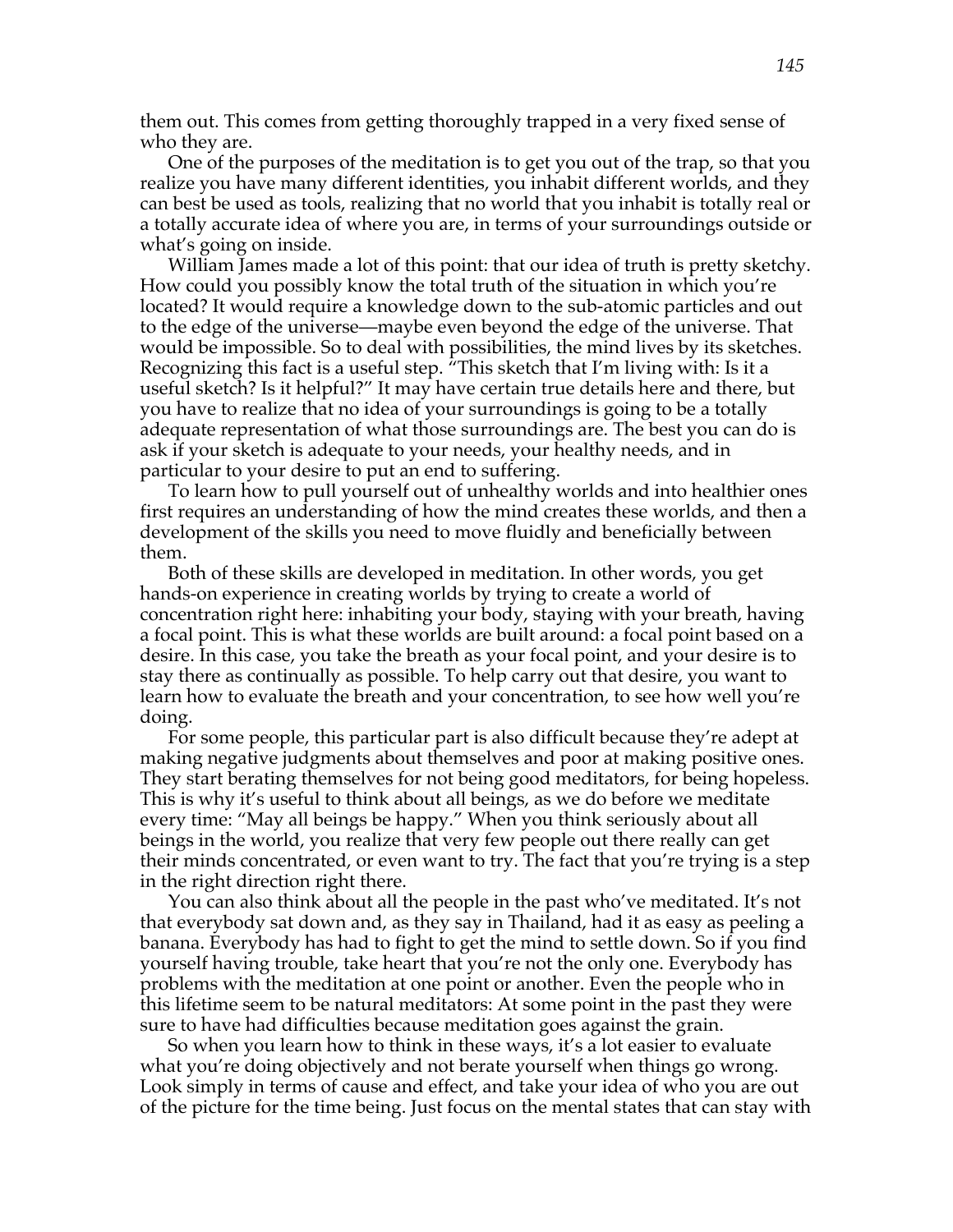the breath, notice what distracts them, and see if you can be quick in coming back to the breath. When you do come back, don't berate yourself for having left. Take pride in the fact that you've caught yourself and have pulled yourself back in line. When you come back, try to come back in a way that's deft, skillful. Reward yourself with an especially satisfying breath, one that feels really, really good deep down inside. That gives you practice in slipping back into a skillful state of mind from an unskillful one, and doing it skillfully. It also develops your mindfulness.

Mindfulness is what creates the bridges between these different states. You remember that you were in one state and now you're in another. And the possibility of slipping back into another distracted state is always there, so you've got to keep on top of things to be alert for any signs of the mind preparing to slip away. It has its tricks. It has its slight moment of blanking out, after which you wake up in another world. But if you can use mindfulness as a bridge across that blanking out, it's a lot easier to direct the mind from one state of becoming into another when you want to. And it's a lot easier to stay in a state of becoming when you want to stay.

These are all very important skills because they also help in learning how to recognize when you're in an unhealthy state. You can ask yourself, "Is there suffering here?" That's the incongruity: We create mind states in order to enjoy them, but if they make us suffer, they're out of line with their reason for being.

Then you can ask, "Does there have to be this suffering?" And part of the mind will say, "Yes," but you have to learn how to question it. That's your only escape, recognizing that the suffering isn't necessary. It is possible to be in another state of mind that's less stressful. Just because a strong feeling or thought arises in the mind doesn't mean that you have to go with it, or that the feeling is genuinely you. Remember that "who you are" has to be put into quotation marks. You can make a sense of "who you are" around anything, and there are many potentials available in any given moment. So just because there's a feeling there, doesn't mean that it has to be the focal point of your sense of who you are, because many feelings that come into the mind are actually destructive.

This is why meditation is such an important skill in keeping the mind healthy. The mindfulness allows you to recognize when you've slipped from one state of *bhava* or becoming to another, one sense of who you are to another, one sense of what's going on in the world to another. And it also helps you to remember good standards for judging a particular state of mind. Even though a state of mind may have some features that are very true—you can verify it by looking at things outside that, yes, this situation really is difficult or whatever it is that you've focused on—but then you can ask yourself: "Do you have to suffer around this?" And the Buddha's answer is always, "No, you don't have to suffer." If you're suffering around a particular situation, you're not approaching it in a skillful way. There are others ways to approach it. We always have the potential not to suffer if we look for it.

So keep that in mind. And then learn how to use the skills of meditation to pull yourself out of an unskillful state and create a more skillful one in its place: one that's more beneficial, more useful, healthier. Some people will say that you're running away, but what are you running away from? You're running away from one created world into another created world—but a created world that's based on mindfulness and concentration, on your ability to discern the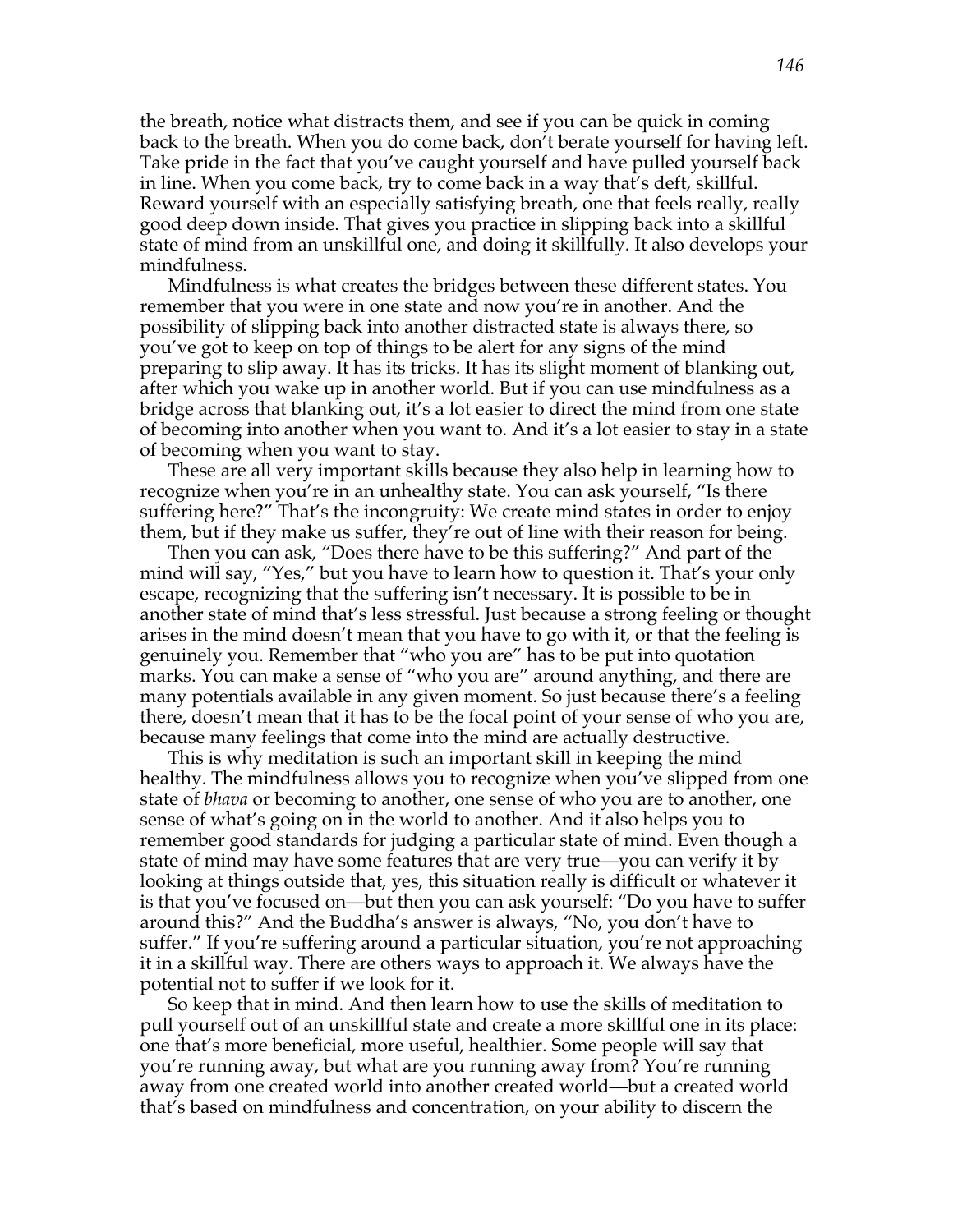causes of suffering. That's a much more useful world. It has potential. It can eventually lead you away from suffering entirely.

So whenever you find yourself in a situation that seems really difficult and you're just spinning around and around and around, try to look for that point of incongruity: Something's wrong here, something's not right. And what's wrong is that there's suffering that doesn't have to be. You can pull yourself out through that recognition. And you can use your mindfulness of the breath as your handle for getting out.

Back when I was with Ajaan Fuang, some of his students would get themselves into really strange states of mind through their concentration. And the handle out was always, "Where is your breath right now? Is it comfortable?" That would gradually pull them into the world of the breath. In other words, they'd come to inhabit the body from within.

In this way, you don't need an outside power. All you need is your own ability to recognize, "There's something wrong here and I can get out." This "something wrong" is the fact something is creating a burden on the mind that doesn't have to be there. To get out, you don't need an outside power. You just need to remember that you have the ability to create a different sense of who you are, and to create a different world to inhabit, one that's healthier.

The ultimate goal of the practice, of course, is to be able to get out of all these worlds entirely. That's what it really means to wake up. But in the meantime, you can have your little awakening when you wake up in the middle of one of your created worlds, and say, "Oh, this is suffering. It doesn't have to be here." And you look in the right place instead of placing the blame on other people in the past or in the present. The suffering doesn't come from them. The suffering comes from the way the mind thinks about things. It creates impossible situations and then burdens itself with them. It doesn't have to do that. Mindfulness, concentration, and discernment form the way out.

And those aren't just vague abstractions. Mindfulness is the ability to remember what you're doing as you move from one state of mind to another. Alertness is the ability to see, "I'm doing something that's causing suffering." And discernment is what sees that it doesn't have to be that way. There's an alternative.

So as we're sitting here, we're gaining practice in precisely the skills we need in order to keep our sanity. Just start exploring some of the mind's possibilities in terms of the different identities it can take on, and the different worlds it can inhabit. The meditation gives you a good, safe, healthy world to inhabit. Learn to appreciate this skill, because it's your lifeline. And make the most of your opportunity to master it.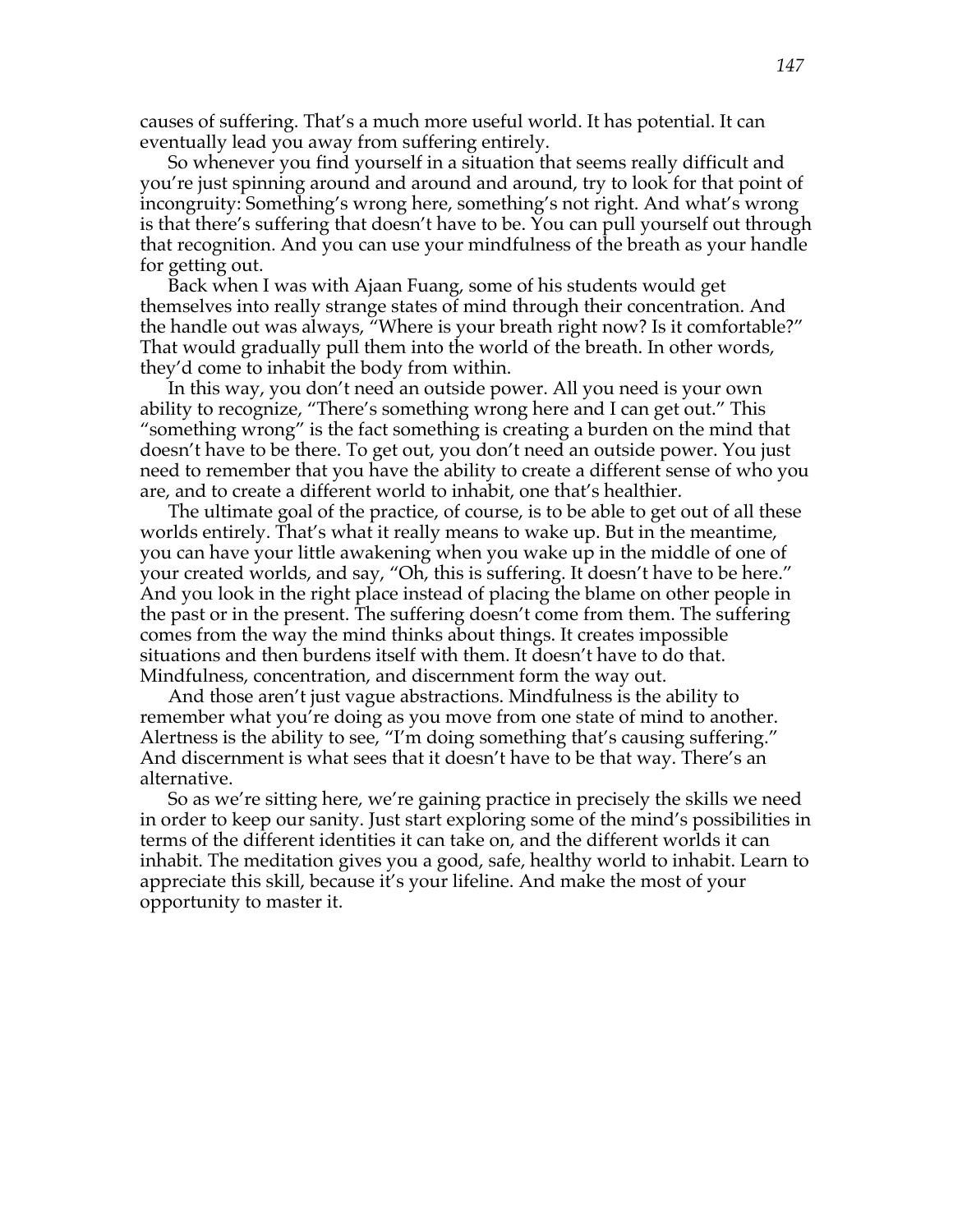## *Shame & Acceptance*

### *April 13, 2009*

Ajaan Fuang would sometimes tell me the story of his childhood. He was born into a poor family and didn't have many relatives. Many of them had died in a plague years before. He was orphaned at the age of eleven and was sent off to live in a monastery as what they called a *dek wat,* one of those boys who just hang around the monastery, help fix rice for the monks, and run errands. He had a little bit of an education, not much. And as he got into his teens, he began to realize that his life didn't look all that promising. He didn't have any connections, didn't have much of an education. So he looked to the Dhamma. "This," he said, "is the only way my life is going to have any meaning, is going to go anywhere at all." As he said, "I must not have much merit, so I've got to make as much as I can."

That was his original impulse to practice the Dhamma, realizing that he didn't have much to come from, but what he *did* have was enough to practice the Dhamma. And this was his hope: that he could make something of himself through the practice.

This was a common theme with a lot of Ajaan Mun's students. They came from peasant families, often poor, mainly way up in the Northeast. The basic message of Thai society was that poor people didn't have anywhere to go. They were going to stay poor. At the same time, there was a lot of pride in Bangkok that if anybody was going to understand the Dhamma, it was the scholars in Bangkok, people who had the background and education that prepared them to read and think philosophical thoughts. Although it was possible for people to come from the countryside areas into Bangkok to learn, the scholars were considered to have a monopoly on the Dhamma.

So when Ajaan Mun was teaching, he found he had to deal with the assumption many poor people had that "I just don't have the merit to get anywhere in the practice." He kept reminding his students, "You have everything you need. You've got a human body. You've got a human mind. You've got breath. You've got your awareness. You've got some mindfulness, some alertness. These are all the things you need." And so a lot of his Dhamma talks focused on, one, the fact that people were suffering; and, two, they had the resources that, if they worked at them, could take them out of suffering. That's the important point: *if you work on them.* You need to have a strong sense that where you are is suffering, but you have what it takes to get beyond that suffering if you apply yourself.

This is what motivated Ajaan Fuang. This is why he was willing to put in long hours in the practice, put up with a lot of hardships, because that was the only way to make progress.

Here in the West the problem is a little bit different. Most people coming to Buddhism come from comfortable backgrounds with a good amount of education. But they still can have a sense of low self-esteem, which in their case comes more from psychological than from social issues. They don't like to be challenged, so they like to hear that the practice doesn't ask them to do anything: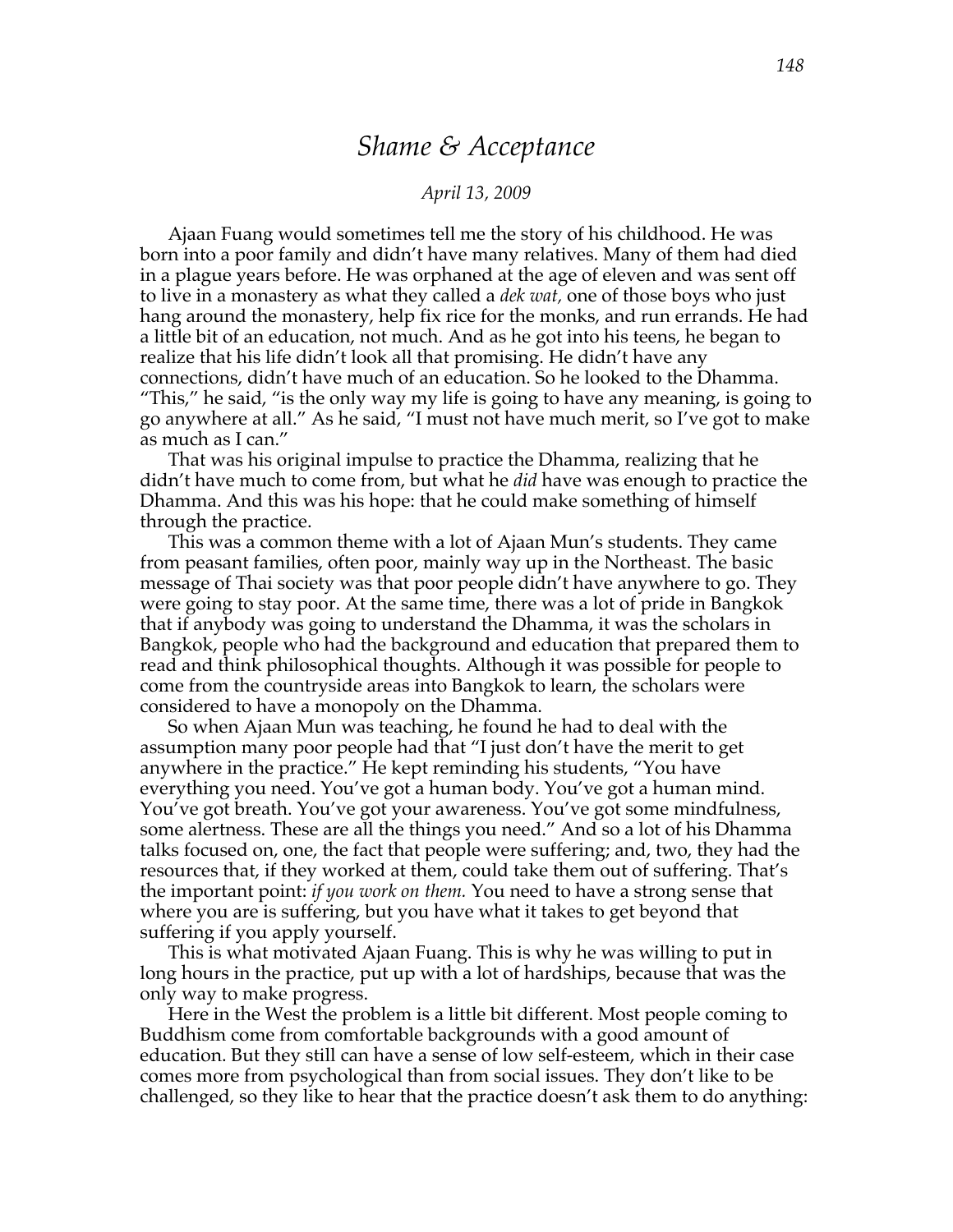just learn to accept themselves as they are; that's all you have do, and that's what the Dhamma's all about. But that leaves them stuck where they are. The whole point of the Dhamma is that it takes you someplace where you haven't been. As the Buddha said, you come to realize the as yet unrealized, to attain the as yet unattained, to know the as yet unknown: to find a true end to suffering.

So there is a lot of work involved. It's not going to be hard all the time, but there are times when you really do have to go against what you'd like to do, or beyond the limits of your comfort zone. This willingness to push yourself beyond your comfort zone is what's going to make all the difference. But to do that, you need to realize that you have what it takes. Often we keep ourselves back or hold ourselves back because we have a very limited notion of what we're capable of. This is where low self-esteem or an unskillful sense of shame can be debilitating. But as with so many other things, there's a skillful sense of shame and an unskillful sense of shame. Unskillful shame is what keeps you where you are: the idea that "I can't get any better than I am; I'm pretty hopeless."

That kind of shame the Buddha never encouraged. What he did encourage is your willingness to look at what you've been doing to and see where it's been unskillful. When you do this, you are passing judgment. But you're passing judgment on your actions, not on yourself. Your intentions in the past may have been unskillful, or the actions may have been unskillful, but you're not stuck there. Just because you've had unskillful intentions doesn't mean that you're always going to have unskillful intentions. You can change your mind. You can change your habits.

The skillful or healthy sense of shame comes in here and says, "What I did in the past is nothing to be proud of, but I don't have to repeat that mistake." This is what your powers of judgment are good for. We tend to think of judgment as what a judge does in a courtroom, passing a final verdict on people, either setting them free or sending them off to jail. The Buddha, however, is not talking about final judgment of that sort. What he advises is more like a craftsman judging a work in progress: "How is it going? What can be changed? If it's not going well, what can I do to improve it?" That kind of judgment is healthy. It's necessary, because people with no sense of shame, no sense of judgment, are dangerous to themselves and to the people around them because they refuse to correct their mistakes.

So learn how to use your sense of shame in a skillful way, to use your sense of judgment in a skillful way, and be willing to push yourself beyond your comfort level to find resources that you haven't yet tapped. After all, we all have the potential for awakening. The qualities that the Buddha developed on the night of his awakening, or leading up to his awakening, are qualities that we all have in a potential form: mindfulness and alertness; heedfulness, ardency, and resolution. These things can be developed. If we think that we're here just to accept the way we are, we're not accepting the fact that we could develop these qualities.

Acceptance is something you have to learn to do in a skillful way. Accepting just where you are and thinking, "That's all I have to do; I'm perfectly fine as I am": That's unskillful acceptance. It dooms you to a miserable life. If, however, you accept where you are as a starting point, accepting that you also have these potential qualities for awakening, that's the skillful use of acceptance.

We're often taught mindfulness with the idea that it's simply noting what's already there and not doing anything about it: just learning how to be non-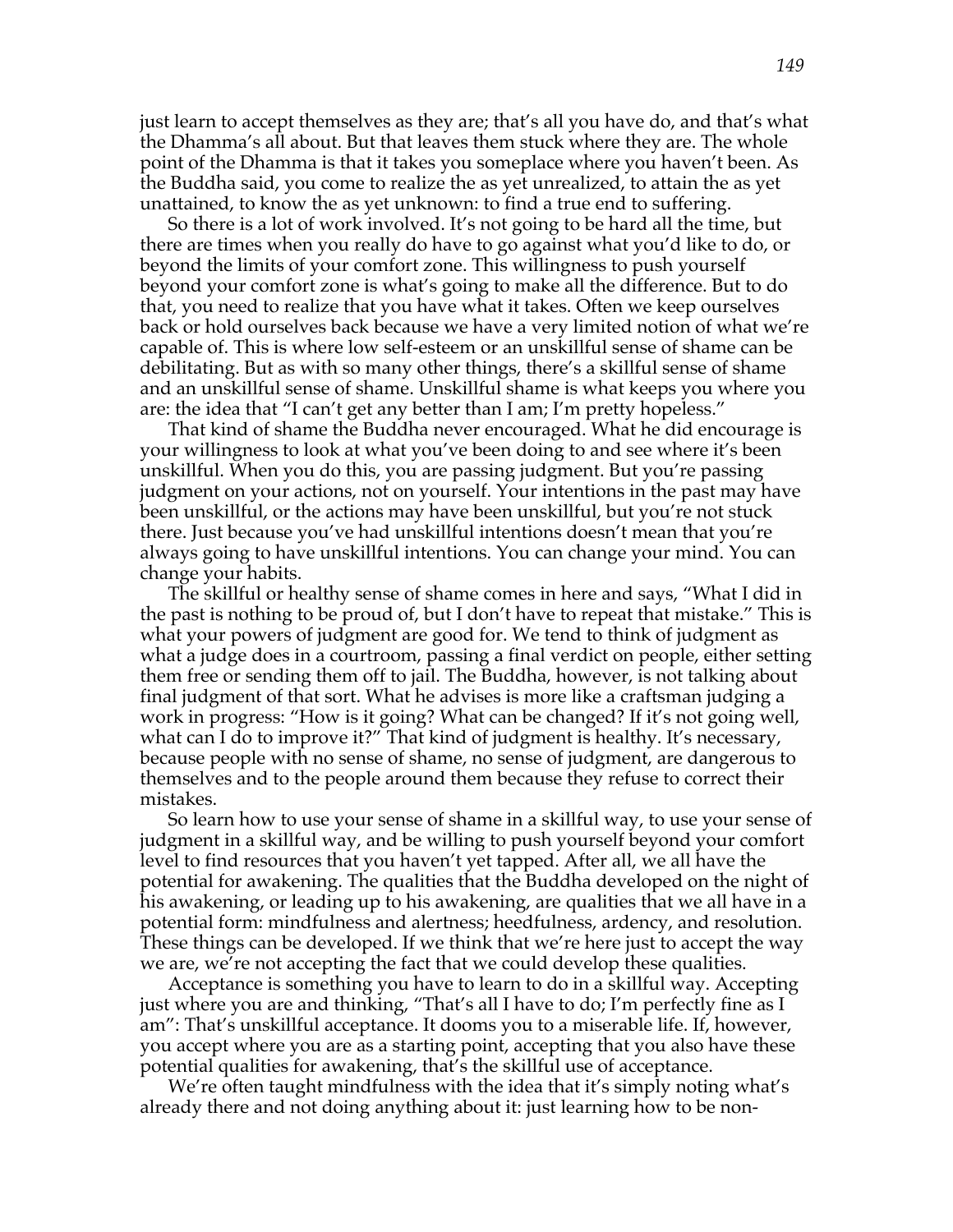reactive, which assumes that our reactivity is what's causing us to suffer. Sometimes we even hear that mindfulness is an activity totally devoid of any kind of ideological background, bias, or agenda. But the way this non-reactive sort of mindfulness is taught definitely has an agenda, an ideological understanding: that where you are right now is something you're stuck with, and you're not responsible for having shaped it; or if you are responsible, it's all in the past. The only suffering that can be cured is the suffering that comes from refusing to accept where you are and who you are. All you can do in the present moment is accept, accept, accept.

But that's not the understanding the Buddha encouraged when he taught mindfulness. As he said, part of what you're experiencing now comes from the past, but you're also making choices in the present, and these choices are actually shaping the way you experience the present. The way you label things, the way you think about things, all of the aggregates that go into your sense of the present moment have an element of present intention in them. And that element can be trained, can be changed. So when we're mindful and alert, we're not simply noticing what's already there as a total given. We also have to notice, "What are we doing right now to shape this experience, and how can that shaping activity be changed?" We have to remind ourselves, "What lessons have we learned that can help us shape experience in the most skillful way?" The different teachings on mindfulness give us a framework—either in terms of the body, or our feelings, mind-states, or mental qualities—as to what has to be accepted, what can be changed, and how to go about changing it skillfully.

So we're not submitting the present moment to a final judgment. We're judging it as a work in progress, because it leads to the next moment and then the next. With each moment, there's an element of intention, skillful or unskillful. You've got to keep figuring out and judging which is which. Once you see clearly which is which, the duties are pretty clearly laid out. If you're doing something unskillful, learn how to abandon it, to stop doing it. This requires understanding where it comes from so you can undercut it by undercutting the cause. If you're doing something skillful, learn how to maintain that activity, nurture it, allow it to grow. And again that requires understanding where it came from so you can keep fostering the skillful causes.

This means that what we're watching here as we meditate is a work in progress. And we're not just watching. We're participating in the work. The type of judgment we use here is the judgment, say, of a carpenter, working on a piece of furniture. As he planes or polishes the wood, he has to keep watching, "How is it going? Am I putting too much pressure, too little pressure? What needs to be redone? What has to be thrown out and started all over again? What can be salvaged?" That's a skillful use of judgment because the carpenter would be ashamed to put out a sloppy piece of workmanship. He's got his reputation, his self-esteem, to maintain.

So think of yourself as a craftsman. And learn to develop a skillful sense of shame, self-esteem, judgment, acceptance, and non-acceptance: learning with practice which things are skillful to accept, which things are not skillful to accept, so that you can develop mastery in what you're doing.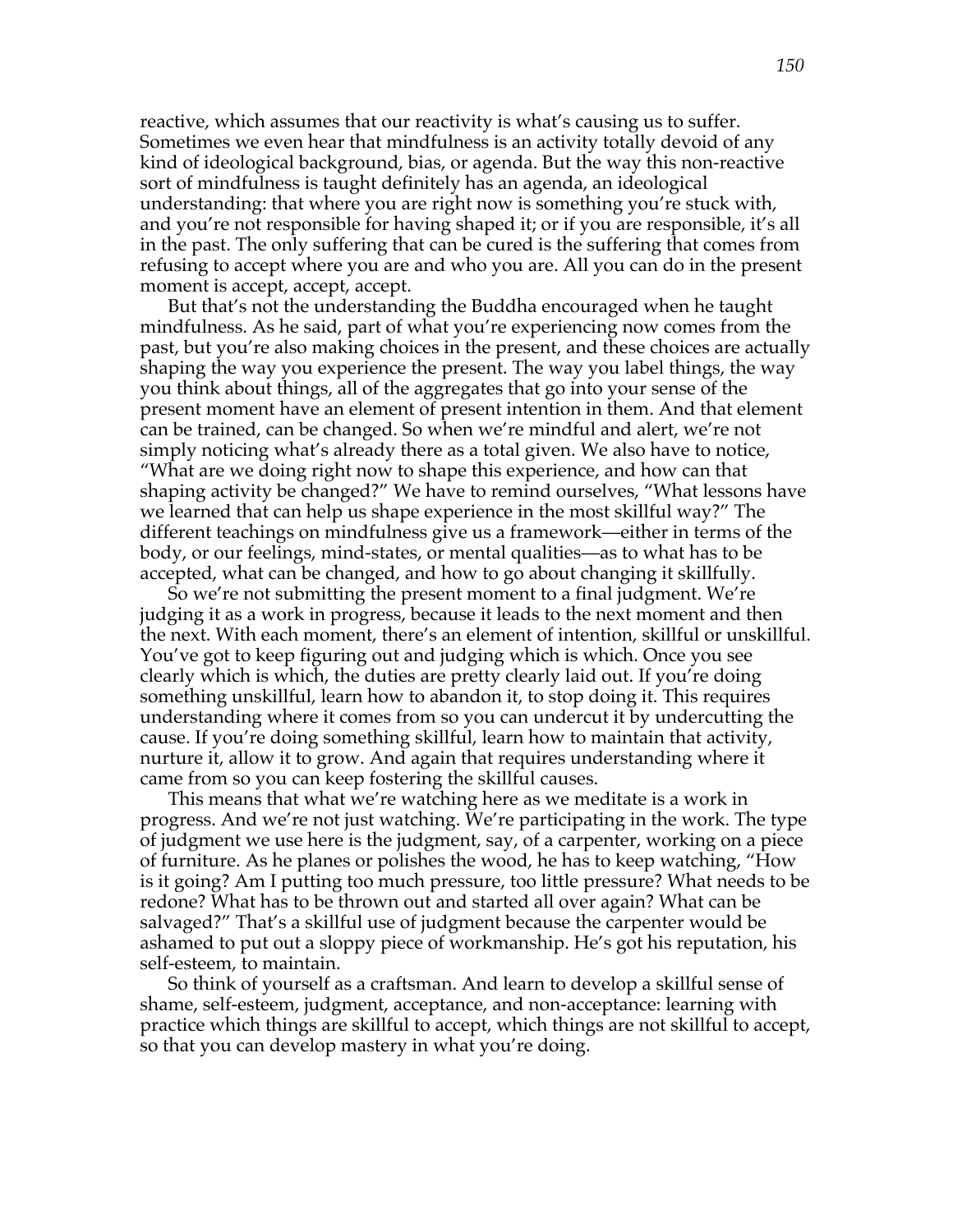## *Lust*

### *June 7, 2009*

One of the customs of the noble ones is to delight in developing and to delight in letting go. The developing refers to developing skillful qualities of mind, developing the path. The letting go is the letting go of craving, ignorance, all the causes of suffering.

This is an important point to keep in mind, but we tend to forget it in different ways. One way of forgetting it is to delight in developing unskillful qualities. We like our greed. We like our lust. We like our anger. And so we nurture these things. We may not be consciously doing it as a practice, but it is a habit. It becomes a way of nurturing, of training the mind in that particular direction. But when we come to actually developing the factors of the path, somehow it seems awfully hard.

This is where we have to generate desire to abandon what's unskillful and develop what's skillful. Right effort is, in part, the ability to generate that desire. Try to think about the ways in which lust, aversion, and delusion are really not your friends. You might think of them as pets you keep around the house. But they're the kind of pets, like snakes and wildcats, that if you're not careful are going to turn around, bite you, and eat you up.

So it's important to think about the drawbacks of things like lust. It's something we like a lot, but look at where it leads you. Think of all the stupid things, all the harmful things you've done under the power of lust. Ask yourself: Do you really want that to take over your mind again? Is it really a friend? Is it really a nice, tame pet to have around the house? Or is it the kind that shits all over the place and attacks you when it's in a bad mood? Think of all the crazy things that other people do under the influence of lust. A large proportion of murders, they say, have happened between people who've had sex with each other. If having sex were such a good thing, why would they turn around and murder each other? Family court is the most vicious and violent of the different branches of the court system. All because of the power of lust.

Or just look at what lust does to the mind, right here, right now, when it starts flaring up. Think of how much you lie to yourself, how many areas of the mind get shut down as you focus on liking this, wanting that, and totally ignoring all the consequences. The narratives you build up in the mind are total fantasies. To be attractive, they rely on huge blind spots. Large parts of the mind simply get shut down. Your reality principle goes out the window. You might want to ask: "Why does the mind do this to itself?" It's something you really want to look into.

You can also think about the sensual pleasures you've had in the past: Where are they now? All you have left is the memory, and sometimes it includes the memory of the unskillful things you did around those pleasures.

But as the Buddha said, if you don't have the pleasure that comes from a well-concentrated mind, no matter how much you think about the drawbacks of sensuality, or the drawbacks of greed, aversion, and delusion, you can't let them go. You need another form of pleasure to replace the pleasure that comes with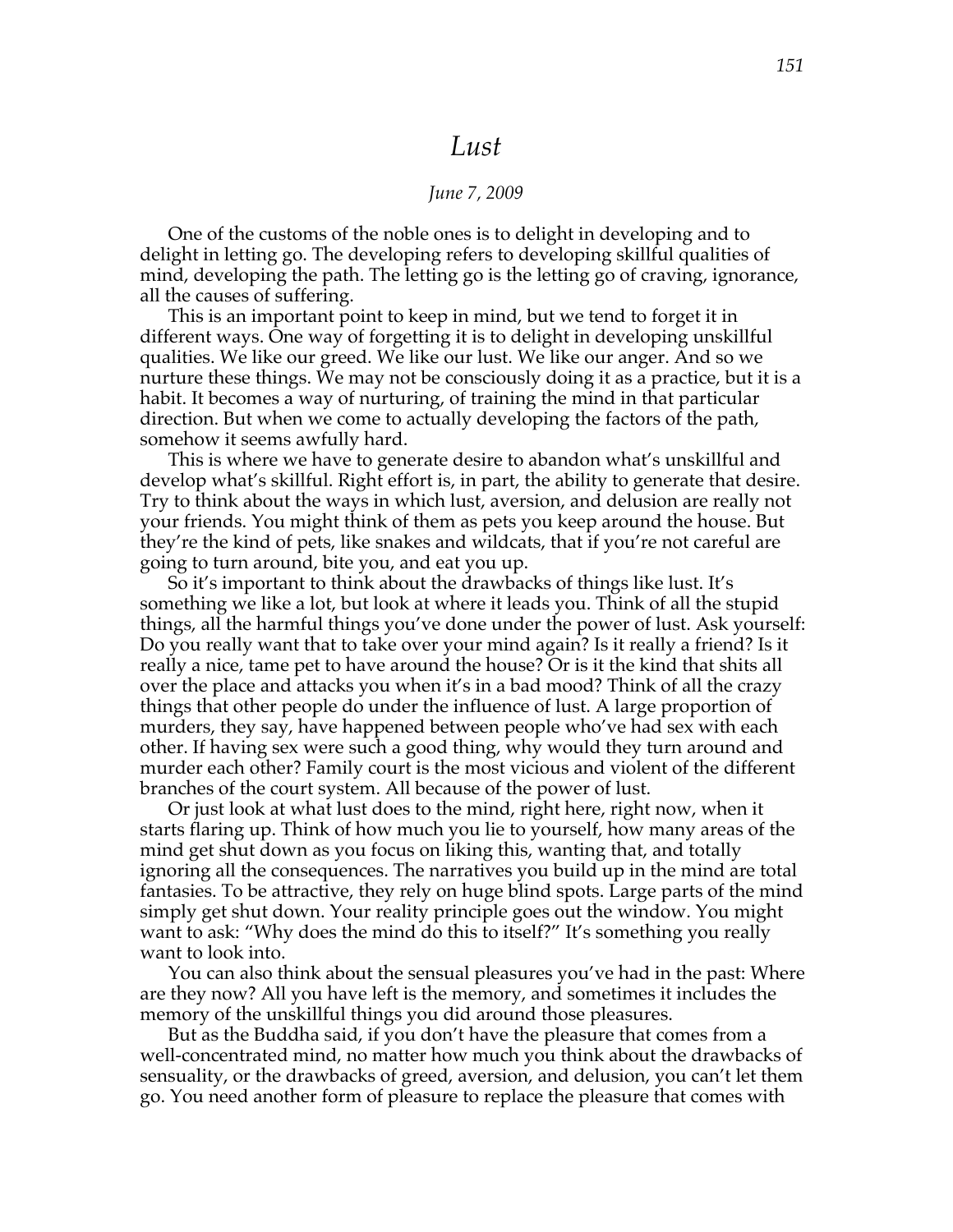sensuality. This is why we have to develop the factors of the path, primarily right mindfulness and right concentration.

So learn to look at the pleasures of mindfulness and concentration as your friends. They don't cause you to do anything unskillful. You sometimes hear about the dangers of concentration, but the dangers of concentration are nothing compared to the dangers of sensuality. People don't kill, steal, cheat, have illicit sex, lie, or take intoxicants because of the jhana they've attained. On the contrary, when you have the pleasure of a well-concentrated mind, it's a lot easier to stop doing those unskillful things.

There are only a few passages in the Canon where the Buddha mentions the drawbacks of jhana, and they're pretty minor. You get so attached to that pleasure that you really don't want to start taking apart your sense of self, the way you create a sense of self around your desires. The Buddha says that this attachment is like grabbing hold of a sappy twig on a tree, and your hand sticks to the twig because of the sap. But that's an extremely minor drawback, and it's something that can be dealt with very easily. It's not nearly as dangerous as the drawbacks of sensuality, which the Buddha compares to a burning grass torch or a pit of glowing embers. Those drawbacks can pull you off the path entirely and throw you into hell right here and now.

So you want to work on developing a sense of pleasure in the form of the body as sensed from within, rather than in visualizing the attractive details of the human body's appearance. In other words, you take your sense the body as you inhabit it right here, right now. How do you relate to it? How can you find pleasure simply in sitting here and being aware of the fact that you're inhabiting this body?

This is where the breath comes in, because it's one of the few processes of the body that you can alter, that you can manipulate. It often takes a while to learn how to manipulate it skillfully, which is why we spend so much time practicing. Sometimes you find yourself manipulating the breath and it gets worse, which means you have to step back for a while and just learn to watch it, to learn more about it. Then, when you get a better sense of it, you can try playing with it again, sensing where the different blockages are in the body, and how, when you breathe in, you can get the breath energy to go all the way down.

Learn to think about a subtle breath energy that doesn't require that you push or pull on anything. As soon as you start breathing in, it immediately permeates and enlivens the whole nervous system. Try to get in touch with that level of breath energy and allow it to have a little more room, a little more ease in spreading through the body, so that breathing isn't a chore. It's nothing *you* have to do. The breath energy will do this on its own. You just have to allow it. Give it a little room, give it a little space. Open the mind to the possibility that this can happen and you'll find that it does. When the energy is flowing well in the body, it produces a greater sense of ease.

Another way of doing this is to think of relaxing the different muscles, starting with the muscles of the fingers and the hands, then going up the arms. You can visualize the bones and say, wherever there's any tension, "That's not a bone tension, it's muscle tension. The bones hold no tension at all." Allow the muscles around those particular bones to relax. Then visualize the bones up through the arms, up to the shoulders, then start again at the feet, go up the legs, through the pelvis, up the backbone, up the neck, the skull of the head. Wherever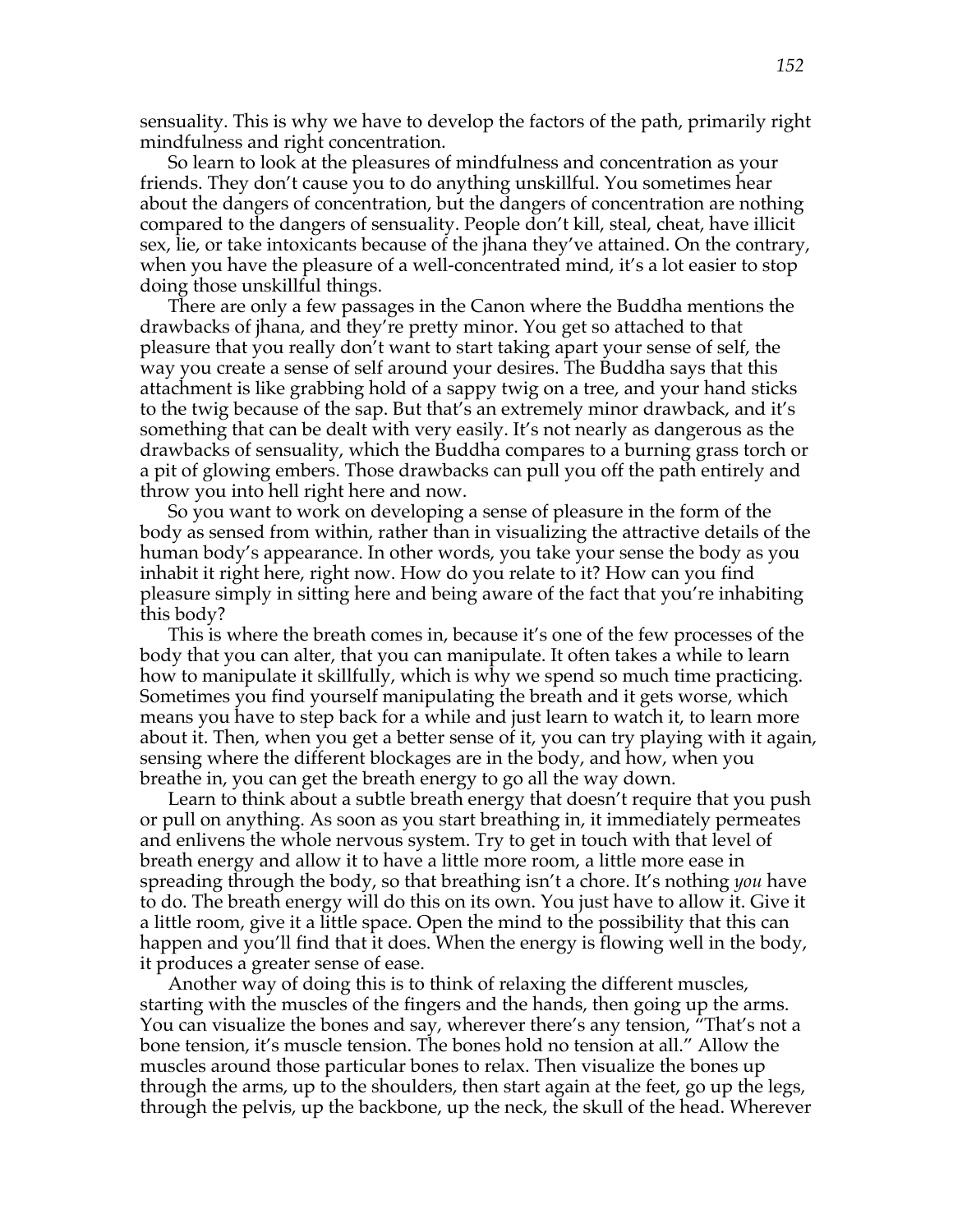you sense any tension or tightness, allow it to relax. And the energy in the body will flow a lot more smoothly and easily.

This way, as you develop the factors of right concentration, you make it easier to let go of your other attachments. You've got something better to hold on to. This is also why it's important to understand that the practice is not just one of letting go. There has to be the developing as well. Ajaan Fuang once noted this. He said, "Sometimes you hear that it's all about letting go. But no, you have to develop. If you don't develop skillful qualities in the mind, you can't really let go of the unskillful ones."

So it's not just a matter of watching, watching, watching, and letting the defilements just slough off. Some defilements might slough off simply through watching, but not all of them will. There are some—and these are the really important, tenacious ones—where you have to, as the Buddha says, exert a fabrication against them. In other words, you have to do something intentional in order to get past them. Like working with the breath: That's bodily fabrication. The way you breathe can help weaken a lot of the defilements, so at the very least they don't control your sense of the body. That way you can see exactly what they're doing exclusively in the mind. They're a lot easier to deal with when they're not in charge of your breath, not in charge of the way the blood is flowing in the body, not in charge of the different physical processes in the body. For instance, when anger arises, if you can breathe calmly during the anger, and the anger hasn't hijacked your body, then it's a lot easier to deal with the anger directly in the mind.

Another way of exerting a fabrication is exerting verbal fabrication: directed thought and evaluation. This can either be directing your thoughts to the breath and evaluating the breath, or thinking about the defilement simply as an event in the mind, and analyzing it, noticing what stress it creates in which parts of the body, and how it clouds the mind. In other words, instead of looking at the object of your lust or the object of the anger, just look at the fact of the lust, the fact of the anger as it's happening in the mind: to see what it's doing, to keep yourself from siding with it. You're stepping back from it a bit. You're evaluating: Do you really want to go along with it? Is this really your friend?

A third type of fabrication is mental fabrication: feelings and perceptions. Again, this can relate to the breath. You create a sense of ease and wellbeing in the body; that feeling makes it a lot easier to let go of the need for immediate gratification through your defilement. You can say, "Look, I've got this pleasure here. Why not focus on the pleasure that's already here, rather than on the false pleasure you're dreaming about?" As you relax your hands and relax your feet, you open up a lot of other channels in the body. You gain a sense of wellbeing right here, right now, that doesn't depend on expressing anger or following your lust. At the same time, you change the perception around the defilement, to see that if you perceive lust or anger as your friend you're going to go running along with it every time it comes for a visit. Learn to look at it in a different way: "Here it comes, a cloud to obscure the mind." Or as Ajaan Lee says, "Here come some crooks and thieves and con-men. They want you see things in their way, and act under their sway, but then when the police come to catch you, they go running off. You're the one who's left, bearing all the responsibility for what you did."

So you want to use these three forms of fabrication—bodily, verbal, and mental—when you find that simply watching a defilement is not enough, simply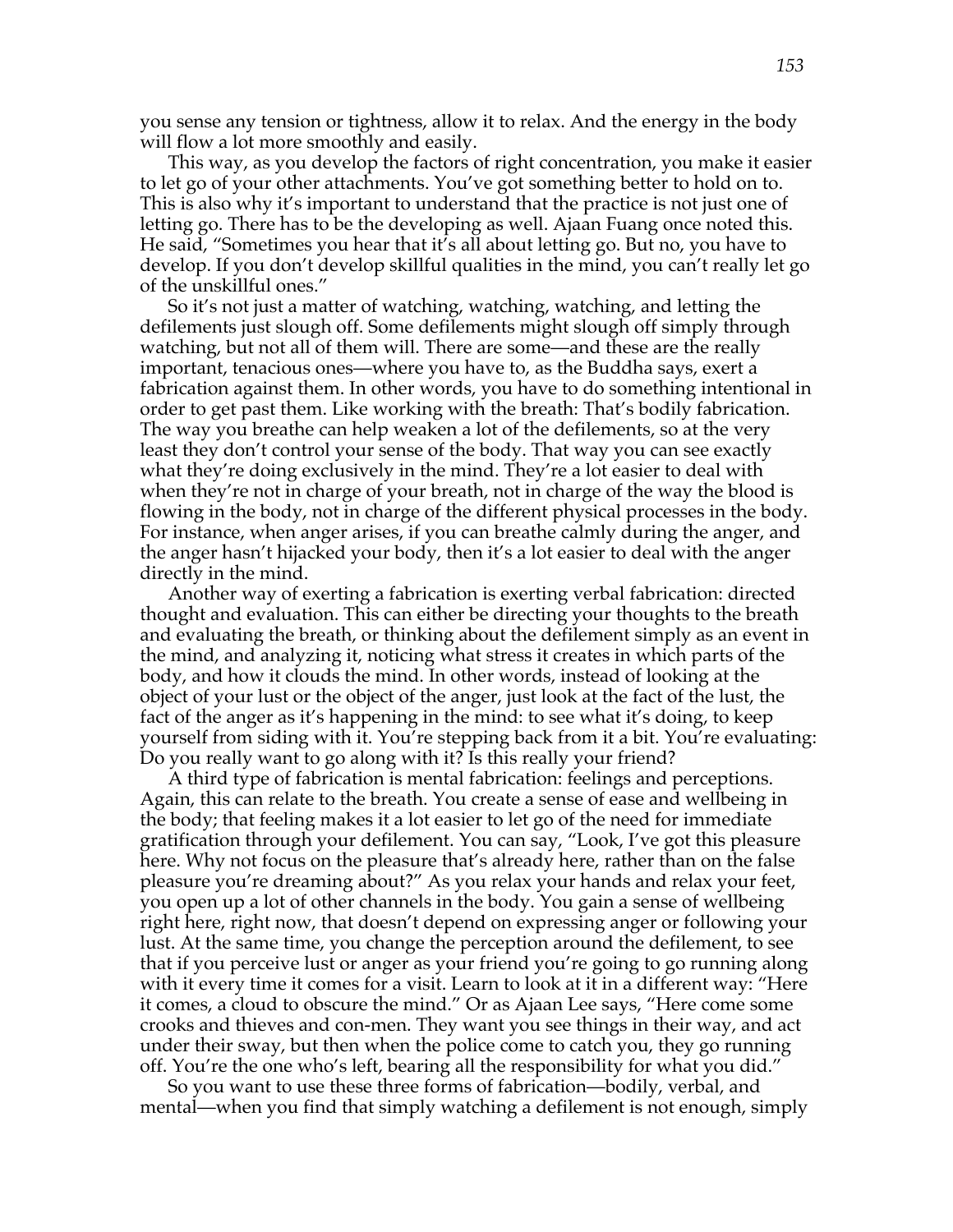being equanimous is not enough, to get past the defilement. Because after all, equanimity and mindfulness are fabrications too. They're very subtle fabrications, equanimity in particular. There's a belief—you hear it sometimes—that mindfulness and equanimity are unfabricated. But that's not the case. They're part of the path. They're something you do, something you work on developing. And at an advanced stage in the practice, you do let them go.

As Ajaan Mun said, there comes a point in the practice where all four noble truths become one. What he means is they all have the same duty. In the beginning you have to comprehend stress, let go of the cause, develop the path, so you can realize the cessation of stress. That's four duties. But then there's a point, though, when you have to let go of all four truths. As Ajaan Mun said, nibbana lies outside the four truths. Each of the four truths has a duty, but there's no duty for nibbana. There's nothing you do with nibbana. At that point you let everything go. But if you haven't reached that point, the four noble truths still have their duties. You still have to do these things. You still have to learn how to delight in letting go and delight in developing.

So there's work to be done, but it's good work. Without this work, you stay stuck in your old ways, suffering in the same old way over and over and over again. As the Buddha says, the amount of suffering remaining for someone who hasn't seen the Dhamma is like all the water in the oceans of the earth, whereas the amount of suffering remaining for someone who has seen the Dhamma, has touched the deathless, is like the water you can hold in your hand.

That's a good perception to hold in mind. Even though the practice is difficult, realize it's a lot less difficult than not practicing. And if you can train the mind to delight in developing the path, you're well on your way.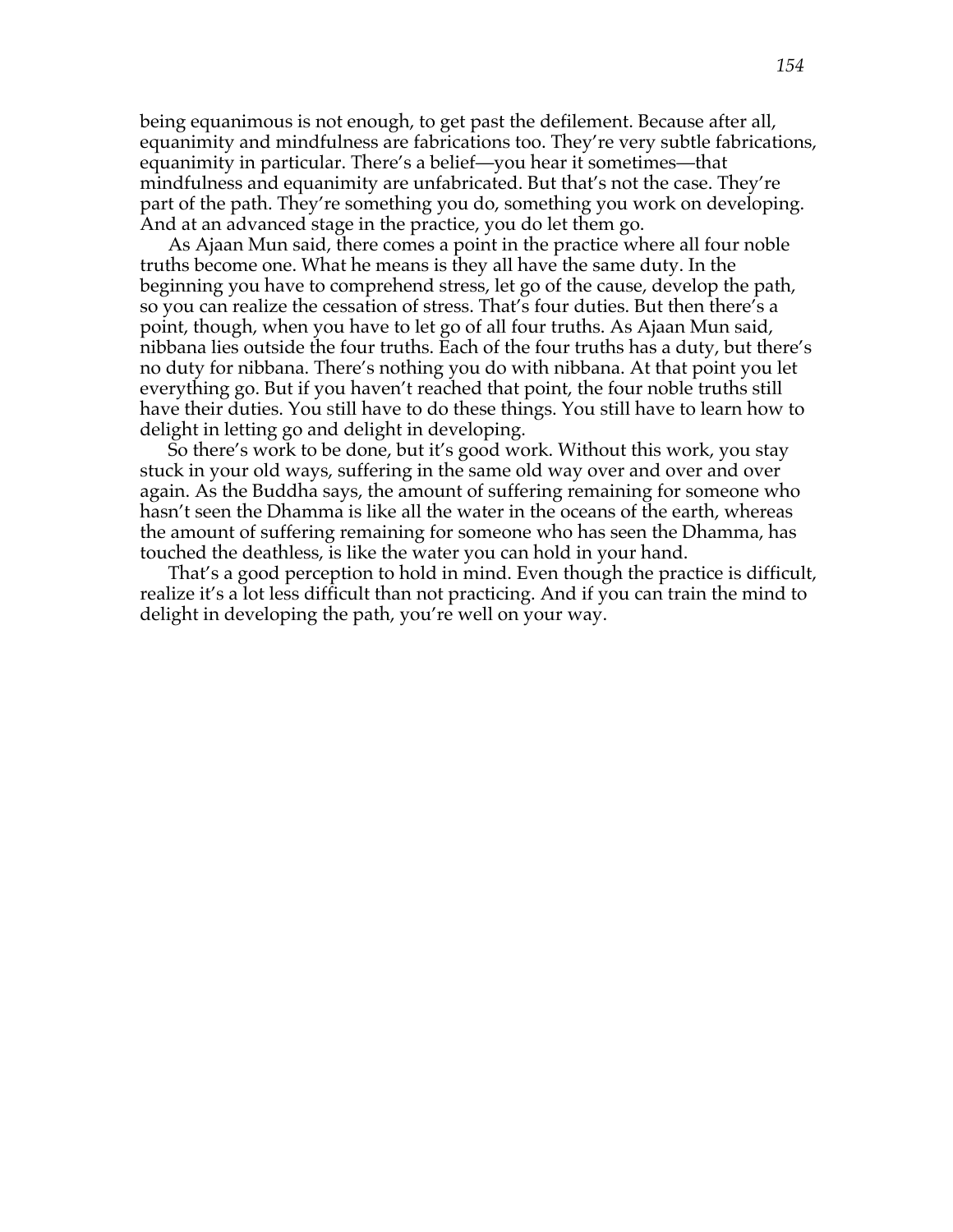## *Fear & Anger*

## *April 3, 2009*

One of the reasons we focus on the breath as the foundation of our meditation is to give us a good place to stand. Lots of different emotions, lots of different ideas, can come washing through the mind, and if you don't have someplace outside of the mind where you can take your stance, you get washed away. Greed comes in. Anger comes in. Fear comes in. And they can be overwhelming if you don't have a place to stand outside of them. So we focus on the breath as a way of getting outside of these overwhelming emotions, to realize they don't have to take over totally. We can have at least one corner of our awareness where they're not raging and strong.

Not only does the breath give us a place to stand, it also gives us some ammunition to use against these things. When anger comes, when fear comes, part of their power comes from the way they change the processes of the body. Hormones get poured into your bloodstream. Your heart beats a lot faster. Your stomach tightens up. And when both your mind and your body are taken over by an emotion like this, the only response that seems possible is just to give in. But you don't have to give in. You can work with your breath to counteract at least the physical side of the emotion first. Regardless of what's happening in the mind, you can still breathe calmly. In fact, this is an important way of retraining yourself. Even though scary thoughts or infuriating thoughts are coming through the mind, you can still breathe calmly. They don't need to have such a total impact.

So while we're meditating here, it's good to gain practice in being sensitive to what kind of breathing feels good, and where the different parts of the body are getting caught in unskillful energy patterns. It's one of the reasons why Ajaan Lee has you focus on the centers of the breath—the middle of the head, the palate, the base of the throat, the middle the chest, just above the navel— because they tend to be trigger points. Once a trigger point has been engaged, everything else seems to seize up as well. If you keep the trigger point relaxed, open, at ease, then the other physical reactions don't happen. That way your body can be an ally against these emotions instead of just simply being part of the victim, or dragged over to their side.

Being sensitive to the breath also helps you notice when these things are just beginning to creep up on you, because sometimes they don't come full blast. They creep up a little bit and then they build and build and build. If you're distracted, thinking about something else or aware of something else, you don't notice what's happening until they've taken over. This is why we emphasize being sensitive to the body not only while you're sitting here meditating but also as you go through the day. If you know that you have particular trigger points, keep your awareness centered on them. Keep those spots open regardless. Your first order of business is: No matter what happens, keep those spots open so the body doesn't get triggered.

That way, if something does start creeping in, you'll notice it immediately. And you find that these emotions are a lot easier to deal with when you catch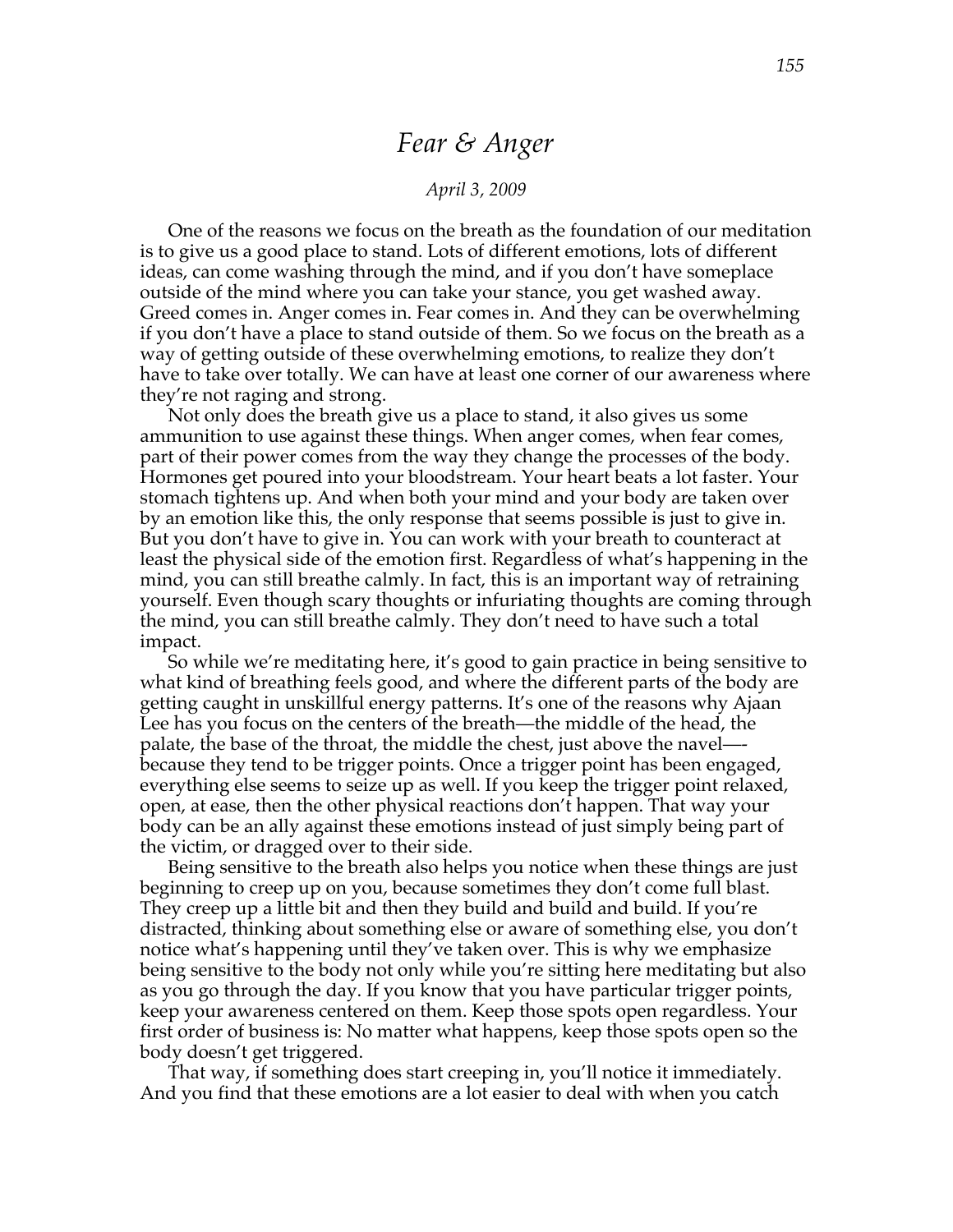them right at the very beginning, before they trigger the hormones, before they trigger the physical reactions, because otherwise, once those reactions are triggered, you simply have to ride them out, and that may take a while. And of course when the body starts reacting, the anger seems constant, it seems to be there all the time. Actually, though, it may not be there all the time. Maybe it comes and goes. But the physical reactions seem to be constant, and they give the impression that the anger is still there. Maybe the thought that triggered those reactions is long gone. But when you see the reactions continuing, continuing, continuing, you think, "Well, gee, that emotion must still be there." And you dig it back up again. You're giving it more power than it really needs to have, or than it actually has.

You have to understand that even though the physical reaction is still happening, the mental trigger may have been long gone. And you don't have to dig it back up again. You're just riding out the after-effects of the emotion. As long as you're determined not to be overcome, not to be swayed by these things, you're okay. That puts you in a position where you can start looking at them as processes.

Remember that the Buddha said states of experience—and this includes emotions—have three components. The first is the physical, which is related to the breath. The second is the verbal component: the thoughts and narratives that go along with emotion. The third is the mental component: the feelings and the perceptions—the mental labels, the concepts that underlie the thinking, that underlie the verbal side. Once the physical side is relatively calmed down so that you can gain a toehold here, you can start looking at the other components: What are the thoughts, what are the ideas behind that particular emotion that got you going? What are the beliefs, the narratives? Do you have to believe them? Do you have to engage in them? Maybe you could tell yourself other narratives about this situation. That way you recast the situation in a way that doesn't generate anger or fear.

Now, if the object of your fear is genuine and not just a dream or a random idea that's wandered through your mind, you have to dig a little bit deeper and say, "Okay, even though there is this genuine danger, what's the most skillful way to respond?" Simply giving in to the fear is not going to help. Ignoring it is not going to help, either. You've got an actual danger you've got to deal with.

So try to use your ingenuity to see how much you can prepare for the danger and what things you have to let go of so that you don't magnify the danger. It's like riding out a storm, as when we have these huge windstorms here and all you can do is just hide out in your hut, hide out in your tent, and hope that nothing falls on you. In the meantime, all kinds of damage is being done outside but you can't do anything about it in the course of the storm. For the time being, you have to let go of any desire to protect those things. But you can protect your mental state, wait till the storm has passed, and then go out and survey the damage.

Often you'll find that the fears, the anger, and all these other unskillful emotions come from holding onto things, laying claim to things that simply leave you exposed: a particular relationship, a particular job, a particular way of doing things, your body. As long as you continue to lay claim to these things, you're open to danger. You're open to difficulties. So you have to remind yourself: "These things are not me. These things are not mine."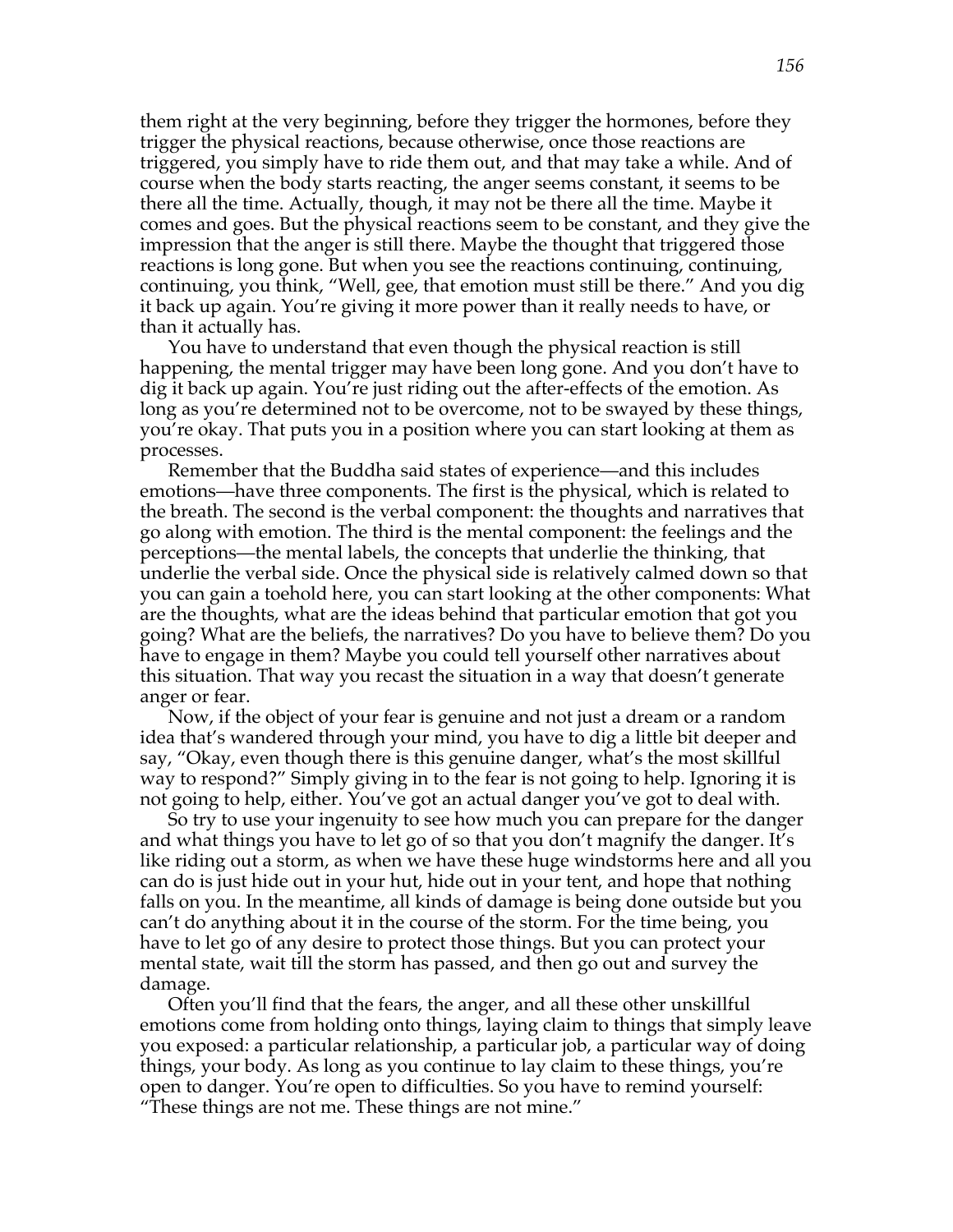As you pursue the issue, you find that it often comes down to fear of death, especially if you're in physical danger. You do what you can to protect yourself, but you also have to remember that you've got your precepts. You've got to protect them, too. In fact, they should come first. There are limitations on what you can do to protect yourself physically and still maintain the skillfulness of the mind. In the forest tradition, when a monk is set to go out to a dangerous forest or a place where there's either disease or dangerous animals, the teacher will say, almost sarcastically, "Are you afraid to die?" Most people would normally say, "Of course, yes." But in the forest tradition, you're supposed to make yourself ready to die no matter what. After all, you can stay in a safe place and yet still die. You may surround yourself with all kinds of protection yet you've still got the inner workings of your body that can kill you at any time. So you have to learn how to induce the state of mind that says, "No, I don't have to be afraid." You have to realize that "I'm not the body." The body's been a very useful tool. It's been very helpful. But there will come a point where you have to let it go. So why not practice thinking that way now, so that when death actually does come you're prepared? You've been practicing. You can die without letting your virtues die. You can die and yet maintain the skillfulness of the mind.

There's that great passage in the Canon where a monk is going off to a dangerous land and the Buddha says, "The people there are dangerous. They're known to be very harsh, very barbaric and cruel. What are you going to do if they denounce you?" The monk says, "Well, I'm going to think, 'These people are really good in that they're not hitting me.'" "What if they hit you?" "'These people are very good and civilized in that they're not stabbing me.'" "What if they stab you?" "'They're good and civilized in that they're not killing me.'" "What if they kill you?" "'Well at least my death wasn't a cowardly suicide.'" The Buddha says, "Okay, you're prepared to go."

This monk's way of thinking is his way of working with the mental fabrication, the perception, that "This body is me. If the body gets killed, that's the end, wipeout, total annihilation." You have to remember that that's not the case. Certain mental processes still survive—and you want them to survive and arrive in good shape, i.e., carrying lots of good kamma with them. So you don't want to die in the midst of doing something unskillful.

Sometimes when we're discussing the precepts, people will bring up situations such as, "What if someone is going to kill you if you don't lie?" Well, then, how do you guarantee that when you do lie, they're still not going to kill you? Or that they're not going to kill the people you love? What would that be like—you go ahead and lie and yet they still kill your children anyway? At the very least make sure that the things you *are* responsible for—your actions—stay within the precepts, within the bounds of what's skillful. The knowledge that you've maintained your honor can give you a lot of strength even as you go through the process of death. And you leave a noble example for those you leave behind.

So this is how you take apart unskillful emotions: You take apart the physical side, then the verbal side, then the mental side. For the mental side, you have to learn how to think outside the box. The same with the verbal side—because "verbal," here, refers to your inner chatter, what you say to yourself. Often what you say to yourself can be a lot more harmful than what people do or say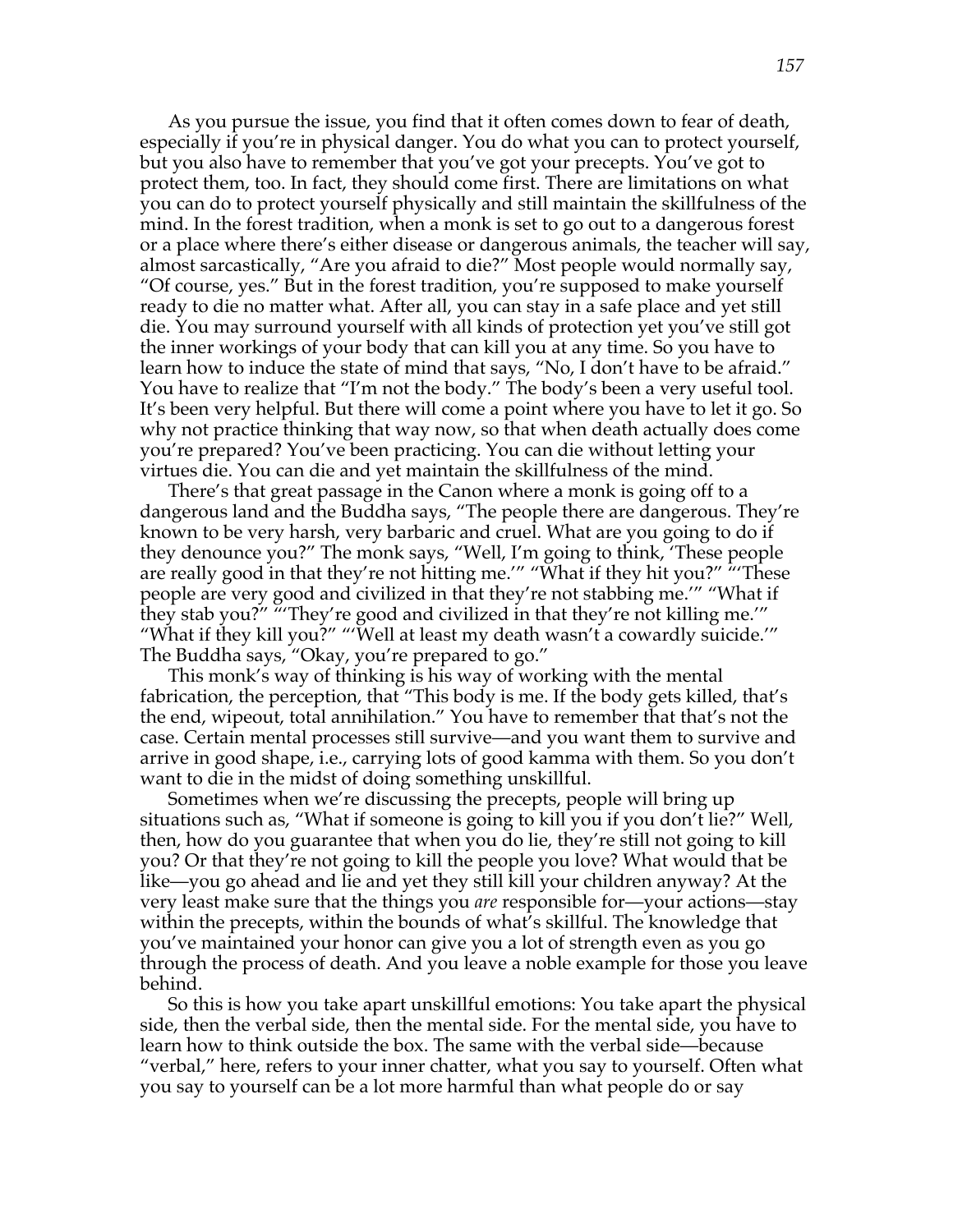outside. So a large part of your training lies in learning how to talk to yourself in skillful ways.

There's a widespread misunderstanding that the most important part of the practice is bare attention, simply watching things in a non-reactive way. But that's not what the Buddha taught. He taught that the most important part of the practice is *appropriate* attention, where you learn to look at the situation and divide it up into four categories: where's the stress; where's the cause of stress; what would be the cessation of that stress, i.e., by abandoning the cause; and then how you do that: the path of practice that you develop to abandon the cause of stress. In other words, you see things in terms of the four noble truths. Each truth has a task, which has to be mastered as a skill and brought to completion: comprehend the stress, abandon the cause, develop the path, so that you can realize the cessation. That's a very different approach from simply being nonreactive, or learning to accept whatever comes.

If you see that a particular line of thinking is causing a lot of stress and suffering, remember: Abandoning is the task you do with the cause of stress. To drop that line of thinking, you actually have to change it, to think in the opposite way. Deep down you may feel, "This body is me." Well, what if it's not you? How does that change things? "My preferences are me." Well, what if they're not? How does that change things?

So the practice is not a matter of just watching or just being aware of things. If you see that something is unskillful, you've got to counteract it. And to counteract it, you've got to ask yourself: "What are your underlying assumptions?" The things you say "of course" to. Learn how to question that "of course."

Think of all the great advances in science, the people who questioned the "of course." "Why do apples fall out of trees?" "Well, of course: It's their nature to fall." That was what people believed for centuries. Yet Isaac Newton said, "Wait a minute, why?" And people made fun of him for asking why, but he ultimately came up with a totally different explanation. Not only does the apple fall, but the earth rises to the apple a little bit. Matter attracts matter. Of course now people are still trying to figure that one out. Why is there gravity? Maybe it's not a force; maybe it's a curve in space-time. But what's that? It's still a question, but it moves the discussion forward in a way that yields lots of benefits. If it weren't for Newton's formulae, we wouldn't have been able to send out satellites and space probes to gather information about the universe.

It's through learning how to question your basic assumptions that you gain and advance. You begin to see, "Oh, this is something I believed all along without even thinking about it, without examining it, and it's causing me unnecessary suffering."

Learn to dig down and question those assumptions because they're holding you captive. Or, to be more precise, by holding onto them you're holding yourself captive. Learn how to question. Learn how to let go. Learn to turn things inside out. It's like turning your pockets inside out. You sometimes find interesting things that you didn't realize were there.

So we work with the breath to give ourselves a foundation where we can start asking questions like this: looking into the mind to see where the problems are and applying the categories of appropriate attention, the four noble truths. We remind ourselves that meditation is not just a single activity where you're just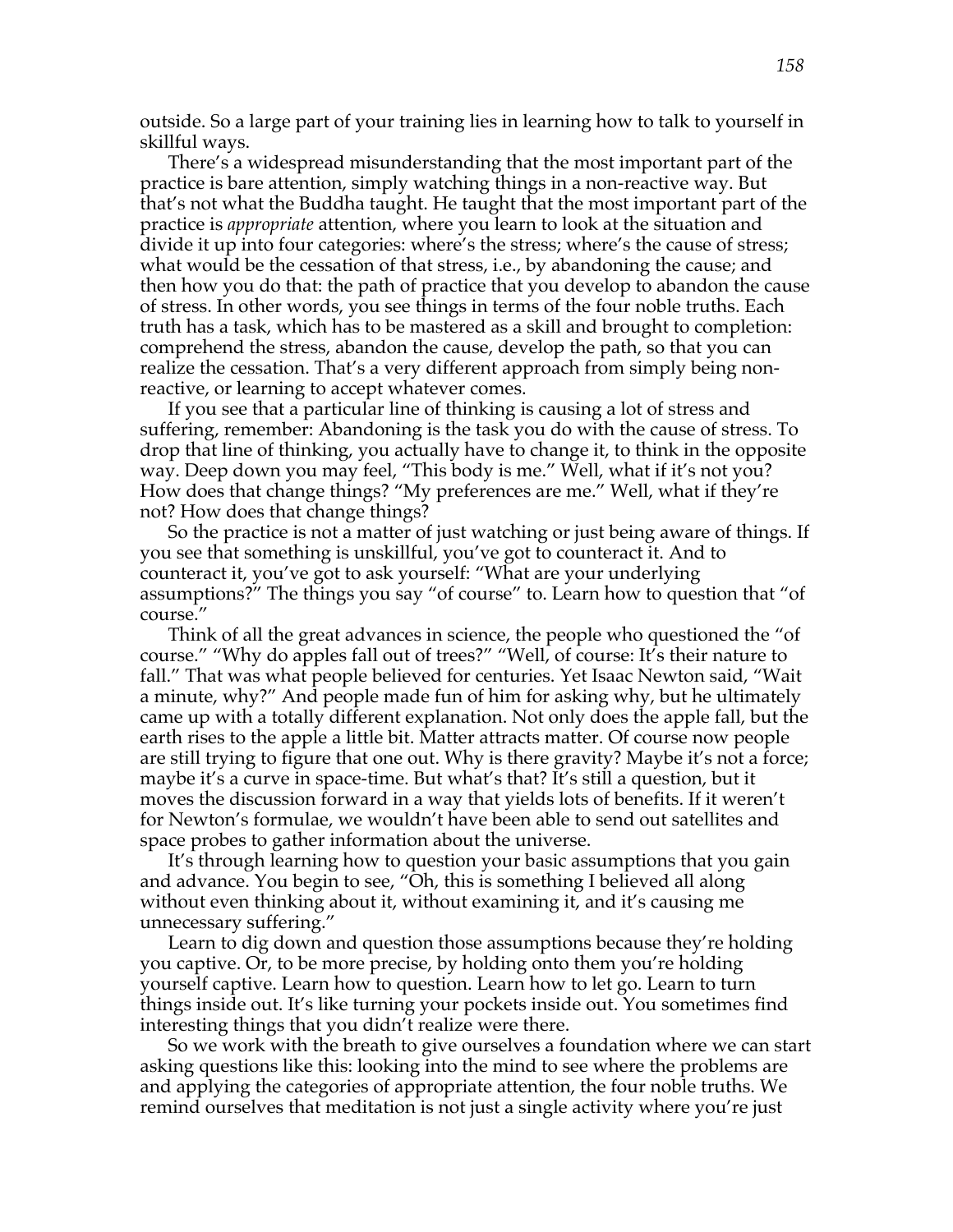mindful, or just accepting, or just nonreactive, or just anything. There are lots of different approaches you could apply to the present moment. Learning how to figure out which one is appropriate right now and learning how to master it as a skill: That's the meta-skill of the meditation. It's the line of thinking that can set you free.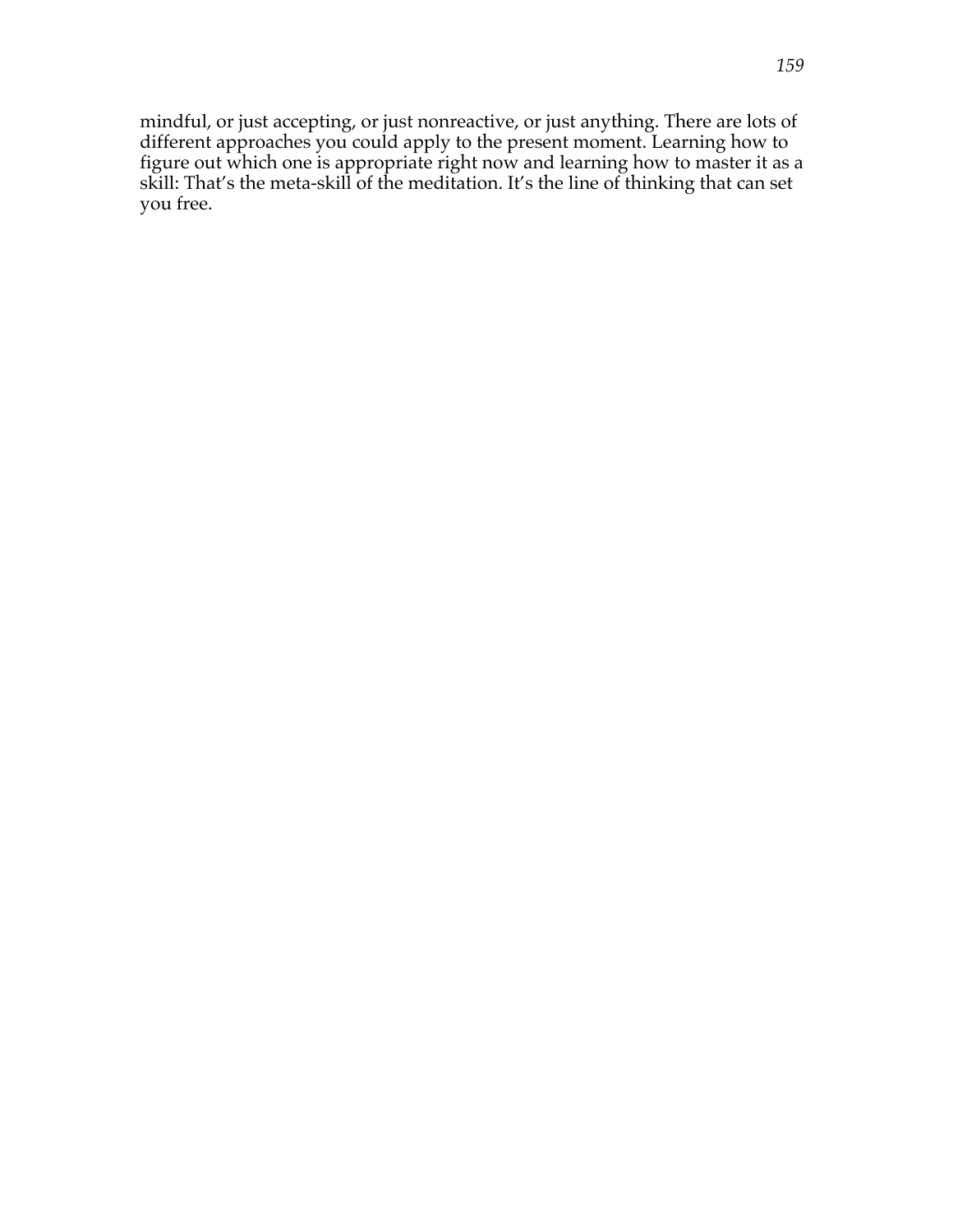# *The Uses of Fear*

#### *September 25, 2008*

There are three qualities that the Buddha listed as the roots of unskillful behavior: greed, aversion, and delusion. Some psychotherapists have asked why he didn't list fear as the fourth, because psychotherapy tends to see neurotic fear as the primary source of mental illness. Why didn't the Buddha have the same understanding?

Because he saw that fear has its uses. It's not always unskillful. If you go into a forest, it's right to be fearful. If you weren't fearful, you'd get complacent and careless. You could die. When you think about your own mortality—how fragile your life is, how fragile your health is, how fleeting your youth is—it's right to feel a certain amount of fear for the future: How are you going to fare when aging, illness, and death hit you? Think of the Buddha when he was still a young prince, and how he saw an old person, a sick person, a dead person. Think of the fear he felt in realizing that all of the areas in which he looked for happiness in life were subject to aging, illness, and death as well.

The feeling he felt on realizing that is called *samvega*, which is sometimes translated as urgency, sometimes as a sense of dismay. But it can also be translated as terror: looking into the abyss and seeing you're about to fall into it. But the story doesn't stop there. The fourth person he saw was a forest mendicant. And the feeling he felt on seeing the mendicant was *pasada,* confidence: If there's a way out, this is it.

This dynamic between terror and confidence informs all of the Buddha's teachings, all of the Buddha's practice. Which means that a sense of fear is a legitimate part of the practice. It's a legitimate motivation for wanting to get your mind to settle down, for wanting to gain some insight into why you are suffering. You realize that if you don't gain control over your mind, then when aging, illness, and death come, you'll be at a total loss. At the same time, you have the confidence that if the mind *is* trained, then you can handle these things and not suffer.

So fear is a legitimate reason for coming to the practice. In fact, it's probably the most legitimate of all. We don't like the feeling of fear. The experience of fear is very uncomfortable. We feel small, weak, and threatened. This feeling can become unskillful when it gets mixed up with greed, aversion, and delusion. But a clear-sighted sense of fear combined with confidence that there is a way out can actually get you on the path.

This combination of fear and confidence is what translates into what the Buddha said is the root of all skillful behavior: heedfulness. You realize that there are dangers, but if you're careful, you can avoid them. If the dangers were inevitable, there'd be no reason to be heedful, for nothing you might do could make any difference. If there were no dangers at all, there'd be no reason to be heedful, either. But there *are* dangers in life. And it turns out that the dangers lie not so much in aging, illness, and death, but in the way we think about things. Our greed, aversion, and delusion: These are the dangers. But the care with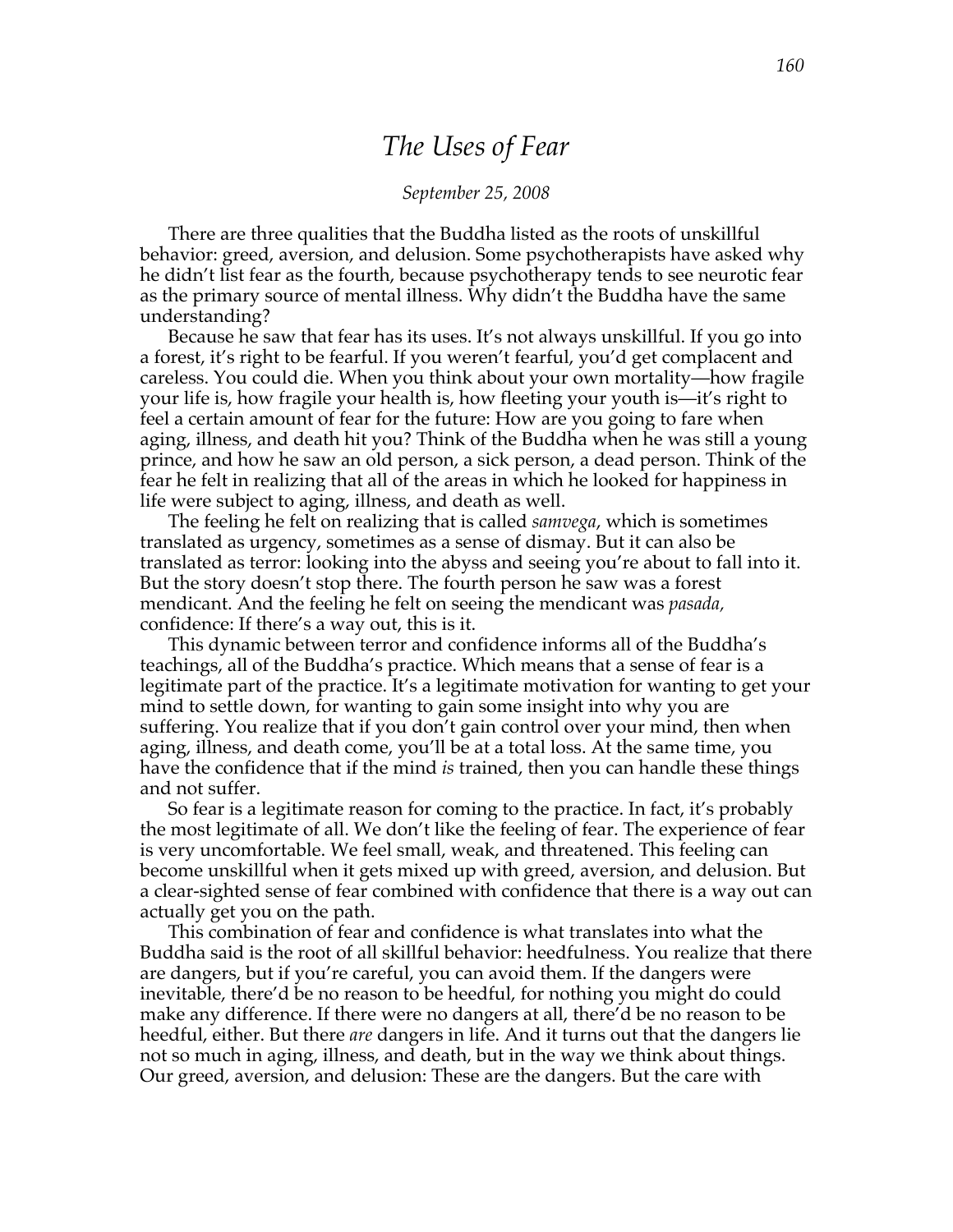which we learn how to manage our thoughts, our words, and our deeds provides the way out.

So heedfulness reminds us of the dangers but also says, "If you're careful, if you're mindful, if you're alert, if you're discerning, you can gain release from those dangers." That's why we're here meditating, learning how to train the mind so that it can recognize greed, anger, and delusion when they come. A large part of the problem is that we don't recognize these qualities for what they are because delusion by definition can't see itself; often it gets mixed up with the greed and the anger so we don't recognize them either.

To get past that, you have to learn how to observe your own mind to sense what you're doing that's skillful, and what you're doing that's not. And to do that you have to observe your thoughts to see where they lead: to pleasure or pain. This is something we don't normally do. We prefer to get involved in a thought world, totally *in* that world, trying to shape it whatever way we like. Then, for one reason or another, we drop that, move to another one, and then to another one. It's like hopping trains. If you've ever tried to trace the trains of your thought, you know that they're a lot more complicated than the railroad network here in America. You hop on a train of thought and find yourself in Burma, England, in the middle of Russia, up to the North Pole, down to the South Pole, out to Mars and Saturn, with brief stops along the way when you're feeling hungry, tired, or hot.

It's back-and-forth all over the place. And when our thoughts are totally out of control like this, no wonder they cause suffering. They can latch onto any object and worry it to death—and worry us to death. Unless the mind is trained, it has very little ability to step back and see what's going on. You need to learn how to see where your thoughts go. In other words, you step out of the thought and see it as a part of a causal process. This thought leads to that reaction, that reaction leads to that thought, that thought leads to that reaction, and so on. To get out of these trains of thought, you also want to see how each thought gets put together. Why do thoughts arise to begin with?

When you understand these processes, then you can step back and—when you notice that a particular thought is leading toward suffering—you can drop it. You can disband it. The more alert, the more mindful you are, the more quickly you can do this until you get to the point where there's just a brief stirring of a thought—even before it becomes a coherent thought—and you can zap it. You recognize that it's going to go off in an unskillful direction and you stop it in its tracks by breathing right through the little knot or bundle of energy around which the thought was about to coalesce.

These are some of the skills you develop as you meditate. This is one of the reasons why we start with the breath. We start by thinking about the breath, because if you keep your thoughts concerned with something right here in the present moment, you can start to see the processes of thinking, what's called fabrication, in action. The breath is called bodily fabrication. It's what helps to create your sense of the body, the way you feel the body from within. And then you combine that with directed thought and evaluation, which are called verbal fabrication. In other words, you keep directing your thoughts to the breath and then you evaluate it: How does this breath feel? Is it comfortable? If it's not comfortable, how can you make it better?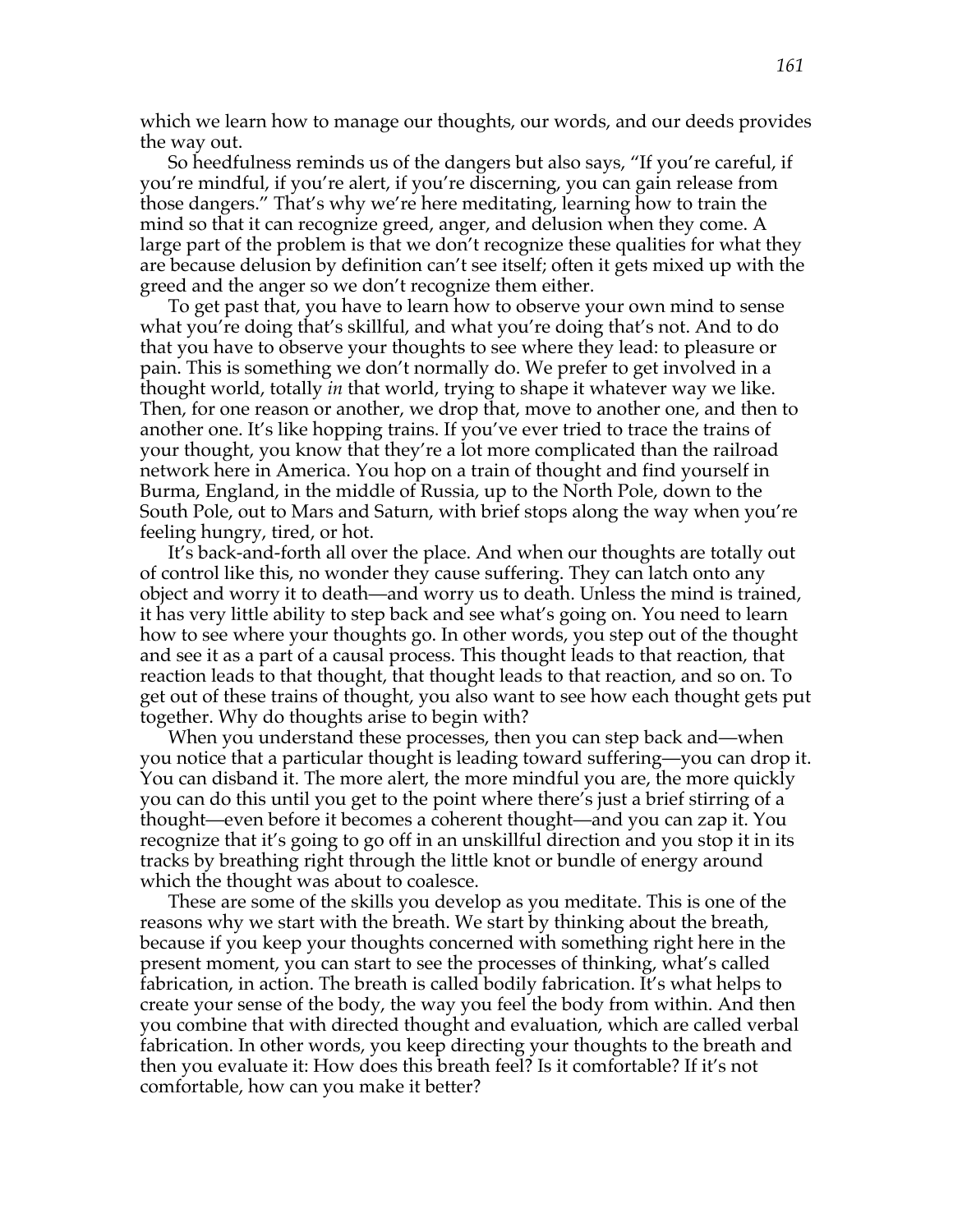This brings in the other level of fabrication, which is mental fabrication: feelings and perceptions. Your perceptions are the labels you apply to things. In the case of the breathing process, this has to do with how you perceive what's going on when you breathe. When you visualize the breathing process to yourself, what is that visualization like? Is it helpful or does it actually cause harm? If you think of the body as a bellows—pulling the breath in, pushing it out—it's going to make the breathing process tedious, tiresome. If you learn how to perceive the breathing process more as an energy flow, not just the air in and out of the lungs, but the quality of the energy in the body as a whole—from the top of the head down to the face, down to the torso and down to the legs, and down the shoulders and out the arms—then the breathing is more pleasurable. The whole body is involved in this quality of breath, breathing, energy flow.

The body is wired in such a way that it can actually pick up energy from within itself, one part feeding another. The energy doesn't have to come in with the air. In fact, the air coming in and out is simply a byproduct of the energy flow in the body. Try holding that perception in mind and see what it does for the breathing. See which parts of the body's energy can feed the parts that feel starved. If that gets too complicated, just get back to directing your thoughts to the in-and-out breath, evaluating the in-and-out breath, and leave it at that. But as you get more sensitive to the full process of fabrication, you begin to realize what you're doing is creating a thought world here that includes all forms of fabrication: breath, which is bodily fabrication; directed thought and evaluation—verbal fabrication; and your feelings and perceptions—mental fabrication. They're all right here.

When they're all right here, you're in a better position to see how thoughts and emotions form, how they disintegrate, where they lead. Because it's inevitable as you're trying to focus on the breath that other things will come up. In the beginning you realize this only after they've taken you far away. You find yourself on the coast of Norway: "How did I get here?" But in the beginning, don't try to trace it back just yet. Just say, "Okay, I've got to go back to the breath." And fortunately you don't have to travel every inch of the way from Norway back here. Just drop Norway and you're here, back with the breath. With the next thought you're in Africa. Okay, drop that, and come back to the breath. With the next thought you're thinking about tomorrow's meal: Drop that, come back to the breath.

An unskillful reaction to all this is to get frustrated. The skillful reaction is to realize that this is what the mind's been doing all along, so it's going to take time to change its habits. The important lesson to draw is not to be surprised when the mind wanders off like that. Learn to anticipate it. You realize, "Okay, it's going to wander off again, so watch for the warning signs." How does that happen? A sudden curtain falls over the mind and, when the curtain is raised, you're off someplace else, as in a play. The curtain drops on Act One and when it rises again, you're in Act Two, off someplace else. How and why does the mind hide these things from itself? And how do you know that it's about to happen?

When you can anticipate that it's about to happen, you'll notice it's because of a sense of irritation or boredom or antsiness in the mind. Even though you're standing with the breath, the mind is beginning to look someplace else. When you can catch that happening, remind yourself that it's a sign the breath isn't interesting and comfortable enough. Start asking yourself more questions about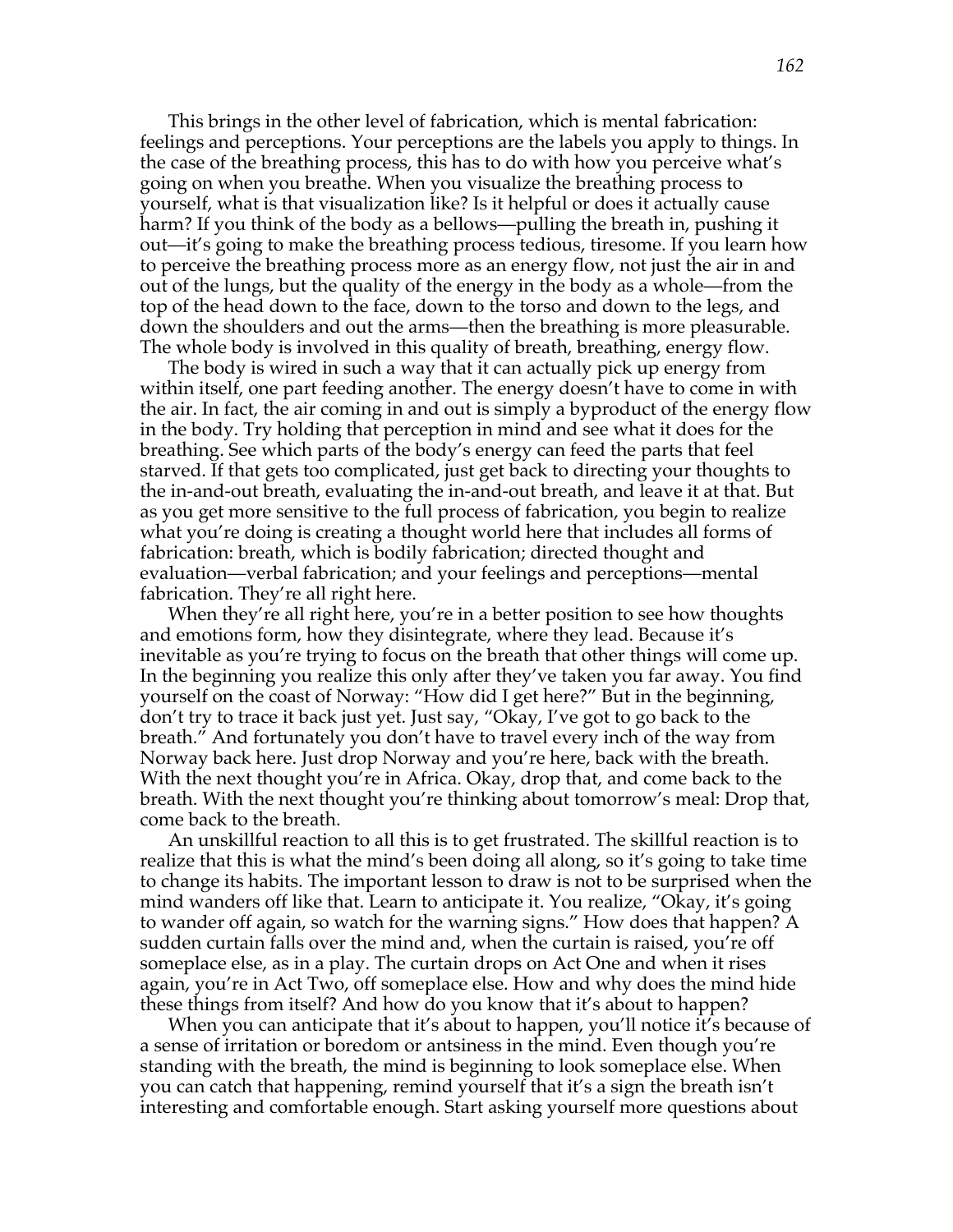the breath. How could it be more comfortable? What kind of breathing would feel really, really good, gratifying, refreshing right now? You can ask the different parts of the body. "Hand, what kind of breathing would feel good for you? Left hand, right hand, stomach, legs, chest, abdomen: What kind of breath would *you* like?" And then let them breathe in whatever way they like.

The more interesting the breathing process—the more you can see the good impact it's having on the body—then the less likely that the mind will wander off. And the more easily it'll come back. At the same time, you're learning some important lessons about how the mind creates thought worlds, and how it creates suffering in the process. This way you can learn how not to engage in those processes, developing the skills that will protect the mind from its own worst habits.

So as you're practicing breath meditation like this, you're doing something concrete about all your realistic fears: If death comes, aging comes, illness comes, if somebody drops you off in the middle of nowhere in the dark, how can you keep your mind under control so you don't suffer? By doing what you're practicing right now. You're giving yourself some concrete skills that can underlie a realistic sense of confidence that you can manage your mind, that you can learn how to train the mind, regardless of the situation. This combination of fear and confidence constitutes the heedfulness that underlies the whole path. You become heedful to try to develop skillful qualities, i.e., qualities of mind that will lead to good results, leading you away from suffering; and to abandon and avoid unskillful qualities, the ones that cause suffering. If you develop your mindfulness, your alertness, your concentration, you can do this.

So fear isn't necessarily a bad thing. It's an important part of wisdom, recognizing that there are dangers in life. It's a necessary function of the mind, anticipating that dangers are going to happen. The important thing is not to let the fear get tied up in greed, aversion, or delusion. You want to bring more mindfulness, more clarity to the issues you fear, and to gain more skill in the qualities that will help you avoid those dangers.

That's the important message of the Buddha's teaching. After he saw the forest mendicant, he became a forest mendicant himself to test and see if the confidence he had placed in that way of living was really well placed. And his awakening proved that it was: It is possible to find a happiness that's not touched by aging, illness, death, or separation. And as the Buddha said, this realization came not through any special qualities on his part. It came through developing qualities of mind that we all have, that we all can develop, such as ardency, alertness, and resolution, but especially heedfulness: the skillful sort of fear that can get you on the path and see you through to the end.

So don't hate your fears or fear your fears. Learn how to educate them. When they're educated and trained, they're part of the path to the end of suffering. This is part of the Buddha's genius: He took things that many of us don't like about the mind, things that actually cause trouble in the mind, and learned how to tame them, to train them, so that they actually become part of the path to the end of suffering. In this way, you can reach a place in the mind where there really is no more reason to fear. As Ven. Ananda said, you use desire to come to the end of desire. In the same way, you can use fear, treating it wisely, to bring yourself to the end of fear. And as it turns out, that's the only way you can get there.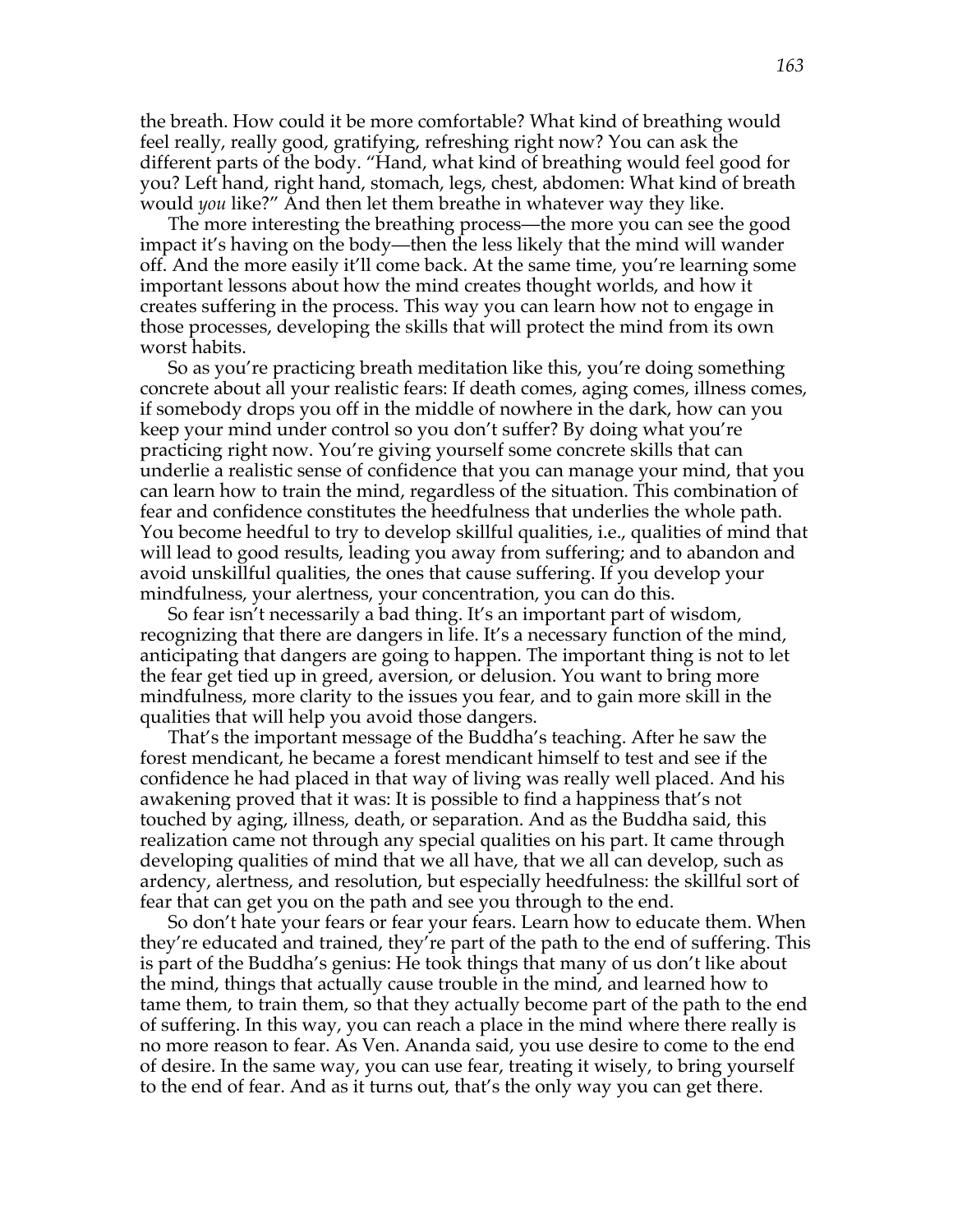# *Medicine – Timely & Timeless*

### *September 18, 2008*

The Buddha often compared himself to a doctor. And the Dhamma was his medicine. When we think about this analogy, it's important to remind ourselves that the Buddha was not a doctor in a modern hospital. You didn't go to him for a shot. He was a traditional doctor, and traditional medicine is a lot more strategic than modern medicine is. The Canon gives us a picture of Jivaka, the Buddha's own personal physician, telling how he became an expert doctor, and it gives us a good idea of the kind of doctor the Buddha had in mind. Even though part of Jivaka's knowledge covered the medicinal uses of every plant he encountered, that wasn't the entirety of his skill. A lot of his expertise lay in his strategies: how to deal with difficult patients, how to treat difficult diseases.

So when the Buddha was saying he was a doctor, he was saying that he was very strategic. When he spoke, it wasn't just a question of saying what's true. That was just the first question he'd ask before deciding to say something: Is it true? He also made sure that what he'd say was beneficial, and that it was timely. In other words, his words were designed to have a specific effect, taking the circumstances into consideration to see if this was the right time and the right place to say that particular truth to get the desired effect.

This is why when Anathapindika—who was a stream-enterer and would seem to be qualified to know—was asked what kind of views the Buddha had, said, "I don't know entirely what views the Buddha has." This was because he realized that when the Buddha taught, he taught strategically. His words didn't necessarily encompass the entirety of his views. So when you read that the Buddha saw the world in this way, or he thought this, he thought that, you have to ask yourself, "To whom was he saying that, in what situation, under what conditions?" Because as a doctor he had to be strategic.

If you've ever had traditional medicinal treatments, you know that they're a lot more varied and strategic than what you'd get in most modern medicine. I've known a couple of cases where a traditional doctor would treat one disease by actually inducing another disease. Once the first disease had been turned into the second disease, then he could knock off the second disease. What this means is that sometimes you take a particular medicine to induce new symptoms, and then at a certain point in the treatment you have to drop that medicine and take up something else to treat the new symptoms. Some medicines you might take all the way through the treatment. But with others, once the medicine has to be changed, you can't touch the first medicine. Or in the course of taking the first medicine, you can't yet touch the second one.

So when you look at the Buddha's teachings, you have to ask yourself: Which of the teachings apply across the board and which are designed for a particular stage in the practice? For example, the Buddha makes heavy use of perceptions. He says that we suffer because of our misperceptions of things, seeing constancy in what's inconstant, pleasure in what's painful, self in what's not-self, and attractiveness in what's really unattractive. But he doesn't then just go and say,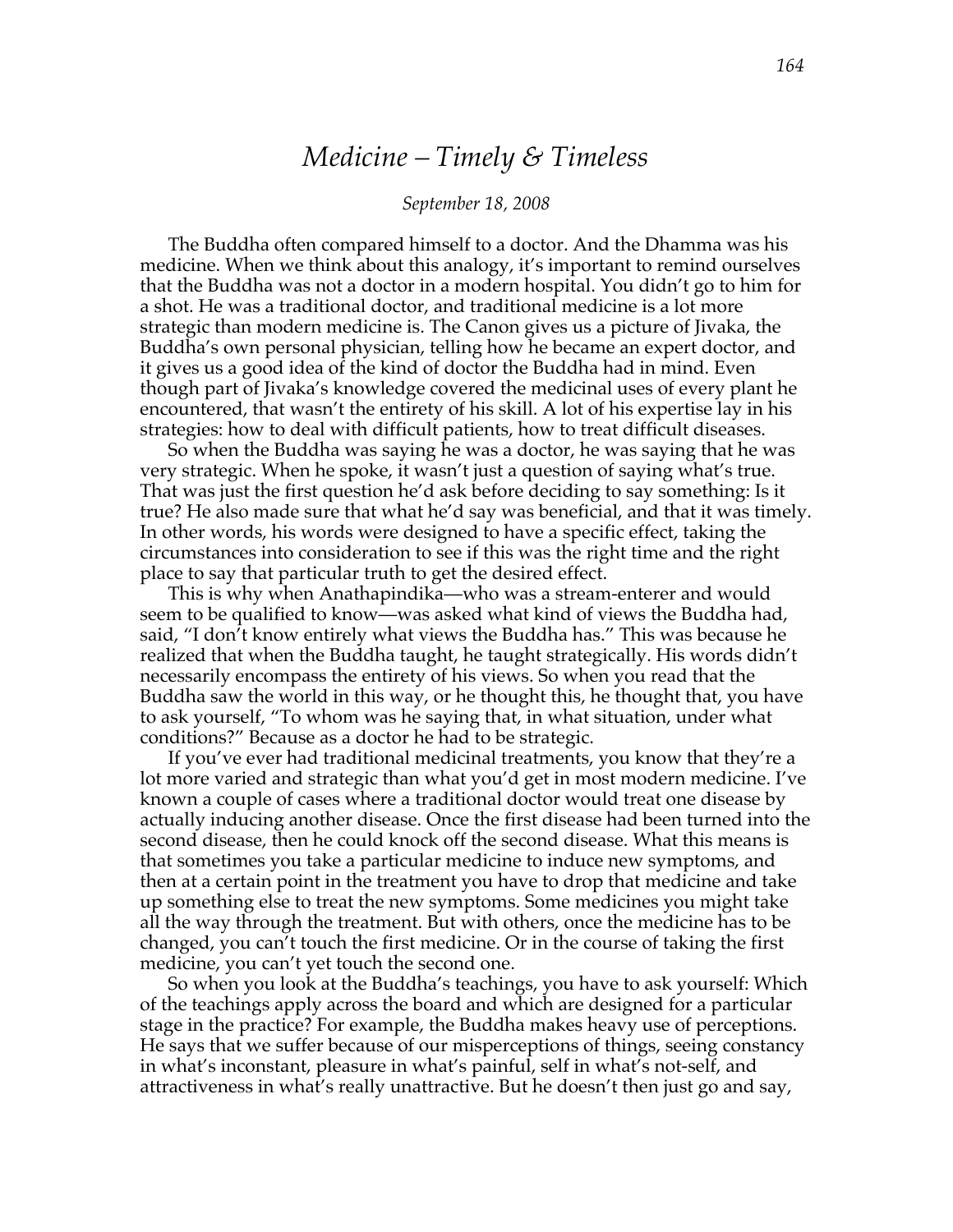"Simply turn your perceptions around and that's that. The problem is solved." That's not how it works. The solution is more indirect.

Before you take up the three perceptions of inconstancy, stress and not-self, he has you develop other perceptions first—in particular the perceptions that lead the mind to concentration. While you're here practicing concentration, focus in on your breath. What keeps you with the breath? A perception, a mental label that says "breath." And a lot of the concentration practice is learning how to gain a perception of breath that you can hold in mind for long periods of time with a sense of ease, a sense of wellbeing. You test different perceptions of the breath to see which ones hold—in other words, which ones you can stick with.

This would seem to go against the perception of inconstancy, and it does. You're actually looking for a perception you can hold onto as constant. You want to see the breath as something consistent and pleasant you can stay with. For example, if you see the in-breath and the out-breath as two radically different things, it's going to be hard to stay with them comfortably because you have to keep switching back and forth between the two perceptions. But if you see the breath energy as something present in the body all the time, try to hold that perception in mind. You'll come to sense the breathing process in a different way. The breath is always there, it's just a matter of letting the in-breath meld with what's already there. Then you check to see whether "what's there" is getting pumped in too full or squeezed out too much.

When you see breath energy in a constant way, it's a lot easier to adjust the breath in a way that feels right, feels healthy, feels nourishing. You can gain a sense of fullness without feeling stuffed. When you breathe out, you can begin to sense the point where you've breathed out too much: You're squeezing the breath energy, depleting yourself of breath energy in ways you don't need to.

For the time being, you simply want to hold onto that perception of the breath as constant and pleasant, something you can gain some control over. Use the three perceptions only when you find the mind being pulled away from the breath to other things. You look at the happiness, the pleasure that comes from chasing after those other things, and you learn to see it as less constant than the pleasure that comes in staying with the breath: more stressful, less under your control.

So at this stage in treating your illness, your primary focus is on constancy, on seeing the breath as always there. Ajaan Lee says that you want to see what's constant in what's inconstant. If you see everything as inconstant, he says, you're missing some important aspects of the training. The example he gives is symbolic: Your lower lip has never turned into your upper lip. That's something constant about your lower lip. Your eye has never turned into an ear. That's something constant about your eye. In the same way, there are some aspects of the breath energy in the body that really are constant. As long as you're alive, there will be breath energy in the body.

And you can learn to use that fact to your advantage. Just stick with that perception of breath and see how the underlying breath energy in the body goes through small fluctuations. You hold onto the idea that breath is constantly there, simply that it's sometimes stuffed in too full, sometimes squeezed out until it's too depleted. But you can learn to adjust the rate of your in-breath and outbreath, to see the in-ness and the out-ness as secondary and the presence of breath energy in the body as primary, the given you hold onto.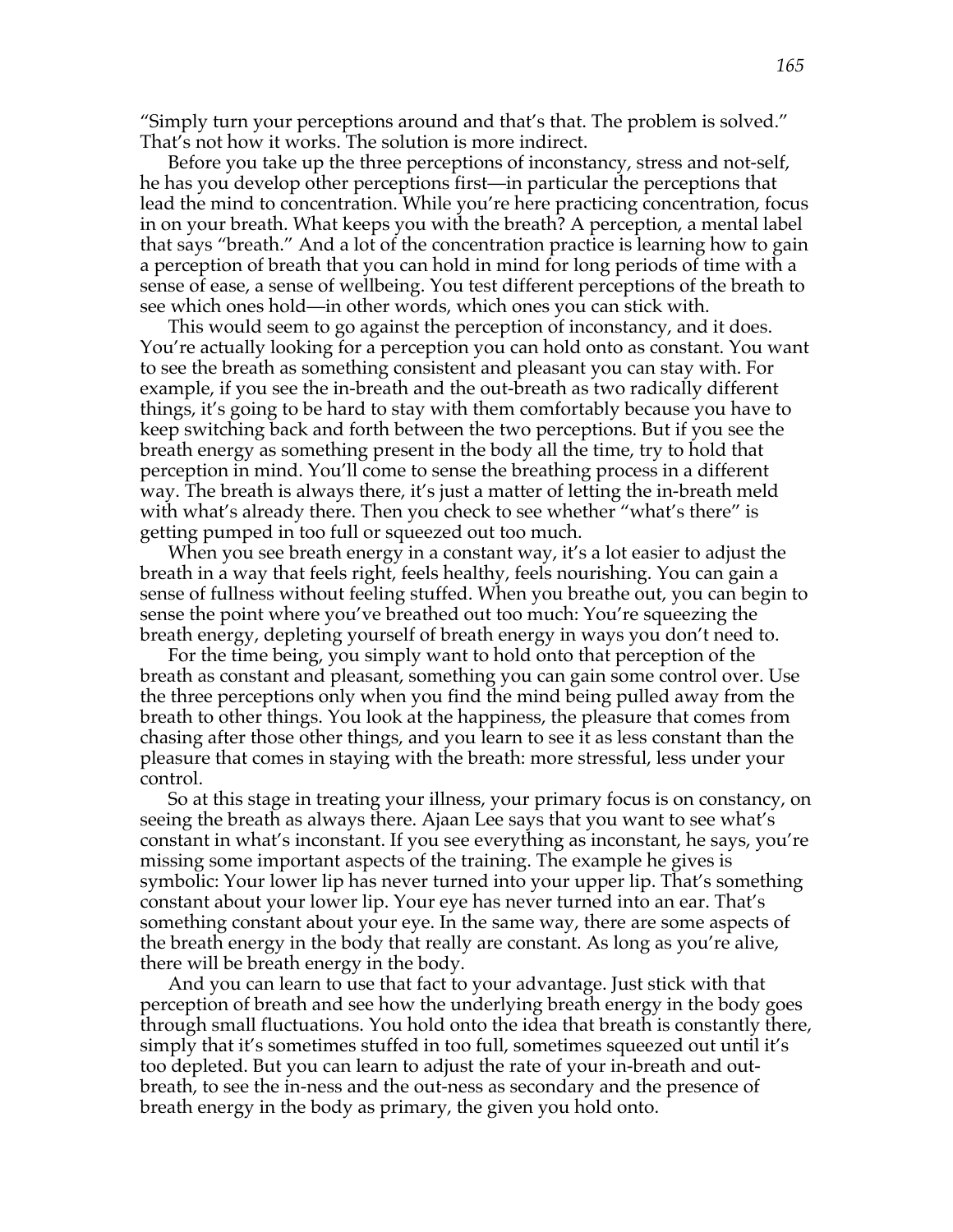That's how you use perception at this stage in the game. When your concentration is solid enough, then you can start using the three perceptions to take the concentration itself apart. But until you've reached that stage, you don't want to think in those terms. If you start out with three perceptions and try to use them as your medicine to treat everything that comes along, it's very hard to get the mind into concentration.

So realize that there are stages in this treatment. Your mind is sick. What's it sick with? Greed, anger, and delusion. And this is the treatment. It has its different stages. You try to get as constant and easeful and controlled a state of mind as you can. You're actually fighting against those three perceptions. But it's only when you fight against a truth that you know how true it is, how far it's true, and where its limitations are.

So remind yourself that you're engaged in a strategy here. Don't try to jump the gun, wanting to go straight to the three perceptions to get everything done with so you can get on with your life. The practice has its rhythms, just as the treatment of a disease has its rhythms. Sometimes you might want to ask the doctor ahead of time, "How many months do I have to stay in this stage of the treatment before I switch it around?" He'll probably say, "Well, it really depends on how long the body takes to respond." And it's the same with concentration practice. How many years does it take? Ajaan Fuang would often say, "Don't ask. Just do what needs to be done." When the mind gets ripe, whether it's fast or slow, the important thing is that it's ripe—ripe for insight, ripe for other stages of using perception.

In the meantime, don't try to second-guess the Buddha. If this is your stage of treatment, stick with it. Trust that the Buddha was an expert doctor. There are a lot of paradoxes in his strategies, but the strategies have worked for more than 2,500 years. They deal with elements that are universal in all people's minds regardless of where you come from, what age you live in. That's why the Buddha said the Dhamma is timeless. It's not something that was true only in the time of the Buddha. It's true across time. The time-sensitive part is simply which stage you're in, in the treatment of your disease. So try to apply the Buddha's teachings in a timely way. That's how you'll finally get to the ultimate timelessness that the whole training is aimed at: total freedom from disease.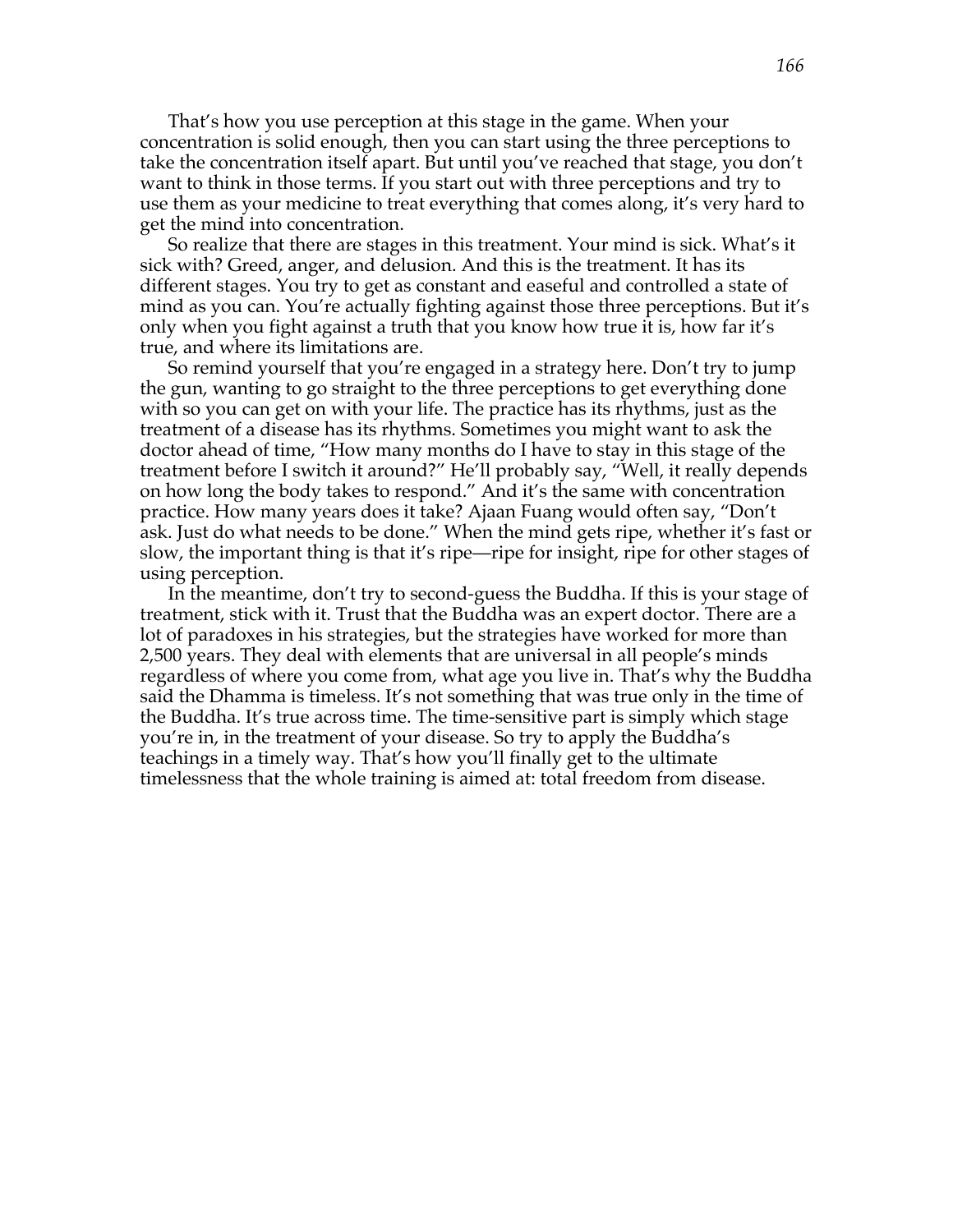## *Preparing to Die Well*

## *February 20, 2009*

There's a famous passage in the Canon where a young monk, Ven. Ratthapala, is visited by King Koravya. The king asks him, "Why did you ordain? After all, you've had a lot of wealth, you had no loss in your family, no health problems. You've got everything a young man looking forward to the pleasures of sensuality can hope for. So why did you ordain?" Ratthapala replies that he had reflected on four Dhamma summaries from the Buddha. These four summaries are mentioned nowhere else in the Canon, but they were lessons Ratthapala claimed he learned from the Buddha. One, the world is swept away. It does not endure. Two, the world offers no shelter. There is no one in charge. Three, the world has nothing of its own. One has to pass on, leaving everything behind. And four, the world is insufficient, insatiable, a slave to craving.

Then Ratthapala explains them to the king. The first three he explains with reference to issues of aging, illness, and death. *The world is swept away.* The king says, "What does that mean?" In response, Ratthapala asks him, "When you were young, were you strong?" The king says, "Yes, I was strong in arm, strong in leg. In fact sometimes I think I had the strength of two men." "How about now?" The king replies, "I'm now eighty. All my strength is gone. In fact, sometimes I think of putting my foot one place and it goes someplace else." So the first summary has to do with aging. It also has to do with *anicca:* inconstancy. Impermanence. The world is swept away. Things keep changing, changing, changing all the time. And as for a body, it develops for a while and then starts to age and just falls apart.

The second summary: *The world has no shelter. There is no one in charge.* Ratthapala illustrates this with the truth of illness, and it's a truth about suffering as well. He asks the king, "Do you have a recurring illness?" The king says, "Yes, I have a wind illness"—back in those days, they believed that if you had shooting pains and cramps in the body, it was caused by a disturbance of the wind element. "Sometimes I'm in so much pain that people gather around me in anticipation of my death." So Ratthapala asks him, "Can you order the people who've gathered around you to share out the pain so that you feel less pain?" The king replies, "No, of course not. Even though I'm king, I'm not in charge of the pain. I have to put up with whatever pain there is." There is no one in charge. So that puts together the teachings on illness and *dukkha:* stress and suffering.

The third summary: *The world has nothing of its own. One has to pass on leaving everything behind.* The king says, "What do you mean? I have stores of gold and silver. So how can you say the world has nothing of its own?" Ratthapala says, "Can you take those stores of gold and silver with you when you die, or do you have to leave them behind?" "Oh, of course, I have to leave them." So the third summary has to do with *anatta*—not-self—and death.

So you see in these first three summaries a parallel between, on the one side, the three characteristics or three perceptions of inconstancy, stress, and not-self; and on the other side the three deva messengers: aging, illness, and death. Death is the big not-self teaching. There are so many things we hold onto in life that, as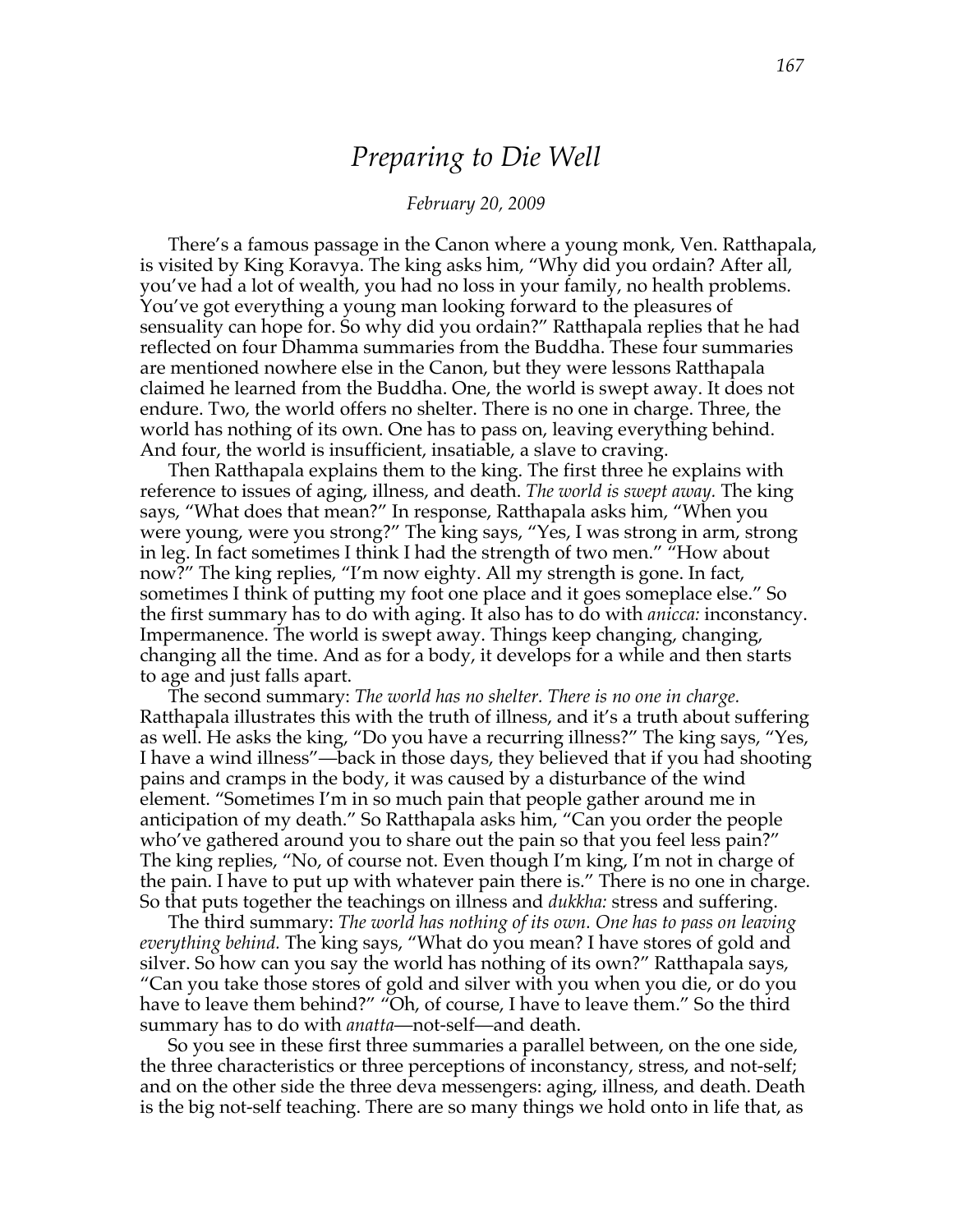death comes, we have to let go. This is one of the reasons why meditation involves so much practice in letting go, letting go, letting go: because most of us tend to hold on, hold on, hold on. And yet no matter how tightly we hold onto things, they're going to be ripped from our grasp as we die. So it's best to learn how to let go skillfully beforehand. Otherwise we'll be stuck with that fourth Dhamma summary: *Being insatiable, finding things insufficient, we're a slave to craving.* Craving is what makes us pass on to another life, where we try to latch on again.

The Buddha compared the process of dying to a flame leaping from a house afire to another house next door. In order to make the leap, it has to depend on the wind element in the air—nowadays we'd call it oxygen—as its support as it goes from one house to the next. In the case of dying, craving is the support that leads from one lifetime to the next. The Buddha doesn't talk about *what* makes the leap from lifetime to lifetime, because we're not responsible for the what. Instead, he talks in great detail about the act of leaping itself—*how* the process happens—because that *is* our responsibility. It's something we can see happening in the present moment, something we can understand to the point where we know how to choose not to participate in it. We can choose not to fall for it again and again, craving for things that are not really ours. This is why we have to see the world is empty, for otherwise we fall under the power of the King of Death: the desire to keep on getting reborn again. Think about that: The desire to be reborn is the King of Death, lording over our hearts. To gain our freedom, to get out of our slavery, we've got to learn how to let go.

And the letting go has to be very thorough. There's a passage where Anathapindika is dying. Ven. Sariputta comes to see him and starts telling him how to let go. First you let go of the objects of your senses. Then you let go of the senses themselves. Then you let go of your consciousness of the senses, your consciousness of what's going on in your mind, your consciousness of consciousness itself: You let go of that, too. And Anathapindika starts to cry. He's never heard this teaching before. All those years he spent with the Buddha, yet the Buddha never mentioned it to him. There's a lot of controversy in the tradition as to why this was so. But the important point is that that's the teaching at the moment of death. You've got to learn how to let go, even of your consciousness of consciousness.

What is there left? Well, that's something you find out in the practice. This is why so many of the ajaans in Thailand refer to meditation as practice in dying: We gain practice in letting go and seeing for ourselves what's left when everything gets let go. But to gain practice in letting go, we need to do more than just let go. We also have to develop skillful qualities of mind. This is why the Buddha has four noble truths. If there were just one duty in the practice whatever arises, just let go, let go—you'd only need one noble truth. But there are some things you have to comprehend, some things you have to let go of, some things you have to realize, some things you have to develop before you can finally let go of them all.

In terms of the developing, you work on the precepts. In one sense, this is a form of letting go. You let go of your desire to do and say unskillful things. But it's also a form of developing. You have to develop a strong conviction that the sacrifices you might have to make in observing the precepts are really worth making, that there are some things of greater value to be gained by letting go of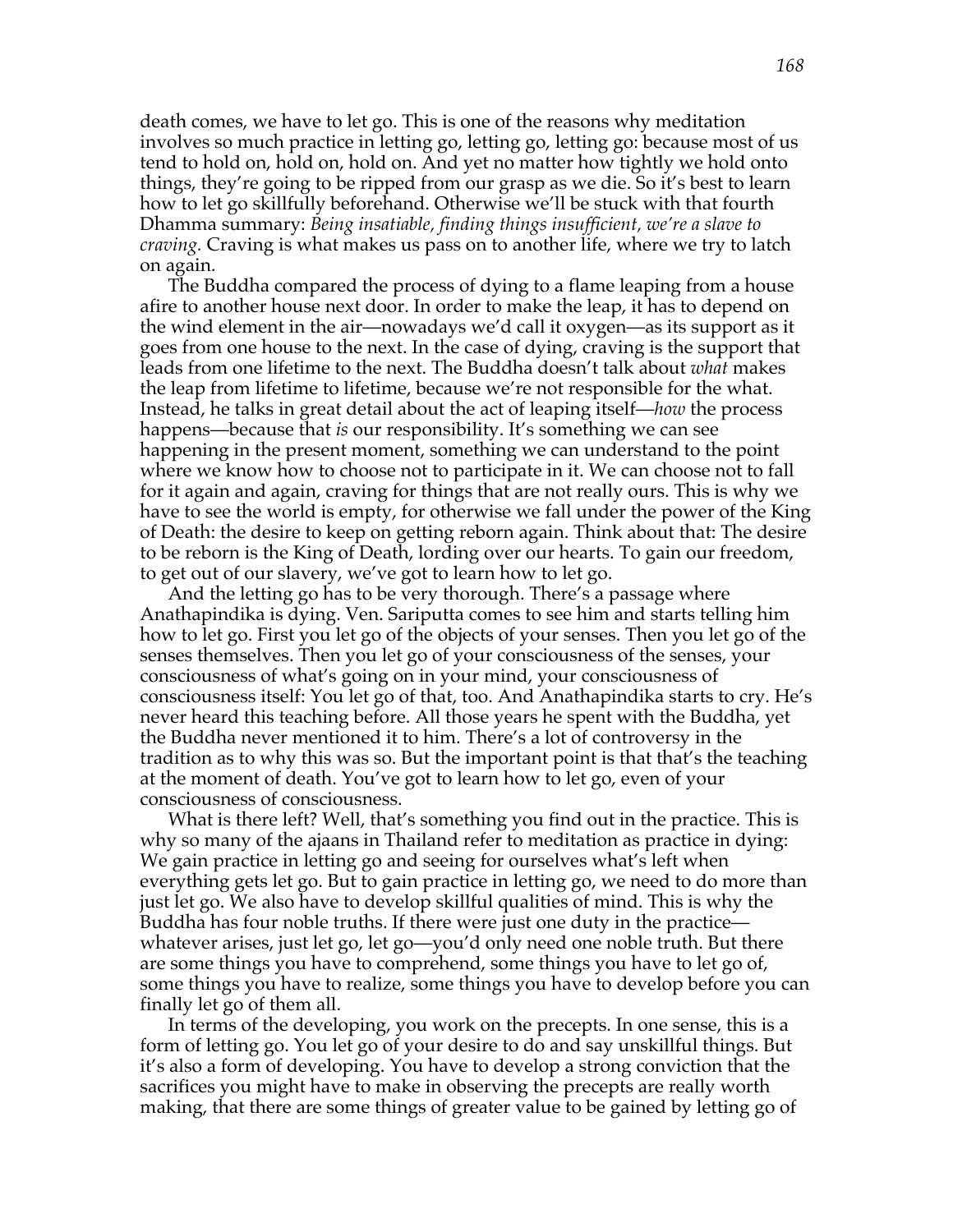the pleasure derived from those unskillful activities. Without that conviction, you can't change your unskillful habits. So you've got to develop that conviction, keep it strong.

Then there's concentration, which also involves both letting go and developing. The developing involves finding a good solid center inside and maintaining it, looking after it. You work with the breath to make the breath comfortable so that it's easier to stay here, and you work with your perception of the breath so you can calm things down and make things more and more quiet inside, both in terms of what's called the physical fabrication of the breathing, and the mental fabrications that are the feelings and perceptions. Sometimes there's a perception of light, sometimes there are perceptions of beings coming to visit you, all the *nimittas* or signs or visions we hear about: You've got to let those go, calm them down, because they can be disturbances.

Back when I was studying with Ajaan Fuang, there were times when his lay students would sit meditating with him, and some of them would start having visions. He had this uncanny ability, as many of them said, that within a second or two after a vision had appeared, he'd ask, "What's going on in your meditation over there?" They'd say, "Wow, there's a vision." Then he'd tell them what to do with the vision. Of course a lot of people listening in were wondering, "When am I going to have *my* vision?" But as he explained, it wasn't because the vision was something special that he gave it so much attention; it was because it was an obstacle you had to get past. It's one kind of perception you have to let go of, to calm things down inside.

But there are also perceptions you have to develop about how the breathing process actually works in the body—especially if you find breathing laborious. If it takes a lot of effort to breathe in, much of that has to do with the perception of what you're doing as you breathe. If your perception is that all you have to breathe through is the nose, it can be very restrictive. Think instead of all the pores in your skin opening up, so that the breath can come in and out of the pores. And there are channels of breath in the body, through which things can be connected. Think of every little cell in the body being connected, every little cell. And the breath energy is just waiting outside the body to come in. You don't have to pull it in. Just open up the pores and it'll come in on its own. If you hold these perceptions in mind, they change the way you breathe. The breathing gets a lot calmer. The mind gets a lot calmer. You're calming down what are called mental fabrications.

You can also calm down the feeling side of mental fabrication as well. Sometimes there are strong feelings of rapture or thrill going up and down the spine. You get goose bumps, intense feelings of fullness as if you're going to drown. Sometimes it's very pleasant and other times very unpleasant, as if you're losing control. You start to pulsate or throb, and when that happens you're certainly not calming the mind down. So remind yourself that there are many levels of breath energy in the body. There's the gross level, which is what you're focused on, but there are more subtle levels you can tune-in to, like tuning from a radio station playing rock music to one that's playing something very quiet, peaceful, and soothing. So even though the waves of the rock station are still here in the air, you're not focusing on them. You're focusing on the radio waves coming from the station playing Arvo Pärt: quiet, calm, soothing music. It's the same with the breath, the same with the feelings that can come from the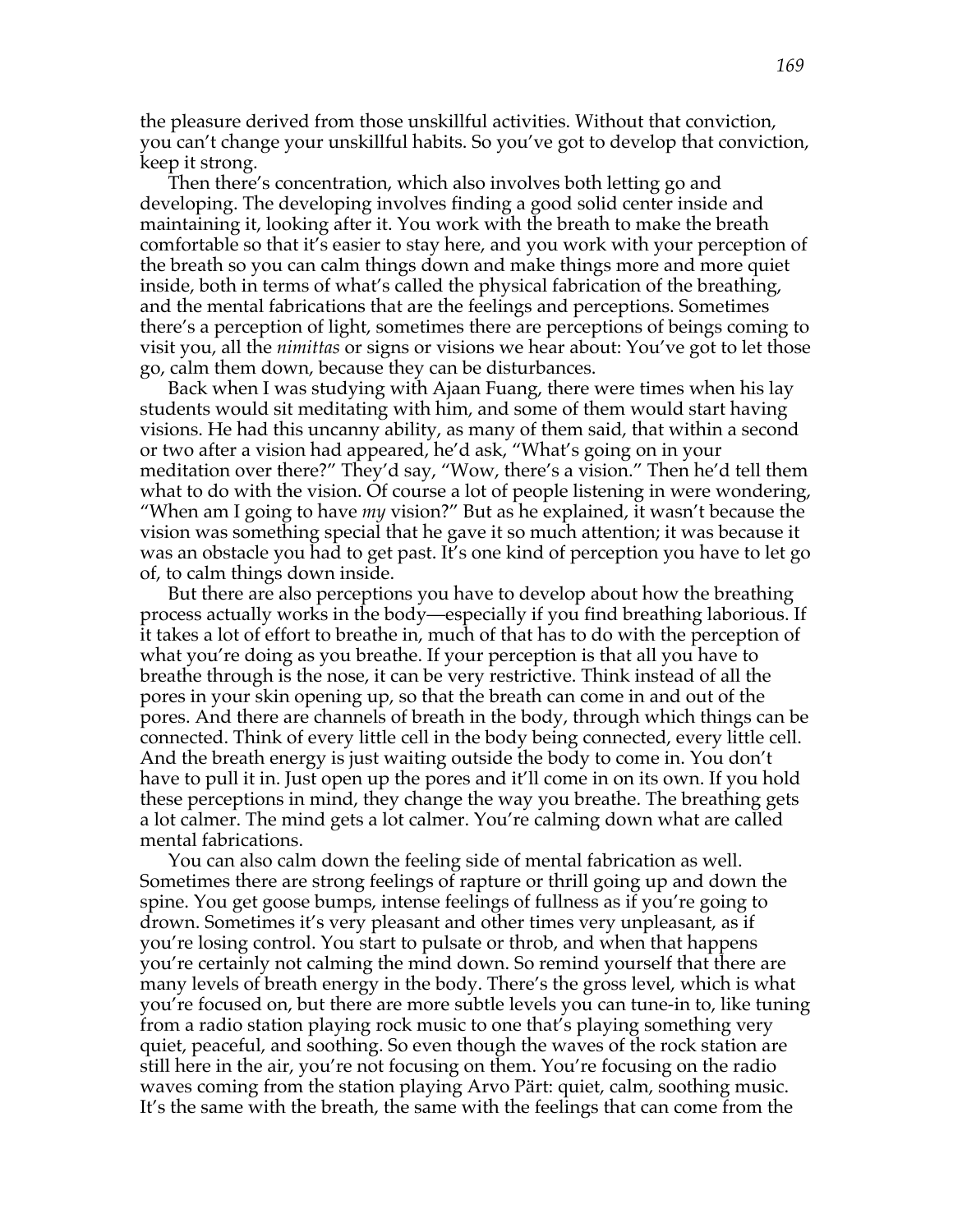breath. Try to tune in to the more subtle feelings of stillness and ease, of neither pleasure nor pain. Tune in to that sense of equanimity. That way you calm down the mental fabrication.

It's by holding onto these more subtle perceptions, cultivating and developing them, that you're able to let go of grosser things. Which means that the path begins by combining developing and letting go. Even though eventually we try to let go of all states of becoming, we do that first by developing a skillful state of becoming—right concentration of the mind—which gives a standpoint from which we can gain practice in letting go of grosser pleasures, grosser attachments.

The main attachments you let go when you're developing concentration are the hindrances, beginning with sensual desire. That's a big one. As the Buddha said, the reason we're afraid of death is because we're afraid we're going to have to let go of our sensual pleasures. And we *will* have to let go of our sensual pleasures. The problem is if we haven't had any practice in letting go of sensual pleasures, our craving will go straight to where we hope to find more sensual pleasures after death. And who knows where that may be? Ajaan Mun comments that, during one stage in his many past lifetimes, he got fixated on the sensual pleasures of being a dog. For 500 lifetimes he was a dog because he was stuck on that level of sensuality.

Ajaan Fuang was once visited by some people who'd been studying Abhidhamma. They had heard he was a good teacher, but they didn't know what he taught. He was there in Bangkok so they went to see him and asked what he taught. He said, "Well, sit down, close your eyes, focus on your breath." They said, "Oh no, no. We can't do that. If you focus on the breath, you'll get stuck in jhana and be reborn as Brahmas." Ajaan Fuang replied, "What's wrong being reborn as a Brahma? Non-returners are reborn as Brahmas. And at any rate, being reborn as a Brahma is better than being born as a dog."

The point he was getting at is that non-returners have gone beyond sensual attachment, sensual passion. Dogs are still attached to sensuality. And even though these people had learned Abhidhamma, had done all sorts of vipassana, they still were coming back to their sensual passions. They could be headed back to dogdom. The only way to avoid that fate is to let go of sensual passion, and the only way to do that is to develop another alternative to pain aside from sensual pleasure. Practicing right concentration is precisely what gives you that alternative, another place to go. As the Buddha once said, if you haven't found another source of pleasure better than sensual pleasure, then even though you know the drawbacks of sensuality, you're just going to keep going back to it, back to it, back to it.

So you've got two duties here: to provide an alternative to sensual pleasure and to see the drawbacks of sensuality, to see why you go there, to see that the allure of sensuality is really false and deceptive. It pulls you into doing things and getting obsessed with things that have no real value and can actually harm you. They dull the mind, make it intoxicated. As the Buddha said, this kind of pleasure is blameworthy, causes harm to yourself, harm to other people, and in addition to the bad kamma that often comes with getting involved in that kind of stuff, the mind gets dull, dull, dulled. Your vision gets restricted—because when you're attracted to something of that sort, it's usually to certain details. You focus on some things and willfully ignore all the things right next to them. You focus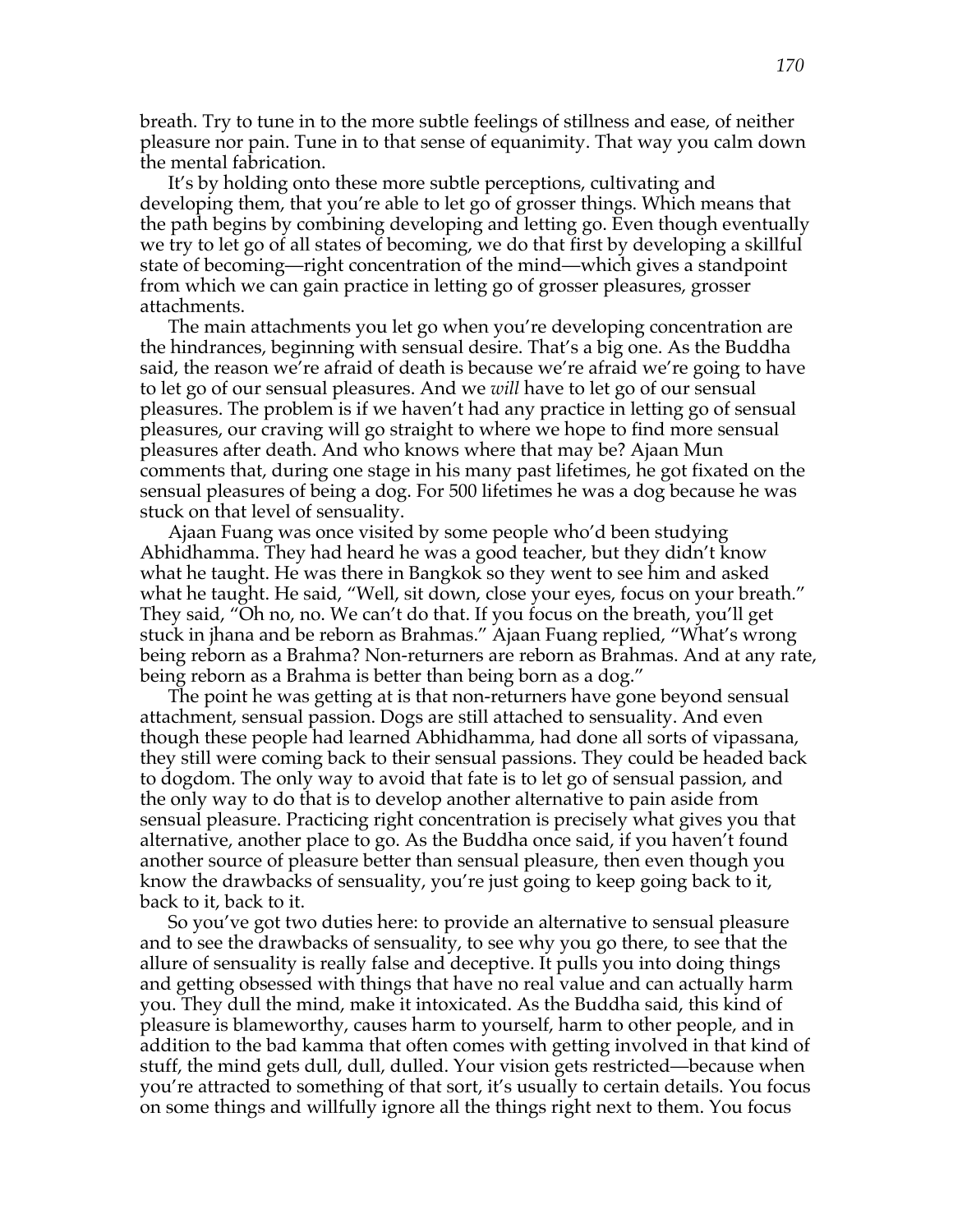on the skin and forget that just a millimeter under the skin is some pretty disgusting stuff. As you go deeper and deeper in, it gets even worse, right there in that very same body.

Then you turn around and focus on what the sensual passion does to your mind: Everything gets very dulled and narrowed down. But if you don't know anything better than the pleasure you get from that, that's the pleasure you keep going back to.

There's a story they tell in Thailand of a dog who was changed into a prince. A princess met him, fell in love with him, and prevailed on her parents to let her marry him even though they didn't know him. He looked like a prince, acted like a prince, but they didn't know what kingdom he came from. But she was really in love with him, so she convinced her parents that he was a good prince worthy of being her husband. Yet this prince, even though he looked like a prince on the outside, still had the passions of a dog. One day the princess found him in the bathroom eating shit out of the toilet, as dogs do in Thailand. So of course he was thrown out of the palace. Went back to his life as a dog.

That's a lot like what our mind is like. We go for the refined bliss of concentration for a while, then we turn around and go looking for the shit in the toilet. So you've got to see the drawbacks of those passions. They do have their allure, but you've got to weigh their allure against their drawbacks and try to develop this alternative source of pleasure so that you can have someplace to stand and can let go of that passion. As the Buddha said, when you reach nonreturning, you've mastered concentration at the same time that you've been able to get beyond sensual passion. That guarantees that you're not going to go for dogdom or any of the other sensual-passion realms. But still there's more to let go of. Even though the Brahma realm is a very refined state, refined states don't last as long as the Brahmas think they do.

There are many instances in the suttas where Brahmas are totally deluded on this point. They think they've gone beyond anything the Buddha knows, so the Buddha has to go up to their Brahma heavens and subdue their pride, to show them that they still have more to let go of, that there is something the Buddha himself has gone beyond but they haven't. In one of the suttas, the Buddha challenges a Brahma, Baka Brahma, to disappear from him, but Baka Brahma can't do it. The Buddha sees him wherever he tries to hide. The Buddha then succeeds in disappearing from Baka Brahma, and states in a loud voice that he has found a level of consciousness that Baka Brahma hasn't known, that's not known through the senses, that's not experienced through sights, sounds, smells, tastes, tactile sensations, or ideas sensed through the eye, ear, nose, tongue, body, or mind. It's beyond the six senses entirely.

It's only when you hit that, that you're really safe. Which means you have to learn how to let go of all the senses.

So you try to let go first of sensuality and then of the senses entirely, the contact based on the senses, the feelings based on that contact, and then the consciousness of all these things. It's a very radical letting go. But before you can do that, you've got to develop mindfulness, concentration, alertness: all the qualities of the path. Then when the path is done, it gets let go of, too. Like having a set of tools that you use to work on the mind: When the mind has been fully shaped, fully developed, you put the tools down.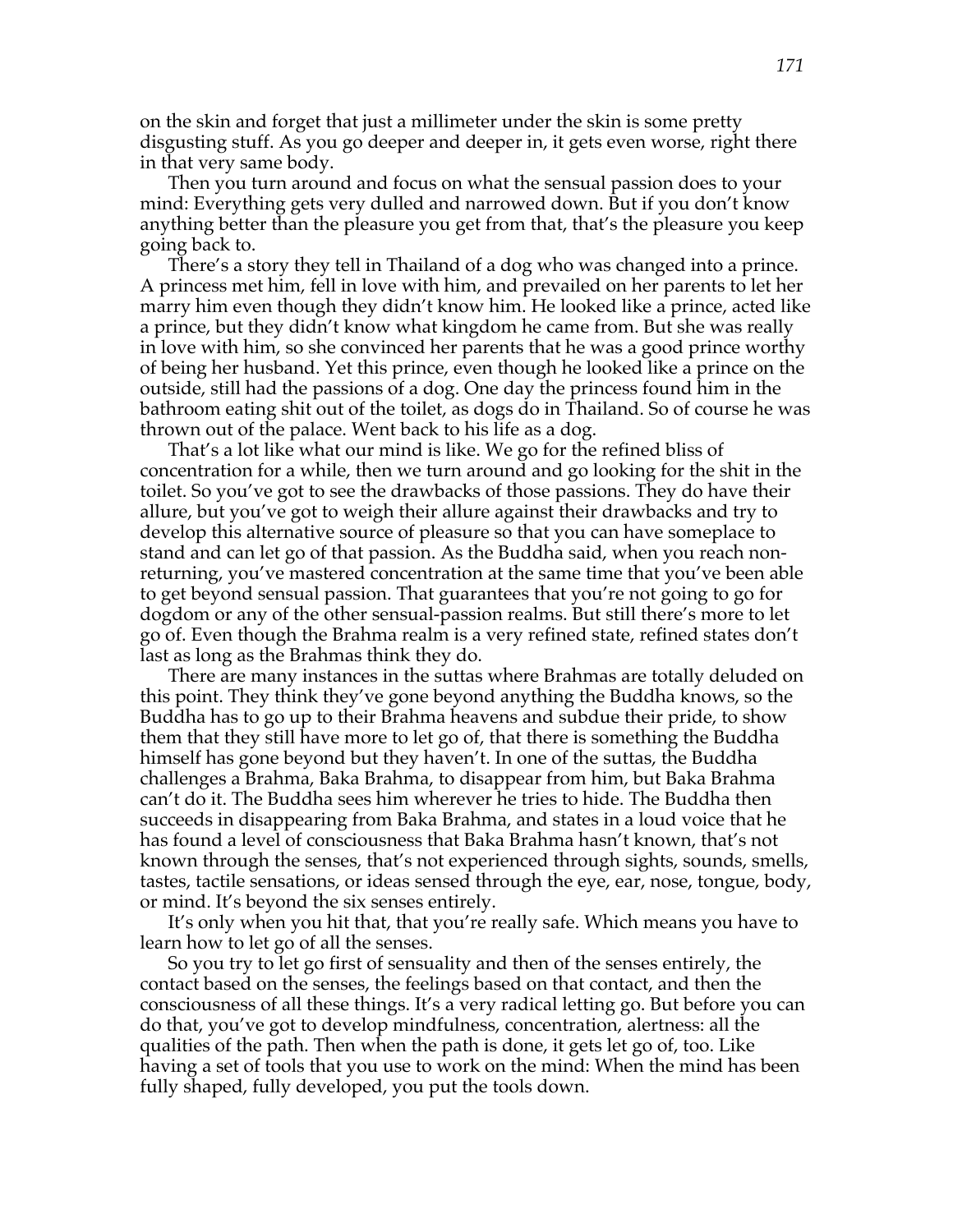This is how we prepare for death so we can learn how to do it well. As Ajaan Lee said, most people die without any rhyme or reason, flailing around and latching onto whatever the mind happens to think of in those last moments. And it's capable of latching onto all kinds of stuff if you haven't trained it. If you *have* trained it, you have more control over it. It's the same as when you're meditating. As you see the mind flickering off to yet another thought—which develops into a little thought world, a little becoming—you learn how to catch it and stop the process more and more quickly.

Then you realize that this skill is not just a matter of mindfulness and alertness but also of your sense of values: You have to undo the desire to go into those thought worlds, to see them as interesting or worthwhile. You've got to train the mind so that it doesn't get pulled in, doesn't get hoodwinked by flashy lights and sensuous curves and all the allure of these different worlds. This is why the skill of discernment is also a matter both of developing and letting go. You have to develop the right sense of values so that you can really let go of unskillful things. As you develop this skill in your meditation, you're closer and closer to having a skill that's capable of facing death and handling it well, so that you have your protection.

Death is going to happen regardless, but you can protect your mind from dying in an unskillful way. You do that by learning to live in a skillful way in all your actions, in all your words, and in the way you handle your mind. So fortunately, learning how to die skillfully is no different from learning how to live skillfully. You cover both issues while you're here as you practice.

So try to be heedful. "Heedful" doesn't mean simply being diligent and busy with the practice. It also means having a strong sense that our actions make all the difference, and that we don't have any time to waste. We have to focus our energies on the areas that really will help us in the event, say, that a little blood clot starts getting the wanderlust, roaming through your bloodstream, wandering here, wandering there and finally—whoops!—gets lodged in your heart and that's it. Or that huge earthquake they keep warning us about: These things can happen at any time. So you've got to be prepared.

Heedfulness means seeing that there are dangers here in the mind, and it really behooves you to work on them as quickly as you can, to maintain your focus and not let it get distracted off into ways of wasting what little time you've got. You've got this breath, this breath, this breath. As the Buddha said, if you're on top of each breath, realizing, "I'm fortunate that I've got this one more breath to practice the Buddha's teachings": That's when you're counted as heedful. So don't let this breath be wasted.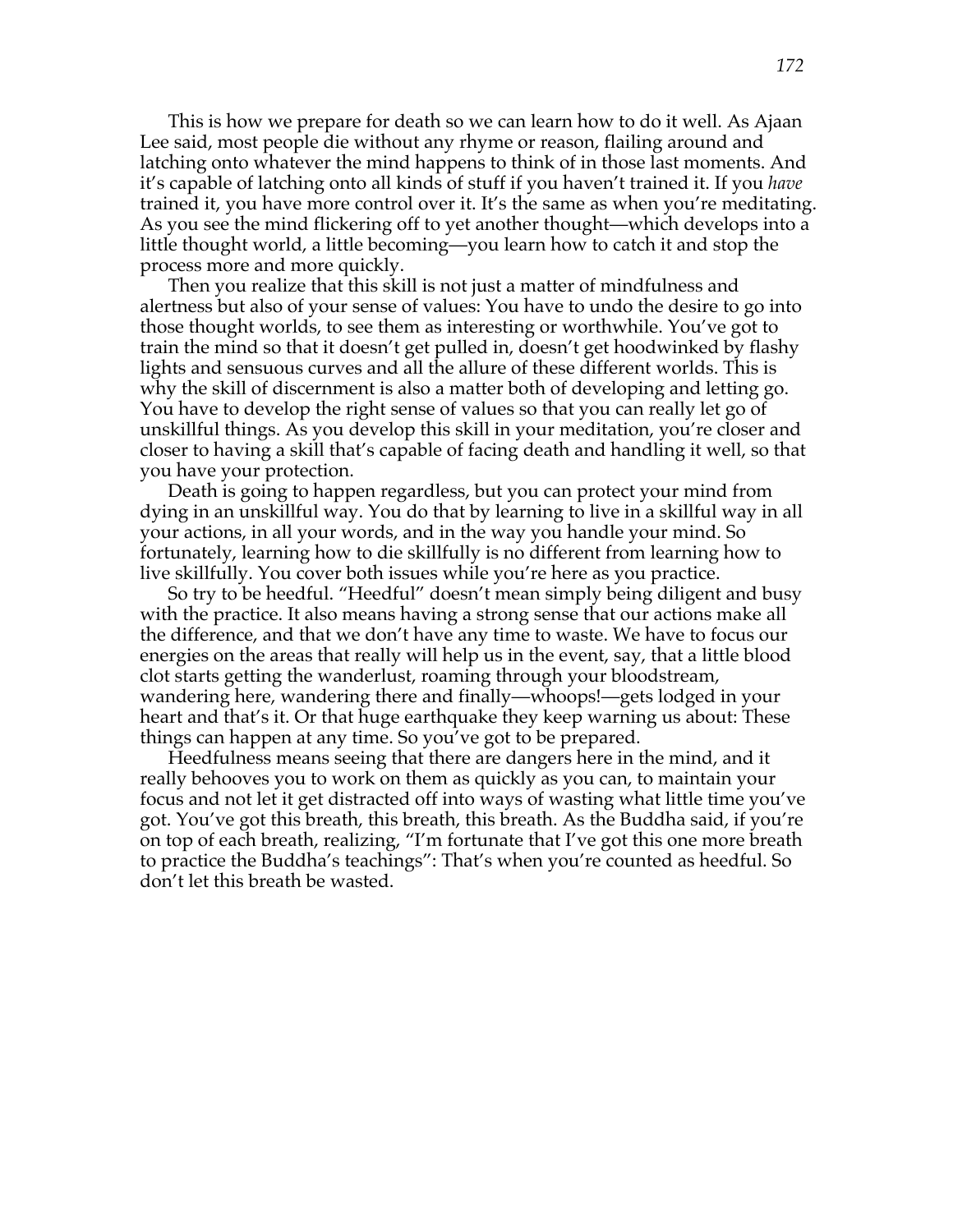# *Equanimity Isn't Nibbana*

### *June 16, 2009*

As we sit here meditating, we're engaged in a type of kamma. It's called the kamma that puts an end to kamma. But this doesn't mean that it burns away old kamma. Old kamma doesn't burn. One of the great ironies in the history of Buddhism is that some of the teachings the Buddha explicitly attacked are nowadays attributed to the Buddha himself. One of these is the idea that simply by learning how not to react to anything in the present moment, you're not just refraining from creating any new sankharas, you're also burning away old sankharas, old kamma.

But there's a passage where the Buddha actually attacks the idea that you can burn off old kamma. In fact he gets quite satirical about it. He goes to see some Jains who believed that they could burn off old kamma by submitting themselves to different kinds of austerities, that the pain in the austerity was the burning of old kamma. He said, "Can you measure how much kamma you burned today? How much kamma you burned yesterday? Do you actually see the kamma burning?" Of course the answer is No. "And what about the pain caused by your austerities? What's that?" They replied, "This is just the old kamma burning up." He said, "Have you noticed that when you don't do your austerities, there's no pain?"

Here he's making the point that when you experience the results of kamma, it's not just the results of past kamma. It's also the results of your present decisions. If the Jains didn't practice austerities here and now, they wouldn't be experiencing those pains here and now.

In fact, your present actions are the most important part of the kammic mix. This is the lesson of the kamma of meditation. Our present decisions, what we're going to do with the mind, what we're going to focus on, how we develop it: That's the kamma we witness as we meditate. So you want to focus on doing things that help you understand what's going on in the mind right now. What is this process of intention? How does the mind create an experience of pleasure, how does it create an experience of pain, out of the raw material of old kamma?

This is why right view is at the beginning of the path, because right view itself begins with the understanding that our actions are important, and that the intention in the action is what makes all the difference. This means that issues of kamma are issues of the mind. You look into the mind to see it's doing, to see where you're adding any unnecessary element of stress. The Buddha located that unnecessary element in craving, and specifically in three types of craving. The first is craving for sensuality, and here sensuality doesn't necessarily mean sensual pleasures. The Buddha makes the point that our intentions for sensuality are what we're really attached to. The *idea* of sensual pleasure, the activity of thinking about sensuality, is a lot more attractive than the actual pleasure itself. You can obsess about the idea over and over and over again, whereas the actual pleasure, once you've experienced it, quickly grows stale and is gone. Then you have to find another one to replace it. But ordinarily we don't get so upset about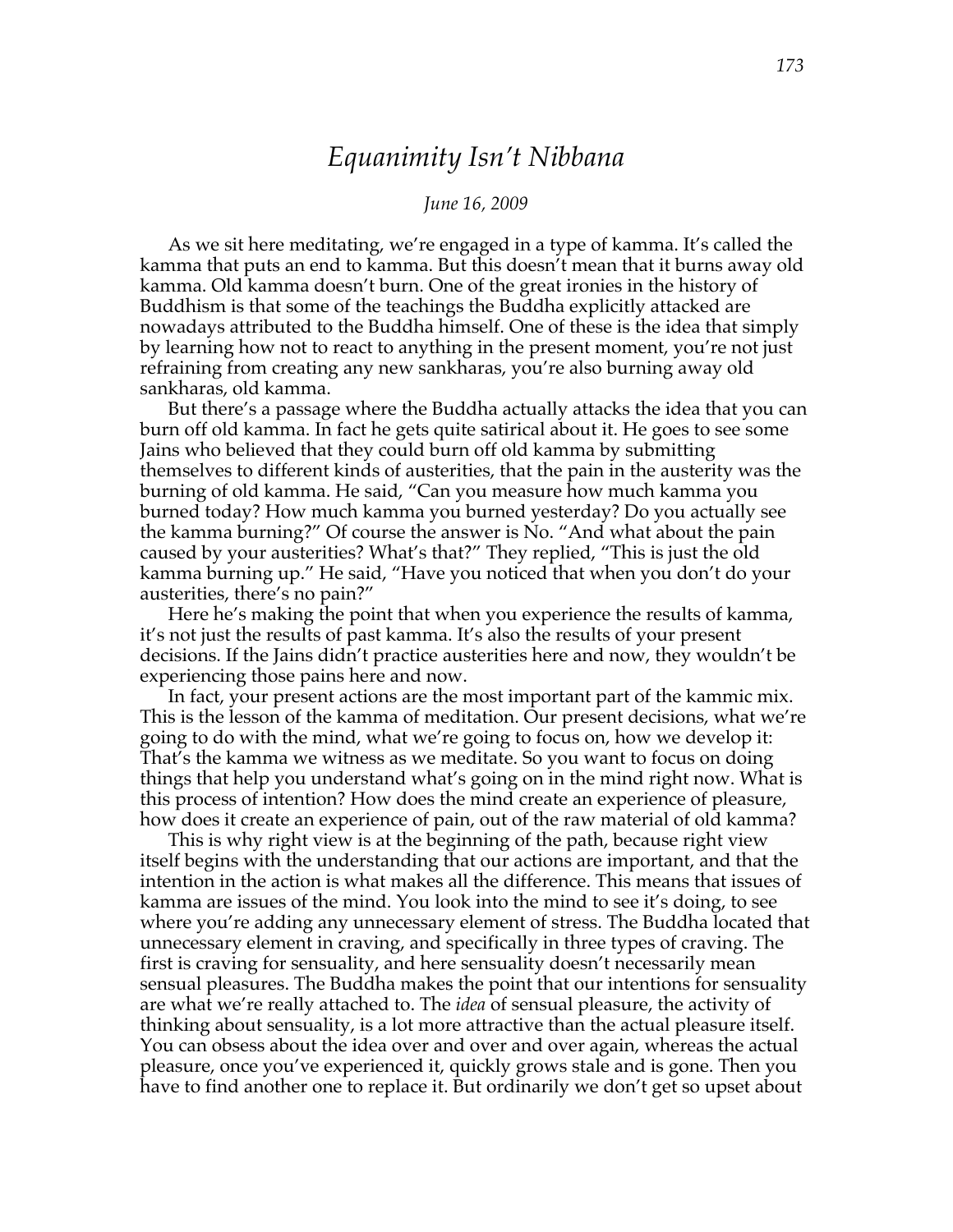replacing it because then the new pleasure provides more fodder for our sensual obsessions, and as long as we can keep on obsessing, we feel we're okay.

So our craving for sensuality, this tendency of the mind to keep obsessing about, planning about, how it's going to experience different sensual pleasures: That's what we're really attached to. We really cling to that, feed on that. It's our fodder. So that's the first kind of craving.

Second is the craving to become something—in other words, to take on an identity in a specific world of experience. The identity often plays into the world, the world plays into the identity. Whatever identity you build around a desire will then determine the parts of the world you pay attention to, in terms of whether they help or hinder you from attaining that desire. At the same time, whichever world you're thinking about right now—whether it's the world of sports, politics, or your family—will then determine the kind of identity you want to take on in that world. And we crave these things. We feel diminished if we're unable to assume an identity in a particular world that we think is important, interesting, or attractive.

And then there's craving for non-becoming—in other words, the desire to destroy whatever identity you've had, whatever world you may be experiencing, when you tire of it.

These three types of craving are the activities that add the unnecessary suffering. People sometimes assume that you can go beyond these three types of craving simply by learning to be nonreactive. But I've never seen the texts list right non-reactivity as a factor of the path. Instead, the path is largely about doing: developing and letting go. You want to develop skillful qualities and abandon unskillful ones. Like right now: We're developing right effort, right mindfulness, and right concentration. These are sankharas: things we do, things we fabricate.

Sometimes non-reactivity gets inserted into the path under the factor of right mindfulness. But the Buddha never defined mindfulness as non-reactivity. Mindfulness in his lexicon means the ability to keep something in mind. And there is such a thing as right mindfulness and wrong mindfulness. Wrong mindfulness is when you keep in mind desires that get you worked up about the world. Right mindfulness is when you take any of four frames of reference and keep them in mind as a basis for right concentration.

Now, when the Buddha teaches concentration, he does start out with nonreactivity or equanimity as a prerequisite. Before he teaches Rahula breath meditation, he tells him first to make his mind like earth. When disgusting things are thrown on the earth, the earth doesn't react. Then he adds, "Make your mind like water. Water doesn't get disgusted when it has to wash away disgusting things. Make your mind like fire. Fire doesn't get disgusted when it burns disgusting things. Make your mind like wind. Wind doesn't get disgusted when it blows disgusting things around." You try to make your mind imperturbable like the elements.

So here there *would* be an element of non-reactivity. But this non-reactivity is for the purpose of putting your mind in a position where it can observe things clearly, and in particular, to observe your actions and their results in a patient, reliable way. Because when you start working with the breath, you're not just looking at the breath in a nonreactive way. You're working with it, playing with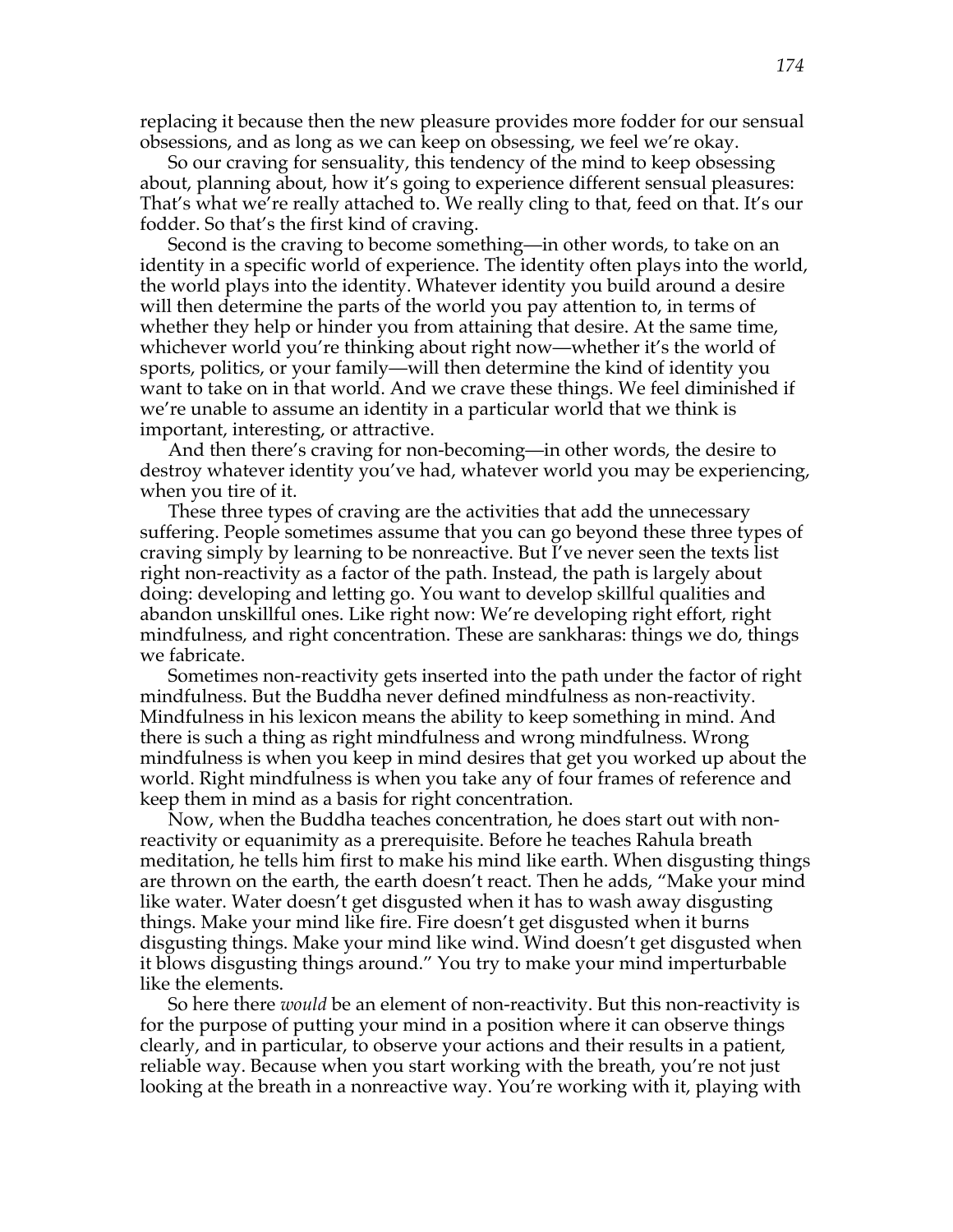it, mastering it through experimenting with it. And you want to be able to judge the results of your experiments in a fair and accurate manner.

The Buddha once recommended to the monks that they practice breath meditation, and one of the monks said, "I already do that." The Buddha asked him, "What kind of breath meditation do you practice?" The monk said, "I learn how not to hanker after the past, not to hanker after the future, and to be equanimous toward the present, as I breathe in, as I breathe out." And the Buddha said, "Well, there is that kind of breath meditation, I don't deny it. But that's not how you get the most out of breath meditation." Then he went into the sixteen steps as the way you *do* get the most out of breath meditation.

Now, if you look carefully at those steps, you'll see that they involve a lot of willing, a lot of training of the mind to develop certain qualities. You don't just sit here and watch whatever breath comes up willy-nilly, or pretend that you're not playing any intentional role in shaping the breath. Instead, you're explicitly told to explore that intentional role, first by being aware of the whole body as you breathe in and breathe out, then by calming the breath, calming the effect that the breathing has on the body, calming the intentional element that goes into the breath, making it more and more refined so that you can give rise to a sense of ease and rapture.

Then you notice how these feelings of ease and rapture play a role in shaping the mind, and how your perception of the breath plays a role in shaping the mind. You try to calm the impact of that role, make it more refined. Then you see what the mind needs. Does it need to be gladdened? Does it need to be steadied? Does it need to be released from anything it's holding on to? How do you breathe in a way that helps accomplish that? How do you play with your perception of the breath, your perception of your feelings, in order to accomplish that? What other topics—like the Buddha, Dhamma, and Sangha, or recollection of death—can you bring to mind to accomplish that? In other words, what kinds of physical, verbal, and mental fabrications can you master to bring the mind into balance?

These are all things you do with the breath, things you do with directed thought and evaluation, with feeling and perception. And the equanimity here is simply allowing you to observe clearly what's happening so you can do these things more effectively. In the process, you see more clearly what you're actually doing.

You're using the breath to feed the mind.

This is one of the underlying images throughout the Buddha's teachings: that the mind is hungry. This is why we suffer. We're hungry for form, feeling, perceptions, thought fabrications, and consciousness. We suffer because we cling to these things. The word for "clinging"— *upadana*—also means to take sustenance from something. You feed on things, and it's because you feed that you suffer. The Buddha's solution is not simply to say, "Well, just stop feeding because there's no really good food out there." That would be a very defeatist kind of teaching. And it wouldn't be very effective. It would be as if he were saying, "Okay, you're hungry, but you learn how not to be hungry by realizing there's no such thing as good food." That doesn't work with the body, and certainly doesn't work with the mind. The way to stop the mind from being hungry is to feed it so well that it's never hungry again.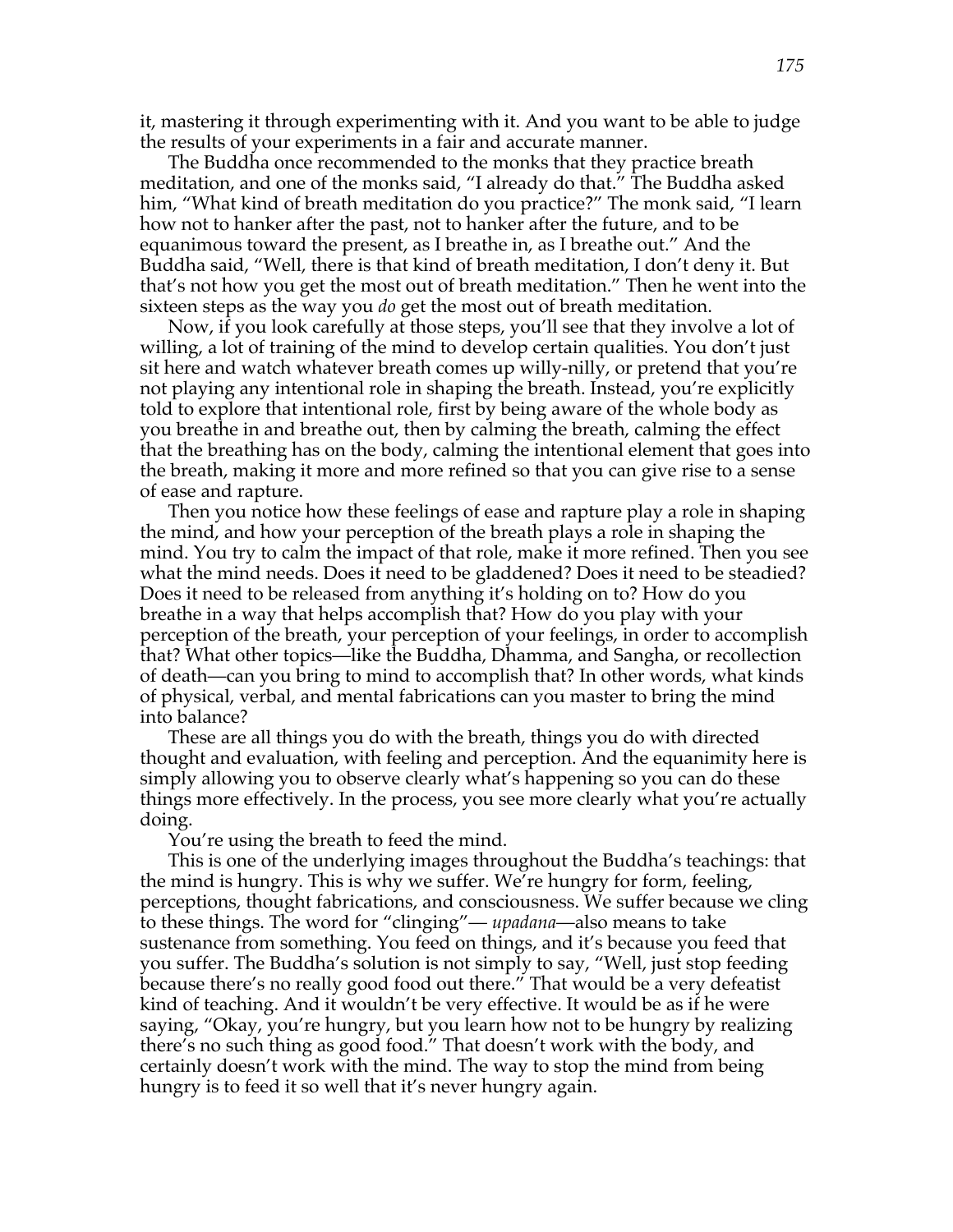This is where the analogy between the body and the mind breaks down. There's no way you could ever put the body in a position where it's totally free from hunger, but you *can* do that with the mind. And you do that not simply by learning how to accept things as unsatisfactory. You feed the mind with the good qualities you're developing. You work on your conviction, your persistence, mindfulness, concentration, and discernment as healthy food for the mind.

These are qualities developed on the path that strengthen the mind. And especially discernment: understanding what you're doing, the results of what you're doing, seeing where the unnecessary stress is in all of this, so that you let go of whatever activities are causing that unnecessary stress. When you don't put unnecessary stress on the mind, you lessen its need to feed.

In the course of doing that, you run across something unexpected. As you let go of your attachments, you find that the mind really can touch something that's deathless. The Buddha calls it seeing the deathless with the body, or touching it with the body. It's a total experience. It's not just an idea. It totally replaces your experience of the body. And it totally satisfies your hunger.

With your first experience of it at stream-entry, you realize that this would satisfy hunger. However, only the arahants are totally satisfied. They have totally ended their hunger and, from that point on, can be truly equanimous about whatever arises at the eye, the ear, the nose, the tongue, the body, or the mind. Not because they have become defeatist, saying, "Well, there is really no happiness to be found, so I might as well give up and just accept the fact." It's because their hunger has truly been satisfied. The mind no longer feels any need to feed on anything at all. That's why they can be equanimous toward the other things that, in the past, they looked to for food. Now they've found a much better happiness that doesn't need to feed.

But to get there requires feeding the mind with a lot of mindfulness and concentration that can strengthen your discernment to see these things. The deathless is available at any time, but our discernment isn't refined enough, isn't precise enough, to detect it. This is why discernment has to be trained. This is why the path is a gradual one. But it does have its turning points, or its sudden drops. The Buddha's image is of the continental shelf off of India: a gradual slope and then a sudden drop. The sudden drop is when you detect the deathless. It's a sudden, total experience. And a lot of comprehension comes along with that. You know immediately: This is deathless; this is something that time can't touch, because it's outside of time.

So the comprehension is instantaneous. We work toward it by gradually refining our discernment. When the path reaches that point, the comprehension goes very deep, very suddenly. It gives a lot of satisfaction. That's why the arahants no longer hunger. Now, the arahants haven't burned off any past kamma, but beginning with the point of their awakening, they do relate to past kamma in a very different way. All kinds of things can come up from the past, and there can still be a lot of negative stuff in an arahant's experience. Ven. Mogallana, for instance, was beaten again and again and again before he finally died. He realized it was the result of an action in a past lifetime when he had killed his parents. *But* his mind wasn't harmed by this, his mind wasn't hurt by it, because he didn't create any suffering out of it.

As the Buddha once said, it's through making the mind expansive that you can greatly minimize the impact of any past bad kamma—expansive in terms of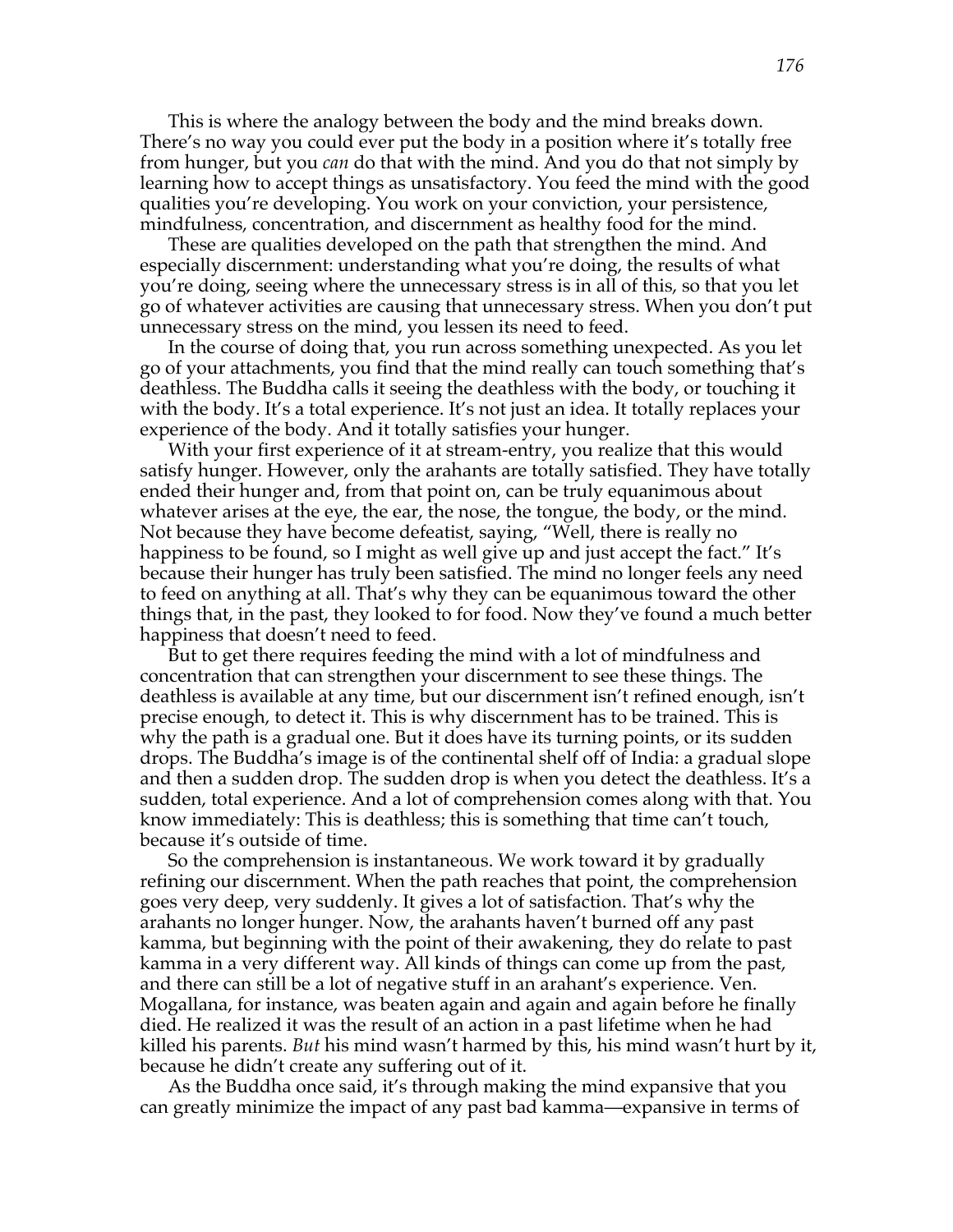the brahma-viharas: limitless goodwill, limitless compassion, limitless empathetic joy, limitless equanimity. And also expansive through what's called developing the body and developing the mind: in other words, learning how to make the mind so large that it isn't overcome by pleasure or overcome by pain. The arahant is totally able to do this with no effort, but we work on developing these skills in a gradual way by providing alternative places for the mind to stay.

In other words, when there's pain in one part of the body, you can stay with the comfortable sensations you develop through concentration in another part of the body. You can will yourself to some extent not to be overcome by these things, to be equanimous to these things, but that willing is impermanent and doesn't totally solve the problem. Only when you've reached the deathless do you have another source of pleasure that totally overwhelms the experience of pleasure and pain. It keeps you from being overwhelmed by ordinary pleasure or pain. This sort of equanimity comes from a much deeper source. It doesn't have to be willed, and so it's totally reliable.

This is why, from the outside, nibbana looks a lot like equanimity. There's a great deal of misunderstanding around this point. It looks like equanimity, but it's not. In fact, you have to go beyond all the various levels of equanimity equanimity around the senses, the equanimity of all the highest levels of concentration—to a state of non-fashioning if you're even going to get to nibbana. One of the *results* of attaining nibbana is that you can be totally detached and equanimous toward the six senses, but as the Buddha said, nibbana itself is the ultimate happiness. He doesn't say it's the ultimate equanimity. It's the ultimate happiness. The arahant no longer hungers, because he or she is totally satisfied with a happiness that doesn't need to feed.

And at that point, kamma is ended. They say that the arahant continues to formulate intentions, but each intention is like a seed that's been burnt as soon as it's created. This is the only place where the Buddha talks about burning the intention. He says it's like taking a seed and then immediately burning it so that it doesn't sprout into anything else. How that happens, you'd have to be an arahant to know. But the only way you can get started in understanding the arahant's answer and developing the arahant's skill, is by really understanding what you're doing right now, understanding your present kamma. You can't learn how to have intentions that don't sprout until you've learned how your current intentions do sprout.

This is what we're doing as we practice meditation. We're trying to plant good intentions and then watch how they sprout. From that we learn how to give rise to more and more refined intentions, so that they give more and more refined sprouts. At the same time we gain a greater refinement in understanding how kamma actually happens. When you finally see through it, you'll know how to do it but without having it sprout.

So you can't simply will yourself to be nonreactive and hope that that will take care of everything—or even think that it's somehow burning off kamma because the willing to be nonreactive is a kind of kamma itself. The correct willing here is in trying to develop right mindfulness, right concentration, all the right factors of the path, as skillfully as possible. And in developing these skills, you gain a lot of discernment. The things you know the most clearly are the things you do yourself.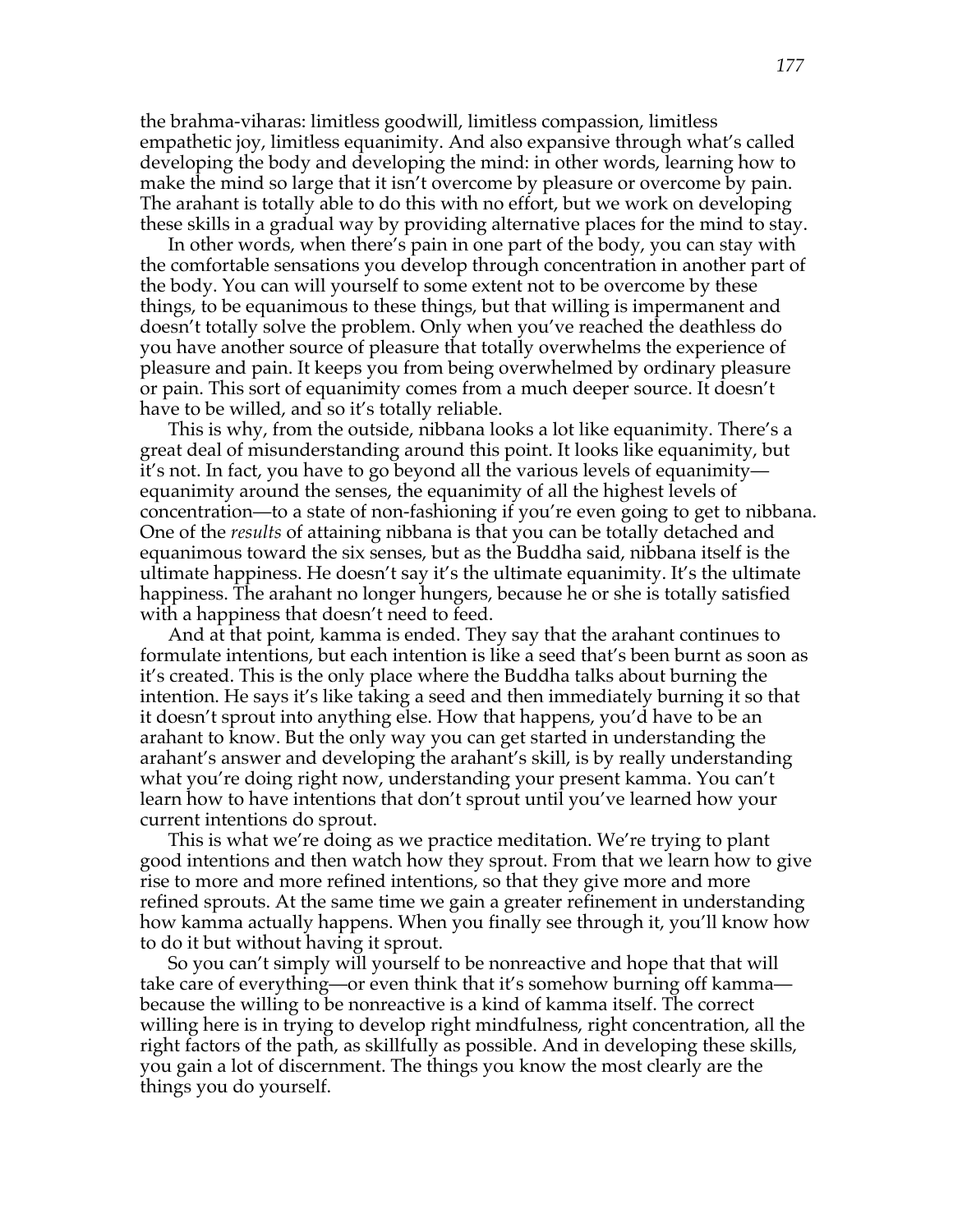This means that you should learn how to do this really, really skillfully, so you understand it through and through. You comprehend it to the point where you develop dispassion for it, and in developing dispassion, that's when you stop. You know how to stop because you know what you've been doing.

This is how the kamma of the path leads to the end of kamma. It teaches you to understand kamma so thoroughly that you can plant seeds that don't sprout. You don't have to suffer from your past kamma, and you're not suffering from present kamma. The mind is no longer hungry. So it doesn't feed on its kamma, past or present, because it's found the happiness that eliminates any further need to feed.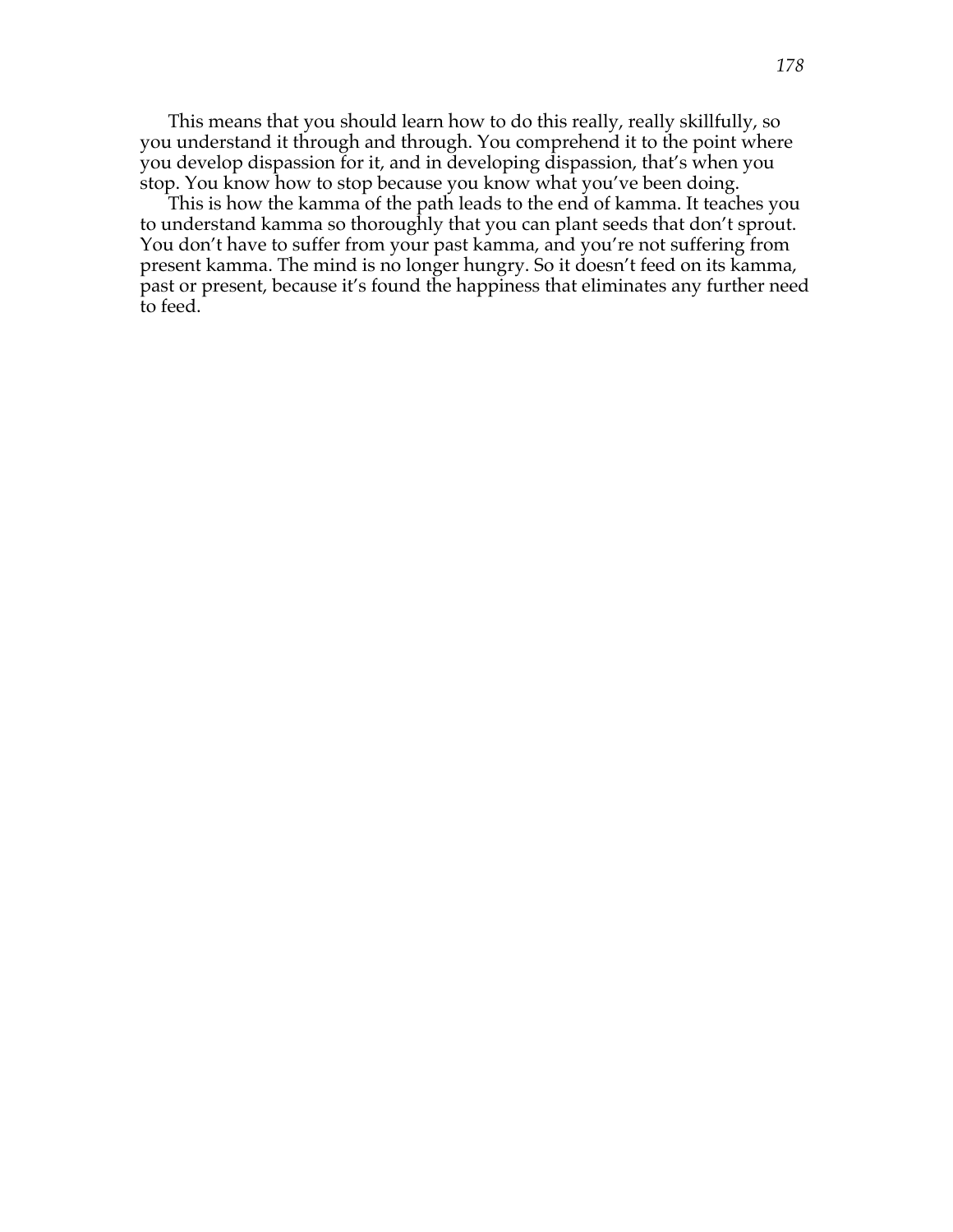# *You Can't Eat the Buddha*

## *August 7, 2008*

When you come across a situation where a friend is in pain or suffering, in mental distress, and you can help the friend overcome the pain, get over the distress, it gives rise to a very good feeling in the heart. The problem is that there are other times when we're with other people who are in pain and we can't reach them.

This is especially true around issues of birth, illness, and death. Sometimes you have a newborn child and the child is crying and crying and crying. No matter what you do, the child won't stop. It seems hard to believe that there can be so much pain and anguish in such a little tiny body. But there it is. And you can't reach the child. Or when someone is very ill and demented, you often can't reach that person. They're in their own private world, suffering their own private pains and torments. And especially at death, there comes a point where even before the actual moment of death, you realize that the person is beyond you. You can't reach in and help, no matter how much you might want to.

That's when you realize the extent to which pain is a very private matter, the extent to which anguish and suffering are private matters. We'd like to think that we can help one another through these things, but there's a lot that each person can do only for him or herself. Even the Buddha couldn't save other people; there were many people he couldn't even teach. He taught only those who could be taught—in other words, those who were willing to take responsibility for their own sufferings.

The pain of aging, illness, and death is one of the first topics the Buddha brings up in his first sermon, which we chanted just now. And he says that our suffering doesn't come from a lack of help from other people; it comes from our own lack of skill inside. Our knowledge isn't skillful; our desires aren't skillful.

And this is something that only we can take care of ourselves, because no one can teach another person to be skillful. You can teach people how they might try to train themselves to be skillful, but you can't take your skill and put it in somebody else's head or hands. They have to learn how to observe from within what kind of thinking is skillful, what kind of acting, what kind of speaking is skillful, and what kind is not. If they find themselves engaged in unskillful habits, they've got to learn how to overcome those habits and replace them with more skillful habits. We can't do this for one another. It's a personal, individual matter.

This is why the Buddha taught the way he did. He had developed the skill, and he explained to other people how they could develop the skill as well. He acted as an example, he showed the way, but that was as far as he could go. From that point on, it was up to the people he taught to develop the skill on their own.

Someone once asked the Buddha why some people, when he taught them, got the results and gained awakening, while other people didn't. Was there something wrong with his teaching? Was he playing favorites, giving the right teaching to some and not to others? The Buddha responded, "Have you ever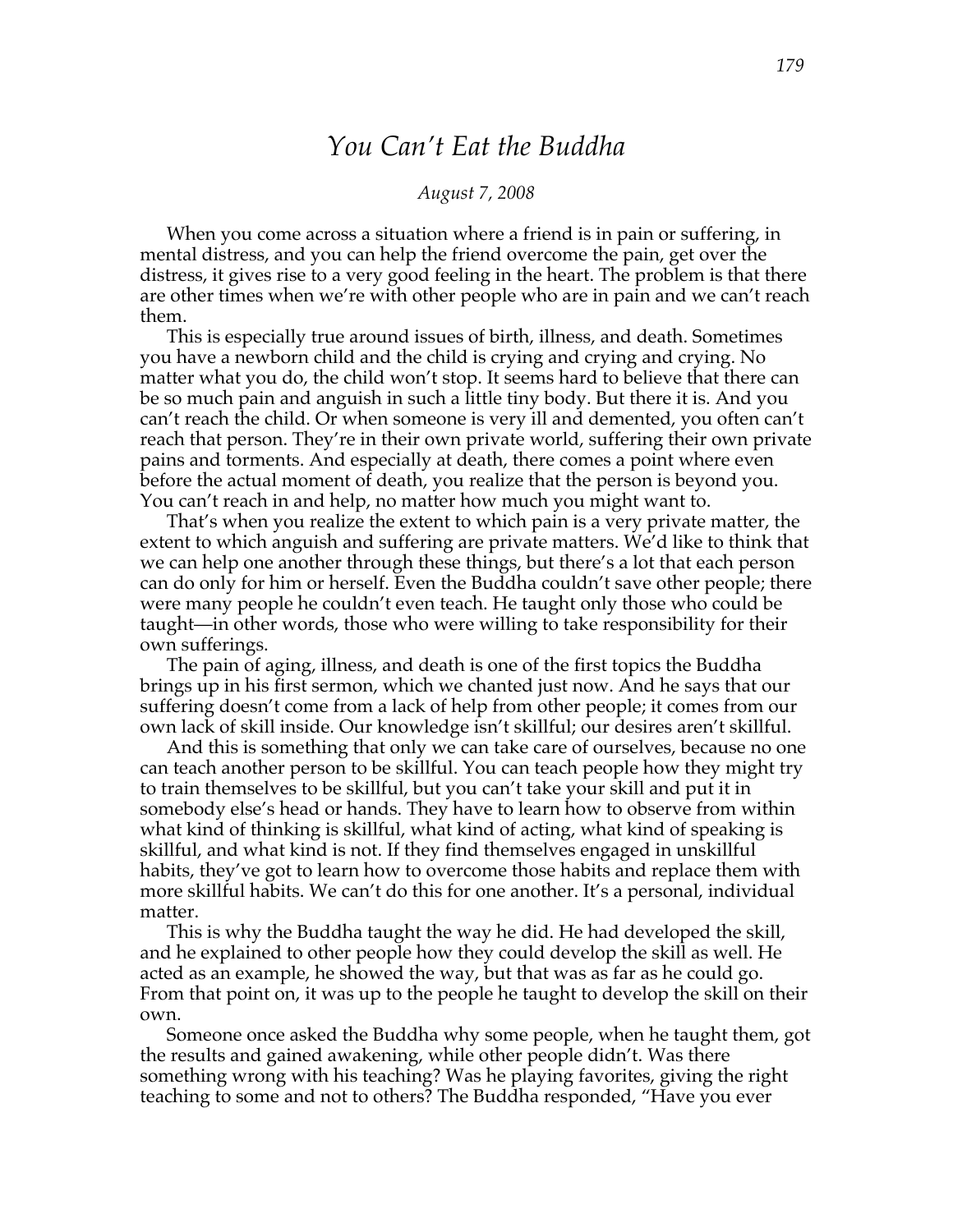given directions to someone on how to follow the road to Rajagaha from Nalanda?"

The man said, "Yes."

"And did everybody get there?"

"Well, some people didn't follow my instructions," the man said. "They went astray."

"Was it your fault that they went astray?"

The man said, "No. I gave the same instructions to everybody."

And the Buddha said it was the same in his case. He gave the right instructions to everyone. Some people followed them, some people didn't, but it was beyond his power to force them to.

In this way, the Buddha keeps throwing the practice back at us. It's up to us to deal with our own lack of skill, to figure out where our thoughts are unskillful, where our attitudes are unskillful, where the way we look at things is unskillful, and then make a change. He wants us to make ourselves skillful. He wants us to make ourselves strong.

The most common image at the front of every Buddhist meditation hall is of the Buddha sitting there meditating. He's not nailed to a cross. He doesn't offer himself as food. Basically he's showing us: This is how you learn how to feed yourselves so that you eventually reach the point where you don't need to feed anymore. You develop internal strengths: conviction, persistence, mindfulness, concentration, and discernment. These are qualities we all have to some extent, but we've got to learn how to strengthen them, and they in turn make the mind stronger.

So our food here isn't bread and wine. Our food is concentration. The Buddha compared the different levels of concentration to different types of food. The first jhana, he said, is like grass and water. As you work up through the other jhanas, you get rice, beans, and finally honey, sugar, and ghee. These are our foods on the path. They're foods we have to learn how to fix within ourselves. We have to become our own cooks. The ingredients are all here. It's simply a matter of putting them together and learning how to nourish ourselves with them.

So instead of promising us an unending source of food from outside, he's teaching us how to feed from within, strengthening the mind ultimately to a point where it doesn't need to feed anymore. When you're in that position, you're not the only one who benefits. The people around you benefit as well. You're no longer forcing them to provide you with the food you want.

I remember once hearing a Dhamma teacher saying he didn't want to live in a world where there was no suffering, because he wouldn't be able to exercise his compassion. He apparently didn't stop to think of what a selfish attitude that is. You want the gratification that comes from exercising your compassion, so you need other people who suffer. What kind of compassion is that? Ideally you should want a world where no one is suffering—where, as we chant every night, they can "look after themselves with ease." And the only way to do that is to teach people how to fix their own food and learn to be more skillful inside. Some people will want to comply and some people won't. That's where you have to develop equanimity. You don't grasp onto them saying, "Please stay here and suffer so I can feel good about being compassionate." That's just another way of saying, "Even though it hurts you to stay, please be here for me when I need you."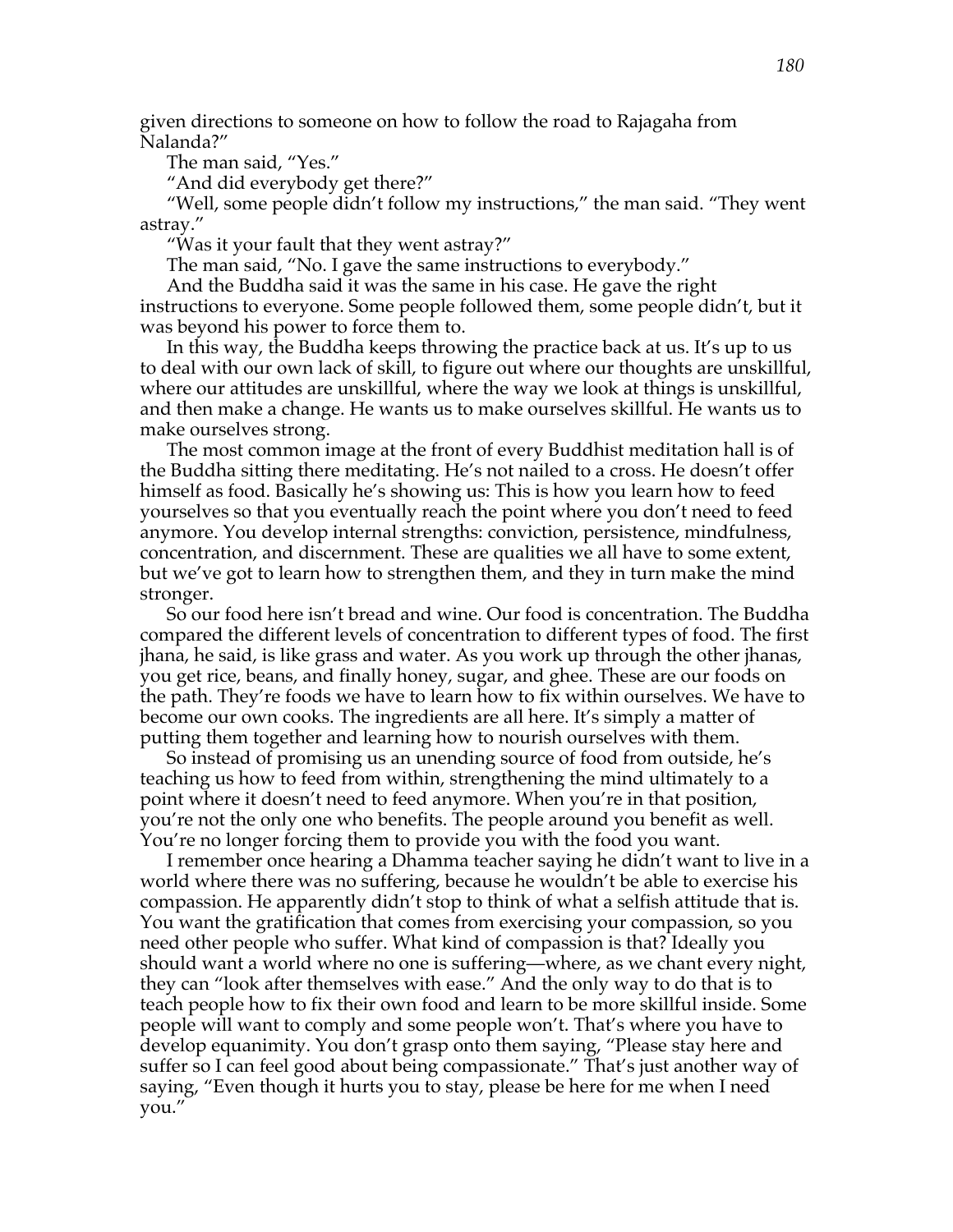The Buddha's final nibbana was the opposite of that, and it was an amazing act of kindness. He showed us that the best thing a person can do is to find true happiness within and then get out of the food chain. That's the example he left for us. In effect, he was showing that your pursuit of true happiness is not something to be ashamed of. It's not a lowly or a childish or a hedonistic pursuit. It's something noble—because the pursuit of true happiness is not a grasping kind of pursuit. It involves developing qualities of wisdom, purity, compassion: the wisdom to realize that you're going to have to depend on yourself for your happiness, and that the happiness that's worth working toward is a long-term happiness, not a short-term. From that realization grows compassion: the understanding that other people want happiness, too, and if your happiness depends on their suffering, they're not going to let your happiness be long-term. They're going to try to cut it short. So if you want a long-term happiness, you can't harm other people. And then purity comes from actually looking at your actions—your thoughts, your words, and your deeds—to see where your action cause harm either for yourself or for others, and then learning how to avoid that harm.

So the pursuit of happiness, if you conduct it properly, leads to noble qualities in the mind. That way you become a refuge, both for yourself and for others. You join the noble Sangha and become a refuge to other people in the sense that you become an example to them as well, so they can learn how to feed and strengthen themselves. This is how the Dhamma is passed on.

So even though our pursuit may be for something very private and individual—the way we pursue this happiness, this skill that enables us not to suffer even through illness or death—we take care of a part of ourselves that no one else can reach. If we don't take care of this, what do we do? We thrash around, placing burdens on other people and leaving them miserable because they see ultimately that they can't help our suffering either, deep down inside. But if you learn how to take care of that part inside you, you've taken care of your responsibility. And then whatever gifts you have for other people, you can offer them freely. They're not offered in exchange for, "You take care of me, and I'll take care of you." The attitude is, "Here, look, take this. I don't need it anymore."

That's a very different kind of relationship. It doesn't come with a *quid pro quo* of, "Okay, I'll be nice to you, and you'll be nice to me." It's simply: "Here, take." But the Buddha goes beyond even the "Here, take, this is my body offered to you." He says, "Come and look. This is how you can learn how to feed yourself from within, how you can learn how to grow strong so that ultimately you don't need to feed anymore."

It's probably the greatest gift there is.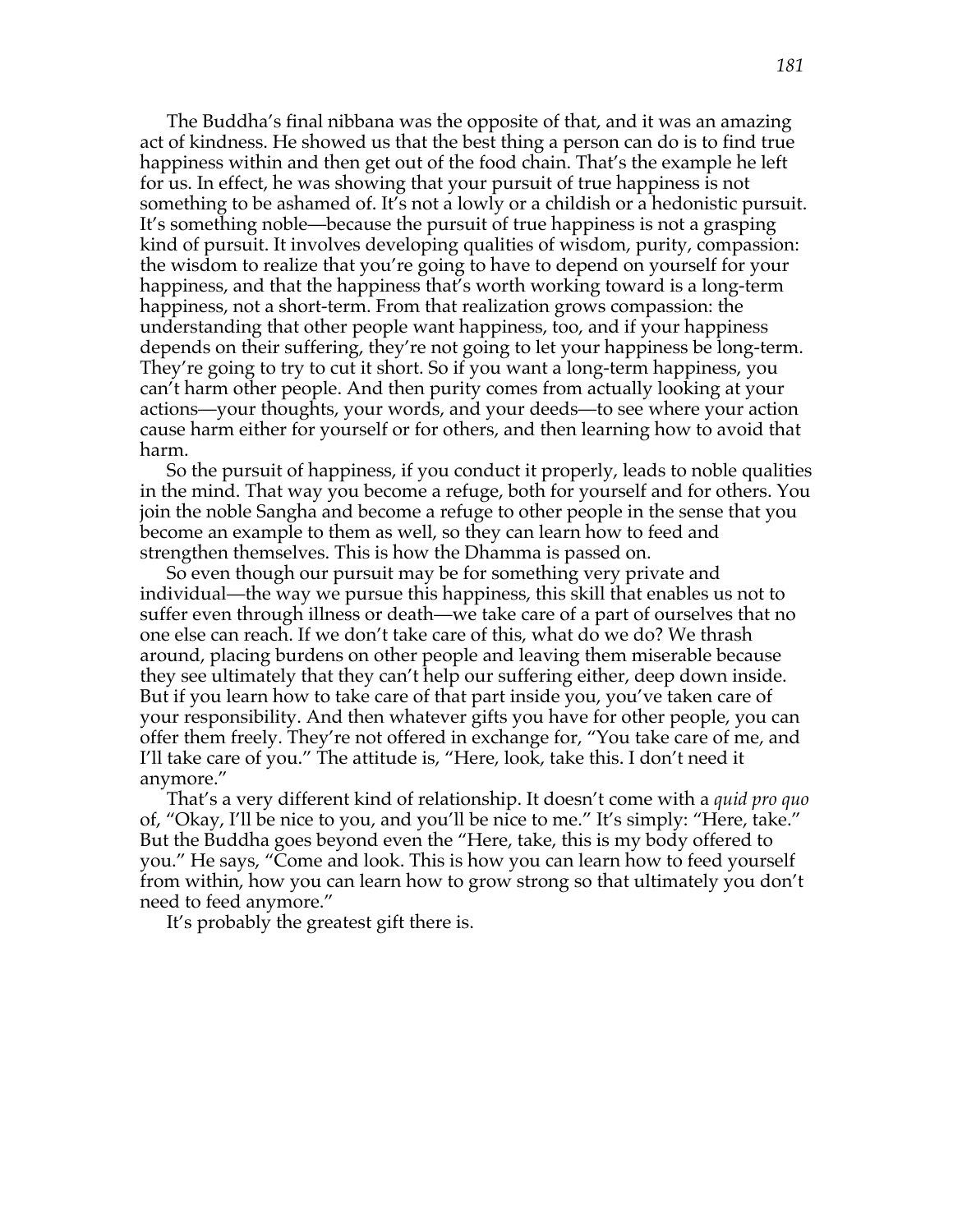## *Glossary*

**Abhidhamma:** The third division of the Pali Canon, composed of texts that elaborate on lists of terms and categories drawn from the discourses.

**Ajaan** (Thai): Teacher; mentor.

**Arahant:** A person who has abandoned all ten of the fetters that bind the mind to the cycle of rebirth, whose heart is free of mental defilement, and is thus not destined for future rebirth. An epithet for the Buddha and the highest level of his noble disciples. Sanskrit form: *arhat.* 

**Asava:** Effluent; fermentation. Four qualities—sensuality, views, becoming, and ignorance—that "flow out" of the mind and create the flood of the round of death and rebirth.

**Brahma-vihara:** Sublime attitude, of which there are four: limitless goodwill, limitless compassion, limitless empathetic joy, and limitless equanimity.

**Deva:** Literally, a "shining one." A being on the subtle level of form, living in either terrestrial or celestial realms.

**Dhamma:** (1) Event; action. (2) A phenomenon in and of itself. (3) Mental quality. (4) Doctrine, teaching. (5) Nibbana (although there are passages in the Pali Canon describing nibbana as the abandoning of all dhammas). Sanskrit form: *dharma.*

**Dhutanga:** Ascetic practice that monks may voluntarily undertake.

**Dukkha:** Stress; pain; suffering.

**Farang** (Thai): Caucasian.

**Jhana:** Mental absorption. A state of strong concentration focused on a single sensation or perception. Sanskrit form: *dhyana.*

**Kamma:** Intentional act. Sanskrit form: *karma.*

**Khandha:** Aggregate; heap; pile. The aggregates are the basic building blocks of describable experience, as well as the building blocks from which one's sense of "self" is constructed. There are five in all: physical form, feeling, perception, thought-fabrications, and consciousness. Sanskrit form: *skandha.*

**Luang Puu** (Thai): Venerable Grandfather. A term of respect for a very senior and elderly monk.

**Metta:** Goodwill; kindness; benevolence; friendliness.

**Nibbana:** Literally, the "unbinding" of the mind from passion, aversion, and delusion, and from the entire round of death and rebirth. As this term also denotes the extinguishing of a fire, it carries connotations of stilling, cooling, and peace. Sanskrit form: *nirvana.*

**Pali:** The name of the earliest extant canon of the Buddha's teachings and, by extension, of the language in which it was composed.